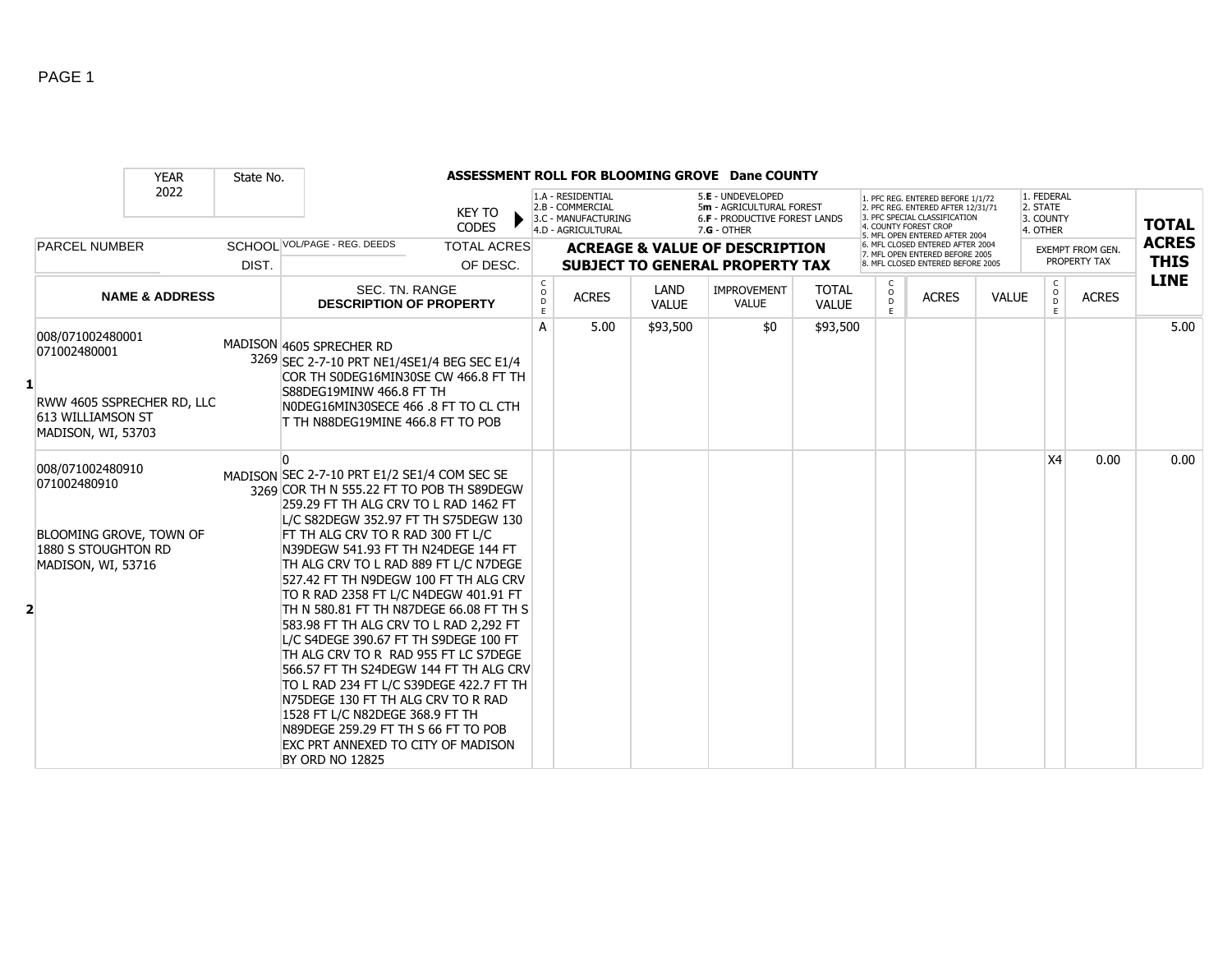|                                                                                                                                   | <b>YEAR</b>               | State No.      |                                                                                                                                                                                                                                                                                                                                                                                                                                                                                                                                                                                                                                                                                                                                                                                                                                                                                                                                                                             |                                                |                                                                                    |                      | ASSESSMENT ROLL FOR BLOOMING GROVE Dane COUNTY                                                         |                              |                          |                                                                                                                                                                     |              |                                                 |                                         |                             |
|-----------------------------------------------------------------------------------------------------------------------------------|---------------------------|----------------|-----------------------------------------------------------------------------------------------------------------------------------------------------------------------------------------------------------------------------------------------------------------------------------------------------------------------------------------------------------------------------------------------------------------------------------------------------------------------------------------------------------------------------------------------------------------------------------------------------------------------------------------------------------------------------------------------------------------------------------------------------------------------------------------------------------------------------------------------------------------------------------------------------------------------------------------------------------------------------|------------------------------------------------|------------------------------------------------------------------------------------|----------------------|--------------------------------------------------------------------------------------------------------|------------------------------|--------------------------|---------------------------------------------------------------------------------------------------------------------------------------------------------------------|--------------|-------------------------------------------------|-----------------------------------------|-----------------------------|
|                                                                                                                                   | 2022                      |                | <b>KEY TO</b><br><b>CODES</b>                                                                                                                                                                                                                                                                                                                                                                                                                                                                                                                                                                                                                                                                                                                                                                                                                                                                                                                                               |                                                | 1.A - RESIDENTIAL<br>2.B - COMMERCIAL<br>3.C - MANUFACTURING<br>4.D - AGRICULTURAL |                      | 5.E - UNDEVELOPED<br>5m - AGRICULTURAL FOREST<br><b>6.F - PRODUCTIVE FOREST LANDS</b><br>$7.G - OTHER$ |                              |                          | 1. PFC REG. ENTERED BEFORE 1/1/72<br>2. PFC REG. ENTERED AFTER 12/31/71<br>3. PFC SPECIAL CLASSIFICATION<br>4. COUNTY FOREST CROP<br>5. MFL OPEN ENTERED AFTER 2004 |              | 1. FEDERAL<br>2. STATE<br>3. COUNTY<br>4. OTHER |                                         | <b>TOTAL</b>                |
| <b>PARCEL NUMBER</b>                                                                                                              |                           | DIST.          | SCHOOL VOL/PAGE - REG. DEEDS<br><b>TOTAL ACRES</b><br>OF DESC.                                                                                                                                                                                                                                                                                                                                                                                                                                                                                                                                                                                                                                                                                                                                                                                                                                                                                                              |                                                |                                                                                    |                      | <b>ACREAGE &amp; VALUE OF DESCRIPTION</b><br><b>SUBJECT TO GENERAL PROPERTY TAX</b>                    |                              |                          | 6. MFL CLOSED ENTERED AFTER 2004<br>7. MFL OPEN ENTERED BEFORE 2005<br>8. MFL CLOSED ENTERED BEFORE 2005                                                            |              |                                                 | <b>EXEMPT FROM GEN.</b><br>PROPERTY TAX | <b>ACRES</b><br><b>THIS</b> |
|                                                                                                                                   | <b>NAME &amp; ADDRESS</b> |                | SEC. TN. RANGE<br><b>DESCRIPTION OF PROPERTY</b>                                                                                                                                                                                                                                                                                                                                                                                                                                                                                                                                                                                                                                                                                                                                                                                                                                                                                                                            | $\begin{matrix} 0 \\ 0 \\ 0 \end{matrix}$<br>E | <b>ACRES</b>                                                                       | LAND<br><b>VALUE</b> | <b>IMPROVEMENT</b><br><b>VALUE</b>                                                                     | <b>TOTAL</b><br><b>VALUE</b> | $\frac{c}{0}$<br>D<br>E. | <b>ACRES</b>                                                                                                                                                        | <b>VALUE</b> | $\mathsf{C}$<br>$\mathsf{O}$<br>D<br>E          | <b>ACRES</b>                            | <b>LINE</b>                 |
| 008/071002482350<br>071002482350<br>TOAD HILL CHILDRENS HOUSE LLC<br>4418 MILWAUKEE ST<br>MADISON, WI, 53714<br>3                 |                           |                | 4560 RUSTIC DR<br>MADISON SEC 2-7-10 RUSTIC ACRES PCL G PRT<br>3269 NE1/4SE1/4 COM SEC E1/4 CO R TH S 466.8<br>FT TH S87DEGW 466.8 FT TH S73DEGW<br>217.09 FT TO POB TH S39DEGE 509.31 FT<br>TH S15DEGW 112.82 FT TH S83DEGW 494<br>.02 FT TH N9DEGW 100 FT TH ALG CRV TO<br>R RAD 2292 FT LC N4DEG W 390.67 FT TH<br>N73DEGE 260 FT TO POB (AKA<br>UNRECORDED PLAT OF RUSTIC ACRES PCL<br>G) EXC COM AT E1/4 COR OF SD SEC 2 TH<br>ALG N LN OF SD SE1/4 S87DEG19'46"W<br>466.80 FT TH S00DEG27'33"E 33.02 FT TO<br>SLY R/W LN OF MILWUAKEE ST TH<br>S00DEG27'33"E 433.75 FT TH<br>S73DEG09'00"W 217.09FT TO POB OF THIS<br>EXCEPTION TH S39DEG01'20"E 332.14 FT<br>TH N44DEG35'40"W 143.96 FT TH ALG CRV<br>TO L RAD 150.00 FT L/C N75DEG43'20"W<br>155.08 FT TH S73DEG09'00"W 213.60 FT<br>TO ELY R/W LN OF RUSTIC DR TH ALG SD<br>ELY R/W LN ALG CRV TO R RAD 2292.00 FT<br>L/C N01DEG11'55"W 103.83 FT TH<br>N73DEG09'00"E 260.00 FT TO POB OF THIS<br><b>EXCEPTION</b> | A                                              | 4.33                                                                               | \$85,200             | \$264,300                                                                                              | \$349,500                    |                          |                                                                                                                                                                     |              |                                                 |                                         | 4.33                        |
| 008/071002483008<br>071002483008<br>ELIJAH KATZENMEYER, REBECCA<br><b>KATZENMEYER</b><br>5046 PICCADILLY DR<br>MADISON, WI, 53714 |                           |                | 4540 RUSTIC DR<br>MADISON SEC 2-7-10 PCL F PRT E1/2 SE1/4 COM SEC<br>3269 E1/4 COR TH S 1605. 14 FT TH N88DEGW<br>537.27 FT TH S15DEGW 96.26 FT TO PO B<br>TH N 72DEGW 370.96 FT TH ALG CRV TO L<br>RAD 955 FT LC N4DEGE 458.4 8 FT TH<br>N83DEGE 494.02 FT TH S15DEGW 649.66<br>FT TO POB 5.119 ACRES                                                                                                                                                                                                                                                                                                                                                                                                                                                                                                                                                                                                                                                                      | A                                              | 5.10                                                                               | \$81,100             | \$8,400                                                                                                | \$89,500                     |                          |                                                                                                                                                                     |              |                                                 |                                         | 5.10                        |
| 008/071002483200<br>071002483200<br>5<br><b>GREGORY J FOSTER</b><br>420 PLUTO ST<br>MADISON, WI, 53718                            |                           | <b>MADISON</b> | 3269 4565 SPRECHER RD<br>LOT 1 CSM 13689 CS90/84&87-4/8/2014<br>DESCR AS SEC 2-7-10 PRT NE1/4SE1/4 &<br>PRT SE1/4SE1/4 (0.563 ACRES)                                                                                                                                                                                                                                                                                                                                                                                                                                                                                                                                                                                                                                                                                                                                                                                                                                        | A                                              | 0.56                                                                               | \$32,300             | \$233,600                                                                                              | \$265,900                    |                          |                                                                                                                                                                     |              |                                                 |                                         | 0.56                        |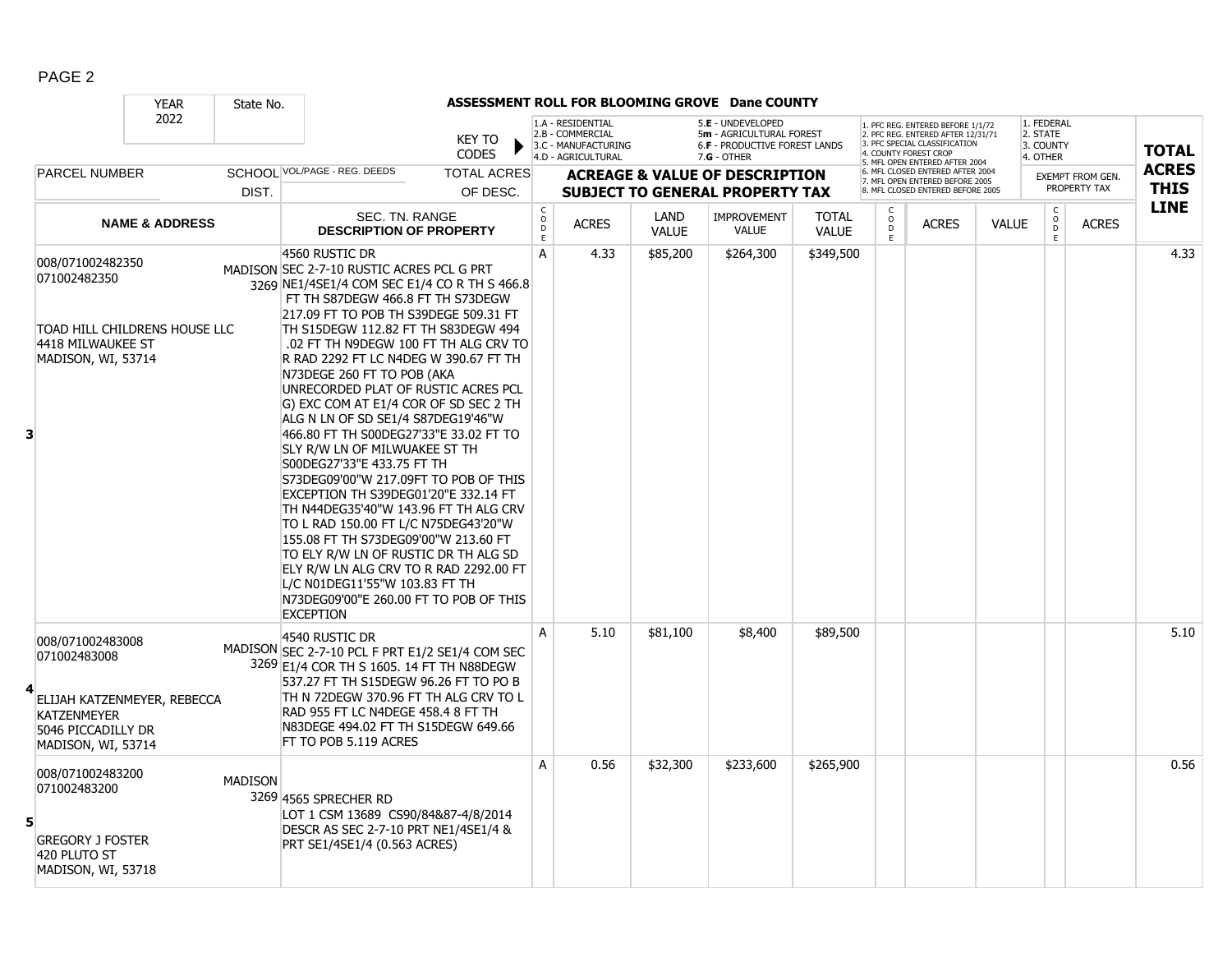|                         |                                                                                                   | <b>YEAR</b>               | State No.              |                                                                                                                                                                                                                                                                                                                                                                                                                                                                                                                                                                                                                                                                                                                                                                                                                   |                                |                                                           |                                                                                    |                      | ASSESSMENT ROLL FOR BLOOMING GROVE Dane COUNTY                                                         |                              |                              |                                                                                                                                                                     |              |                                                 |                                         |                             |
|-------------------------|---------------------------------------------------------------------------------------------------|---------------------------|------------------------|-------------------------------------------------------------------------------------------------------------------------------------------------------------------------------------------------------------------------------------------------------------------------------------------------------------------------------------------------------------------------------------------------------------------------------------------------------------------------------------------------------------------------------------------------------------------------------------------------------------------------------------------------------------------------------------------------------------------------------------------------------------------------------------------------------------------|--------------------------------|-----------------------------------------------------------|------------------------------------------------------------------------------------|----------------------|--------------------------------------------------------------------------------------------------------|------------------------------|------------------------------|---------------------------------------------------------------------------------------------------------------------------------------------------------------------|--------------|-------------------------------------------------|-----------------------------------------|-----------------------------|
|                         |                                                                                                   | 2022                      |                        |                                                                                                                                                                                                                                                                                                                                                                                                                                                                                                                                                                                                                                                                                                                                                                                                                   | <b>KEY TO</b><br><b>CODES</b>  |                                                           | 1.A - RESIDENTIAL<br>2.B - COMMERCIAL<br>3.C - MANUFACTURING<br>4.D - AGRICULTURAL |                      | 5.E - UNDEVELOPED<br>5m - AGRICULTURAL FOREST<br><b>6.F - PRODUCTIVE FOREST LANDS</b><br>$7.G - OTHER$ |                              |                              | 1. PFC REG. ENTERED BEFORE 1/1/72<br>2. PFC REG. ENTERED AFTER 12/31/71<br>3. PFC SPECIAL CLASSIFICATION<br>4. COUNTY FOREST CROP<br>5. MFL OPEN ENTERED AFTER 2004 |              | 1. FEDERAL<br>2. STATE<br>3. COUNTY<br>4. OTHER |                                         | <b>TOTAL</b>                |
|                         | <b>PARCEL NUMBER</b>                                                                              |                           | DIST.                  | SCHOOL VOL/PAGE - REG. DEEDS                                                                                                                                                                                                                                                                                                                                                                                                                                                                                                                                                                                                                                                                                                                                                                                      | <b>TOTAL ACRES</b><br>OF DESC. |                                                           |                                                                                    |                      | <b>ACREAGE &amp; VALUE OF DESCRIPTION</b><br><b>SUBJECT TO GENERAL PROPERTY TAX</b>                    |                              |                              | 6. MFL CLOSED ENTERED AFTER 2004<br>7. MFL OPEN ENTERED BEFORE 2005<br>8. MFL CLOSED ENTERED BEFORE 2005                                                            |              |                                                 | <b>EXEMPT FROM GEN.</b><br>PROPERTY TAX | <b>ACRES</b><br><b>THIS</b> |
|                         |                                                                                                   | <b>NAME &amp; ADDRESS</b> |                        | SEC. TN. RANGE<br><b>DESCRIPTION OF PROPERTY</b>                                                                                                                                                                                                                                                                                                                                                                                                                                                                                                                                                                                                                                                                                                                                                                  |                                | $\begin{matrix} 0 \\ 0 \\ D \end{matrix}$<br>$\mathsf{E}$ | <b>ACRES</b>                                                                       | LAND<br><b>VALUE</b> | <b>IMPROVEMENT</b><br><b>VALUE</b>                                                                     | <b>TOTAL</b><br><b>VALUE</b> | C<br>$_{\rm D}^{\rm O}$<br>E | <b>ACRES</b>                                                                                                                                                        | <b>VALUE</b> | $\mathsf{C}$<br>$\mathsf O$<br>D<br>E           | <b>ACRES</b>                            | <b>LINE</b>                 |
| 6                       | 008/071002483550<br>071002483550<br><b>GREGORY FOSTER</b><br>420 PLUTO ST<br>MADISON, WI, 53718   |                           | <b>MADISON</b>         | 3269 0 SPRECHER RD<br>LOT 2 CSM 13689 CS90/84&87-4/8/2014<br>DESCR AS SEC 2-7-10 PRT NE1/4SE1/4 &<br>PRT SE1/4SE1/4 (4.396 ACRES)                                                                                                                                                                                                                                                                                                                                                                                                                                                                                                                                                                                                                                                                                 |                                | A                                                         | 4.40                                                                               | \$82,900             | \$0                                                                                                    | \$82,900                     |                              |                                                                                                                                                                     |              |                                                 |                                         | 4.40                        |
| $\overline{\mathbf{z}}$ | 008/071002484007<br>071002484007<br>DONALD E GILBERTSON<br>4585 SPRECHER RD<br>MADISON, WI, 53718 |                           | <b>MADISON</b><br>3269 | 4575 SPRECHER RD<br>SEC 2-7-10 PRT NE1/4SE1/4 S 146 FT OF N<br>1012 FT OF E 157 FT THF                                                                                                                                                                                                                                                                                                                                                                                                                                                                                                                                                                                                                                                                                                                            |                                | A                                                         | 0.40                                                                               | \$47,600             | \$139,400                                                                                              | \$187,000                    |                              |                                                                                                                                                                     |              |                                                 |                                         | 0.40                        |
| 8                       | 008/071002484210<br>071002484210<br>DONALD E GILBERTSON<br>4585 SPRECHER RD<br>MADISON, WI, 53718 |                           |                        | 4585 SPRECHER RD<br>MADISON SEC 2-7-10 RUSTIC ACRES PCL B PRT<br>3269 NE1/4SE1/4 COM SEC E1/4 C OR TH S 466.8<br>FT TO POB TH S87DEGW 466.8 FT TH<br>S73DEGW 217. 09 FT TH S39DEGE 509.31<br>FT TH N88DEGE 200.36 FT TH N 70 FT TH<br>N87DEGE 157 FT TH N 399.2 FT TO POB<br>5.037 ACRES (AKA UNREDORDED PLAT OF<br>RUSTIC ACRES PLC B) EXC COM AT E1/4<br>COR OF SD SEC 2 TH ALG N LN OF SD<br>SDE1/4 S87DEG19'46"W 466.80 FT TH<br>S00DEG27'33"E 33.02 FT TO PT ON SLY<br>R/W LN OF MILWAUKEE ST TH<br>S00DEG27'33"E 433.5 FT TO POB OF THIS<br>EXCEPTION TH CONT S00DEG27'33"E<br>178.62 FT TH S44DEG35"40"E 106.18 FT TH<br>S39DEG01'20"E 188.99 FT TH<br>S31DEG04'23"E 64.61 FT TH<br>S88DEG53'45"W 115.43 FT TH<br>N39DEG01'20"W 509.31 FT TH<br>N73DEG09'00"E 217.09 FT TO POB OF THIS<br><b>EXCEPTION</b> |                                | A                                                         | 3.65                                                                               | \$76,800             | \$221,800                                                                                              | \$298,600                    |                              |                                                                                                                                                                     |              |                                                 |                                         | 3.65                        |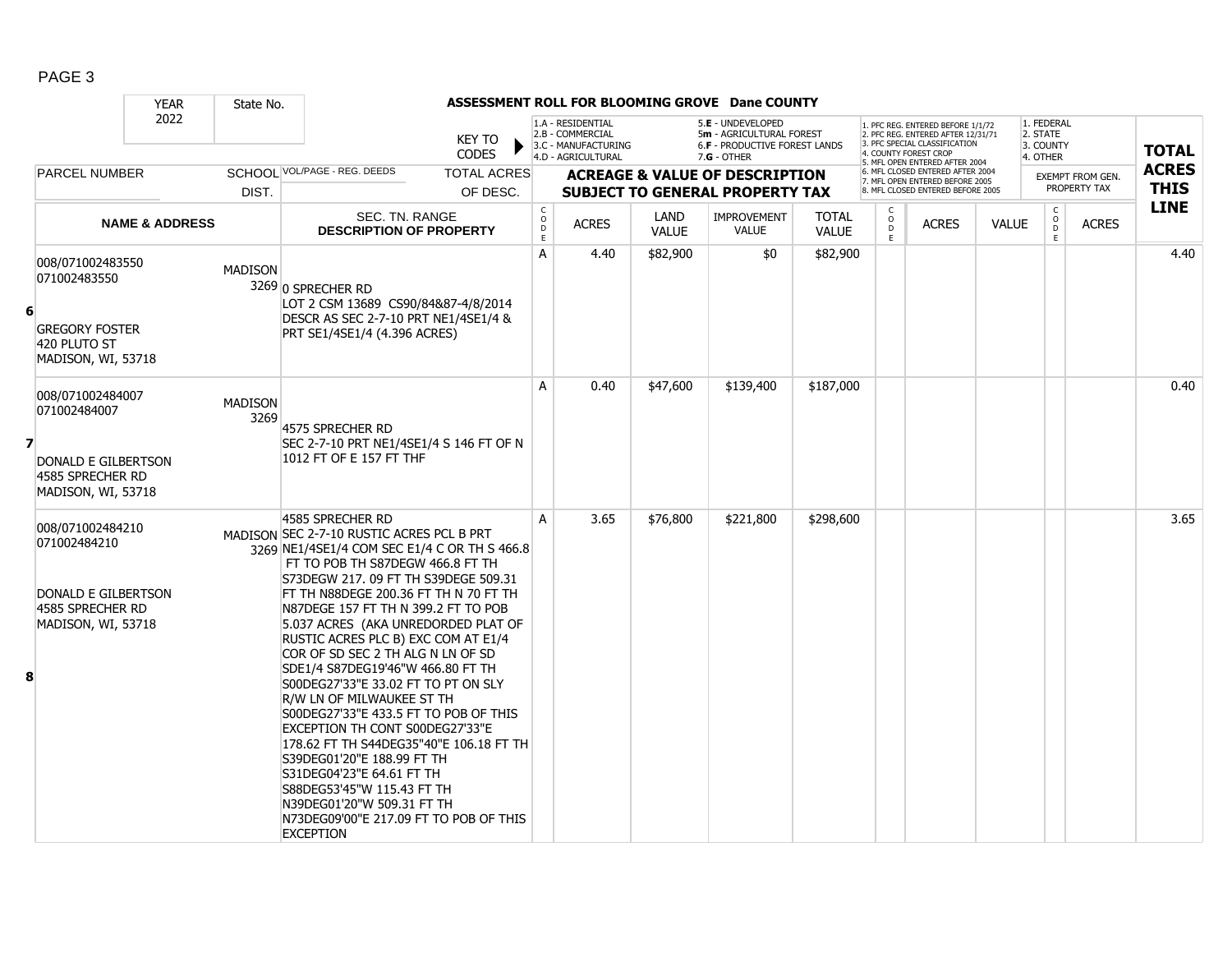|    |                                                                                                                       | <b>YEAR</b>               | State No.              |                                                                                                                                                                                                                                                                                                                                                                                            |                                   |                                                                                    |                      | ASSESSMENT ROLL FOR BLOOMING GROVE Dane COUNTY                                                       |                              |                          |                                                                                                                                                                     |              |                                                 |                                         |                             |
|----|-----------------------------------------------------------------------------------------------------------------------|---------------------------|------------------------|--------------------------------------------------------------------------------------------------------------------------------------------------------------------------------------------------------------------------------------------------------------------------------------------------------------------------------------------------------------------------------------------|-----------------------------------|------------------------------------------------------------------------------------|----------------------|------------------------------------------------------------------------------------------------------|------------------------------|--------------------------|---------------------------------------------------------------------------------------------------------------------------------------------------------------------|--------------|-------------------------------------------------|-----------------------------------------|-----------------------------|
|    |                                                                                                                       | 2022                      |                        | <b>KEY TO</b><br><b>CODES</b>                                                                                                                                                                                                                                                                                                                                                              |                                   | 1.A - RESIDENTIAL<br>2.B - COMMERCIAL<br>3.C - MANUFACTURING<br>4.D - AGRICULTURAL |                      | 5.E - UNDEVELOPED<br>5m - AGRICULTURAL FOREST<br><b>6.F - PRODUCTIVE FOREST LANDS</b><br>7.G - OTHER |                              |                          | 1. PFC REG. ENTERED BEFORE 1/1/72<br>2. PFC REG. ENTERED AFTER 12/31/71<br>3. PFC SPECIAL CLASSIFICATION<br>4. COUNTY FOREST CROP<br>5. MFL OPEN ENTERED AFTER 2004 |              | 1. FEDERAL<br>2. STATE<br>3. COUNTY<br>4. OTHER |                                         | <b>TOTAL</b>                |
|    | <b>PARCEL NUMBER</b>                                                                                                  |                           | DIST.                  | SCHOOL VOL/PAGE - REG. DEEDS<br><b>TOTAL ACRES</b><br>OF DESC.                                                                                                                                                                                                                                                                                                                             |                                   |                                                                                    |                      | <b>ACREAGE &amp; VALUE OF DESCRIPTION</b><br><b>SUBJECT TO GENERAL PROPERTY TAX</b>                  |                              |                          | 6. MFL CLOSED ENTERED AFTER 2004<br>7. MFL OPEN ENTERED BEFORE 2005<br>8. MFL CLOSED ENTERED BEFORE 2005                                                            |              |                                                 | <b>EXEMPT FROM GEN.</b><br>PROPERTY TAX | <b>ACRES</b><br><b>THIS</b> |
|    |                                                                                                                       | <b>NAME &amp; ADDRESS</b> |                        | <b>SEC. TN. RANGE</b><br><b>DESCRIPTION OF PROPERTY</b>                                                                                                                                                                                                                                                                                                                                    | $\mathsf{C}$<br>$\circ$<br>D<br>E | <b>ACRES</b>                                                                       | LAND<br><b>VALUE</b> | <b>IMPROVEMENT</b><br><b>VALUE</b>                                                                   | <b>TOTAL</b><br><b>VALUE</b> | c<br>$\overline{0}$<br>Ē | <b>ACRES</b>                                                                                                                                                        | <b>VALUE</b> | $\rm _o^C$<br>E                                 | <b>ACRES</b>                            | <b>LINE</b>                 |
|    | 008/071002495504<br>071002495504<br><b>9</b> FUCILE IRREV TR, RONALD & SHARON<br>4500 RUSTIC DR<br>MADISON, WI, 53718 |                           |                        | 4500 RUSTIC DR<br>MADISON RUSTIC ACRES PCL E SEC 2-7-10 PRT<br>3269 SE1/4SE1/4 COM SEC E1/4 COR TH S<br>1605.14 FT TH N88DEGW 537.27 FT TH<br>S15DEGW 96.26 FT TO POB TH S6DEGE<br>396.68 FT TH ALG CRV TO L RAD 1528 FT<br>LC S77DEGW 105.76 FT TH S75DEGW 130<br>FT TH ALG CRV TO R RAD 234 FT LC<br>N39DEGW 422.7 FT TH N24DEGE 144 FT TH<br>ALG CRV TO L RAD 955 FT LC N21DEGE<br>112. | A                                 | 5.10                                                                               | \$94,700             | \$234,800                                                                                            | \$329,500                    |                          |                                                                                                                                                                     |              |                                                 |                                         | 5.10                        |
| 10 | 008/071002497502<br>071002497502<br>MICHAEL W MULLARKEY<br>3530 OLBRICH AVE<br>MADISON, WI, 53714                     |                           | <b>MADISON</b><br>3269 | 4491 SPRECHER RD<br>SEC 2-7-10 PRT SE1/4SE1/4 S 215.5 FT OF<br>E 247.5 FT (1.21 A)                                                                                                                                                                                                                                                                                                         | A                                 | 1.20                                                                               | \$85,300             | \$164,900                                                                                            | \$250,200                    |                          |                                                                                                                                                                     |              |                                                 |                                         | 1.20                        |
| 11 | 008/071002498305<br>071002498305<br>MICHAEL J SCHUSTER<br>7021 COTTAGE GROVE RD<br>MADISON, WI, 53718                 |                           |                        | 4481 RUSTIC DR<br>MADISON PCL M RUSTIC ACRES DESCR AS SEC 2-7-10<br>3269 PRT SE1/4SE1/ 4 COM S EC SE COR TH N<br>215.5 FT TO POB TH S87DEGW 247.5 FT TH<br>S 215. 5 FT TH S87DEGW 241.5 FT TH<br>N5DEGW 546.4 FT TH ALG CR V TO R RAD<br>1462 FT LC N84DEGE 278.56 FT TH<br>N89DEGE 259.29 FT TH S 336.72 FT TO<br>POB 5.093 ACRES                                                         |                                   | 5.10                                                                               | \$94,700             | \$217,800                                                                                            | \$312,500                    |                          |                                                                                                                                                                     |              |                                                 |                                         | 5.10                        |
| 12 | 008/071002499402<br>071002499402<br>JUDY E BRYAN, KENT BRUCE BRYAN<br>4484 RUSTIC DR<br>MADISON, WI, 53718            |                           |                        | 4484 RUSTIC DR<br>MADISON RUSTIC ACRES PCL D SEC 2-7-10 PRT<br>3269 SE1/4SE1/4 COM SEC E1/4 CO R TH S<br>1605.14 FT TO POB TH S 445.12 FT TH<br>S89DEGW 259.29 FT TH ALG CRV TO L RAD<br>1528 FT LC S84DEGW 263.69 FT TH<br>N6DEGW 396.68 FT TH N15DEGE 96.26 FT<br>TH S88DEGE 537.27 FT TO POB 5. 201<br><b>ACRES</b>                                                                     | A                                 | 5.20                                                                               | \$95,900             | \$196,300                                                                                            | \$292,200                    |                          |                                                                                                                                                                     |              |                                                 |                                         | 5.20                        |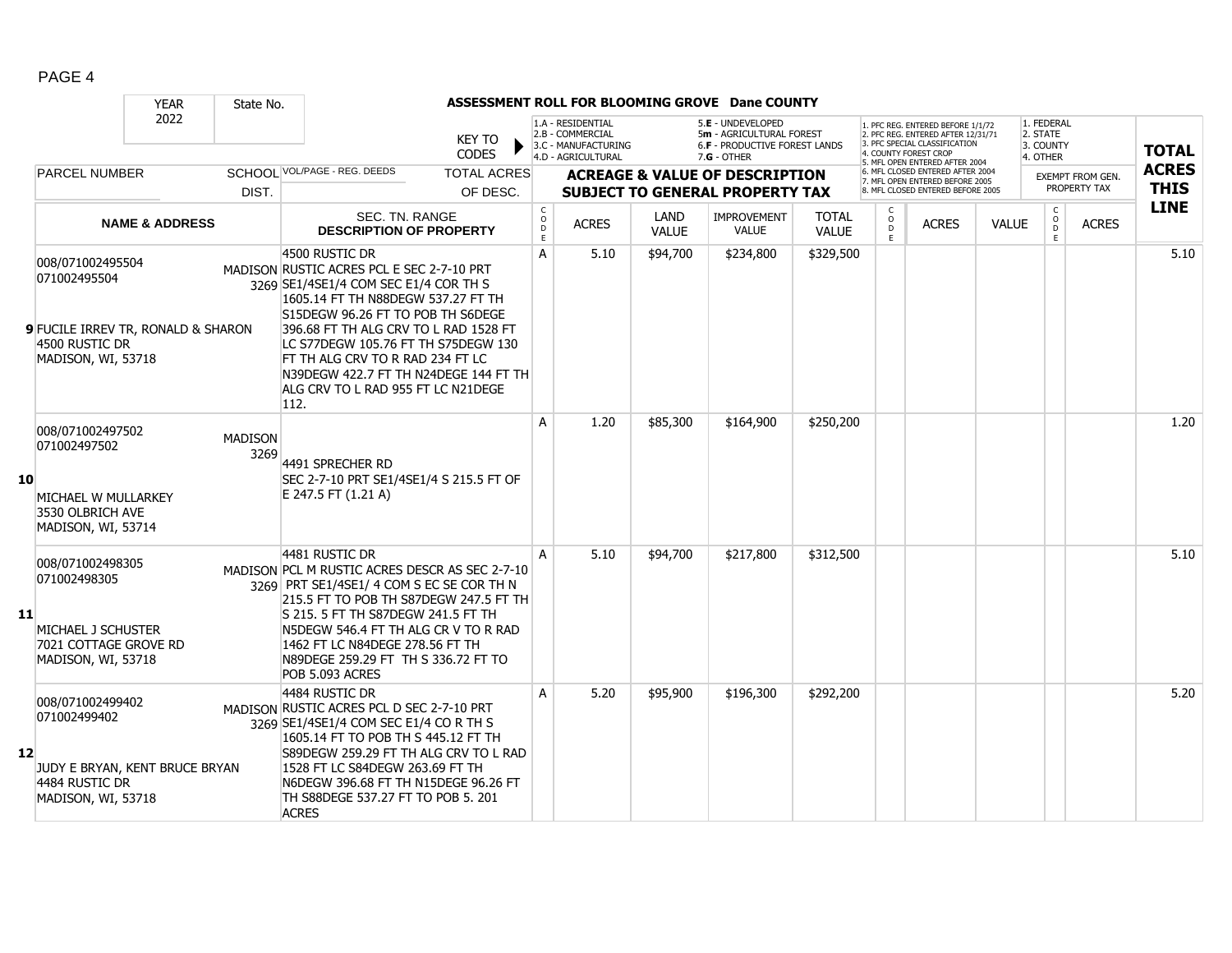|    |                                                                                                               | <b>YEAR</b>               | State No.                |                                                                                                                                                                                                                                                                                                                                            |                               |                                                 |                                                                                    |                      | ASSESSMENT ROLL FOR BLOOMING GROVE Dane COUNTY                                                  |                              |                                    |                                                                                                                                       |              |                                                 |                                         |                             |
|----|---------------------------------------------------------------------------------------------------------------|---------------------------|--------------------------|--------------------------------------------------------------------------------------------------------------------------------------------------------------------------------------------------------------------------------------------------------------------------------------------------------------------------------------------|-------------------------------|-------------------------------------------------|------------------------------------------------------------------------------------|----------------------|-------------------------------------------------------------------------------------------------|------------------------------|------------------------------------|---------------------------------------------------------------------------------------------------------------------------------------|--------------|-------------------------------------------------|-----------------------------------------|-----------------------------|
|    |                                                                                                               | 2022                      |                          |                                                                                                                                                                                                                                                                                                                                            | <b>KEY TO</b><br><b>CODES</b> |                                                 | 1.A - RESIDENTIAL<br>2.B - COMMERCIAL<br>3.C - MANUFACTURING<br>4.D - AGRICULTURAL |                      | 5.E - UNDEVELOPED<br>5m - AGRICULTURAL FOREST<br>6.F - PRODUCTIVE FOREST LANDS<br>$7.G - OTHER$ |                              |                                    | PFC REG. ENTERED BEFORE 1/1/72<br>2. PFC REG. ENTERED AFTER 12/31/71<br>3. PFC SPECIAL CLASSIFICATION<br><b>4. COUNTY FOREST CROP</b> |              | 1. FEDERAL<br>2. STATE<br>3. COUNTY<br>4. OTHER |                                         | <b>TOTAL</b>                |
|    | <b>PARCEL NUMBER</b>                                                                                          |                           |                          | SCHOOL VOL/PAGE - REG. DEEDS                                                                                                                                                                                                                                                                                                               | <b>TOTAL ACRES</b>            |                                                 |                                                                                    |                      | <b>ACREAGE &amp; VALUE OF DESCRIPTION</b>                                                       |                              |                                    | 5. MFL OPEN ENTERED AFTER 2004<br>6. MFL CLOSED ENTERED AFTER 2004<br>7. MFL OPEN ENTERED BEFORE 2005                                 |              |                                                 | <b>EXEMPT FROM GEN.</b><br>PROPERTY TAX | <b>ACRES</b><br><b>THIS</b> |
|    |                                                                                                               |                           | DIST.                    |                                                                                                                                                                                                                                                                                                                                            | OF DESC.                      |                                                 |                                                                                    |                      | <b>SUBJECT TO GENERAL PROPERTY TAX</b>                                                          |                              |                                    | 8. MFL CLOSED ENTERED BEFORE 2005                                                                                                     |              |                                                 |                                         | <b>LINE</b>                 |
|    |                                                                                                               | <b>NAME &amp; ADDRESS</b> |                          | SEC. TN. RANGE<br><b>DESCRIPTION OF PROPERTY</b>                                                                                                                                                                                                                                                                                           |                               | $\mathsf C$<br>$\overline{O}$<br>$\overline{P}$ | <b>ACRES</b>                                                                       | LAND<br><b>VALUE</b> | <b>IMPROVEMENT</b><br><b>VALUE</b>                                                              | <b>TOTAL</b><br><b>VALUE</b> | C<br>$\overline{0}$<br>$\mathsf E$ | <b>ACRES</b>                                                                                                                          | <b>VALUE</b> | $\begin{matrix} 0 \\ 0 \end{matrix}$<br>E       | <b>ACRES</b>                            |                             |
| 13 | 008/071004140017<br>071004140017<br><b>ERNESTO U PEREZ</b><br>4005 ALVAREZ AVE<br>MADISON, WI, 53714          |                           |                          | MADISON 4005 ALVAREZ AVE<br>3269 LOT 1 CSM 1503 CS6/213 DESCR AS CLYDE<br>A GALLAGHER GARDEN SUB D PRT LOTS 1,2<br>& 3, BLOCK 1, BEG NE COR SD LOT 3 TH<br>S86DEGW 185.55 FT TH S 120 FT TH<br>N86DEGE 185.55 FT TH N 120 FT TO PO B                                                                                                       |                               | B                                               | 0.51                                                                               | \$124,000            | \$36,000                                                                                        | \$160,000                    |                                    |                                                                                                                                       |              |                                                 |                                         | 0.51                        |
| 14 | 008/071004140222<br>071004140222<br>JACS PROPERTY MADISON EAST LLC<br>4008 MILWAUKEE ST<br>MADISON, WI, 53714 |                           |                          | 4008 MILWAUKEE ST<br>MADISON LOT 2 CSM 1503 CS6/213 DESCR AS CLYDE<br>3269 A GALLAGHER GARDEN SUB D PRT LOTS 1,2<br>& 3, BLOCK 1, BEG 120 FT S OF NE COR SD<br>LOT 3 TH S86DEGW 185.55 FT TH S 74.7 FT<br>TH S50DEGE 142.57 FT TH N 86DEGE 75.7<br>FT TH N 173.04 FT TO POB EXC R720/52<br>EXC TO CITY OF MADISON IN R18054/12<br>(STREET) |                               | B                                               | 0.63                                                                               | \$138,100            | \$984,400                                                                                       | \$1,122,500                  |                                    |                                                                                                                                       |              |                                                 |                                         | 0.63                        |
| 15 | 008/071004140446<br>071004140446<br>JACS PROPERTY MADISON EAST LLC<br>4008 MILWAUKEE ST<br>MADISON, WI, 53714 |                           | <b>MADISON</b><br>3269 0 | CLYDE A GALLAGHER GARDEN SUBD BLOCK<br>1 LOT 4 & LOT 5 EXC ELY 47 FT THF & EXC<br>D833/287, R720/52 EXC TO CITY OF<br>MADISON IN R18054/12 (STREET)                                                                                                                                                                                        |                               | B                                               | 0.53                                                                               | \$126,400            | \$0                                                                                             | \$126,400                    |                                    |                                                                                                                                       |              |                                                 |                                         | 0.53                        |
| 16 | 008/071004140544<br>071004140544<br>BLOOMING GROVE, TOWN OF<br>1880 S STOUGHTON RD<br>MADISON, WI, 53716      |                           |                          | MADISON PRT LOT 2 CSM 1503 CS6/213 & CLYDE A<br>3269 GALLAGHER GARDEN SUBD P RT LOTS 4 &<br>5 COM NW COR SD LOT 2 TH S 74.7 FT TH<br>S50DEGE 12 3.52 FT TO POB TH CON<br>S50DEGE 19.05 FT TO S LN SD LOT TH N86<br>DEGE 152.2 FT TH N89DEGW 167.07 FT TO<br><b>POB</b>                                                                     |                               |                                                 |                                                                                    |                      |                                                                                                 |                              |                                    |                                                                                                                                       |              | X4                                              | 0.00                                    | 0.00                        |
| 17 | 008/071004140759<br>071004140759<br>MCDONALDS CORP<br>N3250 CTY HWY J<br>POYNETTE, WI, 53955                  |                           | <b>MADISON</b>           | 3269 4020 MILWAUKEE ST<br>CLYDE A GALLAGHER GARDEN SUBD S 1/2<br>OF ELY 47 FT OF LOT 5 & S 1/2 OF LOT 6<br>EXC R3/550 TO CITY OF MADISON EXC TO<br>CITY OF MADISON IN R16972/44                                                                                                                                                            |                               | B                                               | 1.18                                                                               | \$431,500            | \$1,065,000                                                                                     | \$1,496,500                  |                                    |                                                                                                                                       |              |                                                 |                                         | 1.18                        |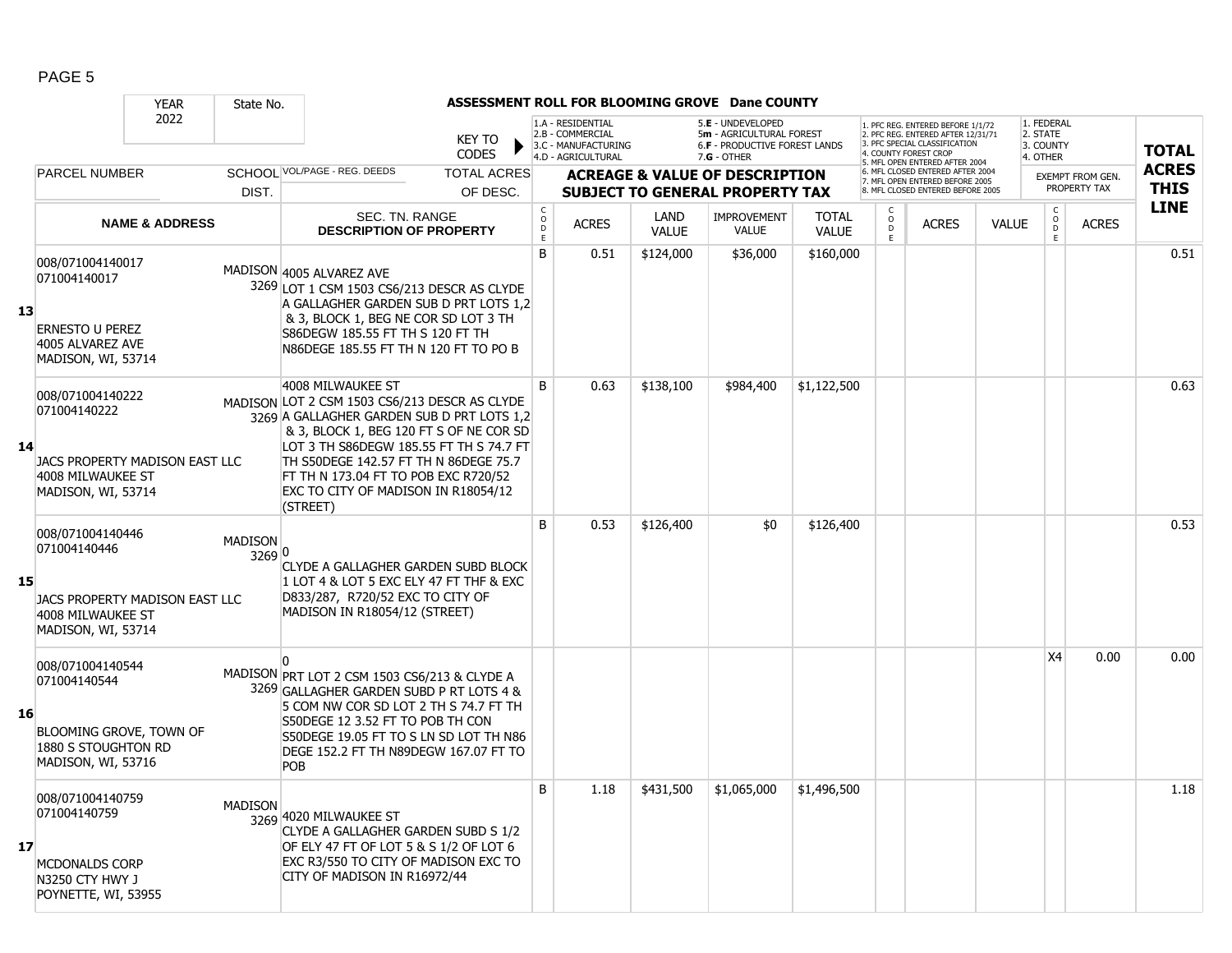|    |                                                                    | <b>YEAR</b>                   | State No.              |                                                                                                                                                           |                               |                                            |                                                                                    |                      | ASSESSMENT ROLL FOR BLOOMING GROVE Dane COUNTY                                                         |                              |                                        |                                                                                                                                  |              |                                                          |                         |              |
|----|--------------------------------------------------------------------|-------------------------------|------------------------|-----------------------------------------------------------------------------------------------------------------------------------------------------------|-------------------------------|--------------------------------------------|------------------------------------------------------------------------------------|----------------------|--------------------------------------------------------------------------------------------------------|------------------------------|----------------------------------------|----------------------------------------------------------------------------------------------------------------------------------|--------------|----------------------------------------------------------|-------------------------|--------------|
|    |                                                                    | 2022                          |                        |                                                                                                                                                           | <b>KEY TO</b><br><b>CODES</b> |                                            | 1.A - RESIDENTIAL<br>2.B - COMMERCIAL<br>3.C - MANUFACTURING<br>4.D - AGRICULTURAL |                      | 5.E - UNDEVELOPED<br>5m - AGRICULTURAL FOREST<br><b>6.F - PRODUCTIVE FOREST LANDS</b><br>$7.G - OTHER$ |                              |                                        | . PFC REG. ENTERED BEFORE 1/1/72<br>2. PFC REG. ENTERED AFTER 12/31/71<br>3. PFC SPECIAL CLASSIFICATION<br>4. COUNTY FOREST CROP |              | 1. FEDERAL<br>2. STATE<br>3. COUNTY<br>4. OTHER          |                         | <b>TOTAL</b> |
|    | <b>PARCEL NUMBER</b>                                               |                               |                        | SCHOOL VOL/PAGE - REG. DEEDS                                                                                                                              | <b>TOTAL ACRES</b>            |                                            |                                                                                    |                      | <b>ACREAGE &amp; VALUE OF DESCRIPTION</b>                                                              |                              |                                        | 5. MFL OPEN ENTERED AFTER 2004<br>6. MFL CLOSED ENTERED AFTER 2004                                                               |              |                                                          | <b>EXEMPT FROM GEN.</b> | <b>ACRES</b> |
|    |                                                                    |                               | DIST.                  |                                                                                                                                                           | OF DESC.                      |                                            |                                                                                    |                      | <b>SUBJECT TO GENERAL PROPERTY TAX</b>                                                                 |                              |                                        | 7. MFL OPEN ENTERED BEFORE 2005<br>8. MFL CLOSED ENTERED BEFORE 2005                                                             |              |                                                          | PROPERTY TAX            | <b>THIS</b>  |
|    |                                                                    | <b>NAME &amp; ADDRESS</b>     |                        | SEC. TN. RANGE<br><b>DESCRIPTION OF PROPERTY</b>                                                                                                          |                               | $\begin{array}{c} C \\ O \\ E \end{array}$ | <b>ACRES</b>                                                                       | LAND<br><b>VALUE</b> | <b>IMPROVEMENT</b><br><b>VALUE</b>                                                                     | <b>TOTAL</b><br><b>VALUE</b> | C<br>$_{\rm D}^{\rm O}$<br>$\mathsf E$ | <b>ACRES</b>                                                                                                                     | <b>VALUE</b> | $\begin{matrix} 0 \\ 0 \\ 0 \end{matrix}$<br>$\mathsf E$ | <b>ACRES</b>            | <b>LINE</b>  |
|    | 008/071004141089<br>071004141089                                   |                               | <b>MADISON</b><br>3269 | 4101 ALVAREZ AVE                                                                                                                                          |                               | B                                          | 0.43                                                                               | \$114,300            | \$0                                                                                                    | \$114,300                    |                                        |                                                                                                                                  |              |                                                          |                         | 0.43         |
| 18 | DP&K INC<br>N3250 CTY HWY J<br>POYNETTE, WI, 53955                 |                               |                        | CLYDE A GALLAGHER GARDEN SUBD N 150<br>FT OF LOT 8 & N 150 FT O F LOT 9                                                                                   |                               |                                            |                                                                                    |                      |                                                                                                        |                              |                                        |                                                                                                                                  |              |                                                          |                         |              |
|    | 008/071004141285<br>071004141285                                   |                               | <b>MADISON</b><br>3269 | 4036-4104 MILWAUKEE ST                                                                                                                                    |                               | B                                          | 0.45                                                                               | \$117,200            | \$169,700                                                                                              | \$286,900                    |                                        |                                                                                                                                  |              |                                                          |                         | 0.45         |
| 19 | <b>KWIK TRIP INC</b><br>1626 OAK ST<br>LA CROSSE, WI, 54602        |                               |                        | C A GALLAGHER GARDEN SUBD LOTS 8 & 9<br>EXC N 150 FT THF                                                                                                  |                               |                                            |                                                                                    |                      |                                                                                                        |                              |                                        |                                                                                                                                  |              |                                                          |                         |              |
| 20 | 008/071004141600<br>071004141600                                   |                               |                        | MADISON 4112 MILWAUKEE ST<br>3269 LOT 1 CSM 11449 CS69/289-291 07-06-05<br>F/K/A CLYDE A GALLAGHER GARDEN SUBD<br>LOTS 10, 11 & 12 BLOCK 1 EXC TO CITY IN |                               | B                                          | 1.24                                                                               | \$565,000            | \$542,000                                                                                              | \$1,107,000                  |                                        |                                                                                                                                  |              |                                                          |                         | 1.24         |
|    | <b>KWIK TRIP INC</b><br><b>1626 OAK ST</b><br>LA CROSSE, WI, 54602 |                               |                        | R52/394 DESCR AS SEC 04-07-10 PRT OF<br>SW1/4 NE1/4 (1.235 ACRE)                                                                                          |                               |                                            |                                                                                    |                      |                                                                                                        |                              |                                        |                                                                                                                                  |              |                                                          |                         |              |
| 21 | 008/071004142070<br>071004142070                                   |                               | <b>MADISON</b>         | 3269 4001 ALVAREZ AVE<br>04-07N-10E SW NE                                                                                                                 |                               | A                                          | 0.11                                                                               | \$15,300             | \$129,200                                                                                              | \$144,500                    |                                        |                                                                                                                                  |              |                                                          |                         | 0.11         |
|    | 710 TAYLOR LN<br>STOUGHTON, WI, 53589-4134                         | HAMMONDS APARTMENT RENTAL LLC |                        | BLK/CONDO: UNIT 4001 ALVAREZ<br>AVENUE CONDOMINIUM UNIT 4001                                                                                              |                               |                                            |                                                                                    |                      |                                                                                                        |                              |                                        |                                                                                                                                  |              |                                                          |                         |              |
|    | 008/071004142090<br>071004142090                                   |                               | <b>MADISON</b>         | 3269 4002 ALVAREZ AVE<br>04-07N-10E SW NE                                                                                                                 |                               | A                                          | 0.11                                                                               | \$15,300             | \$129,200                                                                                              | \$144,500                    |                                        |                                                                                                                                  |              |                                                          |                         | 0.11         |
| 22 | 710 TAYLOR LN<br>STOUGHTON, WI, 53589-4134                         | HAMMONDS APARTMENT RENTAL LLC |                        | BLK/CONDO: UNIT 4002 ALVAREZ<br>AVENUE CONDOMINIUM UNIT 4002                                                                                              |                               |                                            |                                                                                    |                      |                                                                                                        |                              |                                        |                                                                                                                                  |              |                                                          |                         |              |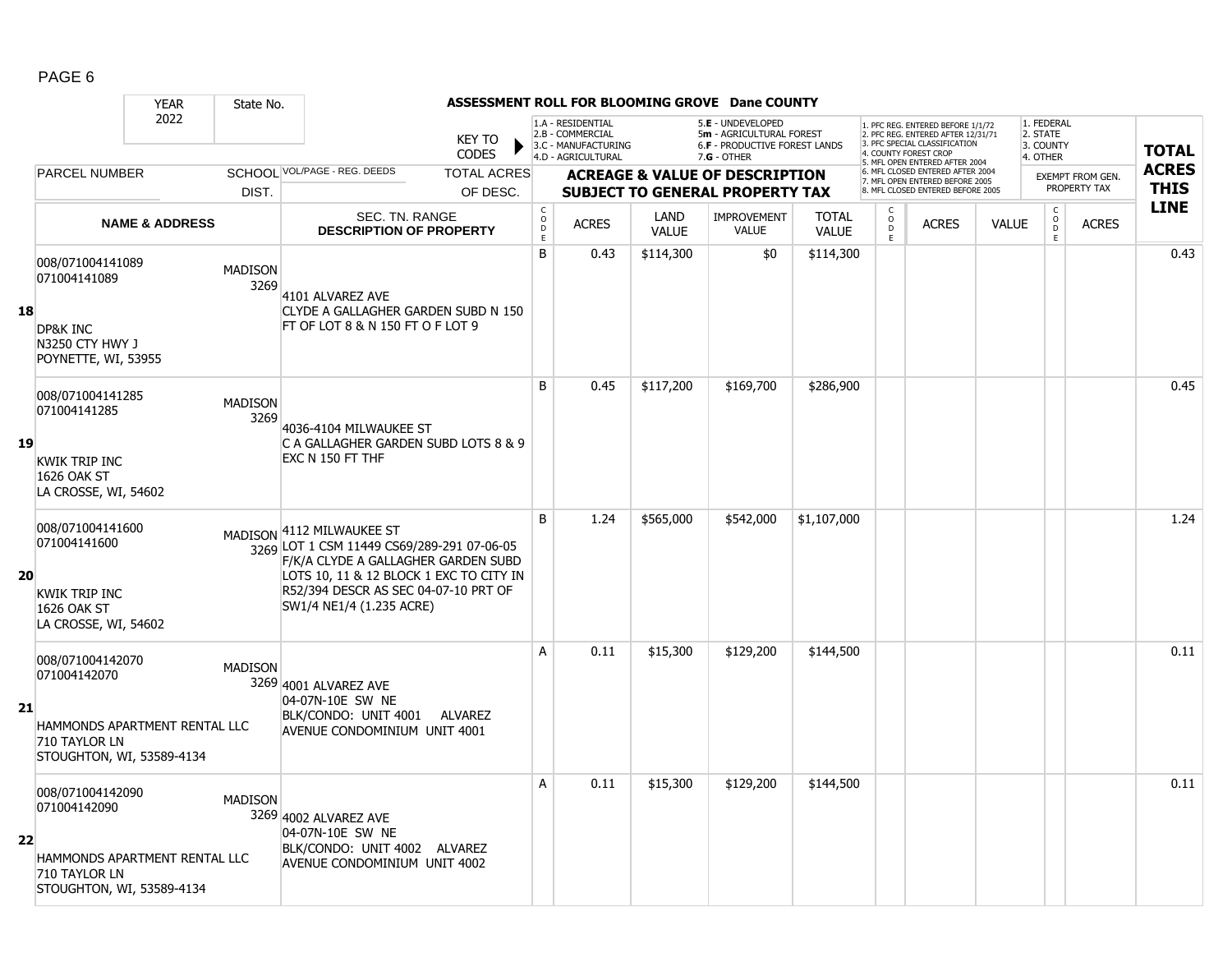|    |                                                                                                                 | <b>YEAR</b>               | State No.              |                                                                                                                                                                                   |                               |                                                |                                                                                    |                      | ASSESSMENT ROLL FOR BLOOMING GROVE Dane COUNTY                                                  |                       |                                    |                                                                                                                                  |              |                                                             |                         |              |
|----|-----------------------------------------------------------------------------------------------------------------|---------------------------|------------------------|-----------------------------------------------------------------------------------------------------------------------------------------------------------------------------------|-------------------------------|------------------------------------------------|------------------------------------------------------------------------------------|----------------------|-------------------------------------------------------------------------------------------------|-----------------------|------------------------------------|----------------------------------------------------------------------------------------------------------------------------------|--------------|-------------------------------------------------------------|-------------------------|--------------|
|    |                                                                                                                 | 2022                      |                        |                                                                                                                                                                                   | <b>KEY TO</b><br><b>CODES</b> |                                                | 1.A - RESIDENTIAL<br>2.B - COMMERCIAL<br>3.C - MANUFACTURING<br>4.D - AGRICULTURAL |                      | 5.E - UNDEVELOPED<br>5m - AGRICULTURAL FOREST<br>6.F - PRODUCTIVE FOREST LANDS<br>$7.G - OTHER$ |                       |                                    | . PFC REG. ENTERED BEFORE 1/1/72<br>2. PFC REG. ENTERED AFTER 12/31/71<br>3. PFC SPECIAL CLASSIFICATION<br>4. COUNTY FOREST CROP |              | 1. FEDERAL<br>2. STATE<br>3. COUNTY<br>4. OTHER             |                         | <b>TOTAL</b> |
|    | <b>PARCEL NUMBER</b>                                                                                            |                           |                        | SCHOOL VOL/PAGE - REG. DEEDS                                                                                                                                                      | <b>TOTAL ACRES</b>            |                                                |                                                                                    |                      | <b>ACREAGE &amp; VALUE OF DESCRIPTION</b>                                                       |                       |                                    | 5. MFL OPEN ENTERED AFTER 2004<br>6. MFL CLOSED ENTERED AFTER 2004<br>7. MFL OPEN ENTERED BEFORE 2005                            |              |                                                             | <b>EXEMPT FROM GEN.</b> | <b>ACRES</b> |
|    |                                                                                                                 |                           | DIST.                  |                                                                                                                                                                                   | OF DESC.                      |                                                |                                                                                    |                      | <b>SUBJECT TO GENERAL PROPERTY TAX</b>                                                          |                       |                                    | 8 MFL CLOSED ENTERED BEFORE 2005                                                                                                 |              |                                                             | PROPERTY TAX            | <b>THIS</b>  |
|    |                                                                                                                 | <b>NAME &amp; ADDRESS</b> |                        | SEC. TN. RANGE<br><b>DESCRIPTION OF PROPERTY</b>                                                                                                                                  |                               | $\begin{matrix} 0 \\ 0 \\ D \end{matrix}$<br>E | <b>ACRES</b>                                                                       | LAND<br><b>VALUE</b> | <b>IMPROVEMENT</b><br><b>VALUE</b>                                                              | <b>TOTAL</b><br>VALUE | С<br>$\mathsf O$<br>$\overline{P}$ | <b>ACRES</b>                                                                                                                     | <b>VALUE</b> | $\begin{matrix} 0 \\ 0 \\ D \end{matrix}$<br>$\mathsf{E}^-$ | <b>ACRES</b>            | <b>LINE</b>  |
| 23 | 008/071004142110<br>071004142110<br>HAMMONDS APARTMENT RENTAL LLC<br>710 TAYLOR LN<br>STOUGHTON, WI, 53589-4134 |                           | <b>MADISON</b>         | 3269 4003 ALVAREZ AVE<br>04-07N-10E SW NE BLK/CONDO: UNIT<br>4003 ALVAREZ AVENUE CONDOMINIUM<br><b>UNIT 4003</b>                                                                  |                               | A                                              | 0.11                                                                               | \$15,300             | \$129,200                                                                                       | \$144,500             |                                    |                                                                                                                                  |              |                                                             |                         | 0.11         |
| 24 | 008/071004142130<br>071004142130<br>HAMMONDS APARTMENT RENTAL LLC<br>710 TAYLOR LN<br>STOUGHTON, WI, 53589-4134 |                           | <b>MADISON</b>         | 3269 4004 ALVAREZ AVE<br>04-07N-10E SW NE BLK/CONDO: UNIT<br>4004 ALVAREZ AVENUE CONDOMINIUM<br><b>UNIT 4004</b>                                                                  |                               | A                                              | 0.11                                                                               | \$15,300             | \$129,200                                                                                       | \$144,500             |                                    |                                                                                                                                  |              |                                                             |                         | 0.11         |
| 25 | 008/071004142190<br>071004142190<br><b>RUSSELL D THORNBURG</b><br>PO BOX 14588<br>MADISON, WI, 53708            |                           | <b>MADISON</b><br>3269 | 4109 BRUNS AVE<br>CLYDE A GALLAGHER GARDEN SUBD LOTS 2                                                                                                                            |                               | A                                              | 0.43                                                                               | \$40,700             | \$0                                                                                             | \$40,700              |                                    |                                                                                                                                  |              |                                                             |                         | 0.43         |
| 26 | 008/071004142250<br>071004142250<br><b>RUSSELL D THORNBURG</b><br>PO BOX 14588<br>MADISON, WI, 53708            |                           | <b>MADISON</b><br>3269 | 4109 BRUNS AVE<br>CLYDE A GALLAGHER GARDEN SUBD LOTS<br>2                                                                                                                         |                               | A                                              | 0.43                                                                               | \$40,700             | \$128,900                                                                                       | \$169,600             |                                    |                                                                                                                                  |              |                                                             |                         | 0.43         |
| 27 | 008/071004142444<br>071004142444<br>CYNTHIA A HAUGE, DUANE A HAUGE<br>4111 BRUNS AVE<br>MADISON, WI, 53714      |                           | <b>MADISON</b>         | 3269 4111 BRUNS AVE<br>LOT 1 CSM 4917 CS22/31-33 R8035/6-<br>4/22/86 F/K/A LOT 1 CSM 48 92 DESCR AS<br><b>CLYDE A GALLAGHER GARDEN</b><br>SUBDIVISION PRT LOT 4 B LK 2 9280 SQ FT |                               | A                                              | 0.21                                                                               | \$33,800             | \$155,900                                                                                       | \$189,700             |                                    |                                                                                                                                  |              |                                                             |                         | 0.21         |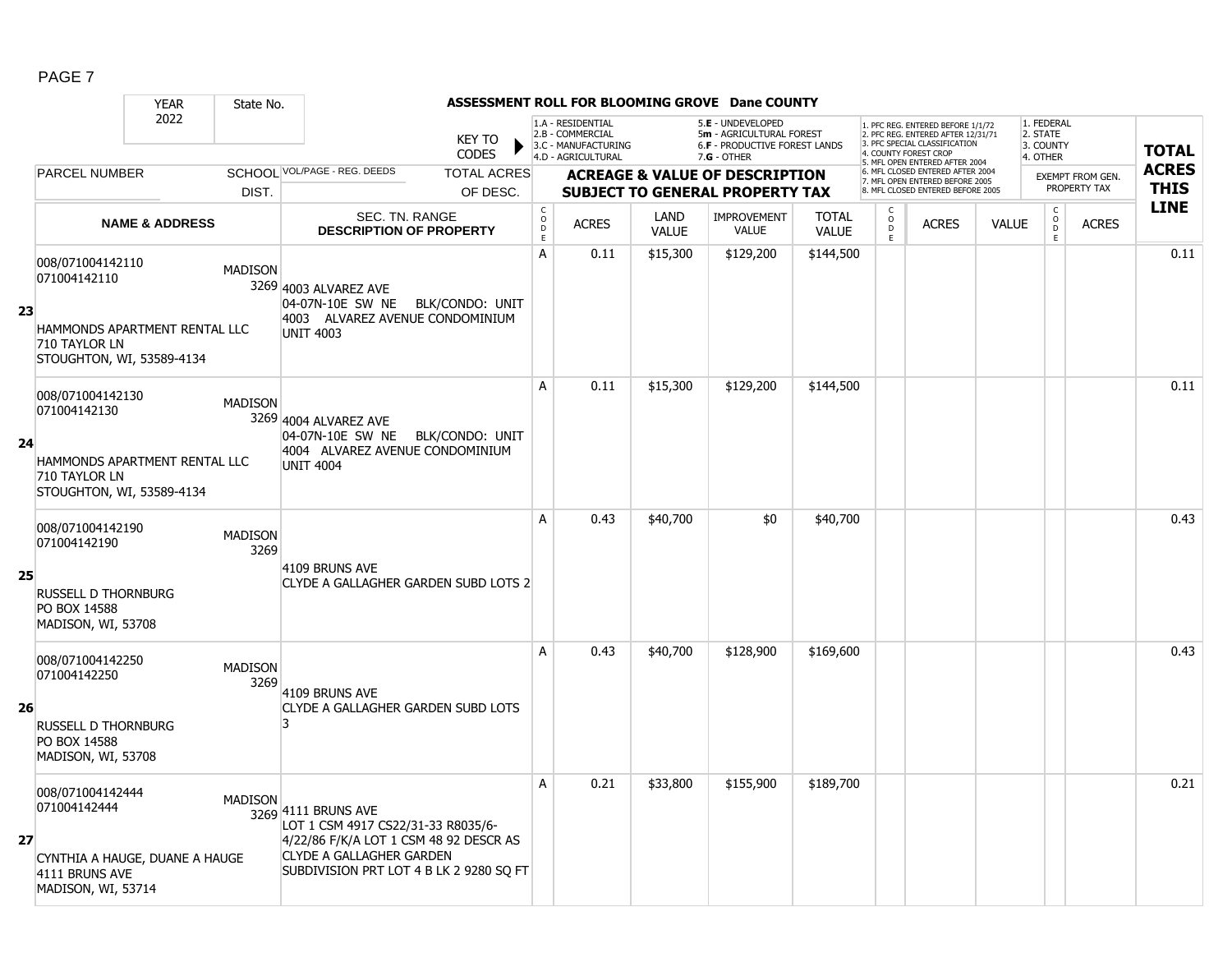|    |                                                                                                               | <b>YEAR</b>               | State No.      |                                                                                                                                                                          |                               |                                                |                                                                                    |                      | ASSESSMENT ROLL FOR BLOOMING GROVE Dane COUNTY                                                         |                       |                                                   |                                                                                                                                                                     |              |                                                 |                         |              |
|----|---------------------------------------------------------------------------------------------------------------|---------------------------|----------------|--------------------------------------------------------------------------------------------------------------------------------------------------------------------------|-------------------------------|------------------------------------------------|------------------------------------------------------------------------------------|----------------------|--------------------------------------------------------------------------------------------------------|-----------------------|---------------------------------------------------|---------------------------------------------------------------------------------------------------------------------------------------------------------------------|--------------|-------------------------------------------------|-------------------------|--------------|
|    |                                                                                                               | 2022                      |                |                                                                                                                                                                          | <b>KEY TO</b><br><b>CODES</b> |                                                | 1.A - RESIDENTIAL<br>2.B - COMMERCIAL<br>3.C - MANUFACTURING<br>4.D - AGRICULTURAL |                      | 5.E - UNDEVELOPED<br>5m - AGRICULTURAL FOREST<br><b>6.F - PRODUCTIVE FOREST LANDS</b><br>$7.G - OTHER$ |                       |                                                   | 1. PFC REG. ENTERED BEFORE 1/1/72<br>2. PFC REG. ENTERED AFTER 12/31/71<br>3. PFC SPECIAL CLASSIFICATION<br>4. COUNTY FOREST CROP<br>5. MFL OPEN ENTERED AFTER 2004 |              | 1. FEDERAL<br>2. STATE<br>3. COUNTY<br>4. OTHER |                         | <b>TOTAL</b> |
|    | <b>PARCEL NUMBER</b>                                                                                          |                           |                | SCHOOL VOL/PAGE - REG. DEEDS                                                                                                                                             | <b>TOTAL ACRES</b>            |                                                |                                                                                    |                      | <b>ACREAGE &amp; VALUE OF DESCRIPTION</b>                                                              |                       |                                                   | 6. MFL CLOSED ENTERED AFTER 2004<br>7. MFL OPEN ENTERED BEFORE 2005                                                                                                 |              |                                                 | <b>EXEMPT FROM GEN.</b> | <b>ACRES</b> |
|    |                                                                                                               |                           | DIST.          |                                                                                                                                                                          | OF DESC.                      |                                                |                                                                                    |                      | <b>SUBJECT TO GENERAL PROPERTY TAX</b>                                                                 |                       |                                                   | 8. MFL CLOSED ENTERED BEFORE 2005                                                                                                                                   |              |                                                 | PROPERTY TAX            | <b>THIS</b>  |
|    |                                                                                                               | <b>NAME &amp; ADDRESS</b> |                | SEC. TN. RANGE<br><b>DESCRIPTION OF PROPERTY</b>                                                                                                                         |                               | $\begin{matrix} 0 \\ 0 \\ 0 \end{matrix}$<br>E | <b>ACRES</b>                                                                       | LAND<br><b>VALUE</b> | <b>IMPROVEMENT</b><br><b>VALUE</b>                                                                     | <b>TOTAL</b><br>VALUE | C<br>$\begin{array}{c}\n0 \\ D \\ E\n\end{array}$ | <b>ACRES</b>                                                                                                                                                        | <b>VALUE</b> | $\mathsf C$<br>$_\mathrm{D}^\mathrm{O}$<br>E    | <b>ACRES</b>            | <b>LINE</b>  |
| 28 | 008/071004142542<br>071004142542<br><b>DIANE K DZIKOWSKI</b><br>4016 ALVAREZ AVE<br>MADISON, WI, 53714        |                           | <b>MADISON</b> | 3269 4016 ALVAREZ AVE<br>LOT 2 CSM 4917 CS22/31-33 R8035/6-<br>4/22/86 F/K/A LOT 2 CSM 48 92 DESCR AS<br><b>CLYDE A GALLAGHER GARDEN</b><br>SUBDIVISION PRT LOT 4 B LK 2 |                               | A                                              | 0.21                                                                               | \$33,800             | \$153,000                                                                                              | \$186,800             |                                                   |                                                                                                                                                                     |              |                                                 |                         | 0.21         |
| 29 | 008/071004142659<br>071004142659<br>NEWHOUSE LIVING TR, KATHRYN A<br>4113 BRUNS AVE<br>MADISON, WI, 53714     |                           | <b>MADISON</b> | 3269 4113 BRUNS AVE<br>LOT 1 CSM 2542 CS10/103&104 DESCR AS<br>CLYDE A GALLAGHER GARDE N SUBD N 1/2<br>LOT 5 BLOCK 2                                                     |                               | A                                              | 0.21                                                                               | \$33,800             | \$127,700                                                                                              | \$161,500             |                                                   |                                                                                                                                                                     |              |                                                 |                         | 0.21         |
| 30 | 008/071004142757<br>071004142757<br>KATHLEEN ARTHUR, SHANE BEALE<br>4115 BRUNS AVE<br>MADISON, WI, 53714      |                           | <b>MADISON</b> | 3269 4115 BRUNS AVE<br>LOT 2 CSM 2542 CS10/103&104-8/23/77<br>DESCR AS CLYDE A GALLAGH ER GARDEN<br>SUBD N 1/2 LOT 6 BLOCK 2                                             |                               | A                                              | 0.21                                                                               | \$33,800             | \$151,800                                                                                              | \$185,600             |                                                   |                                                                                                                                                                     |              |                                                 |                         | 0.21         |
| 31 | 008/071004142855<br>071004142855<br>MARIE A KLUEVER, TROY R KLUEVER<br>4020 ALVAREZ AVE<br>MADISON, WI, 53714 |                           | <b>MADISON</b> | 3269 4020 ALVAREZ AVE<br>LOT 3 CSM 2542 CS10/103&104 DESCR AS<br>CLYDE A GALLAGHER GARDE N SUBD S 1/2<br>LOT 5 BLOCK 2                                                   |                               | A                                              | 0.21                                                                               | \$33,800             | \$155,200                                                                                              | \$189,000             |                                                   |                                                                                                                                                                     |              |                                                 |                         | 0.21         |
| 32 | 008/071004142953<br>071004142953<br><b>JASON JORGENSEN</b><br>4022 ALVAREZ AVE<br>MADISON, WI, 53714          |                           | <b>MADISON</b> | 3269 4022 ALVAREZ AVE<br>LOT 4 CSM 2542 CS10/103&104 DESCR AS<br>CLYDE A GALLAGHER GARDE N SUBD S 1/2<br>LOT 6 BLOCK 2                                                   |                               | A                                              | 0.21                                                                               | \$33,800             | \$170,100                                                                                              | \$203,900             |                                                   |                                                                                                                                                                     |              |                                                 |                         | 0.21         |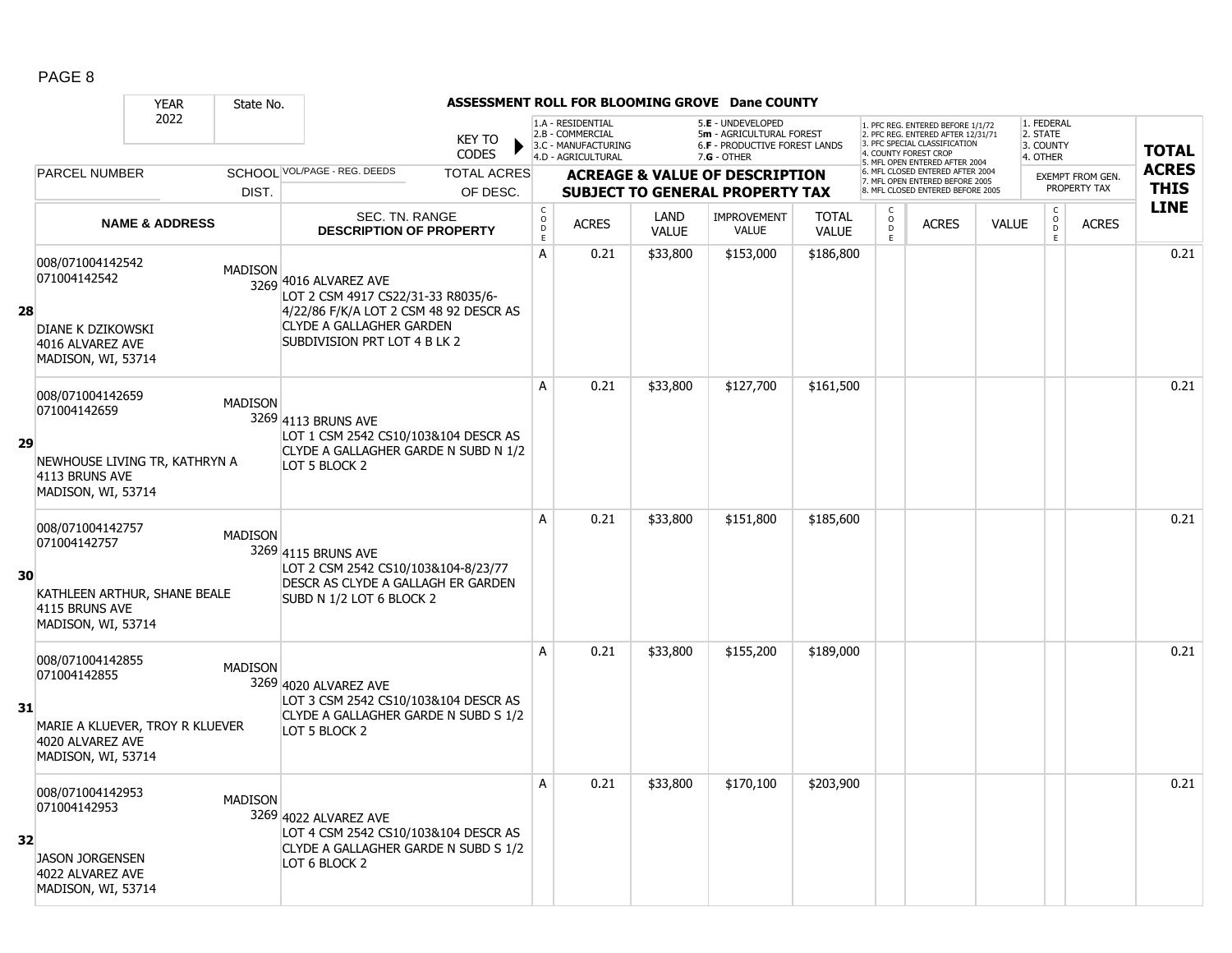|    |                                                                                                       | <b>YEAR</b>                  | State No.              |                                                                                                                                                                                                                |                               |                                              |                                                                                    |                      | ASSESSMENT ROLL FOR BLOOMING GROVE Dane COUNTY                                                       |                              |                                   |                                                                                                                                  |              |                                                          |                         |              |
|----|-------------------------------------------------------------------------------------------------------|------------------------------|------------------------|----------------------------------------------------------------------------------------------------------------------------------------------------------------------------------------------------------------|-------------------------------|----------------------------------------------|------------------------------------------------------------------------------------|----------------------|------------------------------------------------------------------------------------------------------|------------------------------|-----------------------------------|----------------------------------------------------------------------------------------------------------------------------------|--------------|----------------------------------------------------------|-------------------------|--------------|
|    |                                                                                                       | 2022                         |                        |                                                                                                                                                                                                                | <b>KEY TO</b><br><b>CODES</b> |                                              | 1.A - RESIDENTIAL<br>2.B - COMMERCIAL<br>3.C - MANUFACTURING<br>4.D - AGRICULTURAL |                      | 5.E - UNDEVELOPED<br>5m - AGRICULTURAL FOREST<br><b>6.F - PRODUCTIVE FOREST LANDS</b><br>7.G - OTHER |                              |                                   | . PFC REG. ENTERED BEFORE 1/1/72<br>2. PFC REG. ENTERED AFTER 12/31/71<br>3. PFC SPECIAL CLASSIFICATION<br>4. COUNTY FOREST CROP |              | 1. FEDERAL<br>2. STATE<br>3. COUNTY<br>4. OTHER          |                         | <b>TOTAL</b> |
|    | <b>PARCEL NUMBER</b>                                                                                  |                              |                        | SCHOOL VOL/PAGE - REG. DEEDS                                                                                                                                                                                   | <b>TOTAL ACRES</b>            |                                              |                                                                                    |                      | <b>ACREAGE &amp; VALUE OF DESCRIPTION</b>                                                            |                              |                                   | 5. MFL OPEN ENTERED AFTER 2004<br>6. MFL CLOSED ENTERED AFTER 2004<br>7. MFL OPEN ENTERED BEFORE 2005                            |              |                                                          | <b>EXEMPT FROM GEN.</b> | <b>ACRES</b> |
|    |                                                                                                       |                              | DIST.                  |                                                                                                                                                                                                                | OF DESC.                      |                                              |                                                                                    |                      | <b>SUBJECT TO GENERAL PROPERTY TAX</b>                                                               |                              |                                   | 8. MFL CLOSED ENTERED BEFORE 2005                                                                                                |              |                                                          | PROPERTY TAX            | <b>THIS</b>  |
|    |                                                                                                       | <b>NAME &amp; ADDRESS</b>    |                        | <b>SEC. TN. RANGE</b><br><b>DESCRIPTION OF PROPERTY</b>                                                                                                                                                        |                               | $\begin{array}{c}\nC \\ O \\ D\n\end{array}$ | <b>ACRES</b>                                                                       | LAND<br><b>VALUE</b> | <b>IMPROVEMENT</b><br><b>VALUE</b>                                                                   | <b>TOTAL</b><br><b>VALUE</b> | $\mathsf{C}$<br>$\circ$<br>D<br>E | <b>ACRES</b>                                                                                                                     | <b>VALUE</b> | $\begin{matrix} 0 \\ 0 \\ D \end{matrix}$<br>$\mathsf E$ | <b>ACRES</b>            | <b>LINE</b>  |
| 33 | 008/071004143827<br>071004143827<br><b>ASBJORNSON</b><br>101 S THOMPSON DR<br>MADISON, WI, 53714      | KAREN L ASBJORNSON, STEVEN R |                        | MADISON 4002 BRUNS AVE<br>3269 LOT 1 CSM 6276 CS30/195-198<br>R15186/43&46-12/18/90 DESCR AS C LYDE<br>A GALLAGHER GARDEN SUBD LOTS 1, 2 & 3<br>BLOCK 3 LOC IN SE C 4-7-10 PRT<br>SW1/4NE1/4 CONT 27,814 SQ FT |                               | A                                            | 0.63                                                                               | \$53,500             | \$149,700                                                                                            | \$203,200                    |                                   |                                                                                                                                  |              |                                                          |                         | 0.63         |
| 34 | 008/071004143934<br>071004143934<br><b>ASBJORNSON</b><br>101 S THOMPSON DR<br>MADISON, WI, 53714      | KAREN L ASBJORNSON, STEVEN R |                        | MADISON 4006 BRUNS AVE<br>3269 LOT 2 CSM 6276 CS30/195-198<br>R15186/43&46-12/18/90 DESCR AS C LYDE<br>A GALLAGHER GARDEN SUBD LOTS 1, 2 & 3<br>BLOCK 3 LOC IN SE C 4-7-10 PRT<br>SW1/4NE1/4 CONT 27,506 SQ FT |                               | A                                            | 0.63                                                                               | \$53,400             | \$155,200                                                                                            | \$208,600                    |                                   |                                                                                                                                  |              |                                                          |                         | 0.63         |
| 35 | 008/071004144344<br>071004144344<br><b>TREVOR MANN</b><br>4116 BRUNS AVE<br>MADISON, WI, 53714        |                              | <b>MADISON</b><br>3269 | CLYDE A GALLAGHER GARDEN SUBD N 1/2<br>LOT 4 BLOCK 3                                                                                                                                                           |                               | A                                            | 0.21                                                                               | \$33,800             | \$0                                                                                                  | \$33,800                     |                                   |                                                                                                                                  |              |                                                          |                         | 0.21         |
| 36 | 008/071004144442<br>071004144442<br><b>COLLEEN M KAMINSKI</b><br>35 BLUEBELL AVE<br>NAPLES, FL, 34108 |                              | <b>MADISON</b><br>3269 | 4112 BRUNS AVE<br>CLYDE A GALLAGHER GARDEN SUBD S 1/2<br>LOT 4 BLOCK 3                                                                                                                                         |                               | A                                            | 0.21                                                                               | \$33,800             | \$171,400                                                                                            | \$205,200                    |                                   |                                                                                                                                  |              |                                                          |                         | 0.21         |
| 37 | 008/071004144559<br>071004144559<br><b>TREVOR MANN</b><br>4116 BRUNS AVE<br>MADISON, WI, 53714        |                              | <b>MADISON</b>         | 3269 4116 BRUNS AVE<br>CLYDE A GALLAGHER GARDEN SUBD LOT 5<br>BLOCK 3 SUBJ TO ESMT TO MADISON GAS<br>& ELEC CO IN R7629/39                                                                                     |                               | A                                            | 0.43                                                                               | \$44,800             | \$132,900                                                                                            | \$177,700                    |                                   |                                                                                                                                  |              |                                                          |                         | 0.43         |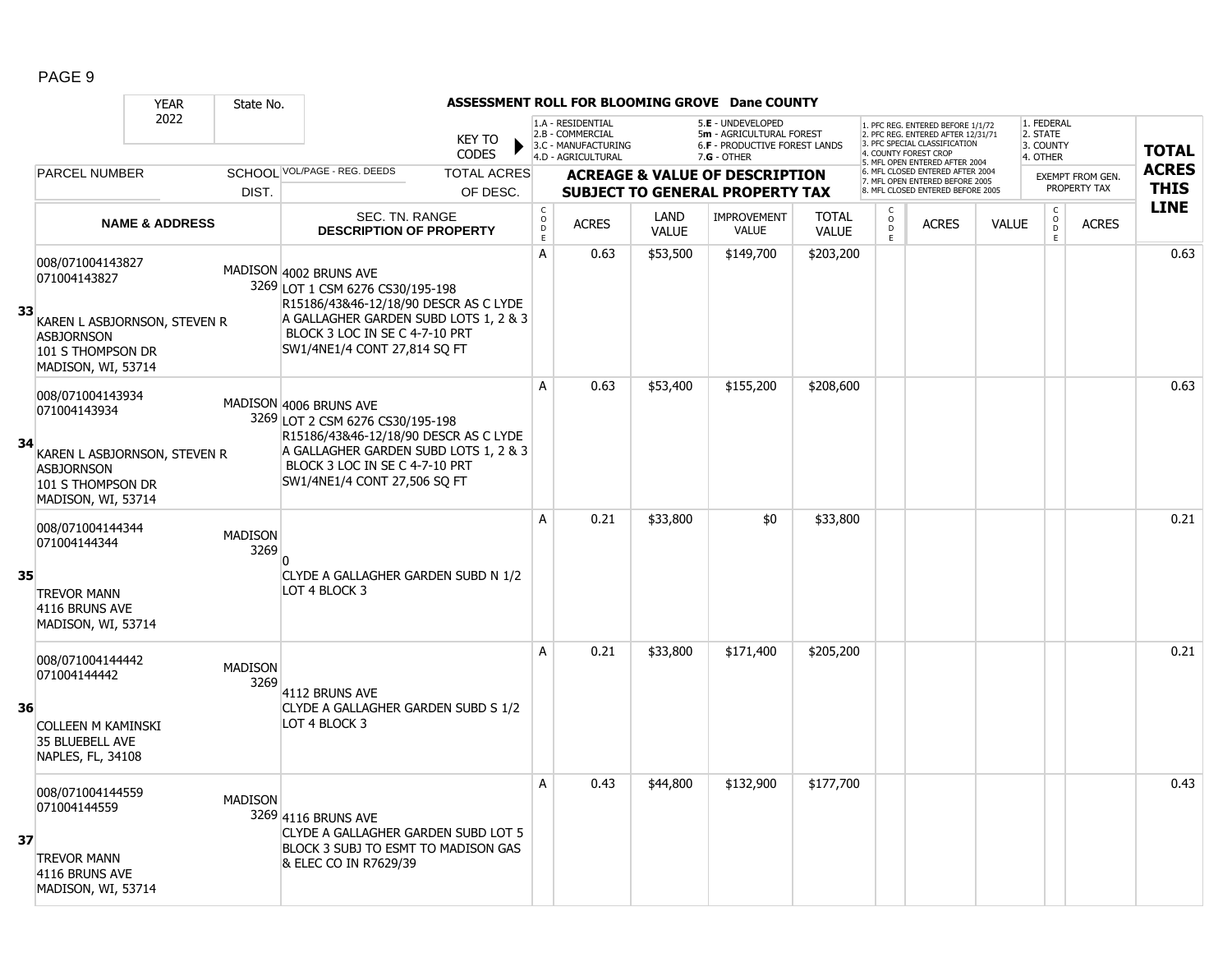|    |                                                                                                                                     | <b>YEAR</b>               | State No.              |                                                                          |                                |                                        |                                                                                    |                      | ASSESSMENT ROLL FOR BLOOMING GROVE Dane COUNTY                                                       |                              |                                    |                                                                                                                                                                     |              |                                                         |                                         |                             |
|----|-------------------------------------------------------------------------------------------------------------------------------------|---------------------------|------------------------|--------------------------------------------------------------------------|--------------------------------|----------------------------------------|------------------------------------------------------------------------------------|----------------------|------------------------------------------------------------------------------------------------------|------------------------------|------------------------------------|---------------------------------------------------------------------------------------------------------------------------------------------------------------------|--------------|---------------------------------------------------------|-----------------------------------------|-----------------------------|
|    |                                                                                                                                     | 2022                      |                        |                                                                          | <b>KEY TO</b><br><b>CODES</b>  |                                        | 1.A - RESIDENTIAL<br>2.B - COMMERCIAL<br>3.C - MANUFACTURING<br>4.D - AGRICULTURAL |                      | 5.E - UNDEVELOPED<br>5m - AGRICULTURAL FOREST<br><b>6.F - PRODUCTIVE FOREST LANDS</b><br>7.G - OTHER |                              |                                    | 1. PFC REG. ENTERED BEFORE 1/1/72<br>2. PFC REG. ENTERED AFTER 12/31/71<br>3. PFC SPECIAL CLASSIFICATION<br>4. COUNTY FOREST CROP<br>5. MFL OPEN ENTERED AFTER 2004 |              | 1. FEDERAL<br>2. STATE<br>3. COUNTY<br>4. OTHER         |                                         | <b>TOTAL</b>                |
|    | <b>PARCEL NUMBER</b>                                                                                                                |                           | DIST.                  | SCHOOL VOL/PAGE - REG. DEEDS                                             | <b>TOTAL ACRES</b><br>OF DESC. |                                        |                                                                                    |                      | <b>ACREAGE &amp; VALUE OF DESCRIPTION</b><br><b>SUBJECT TO GENERAL PROPERTY TAX</b>                  |                              |                                    | 6. MFL CLOSED ENTERED AFTER 2004<br>7. MFL OPEN ENTERED BEFORE 2005<br>8. MFL CLOSED ENTERED BEFORE 2005                                                            |              |                                                         | <b>EXEMPT FROM GEN.</b><br>PROPERTY TAX | <b>ACRES</b><br><b>THIS</b> |
|    |                                                                                                                                     | <b>NAME &amp; ADDRESS</b> |                        | SEC. TN. RANGE<br><b>DESCRIPTION OF PROPERTY</b>                         |                                | $\mathsf{C}$<br>$\mathsf{o}$<br>D<br>E | <b>ACRES</b>                                                                       | LAND<br><b>VALUE</b> | <b>IMPROVEMENT</b><br><b>VALUE</b>                                                                   | <b>TOTAL</b><br><b>VALUE</b> | $\overset{\circ}{\mathsf{D}}$<br>E | <b>ACRES</b>                                                                                                                                                        | <b>VALUE</b> | $\mathsf{C}$<br>$\overset{\mathsf{O}}{\mathsf{D}}$<br>E | <b>ACRES</b>                            | <b>LINE</b>                 |
| 38 | 008/071004144764<br>071004144764<br><b>KERI L HANSON</b><br>4120 BRUNS AVE<br>MADISON, WI, 53714-1904                               |                           | <b>MADISON</b><br>3269 | 4120 BRUNS AVE<br>CLYDE A GALLAGHER GARDEN SUBD LOT 6<br><b>BLOCK 3</b>  |                                | A                                      | 0.43                                                                               | \$44,800             | \$86,700                                                                                             | \$131,500                    |                                    |                                                                                                                                                                     |              |                                                         |                                         | 0.43                        |
| 39 | 008/071004147001<br>071004147001<br><b>AMANDA STUEBER</b><br>50 N WALBRIDGE AVE<br>MADISON, WI, 53714                               |                           | <b>MADISON</b><br>3269 | 50 N WALBRIDGE AVE<br>WALBRIDGE CONDOMINIUM BUILDING 1<br><b>UNIT 50</b> |                                | A                                      | 0.07                                                                               | \$13,300             | \$98,700                                                                                             | \$112,000                    |                                    |                                                                                                                                                                     |              |                                                         |                                         | 0.07                        |
| 40 | 008/071004147029<br>071004147029<br>ALICIA RAMIREZ, ROGELIO BECERRA<br><b>RODRIGUEZ</b><br>54 N WALBRIDGE AVE<br>MADISON, WI, 53714 |                           | <b>MADISON</b><br>3269 | 54 N WALBRIDGE AVE<br>WALBRIDGE CONDOMINIUM BUILDING 1<br><b>UNIT 54</b> |                                | A                                      | 0.07                                                                               | \$13,300             | \$102,500                                                                                            | \$115,800                    |                                    |                                                                                                                                                                     |              |                                                         |                                         | 0.07                        |
| 41 | 008/071004147047<br>071004147047<br><b>RUSSELL THORNBURG</b><br>PO BOX 14588<br>MADISON, WI, 53708                                  |                           | <b>MADISON</b><br>3269 | 58 N WALBRIDGE AVE<br>WALBRIDGE CONDOMINIUM BUILDING 1<br><b>UNIT 58</b> |                                | A                                      | 0.07                                                                               | \$13,300             | \$116,100                                                                                            | \$129,400                    |                                    |                                                                                                                                                                     |              |                                                         |                                         | 0.07                        |
| 42 | 008/071004147065<br>071004147065<br>CARLA M OHLSON<br>62 N WALBRIDGE AVE<br>MADISON, WI, 53714                                      |                           | <b>MADISON</b><br>3269 | 62 N WALBRIDGE AVE<br>WALBRIDGE CONDOMINIUM BUILDING 1<br>UNIT 62        |                                | A                                      | 0.07                                                                               | \$13,300             | \$115,700                                                                                            | \$129,000                    |                                    |                                                                                                                                                                     |              |                                                         |                                         | 0.07                        |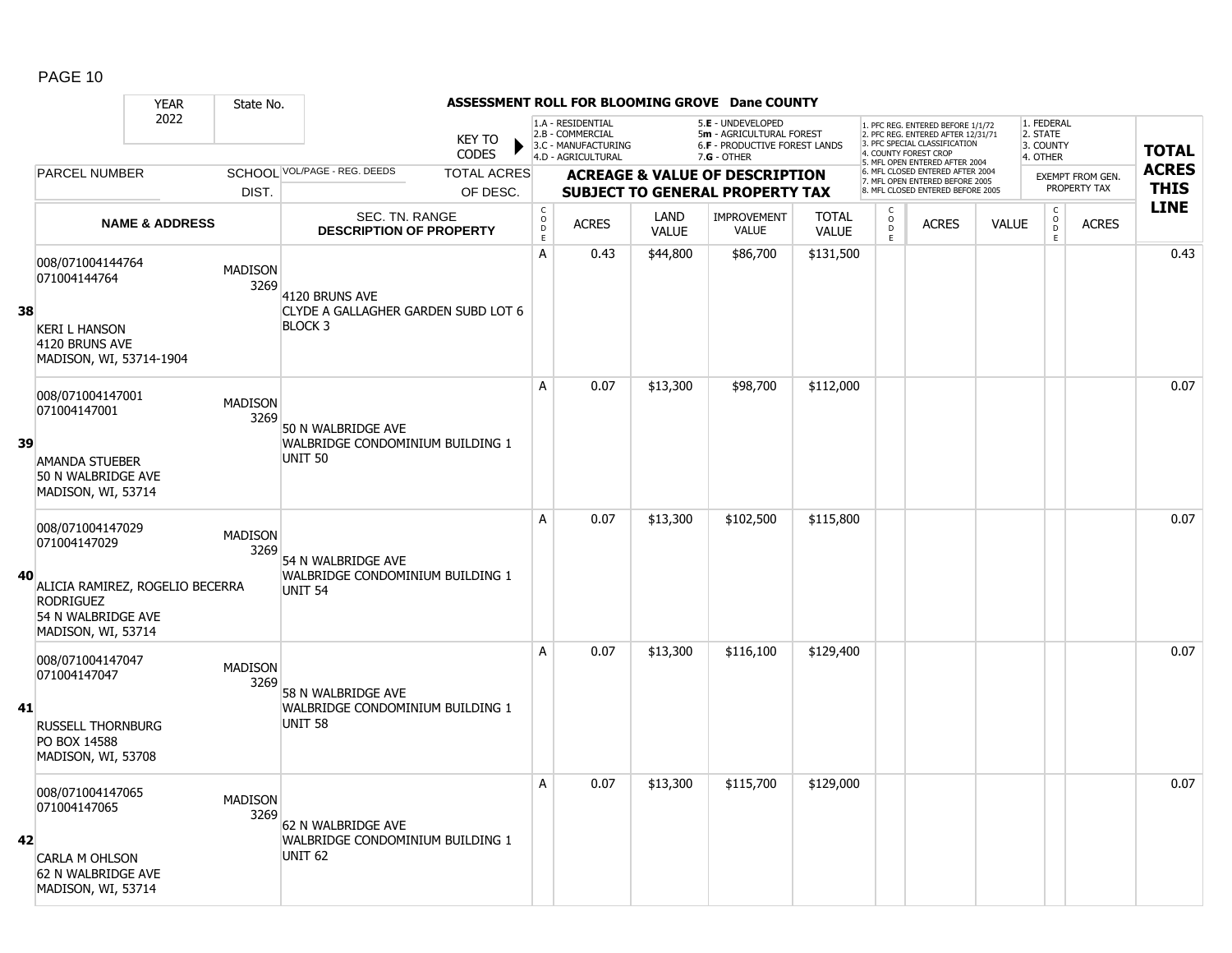|    |                                                                                                                                 | <b>YEAR</b>               | State No.              |                                                                              |                                |                                            |                                                                                    |                      | ASSESSMENT ROLL FOR BLOOMING GROVE Dane COUNTY                                                |                              |                              |                                                                                                                                                                     |              |                                                 |                                         |                             |
|----|---------------------------------------------------------------------------------------------------------------------------------|---------------------------|------------------------|------------------------------------------------------------------------------|--------------------------------|--------------------------------------------|------------------------------------------------------------------------------------|----------------------|-----------------------------------------------------------------------------------------------|------------------------------|------------------------------|---------------------------------------------------------------------------------------------------------------------------------------------------------------------|--------------|-------------------------------------------------|-----------------------------------------|-----------------------------|
|    |                                                                                                                                 | 2022                      |                        |                                                                              | <b>KEY TO</b><br><b>CODES</b>  |                                            | 1.A - RESIDENTIAL<br>2.B - COMMERCIAL<br>3.C - MANUFACTURING<br>4.D - AGRICULTURAL |                      | 5.E - UNDEVELOPED<br>5m - AGRICULTURAL FOREST<br>6.F - PRODUCTIVE FOREST LANDS<br>7.G - OTHER |                              |                              | 1. PFC REG. ENTERED BEFORE 1/1/72<br>2. PFC REG. ENTERED AFTER 12/31/71<br>3. PFC SPECIAL CLASSIFICATION<br>4. COUNTY FOREST CROP<br>5. MFL OPEN ENTERED AFTER 2004 |              | 1. FEDERAL<br>2. STATE<br>3. COUNTY<br>4. OTHER |                                         | <b>TOTAL</b>                |
|    | <b>PARCEL NUMBER</b>                                                                                                            |                           | DIST.                  | SCHOOL VOL/PAGE - REG. DEEDS                                                 | <b>TOTAL ACRES</b><br>OF DESC. |                                            |                                                                                    |                      | <b>ACREAGE &amp; VALUE OF DESCRIPTION</b><br><b>SUBJECT TO GENERAL PROPERTY TAX</b>           |                              |                              | 6. MFL CLOSED ENTERED AFTER 2004<br>7. MFL OPEN ENTERED BEFORE 2005<br>8 MEL CLOSED ENTERED BEFORE 2005                                                             |              |                                                 | <b>EXEMPT FROM GEN.</b><br>PROPERTY TAX | <b>ACRES</b><br><b>THIS</b> |
|    |                                                                                                                                 | <b>NAME &amp; ADDRESS</b> |                        | SEC. TN. RANGE<br><b>DESCRIPTION OF PROPERTY</b>                             |                                | $\begin{array}{c} C \\ O \\ E \end{array}$ | <b>ACRES</b>                                                                       | LAND<br><b>VALUE</b> | <b>IMPROVEMENT</b><br>VALUE                                                                   | <b>TOTAL</b><br><b>VALUE</b> | С<br>$_{\rm D}^{\rm O}$<br>E | <b>ACRES</b>                                                                                                                                                        | <b>VALUE</b> | $\mathsf C$<br>$_{\rm D}^{\rm O}$<br>E          | <b>ACRES</b>                            | <b>LINE</b>                 |
| 43 | 008/071004147083<br>071004147083<br>KAYLA M RAMON, RIGOBERTO RAMON<br><b>SOLIS</b><br>66 N WALBRIDGE AVE<br>MADISON, WI, 53714  |                           | <b>MADISON</b><br>3269 | 66 N WALBRIDGE AVE<br>WALBRIDGE CONDOMINIUM BUILDING 1<br>UNIT <sub>66</sub> |                                | А                                          | 0.07                                                                               | \$13,300             | \$103,700                                                                                     | \$117,000                    |                              |                                                                                                                                                                     |              |                                                 |                                         | 0.07                        |
| 44 | 008/071004147109<br>071004147109<br>TANNER J GRAHAM, STEPHANIE L<br><b>VLASICAK</b><br>70 N WALBRIDGE AVE<br>MADISON, WI, 53714 |                           | <b>MADISON</b><br>3269 | 70 N WALBRIDGE AVE<br>WALBRIDGE CONDOMINIUM BUILDING 1<br>UNIT <sub>70</sub> |                                | Α                                          | 0.07                                                                               | \$13,300             | \$115,700                                                                                     | \$129,000                    |                              |                                                                                                                                                                     |              |                                                 |                                         | 0.07                        |
| 45 | 008/071004147127<br>071004147127<br>JESSICA DUGAN, SEAN DUGAN<br>74 N WALBRIDGE AVE<br>MADISON, WI, 53714                       |                           | <b>MADISON</b><br>3269 | 74 N WALBRIDGE AVE<br>WALBRIDGE CONDOMINIUM BUILDING 1<br>UNIT <sub>74</sub> |                                | A                                          | 0.07                                                                               | \$13,300             | \$102,700                                                                                     | \$116,000                    |                              |                                                                                                                                                                     |              |                                                 |                                         | 0.07                        |
| 46 | 008/071004147145<br>071004147145<br>KATRINA SANYANG, MUSA SANYANG<br>78 N WALBRIDGE AVE<br>MADISON, WI, 53714                   |                           | <b>MADISON</b><br>3269 | 78 N WALBRIDGE AVE<br>WALBRIDGE CONDOMINIUM BUILDING 1<br>UNIT <sub>78</sub> |                                | А                                          | 0.07                                                                               | \$13,300             | \$102,800                                                                                     | \$116,100                    |                              |                                                                                                                                                                     |              |                                                 |                                         | 0.07                        |
| 47 | 008/071004147243<br>071004147243<br>SCHROEDER LIVING TRUST<br>2935 CAMP LEONARD RD<br>MCFARLAND, WI, 53558                      |                           | <b>MADISON</b><br>3269 | 4102 ALVAREZ AVE<br>WALBRIDGE CONDOMINIUM UNIT 4102                          |                                | A                                          | 0.07                                                                               | \$13,300             | \$94,600                                                                                      | \$107,900                    |                              |                                                                                                                                                                     |              |                                                 |                                         | 0.07                        |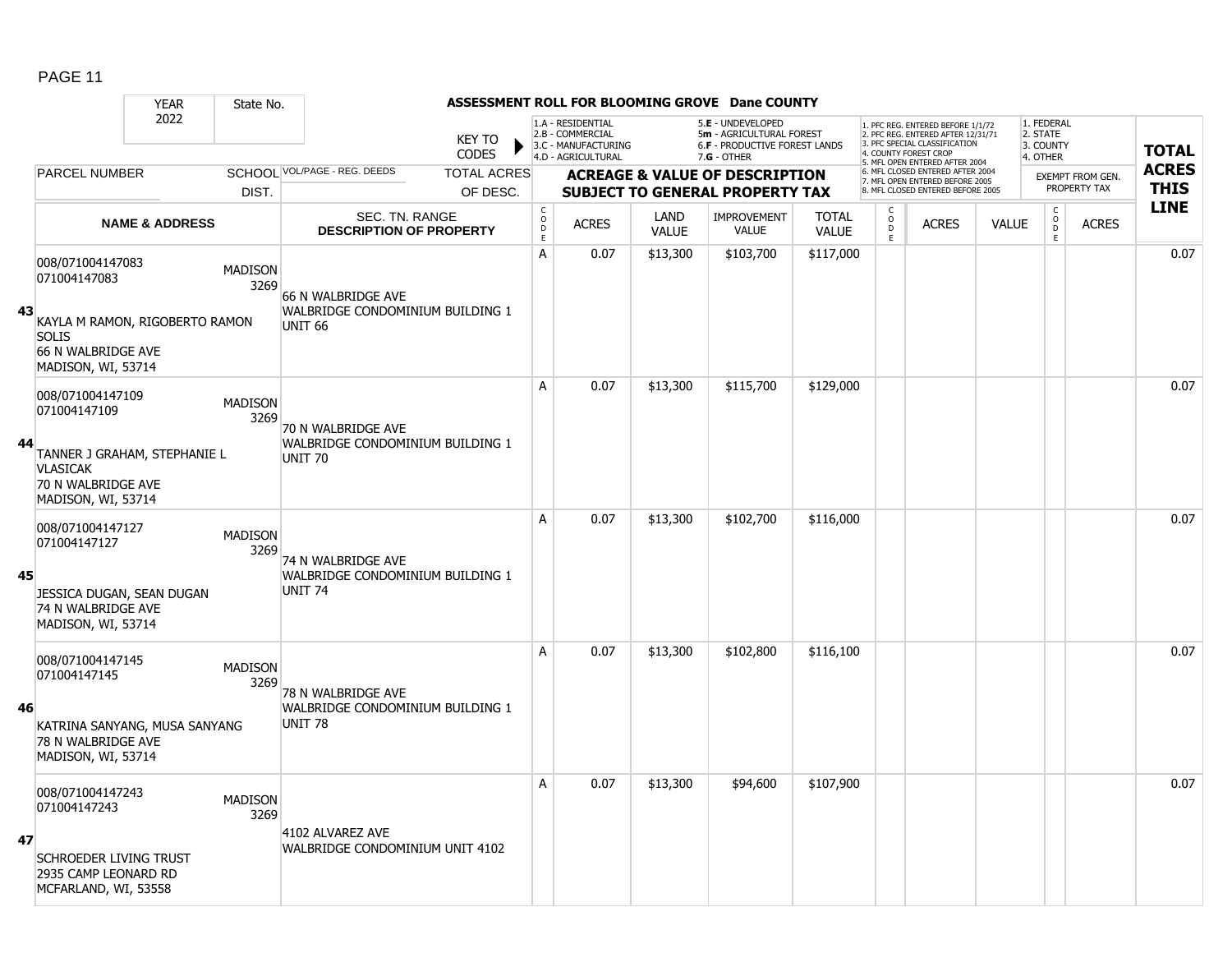|    |                                                                   | <b>YEAR</b>               | State No.              |                                                     |                               |                                                            |                                                                                    |                      | ASSESSMENT ROLL FOR BLOOMING GROVE Dane COUNTY                                                       |                              |                           |                                                                                                                                                                     |              |                                                 |                         |              |
|----|-------------------------------------------------------------------|---------------------------|------------------------|-----------------------------------------------------|-------------------------------|------------------------------------------------------------|------------------------------------------------------------------------------------|----------------------|------------------------------------------------------------------------------------------------------|------------------------------|---------------------------|---------------------------------------------------------------------------------------------------------------------------------------------------------------------|--------------|-------------------------------------------------|-------------------------|--------------|
|    |                                                                   | 2022                      |                        |                                                     | <b>KEY TO</b><br><b>CODES</b> |                                                            | 1.A - RESIDENTIAL<br>2.B - COMMERCIAL<br>3.C - MANUFACTURING<br>4.D - AGRICULTURAL |                      | 5.E - UNDEVELOPED<br>5m - AGRICULTURAL FOREST<br><b>6.F - PRODUCTIVE FOREST LANDS</b><br>7.G - OTHER |                              |                           | 1. PFC REG. ENTERED BEFORE 1/1/72<br>2. PFC REG. ENTERED AFTER 12/31/71<br>3. PFC SPECIAL CLASSIFICATION<br>4. COUNTY FOREST CROP<br>5. MFL OPEN ENTERED AFTER 2004 |              | 1. FEDERAL<br>2. STATE<br>3. COUNTY<br>4. OTHER |                         | <b>TOTAL</b> |
|    | <b>PARCEL NUMBER</b>                                              |                           |                        | SCHOOL VOL/PAGE - REG. DEEDS                        | <b>TOTAL ACRES</b>            |                                                            |                                                                                    |                      | <b>ACREAGE &amp; VALUE OF DESCRIPTION</b>                                                            |                              |                           | 6. MFL CLOSED ENTERED AFTER 2004<br>7. MFL OPEN ENTERED BEFORE 2005                                                                                                 |              |                                                 | <b>EXEMPT FROM GEN.</b> | <b>ACRES</b> |
|    |                                                                   |                           | DIST.                  |                                                     | OF DESC.                      |                                                            |                                                                                    |                      | <b>SUBJECT TO GENERAL PROPERTY TAX</b>                                                               |                              |                           | 8. MFL CLOSED ENTERED BEFORE 2005                                                                                                                                   |              |                                                 | PROPERTY TAX            | <b>THIS</b>  |
|    |                                                                   | <b>NAME &amp; ADDRESS</b> |                        | SEC. TN. RANGE<br><b>DESCRIPTION OF PROPERTY</b>    |                               | $\begin{smallmatrix} C\\ O\\ O\\ D \end{smallmatrix}$<br>E | <b>ACRES</b>                                                                       | LAND<br><b>VALUE</b> | <b>IMPROVEMENT</b><br><b>VALUE</b>                                                                   | <b>TOTAL</b><br><b>VALUE</b> | C<br>$\overline{0}$<br>E. | <b>ACRES</b>                                                                                                                                                        | <b>VALUE</b> | $\begin{matrix} 0 \\ 0 \\ 0 \end{matrix}$<br>E  | <b>ACRES</b>            | <b>LINE</b>  |
|    | 008/071004147261<br>071004147261                                  |                           | <b>MADISON</b><br>3269 |                                                     |                               | A                                                          | 0.07                                                                               | \$13,300             | \$116,200                                                                                            | \$129,500                    |                           |                                                                                                                                                                     |              |                                                 |                         | 0.07         |
| 48 | <b>CHRISTINA SLATKY</b><br>4106 ALVAREZ AVE<br>MADISON, WI, 53714 |                           |                        | 4106 ALVAREZ AVE<br>WALBRIDGE CONDOMINIUM UNIT 4106 |                               |                                                            |                                                                                    |                      |                                                                                                      |                              |                           |                                                                                                                                                                     |              |                                                 |                         |              |
|    | 008/071004147289<br>071004147289                                  |                           | <b>MADISON</b><br>3269 |                                                     |                               | A                                                          | 0.07                                                                               | \$13,300             | \$115,900                                                                                            | \$129,200                    |                           |                                                                                                                                                                     |              |                                                 |                         | 0.07         |
| 49 | <b>CAROL GARECHT</b><br>4110 ALVAREZ AVE<br>MADISON, WI, 53714    |                           |                        | 4110 ALVAREZ AVE<br>WALBRIDGE CONDOMINIUM UNIT 4110 |                               |                                                            |                                                                                    |                      |                                                                                                      |                              |                           |                                                                                                                                                                     |              |                                                 |                         |              |
|    | 008/071004147305<br>071004147305                                  |                           | <b>MADISON</b><br>3269 |                                                     |                               | A                                                          | 0.07                                                                               | \$13,300             | \$115,900                                                                                            | \$129,200                    |                           |                                                                                                                                                                     |              |                                                 |                         | 0.07         |
| 50 | THOMAS R ENDERS<br>4114 ALVAREZ AVE<br>MADISON, WI, 53714         |                           |                        | 4114 ALVAREZ AVE<br>WALBRIDGE CONDOMINIUM UNIT 4114 |                               |                                                            |                                                                                    |                      |                                                                                                      |                              |                           |                                                                                                                                                                     |              |                                                 |                         |              |
|    | 008/071004147323<br>071004147323                                  |                           | <b>MADISON</b><br>3269 |                                                     |                               | A                                                          | 0.07                                                                               | \$13,300             | \$115,900                                                                                            | \$129,200                    |                           |                                                                                                                                                                     |              |                                                 |                         | 0.07         |
| 51 | <b>ALEX G ERICKSON</b><br>4118 ALVAREZ AVE<br>MADISON, WI, 53714  |                           |                        | 4118 ALVAREZ AVE<br>WALBRIDGE CONDOMINIUM UNIT 4118 |                               |                                                            |                                                                                    |                      |                                                                                                      |                              |                           |                                                                                                                                                                     |              |                                                 |                         |              |
|    | 008/071004147341<br>071004147341                                  |                           | <b>MADISON</b><br>3269 |                                                     |                               | A                                                          | 0.07                                                                               | \$13,300             | \$116,300                                                                                            | \$129,600                    |                           |                                                                                                                                                                     |              |                                                 |                         | 0.07         |
| 52 | <b>GARY D KENNEDY</b><br>4122 ALVAREZ AVE<br>MADISON, WI, 53714   |                           |                        | 4122 ALVAREZ AVE<br>WALBRIDGE CONDOMINIUM UNIT 4122 |                               |                                                            |                                                                                    |                      |                                                                                                      |                              |                           |                                                                                                                                                                     |              |                                                 |                         |              |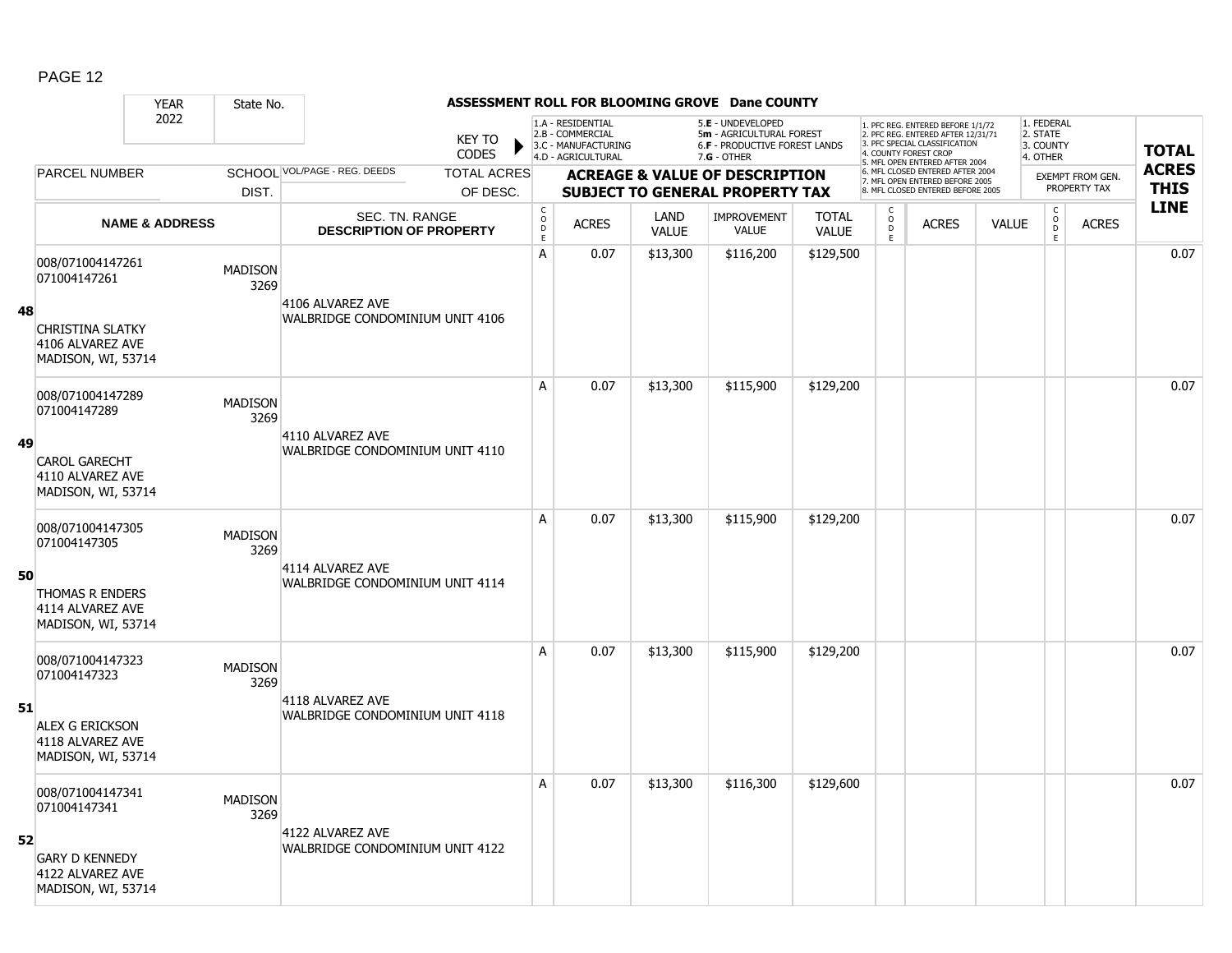|    |                                                                                                 | <b>YEAR</b>               | State No.              |                                                     |                               |                                                            |                                                                                    |                             | ASSESSMENT ROLL FOR BLOOMING GROVE Dane COUNTY                                                |                              |                     |                                                                                                                                                                     |              |                                                          |                         |                            |
|----|-------------------------------------------------------------------------------------------------|---------------------------|------------------------|-----------------------------------------------------|-------------------------------|------------------------------------------------------------|------------------------------------------------------------------------------------|-----------------------------|-----------------------------------------------------------------------------------------------|------------------------------|---------------------|---------------------------------------------------------------------------------------------------------------------------------------------------------------------|--------------|----------------------------------------------------------|-------------------------|----------------------------|
|    |                                                                                                 | 2022                      |                        |                                                     | <b>KEY TO</b><br><b>CODES</b> |                                                            | 1.A - RESIDENTIAL<br>2.B - COMMERCIAL<br>3.C - MANUFACTURING<br>4.D - AGRICULTURAL |                             | 5.E - UNDEVELOPED<br>5m - AGRICULTURAL FOREST<br>6.F - PRODUCTIVE FOREST LANDS<br>7.G - OTHER |                              |                     | 1. PFC REG. ENTERED BEFORE 1/1/72<br>2. PFC REG. ENTERED AFTER 12/31/71<br>3. PFC SPECIAL CLASSIFICATION<br>4. COUNTY FOREST CROP<br>5. MFL OPEN ENTERED AFTER 2004 |              | 1. FEDERAL<br>2. STATE<br>3. COUNTY<br>4. OTHER          |                         | <b>TOTAL</b>               |
|    | <b>PARCEL NUMBER</b>                                                                            |                           |                        | SCHOOL VOL/PAGE - REG. DEEDS                        | <b>TOTAL ACRES</b>            |                                                            |                                                                                    |                             | <b>ACREAGE &amp; VALUE OF DESCRIPTION</b>                                                     |                              |                     | 6. MFL CLOSED ENTERED AFTER 2004<br>7. MFL OPEN ENTERED BEFORE 2005                                                                                                 |              |                                                          | <b>EXEMPT FROM GEN.</b> | <b>ACRES</b>               |
|    |                                                                                                 |                           | DIST.                  |                                                     | OF DESC.                      |                                                            |                                                                                    |                             | <b>SUBJECT TO GENERAL PROPERTY TAX</b>                                                        |                              |                     | 8. MFL CLOSED ENTERED BEFORE 2005                                                                                                                                   |              |                                                          | PROPERTY TAX            | <b>THIS</b><br><b>LINE</b> |
|    |                                                                                                 | <b>NAME &amp; ADDRESS</b> |                        | SEC. TN. RANGE<br><b>DESCRIPTION OF PROPERTY</b>    |                               | $\begin{smallmatrix} C\\ O\\ O\\ D \end{smallmatrix}$<br>E | <b>ACRES</b>                                                                       | <b>LAND</b><br><b>VALUE</b> | <b>IMPROVEMENT</b><br><b>VALUE</b>                                                            | <b>TOTAL</b><br><b>VALUE</b> | $\overline{0}$<br>E | <b>ACRES</b>                                                                                                                                                        | <b>VALUE</b> | $\begin{matrix} 0 \\ 0 \\ D \end{matrix}$<br>$\mathsf E$ | <b>ACRES</b>            |                            |
|    | 008/071004147369<br>071004147369                                                                |                           | <b>MADISON</b><br>3269 | 4126 ALVAREZ AVE UNIT #4126                         |                               | A                                                          | 0.07                                                                               | \$13,300                    | \$123,200                                                                                     | \$136,500                    |                     |                                                                                                                                                                     |              |                                                          |                         | 0.07                       |
| 53 | <b>TRAVIS GEORGE</b><br>4126 ALVAREZ AVE<br>MADISON, WI, 53714                                  |                           |                        | WALBRIDGE CONDOMINIUM UNIT 4126                     |                               |                                                            |                                                                                    |                             |                                                                                               |                              |                     |                                                                                                                                                                     |              |                                                          |                         |                            |
|    | 008/071004147387<br>071004147387                                                                |                           | <b>MADISON</b><br>3269 |                                                     |                               | A                                                          | 0.07                                                                               | \$13,300                    | \$115,900                                                                                     | \$129,200                    |                     |                                                                                                                                                                     |              |                                                          |                         | 0.07                       |
| 54 | <b>BARRY L BLASKA</b><br>4130 ALVAREZ AVE<br>MADISON, WI, 53714                                 |                           |                        | 4130 ALVAREZ AVE<br>WALBRIDGE CONDOMINIUM UNIT 4130 |                               |                                                            |                                                                                    |                             |                                                                                               |                              |                     |                                                                                                                                                                     |              |                                                          |                         |                            |
|    | 008/071004147403<br>071004147403                                                                |                           | <b>MADISON</b><br>3269 | 4134 ALVAREZ AVE                                    |                               | A                                                          | 0.00                                                                               | \$5,600                     | \$105,900                                                                                     | \$111,500                    |                     |                                                                                                                                                                     |              |                                                          |                         | 0.00                       |
| 55 | CHRISTOPHER A HAVERKAMP, JEANNE M<br><b>HAVERKAMP</b><br>4134 ALVAREZ AVE<br>MADISON, WI, 53714 |                           |                        | WALBRIDGE CONDOMINIUM UNIT 4134                     |                               |                                                            |                                                                                    |                             |                                                                                               |                              |                     |                                                                                                                                                                     |              |                                                          |                         |                            |
|    | 008/071004147421<br>071004147421                                                                |                           | <b>MADISON</b><br>3269 |                                                     |                               | A                                                          | 0.07                                                                               | \$13,300                    | \$102,700                                                                                     | \$116,000                    |                     |                                                                                                                                                                     |              |                                                          |                         | 0.07                       |
| 56 | <b>MIKE RYNES</b><br>4138 ALVAREZ AVE<br>MADISON, WI, 53714                                     |                           |                        | 4138 ALVAREZ AVE<br>WALBRIDGE CONDOMINIUM UNIT 4138 |                               |                                                            |                                                                                    |                             |                                                                                               |                              |                     |                                                                                                                                                                     |              |                                                          |                         |                            |
|    | 008/071004147449<br>071004147449                                                                |                           | <b>MADISON</b><br>3269 |                                                     |                               | A                                                          | 0.07                                                                               | \$13,300                    | \$116,000                                                                                     | \$129,300                    |                     |                                                                                                                                                                     |              |                                                          |                         | 0.07                       |
| 57 | LAURA E LINDE, MARC A TURNES<br>4142 ALVAREZ AVE<br>MADISON, WI, 53714                          |                           |                        | 4142 ALVAREZ AVE<br>WALBRIDGE CONDOMINIUM UNIT 4142 |                               |                                                            |                                                                                    |                             |                                                                                               |                              |                     |                                                                                                                                                                     |              |                                                          |                         |                            |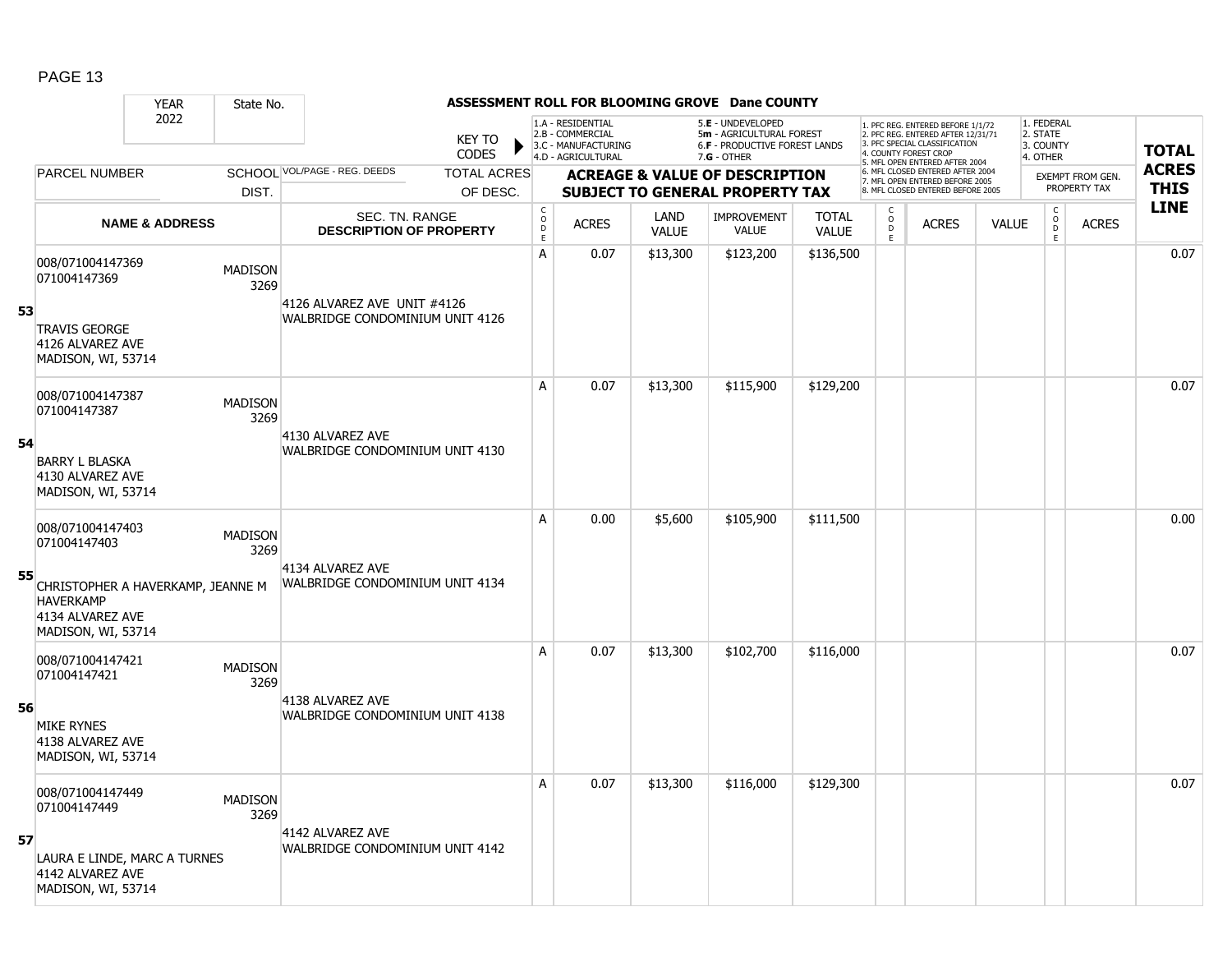|    |                                                                     | <b>YEAR</b>               | State No.              |                                                     |                               |                                            |                                                                                    |                      | ASSESSMENT ROLL FOR BLOOMING GROVE Dane COUNTY                                                         |                              |                             |                                                                                                                                  |              |                                                 |                         |              |
|----|---------------------------------------------------------------------|---------------------------|------------------------|-----------------------------------------------------|-------------------------------|--------------------------------------------|------------------------------------------------------------------------------------|----------------------|--------------------------------------------------------------------------------------------------------|------------------------------|-----------------------------|----------------------------------------------------------------------------------------------------------------------------------|--------------|-------------------------------------------------|-------------------------|--------------|
|    |                                                                     | 2022                      |                        |                                                     | <b>KEY TO</b><br><b>CODES</b> |                                            | 1.A - RESIDENTIAL<br>2.B - COMMERCIAL<br>3.C - MANUFACTURING<br>4.D - AGRICULTURAL |                      | 5.E - UNDEVELOPED<br>5m - AGRICULTURAL FOREST<br><b>6.F - PRODUCTIVE FOREST LANDS</b><br>$7.G - OTHER$ |                              |                             | . PFC REG. ENTERED BEFORE 1/1/72<br>2. PFC REG. ENTERED AFTER 12/31/71<br>3. PFC SPECIAL CLASSIFICATION<br>4. COUNTY FOREST CROP |              | 1. FEDERAL<br>2. STATE<br>3. COUNTY<br>4. OTHER |                         | <b>TOTAL</b> |
|    | PARCEL NUMBER                                                       |                           |                        | SCHOOL VOL/PAGE - REG. DEEDS                        | <b>TOTAL ACRES</b>            |                                            |                                                                                    |                      | <b>ACREAGE &amp; VALUE OF DESCRIPTION</b>                                                              |                              |                             | 5. MFL OPEN ENTERED AFTER 2004<br>6. MFL CLOSED ENTERED AFTER 2004                                                               |              |                                                 | <b>EXEMPT FROM GEN.</b> | <b>ACRES</b> |
|    |                                                                     |                           | DIST.                  |                                                     | OF DESC.                      |                                            |                                                                                    |                      | <b>SUBJECT TO GENERAL PROPERTY TAX</b>                                                                 |                              |                             | 7. MFL OPEN ENTERED BEFORE 2005<br>8. MFL CLOSED ENTERED BEFORE 2005                                                             |              |                                                 | PROPERTY TAX            | <b>THIS</b>  |
|    |                                                                     | <b>NAME &amp; ADDRESS</b> |                        | SEC. TN. RANGE<br><b>DESCRIPTION OF PROPERTY</b>    |                               | $\begin{array}{c} C \\ O \\ E \end{array}$ | <b>ACRES</b>                                                                       | LAND<br><b>VALUE</b> | <b>IMPROVEMENT</b><br><b>VALUE</b>                                                                     | <b>TOTAL</b><br><b>VALUE</b> | $\rm _o^c$<br>$\frac{D}{E}$ | <b>ACRES</b>                                                                                                                     | <b>VALUE</b> | $\begin{matrix} C \\ O \\ D \end{matrix}$<br>E  | <b>ACRES</b>            | <b>LINE</b>  |
|    | 008/071004147467<br>071004147467                                    |                           | <b>MADISON</b><br>3269 | 4146 ALVAREZ AVE                                    |                               | A                                          | 0.07                                                                               | \$13,300             | \$115,900                                                                                              | \$129,200                    |                             |                                                                                                                                  |              |                                                 |                         | 0.07         |
| 58 | <b>MARY E NOLES</b><br>4146 ALVAREZ AVE<br>MADISON, WI, 53714       |                           |                        | WALBRIDGE CONDOMINIUM UNIT 4146                     |                               |                                            |                                                                                    |                      |                                                                                                        |                              |                             |                                                                                                                                  |              |                                                 |                         |              |
|    | 008/071004147485<br>071004147485                                    |                           | <b>MADISON</b><br>3269 | 4150 ALVAREZ AVE                                    |                               | A                                          | 0.07                                                                               | \$13,300             | \$116,400                                                                                              | \$129,700                    |                             |                                                                                                                                  |              |                                                 |                         | 0.07         |
| 59 | MARIA DELOS ANGELES PEREZ<br>4150 ALVAREZ AVE<br>MADISON, WI, 53714 |                           |                        | WALBRIDGE CONDOMINIUM UNIT 4150                     |                               |                                            |                                                                                    |                      |                                                                                                        |                              |                             |                                                                                                                                  |              |                                                 |                         |              |
|    | 008/071004147501<br>071004147501                                    |                           | <b>MADISON</b><br>3269 |                                                     |                               | A                                          | 0.07                                                                               | \$13,300             | \$102,700                                                                                              | \$116,000                    |                             |                                                                                                                                  |              |                                                 |                         | 0.07         |
| 60 | <b>KRISTYN ACKLEY</b><br>4154 ALVAREZ AVE<br>MADISON, WI, 53714     |                           |                        | 4154 ALVAREZ AVE<br>WALBRIDGE CONDOMINIUM UNIT 4154 |                               |                                            |                                                                                    |                      |                                                                                                        |                              |                             |                                                                                                                                  |              |                                                 |                         |              |
|    | 008/071004147529<br>071004147529                                    |                           | <b>MADISON</b><br>3269 |                                                     |                               | A                                          | 0.07                                                                               | \$13,300             | \$102,800                                                                                              | \$116,100                    |                             |                                                                                                                                  |              |                                                 |                         | 0.07         |
| 61 | <b>ALYCE A KOWALSKI</b><br>4158 ALVAREZ AVE<br>MADISON, WI, 53714   |                           |                        | 4158 ALVAREZ AVE<br>WALBRIDGE CONDOMINIUM UNIT 4158 |                               |                                            |                                                                                    |                      |                                                                                                        |                              |                             |                                                                                                                                  |              |                                                 |                         |              |
|    | 008/071004147547<br>071004147547                                    |                           | <b>MADISON</b><br>3269 |                                                     |                               | A                                          | 0.07                                                                               | \$13,300             | \$78,700                                                                                               | \$92,000                     |                             |                                                                                                                                  |              |                                                 |                         | 0.07         |
| 62 | <b>ADAM P FROST</b><br>4162 ALVAREZ AVE<br>MADISON, WI, 53714       |                           |                        | 4162 ALVAREZ AVE<br>WALBRIDGE CONDOMINIUM UNIT 4162 |                               |                                            |                                                                                    |                      |                                                                                                        |                              |                             |                                                                                                                                  |              |                                                 |                         |              |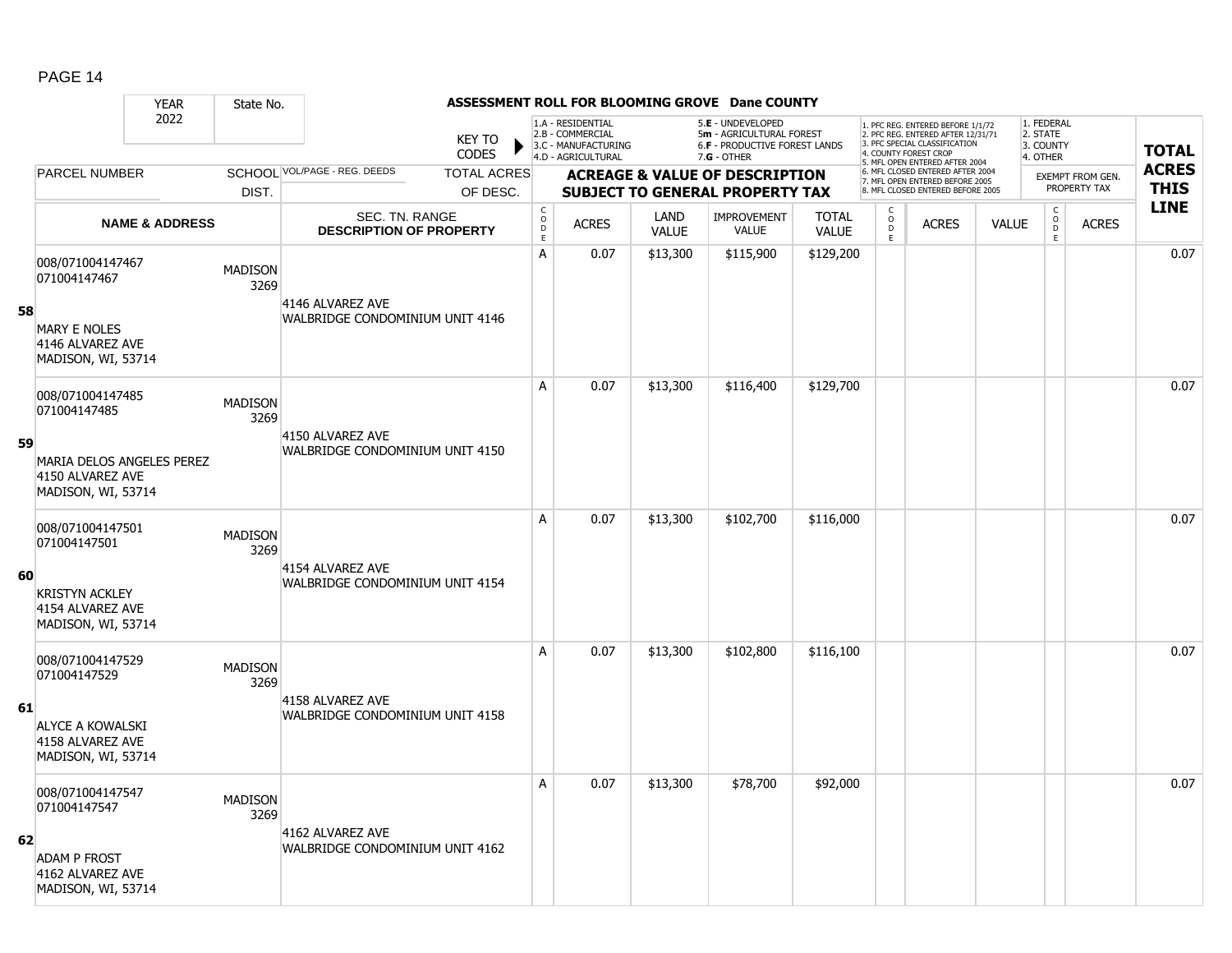|    |                                                              | <b>YEAR</b>               | State No.              |                                                   |                        |                                 |                                                                                    |                      | ASSESSMENT ROLL FOR BLOOMING GROVE Dane COUNTY                                                |                              |                                                   |                                                                                                                                                                     |              |                                                     |                         |                            |
|----|--------------------------------------------------------------|---------------------------|------------------------|---------------------------------------------------|------------------------|---------------------------------|------------------------------------------------------------------------------------|----------------------|-----------------------------------------------------------------------------------------------|------------------------------|---------------------------------------------------|---------------------------------------------------------------------------------------------------------------------------------------------------------------------|--------------|-----------------------------------------------------|-------------------------|----------------------------|
|    |                                                              | 2022                      |                        |                                                   | KEY TO<br><b>CODES</b> |                                 | 1.A - RESIDENTIAL<br>2.B - COMMERCIAL<br>3.C - MANUFACTURING<br>4.D - AGRICULTURAL |                      | 5.E - UNDEVELOPED<br>5m - AGRICULTURAL FOREST<br>6.F - PRODUCTIVE FOREST LANDS<br>7.G - OTHER |                              |                                                   | 1. PFC REG. ENTERED BEFORE 1/1/72<br>2. PFC REG. ENTERED AFTER 12/31/71<br>3. PFC SPECIAL CLASSIFICATION<br>4. COUNTY FOREST CROP<br>5. MFL OPEN ENTERED AFTER 2004 |              | 1. FEDERAL<br>2. STATE<br>3. COUNTY<br>4. OTHER     |                         | <b>TOTAL</b>               |
|    | <b>PARCEL NUMBER</b>                                         |                           |                        | SCHOOL VOL/PAGE - REG. DEEDS                      | <b>TOTAL ACRES</b>     |                                 |                                                                                    |                      | <b>ACREAGE &amp; VALUE OF DESCRIPTION</b>                                                     |                              |                                                   | 6. MFL CLOSED ENTERED AFTER 2004<br>7. MFL OPEN ENTERED BEFORE 2005                                                                                                 |              |                                                     | <b>EXEMPT FROM GEN.</b> | <b>ACRES</b>               |
|    |                                                              |                           | DIST.                  |                                                   | OF DESC.               |                                 |                                                                                    |                      | <b>SUBJECT TO GENERAL PROPERTY TAX</b>                                                        |                              |                                                   | 8. MFL CLOSED ENTERED BEFORE 2005                                                                                                                                   |              |                                                     | PROPERTY TAX            | <b>THIS</b><br><b>LINE</b> |
|    |                                                              | <b>NAME &amp; ADDRESS</b> |                        | SEC. TN. RANGE<br><b>DESCRIPTION OF PROPERTY</b>  |                        | $\rm _o^C$<br>$\mathsf{D}$<br>E | <b>ACRES</b>                                                                       | LAND<br><b>VALUE</b> | IMPROVEMENT<br><b>VALUE</b>                                                                   | <b>TOTAL</b><br><b>VALUE</b> | $\begin{array}{c}\nC \\ O \\ D \\ E\n\end{array}$ | <b>ACRES</b>                                                                                                                                                        | <b>VALUE</b> | $\begin{matrix} 0 \\ 0 \end{matrix}$<br>$\mathsf E$ | <b>ACRES</b>            |                            |
| 63 | 008/071004147609<br>071004147609<br>JAIME BAHENA VARGAS      |                           | <b>MADISON</b><br>3269 | 4155 BRUNS AVE<br>WALBRIDGE CONDOMINIUM UNIT 4155 |                        | A                               | 0.07                                                                               | \$13,300             | \$116,300                                                                                     | \$129,600                    |                                                   |                                                                                                                                                                     |              |                                                     |                         | 0.07                       |
|    | 4155 BRUNS AVE<br>MADISON, WI, 53714                         |                           |                        |                                                   |                        |                                 |                                                                                    |                      |                                                                                               |                              |                                                   |                                                                                                                                                                     |              |                                                     |                         |                            |
|    | 008/071004147627<br>071004147627                             |                           | <b>MADISON</b><br>3269 |                                                   |                        | A                               | 0.07                                                                               | \$13,300             | \$99,700                                                                                      | \$113,000                    |                                                   |                                                                                                                                                                     |              |                                                     |                         | 0.07                       |
| 64 | <b>LORRIE JACOBS</b><br>4157 BRUNS AVE<br>MADISON, WI, 53714 |                           |                        | 4157 BRUNS AVE<br>WALBRIDGE CONDOMINIUM UNIT 4157 |                        |                                 |                                                                                    |                      |                                                                                               |                              |                                                   |                                                                                                                                                                     |              |                                                     |                         |                            |
|    | 008/071004147645<br>071004147645                             |                           | <b>MADISON</b><br>3269 |                                                   |                        | A                               | 0.07                                                                               | \$13,300             | \$116,500                                                                                     | \$129,800                    |                                                   |                                                                                                                                                                     |              |                                                     |                         | 0.07                       |
| 65 | LUANN M O'CONNOR<br>100 S 4TH ST<br>STOUGHTON, WI, 53589     |                           |                        | 4159 BRUNS AVE<br>WALBRIDGE CONDOMINIUM UNIT 4159 |                        |                                 |                                                                                    |                      |                                                                                               |                              |                                                   |                                                                                                                                                                     |              |                                                     |                         |                            |
|    | 008/071004147663<br>071004147663                             |                           | <b>MADISON</b><br>3269 |                                                   |                        | A                               | 0.07                                                                               | \$13,300             | \$115,800                                                                                     | \$129,100                    |                                                   |                                                                                                                                                                     |              |                                                     |                         | 0.07                       |
| 66 | DAVID R STROM<br>4161 BRUNS AVE<br>MADISON, WI, 53714        |                           |                        | 4161 BRUNS AVE<br>WALBRIDGE CONDOMINIUM UNIT 4161 |                        |                                 |                                                                                    |                      |                                                                                               |                              |                                                   |                                                                                                                                                                     |              |                                                     |                         |                            |
|    | 008/071004147681<br>071004147681                             |                           | <b>MADISON</b><br>3269 |                                                   |                        | A                               | 0.07                                                                               | \$13,300             | \$117,000                                                                                     | \$130,300                    |                                                   |                                                                                                                                                                     |              |                                                     |                         | 0.07                       |
| 67 | ALICE J MILLER<br>4163 BRUNS AVE<br>MADISON, WI, 53714       |                           |                        | 4163 BRUNS AVE<br>WALBRIDGE CONDOMINIUM UNIT 4163 |                        |                                 |                                                                                    |                      |                                                                                               |                              |                                                   |                                                                                                                                                                     |              |                                                     |                         |                            |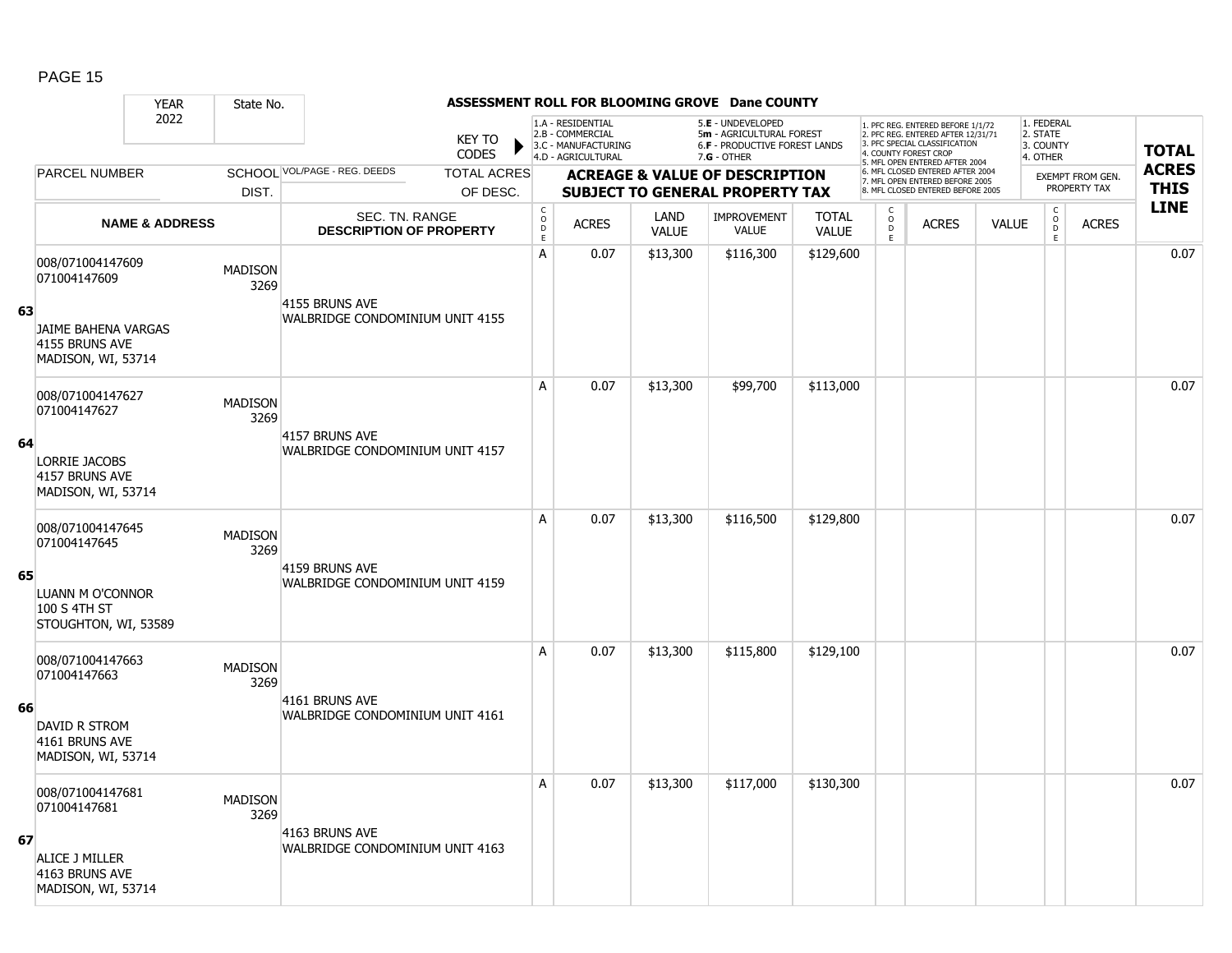#### YEAR State No. **ASSESSMENT ROLL FOR BLOOMING GROVE Dane COUNTY** 2022 KEY TO **CODES** 1. PFC REG. ENTERED BEFORE 1/1/72 2. PFC REG. ENTERED AFTER 12/31/71 3. PFC SPECIAL CLASSIFICATION 4. COUNTY FOREST CROP 5. MFL OPEN ENTERED AFTER 2004 6. MFL CLOSED ENTERED AFTER 2004 7. MFL OPEN ENTERED BEFORE 2005 8. MFL CLOSED ENTERED BEFORE 2005 1. FEDERAL 2. STATE 3. COUNTY 4. OTHER **ACREAGE & VALUE OF DESCRIPTION SUBJECT TO GENERAL PROPERTY TAX** EXEMPT FROM GEN. PROPERTY TAX **TOTAL ACRES THIS LINE** 1.A - RESIDENTIAL 2.B - COMMERCIAL 3.C - MANUFACTURING 4.D - AGRICULTURAL 5.**E** - UNDEVELOPED 5**m** - AGRICULTURAL FOREST 6.**F** - PRODUCTIVE FOREST LANDS 7.**G** - OTHER TOTAL ACRES OF DESC. SCHOOL VOL/PAGE - REG. DEEDS DIST. PARCEL NUMBER ACRES C O  $\overline{D}$ E ACRES VALUE  $\mathsf{C}$ O  $\overline{D}$ E TOTAL VALUE IMPROVEMENT VALUE LAND ACRES | VALUE C O  $\overline{D}$ E SEC. TN. RANGE **DESCRIPTION OF PROPERTY NAME & ADDRESS 68** 008/071004147707 000/071004147707 MADISON 3269 LYNN K SMITH 4165 BRUNS AVE MADISON, WI, 53714 4165 BRUNS AVE WALBRIDGE CONDOMINIUM UNIT 4165 A 0.07 \$13,300 \$116,500 \$129,800 distribution of the 10.07 \$13,300 \$116,500 \$129,800 distribution of the 10.07 **69** 008/071004147725 006/071004147725 MADISON<br>071004147725 2369 3269 ELIZABETH A JACKSON 4167 BRUNS AVE MADISON, WI, 53714 4167 BRUNS AVE WALBRIDGE CONDOMINIUM UNIT 4167 A 0.07 \$13,300 \$116,500 \$129,800 distribution of the 10.07 \$13,300 \$116,500 \$129,800 distribution of the 10.07 **70** 008/071004147743 006/071004147743 MADISON 3269 WILLIAM R STAHL 4169 BRUNS AVE MADISON, WI, 53714 4169 BRUNS AVE WALBRIDGE CONDOMINIUM UNIT 4169 A 0.07 \$13,300 \$117,000 \$130,300 distribution of the 10.07 \$130,300 distribution of the 10.07  $\,$ **71** 008/071004147805 0007071004147603<br>071004147805 MADISON 3269 FRANCES SCHIESL 4185 BRUNS AVE MADISON, WI, 53716 4185 BRUNS AVE WALBRIDGE CONDOMINIUM UNIT 4185 A 0.07 \$13,300 \$102,900 \$116,200 distribution of the 10.07 \$13,300 \$102,900 \$116,200 distribution of the 10.07 **72** 008/071004147823 0000071004147023<br>071004147823 MADISON 3269 KELLEY REV TR, JULIE K 4187 BRUNS AVE MADISON, WI, 53714 4187 BRUNS AVE WALBRIDGE CONDOMINIUM UNIT 4187 A 0.07 \$13,300 \$102,600 \$115,900 distribution and 0.07  $\,$  0.07  $\,$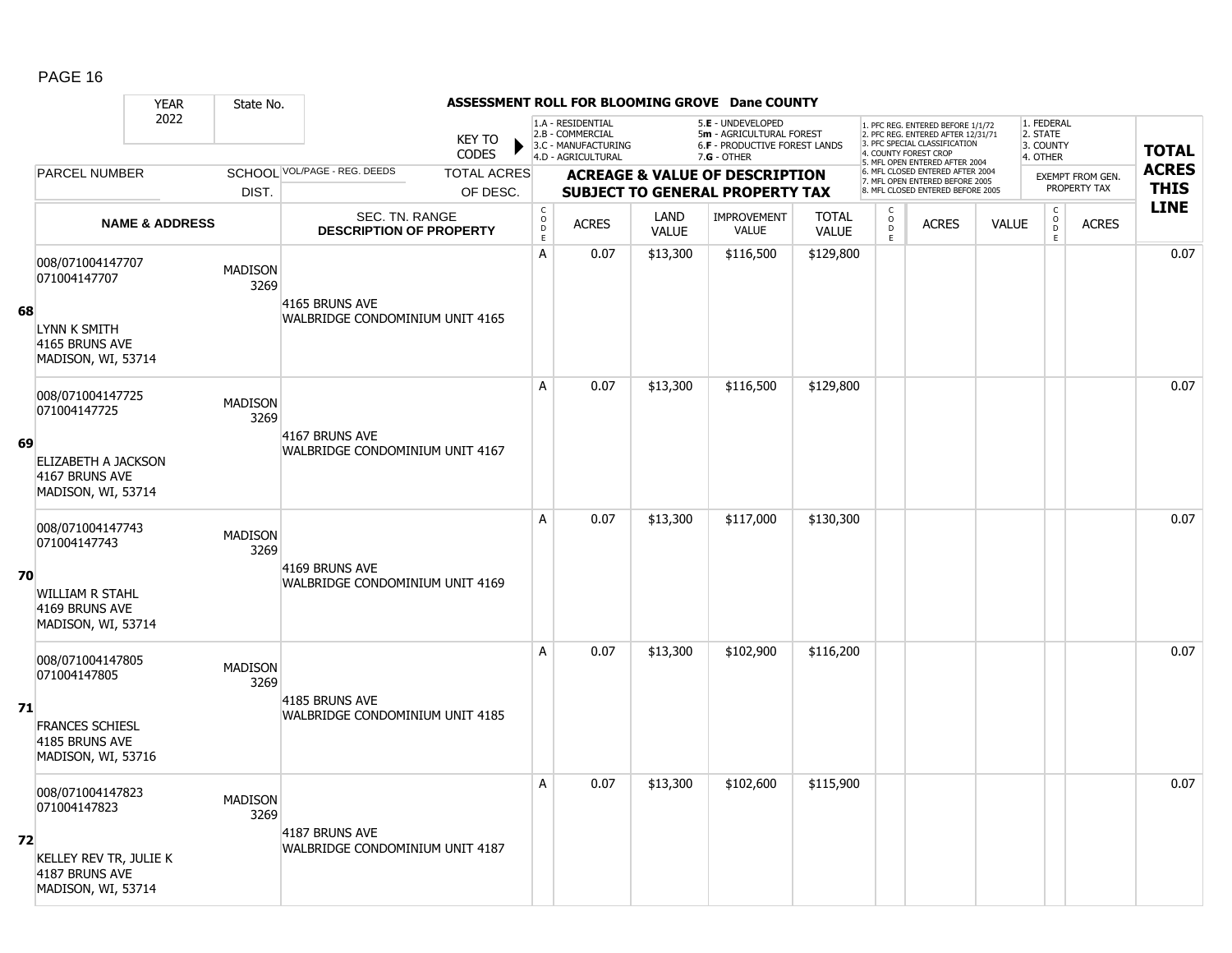#### YEAR State No. **ASSESSMENT ROLL FOR BLOOMING GROVE Dane COUNTY** 2022 KEY TO **CODES** 1. PFC REG. ENTERED BEFORE 1/1/72 2. PFC REG. ENTERED AFTER 12/31/71 3. PFC SPECIAL CLASSIFICATION 4. COUNTY FOREST CROP 5. MFL OPEN ENTERED AFTER 2004 6. MFL CLOSED ENTERED AFTER 2004 7. MFL OPEN ENTERED BEFORE 2005 8. MFL CLOSED ENTERED BEFORE 2005 1. FEDERAL 2. STATE 3. COUNTY 4. OTHER **ACREAGE & VALUE OF DESCRIPTION SUBJECT TO GENERAL PROPERTY TAX** EXEMPT FROM GEN. PROPERTY TAX **TOTAL ACRES THIS LINE** 1.A - RESIDENTIAL 2.B - COMMERCIAL 3.C - MANUFACTURING 4.D - AGRICULTURAL 5.**E** - UNDEVELOPED 5**m** - AGRICULTURAL FOREST 6.**F** - PRODUCTIVE FOREST LANDS 7.**G** - OTHER TOTAL ACRES OF DESC. SCHOOL VOL/PAGE - REG. DEEDS DIST. PARCEL NUMBER ACRES C O  $\overline{D}$ E ACRES VALUE  $\mathsf{C}$ O  $\overline{D}$ E TOTAL VALUE IMPROVEMENT VALUE LAND ACRES | VALUE C O  $\overline{D}$ E SEC. TN. RANGE **DESCRIPTION OF PROPERTY NAME & ADDRESS 73** 008/071004147841 000/071004147641 MADISON 3269 MICHAEL BAUMGARTNER, LINDA F KREJCHIK 4189 BRUNS AVE MADISON, WI, 53714 4189 BRUNS AVE WALBRIDGE CONDOMINIUM UNIT 4189 A 0.07 \$13,300 \$115,800 \$129,100 distance the set of the set of the set of the set of the set of the set of th **74** 008/071004147869 006/071004147869 MADISON<br>071004147869 2360 3269 SHANNON L JONES 4191 BRUNS AVE MADISON, WI, 53714 4191 BRUNS AVE WALBRIDGE CONDOMINIUM UNIT 4191 A 0.07 \$13,300 \$116,100 \$129,400 distribution of the 13,300 \$116,100 \$129,400 distribution of the 1 **75** 008/071004147887 006/071004147667<br>071004147887 MADISON 3269 MARICRUZ SILVA 4193 BRUNS AVE MADISON, WI, 53714 4193 BRUNS AVE WALBRIDGE CONDOMINIUM UNIT 4193 A 0.07 \$13,300 \$121,500 \$134,800 distribution of the 13,300 or the 10.07  $\,$ **76** 008/071004147903 0007071004147903 MADISON 3269 Lucas Loehrer, Jacob Loehrer 4195 Bruns Avenue Madison, Wisconsin, 53714 4195 BRUNS AVE WALBRIDGE CONDOMINIUM UNIT 4195 A 0.07 \$13,300 \$115,800 \$129,100 distance the set of the set of the set of the set of the set of the set of th **77** 008/071004147921 0000071004147921 MADISON 3269 CURTIS L FRENG, JULIE A FRENG 4197 BRUNS AVE MADISON, WI, 53714 4197 BRUNS AVE WALBRIDGE CONDOMINIUM UNIT 4197 A 0.07 \$13,300 \$102,600 \$115,900 distribution and 0.07  $\,$  0.07  $\,$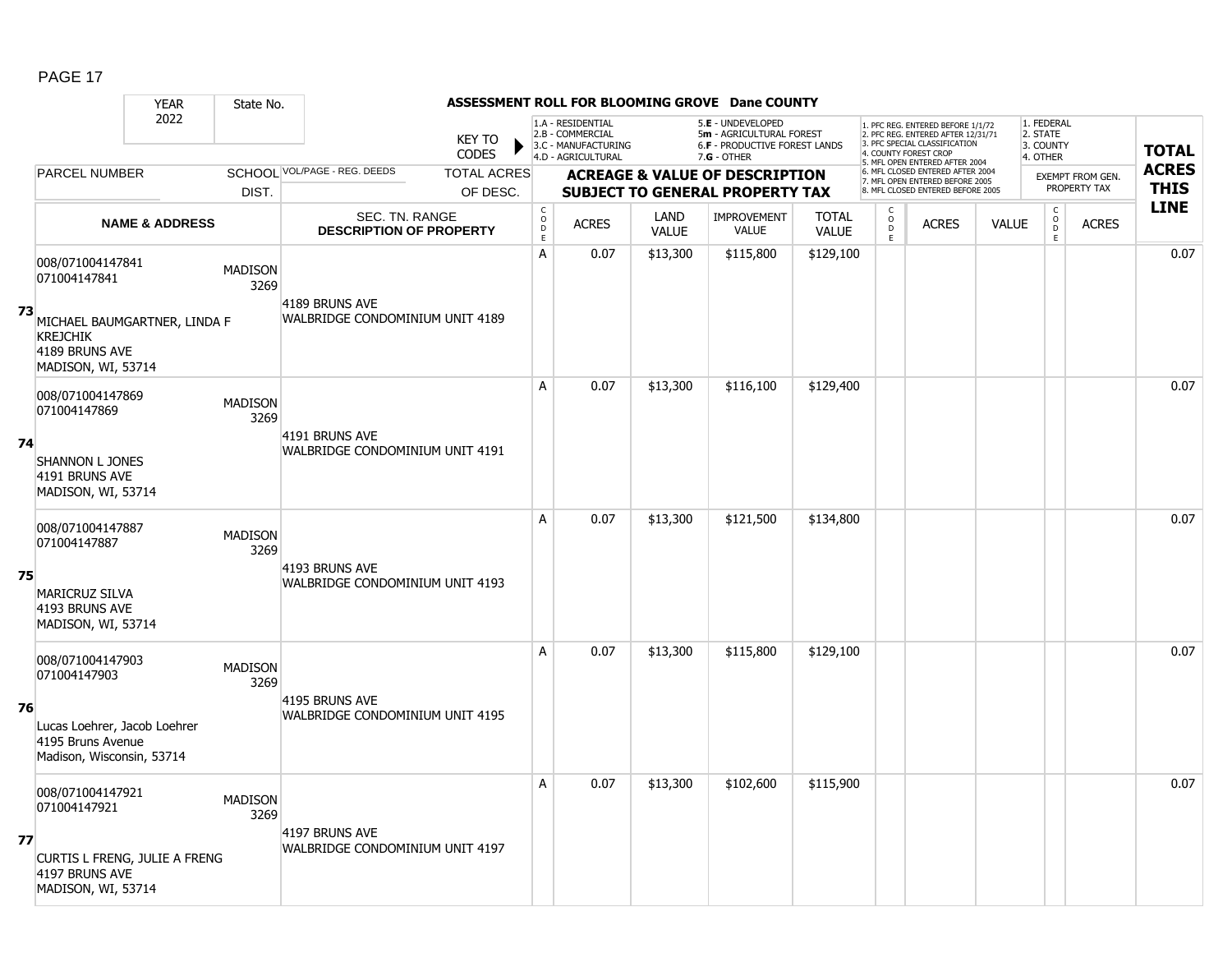#### YEAR State No. **ASSESSMENT ROLL FOR BLOOMING GROVE Dane COUNTY** 2022 KEY TO **CODES** 1. PFC REG. ENTERED BEFORE 1/1/72 2. PFC REG. ENTERED AFTER 12/31/71 3. PFC SPECIAL CLASSIFICATION 4. COUNTY FOREST CROP 5. MFL OPEN ENTERED AFTER 2004 6. MFL CLOSED ENTERED AFTER 2004 7. MFL OPEN ENTERED BEFORE 2005 8. MFL CLOSED ENTERED BEFORE 2005 1. FEDERAL 2. STATE 3. COUNTY 4. OTHER **ACREAGE & VALUE OF DESCRIPTION SUBJECT TO GENERAL PROPERTY TAX** EXEMPT FROM GEN. PROPERTY TAX **TOTAL ACRES THIS LINE** 1.A - RESIDENTIAL 2.B - COMMERCIAL 3.C - MANUFACTURING 4.D - AGRICULTURAL 5.**E** - UNDEVELOPED 5**m** - AGRICULTURAL FOREST 6.**F** - PRODUCTIVE FOREST LANDS 7.**G** - OTHER TOTAL ACRES OF DESC. SCHOOL VOL/PAGE - REG. DEEDS DIST. PARCEL NUMBER ACRES C O  $\overline{D}$ E ACRES VALUE  $\mathsf{C}$ O  $\overline{D}$ E TOTAL VALUE IMPROVEMENT VALUE LAND ACRES | VALUE C O  $\overline{D}$ E SEC. TN. RANGE **DESCRIPTION OF PROPERTY NAME & ADDRESS 78** 008/071004147949 000/071004147949 MADISON 3269 JEANINE M SCHNEIDER, MOLLY A **SCHNEIDER** 4199 BRUNS AVE MADISON, WI, 53714 4199 BRUNS AVE WALBRIDGE CONDOMINIUM UNIT 4199 A 0.07 \$13,300 \$102,800 \$116,100 distribution of the 10.07 \$13,300 \$102,800 \$116,100 distribution of the 10.07 **79** 008/071004148000 006/071004146000<br>071004148000 MADISON 3269 CAROLYN J NIEFT 4123 BRUNS AVE MADISON, WI, 53714 4123 BRUNS AVE WALBRIDGE CONDOMINIUM UNIT 4123 A 0.07 \$13,300 \$116,900 \$130,200 distribution of the 10.07 \$130,200 distribution of the 10.07  $\,$ **80** 008/071004148028 006/071004146026<br>071004148028 MADISON 3269 CONSTANCE J KRAMER 4125 BRUNS AVE MADISON, WI, 53714 4125 BRUNS AVE WALBRIDGE CONDOMINIUM UNIT 4125 A 0.07 \$13,300 \$116,600 \$129,900 distance the set of the set of the set of the set of the set of the set of th **81** 008/071004148046 0007071004148046 MADISON 3269 ALAYNAH SAWCZAK, NATHANIEL **SAWCZAK** 4127 BRUNS AVE MADISON, WI, 53714 4127 BRUNS AVE WALBRIDGE CONDOMINIUM UNIT 4127 A 0.07 \$13,300 \$116,900 \$130,200 distribution of the 10.07 \$130,200 distribution of the 10.07  $\,$ **82** 008/071004148064 0007071004148064 MADISON 3269 DEBORAH DEAN-WARE, ROBERT DEAN-**WARE** 4129 BRUNS AVE MADISON, WI, 53714 4129 BRUNS AVE WALBRIDGE CONDOMINIUM UNIT 4129 A 0.07 \$13,300 \$108,600 \$121,900 distribution of the 10.07  $\,$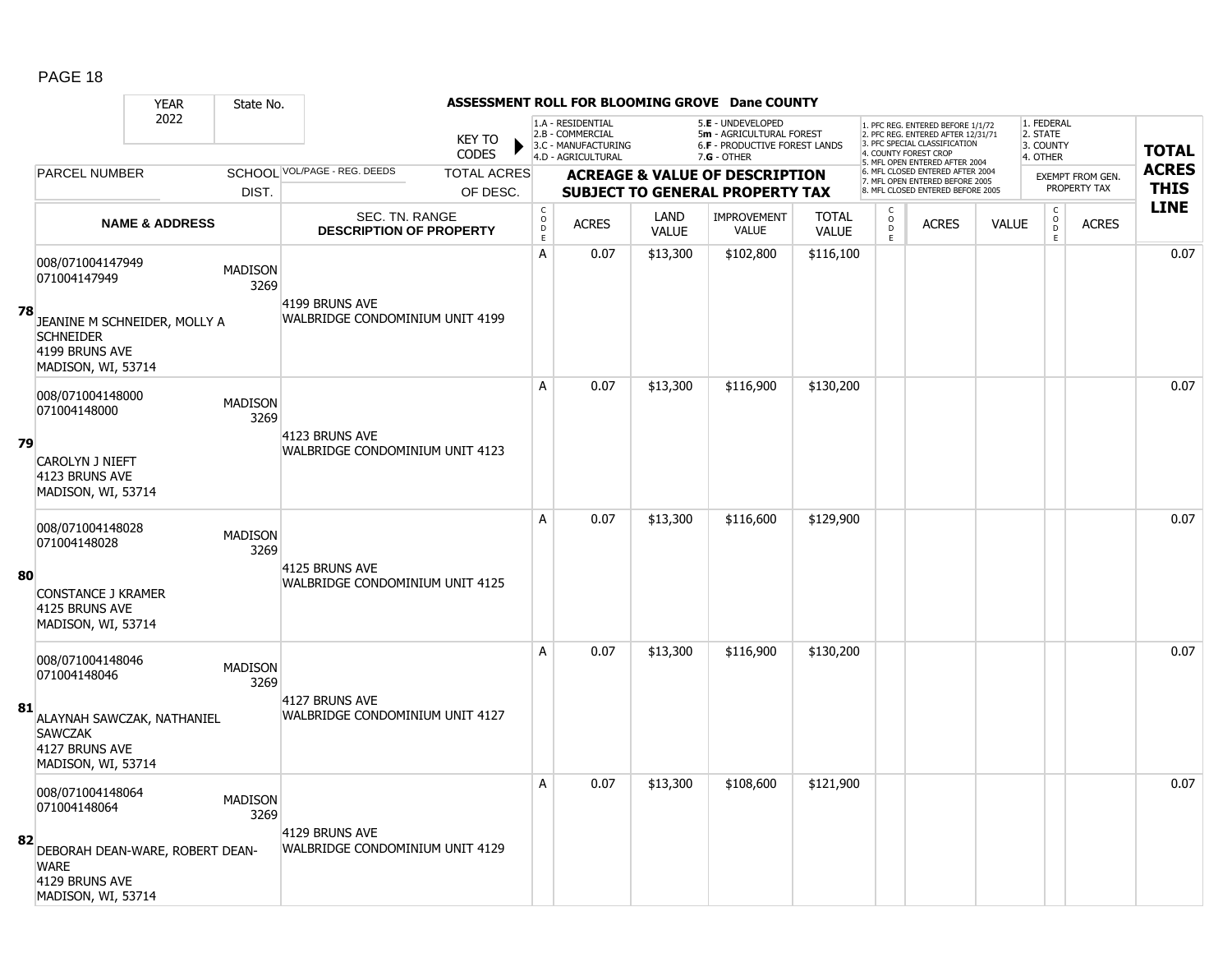#### YEAR State No. **ASSESSMENT ROLL FOR BLOOMING GROVE Dane COUNTY** 2022 KEY TO **CODES** 1. PFC REG. ENTERED BEFORE 1/1/72 2. PFC REG. ENTERED AFTER 12/31/71 3. PFC SPECIAL CLASSIFICATION 4. COUNTY FOREST CROP 5. MFL OPEN ENTERED AFTER 2004 6. MFL CLOSED ENTERED AFTER 2004 7. MFL OPEN ENTERED BEFORE 2005 8. MFL CLOSED ENTERED BEFORE 2005 1. FEDERAL 2. STATE 3. COUNTY 4. OTHER **ACREAGE & VALUE OF DESCRIPTION SUBJECT TO GENERAL PROPERTY TAX** EXEMPT FROM GEN. PROPERTY TAX **TOTAL ACRES THIS LINE** 1.A - RESIDENTIAL 2.B - COMMERCIAL 3.C - MANUFACTURING 4.D - AGRICULTURAL 5.**E** - UNDEVELOPED 5**m** - AGRICULTURAL FOREST 6.**F** - PRODUCTIVE FOREST LANDS 7.**G** - OTHER TOTAL ACRES OF DESC. SCHOOL VOL/PAGE - REG. DEEDS DIST. PARCEL NUMBER ACRES C O D E ACRES VALUE  $\mathsf{C}$ O  $\overline{D}$ E TOTAL VALUE IMPROVEMENT VALUE LAND ACRES | VALUE C O  $\overline{D}$ E SEC. TN. RANGE **DESCRIPTION OF PROPERTY NAME & ADDRESS 83** 008/071004148082 0007071004148082 MADISON 3269 ANDREW DERWINSKI, NATALIE KOBER 4131 BRUNS AVE MADISON, WI, 53714 4131 BRUNS AVE WALBRIDGE CONDOMINIUM UNIT 4131 A 0.07 \$13,300 \$153,200 \$166,500 distribution of the 10.07 \$13,300 \$153,200 \$166,500 distribution of the 10.07 **84** 008/071004148108 006/071004146106<br>071004148108 MADISON 3269 JEAN A HODGE 4133 BRUNS AVE MADISON, WI, 53714 4133 BRUNS AVE WALBRIDGE CONDOMINIUM UNIT 4133 A 0.07 \$13,300 \$116,600 \$129,900 distance the set of the set of the set of the set of the set of the set of th **85** 008/071004148126 006/071004146126 MADISON 3269 DANA HANAMAN, DONNA & DUANE **HANAMAN** 4135 BRUNS AVE MADISON, WI, 53714 4135 BRUNS AVE WALBRIDGE CONDOMINIUM UNIT 4135 A 0.07 \$13,300 \$95,200 \$108,500 distance the contract of the contract of the contract of the contract of the c **86** 008/071004148144 0000071004146144 MADISON 3269 LISA J BIRD 4137 BRUNS AVE MADISON, WI, 53714 4137 BRUNS AVE WALBRIDGE CONDOMINIUM UNIT 4137 A 0.07 \$13,300 \$117,100 \$130,400 distribution of the 10.07 \$130,400 distribution of the 10.07  $\,$ **87** 008/071004148500 0000071004148500<br>071004148500 3269 5092 WALBRIDGE AVE ELEANOR HARRIS 5092 WALBRIDGE AVE MADISON, WI, 53714 04-07N-10E SW NE BLK/CONDO: UNIT 1 WOODBRIDGE ESTATES CONDOMINIUM UNIT 1 A 0.00 \$10,000 \$157,200 \$167,200 distribution of the 10.00 distribution of the 10.000  $\,$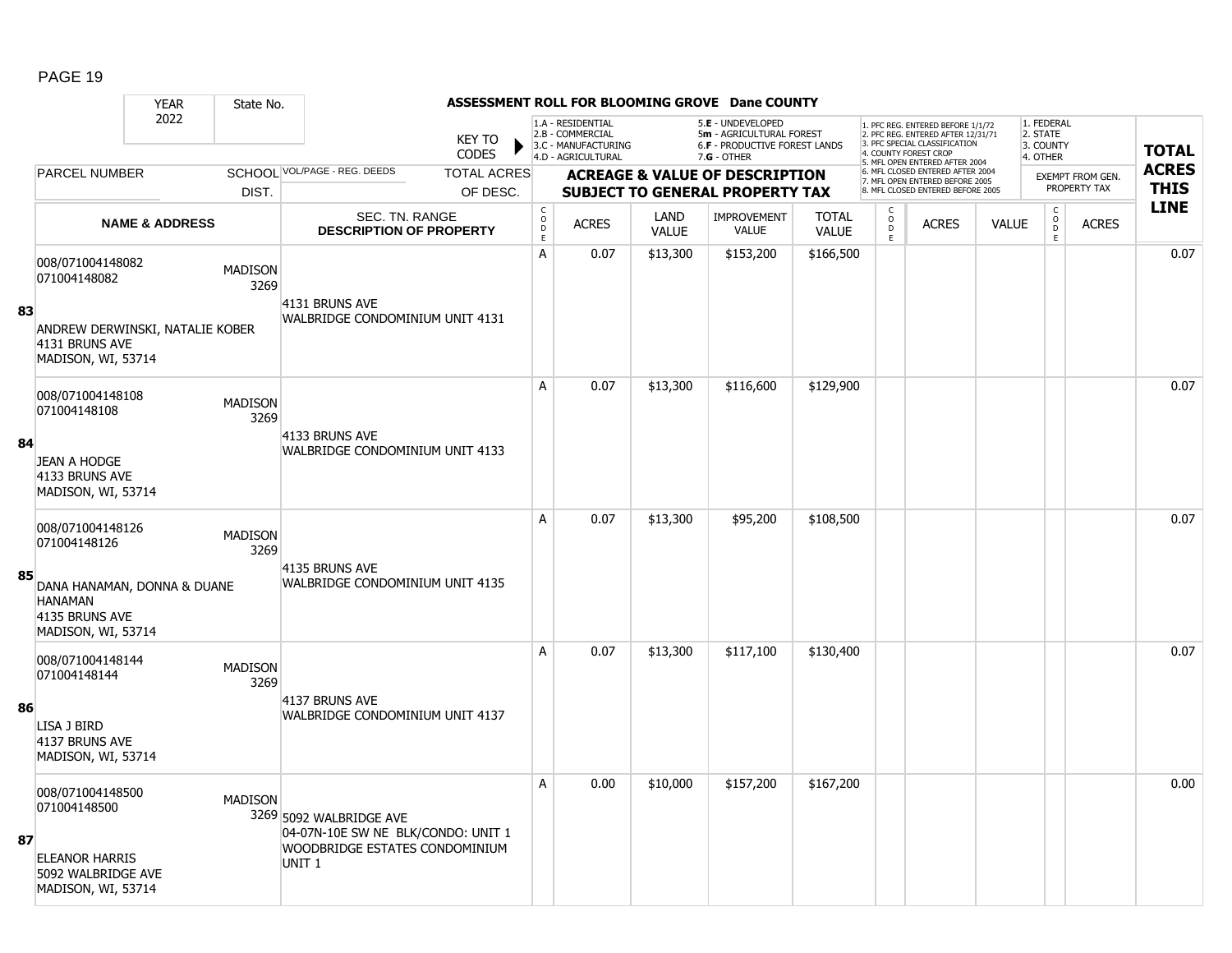|    | <b>YEAR</b>                                                                                                 | State No.      |                                                                                                                             |                               |                                                          |                                                                                    |                      | ASSESSMENT ROLL FOR BLOOMING GROVE Dane COUNTY                                                         |                              |                                                   |                                                                                                                                                                    |              |                                                        |                         |                            |
|----|-------------------------------------------------------------------------------------------------------------|----------------|-----------------------------------------------------------------------------------------------------------------------------|-------------------------------|----------------------------------------------------------|------------------------------------------------------------------------------------|----------------------|--------------------------------------------------------------------------------------------------------|------------------------------|---------------------------------------------------|--------------------------------------------------------------------------------------------------------------------------------------------------------------------|--------------|--------------------------------------------------------|-------------------------|----------------------------|
|    | 2022                                                                                                        |                |                                                                                                                             | <b>KEY TO</b><br><b>CODES</b> |                                                          | 1.A - RESIDENTIAL<br>2.B - COMMERCIAL<br>3.C - MANUFACTURING<br>4.D - AGRICULTURAL |                      | 5.E - UNDEVELOPED<br>5m - AGRICULTURAL FOREST<br><b>6.F - PRODUCTIVE FOREST LANDS</b><br>$7.G - OTHER$ |                              |                                                   | 1. PFC REG. ENTERED BEFORE 1/1/72<br>2. PFC REG. ENTERED AFTER 12/31/71<br>3. PFC SPECIAL CLASSIFICATION<br>4. COUNTY FOREST CROP<br>. MFL OPEN ENTERED AFTER 2004 |              | 1. FEDERAL<br>2. STATE<br>3. COUNTY<br>4. OTHER        |                         | <b>TOTAL</b>               |
|    | <b>PARCEL NUMBER</b>                                                                                        |                | SCHOOL VOL/PAGE - REG. DEEDS                                                                                                | <b>TOTAL ACRES</b>            |                                                          |                                                                                    |                      | <b>ACREAGE &amp; VALUE OF DESCRIPTION</b>                                                              |                              |                                                   | 6. MFL CLOSED ENTERED AFTER 2004<br>7. MFL OPEN ENTERED BEFORE 2005                                                                                                |              |                                                        | <b>EXEMPT FROM GEN.</b> | <b>ACRES</b>               |
|    |                                                                                                             | DIST.          |                                                                                                                             | OF DESC.                      |                                                          |                                                                                    |                      | <b>SUBJECT TO GENERAL PROPERTY TAX</b>                                                                 |                              |                                                   | 8. MFL CLOSED ENTERED BEFORE 2005                                                                                                                                  |              |                                                        | PROPERTY TAX            | <b>THIS</b><br><b>LINE</b> |
|    | <b>NAME &amp; ADDRESS</b>                                                                                   |                | SEC. TN. RANGE<br><b>DESCRIPTION OF PROPERTY</b>                                                                            |                               | $\begin{matrix} 0 \\ 0 \\ 0 \end{matrix}$<br>$\mathsf E$ | <b>ACRES</b>                                                                       | LAND<br><b>VALUE</b> | <b>IMPROVEMENT</b><br><b>VALUE</b>                                                                     | <b>TOTAL</b><br><b>VALUE</b> | C<br>$\begin{array}{c}\n0 \\ 0 \\ E\n\end{array}$ | <b>ACRES</b>                                                                                                                                                       | <b>VALUE</b> | $\mathsf C$<br>$\overset{\mathsf{O}}{\mathsf{D}}$<br>E | <b>ACRES</b>            |                            |
| 88 | 008/071004148520<br>071004148520<br>KARIN R LINDGREN<br>5094 WALBRIDGE AVE<br>MADISON, WI, 53714            | <b>MADISON</b> | 3269 5094 WALBRIDGE AVE<br>04-07N-10E SW NE BLK/CONDO: UNIT 2<br>WOODBRIDGE ESTATES CONDOMINIUM<br>UNIT <sub>2</sub>        |                               | A                                                        | 0.00                                                                               | \$10,000             | \$142,500                                                                                              | \$152,500                    |                                                   |                                                                                                                                                                    |              |                                                        |                         | 0.00                       |
| 89 | 008/071004148540<br>071004148540<br>SPENCER KELLER<br>506 DAVIDSON ST<br>MADISON, WI, 53716                 | <b>MADISON</b> | 3269 5102 N WALBRIDGE AVE<br>04-07N-10E SW NE BLK/CONDO: UNIT 3<br>WOODBRIDGE ESTATES CONDOMINIUM<br>UNIT <sub>3</sub>      |                               | A                                                        | 0.00                                                                               | \$10,000             | \$142,500                                                                                              | \$152,500                    |                                                   |                                                                                                                                                                    |              |                                                        |                         | 0.00                       |
| 90 | 008/071004148560<br>071004148560<br>KAUFMAN LIVING TR, KAY A<br>5104 WALBRIDGE AVE<br>MADISON, WI, 53714    | <b>MADISON</b> | 3269 5104 WALBRIDGE AVE<br>04-07N-10E SW NE BLK/CONDO: UNIT 4<br><b>WOODBRIDGE ESTATES CONDOMINIUM</b><br>UNIT <sub>4</sub> |                               | A                                                        | 0.00                                                                               | \$10,000             | \$162,100                                                                                              | \$172,100                    |                                                   |                                                                                                                                                                    |              |                                                        |                         | 0.00                       |
| 91 | 008/071004148580<br>071004148580<br>MIGUEL ANGEL PAIZ PACHECO<br>5106 N WALBRIDGE AVE<br>MADISON, WI, 53714 | <b>MADISON</b> | 3269 5106 WALBRIDGE AVE<br>04-07N-10E SW NE BLK/CONDO: UNIT 5<br>WOODBRIDGE ESTATES CONDOMINIUM<br>UNIT <sub>5</sub>        |                               | A                                                        | 0.00                                                                               | \$10,000             | \$154,500                                                                                              | \$164,500                    |                                                   |                                                                                                                                                                    |              |                                                        |                         | 0.00                       |
| 92 | 008/071004148600<br>071004148600<br><b>KRISTI L ANSETH</b><br>5098 N WALBRIDGE AVE<br>MADISON, WI, 53714    | <b>MADISON</b> | 3269 5098 N WALBRIDGE AVE<br>04-07N-10E SW NE BLK/CONDO: UNIT 6<br>WOODBRIDGE ESTATES CONDOMINIUM<br>UNIT <sub>6</sub>      |                               | A                                                        | 0.00                                                                               | \$10,000             | \$135,000                                                                                              | \$145,000                    |                                                   |                                                                                                                                                                    |              |                                                        |                         | 0.00                       |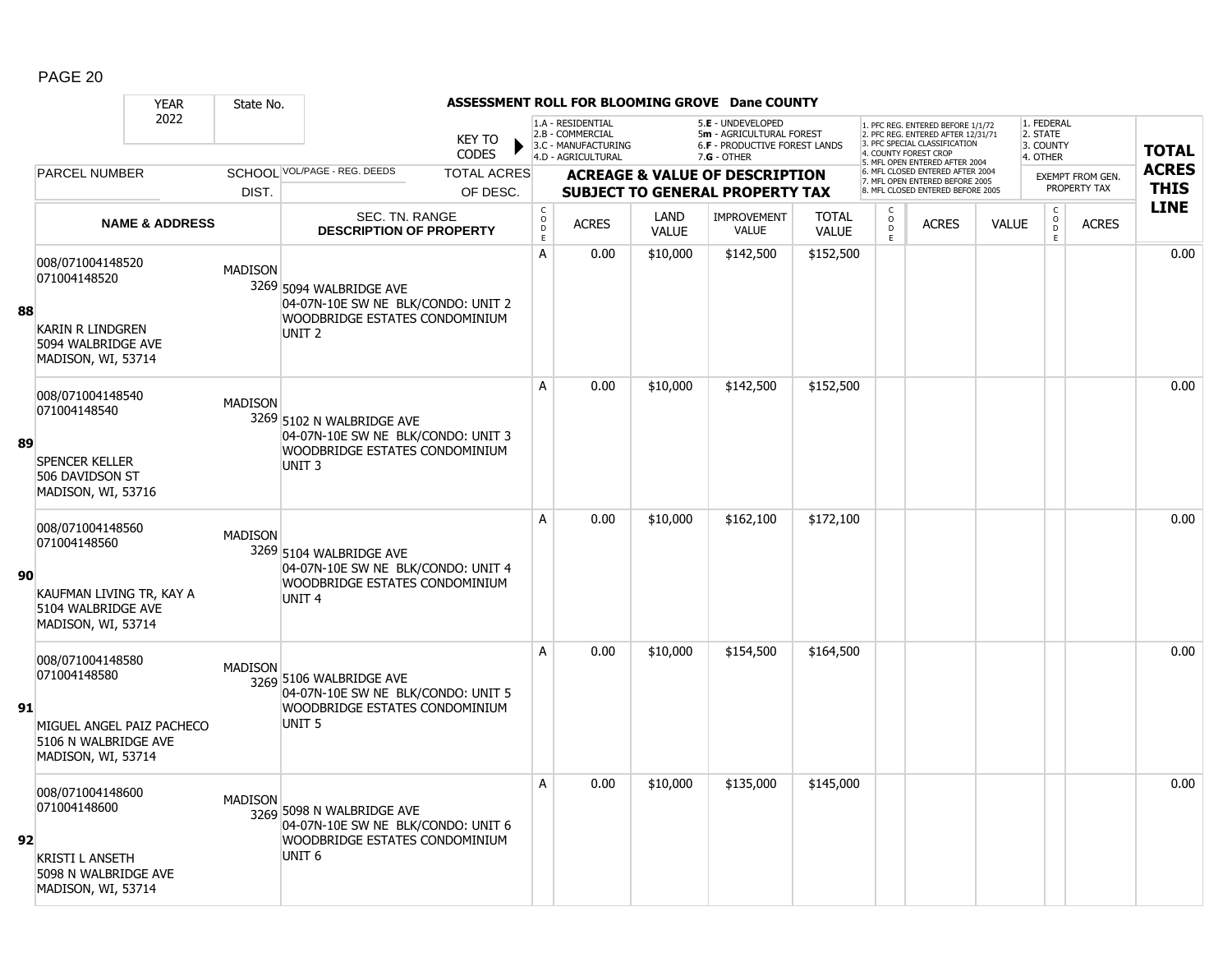|    |                                                                                                                | <b>YEAR</b>               | State No.      |                                                                                                                             |                                |                                            |                                                                                    |                      | ASSESSMENT ROLL FOR BLOOMING GROVE Dane COUNTY                                                  |                       |                               |                                                                                                                                                                     |              |                                                 |                                         |                             |
|----|----------------------------------------------------------------------------------------------------------------|---------------------------|----------------|-----------------------------------------------------------------------------------------------------------------------------|--------------------------------|--------------------------------------------|------------------------------------------------------------------------------------|----------------------|-------------------------------------------------------------------------------------------------|-----------------------|-------------------------------|---------------------------------------------------------------------------------------------------------------------------------------------------------------------|--------------|-------------------------------------------------|-----------------------------------------|-----------------------------|
|    |                                                                                                                | 2022                      |                |                                                                                                                             | <b>KEY TO</b><br><b>CODES</b>  |                                            | 1.A - RESIDENTIAL<br>2.B - COMMERCIAL<br>3.C - MANUFACTURING<br>4.D - AGRICULTURAL |                      | 5.E - UNDEVELOPED<br>5m - AGRICULTURAL FOREST<br>6.F - PRODUCTIVE FOREST LANDS<br>$7.G - OTHER$ |                       |                               | 1. PFC REG. ENTERED BEFORE 1/1/72<br>2. PFC REG. ENTERED AFTER 12/31/71<br>3. PFC SPECIAL CLASSIFICATION<br>4. COUNTY FOREST CROP<br>5. MFL OPEN ENTERED AFTER 2004 |              | 1. FEDERAL<br>2. STATE<br>3. COUNTY<br>4. OTHER |                                         | <b>TOTAL</b>                |
|    | PARCEL NUMBER                                                                                                  |                           | DIST.          | SCHOOL VOL/PAGE - REG. DEEDS                                                                                                | <b>TOTAL ACRES</b><br>OF DESC. |                                            |                                                                                    |                      | <b>ACREAGE &amp; VALUE OF DESCRIPTION</b><br><b>SUBJECT TO GENERAL PROPERTY TAX</b>             |                       |                               | 6. MFL CLOSED ENTERED AFTER 2004<br>7. MFL OPEN ENTERED BEFORE 2005<br>8. MFL CLOSED ENTERED BEFORE 2005                                                            |              |                                                 | <b>EXEMPT FROM GEN.</b><br>PROPERTY TAX | <b>ACRES</b><br><b>THIS</b> |
|    |                                                                                                                | <b>NAME &amp; ADDRESS</b> |                | SEC. TN. RANGE<br><b>DESCRIPTION OF PROPERTY</b>                                                                            |                                | $\begin{array}{c} C \\ O \\ E \end{array}$ | <b>ACRES</b>                                                                       | LAND<br><b>VALUE</b> | <b>IMPROVEMENT</b><br><b>VALUE</b>                                                              | <b>TOTAL</b><br>VALUE | C<br>$_{\rm D}^{\rm O}$<br>F. | <b>ACRES</b>                                                                                                                                                        | <b>VALUE</b> | $\mathsf{C}$<br>$_{\rm D}^{\rm O}$<br>E         | <b>ACRES</b>                            | <b>LINE</b>                 |
| 93 | 008/071004148620<br>071004148620<br>CHRISTOPHER V TRAN, JEAN Z TRAN<br>1302 MANASSAS TRL<br>MADISON, WI, 53718 |                           | <b>MADISON</b> | 3269 5096 N WALBRIDGE AVE<br>04-07N-10E SW NE BLK/CONDO: UNIT 7<br>WOODBRIDGE ESTATES CONDOMINIUM<br>UNIT <sub>7</sub>      |                                | A                                          | 0.00                                                                               | \$10,000             | \$149,000                                                                                       | \$159,000             |                               |                                                                                                                                                                     |              |                                                 |                                         | 0.00                        |
| 94 | 008/071004148640<br>071004148640<br>CHRISTINA HARTLAUB<br>5090 WALBRIDGE AVE<br>MADISON, WI, 53714             |                           | <b>MADISON</b> | 3269 5090 WALBRIDGE AVE<br>04-07N-10E SW NE BLK/CONDO: UNIT 8<br>WOODBRIDGE ESTATES CONDOMINIUM<br>UNIT <sub>8</sub>        |                                | A                                          | 0.00                                                                               | \$10,000             | \$189,500                                                                                       | \$199,500             |                               |                                                                                                                                                                     |              |                                                 |                                         | 0.00                        |
| 95 | 008/071004148660<br>071004148660<br>DAN P JAMES, PAM J JAMES<br>5114 WALBRIDGE AVE<br>MADISON, WI, 53714       |                           | <b>MADISON</b> | 3269 5114 WALBRIDGE AVE<br>04-07N-10E SW NE BLK/CONDO: UNIT 9<br>WOODBRIDGE ESTATES CONDOMINIUM<br>UNIT <sub>9</sub>        |                                | A                                          | 0.00                                                                               | \$10,000             | \$157,100                                                                                       | \$167,100             |                               |                                                                                                                                                                     |              |                                                 |                                         | 0.00                        |
| 96 | 008/071004148680<br>071004148680<br><b>SARA ASHTON</b><br>5116 WALBRIDGE AVE<br>BLOOMING GROVE, WI, 53714      |                           | <b>MADISON</b> | 3269 5116 WALBRIDGE AVE UNIT #10<br>04-07N-10E SW NE BLK/CONDO: UNIT 10<br>WOODBRIDGE ESTATES CONDOMINIUM<br><b>UNIT 10</b> |                                | A                                          | 0.00                                                                               | \$10,000             | \$103,000                                                                                       | \$113,000             |                               |                                                                                                                                                                     |              |                                                 |                                         | 0.00                        |
| 97 | 008/071004148700<br>071004148700<br><b>MARY ANN ENDERS</b><br>5122 WALBRIDGE AVE<br>MADISON, WI, 53714         |                           | <b>MADISON</b> | 3269 5122 WALBRIDGE AVE<br>04-07N-10E SW NE BLK/CONDO: UNIT 11<br>WOODBRIDGE ESTATES CONDOMINIUM<br><b>UNIT 11</b>          |                                | A                                          | 0.00                                                                               | \$10,000             | \$138,100                                                                                       | \$148,100             |                               |                                                                                                                                                                     |              |                                                 |                                         | 0.00                        |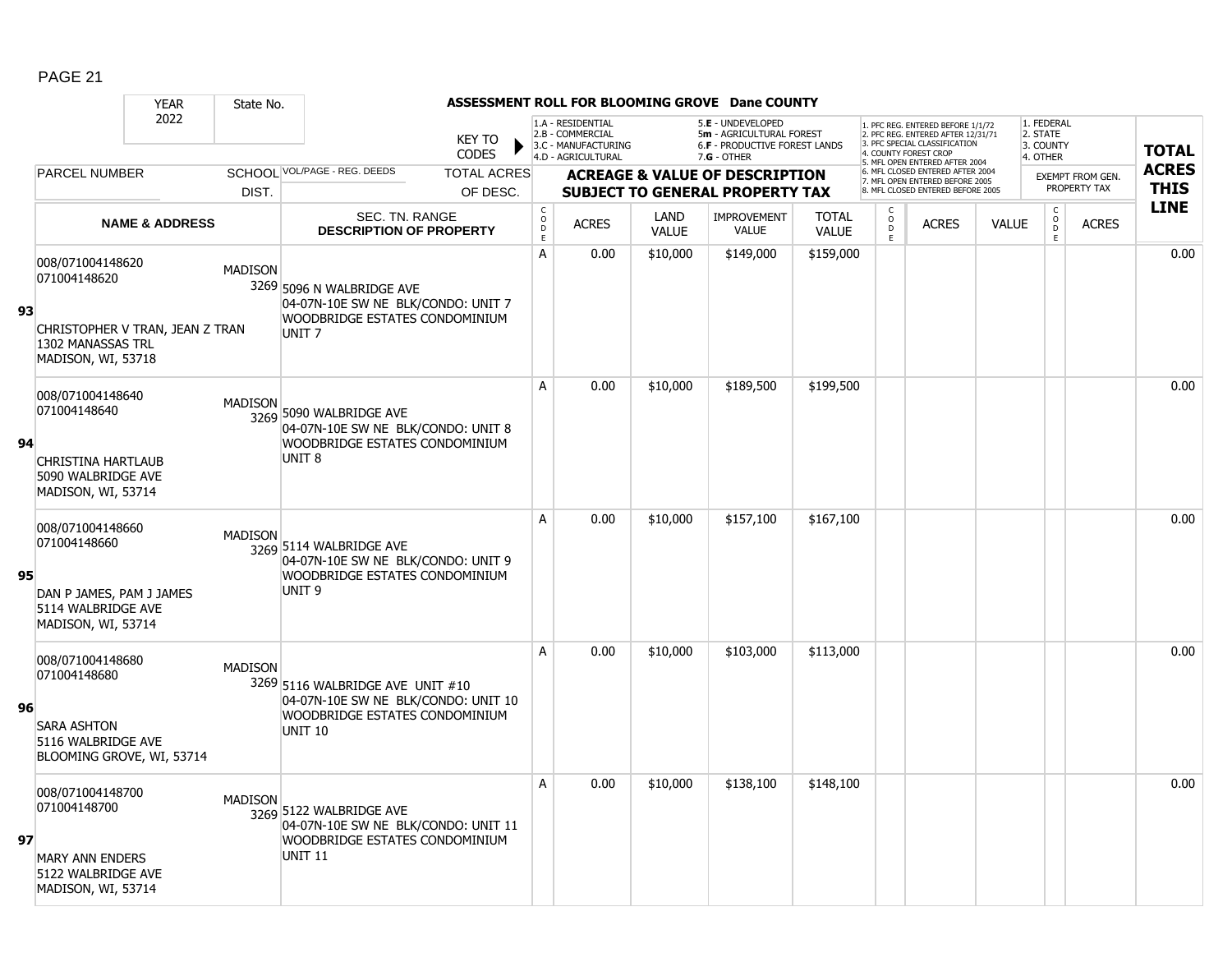|            |                                                                            | <b>YEAR</b>               | State No.      |                                                                                                                      |                               |                                        |                                                                                    |                      | ASSESSMENT ROLL FOR BLOOMING GROVE Dane COUNTY                                                         |                              |                              |                                                                                                                                   |              |                                                                   |                                         |                             |
|------------|----------------------------------------------------------------------------|---------------------------|----------------|----------------------------------------------------------------------------------------------------------------------|-------------------------------|----------------------------------------|------------------------------------------------------------------------------------|----------------------|--------------------------------------------------------------------------------------------------------|------------------------------|------------------------------|-----------------------------------------------------------------------------------------------------------------------------------|--------------|-------------------------------------------------------------------|-----------------------------------------|-----------------------------|
|            |                                                                            | 2022                      |                |                                                                                                                      | <b>KEY TO</b><br><b>CODES</b> |                                        | 1.A - RESIDENTIAL<br>2.B - COMMERCIAL<br>3.C - MANUFACTURING<br>4.D - AGRICULTURAL |                      | 5.E - UNDEVELOPED<br>5m - AGRICULTURAL FOREST<br><b>6.F - PRODUCTIVE FOREST LANDS</b><br>$7.G - OTHER$ |                              |                              | 1. PFC REG. ENTERED BEFORE 1/1/72<br>2. PFC REG. ENTERED AFTER 12/31/71<br>3. PFC SPECIAL CLASSIFICATION<br>4. COUNTY FOREST CROP |              | 1. FEDERAL<br>2. STATE<br>3. COUNTY<br>4. OTHER                   |                                         | <b>TOTAL</b>                |
|            | PARCEL NUMBER                                                              |                           |                | SCHOOL VOL/PAGE - REG. DEEDS                                                                                         | <b>TOTAL ACRES</b>            |                                        |                                                                                    |                      | <b>ACREAGE &amp; VALUE OF DESCRIPTION</b>                                                              |                              |                              | 5. MFL OPEN ENTERED AFTER 2004<br>6. MFL CLOSED ENTERED AFTER 2004<br>7. MFL OPEN ENTERED BEFORE 2005                             |              |                                                                   | <b>EXEMPT FROM GEN.</b><br>PROPERTY TAX | <b>ACRES</b><br><b>THIS</b> |
|            |                                                                            |                           | DIST.          |                                                                                                                      | OF DESC.                      |                                        |                                                                                    |                      | <b>SUBJECT TO GENERAL PROPERTY TAX</b>                                                                 |                              |                              | 8. MFL CLOSED ENTERED BEFORE 2005                                                                                                 |              |                                                                   |                                         | <b>LINE</b>                 |
|            |                                                                            | <b>NAME &amp; ADDRESS</b> |                | SEC. TN. RANGE<br><b>DESCRIPTION OF PROPERTY</b>                                                                     |                               | $_{\rm o}^{\rm c}$<br>$\mathsf D$<br>E | <b>ACRES</b>                                                                       | LAND<br><b>VALUE</b> | <b>IMPROVEMENT</b><br>VALUE                                                                            | <b>TOTAL</b><br><b>VALUE</b> | C<br>$_{\rm D}^{\rm O}$<br>E | <b>ACRES</b>                                                                                                                      | <b>VALUE</b> | $\begin{smallmatrix} C\\O\\O\\D \end{smallmatrix}$<br>$\mathsf E$ | <b>ACRES</b>                            |                             |
| 98         | 008/071004148720<br>071004148720                                           |                           | <b>MADISON</b> | 3269 5124 N WALBRIDGE AVE<br>04-07N-10E SW NE BLK/CONDO: UNIT 12<br>WOODBRIDGE ESTATES CONDOMINIUM<br><b>UNIT 12</b> |                               | A                                      | 0.00                                                                               | \$10,000             | \$165,000                                                                                              | \$175,000                    |                              |                                                                                                                                   |              |                                                                   |                                         | 0.00                        |
|            | <b>JAMES BRIAN STAUFFER</b><br>4810 ROIGAN TER<br><b>MONONA, WI, 53716</b> |                           |                |                                                                                                                      |                               |                                        |                                                                                    |                      |                                                                                                        |                              |                              |                                                                                                                                   |              |                                                                   |                                         |                             |
|            | 008/071004148740<br>071004148740                                           |                           | <b>MADISON</b> | 3269 5126 WALBRIDGE AVE<br>04-07N-10E SW NE BLK/CONDO: UNIT 13                                                       |                               | A                                      | 0.00                                                                               | \$10,000             | \$157,700                                                                                              | \$167,700                    |                              |                                                                                                                                   |              |                                                                   |                                         | 0.00                        |
| 99         | <b>IAN M BOWERS</b><br>5126 WALBRIDGE AVE<br>MADISON, WI, 53714            |                           |                | WOODBRIDGE ESTATES CONDOMINIUM<br>UNIT <sub>13</sub>                                                                 |                               |                                        |                                                                                    |                      |                                                                                                        |                              |                              |                                                                                                                                   |              |                                                                   |                                         |                             |
| 100        | 008/071004148760<br>071004148760                                           |                           | <b>MADISON</b> | 3269 5120 WALBRIDGE AVE<br>04-07N-10E SW NE BLK/CONDO: UNIT 14                                                       |                               | A                                      | 0.00                                                                               | \$10,000             | \$141,000                                                                                              | \$151,000                    |                              |                                                                                                                                   |              |                                                                   |                                         | 0.00                        |
|            | <b>MIKAELA POWERS</b><br>5120 WALBRIDGE AVE<br>MADISON, WI, 53714          |                           |                | WOODBRIDGE ESTATES CONDOMINIUM<br>UNIT <sub>14</sub>                                                                 |                               |                                        |                                                                                    |                      |                                                                                                        |                              |                              |                                                                                                                                   |              |                                                                   |                                         |                             |
|            | 008/071004148780<br>071004148780                                           |                           | <b>MADISON</b> | 3269 5118 WALBRIDGE AVE<br>04-07N-10E SW NE BLK/CONDO: UNIT 15                                                       |                               | A                                      | 0.00                                                                               | \$10,000             | \$132,500                                                                                              | \$142,500                    |                              |                                                                                                                                   |              |                                                                   |                                         | 0.00                        |
| <b>101</b> | <b>HEIDI MARIE GROH</b><br>5118 WALBRIDGE AVE<br>MADISON, WI, 53714        |                           |                | WOODBRIDGE ESTATES CONDOMINIUM<br><b>UNIT 15</b>                                                                     |                               |                                        |                                                                                    |                      |                                                                                                        |                              |                              |                                                                                                                                   |              |                                                                   |                                         |                             |
| 102        | 008/071004148800<br>071004148800                                           |                           | <b>MADISON</b> | 3269 5112 WALBRIDGE AVE<br>04-07N-10E SW NE BLK/CONDO: UNIT 16                                                       |                               | A                                      | 0.00                                                                               | \$10,000             | \$157,400                                                                                              | \$167,400                    |                              |                                                                                                                                   |              |                                                                   |                                         | 0.00                        |
|            | BEATRIZ FERNANDEZ-JORDA<br>5112 WALBRIDGE AVE<br>MADISON, WI, 53714        |                           |                | WOODBRIDGE ESTATES CONDOMINIUM<br>UNIT <sub>16</sub>                                                                 |                               |                                        |                                                                                    |                      |                                                                                                        |                              |                              |                                                                                                                                   |              |                                                                   |                                         |                             |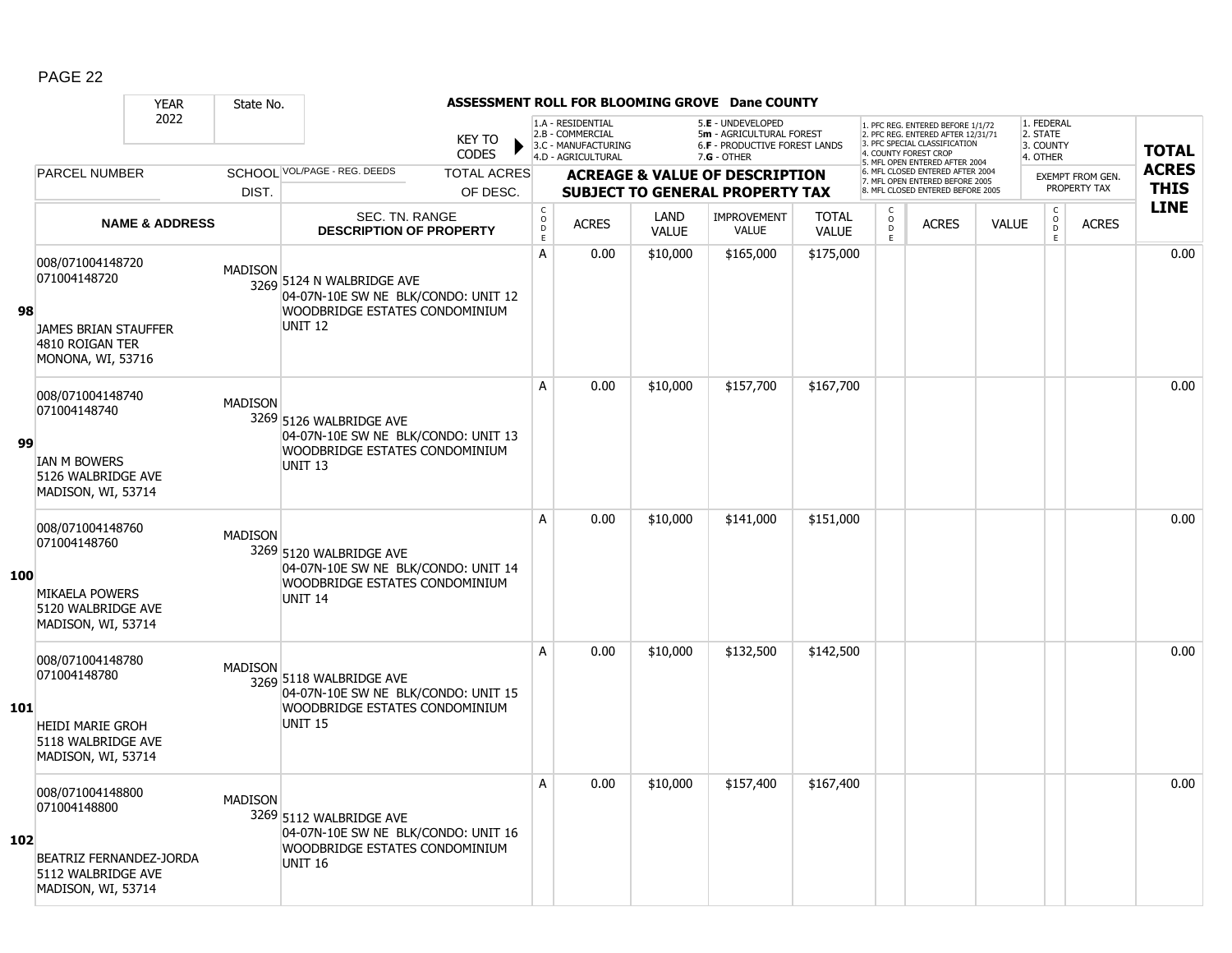|     |                                                                                                          | <b>YEAR</b>               | State No.      |                                                                                                                |                               |                                        |                                                                                    |                      | ASSESSMENT ROLL FOR BLOOMING GROVE Dane COUNTY                                                  |                              |                                                |                                                                                                                                                                     |              |                                                 |                  |                            |
|-----|----------------------------------------------------------------------------------------------------------|---------------------------|----------------|----------------------------------------------------------------------------------------------------------------|-------------------------------|----------------------------------------|------------------------------------------------------------------------------------|----------------------|-------------------------------------------------------------------------------------------------|------------------------------|------------------------------------------------|---------------------------------------------------------------------------------------------------------------------------------------------------------------------|--------------|-------------------------------------------------|------------------|----------------------------|
|     |                                                                                                          | 2022                      |                |                                                                                                                | <b>KEY TO</b><br><b>CODES</b> |                                        | 1.A - RESIDENTIAL<br>2.B - COMMERCIAL<br>3.C - MANUFACTURING<br>4.D - AGRICULTURAL |                      | 5.E - UNDEVELOPED<br>5m - AGRICULTURAL FOREST<br>6.F - PRODUCTIVE FOREST LANDS<br>$7.G - OTHER$ |                              |                                                | 1. PFC REG. ENTERED BEFORE 1/1/72<br>2. PFC REG. ENTERED AFTER 12/31/71<br>3. PFC SPECIAL CLASSIFICATION<br>4. COUNTY FOREST CROP<br>5. MFL OPEN ENTERED AFTER 2004 |              | 1. FEDERAL<br>2. STATE<br>3. COUNTY<br>4. OTHER |                  | <b>TOTAL</b>               |
|     | <b>PARCEL NUMBER</b>                                                                                     |                           |                | SCHOOL VOL/PAGE - REG. DEEDS                                                                                   | <b>TOTAL ACRES</b>            |                                        |                                                                                    |                      | <b>ACREAGE &amp; VALUE OF DESCRIPTION</b>                                                       |                              |                                                | 6. MFL CLOSED ENTERED AFTER 2004<br>7. MFL OPEN ENTERED BEFORE 2005                                                                                                 |              |                                                 | EXEMPT FROM GEN. | <b>ACRES</b>               |
|     |                                                                                                          |                           | DIST.          |                                                                                                                | OF DESC.                      |                                        |                                                                                    |                      | <b>SUBJECT TO GENERAL PROPERTY TAX</b>                                                          |                              |                                                | 8. MFL CLOSED ENTERED BEFORE 2005                                                                                                                                   |              |                                                 | PROPERTY TAX     | <b>THIS</b><br><b>LINE</b> |
|     |                                                                                                          | <b>NAME &amp; ADDRESS</b> |                | SEC. TN. RANGE<br><b>DESCRIPTION OF PROPERTY</b>                                                               |                               | $_{\rm o}^{\rm c}$<br>$\mathsf D$<br>E | <b>ACRES</b>                                                                       | LAND<br><b>VALUE</b> | <b>IMPROVEMENT</b><br><b>VALUE</b>                                                              | <b>TOTAL</b><br><b>VALUE</b> | $\begin{matrix} 0 \\ 0 \\ D \end{matrix}$<br>E | <b>ACRES</b>                                                                                                                                                        | <b>VALUE</b> | $\begin{matrix} 0 \\ 0 \\ 0 \end{matrix}$<br>E  | <b>ACRES</b>     |                            |
| 103 | 008/071004148820<br>071004148820<br>DANIELLE S JENSEN<br>4144 BRUNS AVE<br>MADISON, WI, 53714            |                           | <b>MADISON</b> | 3269 4144 BRUNS AVE<br>04-07N-10E SW NE BLK/CONDO: UNIT 17<br>WOODBRIDGE ESTATES CONDOMINIUM<br><b>UNIT 17</b> |                               | A                                      | 0.00                                                                               | \$10,000             | \$171,000                                                                                       | \$181,000                    |                                                |                                                                                                                                                                     |              |                                                 |                  | 0.00                       |
| 104 | 008/071004148840<br>071004148840<br><b>MORGAN C MCGILL</b><br>4146 BURNS AVE<br>MADISON, WI, 53714       |                           | <b>MADISON</b> | 3269 4146 BRUNS AVE<br>04-07N-10E SW NE BLK/CONDO: UNIT 18<br>WOODBRIDGE ESTATES CONDOMINIUM<br><b>UNIT 18</b> |                               | A                                      | 0.00                                                                               | \$10,000             | \$113,500                                                                                       | \$123,500                    |                                                |                                                                                                                                                                     |              |                                                 |                  | 0.00                       |
| 105 | 008/071004148860<br>071004148860<br><b>GABRIEL NICHOLAS</b><br>4156 BRUNS AVE<br>MADISON, WI, 53714      |                           | <b>MADISON</b> | 3269 4156 BRUNS AVE<br>04-07N-10E SW NE BLK/CONDO: UNIT 19<br>WOODBRIDGE ESTATES CONDOMINIUM<br><b>UNIT 19</b> |                               | A                                      | 0.00                                                                               | \$10,000             | \$123,000                                                                                       | \$133,000                    |                                                |                                                                                                                                                                     |              |                                                 |                  | 0.00                       |
| 106 | 008/071004148880<br>071004148880<br>LGC DEVELOPMENT LLC<br>6222 SUMMER VALLEY CIR<br>DEFOREST, WI, 53532 |                           | <b>MADISON</b> | 3269 4158 BRUNS AVE<br>04-07N-10E SW NE BLK/CONDO: UNIT 20<br>WOODBRIDGE ESTATES CONDOMINIUM<br><b>UNIT 20</b> |                               | A                                      | 0.00                                                                               | \$10,000             | \$113,600                                                                                       | \$123,600                    |                                                |                                                                                                                                                                     |              |                                                 |                  | 0.00                       |
| 107 | 008/071004148900<br>071004148900<br>NANCY J GERMANN<br>4154 BRUNS AVE<br>MADISON, WI, 53714              |                           | <b>MADISON</b> | 3269 4154 BRUNS AVE<br>04-07N-10E SW NE BLK/CONDO: UNIT 21<br>WOODBRIDGE ESTATES CONDOMINIUM<br><b>UNIT 21</b> |                               | A                                      | 0.00                                                                               | \$10,000             | \$125,000                                                                                       | \$135,000                    |                                                |                                                                                                                                                                     |              |                                                 |                  | 0.00                       |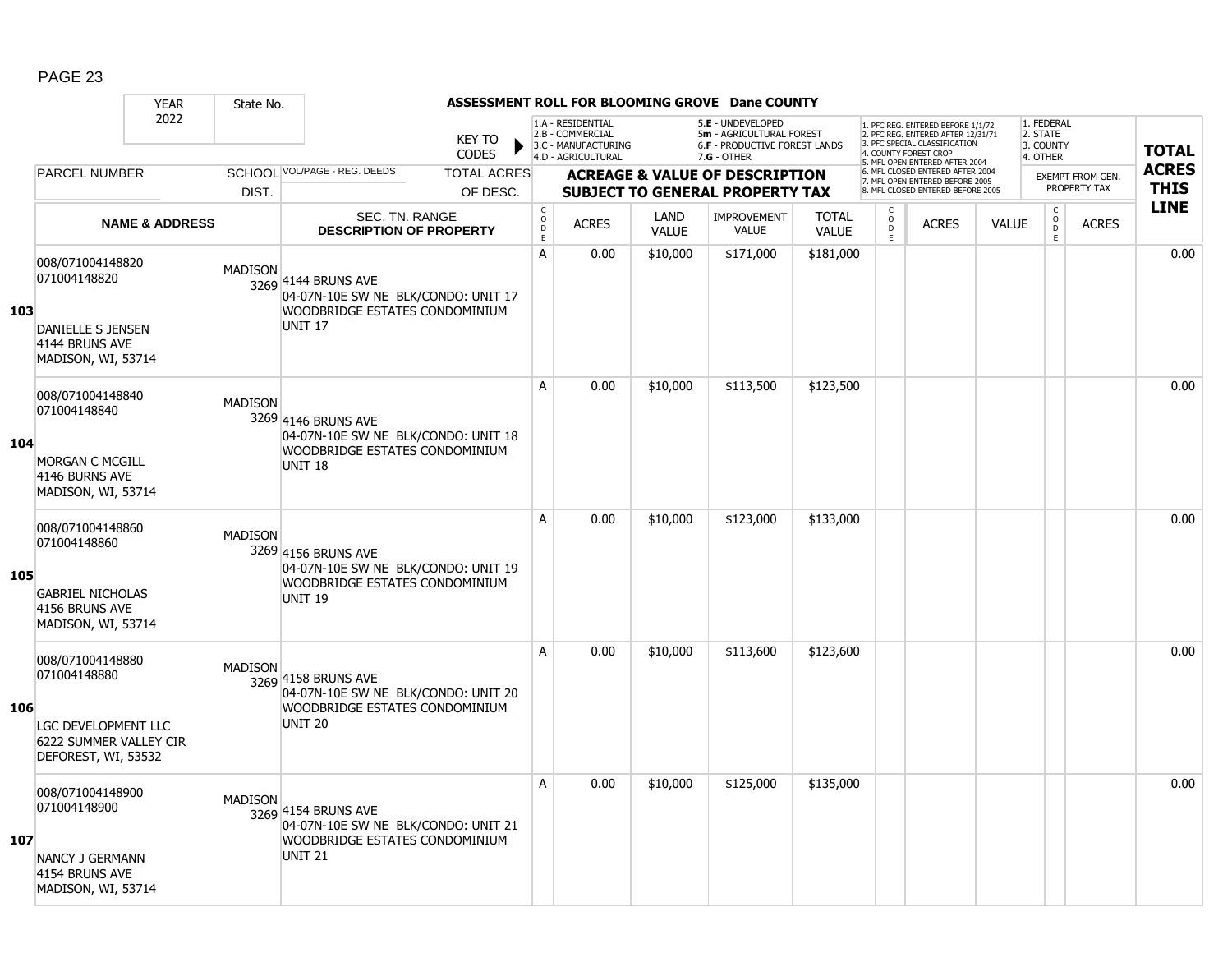|     |                                                                                                                 | <b>YEAR</b>               | State No.      |                                                                                                                                                    |                               |                                          |                                                                                    |                      | ASSESSMENT ROLL FOR BLOOMING GROVE Dane COUNTY                                                  |                              |                               |                                                                                                                                   |              |                                                 |                         |                            |
|-----|-----------------------------------------------------------------------------------------------------------------|---------------------------|----------------|----------------------------------------------------------------------------------------------------------------------------------------------------|-------------------------------|------------------------------------------|------------------------------------------------------------------------------------|----------------------|-------------------------------------------------------------------------------------------------|------------------------------|-------------------------------|-----------------------------------------------------------------------------------------------------------------------------------|--------------|-------------------------------------------------|-------------------------|----------------------------|
|     |                                                                                                                 | 2022                      |                |                                                                                                                                                    | <b>KEY TO</b><br><b>CODES</b> |                                          | 1.A - RESIDENTIAL<br>2.B - COMMERCIAL<br>3.C - MANUFACTURING<br>4.D - AGRICULTURAL |                      | 5.E - UNDEVELOPED<br>5m - AGRICULTURAL FOREST<br>6.F - PRODUCTIVE FOREST LANDS<br>$7.G - OTHER$ |                              |                               | 1. PFC REG. ENTERED BEFORE 1/1/72<br>2. PFC REG. ENTERED AFTER 12/31/71<br>3. PFC SPECIAL CLASSIFICATION<br>4. COUNTY FOREST CROP |              | 1. FEDERAL<br>2. STATE<br>3. COUNTY<br>4. OTHER |                         | <b>TOTAL</b>               |
|     | PARCEL NUMBER                                                                                                   |                           |                | SCHOOL VOL/PAGE - REG. DEEDS                                                                                                                       | <b>TOTAL ACRES</b>            |                                          |                                                                                    |                      | <b>ACREAGE &amp; VALUE OF DESCRIPTION</b>                                                       |                              |                               | 5. MFL OPEN ENTERED AFTER 2004<br>6. MFL CLOSED ENTERED AFTER 2004<br>7. MFL OPEN ENTERED BEFORE 2005                             |              |                                                 | <b>EXEMPT FROM GEN.</b> | <b>ACRES</b>               |
|     |                                                                                                                 |                           | DIST.          |                                                                                                                                                    | OF DESC.                      |                                          |                                                                                    |                      | <b>SUBJECT TO GENERAL PROPERTY TAX</b>                                                          |                              |                               | 8. MFL CLOSED ENTERED BEFORE 2005                                                                                                 |              |                                                 | PROPERTY TAX            | <b>THIS</b><br><b>LINE</b> |
|     |                                                                                                                 | <b>NAME &amp; ADDRESS</b> |                | SEC. TN. RANGE<br><b>DESCRIPTION OF PROPERTY</b>                                                                                                   |                               | C<br>$\mathsf{O}$<br>$\overline{D}$<br>E | <b>ACRES</b>                                                                       | LAND<br><b>VALUE</b> | <b>IMPROVEMENT</b><br>VALUE                                                                     | <b>TOTAL</b><br><b>VALUE</b> | C<br>$_{\rm D}^{\rm O}$<br>F. | <b>ACRES</b>                                                                                                                      | <b>VALUE</b> | $\begin{matrix} 0 \\ 0 \\ D \end{matrix}$<br>E  | <b>ACRES</b>            |                            |
| 108 | 008/071004148920<br>071004148920<br>LGC DEVELOPMENT LLC<br><b>6222 SUMMER VALLEY CIR</b><br>DEFOREST, WI, 53532 |                           | <b>MADISON</b> | 3269 4152 BRUNS AVE<br>04-07N-10E SW NE BLK/CONDO: UNIT 22<br><b>WOODBRIDGE ESTATES CONDOMINIUM</b><br><b>UNIT 22</b>                              |                               | А                                        | 0.00                                                                               | \$10,000             | \$100,500                                                                                       | \$110,500                    |                               |                                                                                                                                   |              |                                                 |                         | 0.00                       |
| 109 | 008/071004148940<br>071004148940<br>LGC DEVELOPMENT LLC<br><b>6222 SUMMER VALLEY CIR</b><br>DEFOREST, WI, 53532 |                           | <b>MADISON</b> | 3269 4150 BRUNS AVE<br>04-07N-10E SW NE BLK/CONDO: UNIT 23<br>WOODBRIDGE ESTATES CONDOMINIUM<br><b>UNIT 23</b>                                     |                               | A                                        | 0.00                                                                               | \$10,000             | \$100,500                                                                                       | \$110,500                    |                               |                                                                                                                                   |              |                                                 |                         | 0.00                       |
| 110 | 008/071004148960<br>071004148960<br><b>T SZEWCZYK</b><br>4148 BRUNS AVE<br>MADISON, WI, 53714                   |                           | <b>MADISON</b> | 3269 4148 BRUNS AVE<br>04-07N-10E SW NE BLK/CONDO: UNIT 24<br>MARIA PAULA GONZALEZ NINO, NICHOLAS WOODBRIDGE ESTATES CONDOMINIUM<br><b>UNIT 24</b> |                               | A                                        | 0.00                                                                               | \$10,000             | \$139,900                                                                                       | \$149,900                    |                               |                                                                                                                                   |              |                                                 |                         | 0.00                       |
| 111 | 008/071004148980<br>071004148980<br>AUDRA KATHLEEN HERNANDEZ<br>4126 BRUNS AVE<br>MADISON, WI, 53714            |                           | <b>MADISON</b> | 3269 4126 BRUNS AVE<br>04-07N-10E SW NE BLK/CONDO: UNIT 25<br>WOODBRIDGE ESTATES CONDOMINIUM<br><b>UNIT 25</b>                                     |                               | A                                        | 0.00                                                                               | \$10,000             | \$228,200                                                                                       | \$238,200                    |                               |                                                                                                                                   |              |                                                 |                         | 0.00                       |
| 112 | 008/071004149000<br>071004149000<br>PATRICK V GIBNEY<br><b>PO BOX 648</b><br>WAUKESHA, WI, 53187-0648           |                           | <b>MADISON</b> | 3269 4128 BRUNS AVE<br>04-07N-10E SW NE BLK/CONDO: UNIT 26<br>WOODBRIDGE ESTATES CONDOMINIUM<br><b>UNIT 26</b>                                     |                               | A                                        | 0.00                                                                               | \$10,000             | \$228,800                                                                                       | \$238,800                    |                               |                                                                                                                                   |              |                                                 |                         | 0.00                       |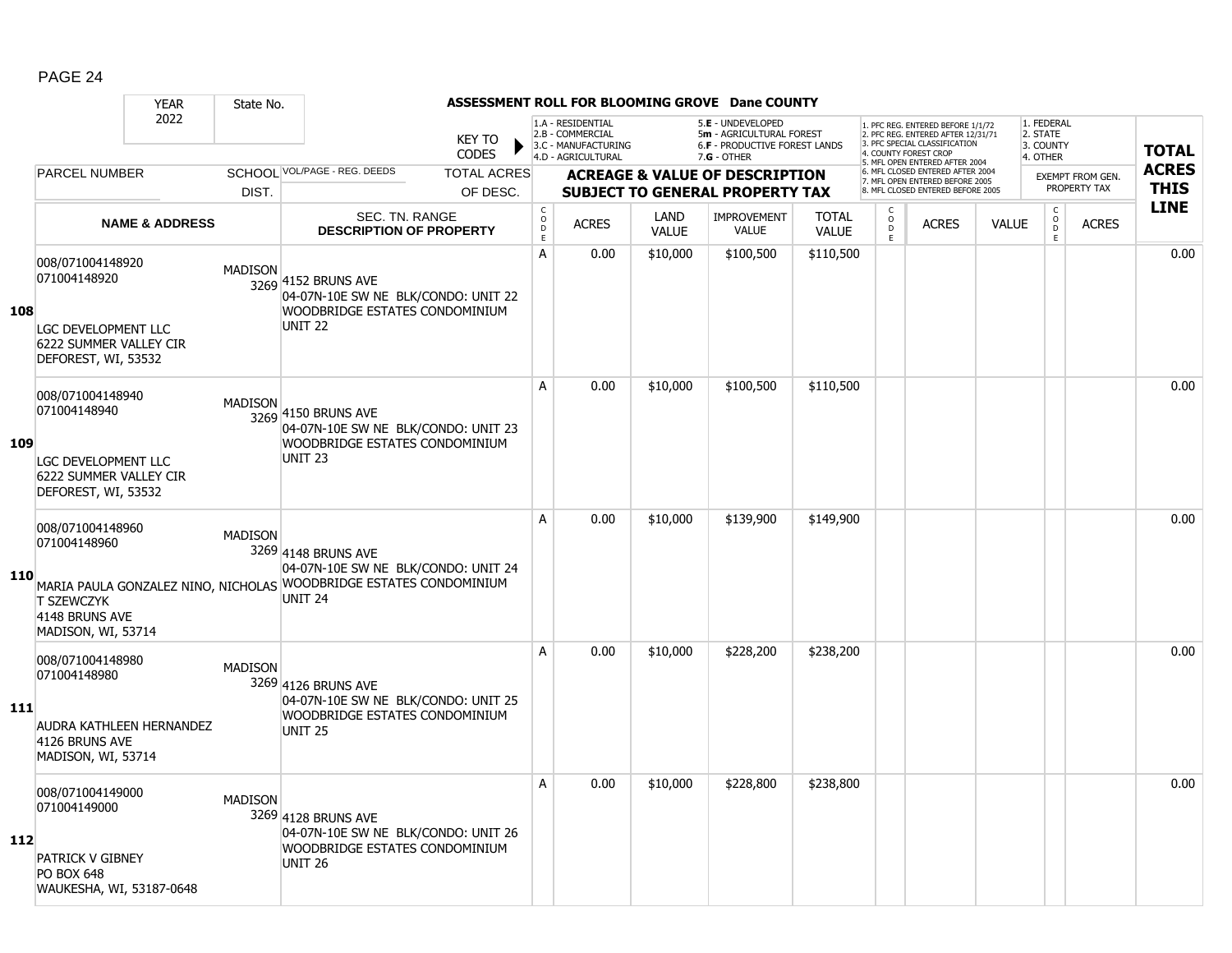|     |                                                                                                                | <b>YEAR</b>               | State No.      |                                                                                                                       |                                |                                           |                                                                                    |                      | ASSESSMENT ROLL FOR BLOOMING GROVE Dane COUNTY                                                |                              |                     |                                                                                                                                                                     |              |                                                 |                                         |                             |
|-----|----------------------------------------------------------------------------------------------------------------|---------------------------|----------------|-----------------------------------------------------------------------------------------------------------------------|--------------------------------|-------------------------------------------|------------------------------------------------------------------------------------|----------------------|-----------------------------------------------------------------------------------------------|------------------------------|---------------------|---------------------------------------------------------------------------------------------------------------------------------------------------------------------|--------------|-------------------------------------------------|-----------------------------------------|-----------------------------|
|     |                                                                                                                | 2022                      |                |                                                                                                                       | <b>KEY TO</b><br><b>CODES</b>  |                                           | 1.A - RESIDENTIAL<br>2.B - COMMERCIAL<br>3.C - MANUFACTURING<br>4.D - AGRICULTURAL |                      | 5.E - UNDEVELOPED<br>5m - AGRICULTURAL FOREST<br>6.F - PRODUCTIVE FOREST LANDS<br>7.G - OTHER |                              |                     | 1. PFC REG. ENTERED BEFORE 1/1/72<br>2. PFC REG. ENTERED AFTER 12/31/71<br>3. PFC SPECIAL CLASSIFICATION<br>4. COUNTY FOREST CROP<br>5. MFL OPEN ENTERED AFTER 2004 |              | 1. FEDERAL<br>2. STATE<br>3. COUNTY<br>4. OTHER |                                         | <b>TOTAL</b>                |
|     | PARCEL NUMBER                                                                                                  |                           | DIST.          | SCHOOL VOL/PAGE - REG. DEEDS                                                                                          | <b>TOTAL ACRES</b><br>OF DESC. |                                           |                                                                                    |                      | <b>ACREAGE &amp; VALUE OF DESCRIPTION</b><br><b>SUBJECT TO GENERAL PROPERTY TAX</b>           |                              |                     | 6. MFL CLOSED ENTERED AFTER 2004<br>7. MFL OPEN ENTERED BEFORE 2005<br>8. MFL CLOSED ENTERED BEFORE 2005                                                            |              |                                                 | <b>EXEMPT FROM GEN.</b><br>PROPERTY TAX | <b>ACRES</b><br><b>THIS</b> |
|     |                                                                                                                | <b>NAME &amp; ADDRESS</b> |                | SEC. TN. RANGE<br><b>DESCRIPTION OF PROPERTY</b>                                                                      |                                | $\begin{matrix} 0 \\ 0 \\ D \end{matrix}$ | <b>ACRES</b>                                                                       | LAND<br><b>VALUE</b> | <b>IMPROVEMENT</b><br><b>VALUE</b>                                                            | <b>TOTAL</b><br><b>VALUE</b> | C<br>$\overline{D}$ | <b>ACRES</b>                                                                                                                                                        | <b>VALUE</b> | $\begin{matrix} C \\ O \\ D \end{matrix}$       | <b>ACRES</b>                            | <b>LINE</b>                 |
| 113 | 008/071004149020<br>071004149020<br>Lauren Ashley Pulkstenis<br>4130 Bruns Avenue<br>Madison, Wisconsin, 53714 |                           | <b>MADISON</b> | 3269 4130 BRUNS AVE<br>04-07N-10E SW NE BLK/CONDO: UNIT 27<br>WOODBRIDGE ESTATES CONDOMINIUM<br><b>UNIT 27</b>        |                                | E<br>A                                    | 0.00                                                                               | \$10,000             | \$147,100                                                                                     | \$157,100                    | E                   |                                                                                                                                                                     |              | E.                                              |                                         | 0.00                        |
| 114 | 008/071004149040<br>071004149040<br><b>JAMELLE WADE</b><br>4132 BRUNS AVE<br>MADISON, WI, 53714                |                           | <b>MADISON</b> | 3269 4132 BRUNS AVE<br>04-07N-10E SW NE BLK/CONDO: UNIT 28<br>WOODBRIDGE ESTATES CONDOMINIUM<br><b>UNIT 28</b>        |                                | A                                         | 0.00                                                                               | \$10,000             | \$176,300                                                                                     | \$186,300                    |                     |                                                                                                                                                                     |              |                                                 |                                         | 0.00                        |
| 115 | 008/071004149060<br>071004149060<br>NATASHA LYNN FYE<br>4134 BRUNS AVE<br>MADISON, WI, 53714                   |                           | <b>MADISON</b> | 3269 4134 BRUNS AVE<br>04-07N-10E SW NE BLK/CONDO: UNIT 29<br><b>WOODBRIDGE ESTATES CONDOMINIUM</b><br><b>UNIT 29</b> |                                | A                                         | 0.00                                                                               | \$10,000             | \$182,200                                                                                     | \$192,200                    |                     |                                                                                                                                                                     |              |                                                 |                                         | 0.00                        |
| 116 | 008/071004149080<br>071004149080<br>SAMUEL F B JOHNSON<br>4136 BRUNS AVE<br>MADISON, WI, 53714                 |                           | <b>MADISON</b> | 3269 4136 BRUNS AVE<br>04-07N-10E SW NE BLK/CONDO: UNIT 30<br><b>WOODBRIDGE ESTATES CONDOMINIUM</b><br><b>UNIT 30</b> |                                | A                                         | 0.00                                                                               | \$10,000             | \$149,200                                                                                     | \$159,200                    |                     |                                                                                                                                                                     |              |                                                 |                                         | 0.00                        |
| 117 | 008/071004149100<br>071004149100<br>STEPHEN J FERDYN<br>4138 BRUNS AVE<br>MADISON, WI, 53714                   |                           | <b>MADISON</b> | 3269 4138 BRUNS AVE<br>04-07N-10E SW NE BLK/CONDO: UNIT 31<br>WOODBRIDGE ESTATES CONDOMINIUM<br><b>UNIT 31</b>        |                                | A                                         | 0.00                                                                               | \$10,000             | \$228,900                                                                                     | \$238,900                    |                     |                                                                                                                                                                     |              |                                                 |                                         | 0.00                        |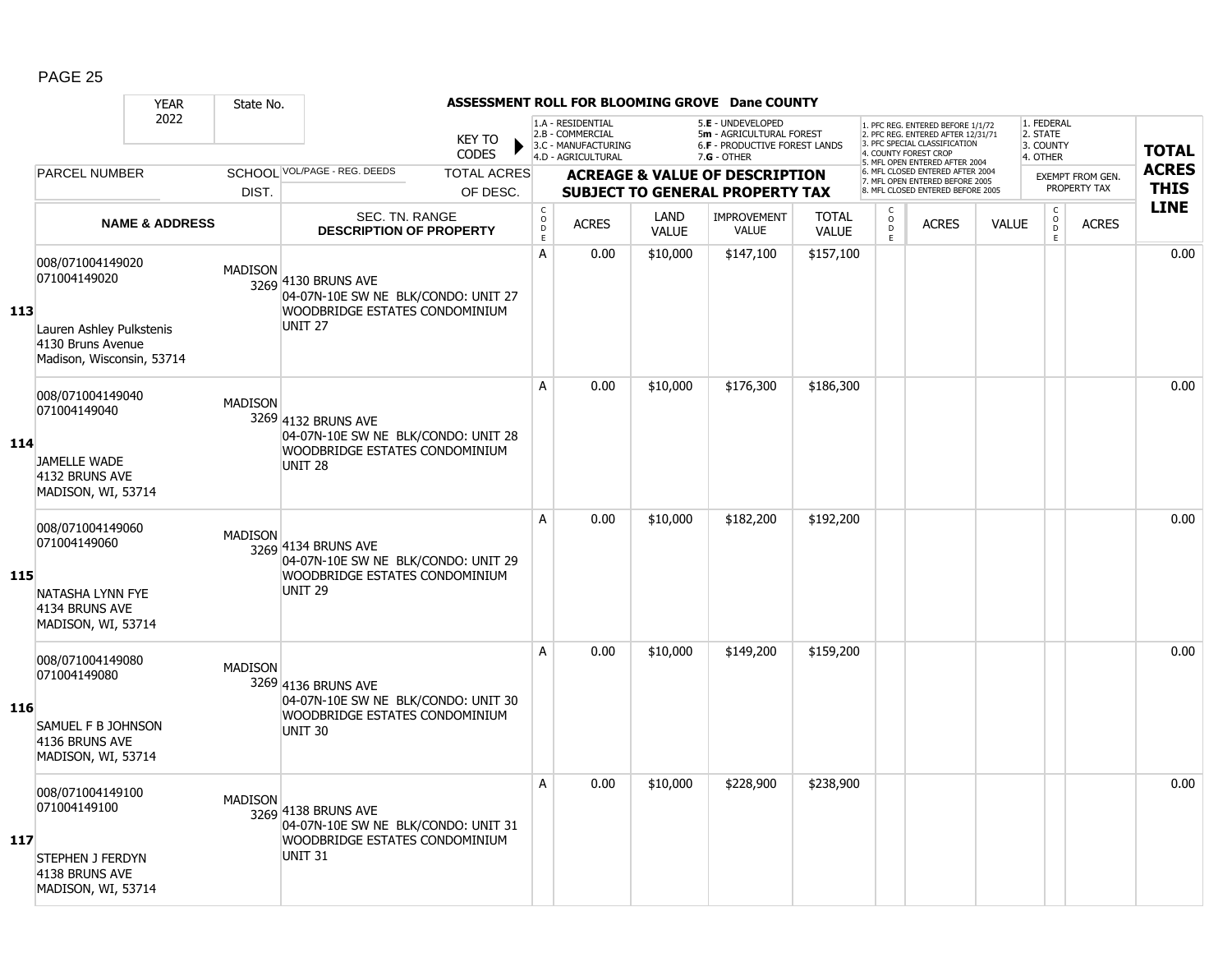|            |                                                                                                                               | <b>YEAR</b>               | State No.                |                                                                                                                                                                                                                                                                                                                                                                                  |                                |                                                     |                                                                                    |                      | ASSESSMENT ROLL FOR BLOOMING GROVE Dane COUNTY                                                         |                              |                                  |                                                                                                                                                                     |              |                                                 |                                         |                             |
|------------|-------------------------------------------------------------------------------------------------------------------------------|---------------------------|--------------------------|----------------------------------------------------------------------------------------------------------------------------------------------------------------------------------------------------------------------------------------------------------------------------------------------------------------------------------------------------------------------------------|--------------------------------|-----------------------------------------------------|------------------------------------------------------------------------------------|----------------------|--------------------------------------------------------------------------------------------------------|------------------------------|----------------------------------|---------------------------------------------------------------------------------------------------------------------------------------------------------------------|--------------|-------------------------------------------------|-----------------------------------------|-----------------------------|
|            |                                                                                                                               | 2022                      |                          |                                                                                                                                                                                                                                                                                                                                                                                  | <b>KEY TO</b><br><b>CODES</b>  |                                                     | 1.A - RESIDENTIAL<br>2.B - COMMERCIAL<br>3.C - MANUFACTURING<br>4.D - AGRICULTURAL |                      | 5.E - UNDEVELOPED<br>5m - AGRICULTURAL FOREST<br><b>6.F - PRODUCTIVE FOREST LANDS</b><br>$7.G - OTHER$ |                              |                                  | 1. PFC REG. ENTERED BEFORE 1/1/72<br>2. PFC REG. ENTERED AFTER 12/31/71<br>3. PFC SPECIAL CLASSIFICATION<br>4. COUNTY FOREST CROP<br>5. MFL OPEN ENTERED AFTER 2004 |              | 1. FEDERAL<br>2. STATE<br>3. COUNTY<br>4. OTHER |                                         | <b>TOTAL</b>                |
|            | <b>PARCEL NUMBER</b>                                                                                                          |                           | DIST.                    | SCHOOL VOL/PAGE - REG. DEEDS                                                                                                                                                                                                                                                                                                                                                     | <b>TOTAL ACRES</b><br>OF DESC. |                                                     |                                                                                    |                      | <b>ACREAGE &amp; VALUE OF DESCRIPTION</b><br><b>SUBJECT TO GENERAL PROPERTY TAX</b>                    |                              |                                  | 6. MFL CLOSED ENTERED AFTER 2004<br>7. MFL OPEN ENTERED BEFORE 2005<br>8. MFL CLOSED ENTERED BEFORE 2005                                                            |              |                                                 | <b>EXEMPT FROM GEN.</b><br>PROPERTY TAX | <b>ACRES</b><br><b>THIS</b> |
|            |                                                                                                                               | <b>NAME &amp; ADDRESS</b> |                          | SEC. TN. RANGE<br><b>DESCRIPTION OF PROPERTY</b>                                                                                                                                                                                                                                                                                                                                 |                                | $_{\rm o}^{\rm c}$<br>$\overline{D}$<br>$\mathsf E$ | <b>ACRES</b>                                                                       | LAND<br><b>VALUE</b> | <b>IMPROVEMENT</b><br><b>VALUE</b>                                                                     | <b>TOTAL</b><br><b>VALUE</b> | C<br>$\circ$<br>$\mathsf D$<br>E | <b>ACRES</b>                                                                                                                                                        | <b>VALUE</b> | $\mathsf{C}$<br>$_{\rm D}^{\rm O}$<br>E         | <b>ACRES</b>                            | <b>LINE</b>                 |
| 118        | 008/071004149120<br>071004149120<br><b>TERESA HOLMES</b><br>4140 BRUNS AVE<br>MADISON, WI, 53714                              |                           | <b>MADISON</b>           | 3269 4140 BRUNS AVE<br>04-07N-10E SW NE BLK/CONDO: UNIT 32<br>WOODBRIDGE ESTATES CONDOMINIUM<br><b>UNIT 32</b>                                                                                                                                                                                                                                                                   |                                | A                                                   | 0.00                                                                               | \$10,000             | \$228,800                                                                                              | \$238,800                    |                                  |                                                                                                                                                                     |              |                                                 |                                         | 0.00                        |
| <b>119</b> | 008/071004286807<br>071004286807<br>E C VOIT & SONS<br>3450 MILWAUKEE ST<br>MADISON, WI, 53714                                |                           | <b>MADISON</b><br>3269 0 | SEC 4-7-10 PRT NW1/4 NW1/4 COM 262 FT<br>N OF SW COR TH E 581 F T N 600 FT W 581<br>FT S 600 FT TO POB 8 A M/L                                                                                                                                                                                                                                                                   |                                | E                                                   | 8.00                                                                               | \$4,000              |                                                                                                        | \$4,000                      |                                  |                                                                                                                                                                     |              |                                                 |                                         | 8.00                        |
|            | 008/071004295039<br>071004295039<br><b>120 UNITED STATES POSTAL SERVICE</b><br>222 S RIVERSIDE PLZ<br>CHICAGO, IL, 60606-6150 |                           |                          | $\Omega$<br>MADISON SEC 4-7-10 PRT SE1/4NW1/4 DESCR AS<br>3269 COM AT N1/4 COR SD SEC 4 TH<br>S0DEG33'33W ALG "E LN SD 1/4 SEC<br>1620.31 FT (REC AS S00DE G34'16W) TH<br>S87DEG48'58"W ALG N LN SD "SE1/4NW1/4<br>310.16 FT TO POB (REC AS<br>S87DEG48'06W) TH CONT S87DEG48'58"W<br>ALG N L"N SD SE1/4NW1/4 479.04 FT TH<br>ALG CRV TO L RAD 117.00 FT L/C S<br>42DEG28'50W 1" |                                |                                                     |                                                                                    |                      |                                                                                                        |                              |                                  |                                                                                                                                                                     |              | X1                                              | 0.00                                    | 0.00                        |
|            | 008/071004295244<br>071004295244<br>121 REGAS COMPANY LLC<br>2787 LEDGEMONT ST<br>MADISON, WI, 53711                          |                           |                          | 204 REGAS RD<br>MADISON SEC 4-7-10 PRT S1/2 NW1/4 LYG E OF<br>3269 STARKWEATHER DD & W OF BE LTLINE<br>HWY EXC EXC TO MAD GAS & ELECT CO,<br>MAD METRO SEWER DI ST, STATE, CITY<br>MADISON, U S GOVT, REGAS ROAD R/W,<br>STATE HWY DESCR IN R2150/60-8/22/80 &<br>R3798/74 EXC THAT PRT ANNEXED TO<br>CITY OF MADISON & EXC TO WI DOT IN<br>R28632/28 & R30346/51, D842/267, R50 |                                | B                                                   | 1.73                                                                               | \$218,000            | \$2,095,900                                                                                            | \$2,313,900                  |                                  |                                                                                                                                                                     |              |                                                 |                                         | 1.73                        |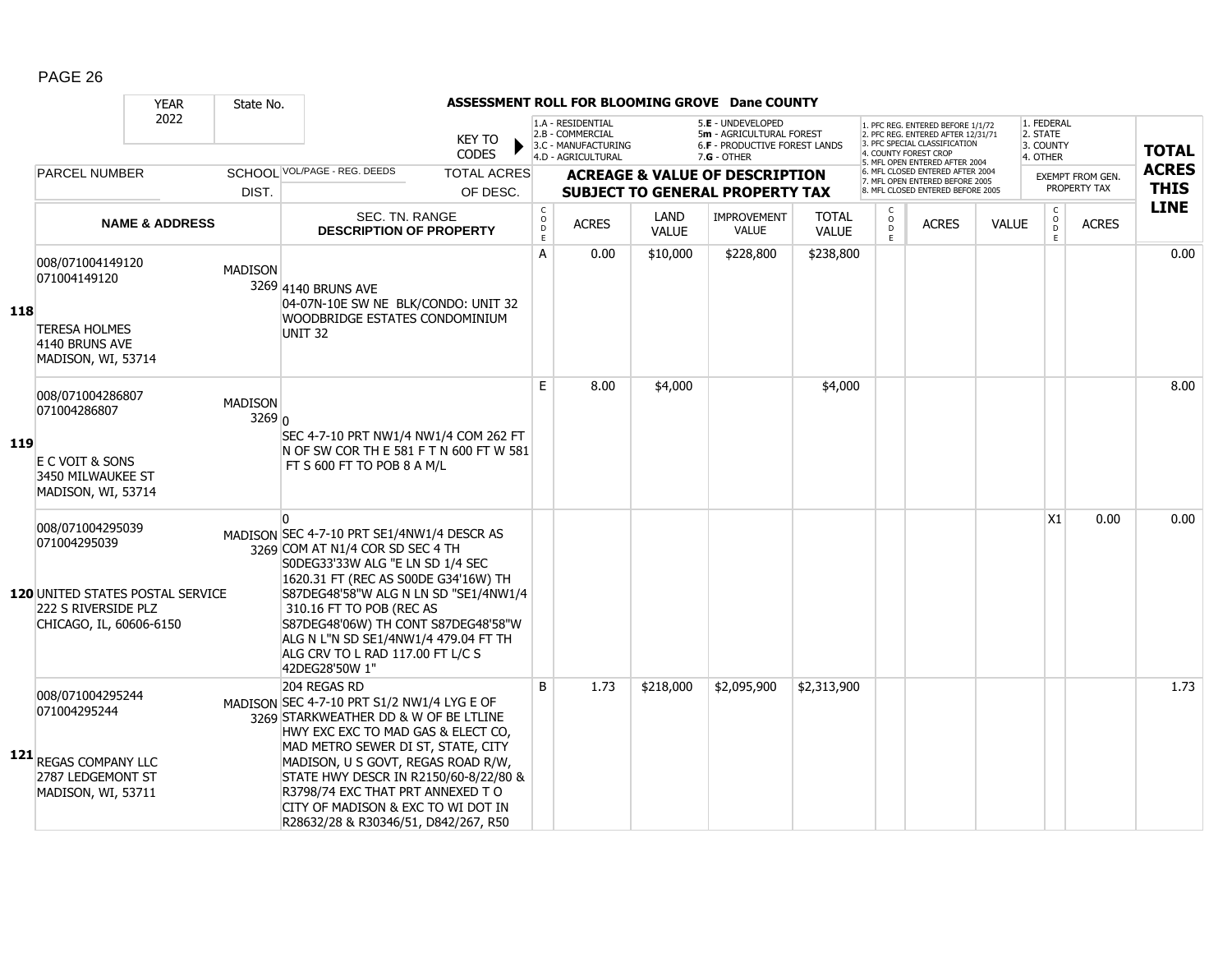|     |                                                                                                        | <b>YEAR</b>               | State No.              |                                                                                                                                                                                                           | ASSESSMENT ROLL FOR BLOOMING GROVE Dane COUNTY |                                                          |                                                                                    |                      |                                                                                                 |                              |                          |                                                                                                                                   |              |                                                 |                         |              |
|-----|--------------------------------------------------------------------------------------------------------|---------------------------|------------------------|-----------------------------------------------------------------------------------------------------------------------------------------------------------------------------------------------------------|------------------------------------------------|----------------------------------------------------------|------------------------------------------------------------------------------------|----------------------|-------------------------------------------------------------------------------------------------|------------------------------|--------------------------|-----------------------------------------------------------------------------------------------------------------------------------|--------------|-------------------------------------------------|-------------------------|--------------|
|     |                                                                                                        | 2022                      |                        |                                                                                                                                                                                                           | <b>KEY TO</b><br><b>CODES</b>                  |                                                          | 1.A - RESIDENTIAL<br>2.B - COMMERCIAL<br>3.C - MANUFACTURING<br>4.D - AGRICULTURAL |                      | 5.E - UNDEVELOPED<br>5m - AGRICULTURAL FOREST<br>6.F - PRODUCTIVE FOREST LANDS<br>$7.G - OTHER$ |                              |                          | 1. PFC REG. ENTERED BEFORE 1/1/72<br>2. PFC REG. ENTERED AFTER 12/31/71<br>3. PFC SPECIAL CLASSIFICATION<br>4. COUNTY FOREST CROP |              | 1. FEDERAL<br>2. STATE<br>3. COUNTY<br>4. OTHER |                         | <b>TOTAL</b> |
|     | <b>PARCEL NUMBER</b>                                                                                   |                           |                        | SCHOOL VOL/PAGE - REG. DEEDS                                                                                                                                                                              | <b>TOTAL ACRES</b>                             |                                                          |                                                                                    |                      | <b>ACREAGE &amp; VALUE OF DESCRIPTION</b>                                                       |                              |                          | 5. MFL OPEN ENTERED AFTER 2004<br>6. MFL CLOSED ENTERED AFTER 2004                                                                |              |                                                 | <b>EXEMPT FROM GEN.</b> | <b>ACRES</b> |
|     |                                                                                                        |                           | DIST.                  |                                                                                                                                                                                                           | OF DESC.                                       |                                                          |                                                                                    |                      | <b>SUBJECT TO GENERAL PROPERTY TAX</b>                                                          |                              |                          | 7. MFL OPEN ENTERED BEFORE 2005<br>8. MFL CLOSED ENTERED BEFORE 2005                                                              |              |                                                 | PROPERTY TAX            | <b>THIS</b>  |
|     |                                                                                                        | <b>NAME &amp; ADDRESS</b> |                        | SEC. TN. RANGE<br><b>DESCRIPTION OF PROPERTY</b>                                                                                                                                                          |                                                | $\begin{matrix} 0 \\ 0 \\ D \end{matrix}$<br>$\mathsf E$ | <b>ACRES</b>                                                                       | LAND<br><b>VALUE</b> | <b>IMPROVEMENT</b><br><b>VALUE</b>                                                              | <b>TOTAL</b><br><b>VALUE</b> | C<br>$\overline{0}$<br>E | <b>ACRES</b>                                                                                                                      | <b>VALUE</b> | $\mathsf{C}$<br>$\overline{0}$<br>E             | <b>ACRES</b>            | <b>LINE</b>  |
|     | 008/071004297608<br>071004297608                                                                       |                           |                        | 3712-3810 Milwaukee St<br>MADISON SEC 4-7-10 PRT S1/2 NW1/4 DESCR AS COM<br>3269 W1/4 COR SEC 4 TH N87 DEG49'41E ALG S<br>LN" SD NW1/4 1267.45 FT TH N7DEG27'06E<br>30.6 3 FT TO POB TH CONT N7DEG27'06"E |                                                | B                                                        | 2.40                                                                               | \$455,400            | \$1,169,500                                                                                     | \$1,624,900                  |                          |                                                                                                                                   |              |                                                 |                         | 2.40         |
|     | 122 REGAS CO LLC<br>2787 LEDGEMONT ST<br>MADISON, WI, 53711                                            |                           |                        | 359.8"7 FT TH N87DEG15'47E 372.73 FT TO<br>W R/W REGAS RD TH S2DEG51'19"E ALG SD<br>W R/W 3"28 .64 FT TH ALG CRV TO RIGHT<br>RAD 25.00 FT LC S42DEG10'06W 35. 37 FT<br>TO N R"                            |                                                |                                                          |                                                                                    |                      |                                                                                                 |                              |                          |                                                                                                                                   |              |                                                 |                         |              |
| 123 | 008/071005105036<br>071005105036                                                                       |                           | <b>MADISON</b><br>3269 | 425 N FAIR OAKS AVE<br>C A GALLAGHER PARK SUBD N1/2 LOT 383                                                                                                                                               |                                                | A                                                        | 0.16                                                                               | \$44,600             | \$151,600                                                                                       | \$196,200                    |                          |                                                                                                                                   |              |                                                 |                         | 0.16         |
|     | 425 N FAIR OAKS AVE<br>MADISON, WI, 53714                                                              |                           |                        | CHERYL JACOBSON, ROBERT G JACOBSON N1/2 LOT 384 N1/2 LOT 3 85                                                                                                                                             |                                                |                                                          |                                                                                    |                      |                                                                                                 |                              |                          |                                                                                                                                   |              |                                                 |                         |              |
| 124 | 008/071005105134<br>071005105134<br><b>JO ANN DELANEY</b><br>417 N FAIR OAKS AVE<br>MADISON, WI, 53714 |                           | <b>MADISON</b><br>3269 | 417 N FAIR OAKS AVE<br>C A GALLAGHER PARK SUBD S1/2 LOT 383<br>S1/2 LOT 384 S1/2 LOT 3 85                                                                                                                 |                                                | A                                                        | 0.16                                                                               | \$44,600             | \$128,800                                                                                       | \$173,400                    |                          |                                                                                                                                   |              |                                                 |                         | 0.16         |
| 125 | 008/071005105269<br>071005105269                                                                       |                           | <b>MADISON</b><br>3269 | 3413 WEBB AVE<br>C A GALLAGHER PARK SUBD LOT 386                                                                                                                                                          |                                                | A                                                        | 0.11                                                                               | \$30,000             | \$137,300                                                                                       | \$167,300                    |                          |                                                                                                                                   |              |                                                 |                         | 0.11         |
|     | <b>CHARLES W HILL</b><br>3413 WEBB AVE<br>MADISON, WI, 53714                                           |                           |                        |                                                                                                                                                                                                           |                                                |                                                          |                                                                                    |                      |                                                                                                 |                              |                          |                                                                                                                                   |              |                                                 |                         |              |
| 126 | 008/071005105376<br>071005105376<br><b>KIRSTEN L BOBHOLZ</b><br>3409 WEBB AVE<br>MADISON, WI, 53714    |                           | <b>MADISON</b><br>3269 | 3409 WEBB AVE<br>C A GALLAGHER PARK SUBD LOT 387                                                                                                                                                          |                                                | Α                                                        | 0.11                                                                               | \$30,000             | \$130,000                                                                                       | \$160,000                    |                          |                                                                                                                                   |              |                                                 |                         | 0.11         |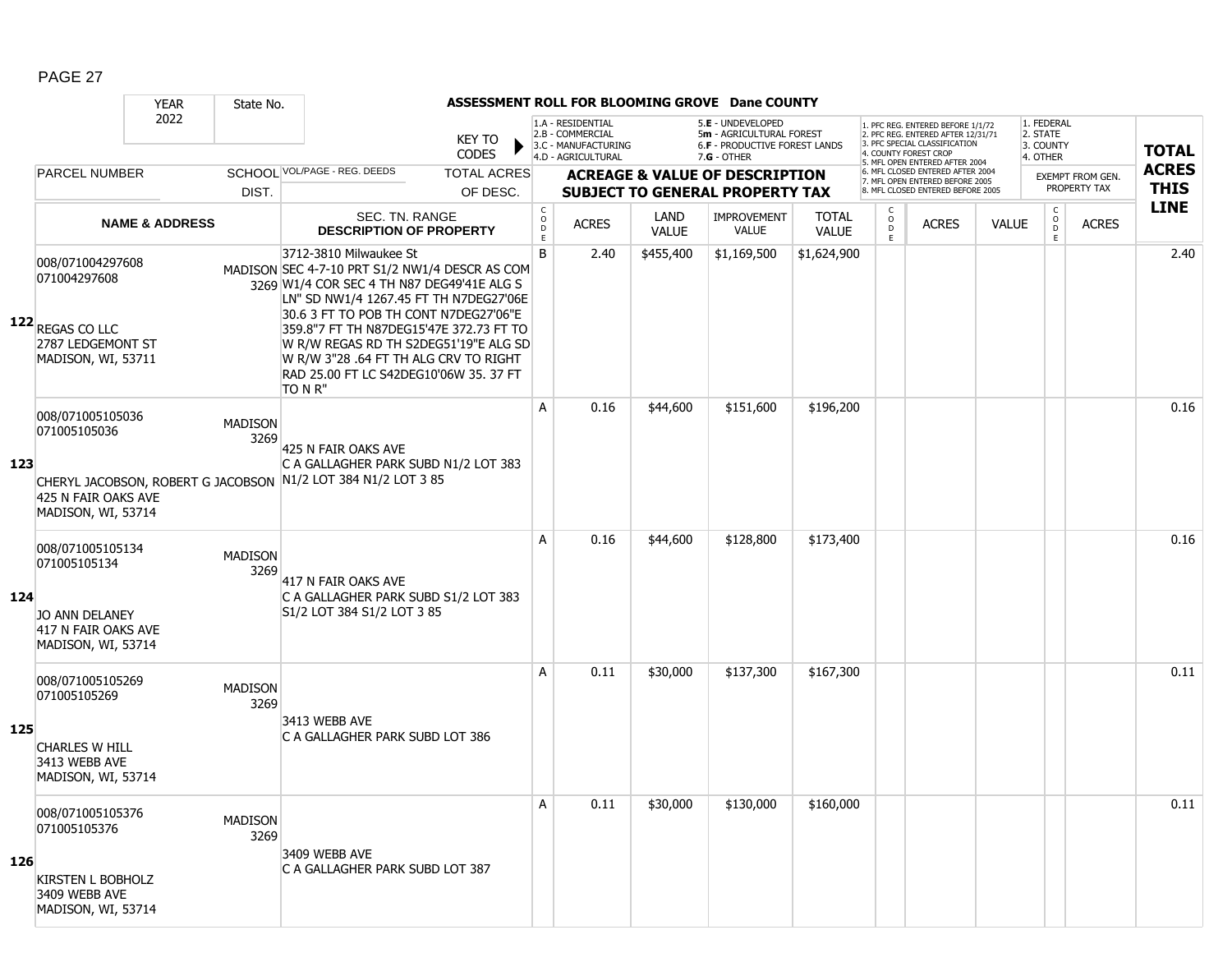|     |                                                                                       | <b>YEAR</b>               | State No.              |                                                     |                             |                                        |                                                                                    |                      | ASSESSMENT ROLL FOR BLOOMING GROVE Dane COUNTY                                                       |                              |                             |                                                                                                                                   |              |                                                |                                         |              |
|-----|---------------------------------------------------------------------------------------|---------------------------|------------------------|-----------------------------------------------------|-----------------------------|----------------------------------------|------------------------------------------------------------------------------------|----------------------|------------------------------------------------------------------------------------------------------|------------------------------|-----------------------------|-----------------------------------------------------------------------------------------------------------------------------------|--------------|------------------------------------------------|-----------------------------------------|--------------|
|     |                                                                                       | 2022                      |                        |                                                     | <b>KEY TO</b><br>▶<br>CODES |                                        | 1.A - RESIDENTIAL<br>2.B - COMMERCIAL<br>3.C - MANUFACTURING<br>4.D - AGRICULTURAL |                      | 5.E - UNDEVELOPED<br>5m - AGRICULTURAL FOREST<br><b>6.F - PRODUCTIVE FOREST LANDS</b><br>7.G - OTHER |                              |                             | 1. PFC REG. ENTERED BEFORE 1/1/72<br>2. PFC REG. ENTERED AFTER 12/31/71<br>3. PFC SPECIAL CLASSIFICATION<br>4. COUNTY FOREST CROP |              | 1. FEDERAL<br>2. STATE<br>3. COUNTY            |                                         | <b>TOTAL</b> |
|     | <b>PARCEL NUMBER</b>                                                                  |                           |                        | SCHOOL VOL/PAGE - REG. DEEDS                        | <b>TOTAL ACRES</b>          |                                        |                                                                                    |                      |                                                                                                      |                              |                             | 5. MFL OPEN ENTERED AFTER 2004<br>6. MFL CLOSED ENTERED AFTER 2004                                                                |              | 4. OTHER                                       |                                         | <b>ACRES</b> |
|     |                                                                                       |                           | DIST.                  |                                                     | OF DESC.                    |                                        |                                                                                    |                      | <b>ACREAGE &amp; VALUE OF DESCRIPTION</b><br><b>SUBJECT TO GENERAL PROPERTY TAX</b>                  |                              |                             | 7. MFL OPEN ENTERED BEFORE 2005<br>8. MFL CLOSED ENTERED BEFORE 2005                                                              |              |                                                | <b>EXEMPT FROM GEN.</b><br>PROPERTY TAX | <b>THIS</b>  |
|     |                                                                                       | <b>NAME &amp; ADDRESS</b> |                        | SEC. TN. RANGE<br><b>DESCRIPTION OF PROPERTY</b>    |                             | $_{\rm o}^{\rm c}$<br>D<br>$\mathsf E$ | <b>ACRES</b>                                                                       | LAND<br><b>VALUE</b> | <b>IMPROVEMENT</b><br><b>VALUE</b>                                                                   | <b>TOTAL</b><br><b>VALUE</b> | $\mathsf C$<br>$\circ$<br>D | <b>ACRES</b>                                                                                                                      | <b>VALUE</b> | $\begin{matrix} 0 \\ 0 \\ 0 \end{matrix}$<br>E | <b>ACRES</b>                            | <b>LINE</b>  |
| 127 | 008/071005105483<br>071005105483                                                      |                           | <b>MADISON</b><br>3269 | 3419 WEBB AVE<br>C A GALLAGHER PARK SUBD LOT 388 &  |                             | A                                      | 0.17                                                                               | \$45,400             | \$123,900                                                                                            | \$169,300                    | E.                          |                                                                                                                                   |              |                                                |                                         | 0.17         |
|     | COENEN TR, JEAN C<br>3419 WEBB AVE<br>MADISON, WI, 53714                              |                           |                        | W1/2 LOT 389                                        |                             |                                        |                                                                                    |                      |                                                                                                      |                              |                             |                                                                                                                                   |              |                                                |                                         |              |
|     | 008/071005105705<br>071005105705                                                      |                           | <b>MADISON</b><br>3269 | 3429 WEBB AVE                                       |                             | A                                      | 0.17                                                                               | \$45,700             | \$151,800                                                                                            | \$197,500                    |                             |                                                                                                                                   |              |                                                |                                         | 0.17         |
| 128 | THERESA M SCHRAMM, TIMOTHY G<br><b>SCHRAMM</b><br>3429 WEBB AVE<br>MADISON, WI, 53714 |                           |                        | C A GALLAGHER PARK SUBD E1/2 LOT 389<br>LOT 390     |                             |                                        |                                                                                    |                      |                                                                                                      |                              |                             |                                                                                                                                   |              |                                                |                                         |              |
| 129 | 008/071005105812<br>071005105812                                                      |                           | <b>MADISON</b><br>3269 | 3501 WEBB AVE<br>C A GALLAGHER PARK SUBD LOTS 391 & |                             | A                                      | 0.17                                                                               | \$47,900             | \$139,400                                                                                            | \$187,300                    |                             |                                                                                                                                   |              |                                                |                                         | 0.17         |
|     | DUANE R CLINE, SHIRLEY B CLINE<br>3501 WEBB AVE<br>MADISON, WI, 53714                 |                           |                        | 392                                                 |                             |                                        |                                                                                    |                      |                                                                                                      |                              |                             |                                                                                                                                   |              |                                                |                                         |              |
|     | 008/071005106035<br>071005106035                                                      |                           | <b>MADISON</b><br>3269 |                                                     |                             |                                        |                                                                                    |                      |                                                                                                      |                              |                             |                                                                                                                                   |              | X4                                             | 0.00                                    | 0.00         |
| 130 | <b>CITY OF MADISON</b><br><b>PO BOX 2983</b><br>MADISON, WI, 53701                    |                           |                        | 3509 WEBB AVE<br>C A GALLAGHER PARK SUBD LOT 393    |                             |                                        |                                                                                    |                      |                                                                                                      |                              |                             |                                                                                                                                   |              |                                                |                                         |              |
|     | 008/071005106142<br>071005106142                                                      |                           | <b>MADISON</b><br>3269 | 501/503 N FAIR OAKS AVE                             |                             | А                                      | 0.12                                                                               | \$32,500             | \$190,000                                                                                            | \$222,500                    |                             |                                                                                                                                   |              |                                                |                                         | 0.12         |
| 131 | <b>TALLARD LIVING TR</b><br>1106 HERITAGE CT<br>WAUNAKEE, WI, 53597                   |                           |                        | C A GALLAGHER PARK SUBD LOT 394                     |                             |                                        |                                                                                    |                      |                                                                                                      |                              |                             |                                                                                                                                   |              |                                                |                                         |              |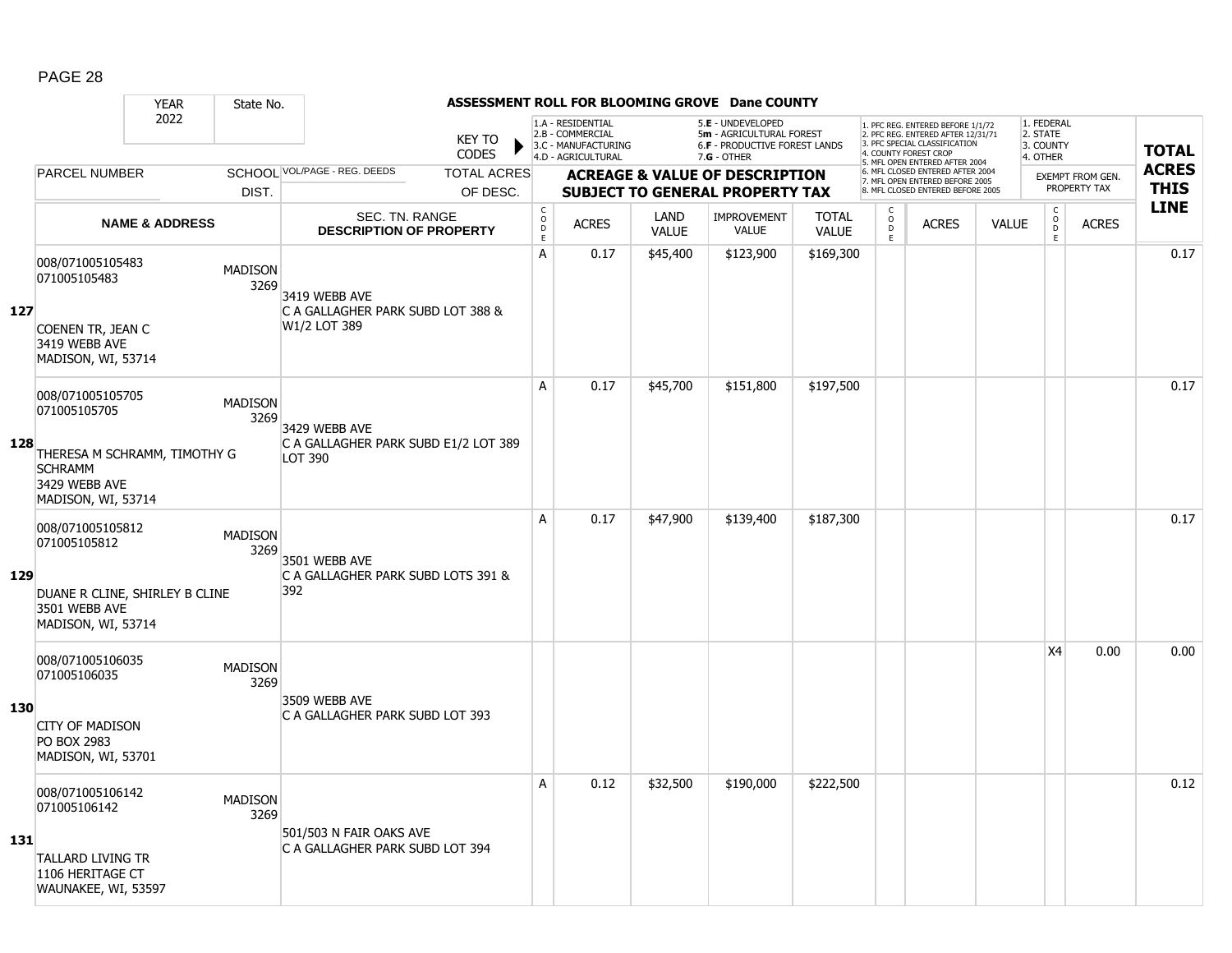|     |                                                                           | <b>YEAR</b>               | State No.              |                                                            |                               |                                        |                                                                                    |                             | ASSESSMENT ROLL FOR BLOOMING GROVE Dane COUNTY                                                       |                              |                                   |                                                                                                                                   |              |                                                          |                         |              |
|-----|---------------------------------------------------------------------------|---------------------------|------------------------|------------------------------------------------------------|-------------------------------|----------------------------------------|------------------------------------------------------------------------------------|-----------------------------|------------------------------------------------------------------------------------------------------|------------------------------|-----------------------------------|-----------------------------------------------------------------------------------------------------------------------------------|--------------|----------------------------------------------------------|-------------------------|--------------|
|     |                                                                           | 2022                      |                        |                                                            | <b>KEY TO</b><br><b>CODES</b> |                                        | 1.A - RESIDENTIAL<br>2.B - COMMERCIAL<br>3.C - MANUFACTURING<br>4.D - AGRICULTURAL |                             | 5.E - UNDEVELOPED<br>5m - AGRICULTURAL FOREST<br><b>6.F - PRODUCTIVE FOREST LANDS</b><br>7.G - OTHER |                              |                                   | 1. PFC REG. ENTERED BEFORE 1/1/72<br>2. PFC REG. ENTERED AFTER 12/31/71<br>3. PFC SPECIAL CLASSIFICATION<br>4. COUNTY FOREST CROP |              | 1. FEDERAL<br>2. STATE<br>3. COUNTY<br>4. OTHER          |                         | <b>TOTAL</b> |
|     | <b>PARCEL NUMBER</b>                                                      |                           |                        | SCHOOL VOL/PAGE - REG. DEEDS                               | <b>TOTAL ACRES</b>            |                                        |                                                                                    |                             | <b>ACREAGE &amp; VALUE OF DESCRIPTION</b>                                                            |                              |                                   | 5. MFL OPEN ENTERED AFTER 2004<br>6. MFL CLOSED ENTERED AFTER 2004                                                                |              |                                                          | <b>EXEMPT FROM GEN.</b> | <b>ACRES</b> |
|     |                                                                           |                           | DIST.                  |                                                            | OF DESC.                      |                                        |                                                                                    |                             | <b>SUBJECT TO GENERAL PROPERTY TAX</b>                                                               |                              |                                   | 7. MFL OPEN ENTERED BEFORE 2005<br>8. MFL CLOSED ENTERED BEFORE 2005                                                              |              |                                                          | PROPERTY TAX            | <b>THIS</b>  |
|     |                                                                           | <b>NAME &amp; ADDRESS</b> |                        | SEC. TN. RANGE<br><b>DESCRIPTION OF PROPERTY</b>           |                               | $_{\rm o}^{\rm c}$<br>D<br>$\mathsf E$ | <b>ACRES</b>                                                                       | <b>LAND</b><br><b>VALUE</b> | <b>IMPROVEMENT</b><br><b>VALUE</b>                                                                   | <b>TOTAL</b><br><b>VALUE</b> | $\mathsf C$<br>$\circ$<br>D<br>E. | <b>ACRES</b>                                                                                                                      | <b>VALUE</b> | $\begin{matrix} 0 \\ 0 \\ 0 \end{matrix}$<br>$\mathsf E$ | <b>ACRES</b>            | <b>LINE</b>  |
| 132 | 008/071005106259<br>071005106259<br><b>JILL D ELLIOTT</b>                 |                           | <b>MADISON</b><br>3269 | 505 N FAIR OAKS AVE<br>CLYDE A GALLAGHER PARK SUBD LOT 395 |                               | A                                      | 0.12                                                                               | \$32,500                    | \$114,600                                                                                            | \$147,100                    |                                   |                                                                                                                                   |              |                                                          |                         | 0.12         |
|     | 505 N FAIR OAKS AVE<br>MADISON, WI, 53714                                 |                           |                        |                                                            |                               |                                        |                                                                                    |                             |                                                                                                      |                              |                                   |                                                                                                                                   |              |                                                          |                         |              |
| 133 | 008/071005106302<br>071005106302                                          |                           | <b>MADISON</b><br>3269 | 509 N FAIR OAKS AVE<br>2/13/86 QCD C A GALLAGHER PARK SUBD |                               | A                                      | 0.12                                                                               | \$32,500                    | \$139,400                                                                                            | \$171,900                    |                                   |                                                                                                                                   |              |                                                          |                         | 0.12         |
|     | MISTI CALDWELL, JOSEPH REEDY<br>509 N FAIR OAKS AVE<br>MADISON, WI, 53714 |                           |                        | LOT 396                                                    |                               |                                        |                                                                                    |                             |                                                                                                      |                              |                                   |                                                                                                                                   |              |                                                          |                         |              |
|     | 008/071005106357<br>071005106357                                          |                           | <b>MADISON</b><br>3269 | 513 N FAIR OAKS AVE                                        |                               | A                                      | 0.12                                                                               | \$32,500                    | \$118,500                                                                                            | \$151,000                    |                                   |                                                                                                                                   |              |                                                          |                         | 0.12         |
| 134 | <b>GOYKO D TALARO</b><br>513 N FAIR OAKS AVE<br>MADISON, WI, 53714        |                           |                        | C A GALLAGHER PARK SUBD LOT 397                            |                               |                                        |                                                                                    |                             |                                                                                                      |                              |                                   |                                                                                                                                   |              |                                                          |                         |              |
|     | 008/071005106400<br>071005106400                                          |                           | <b>MADISON</b><br>3269 |                                                            |                               | A                                      | 0.12                                                                               | \$32,500                    | \$128,900                                                                                            | \$161,400                    |                                   |                                                                                                                                   |              |                                                          |                         | 0.12         |
| 135 | <b>BARRY D WILSON</b><br>517 N FAIR OAKS AVE<br>MADISON, WI, 53714        |                           |                        | 517 N FAIR OAKS AVE<br>C A GALLAGHER PARK SUBD LOT 398     |                               |                                        |                                                                                    |                             |                                                                                                      |                              |                                   |                                                                                                                                   |              |                                                          |                         |              |
|     | 008/071005106440<br>071005106440                                          |                           | <b>MADISON</b><br>3269 | N FAIR OAKS AVE                                            |                               | A                                      | 0.12                                                                               | \$14,200                    |                                                                                                      | \$14,200                     |                                   |                                                                                                                                   |              |                                                          |                         | 0.12         |
| 136 | PLOURD PROPERTIES LLC<br>802 STONEY HILL LN<br>COTTAGE GROVE, WI, 53527   |                           |                        | C A GALLAGHER PARK SUBD LOT 399                            |                               |                                        |                                                                                    |                             |                                                                                                      |                              |                                   |                                                                                                                                   |              |                                                          |                         |              |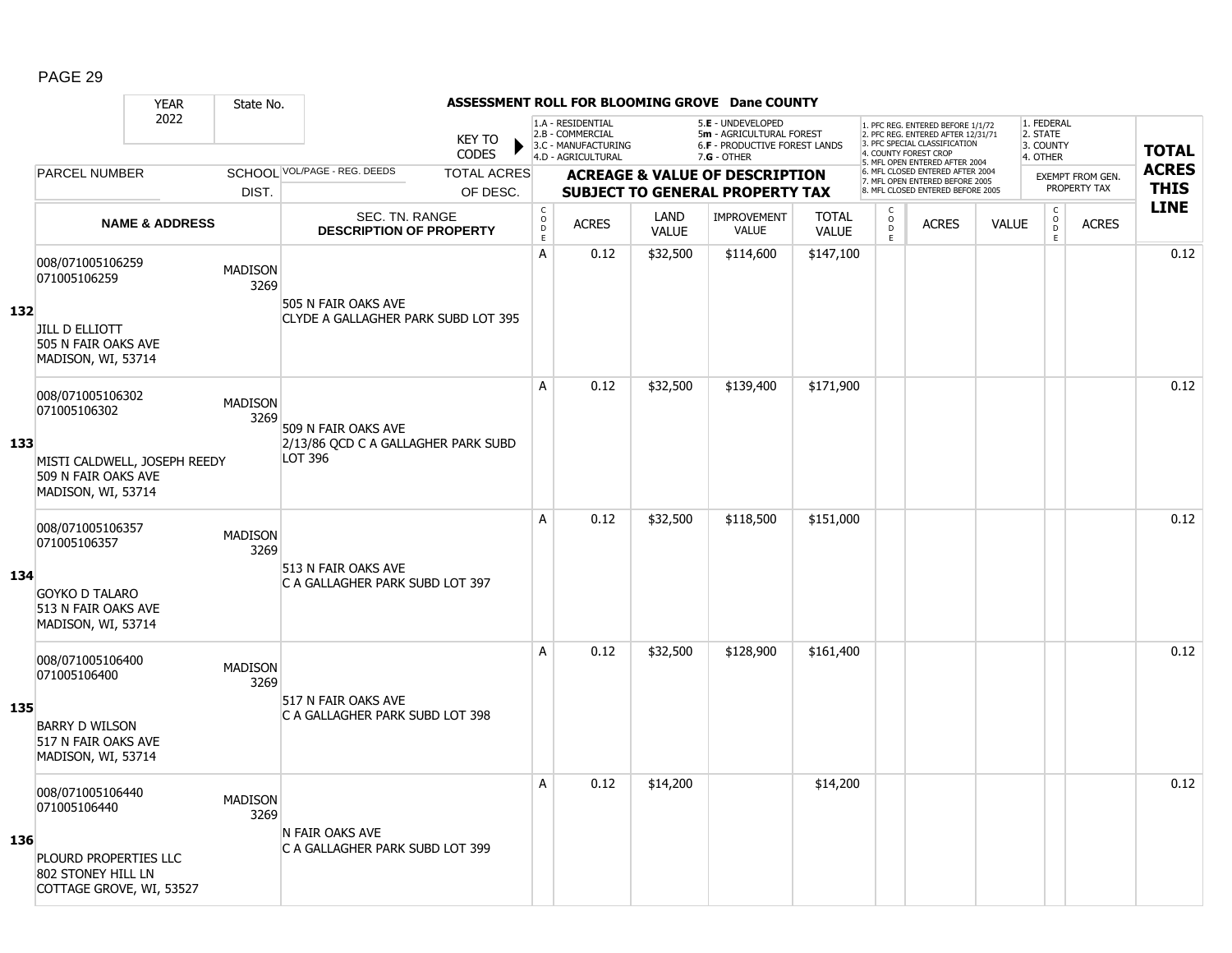|     |                                                                                                                    | <b>YEAR</b>               | State No.              |                                                                   |                               | ASSESSMENT ROLL FOR BLOOMING GROVE Dane COUNTY |                                                                                    |                             |                                                                                                      |                              |                                   |                                                                                                                                   |              |                                                          |                         |              |
|-----|--------------------------------------------------------------------------------------------------------------------|---------------------------|------------------------|-------------------------------------------------------------------|-------------------------------|------------------------------------------------|------------------------------------------------------------------------------------|-----------------------------|------------------------------------------------------------------------------------------------------|------------------------------|-----------------------------------|-----------------------------------------------------------------------------------------------------------------------------------|--------------|----------------------------------------------------------|-------------------------|--------------|
|     |                                                                                                                    | 2022                      |                        |                                                                   | <b>KEY TO</b><br><b>CODES</b> |                                                | 1.A - RESIDENTIAL<br>2.B - COMMERCIAL<br>3.C - MANUFACTURING<br>4.D - AGRICULTURAL |                             | 5.E - UNDEVELOPED<br>5m - AGRICULTURAL FOREST<br><b>6.F - PRODUCTIVE FOREST LANDS</b><br>7.G - OTHER |                              |                                   | 1. PFC REG. ENTERED BEFORE 1/1/72<br>2. PFC REG. ENTERED AFTER 12/31/71<br>3. PFC SPECIAL CLASSIFICATION<br>4. COUNTY FOREST CROP |              | 1. FEDERAL<br>2. STATE<br>3. COUNTY<br>4. OTHER          |                         | <b>TOTAL</b> |
|     | <b>PARCEL NUMBER</b>                                                                                               |                           |                        | SCHOOL VOL/PAGE - REG. DEEDS                                      | <b>TOTAL ACRES</b>            |                                                |                                                                                    |                             | <b>ACREAGE &amp; VALUE OF DESCRIPTION</b>                                                            |                              |                                   | 5. MFL OPEN ENTERED AFTER 2004<br>6. MFL CLOSED ENTERED AFTER 2004                                                                |              |                                                          | <b>EXEMPT FROM GEN.</b> | <b>ACRES</b> |
|     |                                                                                                                    |                           | DIST.                  |                                                                   | OF DESC.                      |                                                |                                                                                    |                             | <b>SUBJECT TO GENERAL PROPERTY TAX</b>                                                               |                              |                                   | 7. MFL OPEN ENTERED BEFORE 2005<br>8. MFL CLOSED ENTERED BEFORE 2005                                                              |              |                                                          | PROPERTY TAX            | <b>THIS</b>  |
|     |                                                                                                                    | <b>NAME &amp; ADDRESS</b> |                        | SEC. TN. RANGE<br><b>DESCRIPTION OF PROPERTY</b>                  |                               | $_{\rm o}^{\rm c}$<br>D<br>$\mathsf E$         | <b>ACRES</b>                                                                       | <b>LAND</b><br><b>VALUE</b> | IMPROVEMENT<br><b>VALUE</b>                                                                          | <b>TOTAL</b><br><b>VALUE</b> | $\mathsf C$<br>$\circ$<br>D<br>E. | <b>ACRES</b>                                                                                                                      | <b>VALUE</b> | $\begin{matrix} 0 \\ 0 \\ 0 \end{matrix}$<br>$\mathsf E$ | <b>ACRES</b>            | <b>LINE</b>  |
| 137 | 008/071005106500<br>071005106500<br>DEACON HOUSING LLC                                                             |                           | <b>MADISON</b><br>3269 | 525 N FAIR OAKS AVE<br>C A GALLAGHER PARK SUB D LOT 400           |                               | A                                              | 0.12                                                                               | \$14,200                    | \$185,800                                                                                            | \$200,000                    |                                   |                                                                                                                                   |              |                                                          |                         | 0.12         |
|     | 802 STONEY HILL LN<br>COTTAGE GROVE, WI, 53527                                                                     |                           |                        |                                                                   |                               | A                                              | 0.12                                                                               | \$32,500                    | \$105,500                                                                                            | \$138,000                    |                                   |                                                                                                                                   |              |                                                          |                         | 0.12         |
| 138 | 008/071005106553<br>071005106553<br>Olive Enterprise, LLC<br>3725 Clover Lane<br>Madison, Wisconsin, 53714         |                           | <b>MADISON</b><br>3269 | 529 N FAIR OAKS AVE<br>C A GALLAGHER PARK SUBD LOT 401            |                               |                                                |                                                                                    |                             |                                                                                                      |                              |                                   |                                                                                                                                   |              |                                                          |                         |              |
| 139 | 008/071005106606<br>071005106606<br><b>MATTHEW PAUL HUGHES</b><br>3411 FUREY AVE<br>MADISON, WI, 53714             |                           | <b>MADISON</b><br>3269 | 3411 FUREY AVE<br>C A GALLAGHER PARK SUBD LOT 402                 |                               | A                                              | 0.12                                                                               | \$32,800                    | \$125,200                                                                                            | \$158,000                    |                                   |                                                                                                                                   |              |                                                          |                         | 0.12         |
| 140 | 008/071005106651<br>071005106651<br>LISA L O'ROURKE, SEAN D O'ROURKE<br>524 CHRISTIANSON AVE<br>MADISON, WI, 53714 |                           | <b>MADISON</b><br>3269 | 524 CHRISTIANSON AVE<br>C A GALLAGHER PARK SUBD LOT 403           |                               | A                                              | 0.12                                                                               | \$32,800                    | \$142,200                                                                                            | \$175,000                    |                                   |                                                                                                                                   |              |                                                          |                         | 0.12         |
| 141 | 008/071005106704<br>071005106704<br><b>REBEKAH L ROGGE</b><br>520 CHRISTIANSON AVE<br>MADISON, WI, 53714           |                           | <b>MADISON</b><br>3269 | 520 CHRISTIANSON AVE<br>C A GALLAGHER PARK SUBD LOTS 404 &<br>405 |                               | А                                              | 0.24                                                                               | \$63,600                    | \$120,200                                                                                            | \$183,800                    |                                   |                                                                                                                                   |              |                                                          |                         | 0.24         |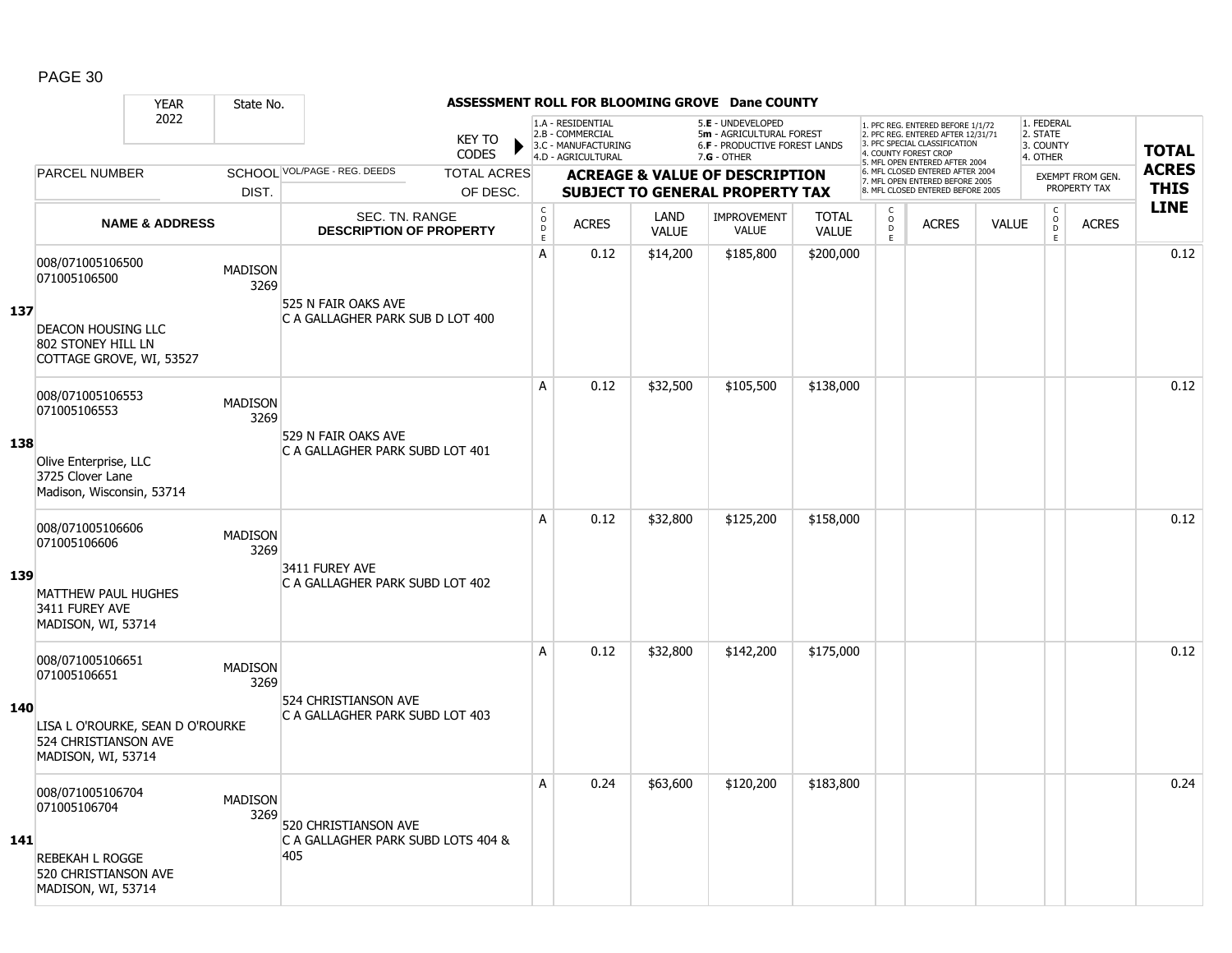#### YEAR State No. **ASSESSMENT ROLL FOR BLOOMING GROVE Dane COUNTY** 2022 KEY TO **CODES** 1. PFC REG. ENTERED BEFORE 1/1/72 2. PFC REG. ENTERED AFTER 12/31/71 3. PFC SPECIAL CLASSIFICATION 4. COUNTY FOREST CROP 5. MFL OPEN ENTERED AFTER 2004 6. MFL CLOSED ENTERED AFTER 2004 7. MFL OPEN ENTERED BEFORE 2005 8. MFL CLOSED ENTERED BEFORE 2005 1. FEDERAL 2. STATE 3. COUNTY 4. OTHER **ACREAGE & VALUE OF DESCRIPTION SUBJECT TO GENERAL PROPERTY TAX** EXEMPT FROM GEN. PROPERTY TAX **TOTAL ACRES THIS LINE** 1.A - RESIDENTIAL 2.B - COMMERCIAL 3.C - MANUFACTURING 4.D - AGRICULTURAL 5.**E** - UNDEVELOPED 5**m** - AGRICULTURAL FOREST 6.**F** - PRODUCTIVE FOREST LANDS 7.**G** - OTHER TOTAL ACRES OF DESC. SCHOOL VOL/PAGE - REG. DEEDS DIST. PARCEL NUMBER ACRES C O D E ACRES VALUE  $\mathsf{C}$ O  $\overline{D}$ E TOTAL VALUE IMPROVEMENT VALUE LAND ACRES | VALUE C O  $\overline{D}$ E SEC. TN. RANGE **DESCRIPTION OF PROPERTY NAME & ADDRESS 142** 008/071005106802 0007071005100002<br>071005106802 MADISON 3269 ASHLEY JANKE 512 CHRISTIANSON AVE MADISON, WI, 53714 512 CHRISTIANSON AVE C A GALLAGHER PARK SUBD LOT 406 A 0.12 \$32,800 \$152,200 \$185,000 distance the set of the set of the set of the set of the set of the set of th **143** 008/071005106900 008/071005106900<br>071005106900 MADISON 3269 FELITZIA MUELLER BYRD 508 CHRISTIANSON AVE MADISON, WI, 53714 508 CHRISTIANSON AVE C A GALLAGHER PARK SUBD LOT 407 & N 1//2 LOT 408 A 0.18 \$49,100 \$149,000 \$198,100 distribution of the 10.18 0.18 **144** 008/071005107052 006/071005107052 MADISON<br>071005107052 MADISON 3269 SHARON A HILL 6326 WOODINGTON WAY MADISON, WI, 53711  $\overline{0}$ C A GALLAGHER PARK SUBD S 20 FT OF LOT 408 & ALL OFLOT 409 A 0.18 \$49,100 \$49,100 \$49,100 \$49,100 \$49,100 \$49,100 \$49,100 \$49,100 \$49,100 \$ **145** 008/071005107150 00000710003107150<br>071005107150 MADISON 3269 THOMAS W GURRIE III 4962 HAIGHT FARM RD FITCHBURG, WI, 53711 3500 WEBB AVE C A GALLAGHER PARK SUBD LOT 410 A 0.12 \$34,000 \$139,700 \$173,700 0.12 **146** 008/071005107203 0007071005107203 MADISON<br>071005107203 3269 CATHERINE CAPELLARO, ANDREW ROHN 505 CHRISTIANSON AVE MADISON, WI, 53714 505 CHRISTIANSON AVE C A GALLAGHER PARK SUBD LOT 411 A 0.12 \$34,000 \$123,700 \$157,700 distribution of the 10.12 to 1.12 to 1.12 and 1.12 to 1.12 and 1.12 and 1.12 to 1.12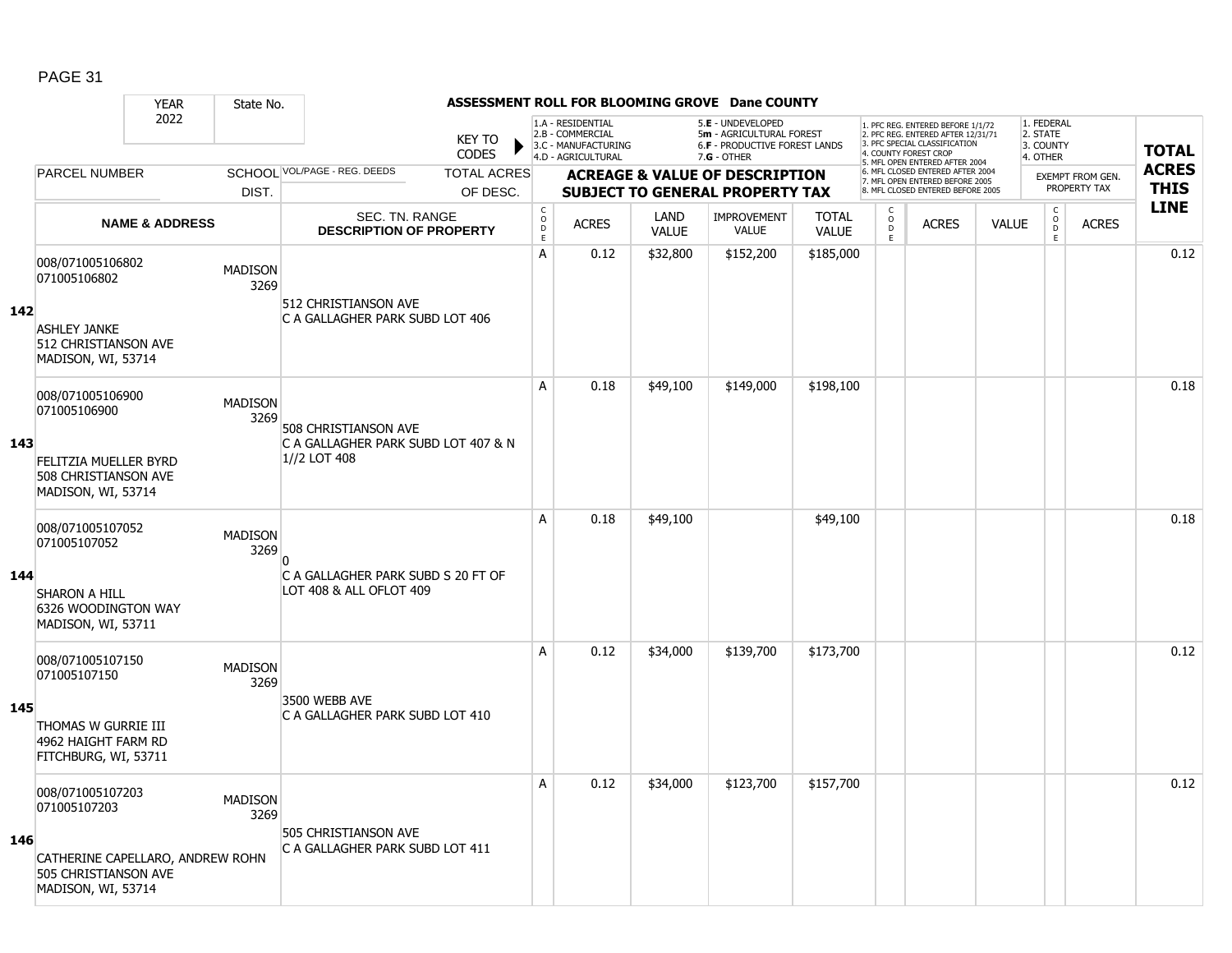|     |                                                                                                                     | <b>YEAR</b>               | State No.              |                                                                                                |                               | ASSESSMENT ROLL FOR BLOOMING GROVE Dane COUNTY  |                                                                                    |                      |                                                                                                      |                              |                         |                                                                                                                                                                    |              |                                                 |                         |              |
|-----|---------------------------------------------------------------------------------------------------------------------|---------------------------|------------------------|------------------------------------------------------------------------------------------------|-------------------------------|-------------------------------------------------|------------------------------------------------------------------------------------|----------------------|------------------------------------------------------------------------------------------------------|------------------------------|-------------------------|--------------------------------------------------------------------------------------------------------------------------------------------------------------------|--------------|-------------------------------------------------|-------------------------|--------------|
|     |                                                                                                                     | 2022                      |                        |                                                                                                | <b>KEY TO</b><br><b>CODES</b> |                                                 | 1.A - RESIDENTIAL<br>2.B - COMMERCIAL<br>3.C - MANUFACTURING<br>4.D - AGRICULTURAL |                      | 5.E - UNDEVELOPED<br>5m - AGRICULTURAL FOREST<br><b>6.F - PRODUCTIVE FOREST LANDS</b><br>7.G - OTHER |                              |                         | . PFC REG. ENTERED BEFORE 1/1/72<br>2. PFC REG. ENTERED AFTER 12/31/71<br>3. PFC SPECIAL CLASSIFICATION<br>4. COUNTY FOREST CROP<br>5. MFL OPEN ENTERED AFTER 2004 |              | 1. FEDERAL<br>2. STATE<br>3. COUNTY<br>4. OTHER |                         | <b>TOTAL</b> |
|     | PARCEL NUMBER                                                                                                       |                           |                        | SCHOOL VOL/PAGE - REG. DEEDS                                                                   | <b>TOTAL ACRES</b>            |                                                 |                                                                                    |                      | <b>ACREAGE &amp; VALUE OF DESCRIPTION</b>                                                            |                              |                         | 6. MFL CLOSED ENTERED AFTER 2004<br>7. MFL OPEN ENTERED BEFORE 2005                                                                                                |              |                                                 | <b>EXEMPT FROM GEN.</b> | <b>ACRES</b> |
|     |                                                                                                                     |                           | DIST.                  |                                                                                                | OF DESC.                      |                                                 |                                                                                    |                      | <b>SUBJECT TO GENERAL PROPERTY TAX</b>                                                               |                              |                         | 8. MFL CLOSED ENTERED BEFORE 2005                                                                                                                                  |              |                                                 | PROPERTY TAX            | <b>THIS</b>  |
|     |                                                                                                                     | <b>NAME &amp; ADDRESS</b> |                        | <b>SEC. TN. RANGE</b><br><b>DESCRIPTION OF PROPERTY</b>                                        |                               | $_{\rm o}^{\rm c}$<br>$\mathsf{D}_{\mathsf{E}}$ | <b>ACRES</b>                                                                       | LAND<br><b>VALUE</b> | <b>IMPROVEMENT</b><br><b>VALUE</b>                                                                   | <b>TOTAL</b><br><b>VALUE</b> | C<br>$\circ$<br>D<br>E. | <b>ACRES</b>                                                                                                                                                       | <b>VALUE</b> | $_{\rm o}^{\rm c}$<br>$\mathsf D$<br>E          | <b>ACRES</b>            | <b>LINE</b>  |
| 147 | 008/071005107258<br>071005107258<br><b>JED MEUNIER</b><br>509 CHRISTIANSON AVE                                      |                           | <b>MADISON</b><br>3269 | 509 CHRISTIANSON AVE<br>C A GALLAGHER PARK SUBD LOT 412                                        |                               | A                                               | 0.12                                                                               | \$34,000             | \$176,100                                                                                            | \$210,100                    |                         |                                                                                                                                                                    |              |                                                 |                         | 0.12         |
|     | MADISON, WI, 53714<br>008/071005107301                                                                              |                           |                        |                                                                                                |                               | A                                               | 0.19                                                                               | \$51,000             | \$123,600                                                                                            | \$174,600                    |                         |                                                                                                                                                                    |              |                                                 |                         | 0.19         |
| 148 | 071005107301<br><b>LENNART J SKAR</b><br>513 CHRISTIANSON AVE<br>MADISON, WI, 53714                                 |                           | <b>MADISON</b><br>3269 | 513 CHRISTIANSON AVE<br>C A GALLAGHER PARK SUBD LOT 413 &<br>S <sub>1</sub> /2 4 <sub>14</sub> |                               |                                                 |                                                                                    |                      |                                                                                                      |                              |                         |                                                                                                                                                                    |              |                                                 |                         |              |
| 149 | 008/071005107409<br>071005107409<br><b>JENNIE CAPELLARO</b><br>521 CHRISTIANSON AVE<br>MADISON, WI, 53704           |                           | <b>MADISON</b><br>3269 | 521 CHRISTIANSON AVE<br>C A GALLAGHER PARK SUBD N1/2 LOT 414<br><b>&amp; ALL OF LOT 415</b>    |                               | A                                               | 0.19                                                                               | \$51,000             | \$127,000                                                                                            | \$178,000                    |                         |                                                                                                                                                                    |              |                                                 |                         | 0.19         |
| 150 | 008/071005107454<br>071005107454<br>CORINNE K ORLOFF, HOWARD D ORLOFF<br>525 CHRISTIANSON AVE<br>MADISON, WI, 53714 |                           | <b>MADISON</b><br>3269 | 525 CHRISTIANSON AVE<br>C A GALLAGHER PARK SUBD LOT 416 EXC<br>ELY 3 FT THF                    |                               | A                                               | 0.12                                                                               | \$34,000             | \$129,000                                                                                            | \$163,000                    |                         |                                                                                                                                                                    |              |                                                 |                         | 0.12         |
| 151 | 008/071005107507<br>071005107507<br><b>CHARLES WAHLERS</b><br>3503 FUREY AVE<br>MADISON, WI, 53714                  |                           | <b>MADISON</b><br>3269 | 3503 FUREY AVE<br>C A GALLAGHER PARK SUBD LOT 417 EXC<br>ELY 3 FT THF                          |                               | А                                               | 0.12                                                                               | \$33,300             | \$142,100                                                                                            | \$175,400                    |                         |                                                                                                                                                                    |              |                                                 |                         | 0.12         |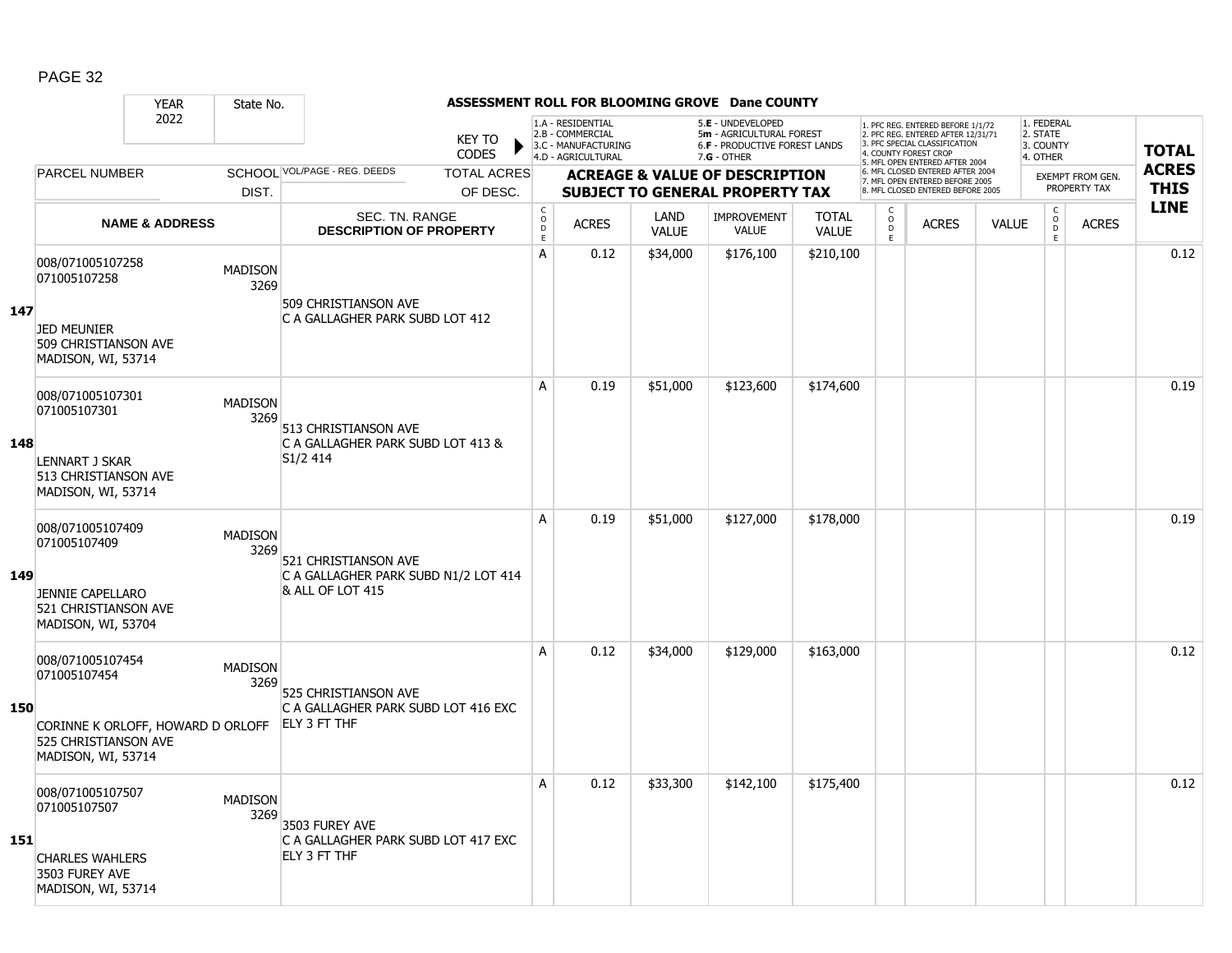|     |                                                                  | <b>YEAR</b><br>State No.                                                       |                                                                                                                                            |                                        |                                                                                    |                      | ASSESSMENT ROLL FOR BLOOMING GROVE Dane COUNTY                                                  |                              |                                                                                                                                                                     |                                                                     |              |                                                 |                                                |                         |              |
|-----|------------------------------------------------------------------|--------------------------------------------------------------------------------|--------------------------------------------------------------------------------------------------------------------------------------------|----------------------------------------|------------------------------------------------------------------------------------|----------------------|-------------------------------------------------------------------------------------------------|------------------------------|---------------------------------------------------------------------------------------------------------------------------------------------------------------------|---------------------------------------------------------------------|--------------|-------------------------------------------------|------------------------------------------------|-------------------------|--------------|
|     |                                                                  | 2022                                                                           | <b>KEY TO</b><br><b>CODES</b>                                                                                                              |                                        | 1.A - RESIDENTIAL<br>2.B - COMMERCIAL<br>3.C - MANUFACTURING<br>4.D - AGRICULTURAL |                      | 5.E - UNDEVELOPED<br>5m - AGRICULTURAL FOREST<br>6.F - PRODUCTIVE FOREST LANDS<br>$7.G - OTHER$ |                              | 1. PFC REG. ENTERED BEFORE 1/1/72<br>2. PFC REG. ENTERED AFTER 12/31/71<br>3. PFC SPECIAL CLASSIFICATION<br>4. COUNTY FOREST CROP<br>5. MFL OPEN ENTERED AFTER 2004 |                                                                     |              | 1. FEDERAL<br>2. STATE<br>3. COUNTY<br>4. OTHER |                                                |                         | <b>TOTAL</b> |
|     | <b>PARCEL NUMBER</b>                                             |                                                                                | SCHOOL VOL/PAGE - REG. DEEDS<br><b>TOTAL ACRES</b>                                                                                         |                                        |                                                                                    |                      | <b>ACREAGE &amp; VALUE OF DESCRIPTION</b>                                                       |                              |                                                                                                                                                                     | 6. MFL CLOSED ENTERED AFTER 2004<br>7. MFL OPEN ENTERED BEFORE 2005 |              |                                                 |                                                | <b>EXEMPT FROM GEN.</b> | <b>ACRES</b> |
|     |                                                                  | DIST.                                                                          | OF DESC.                                                                                                                                   |                                        |                                                                                    |                      | <b>SUBJECT TO GENERAL PROPERTY TAX</b>                                                          |                              |                                                                                                                                                                     | 8. MFL CLOSED ENTERED BEFORE 2005                                   |              |                                                 |                                                | PROPERTY TAX            | <b>THIS</b>  |
|     |                                                                  | <b>NAME &amp; ADDRESS</b>                                                      | SEC. TN. RANGE<br><b>DESCRIPTION OF PROPERTY</b>                                                                                           | $_{\rm o}^{\rm c}$<br>D<br>$\mathsf E$ | <b>ACRES</b>                                                                       | LAND<br><b>VALUE</b> | <b>IMPROVEMENT</b><br><b>VALUE</b>                                                              | <b>TOTAL</b><br><b>VALUE</b> | $\begin{matrix} 0 \\ 0 \\ D \end{matrix}$<br>$\mathsf E$                                                                                                            | <b>ACRES</b>                                                        | <b>VALUE</b> |                                                 | $\begin{matrix} C \\ O \\ D \end{matrix}$<br>E | <b>ACRES</b>            | <b>LINE</b>  |
| 152 | 008/071005107605<br>071005107605<br><b>KAZELL</b>                | <b>MADISON</b><br>AMANDA R FRANKIEWICZ, DANIEL T                               | 3269 3509 FUREY AVE<br>CLYDE A GALLAGHER PARK SUBD E 3 FT<br>LOT 416, E 3 FT LOT 417, LOT 418 EXC E 60<br>FT THF & LOT 419 EXC E 60 FT THF | A                                      | 0.14                                                                               | \$39,300             | \$145,700                                                                                       | \$185,000                    |                                                                                                                                                                     |                                                                     |              |                                                 |                                                |                         | 0.14         |
|     | 3509 FUREY AVE<br>MADISON, WI, 53714                             |                                                                                |                                                                                                                                            |                                        |                                                                                    |                      |                                                                                                 |                              |                                                                                                                                                                     |                                                                     |              |                                                 |                                                |                         |              |
|     | 008/071005107703<br>071005107703                                 | <b>MADISON</b><br>3269                                                         | 3513 FUREY AVE                                                                                                                             | A                                      | 0.11                                                                               | \$30,200             | \$113,400                                                                                       | \$143,600                    |                                                                                                                                                                     |                                                                     |              |                                                 |                                                |                         | 0.11         |
| 153 | JOYCE E MICKELSON-STOLEN<br>3513 FUREY AVE<br>MADISON, WI, 53714 |                                                                                | C A GALLAGHER PARK SUBD E 60 FT LOT<br>418 & E 60 FT LOT 419                                                                               |                                        |                                                                                    |                      |                                                                                                 |                              |                                                                                                                                                                     |                                                                     |              |                                                 |                                                |                         |              |
|     | 008/071005107758<br>071005107758                                 | <b>MADISON</b><br>3269                                                         |                                                                                                                                            | A                                      | 0.12                                                                               | \$34,000             | \$79,400                                                                                        | \$113,400                    |                                                                                                                                                                     |                                                                     |              |                                                 |                                                |                         | 0.12         |
| 154 | ELIZABETH E HESS<br>520 JACOBSON AVE<br>MADISON, WI, 53714       |                                                                                | 520 JACOBSON AVE<br>CLYDE A GALLAGHER PARK SUBD LOT 420                                                                                    |                                        |                                                                                    |                      |                                                                                                 |                              |                                                                                                                                                                     |                                                                     |              |                                                 |                                                |                         |              |
|     | 008/071005107801<br>071005107801                                 | <b>MADISON</b><br>3269                                                         | 506 & 508 JACOBSON AVE                                                                                                                     | $\mathsf{A}$                           | 0.25                                                                               | \$64,400             | \$130,100                                                                                       | \$194,500                    |                                                                                                                                                                     |                                                                     |              |                                                 |                                                |                         | 0.25         |
| 155 | 508 JACOBSON AVE<br>MADISON, WI, 53714                           | HAROLD M BOHNE, MARY A BOHNE                                                   | C A GALLAGHER PARK SUBD LOTS 421 &<br>422                                                                                                  |                                        |                                                                                    |                      |                                                                                                 |                              |                                                                                                                                                                     |                                                                     |              |                                                 |                                                |                         |              |
| 156 | 008/071005107909<br>071005107909                                 | <b>MADISON</b><br>3269<br>It's Possible LLC, a Wisconsin limited liability 424 | 502 JACOBSON AVE<br>C A GALLAGHER PARK SUBD LOTS 423 &                                                                                     | Α                                      | 0.30                                                                               | \$68,300             | \$99,300                                                                                        | \$167,600                    |                                                                                                                                                                     |                                                                     |              |                                                 |                                                |                         | 0.30         |
|     | company<br>4717 Ladrillo Lane<br>McKinney, Texas, 75070          |                                                                                |                                                                                                                                            |                                        |                                                                                    |                      |                                                                                                 |                              |                                                                                                                                                                     |                                                                     |              |                                                 |                                                |                         |              |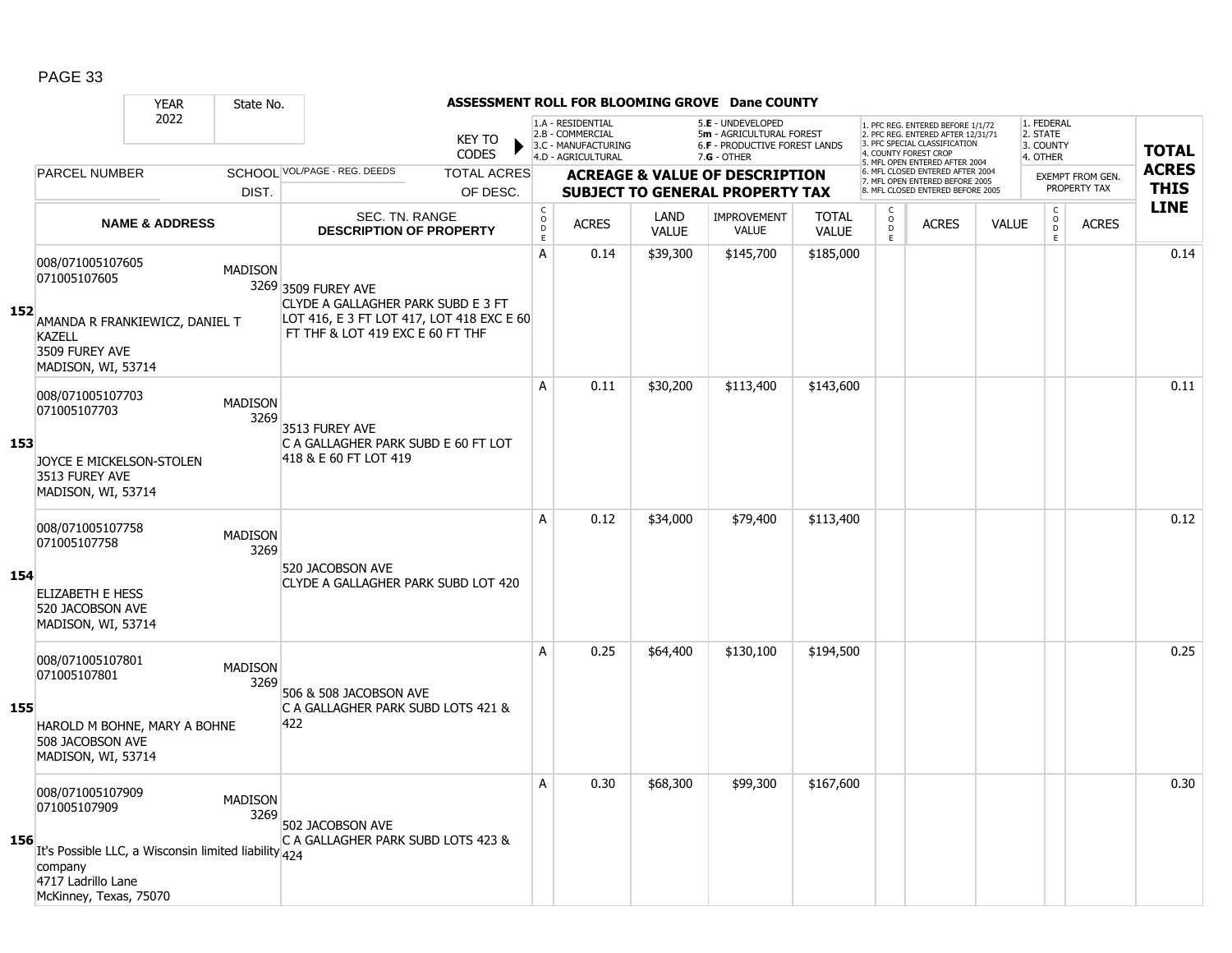|     |                                                                                                                | <b>YEAR</b>                 | State No.              |                                                               |                                                  |                              |                                                                                    |                      | ASSESSMENT ROLL FOR BLOOMING GROVE Dane COUNTY                                      |                              |                     |                                                                                                                                   |              |                                     |                                         |              |
|-----|----------------------------------------------------------------------------------------------------------------|-----------------------------|------------------------|---------------------------------------------------------------|--------------------------------------------------|------------------------------|------------------------------------------------------------------------------------|----------------------|-------------------------------------------------------------------------------------|------------------------------|---------------------|-----------------------------------------------------------------------------------------------------------------------------------|--------------|-------------------------------------|-----------------------------------------|--------------|
|     |                                                                                                                | 2022                        |                        |                                                               | <b>KEY TO</b><br><b>CODES</b>                    |                              | 1.A - RESIDENTIAL<br>2.B - COMMERCIAL<br>3.C - MANUFACTURING<br>4.D - AGRICULTURAL |                      | 5.E - UNDEVELOPED<br>5m - AGRICULTURAL FOREST<br>6.F - PRODUCTIVE FOREST LANDS      |                              |                     | 1. PFC REG. ENTERED BEFORE 1/1/72<br>2. PFC REG. ENTERED AFTER 12/31/71<br>3. PFC SPECIAL CLASSIFICATION<br>4. COUNTY FOREST CROP |              | 1. FEDERAL<br>2. STATE<br>3. COUNTY |                                         | <b>TOTAL</b> |
|     | <b>PARCEL NUMBER</b>                                                                                           |                             |                        | SCHOOL VOL/PAGE - REG. DEEDS                                  | <b>TOTAL ACRES</b>                               |                              |                                                                                    |                      | 7.G - OTHER                                                                         |                              |                     | 5. MFL OPEN ENTERED AFTER 2004<br>6. MFL CLOSED ENTERED AFTER 2004                                                                |              | 4. OTHER                            |                                         | <b>ACRES</b> |
|     |                                                                                                                |                             | DIST.                  |                                                               | OF DESC.                                         |                              |                                                                                    |                      | <b>ACREAGE &amp; VALUE OF DESCRIPTION</b><br><b>SUBJECT TO GENERAL PROPERTY TAX</b> |                              |                     | 7. MFL OPEN ENTERED BEFORE 2005<br>8. MFL CLOSED ENTERED BEFORE 2005                                                              |              |                                     | <b>EXEMPT FROM GEN.</b><br>PROPERTY TAX | <b>THIS</b>  |
|     |                                                                                                                | <b>NAME &amp; ADDRESS</b>   |                        |                                                               | SEC. TN. RANGE<br><b>DESCRIPTION OF PROPERTY</b> | $_{\rm o}^{\rm c}$<br>D<br>E | <b>ACRES</b>                                                                       | LAND<br><b>VALUE</b> | <b>IMPROVEMENT</b><br><b>VALUE</b>                                                  | <b>TOTAL</b><br><b>VALUE</b> | C<br>$\overline{0}$ | <b>ACRES</b>                                                                                                                      | <b>VALUE</b> | $\rm _o^C$                          | <b>ACRES</b>                            | <b>LINE</b>  |
| 157 | 008/071005108104<br>071005108104<br><b>J&amp;J ENDEAVORS LLC</b><br>521 CHRISTIANSON AVE<br>MADISON, WI, 53714 |                             | <b>MADISON</b><br>3269 | 601 JACOBSON AVE<br>C A GALLAGHER PARK SUBD LOTS 430 &<br>431 |                                                  | A                            | 0.26                                                                               | \$65,000             | \$182,100                                                                           | \$247,100                    | E                   |                                                                                                                                   |              | E.                                  |                                         | 0.26         |
| 158 | 008/071005108202<br>071005108202<br>JENNIFER LAURA VILLA<br>3302 CLOVE DR<br>MADISON, WI, 53704                | ERICK RODRIGO GUEVARA VEGA, | <b>MADISON</b><br>3269 | 609 JACOBSON AVE<br>& 433                                     | CLYDE A GALLAGHER PARK SUBD LOTS 432             | A                            | 0.26                                                                               | \$65,000             | \$233,100                                                                           | \$298,100                    |                     |                                                                                                                                   |              |                                     |                                         | 0.26         |
| 159 | 008/071005108300<br>071005108300<br>MILISSA E WALES<br>617 JACOBSON AVE<br>MADISON, WI, 53714                  |                             | <b>MADISON</b><br>3269 | 617 JACOBSON AVE<br>C A GALLAGHER PARK SUBD LOT 434           |                                                  | A                            | 0.13                                                                               | \$35,300             | \$138,000                                                                           | \$173,300                    |                     |                                                                                                                                   |              |                                     |                                         | 0.13         |
| 160 | 008/071005108604<br>071005108604<br>CASSANDRA KIRSCH, JASON KROHN<br>616 JACOBSON AVE<br>MADISON, WI, 53714    |                             | <b>MADISON</b><br>3269 | 616 JACOBSON AVE<br>CLYDE A GALLAGHER PARK SUBD LOT 463       |                                                  | A                            | 0.12                                                                               | \$34,000             | \$133,400                                                                           | \$167,400                    |                     |                                                                                                                                   |              |                                     |                                         | 0.12         |
| 161 | 008/071005108659<br>071005108659<br>Jeff Pulley<br>1113 Graedel Court<br>Madison, Wisconsin, 53704             |                             | <b>MADISON</b><br>3269 | 612 JACOBSON AVE<br>C A GALLAGHER PARK SUBD LOT 464           |                                                  | A                            | 0.12                                                                               | \$34,000             | \$77,500                                                                            | \$111,500                    |                     |                                                                                                                                   |              |                                     |                                         | 0.12         |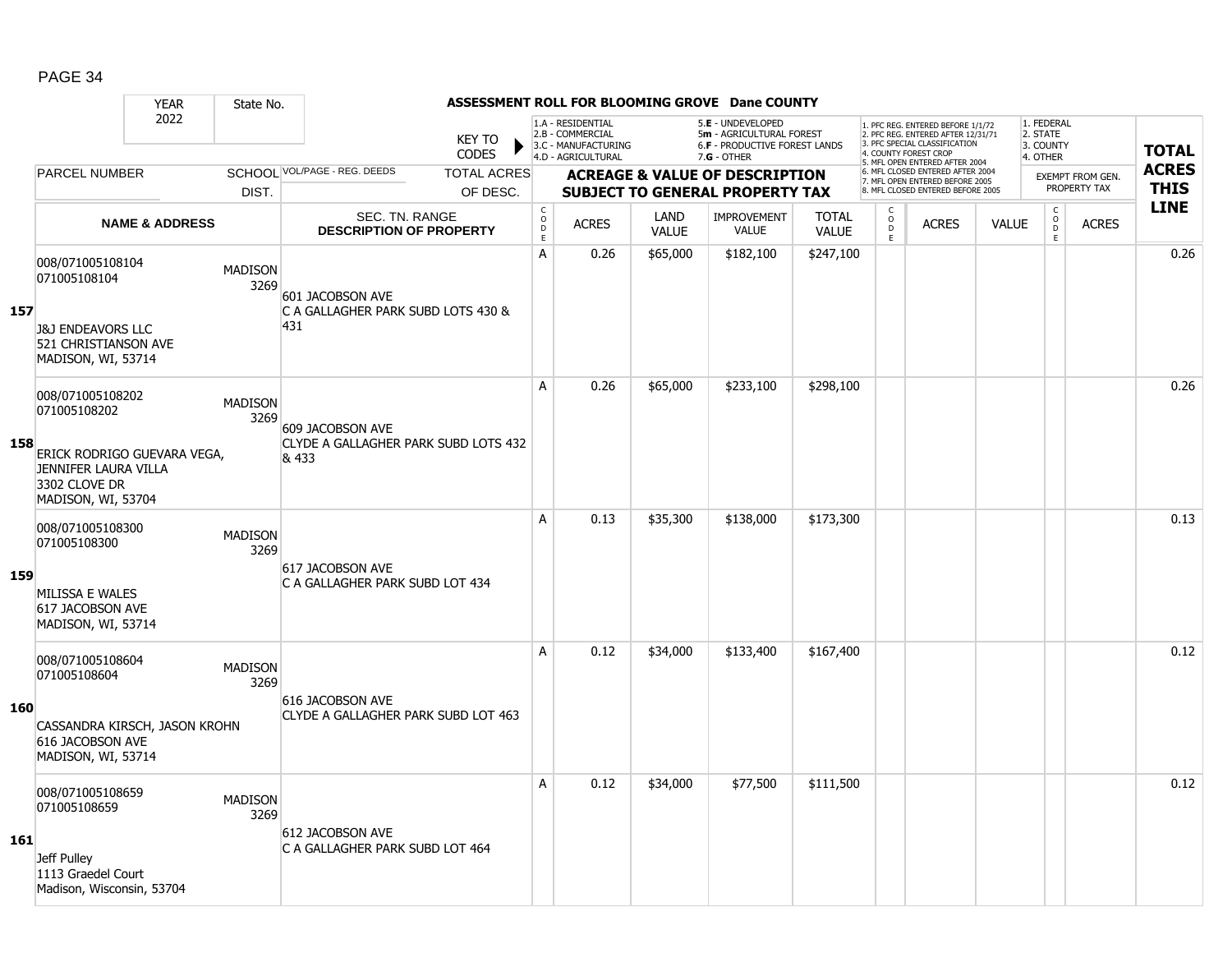|     |                                                                                                                            | <b>YEAR</b>               | State No.              |                                                                              |                               |                                            |                                                                                    |                                           | ASSESSMENT ROLL FOR BLOOMING GROVE Dane COUNTY                                                         |                              |                                                                                                                                   |                                                                      |              |                                                 |                         |              |
|-----|----------------------------------------------------------------------------------------------------------------------------|---------------------------|------------------------|------------------------------------------------------------------------------|-------------------------------|--------------------------------------------|------------------------------------------------------------------------------------|-------------------------------------------|--------------------------------------------------------------------------------------------------------|------------------------------|-----------------------------------------------------------------------------------------------------------------------------------|----------------------------------------------------------------------|--------------|-------------------------------------------------|-------------------------|--------------|
|     |                                                                                                                            | 2022                      |                        |                                                                              | <b>KEY TO</b><br><b>CODES</b> |                                            | 1.A - RESIDENTIAL<br>2.B - COMMERCIAL<br>3.C - MANUFACTURING<br>4.D - AGRICULTURAL |                                           | 5.E - UNDEVELOPED<br>5m - AGRICULTURAL FOREST<br><b>6.F - PRODUCTIVE FOREST LANDS</b><br>$7.G - OTHER$ |                              | 1. PFC REG. ENTERED BEFORE 1/1/72<br>2. PFC REG. ENTERED AFTER 12/31/71<br>3. PFC SPECIAL CLASSIFICATION<br>4. COUNTY FOREST CROP |                                                                      |              | 1. FEDERAL<br>2. STATE<br>3. COUNTY<br>4. OTHER |                         | <b>TOTAL</b> |
|     | <b>PARCEL NUMBER</b>                                                                                                       |                           |                        | SCHOOL VOL/PAGE - REG. DEEDS                                                 | <b>TOTAL ACRES</b>            |                                            |                                                                                    | <b>ACREAGE &amp; VALUE OF DESCRIPTION</b> |                                                                                                        |                              |                                                                                                                                   | 5. MFL OPEN ENTERED AFTER 2004<br>6. MFL CLOSED ENTERED AFTER 2004   |              |                                                 | <b>EXEMPT FROM GEN.</b> | <b>ACRES</b> |
|     |                                                                                                                            |                           | DIST.                  |                                                                              | OF DESC.                      |                                            |                                                                                    |                                           | <b>SUBJECT TO GENERAL PROPERTY TAX</b>                                                                 |                              |                                                                                                                                   | 7. MFL OPEN ENTERED BEFORE 2005<br>8. MFL CLOSED ENTERED BEFORE 2005 |              |                                                 | PROPERTY TAX            | <b>THIS</b>  |
|     |                                                                                                                            | <b>NAME &amp; ADDRESS</b> |                        | SEC. TN. RANGE<br><b>DESCRIPTION OF PROPERTY</b>                             |                               | $\mathsf C$<br>$\circ$<br>D<br>$\mathsf E$ | <b>ACRES</b>                                                                       | <b>LAND</b><br><b>VALUE</b>               | <b>IMPROVEMENT</b><br><b>VALUE</b>                                                                     | <b>TOTAL</b><br><b>VALUE</b> | $\mathsf C$<br>$\circ$<br>$\mathsf D$<br>E.                                                                                       | <b>ACRES</b>                                                         | <b>VALUE</b> | $\mathsf C$<br>$\overline{0}$<br>$\mathsf E$    | <b>ACRES</b>            | <b>LINE</b>  |
| 162 | 008/071005108702<br>071005108702<br><b>ROBERT CHANSON</b><br>608 JACOBSON AVE<br>MADISON, WI, 53714                        |                           | <b>MADISON</b><br>3269 | 608 JACOBSON AVE<br>CLYDE A GALLAGHER PARK SUBD LOT 465                      |                               | A                                          | 0.12                                                                               | \$34,000                                  | \$45,900                                                                                               | \$79,900                     |                                                                                                                                   |                                                                      |              |                                                 |                         | 0.12         |
| 163 | 008/071005108757<br>071005108757<br>ALEXANDRA M WALTERS, KEVIN A<br><b>WALTERS</b><br>3516 FUREY AVE<br>MADISON, WI, 53714 |                           | <b>MADISON</b><br>3269 | 3516 FUREY AVE<br>CLYDE A GALLAGHER PARK SUBD E1/2 LOT<br>466 & E1/2 LOT 467 |                               | A                                          | 0.12                                                                               | \$34,000                                  | \$122,000                                                                                              | \$156,000                    |                                                                                                                                   |                                                                      |              |                                                 |                         | 0.12         |
| 164 | 008/071005108855<br>071005108855<br><b>LINDSEY KESLER</b><br>3512 FUREY AVE<br>MADISON, WI, 53714                          |                           | <b>MADISON</b><br>3269 | 3512 FUREY AVE<br>CLYDE A GALLAGHER PARK SUBD W1/2 LOT<br>466 & W1/2 LOT 467 |                               | A                                          | 0.12                                                                               | \$34,000                                  | \$46,000                                                                                               | \$80,000                     |                                                                                                                                   |                                                                      |              |                                                 |                         | 0.12         |
| 165 | 008/071005108953<br>071005108953<br><b>ROBERT J STALDER</b><br>3508 FUREY AVE<br>MADISON, WI, 53714                        |                           | <b>MADISON</b><br>3269 | 3508 FUREY AVE<br>C A GALLAGHER PARK SUBD LOT 468                            |                               | A                                          | 0.12                                                                               | \$34,000                                  | \$177,300                                                                                              | \$211,300                    |                                                                                                                                   |                                                                      |              |                                                 |                         | 0.12         |
| 166 | 008/071005109005<br>071005109005<br>Jennifer Quisler<br>3506 Furey Ave<br>Madison, Wisconsin, 53714                        |                           | <b>MADISON</b><br>3269 | 3506 FUREY AVE<br>C A GALLAGHER PARK SUBD LOT 469                            |                               | A                                          | 0.12                                                                               | \$34,000                                  | \$143,900                                                                                              | \$177,900                    |                                                                                                                                   |                                                                      |              |                                                 |                         | 0.12         |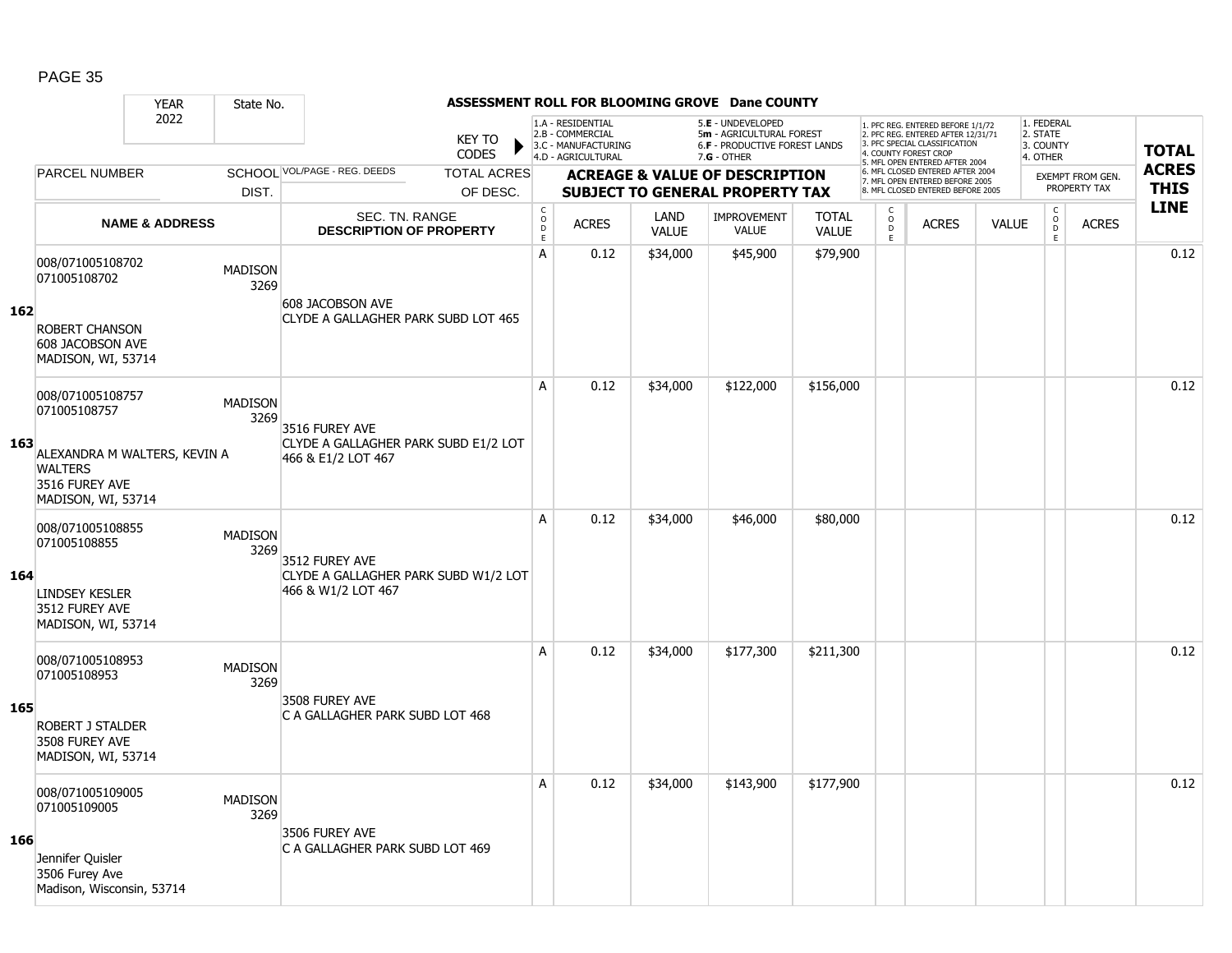|     |                                                                                                              | <b>YEAR</b>               | State No.              |                                                                                                                                                                                         |                               | ASSESSMENT ROLL FOR BLOOMING GROVE Dane COUNTY |                                                                                    |                      |                                                                                                      |                              |                              |                                                                                                                                                                    |              |                                                 |                         |              |
|-----|--------------------------------------------------------------------------------------------------------------|---------------------------|------------------------|-----------------------------------------------------------------------------------------------------------------------------------------------------------------------------------------|-------------------------------|------------------------------------------------|------------------------------------------------------------------------------------|----------------------|------------------------------------------------------------------------------------------------------|------------------------------|------------------------------|--------------------------------------------------------------------------------------------------------------------------------------------------------------------|--------------|-------------------------------------------------|-------------------------|--------------|
|     |                                                                                                              | 2022                      |                        |                                                                                                                                                                                         | <b>KEY TO</b><br><b>CODES</b> |                                                | 1.A - RESIDENTIAL<br>2.B - COMMERCIAL<br>3.C - MANUFACTURING<br>4.D - AGRICULTURAL |                      | 5.E - UNDEVELOPED<br>5m - AGRICULTURAL FOREST<br><b>6.F - PRODUCTIVE FOREST LANDS</b><br>7.G - OTHER |                              |                              | . PFC REG. ENTERED BEFORE 1/1/72<br>2. PFC REG. ENTERED AFTER 12/31/71<br>3. PFC SPECIAL CLASSIFICATION<br>4. COUNTY FOREST CROP<br>5. MFL OPEN ENTERED AFTER 2004 |              | 1. FEDERAL<br>2. STATE<br>3. COUNTY<br>4. OTHER |                         | <b>TOTAL</b> |
|     | <b>PARCEL NUMBER</b>                                                                                         |                           |                        | SCHOOL VOL/PAGE - REG. DEEDS                                                                                                                                                            | <b>TOTAL ACRES</b>            |                                                |                                                                                    |                      | <b>ACREAGE &amp; VALUE OF DESCRIPTION</b>                                                            |                              |                              | 6. MFL CLOSED ENTERED AFTER 2004<br>7. MFL OPEN ENTERED BEFORE 2005                                                                                                |              |                                                 | <b>EXEMPT FROM GEN.</b> | <b>ACRES</b> |
|     |                                                                                                              |                           | DIST.                  |                                                                                                                                                                                         | OF DESC.                      |                                                |                                                                                    |                      | <b>SUBJECT TO GENERAL PROPERTY TAX</b>                                                               |                              |                              | 8. MFL CLOSED ENTERED BEFORE 2005                                                                                                                                  |              |                                                 | PROPERTY TAX            | <b>THIS</b>  |
|     |                                                                                                              | <b>NAME &amp; ADDRESS</b> |                        | SEC. TN. RANGE<br><b>DESCRIPTION OF PROPERTY</b>                                                                                                                                        |                               | $_{\rm o}^{\rm c}$<br>D<br>Ē                   | <b>ACRES</b>                                                                       | LAND<br><b>VALUE</b> | <b>IMPROVEMENT</b><br><b>VALUE</b>                                                                   | <b>TOTAL</b><br><b>VALUE</b> | C<br>$\mathsf{o}$<br>D<br>E. | <b>ACRES</b>                                                                                                                                                       | <b>VALUE</b> | $_{\rm o}^{\rm c}$<br>D<br>E                    | <b>ACRES</b>            | <b>LINE</b>  |
| 167 | 008/071005109050<br>071005109050<br><b>CHERYL A LARSON</b><br>3502 FUREY AVE<br>MADISON, WI, 53714           |                           | <b>MADISON</b><br>3269 | 3502 FUREY AVE<br>C A GALLAGHER PARK SUBD LOT 470                                                                                                                                       |                               | A                                              | 0.12                                                                               | \$34,000             | \$127,900                                                                                            | \$161,900                    |                              |                                                                                                                                                                    |              |                                                 |                         | 0.12         |
| 168 | 008/071005109176<br>071005109176<br><b>608 CHRISTIANSON AVE</b><br>MADISON, WI, 53714                        |                           | <b>MADISON</b>         | 3269 608 CHRISTIANSON AVE<br>LOT 1 CSM 6363 CS31/20&21 R15600/21-<br>3/27/91 DESCR AS LOTS 47 1 & 472 CLYDE<br>BEATRIZ P BRIBIESCA, CESAR E MENDOZA A GALLAGHER PARK SUBD (5,122 SQ FT) |                               | A                                              | 0.12                                                                               | \$32,100             | \$98,700                                                                                             | \$130,800                    |                              |                                                                                                                                                                    |              |                                                 |                         | 0.12         |
| 169 | 008/071005109194<br>071005109194<br>EUGENE A CAMPLIN<br>604 CHRISTIANSON AVE<br>MADISON, WI, 53714           |                           | <b>MADISON</b>         | 3269 604 CHRISTIANSON AVE<br>LOT 2 CSM 6363 CS31/20&21 R15600/21-<br>3/27/91 DESCR AS LOTS 47 1 & 472 CLYDE<br>A GALLAGHER PARK SUBD (5,071 SQ FT)                                      |                               | A                                              | 0.12                                                                               | \$32,100             | \$142,400                                                                                            | \$174,500                    |                              |                                                                                                                                                                    |              |                                                 |                         | 0.12         |
| 170 | 008/071005109256<br>071005109256<br>CONRAD D SKOYEN, THOMAS C SKOYEN<br>3412 FUREY AVE<br>MADISON, WI, 53714 |                           | <b>MADISON</b><br>3269 | 3412 FUREY AVE<br>C A GALLAGHER PARK SUBD LOT 473                                                                                                                                       |                               | A                                              | 0.12                                                                               | \$34,000             | \$85,200                                                                                             | \$119,200                    |                              |                                                                                                                                                                    |              |                                                 |                         | 0.12         |
| 171 | 008/071005109309<br>071005109309<br>JERRYS PLACE INC<br>601 N FAIR OAKS AVE<br>MADISON, WI, 53714            |                           | <b>MADISON</b><br>3269 | 601 N FAIR OAKS AVE<br>C A GALLAGHER PARK SUBD LOTS 474&475                                                                                                                             |                               | B                                              | 0.24                                                                               | \$91,800             | \$66,400                                                                                             | \$158,200                    |                              |                                                                                                                                                                    |              |                                                 |                         | 0.24         |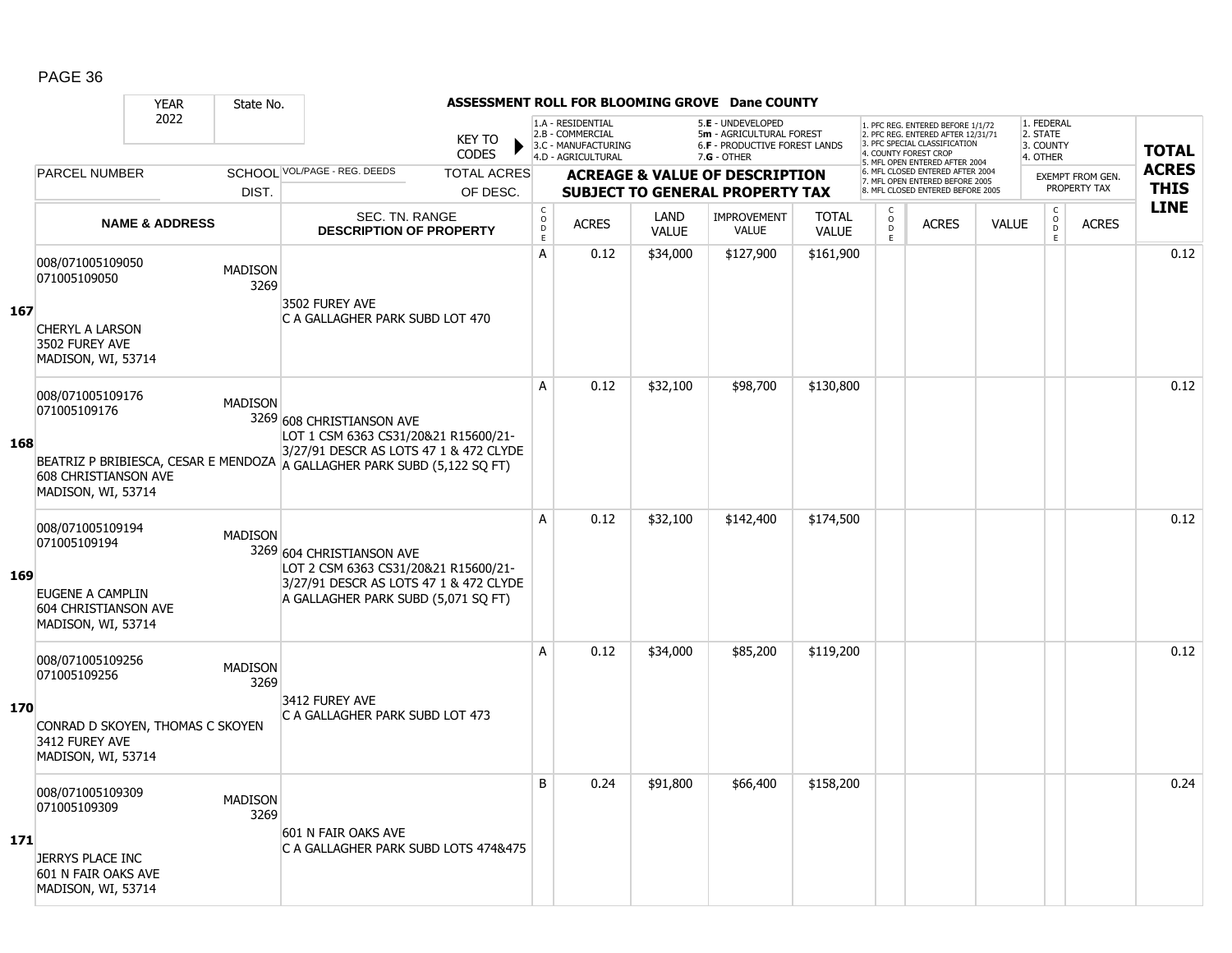|     |                                                                                                                                          | <b>YEAR</b>               | State No.              |                                                                                                                                                                                                                                                                           |                        |                                                  |                                                                                    |                      | ASSESSMENT ROLL FOR BLOOMING GROVE Dane COUNTY                                                  |                              |                         |                                                                                                                                  |              |                                                 |                         |              |
|-----|------------------------------------------------------------------------------------------------------------------------------------------|---------------------------|------------------------|---------------------------------------------------------------------------------------------------------------------------------------------------------------------------------------------------------------------------------------------------------------------------|------------------------|--------------------------------------------------|------------------------------------------------------------------------------------|----------------------|-------------------------------------------------------------------------------------------------|------------------------------|-------------------------|----------------------------------------------------------------------------------------------------------------------------------|--------------|-------------------------------------------------|-------------------------|--------------|
|     |                                                                                                                                          | 2022                      |                        |                                                                                                                                                                                                                                                                           | <b>KEY TO</b><br>CODES |                                                  | 1.A - RESIDENTIAL<br>2.B - COMMERCIAL<br>3.C - MANUFACTURING<br>4.D - AGRICULTURAL |                      | 5.E - UNDEVELOPED<br>5m - AGRICULTURAL FOREST<br>6.F - PRODUCTIVE FOREST LANDS<br>$7.G - OTHER$ |                              |                         | . PFC REG. ENTERED BEFORE 1/1/72<br>2. PFC REG. ENTERED AFTER 12/31/71<br>3. PFC SPECIAL CLASSIFICATION<br>4. COUNTY FOREST CROE |              | 1. FEDERAL<br>2. STATE<br>3. COUNTY<br>4. OTHER |                         | <b>TOTAL</b> |
|     | <b>PARCEL NUMBER</b>                                                                                                                     |                           |                        | SCHOOL VOL/PAGE - REG. DEEDS                                                                                                                                                                                                                                              | <b>TOTAL ACRES</b>     |                                                  |                                                                                    |                      | <b>ACREAGE &amp; VALUE OF DESCRIPTION</b>                                                       |                              |                         | 5. MFL OPEN ENTERED AFTER 2004<br>6. MFL CLOSED ENTERED AFTER 2004                                                               |              |                                                 | <b>EXEMPT FROM GEN.</b> | <b>ACRES</b> |
|     |                                                                                                                                          |                           | DIST.                  |                                                                                                                                                                                                                                                                           | OF DESC.               |                                                  |                                                                                    |                      | SUBJECT TO GENERAL PROPERTY TAX                                                                 |                              |                         | 7. MFL OPEN ENTERED BEFORE 2005<br>8. MFL CLOSED ENTERED BEFORE 2005                                                             |              |                                                 | PROPERTY TAX            | <b>THIS</b>  |
|     |                                                                                                                                          | <b>NAME &amp; ADDRESS</b> |                        | <b>SEC. TN. RANGE</b><br><b>DESCRIPTION OF PROPERTY</b>                                                                                                                                                                                                                   |                        | $_{\rm o}^{\rm c}$<br>$\mathsf D$<br>$\mathsf E$ | <b>ACRES</b>                                                                       | LAND<br><b>VALUE</b> | <b>IMPROVEMENT</b><br><b>VALUE</b>                                                              | <b>TOTAL</b><br><b>VALUE</b> | C<br>$\circ$<br>D<br>E. | <b>ACRES</b>                                                                                                                     | <b>VALUE</b> | $_{\rm o}^{\rm c}$<br>D<br>E                    | <b>ACRES</b>            | <b>LINE</b>  |
| 172 | 008/071005109407<br>071005109407<br>ABBEY L BAILEY, ROSS A LEWANDOWSKI<br>416 GANNON AVE<br>MADISON, WI, 53714                           |                           | <b>MADISON</b><br>3269 | 615 N FAIR OAKS AVE<br>C A GALLAGHER PARK SUBD LOTS 476 &<br>477                                                                                                                                                                                                          |                        | A                                                | 0.24                                                                               | \$63,600             | \$128,600                                                                                       | \$192,200                    |                         |                                                                                                                                  |              |                                                 |                         | 0.24         |
| 173 | 008/071005109505<br>071005109505<br>WAGNER RENTAL PROPERTIES LLC<br>2072 WILLIAMS DR<br>STOUGHTON, WI, 53589                             |                           | <b>MADISON</b><br>3269 | <b>612 CHRISTIANSON AVE</b><br>C A GALLAGHER PARK SUBD LOT 478                                                                                                                                                                                                            |                        | A                                                | 0.12                                                                               | \$32,800             | \$117,000                                                                                       | \$149,800                    |                         |                                                                                                                                  |              |                                                 |                         | 0.12         |
| 174 | 008/071005109610<br>071005109610<br>LORI J VAN ROY-BARR, LOGAN E WALSH<br>611 CHRISTIANSON AVE<br>MADISON, WI, 53704                     |                           | <b>MADISON</b><br>3269 | 611 CHRISTIANSON AVE<br>C A GALLAGHER PARK SUBD LOTS 480                                                                                                                                                                                                                  |                        | A                                                | 0.12                                                                               | \$34,000             | \$113,400                                                                                       | \$147,400                    |                         |                                                                                                                                  |              |                                                 |                         | 0.12         |
| 175 | 008/071005109650<br>071005109650<br>HANNAH & ALBIS ROSARIO MENDOZA,<br>LORI J VAN ROY-BARR<br>615 CHRISTIANSON AVE<br>MADISON, WI, 53714 |                           | <b>MADISON</b><br>3269 | <b>615 CHRISTIANSON AVE</b><br>C A GALLAGHER PARK SUBD LOTS 479                                                                                                                                                                                                           |                        | А                                                | 0.12                                                                               | \$34,000             | \$138,700                                                                                       | \$172,700                    |                         |                                                                                                                                  |              |                                                 |                         | 0.12         |
| 176 | 008/071005109809<br>071005109809<br>SANTOS M SANCHEZ<br>616 CHRISTIANSON AVE<br>MADISON, WI, 53714                                       |                           |                        | MADISON 616 CHRISTIANSON AVE<br>3269 CLYDE A GALLAGHER PARK SUBD PRT<br>OUTLOT B BEG SE COR SD OL TH NLY ALG<br>ELY LN SD OL 40 FT TH WLY PAR TO SLY<br>LN SD OL 129.5 FT TH SLY PAR TO WLY LN<br>SD OL 40 FT TO SLY LN SD OL TH ELY ALG<br>SD S LN SD OL 129.5 FT TO POB |                        | A                                                | 0.15                                                                               | \$39,800             | \$73,000                                                                                        | \$112,800                    |                         |                                                                                                                                  |              |                                                 |                         | 0.15         |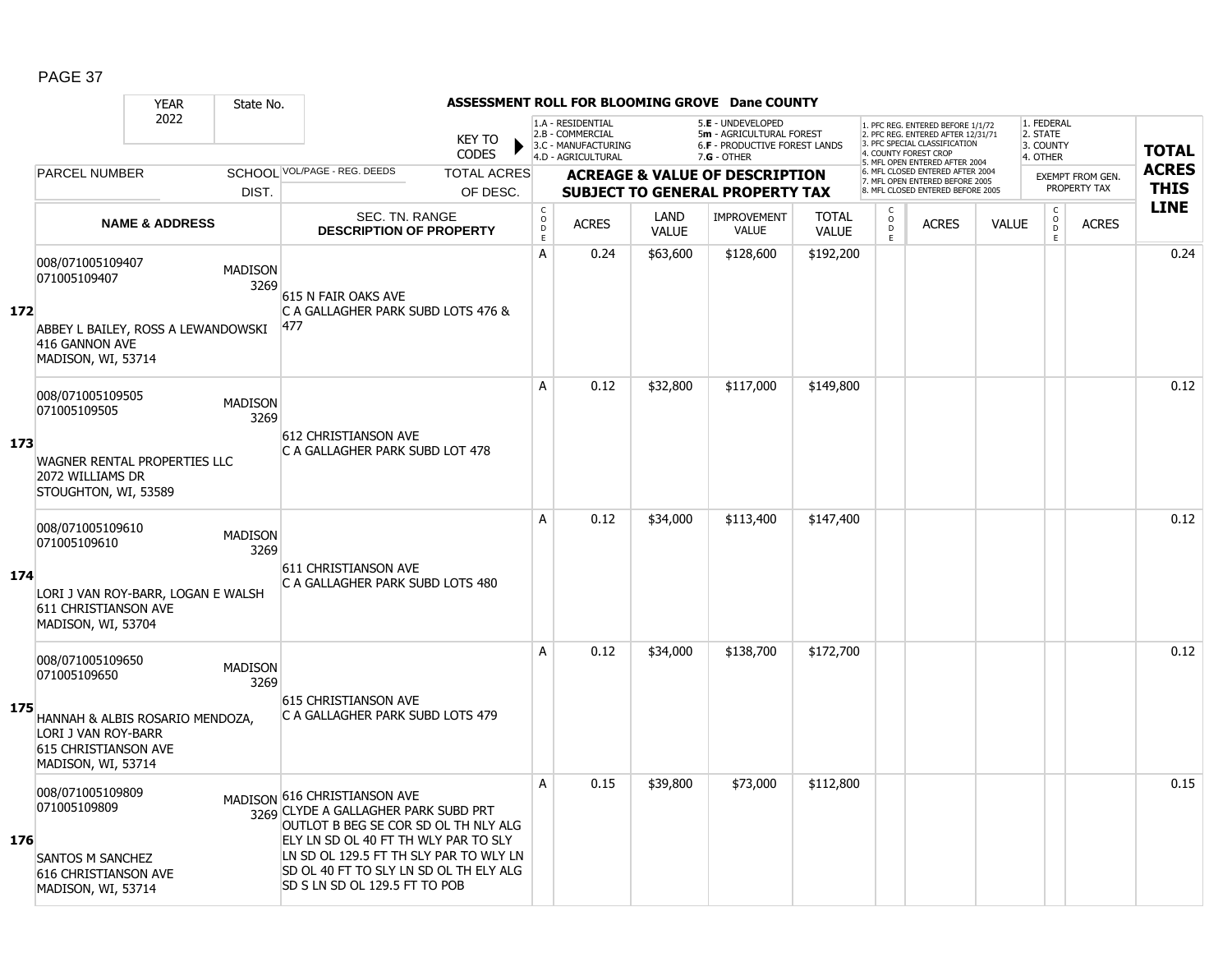|            |                                                                                               | <b>YEAR</b>               | State No.              |                                                                                                                                                                                                                                 |                                                                                |                              |                                                                                    |                      | ASSESSMENT ROLL FOR BLOOMING GROVE Dane COUNTY                                                |                              |                              |                                                                                                                                   |              |                                                           |                         |              |
|------------|-----------------------------------------------------------------------------------------------|---------------------------|------------------------|---------------------------------------------------------------------------------------------------------------------------------------------------------------------------------------------------------------------------------|--------------------------------------------------------------------------------|------------------------------|------------------------------------------------------------------------------------|----------------------|-----------------------------------------------------------------------------------------------|------------------------------|------------------------------|-----------------------------------------------------------------------------------------------------------------------------------|--------------|-----------------------------------------------------------|-------------------------|--------------|
|            |                                                                                               | 2022                      |                        |                                                                                                                                                                                                                                 | <b>KEY TO</b><br><b>CODES</b>                                                  |                              | 1.A - RESIDENTIAL<br>2.B - COMMERCIAL<br>3.C - MANUFACTURING<br>4.D - AGRICULTURAL |                      | 5.E - UNDEVELOPED<br>5m - AGRICULTURAL FOREST<br>6.F - PRODUCTIVE FOREST LANDS<br>7.G - OTHER |                              |                              | 1. PFC REG. ENTERED BEFORE 1/1/72<br>2. PFC REG. ENTERED AFTER 12/31/71<br>3. PFC SPECIAL CLASSIFICATION<br>4. COUNTY FOREST CROP |              | 1. FEDERAL<br>2. STATE<br>3. COUNTY<br>4. OTHER           |                         | <b>TOTAL</b> |
|            | <b>PARCEL NUMBER</b>                                                                          |                           |                        | SCHOOL VOL/PAGE - REG. DEEDS                                                                                                                                                                                                    | <b>TOTAL ACRES</b>                                                             |                              |                                                                                    |                      | <b>ACREAGE &amp; VALUE OF DESCRIPTION</b>                                                     |                              |                              | 5. MFL OPEN ENTERED AFTER 2004<br>6. MFL CLOSED ENTERED AFTER 2004                                                                |              |                                                           | <b>EXEMPT FROM GEN.</b> | <b>ACRES</b> |
|            |                                                                                               |                           | DIST.                  |                                                                                                                                                                                                                                 | OF DESC.                                                                       |                              |                                                                                    |                      | <b>SUBJECT TO GENERAL PROPERTY TAX</b>                                                        |                              |                              | 7. MFL OPEN ENTERED BEFORE 2005<br>8. MFL CLOSED ENTERED BEFORE 2005                                                              |              |                                                           | PROPERTY TAX            | <b>THIS</b>  |
|            |                                                                                               | <b>NAME &amp; ADDRESS</b> |                        |                                                                                                                                                                                                                                 | SEC. TN. RANGE<br><b>DESCRIPTION OF PROPERTY</b>                               | $_{\rm o}^{\rm c}$<br>D<br>E | <b>ACRES</b>                                                                       | LAND<br><b>VALUE</b> | <b>IMPROVEMENT</b><br><b>VALUE</b>                                                            | <b>TOTAL</b><br><b>VALUE</b> | C<br>$_{\rm D}^{\rm O}$<br>E | <b>ACRES</b>                                                                                                                      | <b>VALUE</b> | $\overset{\mathsf{C}}{\underset{\mathsf{D}}{\circ}}$<br>E | <b>ACRES</b>            | <b>LINE</b>  |
| 177        | 008/071005109907<br>071005109907<br>PAUL A OLSEN<br>617 N FAIR OAKS AVE<br>MADISON, WI, 53714 |                           |                        | 617 N FAIR OAKS AVE<br>MADISON C A GALLAGHER PARK SUBD S 40 FT OF W<br>3269 130 FT OF OUTLOT B EXC TO CITY OF<br>MADISON DESCR AS COM AT SW COR SD<br>AL AVE TH E ALG SD S LN 15 FT TH SWLY<br>ON CRV TO L RAD 15 FT M/L TO POB | OL B TH N ALG W LN 25 FT TO POB TH CON<br>N ALG SD W LN 15 FT TO S LN COMMERCI | A                            | 0.12                                                                               | \$32,800             | \$112,700                                                                                     | \$145,500                    |                              |                                                                                                                                   |              |                                                           |                         | 0.12         |
| 178        | 008/071005110100<br>071005110100<br><b>TINA SCHUELLER</b>                                     |                           | <b>MADISON</b><br>3269 | 3517 COMMERCIAL AVE<br>C A GALLAGHER PARK SUBD FIRST ADD                                                                                                                                                                        | W1/2 LOT 525 W1/2 LOT 526 W1/2 LOT 527                                         | A                            | 0.19                                                                               | \$51,000             | \$71,600                                                                                      | \$122,600                    |                              |                                                                                                                                   |              |                                                           |                         | 0.19         |
|            | 3517 COMMERCIAL AVE<br>MADISON, WI, 53714<br>008/071005120150<br>071005120150                 |                           | <b>MADISON</b><br>3269 |                                                                                                                                                                                                                                 |                                                                                | A                            | 0.12                                                                               | \$34,000             | \$133,700                                                                                     | \$167,700                    |                              |                                                                                                                                   |              |                                                           |                         | 0.12         |
| 179        | ASHLEY M GROSSKREUTZ, JORDAN K<br><b>JENSON</b><br>617 RETHKE AVE<br>MADISON, WI, 53714       |                           |                        | 617 RETHKE AVE<br>E L GALLAGHER PLAT LOT 4                                                                                                                                                                                      |                                                                                |                              |                                                                                    |                      |                                                                                               |                              |                              |                                                                                                                                   |              |                                                           |                         |              |
| <b>180</b> | 008/071005120250<br>071005120250<br>DANIEL R NEFF                                             |                           | <b>MADISON</b><br>3269 | 613 RETHKE AVE<br>E L GALLAGHER PLAT LOT 5 BL 1                                                                                                                                                                                 |                                                                                | A                            | 0.12                                                                               | \$34,000             | \$137,900                                                                                     | \$171,900                    |                              |                                                                                                                                   |              |                                                           |                         | 0.12         |
|            | 613 RETHKE AVE<br>MADISON, WI, 53704<br>008/071005120368<br>071005120368                      |                           | <b>MADISON</b><br>3269 |                                                                                                                                                                                                                                 |                                                                                | A                            | 0.12                                                                               | \$34,000             | \$65,800                                                                                      | \$99,800                     |                              |                                                                                                                                   |              |                                                           |                         | 0.12         |
| 181        | JACOULYN M MORTON<br>609 RETHKE AVE<br>MADISON, WI, 53714                                     |                           |                        | 609 RETHKE AVE<br>E L GALLAGHER PLAT LOT 6 BLOCK 1                                                                                                                                                                              |                                                                                |                              |                                                                                    |                      |                                                                                               |                              |                              |                                                                                                                                   |              |                                                           |                         |              |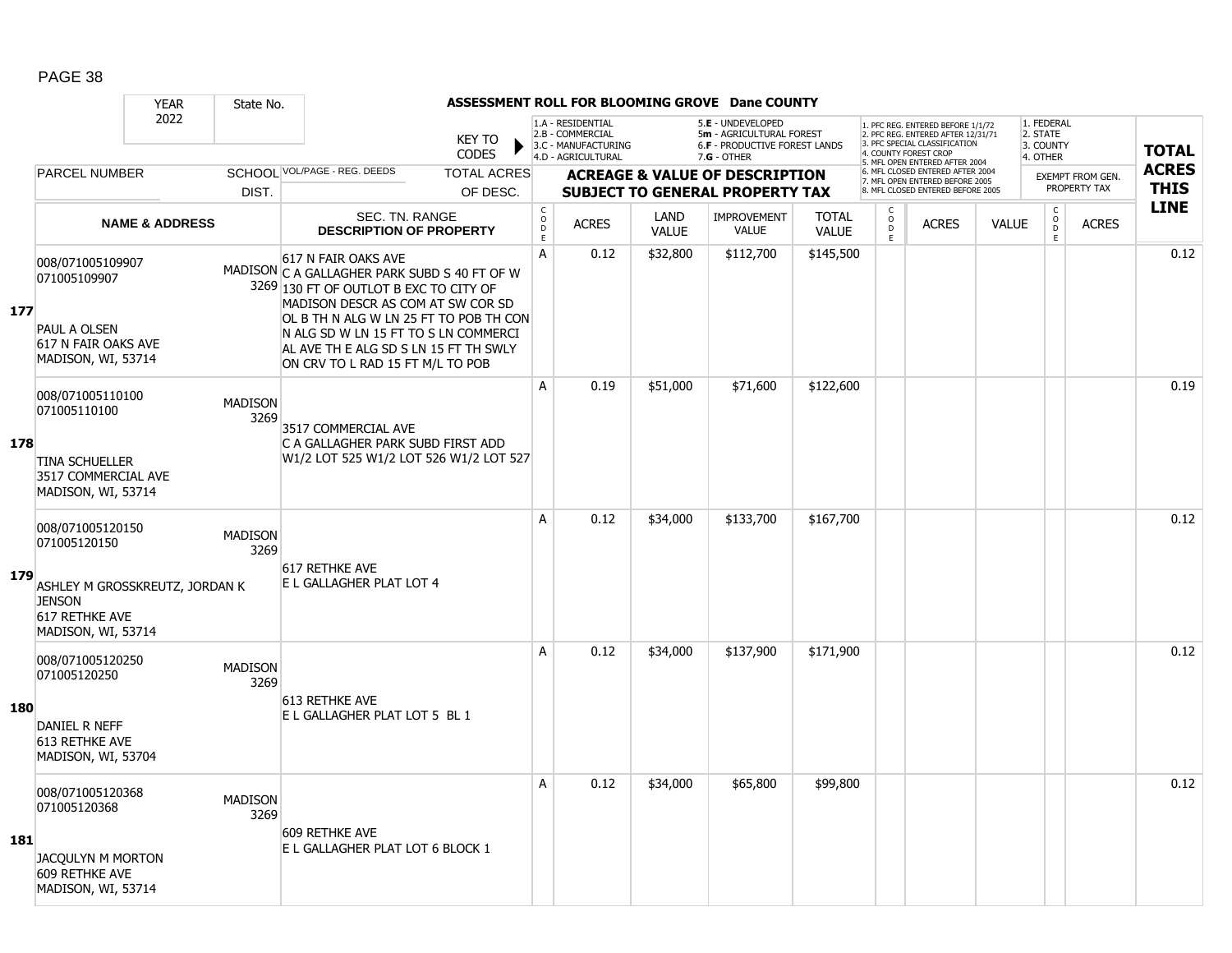|     |                                                                                                          | <b>YEAR</b>               | State No.              |                                                                                                 |                               |                              |                                                                                    |                      | ASSESSMENT ROLL FOR BLOOMING GROVE Dane COUNTY                                                         |                              |                                   |                                                                                                                                   |              |                                                 |                         |              |
|-----|----------------------------------------------------------------------------------------------------------|---------------------------|------------------------|-------------------------------------------------------------------------------------------------|-------------------------------|------------------------------|------------------------------------------------------------------------------------|----------------------|--------------------------------------------------------------------------------------------------------|------------------------------|-----------------------------------|-----------------------------------------------------------------------------------------------------------------------------------|--------------|-------------------------------------------------|-------------------------|--------------|
|     |                                                                                                          | 2022                      |                        |                                                                                                 | <b>KEY TO</b><br><b>CODES</b> |                              | 1.A - RESIDENTIAL<br>2.B - COMMERCIAL<br>3.C - MANUFACTURING<br>4.D - AGRICULTURAL |                      | 5.E - UNDEVELOPED<br>5m - AGRICULTURAL FOREST<br><b>6.F - PRODUCTIVE FOREST LANDS</b><br>$7.G - OTHER$ |                              |                                   | 1. PFC REG. ENTERED BEFORE 1/1/72<br>2. PFC REG. ENTERED AFTER 12/31/71<br>3. PFC SPECIAL CLASSIFICATION<br>4. COUNTY FOREST CROP |              | 1. FEDERAL<br>2. STATE<br>3. COUNTY<br>4. OTHER |                         | <b>TOTAL</b> |
|     | <b>PARCEL NUMBER</b>                                                                                     |                           |                        | SCHOOL VOL/PAGE - REG. DEEDS                                                                    | <b>TOTAL ACRES</b>            |                              |                                                                                    |                      | <b>ACREAGE &amp; VALUE OF DESCRIPTION</b>                                                              |                              |                                   | 5. MFL OPEN ENTERED AFTER 2004<br>6. MFL CLOSED ENTERED AFTER 2004                                                                |              |                                                 | <b>EXEMPT FROM GEN.</b> | <b>ACRES</b> |
|     |                                                                                                          |                           | DIST.                  |                                                                                                 | OF DESC.                      |                              |                                                                                    |                      | <b>SUBJECT TO GENERAL PROPERTY TAX</b>                                                                 |                              |                                   | 7. MFL OPEN ENTERED BEFORE 2005<br>8. MFL CLOSED ENTERED BEFORE 2005                                                              |              |                                                 | PROPERTY TAX            | <b>THIS</b>  |
|     |                                                                                                          | <b>NAME &amp; ADDRESS</b> |                        | <b>SEC. TN. RANGE</b><br><b>DESCRIPTION OF PROPERTY</b>                                         |                               | $_{\rm o}^{\rm c}$<br>D<br>Ē | <b>ACRES</b>                                                                       | LAND<br><b>VALUE</b> | <b>IMPROVEMENT</b><br><b>VALUE</b>                                                                     | <b>TOTAL</b><br><b>VALUE</b> | $\mathsf{C}$<br>$\circ$<br>D<br>E | <b>ACRES</b>                                                                                                                      | <b>VALUE</b> | $_{\rm o}^{\rm c}$<br>D<br>E                    | <b>ACRES</b>            | <b>LINE</b>  |
| 182 | 008/071005120475<br>071005120475<br><b>JANELLE DUMMER</b><br>607 RETHKE AVE<br>MADISON, WI, 53704        |                           | <b>MADISON</b><br>3269 | 607 RETHKE AVE<br>E L GALLAGHER PLAT LOT 7 BLOCK 1                                              |                               | A                            | 0.12                                                                               | \$34,000             | \$90,200                                                                                               | \$124,200                    |                                   |                                                                                                                                   |              |                                                 |                         | 0.12         |
| 183 | 008/071005120582<br>071005120582<br><b>GEO CAPITAL LLC</b><br>1814 WAUNONA WAY<br>MADISON, WI, 53713     |                           | <b>MADISON</b><br>3269 | 601 RETHKE AVE<br>E L GALLAGHER PLAT LOT 8 BLOCK 1                                              |                               | A                            | 0.12                                                                               | \$27,200             | \$137,800                                                                                              | \$165,000                    |                                   |                                                                                                                                   |              |                                                 |                         | 0.12         |
| 184 | 008/071005120699<br>071005120699<br>ALEXANDER KATLER<br>422 W JOHNSON ST<br>MADISON, WI, 53703           |                           | <b>MADISON</b><br>3269 | 3158/3160/3162 FUREY AVE<br>E L GALLAGHER PLAT LOT 9 & S 15 FT LOT<br>10 BLOCK 1                |                               | A                            | 0.17                                                                               | \$46,800             | \$135,900                                                                                              | \$182,700                    |                                   |                                                                                                                                   |              |                                                 |                         | 0.17         |
| 185 | 008/071005120813<br>071005120813<br><b>ALEXANDER D KATLER</b><br>422 W JOHNSON ST<br>MADISON, WI, 53703  |                           | <b>MADISON</b><br>3269 | 604 & 608 MEMPHIS AVE<br>E L GALLAGHER PLAT N 25 FT OF LOT 10 &<br>S 27.5 FT OF LOT 11 B LOCK 1 |                               | A                            | 0.16                                                                               | \$44,200             | \$201,000                                                                                              | \$245,200                    |                                   |                                                                                                                                   |              |                                                 |                         | 0.16         |
| 186 | 008/071005120920<br>071005120920<br>TRIFORCE INVESTMENTS LLC<br>1743 RUSTIC DR<br>SUN PRAIRIE, WI, 53590 |                           | <b>MADISON</b><br>3269 | 612 MEMPHIS AVE<br>E L GALLAGHER PLAT N 12 1/2 FT LOT 11 &<br>ALL OF LOT 12 BLOCK 1             |                               | A                            | 0.16                                                                               | \$44,200             | \$165,800                                                                                              | \$210,000                    |                                   |                                                                                                                                   |              |                                                 |                         | 0.16         |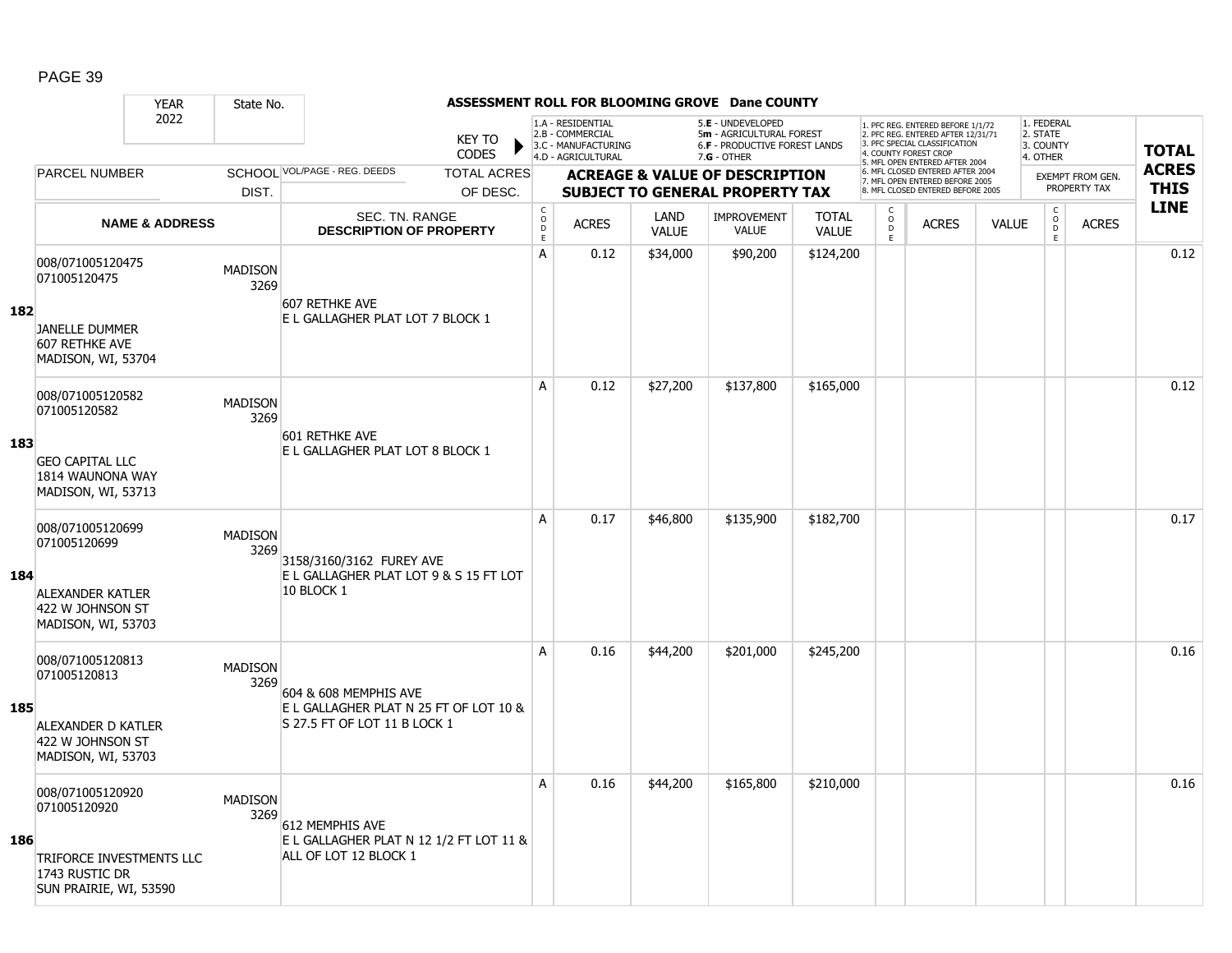|     |                                                                                  | <b>YEAR</b>               | State No.              |                                                                    |                                    |                              |                                                                                    |                      | ASSESSMENT ROLL FOR BLOOMING GROVE Dane COUNTY                                                       |                              |                        |                                                                                                          |              |                                                 |                  |              |
|-----|----------------------------------------------------------------------------------|---------------------------|------------------------|--------------------------------------------------------------------|------------------------------------|------------------------------|------------------------------------------------------------------------------------|----------------------|------------------------------------------------------------------------------------------------------|------------------------------|------------------------|----------------------------------------------------------------------------------------------------------|--------------|-------------------------------------------------|------------------|--------------|
|     |                                                                                  | 2022                      |                        |                                                                    | <b>KEY TO</b><br>▶<br><b>CODES</b> |                              | 1.A - RESIDENTIAL<br>2.B - COMMERCIAL<br>3.C - MANUFACTURING<br>4.D - AGRICULTURAL |                      | 5.E - UNDEVELOPED<br>5m - AGRICULTURAL FOREST<br><b>6.F - PRODUCTIVE FOREST LANDS</b><br>7.G - OTHER |                              | 4. COUNTY FOREST CROP  | 1. PFC REG. ENTERED BEFORE 1/1/72<br>2. PFC REG. ENTERED AFTER 12/31/71<br>3. PFC SPECIAL CLASSIFICATION |              | 1. FEDERAL<br>2. STATE<br>3. COUNTY<br>4. OTHER |                  | <b>TOTAL</b> |
|     | <b>PARCEL NUMBER</b>                                                             |                           |                        | SCHOOL VOL/PAGE - REG. DEEDS                                       | <b>TOTAL ACRES</b>                 |                              |                                                                                    |                      | <b>ACREAGE &amp; VALUE OF DESCRIPTION</b>                                                            |                              |                        | 5. MFL OPEN ENTERED AFTER 2004<br>6. MFL CLOSED ENTERED AFTER 2004                                       |              |                                                 | EXEMPT FROM GEN. | <b>ACRES</b> |
|     |                                                                                  |                           | DIST.                  |                                                                    | OF DESC.                           |                              |                                                                                    |                      | <b>SUBJECT TO GENERAL PROPERTY TAX</b>                                                               |                              |                        | 7. MFL OPEN ENTERED BEFORE 2005<br>8. MFL CLOSED ENTERED BEFORE 2005                                     |              |                                                 | PROPERTY TAX     | <b>THIS</b>  |
|     |                                                                                  | <b>NAME &amp; ADDRESS</b> |                        | SEC. TN. RANGE<br><b>DESCRIPTION OF PROPERTY</b>                   |                                    | $_{\rm o}^{\rm c}$<br>D<br>E | <b>ACRES</b>                                                                       | LAND<br><b>VALUE</b> | <b>IMPROVEMENT</b><br><b>VALUE</b>                                                                   | <b>TOTAL</b><br><b>VALUE</b> | C<br>$\circ$<br>D<br>E | <b>ACRES</b>                                                                                             | <b>VALUE</b> | C<br>$\overline{0}$<br>E.                       | <b>ACRES</b>     | <b>LINE</b>  |
| 187 | 008/071005121036<br>071005121036<br>TRIFORCE INVESTMENTS LLC                     |                           | <b>MADISON</b><br>3269 | 3109-3155-3157 COMMERCIAL AVE<br>E L GALLAGHER PLAT LOT 13 BLOCK 1 |                                    | A                            | 0.12                                                                               | \$34,000             | \$145,500                                                                                            | \$179,500                    |                        |                                                                                                          |              |                                                 |                  | 0.12         |
|     | 1743 RUSTIC DR<br>SUN PRAIRIE, WI, 53590                                         |                           |                        |                                                                    |                                    |                              |                                                                                    |                      |                                                                                                      |                              |                        |                                                                                                          |              |                                                 |                  |              |
|     | 008/071005121241<br>071005121241                                                 |                           | <b>MADISON</b><br>3269 |                                                                    |                                    | A                            | 0.12                                                                               | \$34,000             | \$142,600                                                                                            | \$176,600                    |                        |                                                                                                          |              |                                                 |                  | 0.12         |
| 188 | ALFREDO CARRILLO, ALEJANDRA ROSALES<br>3205 COMMERCIAL AVE<br>MADISON, WI, 53714 |                           |                        | 3205 COMMERCIAL AVE<br>E L GALLAGHER PLAT BLOCK 2 LOT 4            |                                    |                              |                                                                                    |                      |                                                                                                      |                              |                        |                                                                                                          |              |                                                 |                  |              |
|     | 008/071005121358<br>071005121358                                                 |                           | <b>MADISON</b><br>3269 | 613 MEMPHIS AVE                                                    |                                    | A                            | 0.12                                                                               | \$34,000             | \$118,600                                                                                            | \$152,600                    |                        |                                                                                                          |              |                                                 |                  | 0.12         |
| 189 | <b>STEPHANIE WILBUR</b><br>W6938 CTY HWY P<br>ENDEAVOR, WI, 53930                |                           |                        | E L GALLAGHER PLAT LOT 5 BLOCK 2                                   |                                    |                              |                                                                                    |                      |                                                                                                      |                              |                        |                                                                                                          |              |                                                 |                  |              |
|     | 008/071005121465<br>071005121465                                                 |                           | <b>MADISON</b><br>3269 |                                                                    |                                    | A                            | 0.12                                                                               | \$34,000             | \$146,800                                                                                            | \$180,800                    |                        |                                                                                                          |              |                                                 |                  | 0.12         |
| 190 | DANIEL T RIGNEY<br>4969 SIMON TRL<br>WAUNAKEE, WI, 53597                         |                           |                        | 609 & 611 W MEMPHIS AVE<br>E L GALLAGHER PLAT LOT 6 BLOCK 2        |                                    |                              |                                                                                    |                      |                                                                                                      |                              |                        |                                                                                                          |              |                                                 |                  |              |
|     | 008/071005121572<br>071005121572                                                 |                           | <b>MADISON</b><br>3269 | 605 MEMPHIS AVE                                                    |                                    | A                            | 0.12                                                                               | \$34,000             | \$142,500                                                                                            | \$176,500                    |                        |                                                                                                          |              |                                                 |                  | 0.12         |
| 191 | DANIEL ESTRADA, YESENIA G OLIVAS<br>605 MEMPHIS AVE<br>MADISON, WI, 53704        |                           |                        | E L GALLAGHER PLAT LOT 7 BLOCK 2                                   |                                    |                              |                                                                                    |                      |                                                                                                      |                              |                        |                                                                                                          |              |                                                 |                  |              |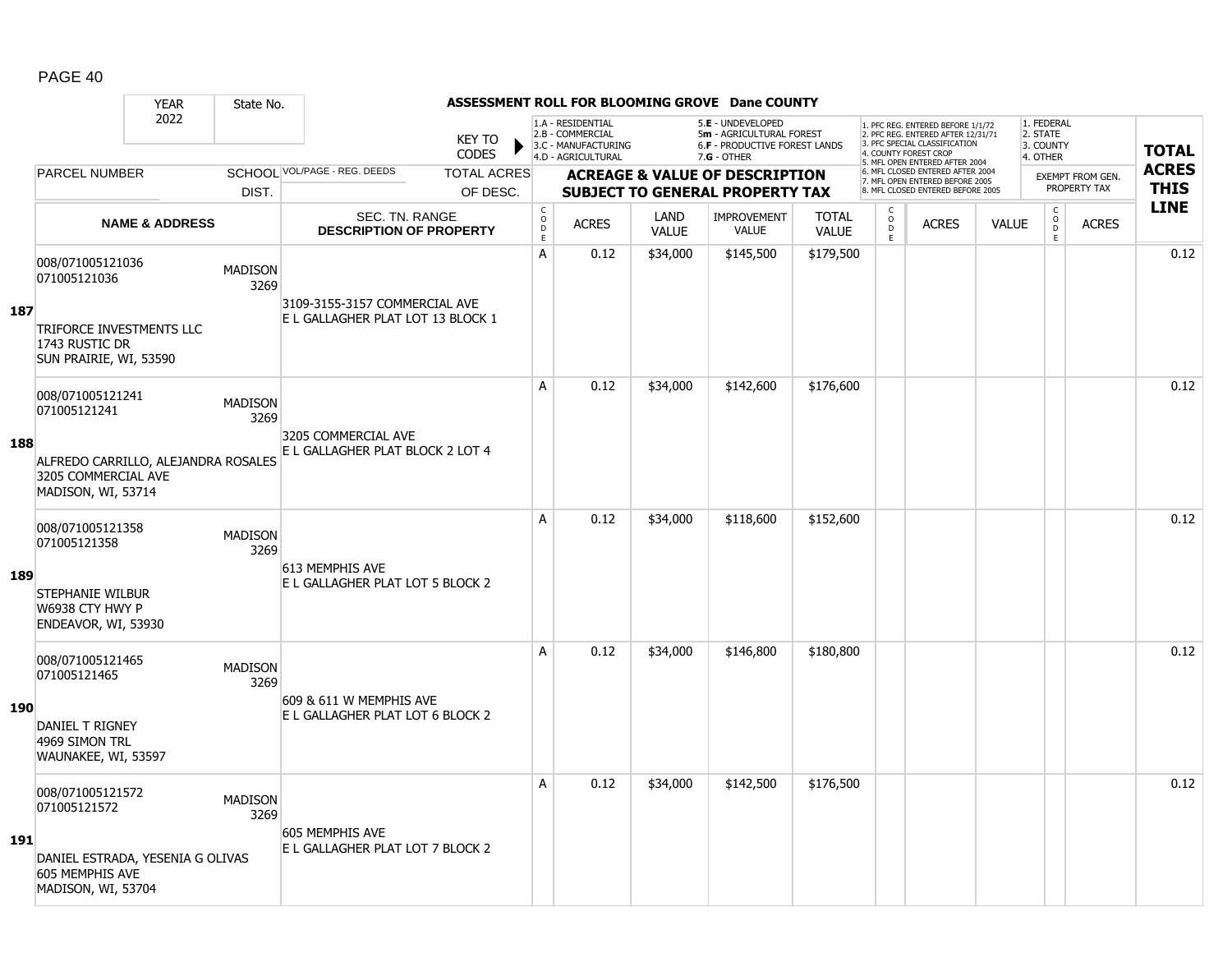|     |                                                                                                                                      | <b>YEAR</b>               | State No.              |                                                                              |                               |                                        |                                                                                    |                             | ASSESSMENT ROLL FOR BLOOMING GROVE Dane COUNTY                                                       |                              |                                  |                                                                                                                                   |              |                                                          |                         |              |
|-----|--------------------------------------------------------------------------------------------------------------------------------------|---------------------------|------------------------|------------------------------------------------------------------------------|-------------------------------|----------------------------------------|------------------------------------------------------------------------------------|-----------------------------|------------------------------------------------------------------------------------------------------|------------------------------|----------------------------------|-----------------------------------------------------------------------------------------------------------------------------------|--------------|----------------------------------------------------------|-------------------------|--------------|
|     |                                                                                                                                      | 2022                      |                        |                                                                              | <b>KEY TO</b><br><b>CODES</b> |                                        | 1.A - RESIDENTIAL<br>2.B - COMMERCIAL<br>3.C - MANUFACTURING<br>4.D - AGRICULTURAL |                             | 5.E - UNDEVELOPED<br>5m - AGRICULTURAL FOREST<br><b>6.F - PRODUCTIVE FOREST LANDS</b><br>7.G - OTHER |                              |                                  | 1. PFC REG. ENTERED BEFORE 1/1/72<br>2. PFC REG. ENTERED AFTER 12/31/71<br>3. PFC SPECIAL CLASSIFICATION<br>4. COUNTY FOREST CROP |              | 1. FEDERAL<br>2. STATE<br>3. COUNTY<br>4. OTHER          |                         | <b>TOTAL</b> |
|     | <b>PARCEL NUMBER</b>                                                                                                                 |                           |                        | SCHOOL VOL/PAGE - REG. DEEDS                                                 | <b>TOTAL ACRES</b>            |                                        |                                                                                    |                             | <b>ACREAGE &amp; VALUE OF DESCRIPTION</b>                                                            |                              |                                  | 5. MFL OPEN ENTERED AFTER 2004<br>6. MFL CLOSED ENTERED AFTER 2004                                                                |              |                                                          | <b>EXEMPT FROM GEN.</b> | <b>ACRES</b> |
|     |                                                                                                                                      |                           | DIST.                  |                                                                              | OF DESC.                      |                                        |                                                                                    |                             | <b>SUBJECT TO GENERAL PROPERTY TAX</b>                                                               |                              |                                  | 7. MFL OPEN ENTERED BEFORE 2005<br>8. MFL CLOSED ENTERED BEFORE 2005                                                              |              |                                                          | PROPERTY TAX            | <b>THIS</b>  |
|     |                                                                                                                                      | <b>NAME &amp; ADDRESS</b> |                        | SEC. TN. RANGE<br><b>DESCRIPTION OF PROPERTY</b>                             |                               | $_{\rm o}^{\rm c}$<br>D<br>$\mathsf E$ | <b>ACRES</b>                                                                       | <b>LAND</b><br><b>VALUE</b> | IMPROVEMENT<br><b>VALUE</b>                                                                          | <b>TOTAL</b><br><b>VALUE</b> | $\mathsf C$<br>$\circ$<br>D<br>E | <b>ACRES</b>                                                                                                                      | <b>VALUE</b> | $\begin{matrix} 0 \\ 0 \\ 0 \end{matrix}$<br>$\mathsf E$ | <b>ACRES</b>            | <b>LINE</b>  |
| 192 | 008/071005121689<br>071005121689<br><b>JEAN M KARLS</b>                                                                              |                           | <b>MADISON</b><br>3269 | 3200 FUREY AVE<br>E L GALLAGHER PLAT LOT 8 BLOCK 2                           |                               | A                                      | 0.12                                                                               | \$34,000                    | \$143,700                                                                                            | \$177,700                    |                                  |                                                                                                                                   |              |                                                          |                         | 0.12         |
|     | 3200 FUREY AVE<br>MADISON, WI, 53714                                                                                                 |                           |                        |                                                                              |                               |                                        |                                                                                    |                             |                                                                                                      |                              |                                  |                                                                                                                                   |              |                                                          |                         |              |
|     | 008/071005121796<br>071005121796                                                                                                     |                           | <b>MADISON</b><br>3269 | 602 POWERS AVE                                                               |                               | A                                      | 0.25                                                                               | \$64,400                    | \$157,100                                                                                            | \$221,500                    |                                  |                                                                                                                                   |              |                                                          |                         | 0.25         |
| 193 | <b>STEVEN A LEGGETT</b><br>602 POWERS AVE<br>MADISON, WI, 53714                                                                      |                           |                        | E L GALLAGHER PLAT LOTS 9 & 10 BLOCK 2                                       |                               |                                        |                                                                                    |                             |                                                                                                      |                              |                                  |                                                                                                                                   |              |                                                          |                         |              |
| 194 | 008/071005122017<br>071005122017<br>GERALDINE M CROSS-MADSEN, CURTIS D<br><b>MADSEN</b><br>310 BLUE RIDGE PKWY<br>MADISON, WI, 53705 |                           | <b>MADISON</b><br>3269 | 3213 COMMERCIAL AVE<br>E L GALLAGHER PLAT LOTS 11, 12 & 13<br><b>BLOCK 2</b> |                               | B                                      | 0.37                                                                               | \$107,700                   | \$244,800                                                                                            | \$352,500                    |                                  |                                                                                                                                   |              |                                                          |                         | 0.37         |
|     | 008/071005122517<br>071005122517                                                                                                     |                           | <b>MADISON</b><br>3269 |                                                                              |                               | A                                      | 0.12                                                                               | \$34,000                    | \$137,700                                                                                            | \$171,700                    |                                  |                                                                                                                                   |              |                                                          |                         | 0.12         |
| 195 | <b>Taylor Stussy</b><br>3201 Furey Avenue<br>Madison, Wisconsin, 53714                                                               |                           |                        | 3201 FUREY AVE<br>E L GALLAGHER PLAT LOT 1 BLOCK 3                           |                               |                                        |                                                                                    |                             |                                                                                                      |                              |                                  |                                                                                                                                   |              |                                                          |                         |              |
| 196 | 008/071005122624<br>071005122624<br><b>ANDREA NELSON</b>                                                                             |                           | <b>MADISON</b><br>3269 | 525 MEMPHIS AVE<br>E L GALLAGHER PLAT LOT 2 BLOCK 3                          |                               | А                                      | 0.12                                                                               | \$34,000                    | \$143,100                                                                                            | \$177,100                    |                                  |                                                                                                                                   |              |                                                          |                         | 0.12         |
|     | 525 MEMPHIS AVE<br>MADISON, WI, 53714                                                                                                |                           |                        |                                                                              |                               |                                        |                                                                                    |                             |                                                                                                      |                              |                                  |                                                                                                                                   |              |                                                          |                         |              |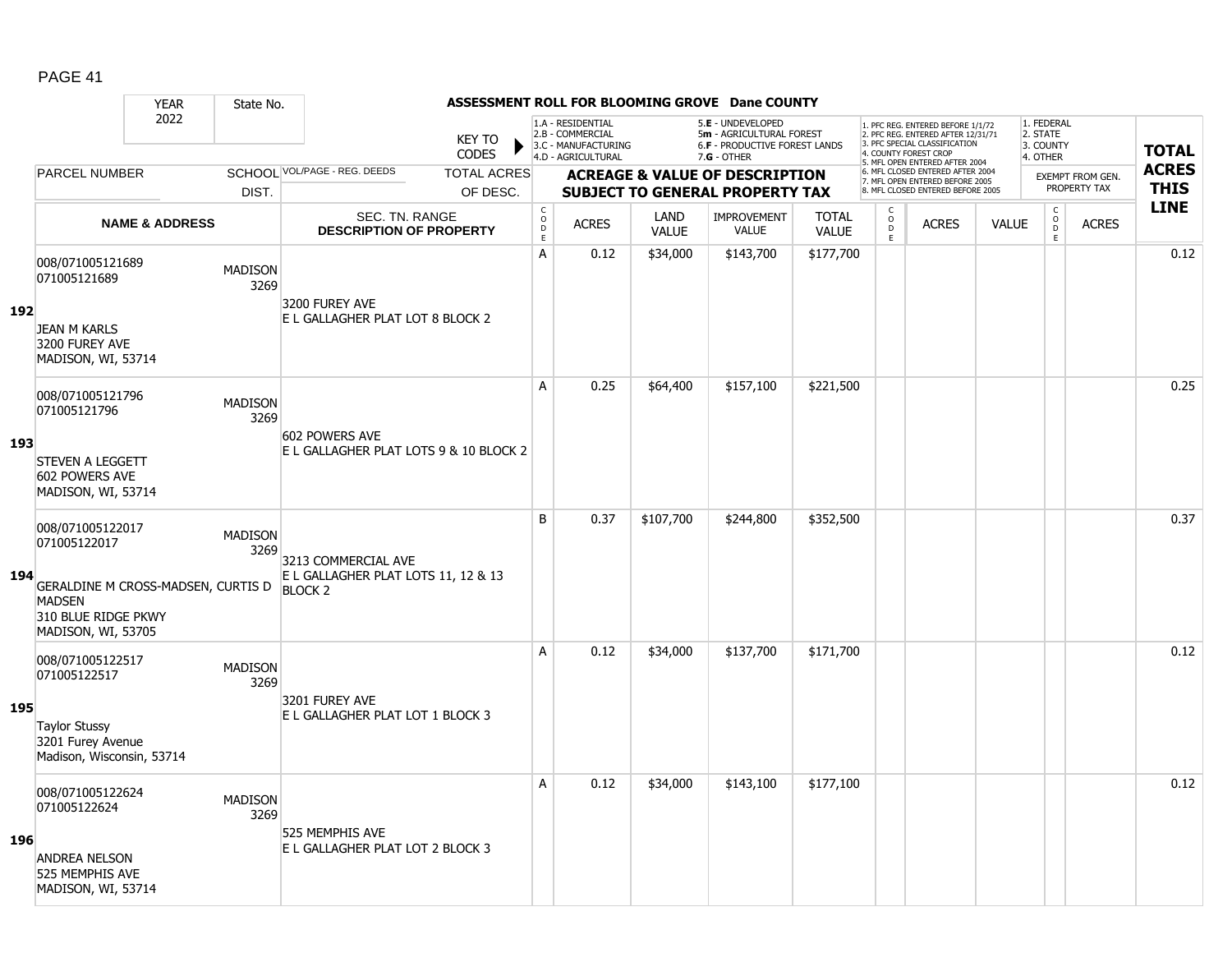|     |                                                                                        | <b>YEAR</b>               | State No.              |                                                         |                                    |                                   |                                                                                    |                      | ASSESSMENT ROLL FOR BLOOMING GROVE Dane COUNTY                                                       |                              |                        |                                                                                                          |              |                                                 |                  |              |
|-----|----------------------------------------------------------------------------------------|---------------------------|------------------------|---------------------------------------------------------|------------------------------------|-----------------------------------|------------------------------------------------------------------------------------|----------------------|------------------------------------------------------------------------------------------------------|------------------------------|------------------------|----------------------------------------------------------------------------------------------------------|--------------|-------------------------------------------------|------------------|--------------|
|     |                                                                                        | 2022                      |                        |                                                         | <b>KEY TO</b><br>▶<br><b>CODES</b> |                                   | 1.A - RESIDENTIAL<br>2.B - COMMERCIAL<br>3.C - MANUFACTURING<br>4.D - AGRICULTURAL |                      | 5.E - UNDEVELOPED<br>5m - AGRICULTURAL FOREST<br><b>6.F - PRODUCTIVE FOREST LANDS</b><br>7.G - OTHER |                              | 4. COUNTY FOREST CROP  | 1. PFC REG. ENTERED BEFORE 1/1/72<br>2. PFC REG. ENTERED AFTER 12/31/71<br>3. PFC SPECIAL CLASSIFICATION |              | 1. FEDERAL<br>2. STATE<br>3. COUNTY<br>4. OTHER |                  | <b>TOTAL</b> |
|     | <b>PARCEL NUMBER</b>                                                                   |                           |                        | SCHOOL VOL/PAGE - REG. DEEDS                            | <b>TOTAL ACRES</b>                 |                                   |                                                                                    |                      | <b>ACREAGE &amp; VALUE OF DESCRIPTION</b>                                                            |                              |                        | 5. MFL OPEN ENTERED AFTER 2004<br>6. MFL CLOSED ENTERED AFTER 2004                                       |              |                                                 | EXEMPT FROM GEN. | <b>ACRES</b> |
|     |                                                                                        |                           | DIST.                  |                                                         | OF DESC.                           |                                   |                                                                                    |                      | <b>SUBJECT TO GENERAL PROPERTY TAX</b>                                                               |                              |                        | 7. MFL OPEN ENTERED BEFORE 2005<br>8. MFL CLOSED ENTERED BEFORE 2005                                     |              |                                                 | PROPERTY TAX     | <b>THIS</b>  |
|     |                                                                                        | <b>NAME &amp; ADDRESS</b> |                        | SEC. TN. RANGE<br><b>DESCRIPTION OF PROPERTY</b>        |                                    | C<br>$\circ$<br>D<br>$\mathsf{E}$ | <b>ACRES</b>                                                                       | LAND<br><b>VALUE</b> | <b>IMPROVEMENT</b><br><b>VALUE</b>                                                                   | <b>TOTAL</b><br><b>VALUE</b> | C<br>$\circ$<br>D<br>E | <b>ACRES</b>                                                                                             | <b>VALUE</b> | C<br>$\overline{0}$<br>E.                       | <b>ACRES</b>     | <b>LINE</b>  |
| 197 | 008/071005122731<br>071005122731                                                       |                           | <b>MADISON</b><br>3269 | 521 MEMPHIS AVE<br>E L GALLAGHER PLAT LOT 3 BLOCK 3     |                                    | A                                 | 0.12                                                                               | \$34,000             | \$119,700                                                                                            | \$153,700                    |                        |                                                                                                          |              |                                                 |                  | 0.12         |
|     | JASON MCDOWELL, ABBY ONSGARD<br>521 MEMPHIS AVE<br>MADISON, WI, 53714                  |                           |                        |                                                         |                                    |                                   |                                                                                    |                      |                                                                                                      |                              |                        |                                                                                                          |              |                                                 |                  |              |
|     | 008/071005122848<br>071005122848                                                       |                           | <b>MADISON</b><br>3269 | 517 MEMPHIS AVE                                         |                                    | A                                 | 0.19                                                                               | \$51,000             | \$91,000                                                                                             | \$142,000                    |                        |                                                                                                          |              |                                                 |                  | 0.19         |
| 198 | PETER JAY TAGLIA<br>517 MEMPHIS AVE<br>MADISON, WI, 53714                              |                           |                        | E L GALLAGHER PLAT LOT 4 & N1/2 LOT 5<br><b>BLOCK 3</b> |                                    |                                   |                                                                                    |                      |                                                                                                      |                              |                        |                                                                                                          |              |                                                 |                  |              |
|     | 008/071005122964<br>071005122964                                                       |                           | <b>MADISON</b><br>3269 | 509 MEMPHIS AVE                                         |                                    | A                                 | 0.19                                                                               | \$51,000             | \$140,300                                                                                            | \$191,300                    |                        |                                                                                                          |              |                                                 |                  | 0.19         |
| 199 | DOUGLAS P CHAPMAN, ANDREA R KISTING 6 BLOCK 3<br>509 MEMPHIS AVE<br>MADISON, WI, 53714 |                           |                        | E L GALLAGHER PLAT S1/2 LOT 5 & ALL LOT                 |                                    |                                   |                                                                                    |                      |                                                                                                      |                              |                        |                                                                                                          |              |                                                 |                  |              |
|     | 008/071005123070<br>071005123070                                                       |                           | <b>MADISON</b><br>3269 | 505 MEMPHIS AVE                                         |                                    | A                                 | 0.12                                                                               | \$34,000             | \$100,100                                                                                            | \$134,100                    |                        |                                                                                                          |              |                                                 |                  | 0.12         |
| 200 | ROBERT L WHITE<br>505 MEMPHIS AVE<br>MADISON, WI, 53714                                |                           |                        | E L GALLAGHER PLAT LOT 7 BLOCK 3                        |                                    |                                   |                                                                                    |                      |                                                                                                      |                              |                        |                                                                                                          |              |                                                 |                  |              |
|     | 008/071005123187<br>071005123187                                                       |                           | <b>MADISON</b><br>3269 | 501 MEMPHIS AVE                                         |                                    | A                                 | 0.12                                                                               | \$34,000             | \$123,300                                                                                            | \$157,300                    |                        |                                                                                                          |              |                                                 |                  | 0.12         |
| 201 | <b>ARLENE E MOODY</b><br>501 MEMPHIS AVE<br>MADISON, WI, 53714                         |                           |                        | E L GALLAGHER PLAT LOT 8 BLOCK 3                        |                                    |                                   |                                                                                    |                      |                                                                                                      |                              |                        |                                                                                                          |              |                                                 |                  |              |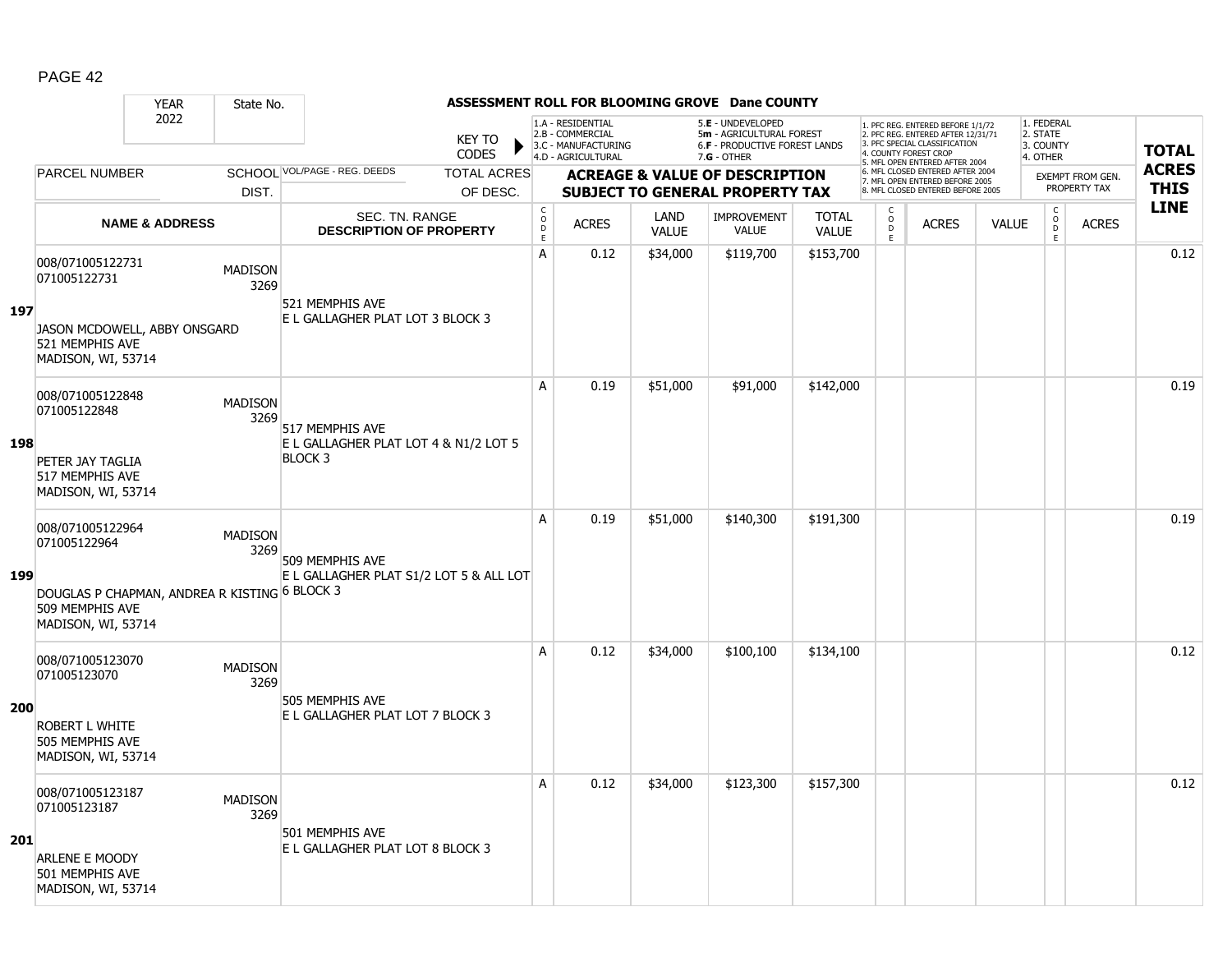|     |                                                                                                              | <b>YEAR</b>               | State No.              |                                                                                             |                               |                                            |                                                              |                      | ASSESSMENT ROLL FOR BLOOMING GROVE Dane COUNTY                                      |                              |                                   |                                                                                                          |              |                                               |                                         |              |
|-----|--------------------------------------------------------------------------------------------------------------|---------------------------|------------------------|---------------------------------------------------------------------------------------------|-------------------------------|--------------------------------------------|--------------------------------------------------------------|----------------------|-------------------------------------------------------------------------------------|------------------------------|-----------------------------------|----------------------------------------------------------------------------------------------------------|--------------|-----------------------------------------------|-----------------------------------------|--------------|
|     |                                                                                                              | 2022                      |                        |                                                                                             | <b>KEY TO</b><br><b>CODES</b> |                                            | 1.A - RESIDENTIAL<br>2.B - COMMERCIAL<br>3.C - MANUFACTURING |                      | 5.E - UNDEVELOPED<br>5m - AGRICULTURAL FOREST<br>6.F - PRODUCTIVE FOREST LANDS      |                              | 4. COUNTY FOREST CROP             | 1. PFC REG. ENTERED BEFORE 1/1/72<br>2. PFC REG. ENTERED AFTER 12/31/71<br>3. PFC SPECIAL CLASSIFICATION |              | 1. FEDERAL<br>2. STATE<br>3. COUNTY           |                                         | <b>TOTAL</b> |
|     | <b>PARCEL NUMBER</b>                                                                                         |                           |                        | SCHOOL VOL/PAGE - REG. DEEDS                                                                | <b>TOTAL ACRES</b>            |                                            | 4.D - AGRICULTURAL                                           |                      | 7.G - OTHER                                                                         |                              |                                   | 5. MFL OPEN ENTERED AFTER 2004<br>6. MFL CLOSED ENTERED AFTER 2004                                       |              | 4. OTHER                                      |                                         | <b>ACRES</b> |
|     |                                                                                                              |                           | DIST.                  |                                                                                             | OF DESC.                      |                                            |                                                              |                      | <b>ACREAGE &amp; VALUE OF DESCRIPTION</b><br><b>SUBJECT TO GENERAL PROPERTY TAX</b> |                              |                                   | 7. MFL OPEN ENTERED BEFORE 2005<br>8. MFL CLOSED ENTERED BEFORE 2005                                     |              |                                               | <b>EXEMPT FROM GEN.</b><br>PROPERTY TAX | <b>THIS</b>  |
|     |                                                                                                              | <b>NAME &amp; ADDRESS</b> |                        | SEC. TN. RANGE<br><b>DESCRIPTION OF PROPERTY</b>                                            |                               | $\mathsf C$<br>$\circ$<br>D<br>$\mathsf E$ | <b>ACRES</b>                                                 | LAND<br><b>VALUE</b> | <b>IMPROVEMENT</b><br><b>VALUE</b>                                                  | <b>TOTAL</b><br><b>VALUE</b> | $\mathsf{C}$<br>$\circ$<br>D<br>E | <b>ACRES</b>                                                                                             | <b>VALUE</b> | $\mathsf{C}$<br>$\overline{0}$<br>$\mathsf E$ | <b>ACRES</b>                            | <b>LINE</b>  |
| 202 | 008/071005123294<br>071005123294<br>DWAYNE A CHASE, MICHELLE E CHASE<br>500 POWERS AVE                       |                           | <b>MADISON</b><br>3269 | 500 POWERS AVE<br>E L GALLAGHER PLAT LOT 9 BLOCK 3                                          |                               | A                                          | 0.12                                                         | \$34,000             | \$132,600                                                                           | \$166,600                    |                                   |                                                                                                          |              |                                               |                                         | 0.12         |
|     | MADISON, WI, 53714<br>008/071005123409<br>071005123409                                                       |                           | <b>MADISON</b><br>3269 | 502 POWERS AVE                                                                              |                               | A                                          | 0.14                                                         | \$38,300             | \$111,900                                                                           | \$150,200                    |                                   |                                                                                                          |              |                                               |                                         | 0.14         |
| 203 | BENJAMIN R WHITING<br>502 POWERS AVE<br>MADISON, WI, 53714                                                   |                           |                        | E L GALLAGHER PLAT LOT 10 & S 5 FT OF<br>LOT 11 BLOCK 3                                     |                               |                                            |                                                              |                      |                                                                                     |                              |                                   |                                                                                                          |              |                                               |                                         |              |
| 204 | 008/071005123516<br>071005123516<br>JACOB FRIELING, ALEXANDRA RITTER<br>508 POWERS AVE<br>MADISON, WI, 53714 |                           | <b>MADISON</b><br>3269 | 508 POWERS AVE<br>E L GALLAGHER PLAT N 35 FT LOT 11 & S<br>25 FT LOT 12 BLOCK 3             |                               | A                                          | 0.19                                                         | \$51,000             | \$144,900                                                                           | \$195,900                    |                                   |                                                                                                          |              |                                               |                                         | 0.19         |
| 205 | 008/071005123632<br>071005123632<br>MILLER LIVING TR, RANDALL C<br>512 POWERS AVE<br>MADISON, WI, 53714      |                           | <b>MADISON</b><br>3269 | 512 POWERS AVE<br>E L GALLAGHER PLAT N 15 FT LOT 12, ALL<br>LOT 13 & S 5 FT LOT 1 4 BLOCK 3 |                               | A                                          | 0.19                                                         | \$51,000             | \$73,400                                                                            | \$124,400                    |                                   |                                                                                                          |              |                                               |                                         | 0.19         |
| 206 | 008/071005123749<br>071005123749<br>KARN LIVING TR, LOIS<br>520 POWERS AVE<br>MADISON, WI, 53714             |                           | <b>MADISON</b><br>3269 | 520 & 522 POWERS AVE<br>E L GALLAGHER PLAT N 35 FT LOT 14 & SLY<br>25 FT LOT 15 BLOCK 3     |                               | A                                          | 0.19                                                         | \$51,000             | \$199,000                                                                           | \$250,000                    |                                   |                                                                                                          |              |                                               |                                         | 0.19         |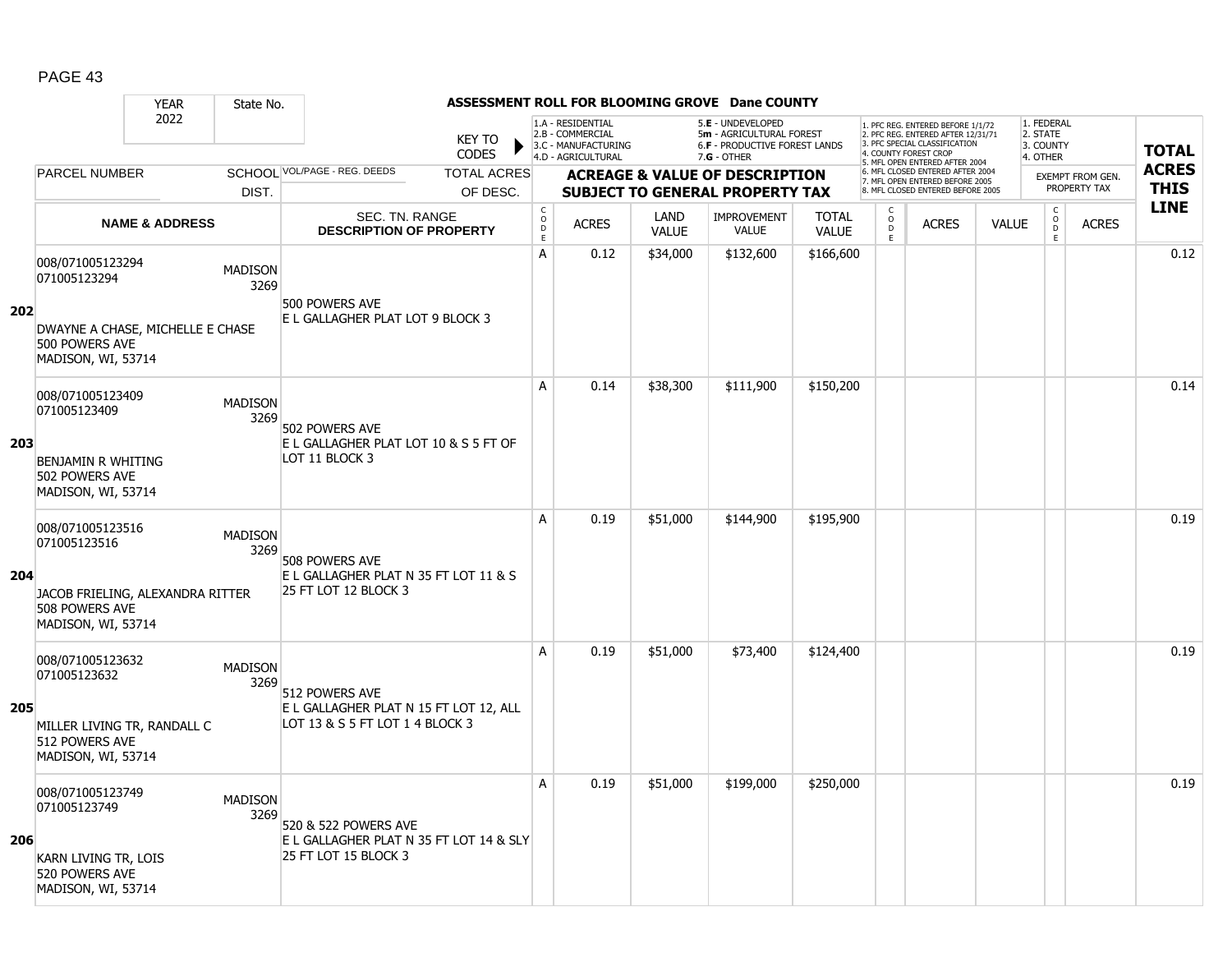|     |                                                           | <b>YEAR</b><br>State No.           |                                                             |                                |                                                 |                                                              |                      | ASSESSMENT ROLL FOR BLOOMING GROVE Dane COUNTY                                      |                              |                          |                                                                                                                                   |              |                                                |                                         |              |
|-----|-----------------------------------------------------------|------------------------------------|-------------------------------------------------------------|--------------------------------|-------------------------------------------------|--------------------------------------------------------------|----------------------|-------------------------------------------------------------------------------------|------------------------------|--------------------------|-----------------------------------------------------------------------------------------------------------------------------------|--------------|------------------------------------------------|-----------------------------------------|--------------|
|     |                                                           | 2022                               |                                                             | <b>KEY TO</b><br><b>CODES</b>  |                                                 | 1.A - RESIDENTIAL<br>2.B - COMMERCIAL<br>3.C - MANUFACTURING |                      | 5.E - UNDEVELOPED<br>5m - AGRICULTURAL FOREST<br>6.F - PRODUCTIVE FOREST LANDS      |                              |                          | 1. PFC REG. ENTERED BEFORE 1/1/72<br>2. PFC REG. ENTERED AFTER 12/31/71<br>3. PFC SPECIAL CLASSIFICATION<br>4. COUNTY FOREST CROP |              | 1. FEDERAL<br>2. STATE<br>3. COUNTY            |                                         | <b>TOTAL</b> |
|     | <b>PARCEL NUMBER</b>                                      |                                    | SCHOOL VOL/PAGE - REG. DEEDS                                |                                |                                                 | 4.D - AGRICULTURAL                                           |                      | $7.G - OTHER$                                                                       |                              |                          | 5. MFL OPEN ENTERED AFTER 2004<br>6. MFL CLOSED ENTERED AFTER 2004                                                                |              | 4. OTHER                                       |                                         | <b>ACRES</b> |
|     |                                                           | DIST.                              |                                                             | <b>TOTAL ACRES</b><br>OF DESC. |                                                 |                                                              |                      | <b>ACREAGE &amp; VALUE OF DESCRIPTION</b><br><b>SUBJECT TO GENERAL PROPERTY TAX</b> |                              |                          | 7. MFL OPEN ENTERED BEFORE 2005<br>8. MFL CLOSED ENTERED BEFORE 2005                                                              |              |                                                | <b>EXEMPT FROM GEN.</b><br>PROPERTY TAX | <b>THIS</b>  |
|     |                                                           | <b>NAME &amp; ADDRESS</b>          | SEC. TN. RANGE<br><b>DESCRIPTION OF PROPERTY</b>            |                                | $\mathsf C$<br>$\mathsf{o}$<br>D<br>$\mathsf E$ | <b>ACRES</b>                                                 | LAND<br><b>VALUE</b> | <b>IMPROVEMENT</b><br><b>VALUE</b>                                                  | <b>TOTAL</b><br><b>VALUE</b> | C<br>$\overline{D}$<br>E | <b>ACRES</b>                                                                                                                      | <b>VALUE</b> | $\begin{matrix} 0 \\ 0 \\ D \end{matrix}$<br>E | <b>ACRES</b>                            | <b>LINE</b>  |
|     | 008/071005123856<br>071005123856                          | <b>MADISON</b><br>3269             | 3213 FUREY AVE                                              |                                | A                                               | 0.17                                                         | \$46,800             | \$146,300                                                                           | \$193,100                    |                          |                                                                                                                                   |              |                                                |                                         | 0.17         |
| 207 | 3213 FUREY AVE<br>MADISON, WI, 53714                      | ANDREW B WYMAN, WENDY C WYMAN      | E L GALLAGHER PLAT NLY 15 FT LOT 15 &<br>ALL LOT 16 BLOCK 3 |                                |                                                 |                                                              |                      |                                                                                     |                              |                          |                                                                                                                                   |              |                                                |                                         |              |
|     | 008/071005124015<br>071005124015                          | <b>MADISON</b><br>3269             |                                                             |                                | Α                                               | 0.12                                                         | \$34,000             | \$115,400                                                                           | \$149,400                    |                          |                                                                                                                                   |              |                                                |                                         | 0.12         |
| 208 | F TEMKIN-DOPKINS<br>525 RETHKE AVE<br>MADISON, WI, 53714  | MICHAEL A TEMKIN-DOPKINS, ROSELYNN | 525 RETHKE AVE<br>E L GALLAGHER PLAT LOT 1 BLOCK 4          |                                |                                                 |                                                              |                      |                                                                                     |                              |                          |                                                                                                                                   |              |                                                |                                         |              |
| 209 | 008/071005124122<br>071005124122                          | <b>MADISON</b><br>3269             | 523 RETHKE AVE                                              |                                | A                                               | 0.12                                                         | \$34,000             | \$136,300                                                                           | \$170,300                    |                          |                                                                                                                                   |              |                                                |                                         | 0.12         |
|     | JAMES W BATES<br>523 RETHKE AVE<br>MADISON, WI, 53714     |                                    | E L GALLAGHER PLAT LOT 2 BLOCK 4                            |                                |                                                 |                                                              |                      |                                                                                     |                              |                          |                                                                                                                                   |              |                                                |                                         |              |
|     | 008/071005124239<br>071005124239                          | <b>MADISON</b><br>3269             | 521 RETHKE AVE                                              |                                | A                                               | 0.12                                                         | \$34,000             | \$92,800                                                                            | \$126,800                    |                          |                                                                                                                                   |              |                                                |                                         | 0.12         |
| 210 | <b>BURBANO</b><br>2610 MYRTLE ST<br>MADISON, WI, 53704    | JORGE RAFAEL ESTEBAN AREVALO       | E L GALLAGHER PLAT LOT 3 BLOCK 4                            |                                |                                                 |                                                              |                      |                                                                                     |                              |                          |                                                                                                                                   |              |                                                |                                         |              |
| 211 | 008/071005124346<br>071005124346                          | <b>MADISON</b><br>3269             | 517 RETHKE AVE<br>E L GALLAGHER PLAT LOT 4 BLOCK 4          |                                | Α                                               | 0.12                                                         | \$34,000             | \$131,600                                                                           | \$165,600                    |                          |                                                                                                                                   |              |                                                |                                         | 0.12         |
|     | <b>PARMENTIER</b><br>517 RETHKE AVE<br>MADISON, WI, 53714 | TYSON T KLIPSTEIN, CHRISTINA A     |                                                             |                                |                                                 |                                                              |                      |                                                                                     |                              |                          |                                                                                                                                   |              |                                                |                                         |              |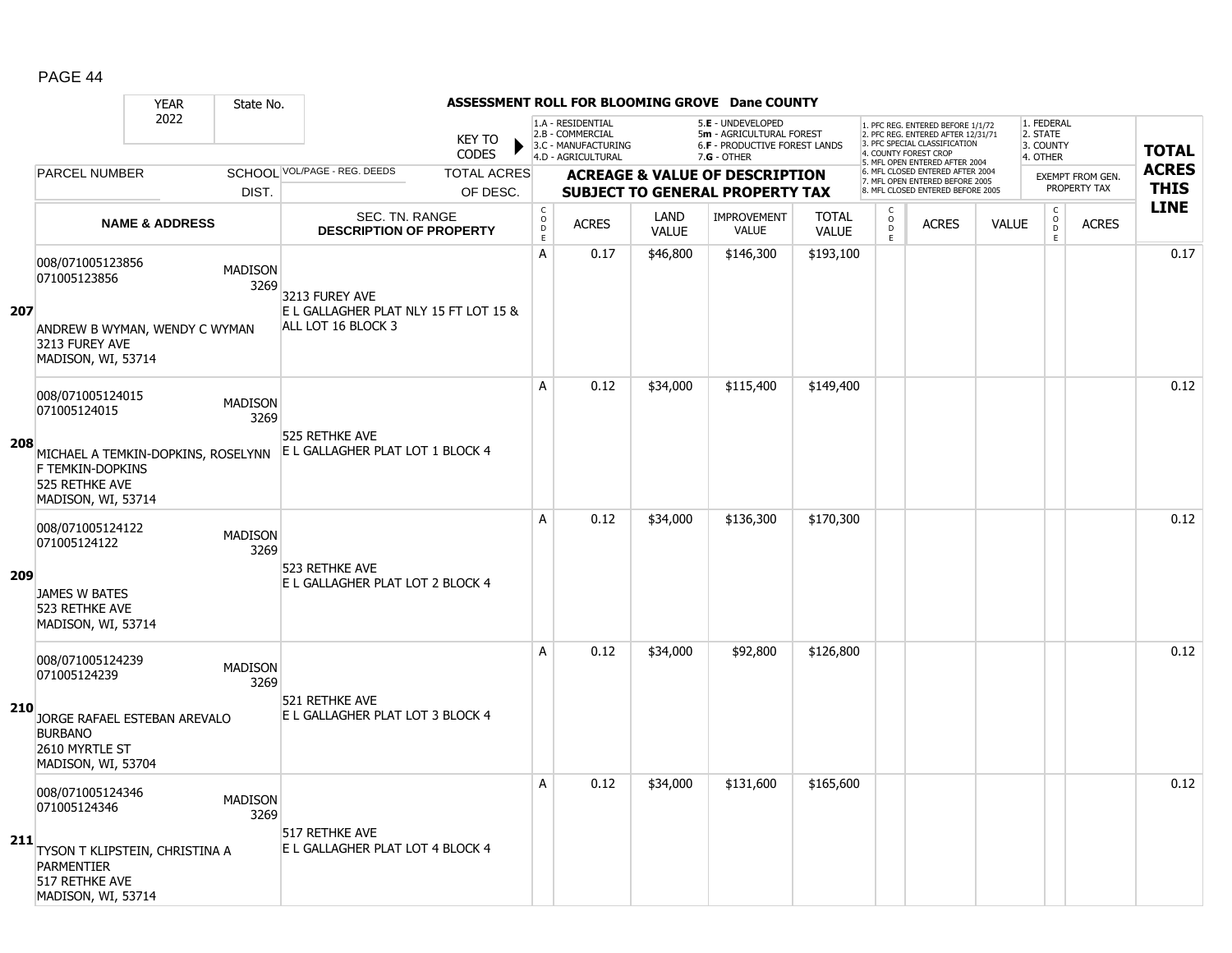|     |                                                                                                                                  | <b>YEAR</b>               | State No.              |                                                         |                               |                                            |                                                                                    |                      | ASSESSMENT ROLL FOR BLOOMING GROVE Dane COUNTY                                                       |                              |                                   |                                                                                                          |              |                                                 |                         |              |
|-----|----------------------------------------------------------------------------------------------------------------------------------|---------------------------|------------------------|---------------------------------------------------------|-------------------------------|--------------------------------------------|------------------------------------------------------------------------------------|----------------------|------------------------------------------------------------------------------------------------------|------------------------------|-----------------------------------|----------------------------------------------------------------------------------------------------------|--------------|-------------------------------------------------|-------------------------|--------------|
|     |                                                                                                                                  | 2022                      |                        |                                                         | <b>KEY TO</b><br><b>CODES</b> |                                            | 1.A - RESIDENTIAL<br>2.B - COMMERCIAL<br>3.C - MANUFACTURING<br>4.D - AGRICULTURAL |                      | 5.E - UNDEVELOPED<br>5m - AGRICULTURAL FOREST<br><b>6.F - PRODUCTIVE FOREST LANDS</b><br>7.G - OTHER |                              | 4. COUNTY FOREST CROP             | 1. PFC REG. ENTERED BEFORE 1/1/72<br>2. PFC REG. ENTERED AFTER 12/31/71<br>3. PFC SPECIAL CLASSIFICATION |              | 1. FEDERAL<br>2. STATE<br>3. COUNTY<br>4. OTHER |                         | <b>TOTAL</b> |
|     | <b>PARCEL NUMBER</b>                                                                                                             |                           |                        | SCHOOL VOL/PAGE - REG. DEEDS                            | <b>TOTAL ACRES</b>            |                                            |                                                                                    |                      | <b>ACREAGE &amp; VALUE OF DESCRIPTION</b>                                                            |                              |                                   | 5. MFL OPEN ENTERED AFTER 2004<br>6. MFL CLOSED ENTERED AFTER 2004                                       |              |                                                 | <b>EXEMPT FROM GEN.</b> | <b>ACRES</b> |
|     |                                                                                                                                  |                           | DIST.                  |                                                         | OF DESC.                      |                                            |                                                                                    |                      | <b>SUBJECT TO GENERAL PROPERTY TAX</b>                                                               |                              |                                   | 7. MFL OPEN ENTERED BEFORE 2005<br>8. MFL CLOSED ENTERED BEFORE 2005                                     |              |                                                 | PROPERTY TAX            | <b>THIS</b>  |
|     |                                                                                                                                  | <b>NAME &amp; ADDRESS</b> |                        | SEC. TN. RANGE<br><b>DESCRIPTION OF PROPERTY</b>        |                               | $\mathsf C$<br>$\circ$<br>D<br>$\mathsf E$ | <b>ACRES</b>                                                                       | LAND<br><b>VALUE</b> | <b>IMPROVEMENT</b><br><b>VALUE</b>                                                                   | <b>TOTAL</b><br><b>VALUE</b> | $\mathsf{C}$<br>$\circ$<br>D<br>E | <b>ACRES</b>                                                                                             | <b>VALUE</b> | $\mathsf{C}$<br>$\overline{0}$<br>$\mathsf E$   | <b>ACRES</b>            | <b>LINE</b>  |
| 212 | 008/071005124453<br>071005124453<br>ROBERT M LUECKER<br>513 RETHKE AVE<br>MADISON, WI, 53714                                     |                           | <b>MADISON</b><br>3269 | 513 RETHKE AVE<br>E L GALLAGHER PLAT LOT 5 BLOCK 4      |                               | A                                          | 0.12                                                                               | \$34,000             | \$99,600                                                                                             | \$133,600                    |                                   |                                                                                                          |              |                                                 |                         | 0.12         |
| 213 | 008/071005124560<br>071005124560<br>BARBARA J RIDEOUT, BRUCE R RIDEOUT<br>509 RETHKE AVE<br>MADISON, WI, 53714                   |                           | <b>MADISON</b><br>3269 | 509 RETHKE AVE<br>E L GALLAGHER PLAT LOTS 6 & 7 BLOCK 4 |                               | A                                          | 0.25                                                                               | \$64,400             | \$146,400                                                                                            | \$210,800                    |                                   |                                                                                                          |              |                                                 |                         | 0.25         |
| 214 | 008/071005124686<br>071005124686<br>NEHEMIAH JACOB CHINAVARE, REBECCA<br>NICOLE CHINAVARE<br>3154 WEBB AVE<br>MADISON, WI, 53714 |                           | <b>MADISON</b><br>3269 | 3154 WEBB AVE<br>E L GALLAGHER PLAT LOT 8 BLOCK 4       |                               | A                                          | 0.12                                                                               | \$34,000             | \$185,300                                                                                            | \$219,300                    |                                   |                                                                                                          |              |                                                 |                         | 0.12         |
| 215 | 008/071005124793<br>071005124793<br><b>DEBRA A ITURBIDE</b><br>3162 WEBB AVE<br>MADISON, WI, 53714                               |                           | <b>MADISON</b><br>3269 | 3162 WEBB AVE<br>E L GALLAGHER PLAT LOT 9 BLOCK 4       |                               | A                                          | 0.12                                                                               | \$34,000             | \$123,800                                                                                            | \$157,800                    |                                   |                                                                                                          |              |                                                 |                         | 0.12         |
| 216 | 008/071005124908<br>071005124908<br><b>JOSHUA B BYER</b><br>504 MEMPHIS AVE<br>MADISON, WI, 53714                                |                           | <b>MADISON</b><br>3269 | 504 MEMPHIS AVE<br>E L GALLAGHER PLAT LOT 10 BLOCK 4    |                               | A                                          | 0.12                                                                               | \$34,000             | \$150,900                                                                                            | \$184,900                    |                                   |                                                                                                          |              |                                                 |                         | 0.12         |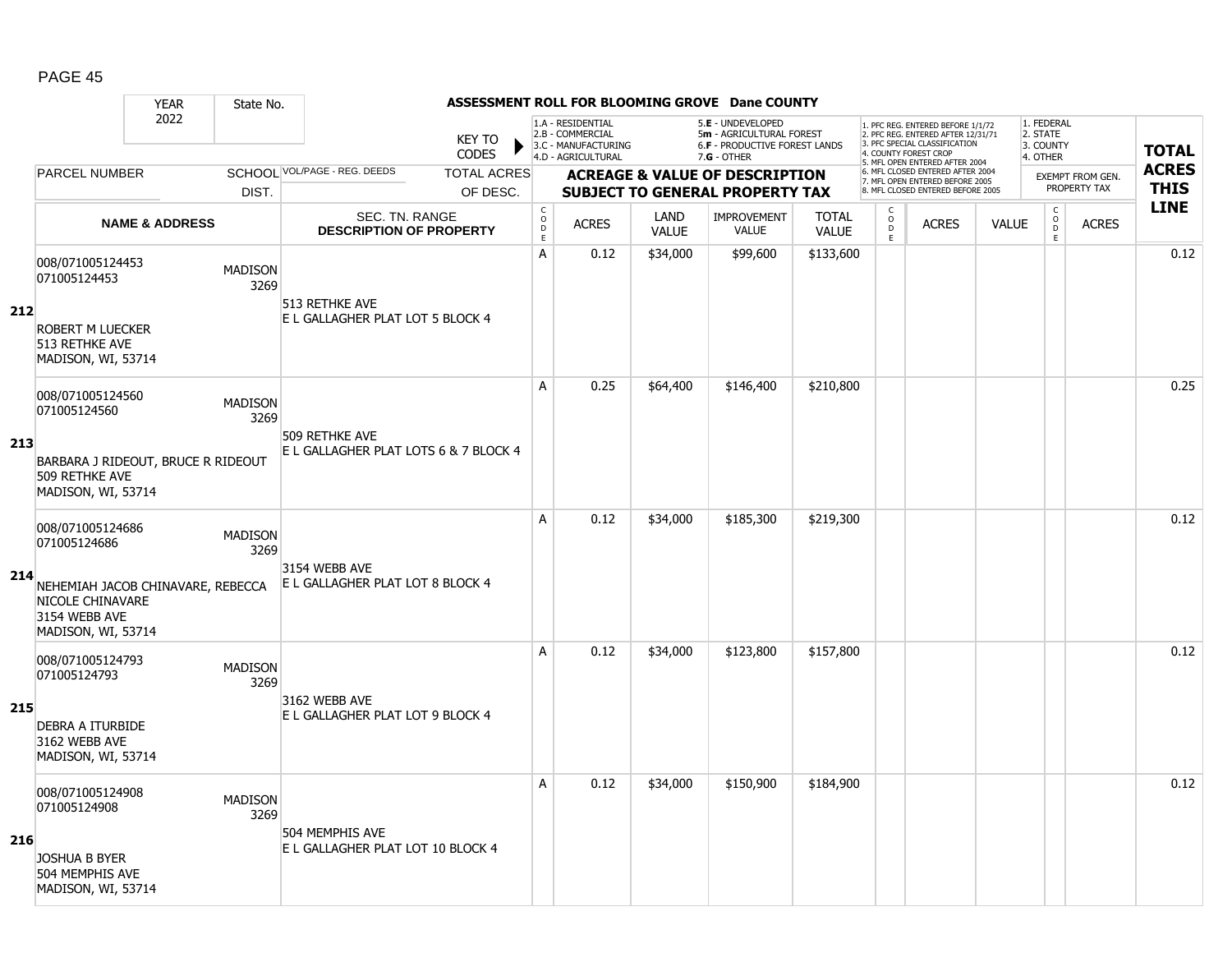|     |                                                                                                             | <b>YEAR</b>               | State No.              |                                                      |                                                  |                                        |                                                                                    |                      | ASSESSMENT ROLL FOR BLOOMING GROVE Dane COUNTY                                                       |                              |                                   |                                                                                                                                   |              |                                                 |                         |              |
|-----|-------------------------------------------------------------------------------------------------------------|---------------------------|------------------------|------------------------------------------------------|--------------------------------------------------|----------------------------------------|------------------------------------------------------------------------------------|----------------------|------------------------------------------------------------------------------------------------------|------------------------------|-----------------------------------|-----------------------------------------------------------------------------------------------------------------------------------|--------------|-------------------------------------------------|-------------------------|--------------|
|     |                                                                                                             | 2022                      |                        |                                                      | <b>KEY TO</b><br><b>CODES</b>                    |                                        | 1.A - RESIDENTIAL<br>2.B - COMMERCIAL<br>3.C - MANUFACTURING<br>4.D - AGRICULTURAL |                      | 5.E - UNDEVELOPED<br>5m - AGRICULTURAL FOREST<br><b>6.F - PRODUCTIVE FOREST LANDS</b><br>7.G - OTHER |                              |                                   | 1. PFC REG. ENTERED BEFORE 1/1/72<br>2. PFC REG. ENTERED AFTER 12/31/71<br>3. PFC SPECIAL CLASSIFICATION<br>4. COUNTY FOREST CROP |              | 1. FEDERAL<br>2. STATE<br>3. COUNTY<br>4. OTHER |                         | <b>TOTAL</b> |
|     | PARCEL NUMBER                                                                                               |                           |                        | SCHOOL VOL/PAGE - REG. DEEDS                         | <b>TOTAL ACRES</b>                               |                                        |                                                                                    |                      | <b>ACREAGE &amp; VALUE OF DESCRIPTION</b>                                                            |                              |                                   | 5. MFL OPEN ENTERED AFTER 2004<br>6. MFL CLOSED ENTERED AFTER 2004                                                                |              |                                                 | <b>EXEMPT FROM GEN.</b> | <b>ACRES</b> |
|     |                                                                                                             |                           | DIST.                  |                                                      | OF DESC.                                         |                                        |                                                                                    |                      | <b>SUBJECT TO GENERAL PROPERTY TAX</b>                                                               |                              |                                   | 7. MFL OPEN ENTERED BEFORE 2005<br>8. MFL CLOSED ENTERED BEFORE 2005                                                              |              |                                                 | PROPERTY TAX            | <b>THIS</b>  |
|     |                                                                                                             | <b>NAME &amp; ADDRESS</b> |                        |                                                      | SEC. TN. RANGE<br><b>DESCRIPTION OF PROPERTY</b> | $_{\rm o}^{\rm c}$<br>D<br>$\mathsf E$ | <b>ACRES</b>                                                                       | LAND<br><b>VALUE</b> | <b>IMPROVEMENT</b><br><b>VALUE</b>                                                                   | <b>TOTAL</b><br><b>VALUE</b> | $\mathsf{C}$<br>$\circ$<br>D<br>E | <b>ACRES</b>                                                                                                                      | <b>VALUE</b> | C<br>$\overline{0}$<br>E                        | <b>ACRES</b>            | <b>LINE</b>  |
| 217 | 008/071005125014<br>071005125014<br>PETER J NONDAHL<br>508 MEMPHIS AVE<br>MADISON, WI, 53714                |                           | <b>MADISON</b><br>3269 | 508 MEMPHIS AVE<br>E L GALLAGHER PLAT LOT 11 BLOCK 4 |                                                  | A                                      | 0.12                                                                               | \$34,000             | \$114,300                                                                                            | \$148,300                    |                                   |                                                                                                                                   |              |                                                 |                         | 0.12         |
| 218 | 008/071005125121<br>071005125121                                                                            |                           | <b>MADISON</b><br>3269 | 520 MEMPHIS AVE                                      | E L GALLAGHER PLAT LOTS 12 & 13 BLOCK            | A                                      | 0.25                                                                               | \$64,400             | \$25,100                                                                                             | \$89,500                     |                                   |                                                                                                                                   |              |                                                 |                         | 0.25         |
|     | <b>CHRIS MUCHKA</b><br>P O BOX 141<br>MADISON, WI, 53701                                                    |                           |                        |                                                      |                                                  | A                                      | 0.12                                                                               | \$34,000             |                                                                                                      |                              |                                   |                                                                                                                                   |              |                                                 |                         | 0.12         |
| 219 | 008/071005125345<br>071005125345<br>TONI M PETERSON<br>522 MEMPHIS AVE<br>MADISON, WI, 53714                |                           | <b>MADISON</b><br>3269 | 522 MEMPHIS AVE<br>E L GALLAGHER PLAT LOT 14 BLOCK 4 |                                                  |                                        |                                                                                    |                      | \$114,100                                                                                            | \$148,100                    |                                   |                                                                                                                                   |              |                                                 |                         |              |
| 220 | 008/071005125452<br>071005125452<br>ANDRES V GATICA, MARTHA GATICA<br>524 MEMPHIS AVE<br>MADISON, WI, 53714 |                           | <b>MADISON</b><br>3269 | 524 MEMPHIS AVE<br>15                                | ELISHA L GALLAGHER PLAT BLOCK 4 LOT              | A                                      | 0.12                                                                               | \$34,000             | \$136,600                                                                                            | \$170,600                    |                                   |                                                                                                                                   |              |                                                 |                         | 0.12         |
| 221 | 008/071005125569<br>071005125569<br><b>AMBER CODY</b><br>528 MEMPHIS AVE<br>MADISON, WI, 53714              |                           | <b>MADISON</b><br>3269 | 528 MEMPHIS AVE<br>E L GALLAGHER PLAT LOT 16 BLOCK 4 |                                                  | A                                      | 0.12                                                                               | \$34,000             | \$100,200                                                                                            | \$134,200                    |                                   |                                                                                                                                   |              |                                                 |                         | 0.12         |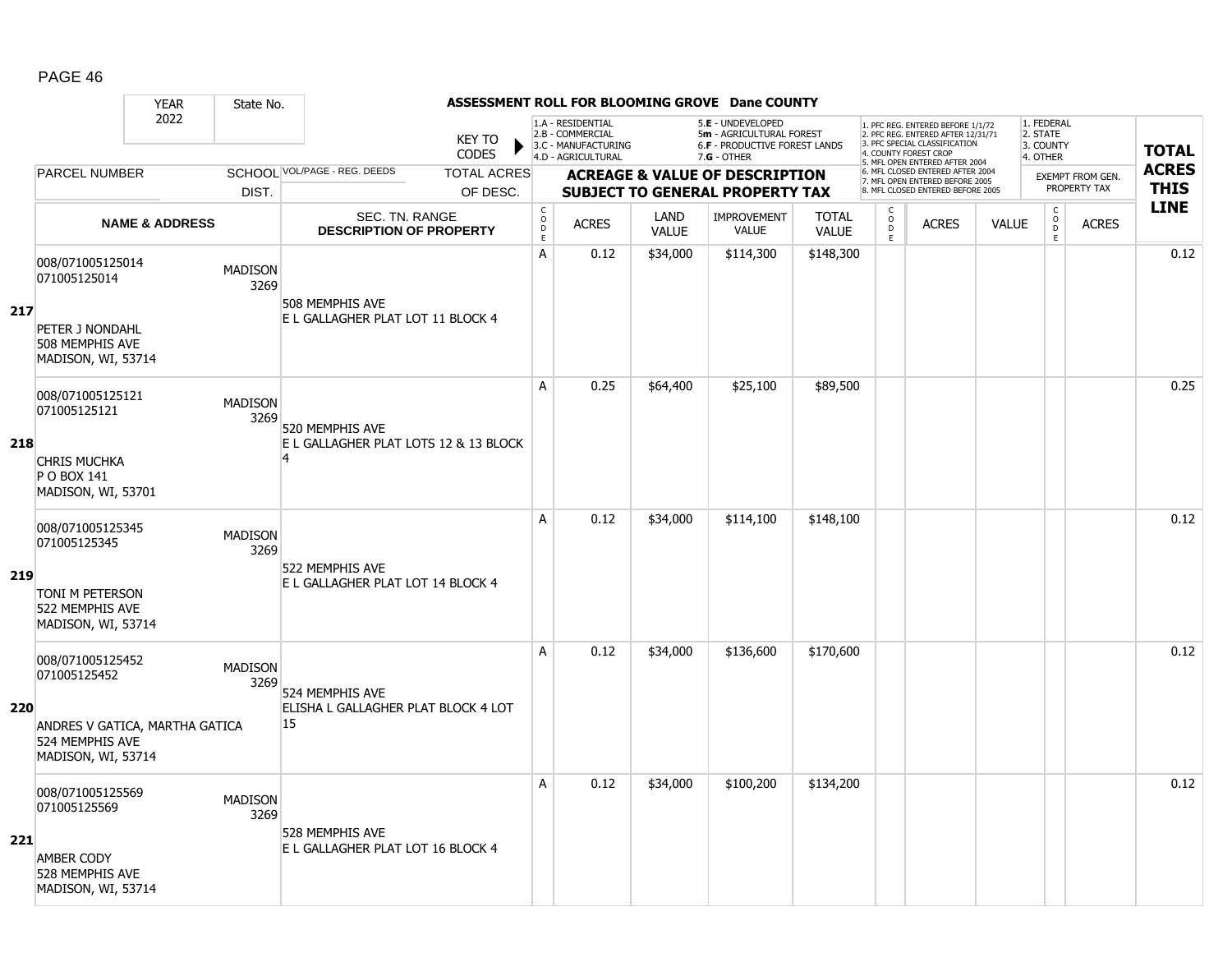|     |                                                                                               | <b>YEAR</b>               | State No.              |                                                                         |                               |                                             |                                                                                    |                             | ASSESSMENT ROLL FOR BLOOMING GROVE Dane COUNTY                                                         |                              |                                     |                                                                                                                                   |              |                                                 |                         |              |
|-----|-----------------------------------------------------------------------------------------------|---------------------------|------------------------|-------------------------------------------------------------------------|-------------------------------|---------------------------------------------|------------------------------------------------------------------------------------|-----------------------------|--------------------------------------------------------------------------------------------------------|------------------------------|-------------------------------------|-----------------------------------------------------------------------------------------------------------------------------------|--------------|-------------------------------------------------|-------------------------|--------------|
|     |                                                                                               | 2022                      |                        |                                                                         | <b>KEY TO</b><br><b>CODES</b> |                                             | 1.A - RESIDENTIAL<br>2.B - COMMERCIAL<br>3.C - MANUFACTURING<br>4.D - AGRICULTURAL |                             | 5.E - UNDEVELOPED<br>5m - AGRICULTURAL FOREST<br><b>6.F - PRODUCTIVE FOREST LANDS</b><br>$7.G - OTHER$ |                              |                                     | 1. PFC REG. ENTERED BEFORE 1/1/72<br>2. PFC REG. ENTERED AFTER 12/31/71<br>3. PFC SPECIAL CLASSIFICATION<br>4. COUNTY FOREST CROP |              | 1. FEDERAL<br>2. STATE<br>3. COUNTY<br>4. OTHER |                         | <b>TOTAL</b> |
|     | <b>PARCEL NUMBER</b>                                                                          |                           |                        | SCHOOL VOL/PAGE - REG. DEEDS                                            | <b>TOTAL ACRES</b>            |                                             |                                                                                    |                             | <b>ACREAGE &amp; VALUE OF DESCRIPTION</b>                                                              |                              |                                     | 5. MFL OPEN ENTERED AFTER 2004<br>6. MFL CLOSED ENTERED AFTER 2004                                                                |              |                                                 | <b>EXEMPT FROM GEN.</b> | <b>ACRES</b> |
|     |                                                                                               |                           | DIST.                  |                                                                         | OF DESC.                      |                                             |                                                                                    |                             | <b>SUBJECT TO GENERAL PROPERTY TAX</b>                                                                 |                              |                                     | 7. MFL OPEN ENTERED BEFORE 2005<br>8. MFL CLOSED ENTERED BEFORE 2005                                                              |              |                                                 | PROPERTY TAX            | <b>THIS</b>  |
|     |                                                                                               | <b>NAME &amp; ADDRESS</b> |                        | <b>SEC. TN. RANGE</b><br><b>DESCRIPTION OF PROPERTY</b>                 |                               | $\mathsf{C}$<br>$\circ$<br>D<br>$\mathsf E$ | <b>ACRES</b>                                                                       | <b>LAND</b><br><b>VALUE</b> | <b>IMPROVEMENT</b><br><b>VALUE</b>                                                                     | <b>TOTAL</b><br><b>VALUE</b> | $\mathsf{C}$<br>$\overline{0}$<br>E | <b>ACRES</b>                                                                                                                      | <b>VALUE</b> | $\begin{matrix} 0 \\ 0 \\ 0 \end{matrix}$<br>E  | <b>ACRES</b>            | <b>LINE</b>  |
| 222 | 008/071005125710<br>071005125710<br>DANIEL D JOHNSON, PAMELA A JOHNSON                        |                           | <b>MADISON</b><br>3269 | 429 RETHKE AVE<br>E L GALLAGHER PLAT FIRST ADDN LOT 1<br><b>BLOCK 5</b> |                               | A                                           | 0.12                                                                               | \$34,000                    | \$121,400                                                                                              | \$155,400                    |                                     |                                                                                                                                   |              |                                                 |                         | 0.12         |
|     | 429 RETHKE AVE<br>MADISON, WI, 53714                                                          |                           |                        |                                                                         |                               |                                             |                                                                                    |                             |                                                                                                        |                              |                                     |                                                                                                                                   |              |                                                 |                         |              |
| 223 | 008/071005125827<br>071005125827                                                              |                           | <b>MADISON</b>         | 3269 425 RETHKE AVE<br>E L GALLAGHER PLAT FIRST ADDN LOT 2              |                               | A                                           | 0.25                                                                               | \$64,400                    | \$143,000                                                                                              | \$207,400                    |                                     |                                                                                                                                   |              |                                                 |                         | 0.25         |
|     | MADELEINE G PITSCH, ANDREW<br><b>TOLSTEDT</b><br>425 RETHKE AVE<br>MADISON, WI, 53714         |                           |                        | BLOCK 5 (INCLUDES VALUE FROM 0710-051<br>$-2593-4)$                     |                               |                                             |                                                                                    |                             |                                                                                                        |                              |                                     |                                                                                                                                   |              |                                                 |                         |              |
| 224 | 008/071005126040<br>071005126040<br>KATHRYN C BENGSCH<br>413 RETHKE AVE<br>MADISON, WI, 53714 |                           | <b>MADISON</b><br>3269 | 413 RETHKE AVE<br>E L GALLAGHER PLAT FIRST ADDN LOTS 4<br>& 5 BLOCK 5   |                               | A                                           | 0.25                                                                               | \$64,400                    | \$93,100                                                                                               | \$157,500                    |                                     |                                                                                                                                   |              |                                                 |                         | 0.25         |
| 225 | 008/071005126166<br>071005126166                                                              |                           | <b>MADISON</b><br>3269 | 409 RETHKE AVE<br>E L GALLAGHER PLAT FIRST ADDN LOT 6                   |                               | A                                           | 0.12                                                                               | \$34,000                    | \$60,200                                                                                               | \$94,200                     |                                     |                                                                                                                                   |              |                                                 |                         | 0.12         |
|     | <b>LOREN F AIKEN</b><br>409 RETHKE AVE<br>MADISON, WI, 53714                                  |                           |                        | <b>BLOCK 5</b>                                                          |                               |                                             |                                                                                    |                             |                                                                                                        |                              |                                     |                                                                                                                                   |              |                                                 |                         |              |
| 226 | 008/071005126273<br>071005126273<br>CHAD E BENNETT<br>405 RETHKE AVE<br>MADISON, WI, 53714    |                           | <b>MADISON</b><br>3269 | 405 RETHKE AVE<br>E L GALLAGHER PLAT FIRST ADDN LOT 7<br><b>BLOCK 5</b> |                               | A                                           | 0.12                                                                               | \$34,000                    | \$130,900                                                                                              | \$164,900                    |                                     |                                                                                                                                   |              |                                                 |                         | 0.12         |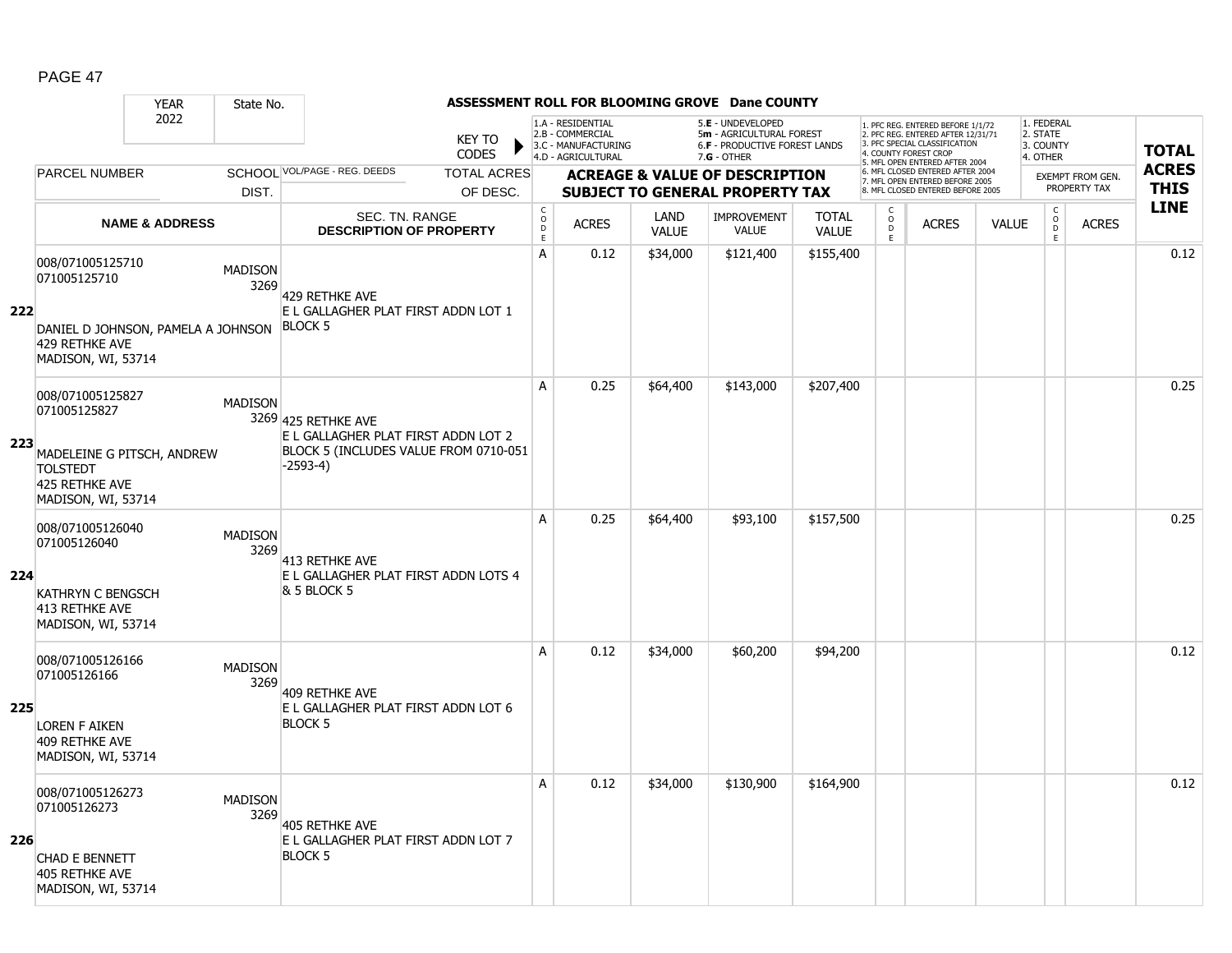|     |                                                                                                      | <b>YEAR</b>                                           | State No.                                       |                                                         |                                                           |                                                                                    |                      | ASSESSMENT ROLL FOR BLOOMING GROVE Dane COUNTY                                                       |                              |                         |                                                                                                                                   |              |                                                 |                         |              |
|-----|------------------------------------------------------------------------------------------------------|-------------------------------------------------------|-------------------------------------------------|---------------------------------------------------------|-----------------------------------------------------------|------------------------------------------------------------------------------------|----------------------|------------------------------------------------------------------------------------------------------|------------------------------|-------------------------|-----------------------------------------------------------------------------------------------------------------------------------|--------------|-------------------------------------------------|-------------------------|--------------|
|     |                                                                                                      | 2022                                                  |                                                 | <b>KEY TO</b><br><b>CODES</b>                           |                                                           | 1.A - RESIDENTIAL<br>2.B - COMMERCIAL<br>3.C - MANUFACTURING<br>4.D - AGRICULTURAL |                      | 5.E - UNDEVELOPED<br>5m - AGRICULTURAL FOREST<br><b>6.F - PRODUCTIVE FOREST LANDS</b><br>7.G - OTHER |                              |                         | 1. PFC REG. ENTERED BEFORE 1/1/72<br>2. PFC REG. ENTERED AFTER 12/31/71<br>3. PFC SPECIAL CLASSIFICATION<br>4. COUNTY FOREST CROP |              | 1. FEDERAL<br>2. STATE<br>3. COUNTY<br>4. OTHER |                         | <b>TOTAL</b> |
|     | <b>PARCEL NUMBER</b>                                                                                 |                                                       | SCHOOL VOL/PAGE - REG. DEEDS                    | <b>TOTAL ACRES</b>                                      |                                                           |                                                                                    |                      | <b>ACREAGE &amp; VALUE OF DESCRIPTION</b>                                                            |                              |                         | 5. MFL OPEN ENTERED AFTER 2004<br>6. MFL CLOSED ENTERED AFTER 2004                                                                |              |                                                 | <b>EXEMPT FROM GEN.</b> | <b>ACRES</b> |
|     |                                                                                                      | DIST.                                                 |                                                 | OF DESC.                                                |                                                           |                                                                                    |                      | <b>SUBJECT TO GENERAL PROPERTY TAX</b>                                                               |                              |                         | 7. MFL OPEN ENTERED BEFORE 2005<br>8. MFL CLOSED ENTERED BEFORE 2005                                                              |              |                                                 | PROPERTY TAX            | <b>THIS</b>  |
|     |                                                                                                      | <b>NAME &amp; ADDRESS</b>                             |                                                 | <b>SEC. TN. RANGE</b><br><b>DESCRIPTION OF PROPERTY</b> | $\mathsf C$<br>$\mathsf{O}$<br>$\mathsf D$<br>$\mathsf E$ | <b>ACRES</b>                                                                       | LAND<br><b>VALUE</b> | <b>IMPROVEMENT</b><br><b>VALUE</b>                                                                   | <b>TOTAL</b><br><b>VALUE</b> | C<br>$\circ$<br>D<br>E. | <b>ACRES</b>                                                                                                                      | <b>VALUE</b> | $\mathsf C$<br>$_{\rm D}^{\rm O}$<br>E          | <b>ACRES</b>            | <b>LINE</b>  |
| 227 | 008/071005126380<br>071005126380<br>NICHOLAS C BALDINUS<br>401 RETHKE AVE<br>MADISON, WI, 53714      | <b>MADISON</b>                                        | 3269<br><b>401 RETHKE AVE</b><br><b>BLOCK 5</b> | E L GALLAGHER PLAT FIRST ADDN LOT 8                     | А                                                         | 0.12                                                                               | \$34,000             | \$114,600                                                                                            | \$148,600                    |                         |                                                                                                                                   |              |                                                 |                         | 0.12         |
| 228 | 008/071005126497<br>071005126497<br>MICHAEL ERICKSON<br>400 MEMPHIS AVE<br>MADISON, WI, 53714        | <b>MADISON</b>                                        | 3269<br>400 MEMPHIS AVE<br>& 10 BLOCK 5         | E L GALLAGHER PLAT FIRST ADDN LOTS 9                    | A                                                         | 0.25                                                                               | \$64,400             | \$120,100                                                                                            | \$184,500                    |                         |                                                                                                                                   |              |                                                 |                         | 0.25         |
| 229 | 008/071005126611<br>071005126611<br>408 MEMPHIS AVE<br>MADISON, WI, 53714                            | <b>MADISON</b><br>HAL GEIGER, JORDAN & SCARLET GEIGER | 3269<br>408 MEMPHIS AVE<br><b>BLOCK 5</b>       | E L GALLAGHER PLAT FIRST ADDN LOT 11                    | A                                                         | 0.12                                                                               | \$34,000             | \$71,000                                                                                             | \$105,000                    |                         |                                                                                                                                   |              |                                                 |                         | 0.12         |
| 230 | 008/071005126728<br>071005126728<br><b>MUGAN</b><br>412 MEMPHIS AVE<br>MADISON, WI, 53714            | <b>MADISON</b><br>EMILY M MUGAN, KAREN C & THOMAS     | 3269<br>412 MEMPHIS AVE<br><b>BLOCK 5</b>       | E L GALLAGHER PLAT FIRST ADDN LOT 12                    | A                                                         | 0.12                                                                               | \$34,000             | \$181,000                                                                                            | \$215,000                    |                         |                                                                                                                                   |              |                                                 |                         | 0.12         |
| 231 | 008/071005126835<br>071005126835<br><b>BRADLEY G COPPER</b><br>416 MEMPHIS AVE<br>MADISON, WI, 53714 | <b>MADISON</b>                                        | 3269<br>416 MEMPHIS AVE<br><b>BLOCK 5</b>       | E L GALLAGHER PLAT FIRST ADDN LOT 13                    | Α                                                         | 0.12                                                                               | \$34,000             | \$122,000                                                                                            | \$156,000                    |                         |                                                                                                                                   |              |                                                 |                         | 0.12         |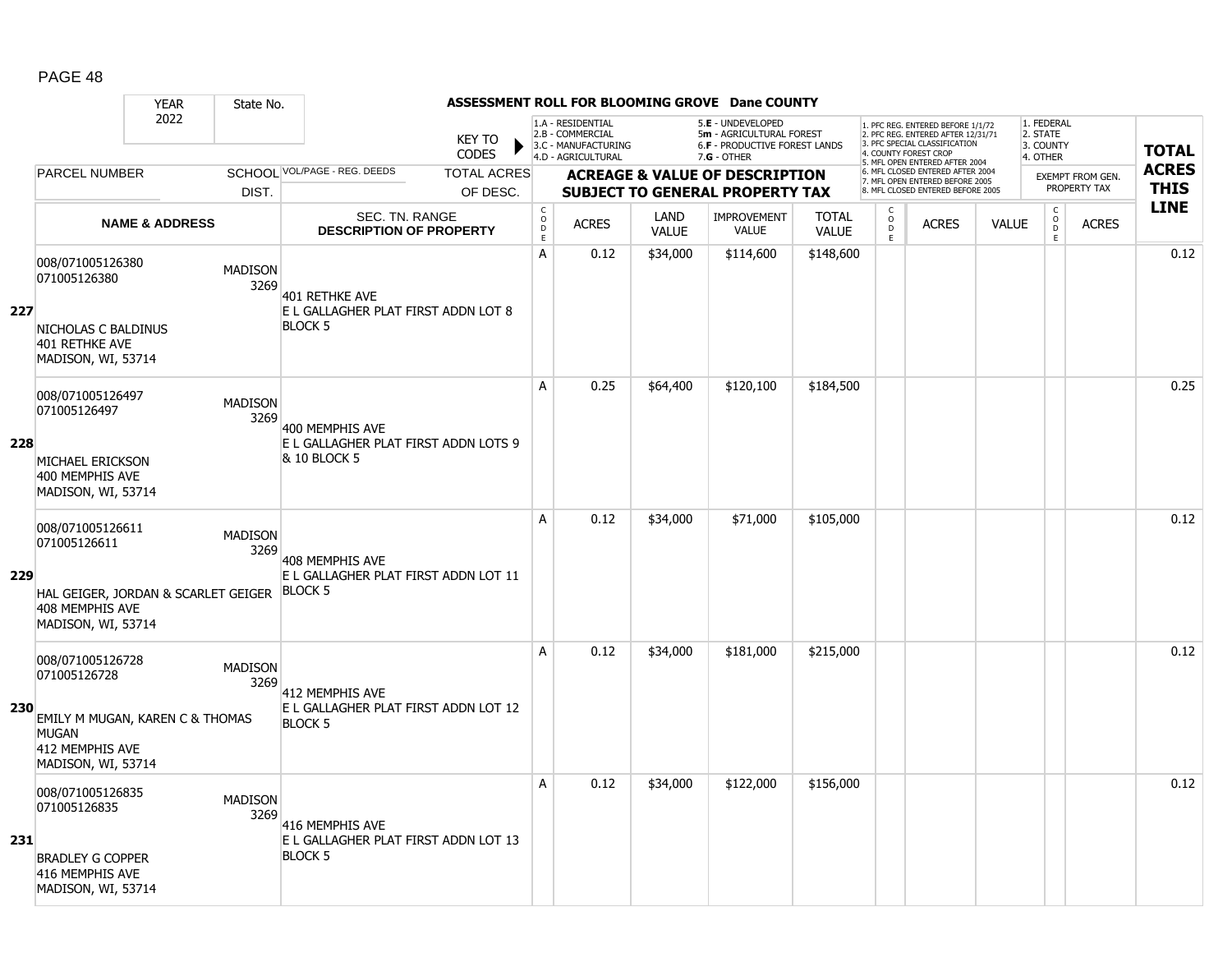|     |                                                                                           | <b>YEAR</b>               | State No.              |                                                         |                                |                             |                                                              |                             | ASSESSMENT ROLL FOR BLOOMING GROVE Dane COUNTY                                        |                              |                     |                                                                                                                                   |              |                                                |                                         |              |
|-----|-------------------------------------------------------------------------------------------|---------------------------|------------------------|---------------------------------------------------------|--------------------------------|-----------------------------|--------------------------------------------------------------|-----------------------------|---------------------------------------------------------------------------------------|------------------------------|---------------------|-----------------------------------------------------------------------------------------------------------------------------------|--------------|------------------------------------------------|-----------------------------------------|--------------|
|     |                                                                                           | 2022                      |                        |                                                         | <b>KEY TO</b><br><b>CODES</b>  |                             | 1.A - RESIDENTIAL<br>2.B - COMMERCIAL<br>3.C - MANUFACTURING |                             | 5.E - UNDEVELOPED<br>5m - AGRICULTURAL FOREST<br><b>6.F - PRODUCTIVE FOREST LANDS</b> |                              |                     | 1. PFC REG. ENTERED BEFORE 1/1/72<br>2. PFC REG. ENTERED AFTER 12/31/71<br>3. PFC SPECIAL CLASSIFICATION<br>4. COUNTY FOREST CROP |              | 1. FEDERAL<br>2. STATE<br>3. COUNTY            |                                         | <b>TOTAL</b> |
|     | <b>PARCEL NUMBER</b>                                                                      |                           |                        | SCHOOL VOL/PAGE - REG. DEEDS                            |                                |                             | 4.D - AGRICULTURAL                                           |                             | $7.G - OTHER$                                                                         |                              |                     | 5. MFL OPEN ENTERED AFTER 2004<br>6. MFL CLOSED ENTERED AFTER 2004                                                                |              | 4. OTHER                                       |                                         | <b>ACRES</b> |
|     |                                                                                           |                           | DIST.                  |                                                         | <b>TOTAL ACRES</b><br>OF DESC. |                             |                                                              |                             | <b>ACREAGE &amp; VALUE OF DESCRIPTION</b><br><b>SUBJECT TO GENERAL PROPERTY TAX</b>   |                              |                     | 7. MFL OPEN ENTERED BEFORE 2005<br>8. MFL CLOSED ENTERED BEFORE 2005                                                              |              |                                                | <b>EXEMPT FROM GEN.</b><br>PROPERTY TAX | <b>THIS</b>  |
|     |                                                                                           |                           |                        |                                                         |                                | $\mathsf{C}$                |                                                              |                             |                                                                                       |                              | $\mathsf{C}$        |                                                                                                                                   |              |                                                |                                         | <b>LINE</b>  |
|     |                                                                                           | <b>NAME &amp; ADDRESS</b> |                        | <b>SEC. TN. RANGE</b><br><b>DESCRIPTION OF PROPERTY</b> |                                | $\circ$<br>D<br>$\mathsf E$ | <b>ACRES</b>                                                 | <b>LAND</b><br><b>VALUE</b> | <b>IMPROVEMENT</b><br><b>VALUE</b>                                                    | <b>TOTAL</b><br><b>VALUE</b> | $\overline{0}$<br>E | <b>ACRES</b>                                                                                                                      | <b>VALUE</b> | $\begin{matrix} 0 \\ 0 \\ 0 \end{matrix}$<br>E | <b>ACRES</b>                            |              |
| 232 | 008/071005126942<br>071005126942                                                          |                           | <b>MADISON</b><br>3269 | 420 MEMPHIS AVE<br>E L GALLAGHER PLAT FIRST ADDN LOT 14 |                                | A                           | 0.12                                                         | \$34,000                    | \$109,600                                                                             | \$143,600                    |                     |                                                                                                                                   |              |                                                |                                         | 0.12         |
|     | LEAH M STARGARDTER<br>420 MEMPHIS AVE<br>MADISON, WI, 53714                               |                           |                        | <b>BLOCK 5</b>                                          |                                |                             |                                                              |                             |                                                                                       |                              |                     |                                                                                                                                   |              |                                                |                                         |              |
|     | 008/071005127058<br>071005127058                                                          |                           | <b>MADISON</b><br>3269 | 424 MEMPHIS AVE                                         |                                | A                           | 0.12                                                         | \$34,000                    | \$167,200                                                                             | \$201,200                    |                     |                                                                                                                                   |              |                                                |                                         | 0.12         |
| 233 | JESSE SCHUKNECHT, KATHERINE<br><b>SCHUKNECHT</b><br>424 MEMPHIS AVE<br>MADISON, WI, 53714 |                           |                        | E L GALLAGHER PLAT FIRST ADDN LOT 15<br><b>BLOCK 5</b>  |                                |                             |                                                              |                             |                                                                                       |                              |                     |                                                                                                                                   |              |                                                |                                         |              |
| 234 | 008/071005127165<br>071005127165                                                          |                           | <b>MADISON</b><br>3269 | 428 MEMPHIS AVE<br>E L GALLAGHER PLAT FIRST ADDN LOT 16 |                                | A                           | 0.12                                                         | \$34,000                    | \$113,600                                                                             | \$147,600                    |                     |                                                                                                                                   |              |                                                |                                         | 0.12         |
|     | SOPHIA BARABAS<br>428 MEMPHIS AVE<br>MADISON, WI, 53714                                   |                           |                        | <b>BLOCK 5</b>                                          |                                |                             |                                                              |                             |                                                                                       |                              |                     |                                                                                                                                   |              |                                                |                                         |              |
|     | 008/071005127218<br>071005127218                                                          |                           | <b>MADISON</b><br>3269 | 3201 WEBB AVE                                           |                                | Α                           | 0.12                                                         | \$34,000                    | \$123,000                                                                             | \$157,000                    |                     |                                                                                                                                   |              |                                                |                                         | 0.12         |
| 235 | <b>TODD L OLSON</b><br>3201 WEBB AVE<br>MADISON, WI, 53714                                |                           |                        | E L GALLAGHER PLAT FIRST ADDN LOT 1<br>BLOCK 6          |                                |                             |                                                              |                             |                                                                                       |                              |                     |                                                                                                                                   |              |                                                |                                         |              |
| 236 | 008/071005127325<br>071005127325                                                          |                           | <b>MADISON</b><br>3269 | 425 MEMPHIS AVE<br>E L GALLAGHER PLAT FIRST ADDN LOT 2  |                                | A                           | 0.12                                                         | \$34,000                    | \$147,300                                                                             | \$181,300                    |                     |                                                                                                                                   |              |                                                |                                         | 0.12         |
|     | <b>MARK A PENISTEN</b><br>425 MEMPHIS AVE<br>MADISON, WI, 53714                           |                           |                        | BLOCK 6                                                 |                                |                             |                                                              |                             |                                                                                       |                              |                     |                                                                                                                                   |              |                                                |                                         |              |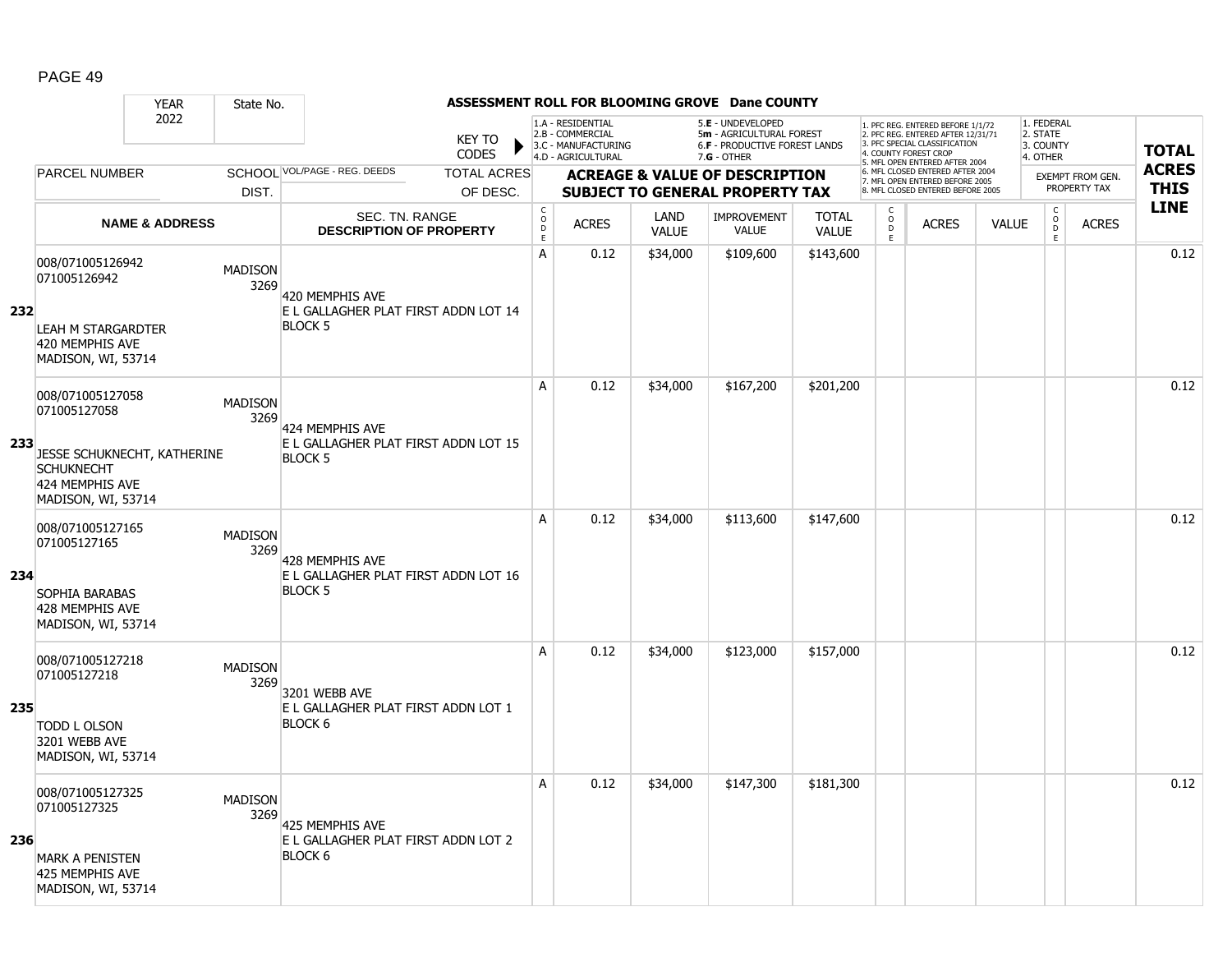|     |                                                                                                                                               | <b>YEAR</b>               | State No.              |                                                                          |                               |                                      |                                                                                    |                      | ASSESSMENT ROLL FOR BLOOMING GROVE Dane COUNTY                                                         |                              |                          |                                                                                                                                   |              |                                                 |                  |              |
|-----|-----------------------------------------------------------------------------------------------------------------------------------------------|---------------------------|------------------------|--------------------------------------------------------------------------|-------------------------------|--------------------------------------|------------------------------------------------------------------------------------|----------------------|--------------------------------------------------------------------------------------------------------|------------------------------|--------------------------|-----------------------------------------------------------------------------------------------------------------------------------|--------------|-------------------------------------------------|------------------|--------------|
|     |                                                                                                                                               | 2022                      |                        |                                                                          | <b>KEY TO</b><br><b>CODES</b> |                                      | 1.A - RESIDENTIAL<br>2.B - COMMERCIAL<br>3.C - MANUFACTURING<br>4.D - AGRICULTURAL |                      | 5.E - UNDEVELOPED<br>5m - AGRICULTURAL FOREST<br><b>6.F - PRODUCTIVE FOREST LANDS</b><br>$7.G - OTHER$ |                              |                          | 1. PFC REG. ENTERED BEFORE 1/1/72<br>2. PFC REG. ENTERED AFTER 12/31/71<br>3. PFC SPECIAL CLASSIFICATION<br>4. COUNTY FOREST CROP |              | 1. FEDERAL<br>2. STATE<br>3. COUNTY<br>4. OTHER |                  | <b>TOTAL</b> |
|     | <b>PARCEL NUMBER</b>                                                                                                                          |                           |                        | SCHOOL VOL/PAGE - REG. DEEDS                                             | <b>TOTAL ACRES</b>            |                                      |                                                                                    |                      | <b>ACREAGE &amp; VALUE OF DESCRIPTION</b>                                                              |                              |                          | 5. MFL OPEN ENTERED AFTER 2004<br>6. MFL CLOSED ENTERED AFTER 2004                                                                |              |                                                 | EXEMPT FROM GEN. | <b>ACRES</b> |
|     |                                                                                                                                               |                           | DIST.                  |                                                                          | OF DESC.                      |                                      |                                                                                    |                      | <b>SUBJECT TO GENERAL PROPERTY TAX</b>                                                                 |                              |                          | 7. MFL OPEN ENTERED BEFORE 2005<br>8. MFL CLOSED ENTERED BEFORE 2005                                                              |              |                                                 | PROPERTY TAX     | <b>THIS</b>  |
|     |                                                                                                                                               | <b>NAME &amp; ADDRESS</b> |                        | <b>SEC. TN. RANGE</b><br><b>DESCRIPTION OF PROPERTY</b>                  |                               | $_{\rm o}^{\rm c}$<br>D<br>$\bar{E}$ | <b>ACRES</b>                                                                       | LAND<br><b>VALUE</b> | <b>IMPROVEMENT</b><br><b>VALUE</b>                                                                     | <b>TOTAL</b><br><b>VALUE</b> | C<br>$\overline{0}$<br>E | <b>ACRES</b>                                                                                                                      | <b>VALUE</b> | $\mathsf{C}$<br>$\overline{0}$<br>E.            | <b>ACRES</b>     | <b>LINE</b>  |
| 237 | 008/071005127432<br>071005127432<br><b>SARAH EDWARDS</b><br>417 MEMPHIS AVE<br>MADISON, WI, 53714                                             |                           | <b>MADISON</b><br>3269 | 417 MEMPHIS AVE<br>E L GALLAGHER PLAT FIRST ADDN LOTS 3<br>& 4 BLOCK 6   |                               | A                                    | 0.25                                                                               | \$64,400             | \$115,800                                                                                              | \$180,200                    |                          |                                                                                                                                   |              |                                                 |                  | 0.25         |
| 238 | 008/071005127558<br>071005127558<br><b>JACOB SLABY</b><br>411 MEMPHIS AVE<br>MADISON, WI, 53714                                               |                           | <b>MADISON</b><br>3269 | 411 MEMPHIS AVE<br>E L GALLAGHER PLAT FIRST ADDN LOT 5<br><b>BLOCK 6</b> |                               | A                                    | 0.12                                                                               | \$34,000             | \$116,200                                                                                              | \$150,200                    |                          |                                                                                                                                   |              |                                                 |                  | 0.12         |
| 239 | 008/071005127665<br>071005127665<br>MELODY LEE SINCLAIR<br>409 MEMPHIS AVE<br>MADISON, WI, 53714                                              |                           | <b>MADISON</b><br>3269 | 409 MEMPHIS AVE<br>E L GALLAGHER PLAT FIRST ADDN LOT 6<br><b>BLOCK 6</b> |                               | A                                    | 0.12                                                                               | \$34,000             | \$129,200                                                                                              | \$163,200                    |                          |                                                                                                                                   |              |                                                 |                  | 0.12         |
| 240 | 008/071005127781<br>071005127781<br>CHARLES JASON SCHUMACHER, STACEY L BLOCK 6<br><b>SCHUMACHER</b><br>416 JOHNSON ST<br>STOUGHTON, WI, 53589 |                           | <b>MADISON</b><br>3269 | 401 MEMPHIS AVE<br>E L GALLAGHER PLAT FIRST ADDN LOT 8                   |                               | A                                    | 0.12                                                                               | \$34,000             | \$110,900                                                                                              | \$144,900                    |                          |                                                                                                                                   |              |                                                 |                  | 0.12         |
| 241 | 008/071005127834<br>071005127834<br><b>ROSEMARY LEIS</b><br>405 MEMPHIS AVE<br>MADISON, WI, 53714                                             |                           | <b>MADISON</b><br>3269 | 405 MEMPHIS AVE<br>E L GALLAGHER PLAT FIRST ADDN LOT 7<br><b>BLOCK 6</b> |                               | A                                    | 0.12                                                                               | \$34,000             | \$125,800                                                                                              | \$159,800                    |                          |                                                                                                                                   |              |                                                 |                  | 0.12         |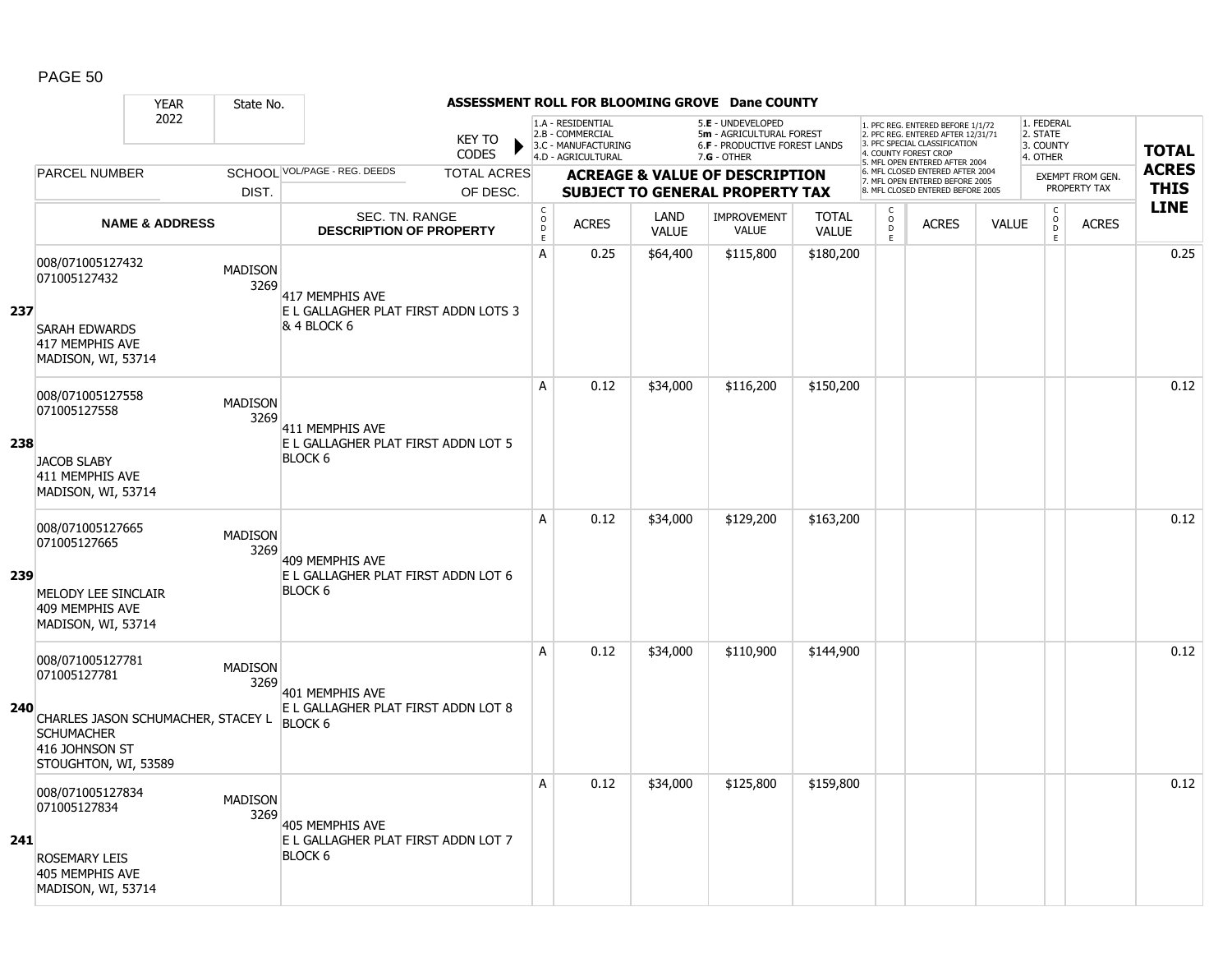|     |                                                                                                               | <b>YEAR</b>               | State No.              |                                                                          |                                |                                        |                                                                                    |                      | ASSESSMENT ROLL FOR BLOOMING GROVE Dane COUNTY                                                       |                              |                                              |                                                                                                                                                                     |              |                                                 |                                         |                             |
|-----|---------------------------------------------------------------------------------------------------------------|---------------------------|------------------------|--------------------------------------------------------------------------|--------------------------------|----------------------------------------|------------------------------------------------------------------------------------|----------------------|------------------------------------------------------------------------------------------------------|------------------------------|----------------------------------------------|---------------------------------------------------------------------------------------------------------------------------------------------------------------------|--------------|-------------------------------------------------|-----------------------------------------|-----------------------------|
|     |                                                                                                               | 2022                      |                        |                                                                          | <b>KEY TO</b><br>CODES         |                                        | 1.A - RESIDENTIAL<br>2.B - COMMERCIAL<br>3.C - MANUFACTURING<br>4.D - AGRICULTURAL |                      | 5.E - UNDEVELOPED<br>5m - AGRICULTURAL FOREST<br><b>6.F - PRODUCTIVE FOREST LANDS</b><br>7.G - OTHER |                              |                                              | 1. PFC REG. ENTERED BEFORE 1/1/72<br>2. PFC REG. ENTERED AFTER 12/31/71<br>3. PFC SPECIAL CLASSIFICATION<br>4. COUNTY FOREST CROP<br>5. MFL OPEN ENTERED AFTER 2004 |              | 1. FEDERAL<br>2. STATE<br>3. COUNTY<br>4. OTHER |                                         | <b>TOTAL</b>                |
|     | <b>PARCEL NUMBER</b>                                                                                          |                           | DIST.                  | SCHOOL VOL/PAGE - REG. DEEDS                                             | <b>TOTAL ACRES</b><br>OF DESC. |                                        |                                                                                    |                      | <b>ACREAGE &amp; VALUE OF DESCRIPTION</b><br><b>SUBJECT TO GENERAL PROPERTY TAX</b>                  |                              |                                              | 6. MFL CLOSED ENTERED AFTER 2004<br>7. MFL OPEN ENTERED BEFORE 2005<br>8. MFL CLOSED ENTERED BEFORE 2005                                                            |              |                                                 | <b>EXEMPT FROM GEN.</b><br>PROPERTY TAX | <b>ACRES</b><br><b>THIS</b> |
|     |                                                                                                               | <b>NAME &amp; ADDRESS</b> |                        | SEC. TN. RANGE<br><b>DESCRIPTION OF PROPERTY</b>                         |                                | $_{\rm o}^{\rm c}$<br>$\mathsf D$<br>E | <b>ACRES</b>                                                                       | LAND<br><b>VALUE</b> | <b>IMPROVEMENT</b><br><b>VALUE</b>                                                                   | <b>TOTAL</b><br><b>VALUE</b> | C<br>$\mathsf{O}\xspace$<br>$\mathsf D$<br>E | <b>ACRES</b>                                                                                                                                                        | <b>VALUE</b> | $\begin{matrix} 0 \\ 0 \\ D \end{matrix}$<br>E  | <b>ACRES</b>                            | <b>LINE</b>                 |
| 242 | 008/071005127898<br>071005127898<br>DANIEL K BARTON, JESSICA N BARTON<br>400 POWERS AVE<br>MADISON, WI, 53714 |                           | <b>MADISON</b><br>3269 | 400 POWERS AVE<br>E L GALLAGHER PLAT FIRST ADDN LOT 9<br><b>BLOCK 6</b>  |                                | А                                      | 0.12                                                                               | \$30,600             | \$147,900                                                                                            | \$178,500                    |                                              |                                                                                                                                                                     |              |                                                 |                                         | 0.12                        |
| 243 | 008/071005128002<br>071005128002<br><b>ANDRES OLLARVEZ</b><br>404 POWERS AVE<br>MADISON, WI, 53714            |                           | <b>MADISON</b><br>3269 | 404 POWERS AVE<br>E L GALLAGHER PLAT FIRST ADDN LOT 10<br><b>BLOCK 6</b> |                                | A                                      | 0.12                                                                               | \$34,000             | \$147,600                                                                                            | \$181,600                    |                                              |                                                                                                                                                                     |              |                                                 |                                         | 0.12                        |
| 244 | 008/071005128119<br>071005128119<br><b>ZANA BAJALAN</b><br>408 POWERS AVE<br>MADISON, WI, 53714               |                           | <b>MADISON</b><br>3269 | 408 POWERS AVE<br>E L GALLAGHER PLAT FIRST ADDN LOT 11<br><b>BLOCK 6</b> |                                | A                                      | 0.12                                                                               | \$34,000             | \$148,800                                                                                            | \$182,800                    |                                              |                                                                                                                                                                     |              |                                                 |                                         | 0.12                        |
| 245 | 008/071005128226<br>071005128226<br>LOIS A ROSKO, WILLIAM A ROSKO<br>412 POWERS AVE<br>MADISON, WI, 53714     |                           | <b>MADISON</b><br>3269 | 412 POWERS AVE<br>E L GALLAGHER PLAT FIRST ADDN LOTS 12<br>& 13 BLOCK 6  |                                | A                                      | 0.25                                                                               | \$64,400             | \$122,000                                                                                            | \$186,400                    |                                              |                                                                                                                                                                     |              |                                                 |                                         | 0.25                        |
| 246 | 008/071005128342<br>071005128342<br><b>AMANDA J BOWERS</b><br>424 POWERS AVE<br>MADISON, WI, 53714            |                           | <b>MADISON</b><br>3269 | 424 POWERS AVE<br>E L GALLAGHER PLAT FIRST ADDN LOT 14<br><b>BLOCK 6</b> |                                | A                                      | 0.12                                                                               | \$34,000             | \$107,300                                                                                            | \$141,300                    |                                              |                                                                                                                                                                     |              |                                                 |                                         | 0.12                        |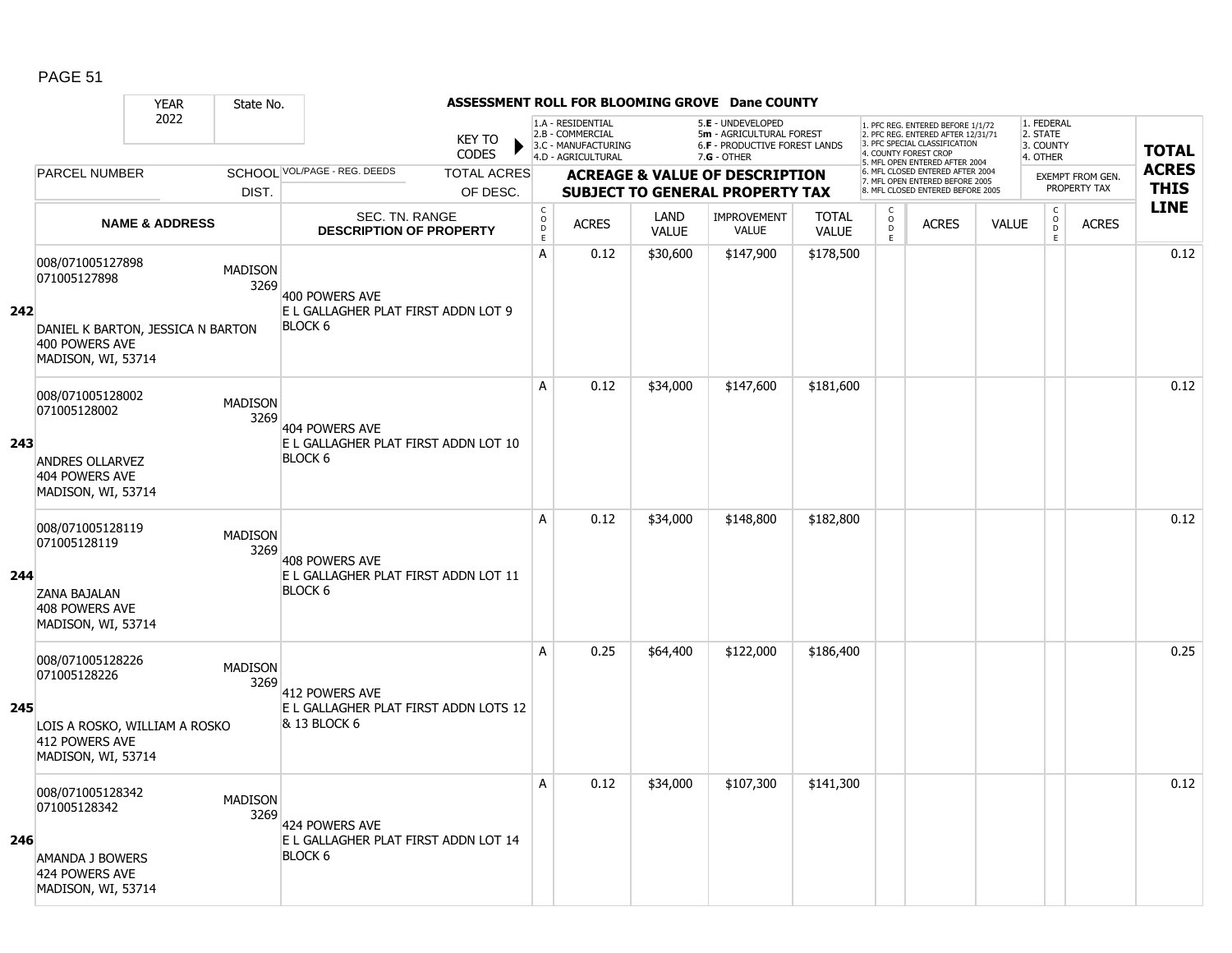|     |                                                                                                                    | <b>YEAR</b>               | State No.              |                                                                                                                                                                                                                                                                                                                |                               |                         |                                                                                    |                      | ASSESSMENT ROLL FOR BLOOMING GROVE Dane COUNTY                                                  |                              |                              |                                                                                                          |              |                                                 |                                         |              |
|-----|--------------------------------------------------------------------------------------------------------------------|---------------------------|------------------------|----------------------------------------------------------------------------------------------------------------------------------------------------------------------------------------------------------------------------------------------------------------------------------------------------------------|-------------------------------|-------------------------|------------------------------------------------------------------------------------|----------------------|-------------------------------------------------------------------------------------------------|------------------------------|------------------------------|----------------------------------------------------------------------------------------------------------|--------------|-------------------------------------------------|-----------------------------------------|--------------|
|     |                                                                                                                    | 2022                      |                        |                                                                                                                                                                                                                                                                                                                | <b>KEY TO</b><br><b>CODES</b> |                         | 1.A - RESIDENTIAL<br>2.B - COMMERCIAL<br>3.C - MANUFACTURING<br>4.D - AGRICULTURAL |                      | 5.E - UNDEVELOPED<br>5m - AGRICULTURAL FOREST<br>6.F - PRODUCTIVE FOREST LANDS<br>$7.G - OTHER$ |                              | 4. COUNTY FOREST CROP        | 1. PFC REG. ENTERED BEFORE 1/1/72<br>2. PFC REG. ENTERED AFTER 12/31/71<br>3. PFC SPECIAL CLASSIFICATION |              | 1. FEDERAL<br>2. STATE<br>3. COUNTY<br>4. OTHER |                                         | <b>TOTAL</b> |
|     | <b>PARCEL NUMBER</b>                                                                                               |                           |                        | SCHOOL VOL/PAGE - REG. DEEDS                                                                                                                                                                                                                                                                                   | <b>TOTAL ACRES</b>            |                         |                                                                                    |                      |                                                                                                 |                              |                              | 5. MFL OPEN ENTERED AFTER 2004<br>6. MFL CLOSED ENTERED AFTER 2004                                       |              |                                                 |                                         | <b>ACRES</b> |
|     |                                                                                                                    |                           | DIST.                  |                                                                                                                                                                                                                                                                                                                | OF DESC.                      |                         |                                                                                    |                      | <b>ACREAGE &amp; VALUE OF DESCRIPTION</b><br><b>SUBJECT TO GENERAL PROPERTY TAX</b>             |                              |                              | 7. MFL OPEN ENTERED BEFORE 2005<br>8. MFL CLOSED ENTERED BEFORE 2005                                     |              |                                                 | <b>EXEMPT FROM GEN.</b><br>PROPERTY TAX | <b>THIS</b>  |
|     |                                                                                                                    | <b>NAME &amp; ADDRESS</b> |                        | SEC. TN. RANGE<br><b>DESCRIPTION OF PROPERTY</b>                                                                                                                                                                                                                                                               |                               | $_{\rm o}^{\rm c}$<br>D | <b>ACRES</b>                                                                       | LAND<br><b>VALUE</b> | <b>IMPROVEMENT</b><br><b>VALUE</b>                                                              | <b>TOTAL</b><br><b>VALUE</b> | $\mathsf{C}$<br>$\circ$<br>D | <b>ACRES</b>                                                                                             | <b>VALUE</b> | $\mathsf{C}$<br>$\overline{0}$                  | <b>ACRES</b>                            | <b>LINE</b>  |
| 247 | 008/071005128459<br>071005128459<br>Lee Feierabend, Carl Feierabend<br>428 Powers Ave<br>Madison, Wisconsin, 53714 |                           | <b>MADISON</b><br>3269 | 428 POWERS AVE<br>E L GALLAGHER PLAT FIRST ADDN LOT 15<br><b>BLOCK 6</b>                                                                                                                                                                                                                                       |                               | $\mathsf E$<br>A        | 0.12                                                                               | \$34,000             | \$137,800                                                                                       | \$171,800                    | E                            |                                                                                                          |              | E                                               |                                         | 0.12         |
| 248 | 008/071005128566<br>071005128566<br>RONALD A ZELLMER<br>432 POWERS AVE<br>MADISON, WI, 53714                       |                           | <b>MADISON</b><br>3269 | 432 POWERS AVE<br>E L GALLAGHER PLAT FIRST ADDN LOT 16<br><b>BLOCK 6</b>                                                                                                                                                                                                                                       |                               | A                       | 0.12                                                                               | \$34,000             | \$101,000                                                                                       | \$135,000                    |                              |                                                                                                          |              |                                                 |                                         | 0.12         |
| 249 | 008/071005128655<br>071005128655<br><b>SHAWN WESTVEER</b><br>3207 THURBER AVE<br>MADISON, WI, 53714                |                           | <b>MADISON</b>         | 3269 3207 THURBER AVE<br>LOT 1 CSM 3334 CS13/104-106 DESCR AS E<br>L GALLAGHER PLAT FIRS T ADDN BLOCK 7<br>PRT LOTS 1-3                                                                                                                                                                                        |                               | A                       | 0.19                                                                               | \$51,000             | \$172,000                                                                                       | \$223,000                    |                              |                                                                                                          |              |                                                 |                                         | 0.19         |
| 250 | 008/071005128708<br>071005128708<br>PAUL L PATTERSON, JEANNE M SHEAHAN<br>329 MEMPHIS AVE<br>MADISON, WI, 53714    |                           |                        | 329 MEMPHIS AVE<br>MADISON LOT 2 CSM 3334 CS13/104-106 DESCR AS E<br>3269 L GALLAGHER PLAT FIRS T ADD BLOCK 7<br>PRT LOTS 1-3 COM NE COR SD LOT 1 TH<br>S89DEGW 67 .46 FT TO POB TH S 116.9 FT<br>TH S89DEGW 64.46 FT TH N 102.02 FT TH<br>ALG CRV TO R RAD 15 FT LC NE 14.88 FT<br>TH N89DEGE 49.58 FT TO POB |                               | A                       | 0.18                                                                               | \$48,800             | \$124,500                                                                                       | \$173,300                    |                              |                                                                                                          |              |                                                 |                                         | 0.18         |
| 251 | 008/071005128806<br>071005128806<br><b>STACEY ADAMS</b><br>317 MEMPHIS AVE<br>MADISON, WI, 53714                   |                           | <b>MADISON</b><br>3269 | 317 MEMPHIS AVE<br>E L GALLAGHER PLAT FIRST ADDN LOT 4<br><b>BLOCK 7</b>                                                                                                                                                                                                                                       |                               | A                       | 0.12                                                                               | \$34,000             | \$44,300                                                                                        | \$78,300                     |                              |                                                                                                          |              |                                                 |                                         | 0.12         |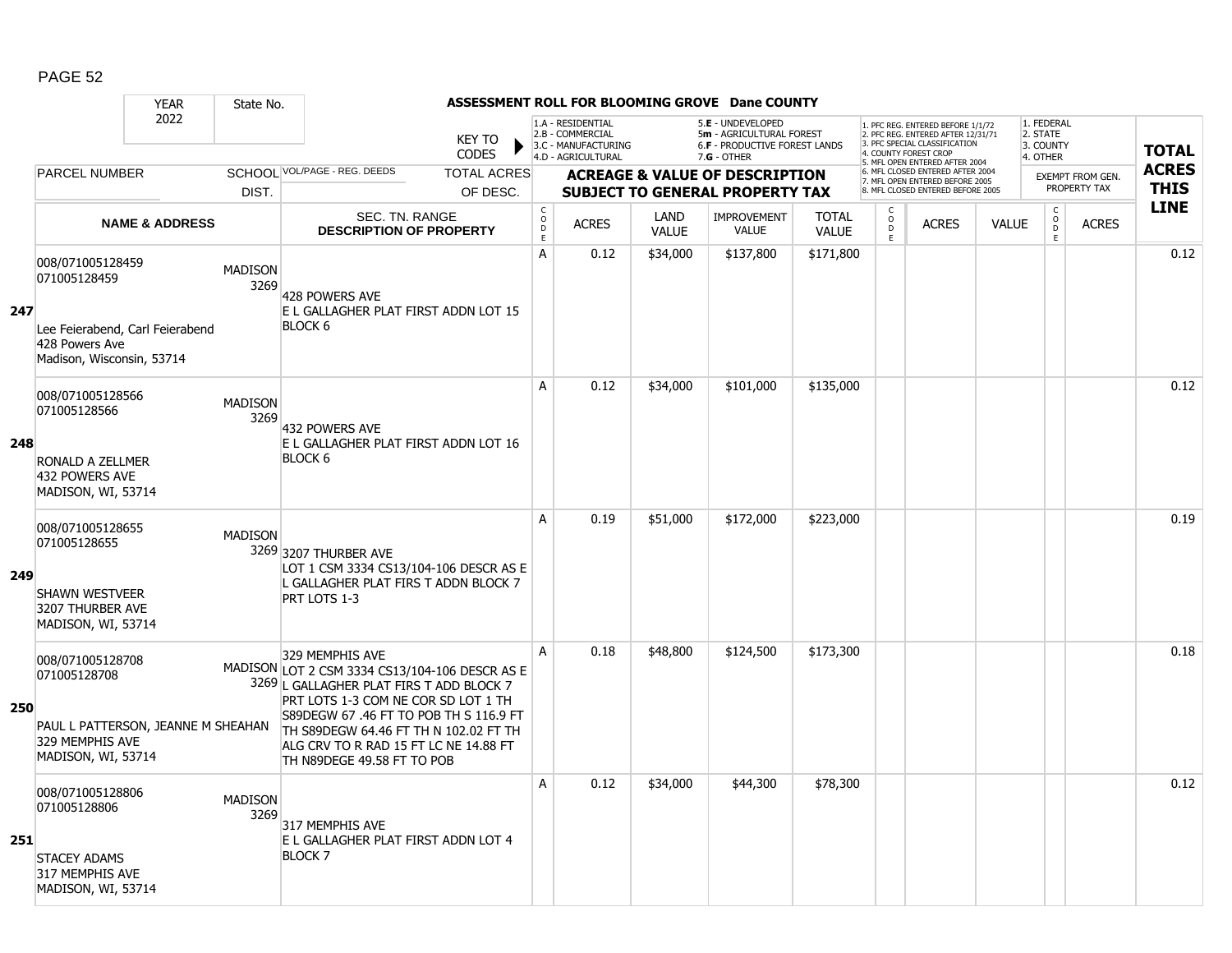|     | <b>YEAR</b>                                                                                                | State No.              |                                                                                                                       |                             |                                                                                    |                      | ASSESSMENT ROLL FOR BLOOMING GROVE Dane COUNTY                                                |                              |                                                 |                                                                                                                                   |              |                                                 |                         |              |
|-----|------------------------------------------------------------------------------------------------------------|------------------------|-----------------------------------------------------------------------------------------------------------------------|-----------------------------|------------------------------------------------------------------------------------|----------------------|-----------------------------------------------------------------------------------------------|------------------------------|-------------------------------------------------|-----------------------------------------------------------------------------------------------------------------------------------|--------------|-------------------------------------------------|-------------------------|--------------|
|     | 2022                                                                                                       |                        | <b>KEY TO</b><br><b>CODES</b>                                                                                         |                             | 1.A - RESIDENTIAL<br>2.B - COMMERCIAL<br>3.C - MANUFACTURING<br>4.D - AGRICULTURAL |                      | 5.E - UNDEVELOPED<br>5m - AGRICULTURAL FOREST<br>6.F - PRODUCTIVE FOREST LANDS<br>7.G - OTHER |                              |                                                 | 1. PFC REG. ENTERED BEFORE 1/1/72<br>2. PFC REG. ENTERED AFTER 12/31/71<br>3. PFC SPECIAL CLASSIFICATION<br>4. COUNTY FOREST CROP |              | 1. FEDERAL<br>2. STATE<br>3. COUNTY<br>4. OTHER |                         | <b>TOTAL</b> |
|     | <b>PARCEL NUMBER</b>                                                                                       |                        | SCHOOL VOL/PAGE - REG. DEEDS<br><b>TOTAL ACRES</b>                                                                    |                             |                                                                                    |                      | <b>ACREAGE &amp; VALUE OF DESCRIPTION</b>                                                     |                              |                                                 | 5. MFL OPEN ENTERED AFTER 2004<br>6. MFL CLOSED ENTERED AFTER 2004                                                                |              |                                                 | <b>EXEMPT FROM GEN.</b> | <b>ACRES</b> |
|     |                                                                                                            | DIST.                  | OF DESC.                                                                                                              |                             |                                                                                    |                      | <b>SUBJECT TO GENERAL PROPERTY TAX</b>                                                        |                              |                                                 | 7. MFL OPEN ENTERED BEFORE 2005<br>8. MFL CLOSED ENTERED BEFORE 2005                                                              |              |                                                 | PROPERTY TAX            | <b>THIS</b>  |
|     | <b>NAME &amp; ADDRESS</b>                                                                                  |                        | SEC. TN. RANGE<br><b>DESCRIPTION OF PROPERTY</b>                                                                      | $\rm _c^C$<br>$\frac{D}{E}$ | <b>ACRES</b>                                                                       | LAND<br><b>VALUE</b> | <b>IMPROVEMENT</b><br><b>VALUE</b>                                                            | <b>TOTAL</b><br><b>VALUE</b> | $\begin{matrix} 0 \\ 0 \\ D \end{matrix}$<br>E. | <b>ACRES</b>                                                                                                                      | <b>VALUE</b> | $\begin{matrix} 0 \\ 0 \\ 0 \end{matrix}$<br>E  | <b>ACRES</b>            | <b>LINE</b>  |
| 252 | 008/071005128851<br>071005128851<br><b>HAYLEY GRACE CLEGHORN</b><br>313 MEMPHIS AVE                        | <b>MADISON</b><br>3269 | 313 MEMPHIS AVE<br>E L GALLAGHER PLAT FIRST ADDN LOT 5<br><b>BLOCK 7</b>                                              | A                           | 0.12                                                                               | \$34,000             | \$120,500                                                                                     | \$154,500                    |                                                 |                                                                                                                                   |              |                                                 |                         | 0.12         |
| 253 | MADISON, WI, 53714<br>008/071005128904<br>071005128904                                                     | <b>MADISON</b><br>3269 | 309 MEMPHIS AVE<br>E L GALLAGHER PLAT FIRST ADDN LOT 6                                                                | A                           | 0.12                                                                               | \$34,000             | \$171,000                                                                                     | \$205,000                    |                                                 |                                                                                                                                   |              |                                                 |                         | 0.12         |
|     | <b>MEGHAN WHALEN</b><br>309 MEMPHIS AVE<br>MADISON, WI, 53714<br>008/071005128959                          | <b>MADISON</b>         | <b>BLOCK 7</b>                                                                                                        | A                           | 0.16                                                                               | \$42,800             | \$134,900                                                                                     | \$177,700                    |                                                 |                                                                                                                                   |              |                                                 |                         | 0.16         |
| 254 | 071005128959<br>LISA ANN WELLS<br>303 MEMPHIS AVE<br>MADISON, WI, 53714                                    | 3269                   | 303 MEMPHIS AVE<br>E L GALLAGHER PLAT FIRST ADDN W 85 FT<br>LOT 7 & W 85 FT LOT 8 BLOCK 7                             |                             |                                                                                    |                      |                                                                                               |                              |                                                 |                                                                                                                                   |              |                                                 |                         |              |
| 255 | 008/071005129001<br>071005129001<br><b>GRANT POBJOY</b><br>3232 WORTHINGTON AVE<br>MADISON, WI, 53704      | <b>MADISON</b>         | 3269 3232 WORTHINGTON AVE<br>E L GALLAGHER PLAT FIRST ADDN LOT 7<br>EXC W 85 FT THF & LOT 8 EXC W 85 FT<br><b>THF</b> | A                           | 0.09                                                                               | \$25,200             | \$65,600                                                                                      | \$90,800                     |                                                 |                                                                                                                                   |              |                                                 |                         | 0.09         |
| 256 | 008/071005129056<br>071005129056<br>DIBBLE REV LIV TR, STEVEN L<br><b>PO BOX 86</b><br>WAUNAKEE, WI, 53597 | <b>MADISON</b><br>3269 | 300 POWERS AVE<br>E L GALLAGHER PLAT FIRST ADDN LOT 9<br><b>BLOCK7</b>                                                | A                           | 0.12                                                                               | \$34,000             | \$117,400                                                                                     | \$151,400                    |                                                 |                                                                                                                                   |              |                                                 |                         | 0.12         |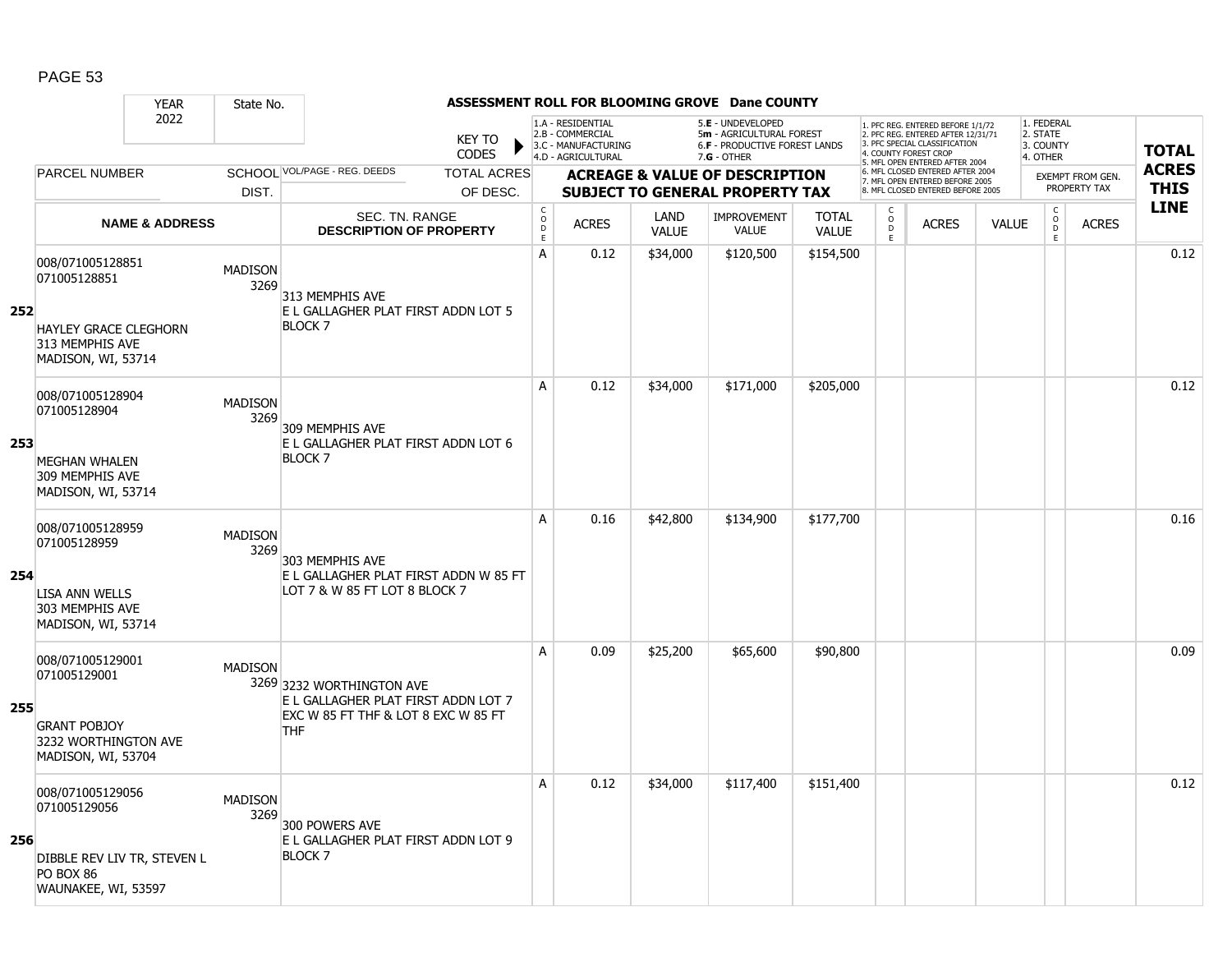|            |                                                                                                                                            | <b>YEAR</b>               | State No.              |                                                                          |                               |                             |                                                                                    |                             | ASSESSMENT ROLL FOR BLOOMING GROVE Dane COUNTY                                                |                              |                                                 |                                                                                                                                   |              |                                                          |                         |              |
|------------|--------------------------------------------------------------------------------------------------------------------------------------------|---------------------------|------------------------|--------------------------------------------------------------------------|-------------------------------|-----------------------------|------------------------------------------------------------------------------------|-----------------------------|-----------------------------------------------------------------------------------------------|------------------------------|-------------------------------------------------|-----------------------------------------------------------------------------------------------------------------------------------|--------------|----------------------------------------------------------|-------------------------|--------------|
|            |                                                                                                                                            | 2022                      |                        |                                                                          | <b>KEY TO</b><br><b>CODES</b> |                             | 1.A - RESIDENTIAL<br>2.B - COMMERCIAL<br>3.C - MANUFACTURING<br>4.D - AGRICULTURAL |                             | 5.E - UNDEVELOPED<br>5m - AGRICULTURAL FOREST<br>6.F - PRODUCTIVE FOREST LANDS<br>7.G - OTHER |                              |                                                 | 1. PFC REG. ENTERED BEFORE 1/1/72<br>2. PFC REG. ENTERED AFTER 12/31/71<br>3. PFC SPECIAL CLASSIFICATION<br>4. COUNTY FOREST CROP |              | 1. FEDERAL<br>2. STATE<br>3. COUNTY<br>4. OTHER          |                         | <b>TOTAL</b> |
|            | <b>PARCEL NUMBER</b>                                                                                                                       |                           |                        | SCHOOL VOL/PAGE - REG. DEEDS                                             | <b>TOTAL ACRES</b>            |                             |                                                                                    |                             | <b>ACREAGE &amp; VALUE OF DESCRIPTION</b>                                                     |                              |                                                 | 5. MFL OPEN ENTERED AFTER 2004<br>6. MFL CLOSED ENTERED AFTER 2004                                                                |              |                                                          | <b>EXEMPT FROM GEN.</b> | <b>ACRES</b> |
|            |                                                                                                                                            |                           | DIST.                  |                                                                          | OF DESC.                      |                             |                                                                                    |                             | <b>SUBJECT TO GENERAL PROPERTY TAX</b>                                                        |                              |                                                 | 7. MFL OPEN ENTERED BEFORE 2005<br>8. MFL CLOSED ENTERED BEFORE 2005                                                              |              |                                                          | PROPERTY TAX            | <b>THIS</b>  |
|            |                                                                                                                                            | <b>NAME &amp; ADDRESS</b> |                        | SEC. TN. RANGE<br><b>DESCRIPTION OF PROPERTY</b>                         |                               | $\rm _c^C$<br>$\frac{D}{E}$ | <b>ACRES</b>                                                                       | <b>LAND</b><br><b>VALUE</b> | <b>IMPROVEMENT</b><br><b>VALUE</b>                                                            | <b>TOTAL</b><br><b>VALUE</b> | $\begin{matrix} 0 \\ 0 \\ D \end{matrix}$<br>E. | <b>ACRES</b>                                                                                                                      | <b>VALUE</b> | $\begin{matrix} 0 \\ 0 \\ 0 \end{matrix}$<br>$\mathsf E$ | <b>ACRES</b>            | <b>LINE</b>  |
| 257        | 008/071005129109<br>071005129109<br><b>JUSTIN L KRUGER</b><br>304 POWERS AVE<br>MADISON, WI, 53714                                         |                           | <b>MADISON</b><br>3269 | 304 POWERS AVE<br>E L GALLAGHER PLAT FIRST ADDN LOT 10<br><b>BLOCK 7</b> |                               | A                           | 0.12                                                                               | \$34,000                    | \$111,000                                                                                     | \$145,000                    |                                                 |                                                                                                                                   |              |                                                          |                         | 0.12         |
|            | 008/071005129154<br>071005129154                                                                                                           |                           | <b>MADISON</b><br>3269 | 308 POWERS AVE                                                           |                               | A                           | 0.12                                                                               | \$34,000                    | \$109,400                                                                                     | \$143,400                    |                                                 |                                                                                                                                   |              |                                                          |                         | 0.12         |
| 258        | MICHAEL T DOWELL<br>308 POWERS AVE<br>MADISON, WI, 53714                                                                                   |                           |                        | E L GALLAGHER PLAT FIRST ADDN LOT 11<br><b>BLOCK 7</b>                   |                               |                             |                                                                                    |                             |                                                                                               |                              |                                                 |                                                                                                                                   |              |                                                          |                         |              |
| 259        | 008/071005129207<br>071005129207<br>SARAH MARIE & RUSSELL GRANT DAINES<br>II, SHARON MARIE DAINES<br>312 POWERS AVE<br>MADISON, WI, 53714  |                           | <b>MADISON</b><br>3269 | 312 POWERS AVE<br>E L GALLAGHER PLAT FIRST ADDN LOT 12<br><b>BLOCK7</b>  |                               | A                           | 0.12                                                                               | \$34,000                    | \$85,600                                                                                      | \$119,600                    |                                                 |                                                                                                                                   |              |                                                          |                         | 0.12         |
| <b>260</b> | 008/071005129252<br>071005129252<br><b>BETHANY M HEIL</b><br>316 POWERS AVE<br>MADISON, WI, 53714                                          |                           | <b>MADISON</b><br>3269 | 316 POWERS AVE<br>E L GALLAGHER PLAT FIRST ADDN LOT 13<br><b>BLOCK 7</b> |                               | Α                           | 0.12                                                                               | \$34,000                    | \$123,200                                                                                     | \$157,200                    |                                                 |                                                                                                                                   |              |                                                          |                         | 0.12         |
| 261        | 008/071005129310<br>071005129310<br>JULIO CESAR & MARISOL HERNANDEZ<br>VALENCIA, DAVID J MALDONADO<br>320 POWERS AVE<br>MADISON, WI, 53714 |                           | <b>MADISON</b><br>3269 | 320 POWERS AVE<br>E L GALLAGHER PLAT FIRST ADDN LOT 14<br><b>BLOCK7</b>  |                               | Α                           | 0.12                                                                               | \$34,000                    | \$152,100                                                                                     | \$186,100                    |                                                 |                                                                                                                                   |              |                                                          |                         | 0.12         |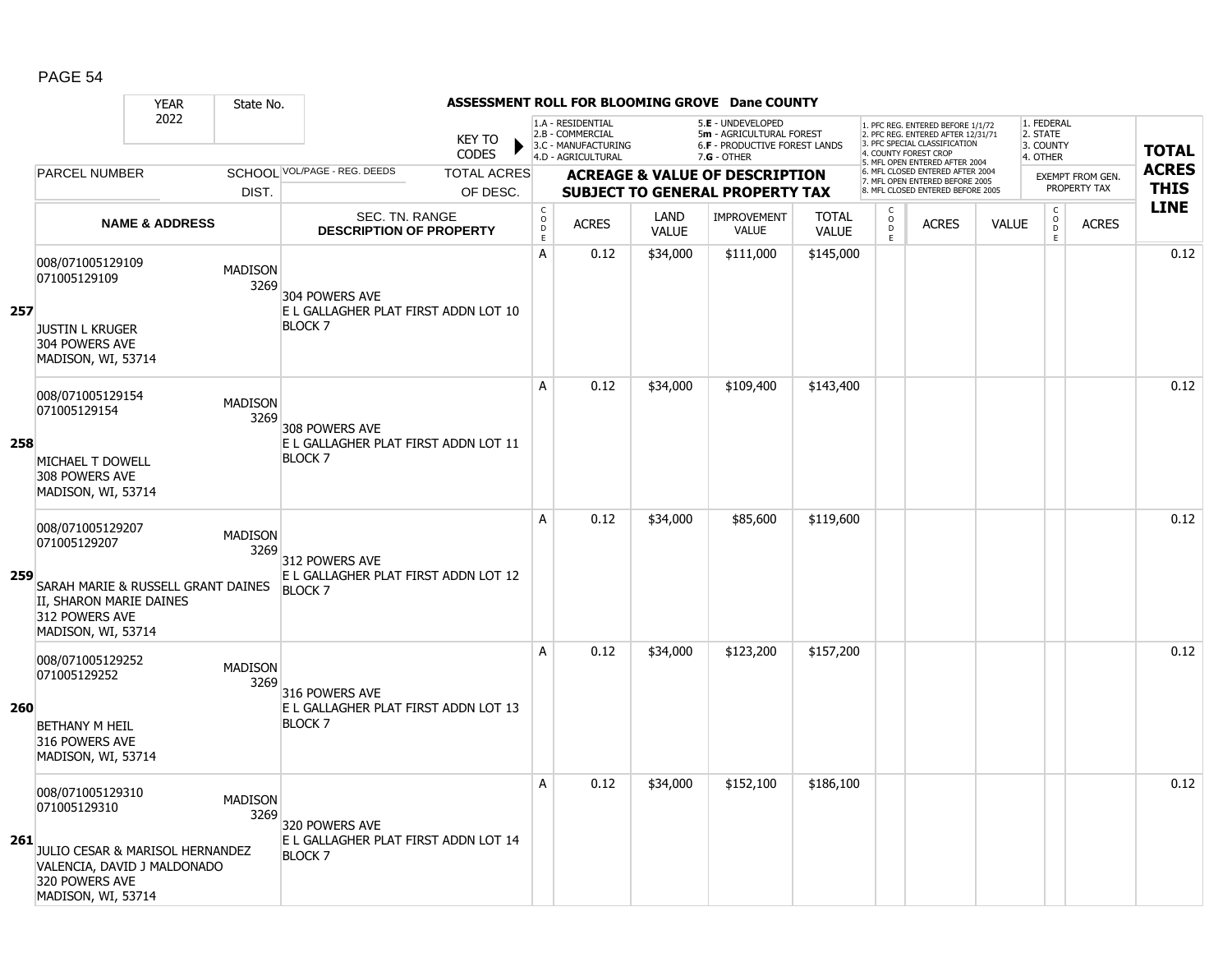|     |                                                                                                                                              | <b>YEAR</b>               | State No.              |                                                                         |                               |                                            |                                                                                    |                      | ASSESSMENT ROLL FOR BLOOMING GROVE Dane COUNTY                                                         |                              |                           |                                                                                                          |              |                                                   |                         |              |
|-----|----------------------------------------------------------------------------------------------------------------------------------------------|---------------------------|------------------------|-------------------------------------------------------------------------|-------------------------------|--------------------------------------------|------------------------------------------------------------------------------------|----------------------|--------------------------------------------------------------------------------------------------------|------------------------------|---------------------------|----------------------------------------------------------------------------------------------------------|--------------|---------------------------------------------------|-------------------------|--------------|
|     |                                                                                                                                              | 2022                      |                        |                                                                         | <b>KEY TO</b><br><b>CODES</b> |                                            | 1.A - RESIDENTIAL<br>2.B - COMMERCIAL<br>3.C - MANUFACTURING<br>4.D - AGRICULTURAL |                      | 5.E - UNDEVELOPED<br>5m - AGRICULTURAL FOREST<br><b>6.F - PRODUCTIVE FOREST LANDS</b><br>$7.G - OTHER$ |                              | 4. COUNTY FOREST CROP     | 1. PFC REG. ENTERED BEFORE 1/1/72<br>2. PFC REG. ENTERED AFTER 12/31/71<br>3. PFC SPECIAL CLASSIFICATION |              | 1. FEDERAL<br>2. STATE<br>3. COUNTY<br>4. OTHER   |                         | <b>TOTAL</b> |
|     | <b>PARCEL NUMBER</b>                                                                                                                         |                           |                        | SCHOOL VOL/PAGE - REG. DEEDS                                            | <b>TOTAL ACRES</b>            |                                            |                                                                                    |                      | <b>ACREAGE &amp; VALUE OF DESCRIPTION</b>                                                              |                              |                           | 5. MFL OPEN ENTERED AFTER 2004<br>6. MFL CLOSED ENTERED AFTER 2004                                       |              |                                                   | <b>EXEMPT FROM GEN.</b> | <b>ACRES</b> |
|     |                                                                                                                                              |                           | DIST.                  |                                                                         | OF DESC.                      |                                            |                                                                                    |                      | <b>SUBJECT TO GENERAL PROPERTY TAX</b>                                                                 |                              |                           | 7. MFL OPEN ENTERED BEFORE 2005<br>8. MFL CLOSED ENTERED BEFORE 2005                                     |              |                                                   | PROPERTY TAX            | <b>THIS</b>  |
|     |                                                                                                                                              | <b>NAME &amp; ADDRESS</b> |                        | <b>SEC. TN. RANGE</b><br><b>DESCRIPTION OF PROPERTY</b>                 |                               | $\mathsf C$<br>$\circ$<br>D<br>$\mathsf E$ | <b>ACRES</b>                                                                       | LAND<br><b>VALUE</b> | <b>IMPROVEMENT</b><br><b>VALUE</b>                                                                     | <b>TOTAL</b><br><b>VALUE</b> | C<br>$\overline{0}$<br>E. | <b>ACRES</b>                                                                                             | <b>VALUE</b> | $\mathsf C$<br>$\overset{\circ}{\mathsf{D}}$<br>E | <b>ACRES</b>            | <b>LINE</b>  |
| 262 | 008/071005129340<br>071005129340<br>LAUREL J SCHIMMING<br>324 POWERS AVE<br>MADISON, WI, 53714                                               |                           | <b>MADISON</b><br>3269 | 324 POWERS AVE<br>E L GALLAGHER PLAT FIRST ADDN LOT15<br><b>BLOCK 7</b> |                               | А                                          | 0.12                                                                               | \$34,000             | \$134,400                                                                                              | \$168,400                    |                           |                                                                                                          |              |                                                   |                         | 0.12         |
| 263 | 008/071005129403<br>071005129403<br>ERIC ROBERT DOUCETTE, JENNIFER LYNN BLOCK 7<br><b>HEDSTROM</b><br>3213 THURBER AVE<br>MADISON, WI, 53714 |                           | <b>MADISON</b><br>3269 | 3213 THURBER AVE<br>E L GALLAGHER PLAT FIRST ADDN LOT 16                |                               | A                                          | 0.12                                                                               | \$34,000             | \$127,800                                                                                              | \$161,800                    |                           |                                                                                                          |              |                                                   |                         | 0.12         |
| 264 | 008/071005129501<br>071005129501<br>NICOLAS MORALES<br>329 RETHKE AVE<br>MADISON, WI, 53714                                                  |                           | <b>MADISON</b><br>3269 | 329 RETHKE AVE<br>E L GALLAGHER PLAT FIRST ADDN LOT 1<br><b>BLOCK 8</b> |                               | A                                          | 0.12                                                                               | \$34,000             | \$122,400                                                                                              | \$156,400                    |                           |                                                                                                          |              |                                                   |                         | 0.12         |
| 265 | 008/071005129556<br>071005129556<br><b>VERONICA G WILLIAMS</b><br>325 RETHKE AVE<br>MADISON, WI, 53714                                       |                           | <b>MADISON</b><br>3269 | 325 RETHKE AVE<br>E L GALLAGHER PLAT FIRST ADDN LOT 2<br><b>BLOCK 8</b> |                               | A                                          | 0.12                                                                               | \$34,000             | \$146,000                                                                                              | \$180,000                    |                           |                                                                                                          |              |                                                   |                         | 0.12         |
| 266 | 008/071005129609<br>071005129609<br><b>CONNIE L EATON</b><br>321 RETHKE AVE<br>MADISON, WI, 53714                                            |                           | <b>MADISON</b><br>3269 | 321 RETHKE AVE<br>E L GALLAGHER FIRST ADD LOT 3 BLOCK 8                 |                               | A                                          | 0.12                                                                               | \$34,000             | \$118,000                                                                                              | \$152,000                    |                           |                                                                                                          |              |                                                   |                         | 0.12         |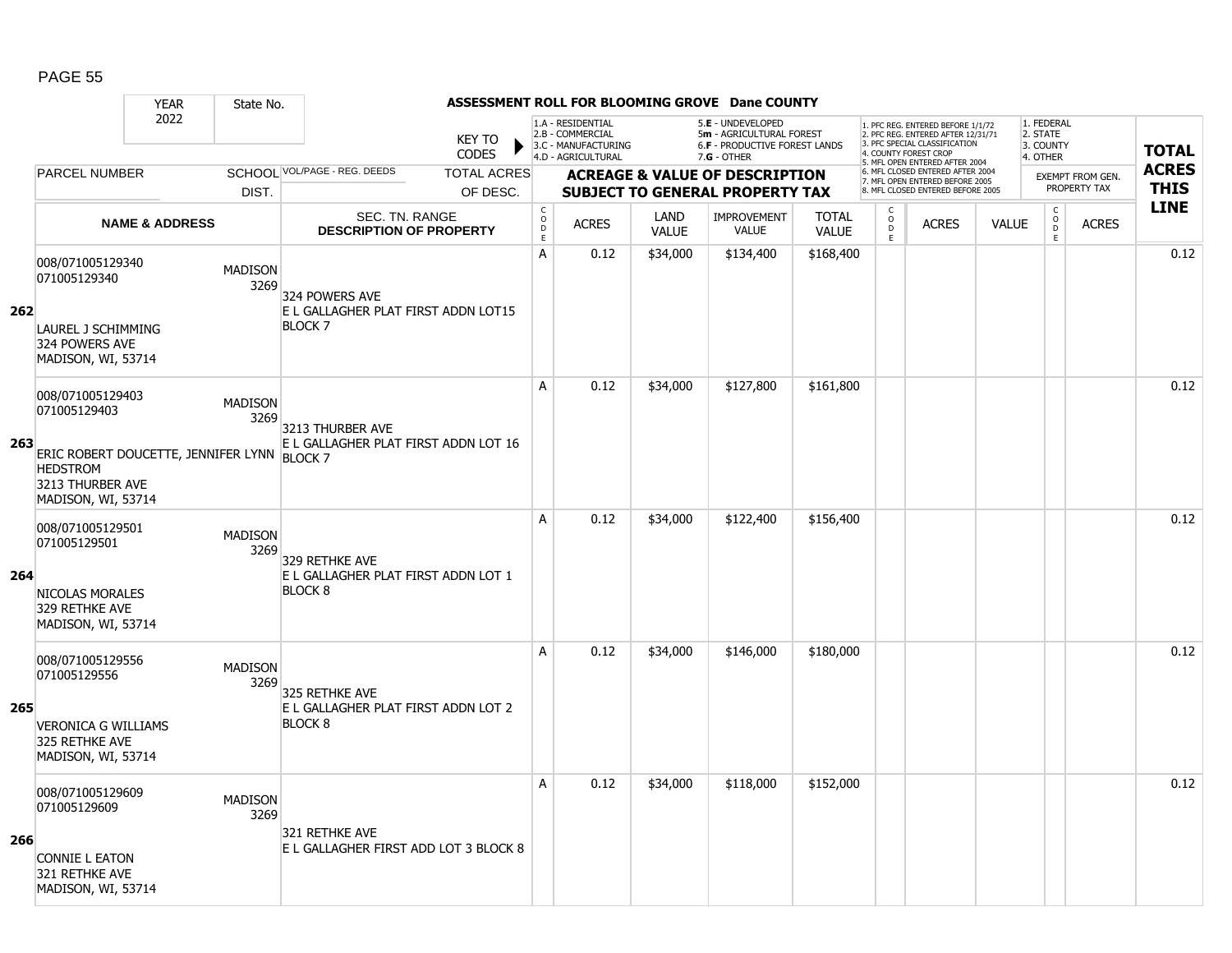|     |                                                                                                                              | <b>YEAR</b>               | State No.              |                                                                         |                               |                                      |                                                                                    |                      | ASSESSMENT ROLL FOR BLOOMING GROVE Dane COUNTY                                                  |                              |                           |                                                                                                                                   |              |                                                 |                         |              |
|-----|------------------------------------------------------------------------------------------------------------------------------|---------------------------|------------------------|-------------------------------------------------------------------------|-------------------------------|--------------------------------------|------------------------------------------------------------------------------------|----------------------|-------------------------------------------------------------------------------------------------|------------------------------|---------------------------|-----------------------------------------------------------------------------------------------------------------------------------|--------------|-------------------------------------------------|-------------------------|--------------|
|     |                                                                                                                              | 2022                      |                        |                                                                         | <b>KEY TO</b><br><b>CODES</b> |                                      | 1.A - RESIDENTIAL<br>2.B - COMMERCIAL<br>3.C - MANUFACTURING<br>4.D - AGRICULTURAL |                      | 5.E - UNDEVELOPED<br>5m - AGRICULTURAL FOREST<br>6.F - PRODUCTIVE FOREST LANDS<br>$7.G - OTHER$ |                              |                           | 1. PFC REG. ENTERED BEFORE 1/1/72<br>2. PFC REG. ENTERED AFTER 12/31/71<br>3. PFC SPECIAL CLASSIFICATION<br>4. COUNTY FOREST CROP |              | 1. FEDERAL<br>2. STATE<br>3. COUNTY<br>4. OTHER |                         | <b>TOTAL</b> |
|     | <b>PARCEL NUMBER</b>                                                                                                         |                           |                        | SCHOOL VOL/PAGE - REG. DEEDS                                            | <b>TOTAL ACRES</b>            |                                      |                                                                                    |                      | <b>ACREAGE &amp; VALUE OF DESCRIPTION</b>                                                       |                              |                           | 5. MFL OPEN ENTERED AFTER 2004<br>6. MFL CLOSED ENTERED AFTER 2004                                                                |              |                                                 | <b>EXEMPT FROM GEN.</b> | <b>ACRES</b> |
|     |                                                                                                                              |                           | DIST.                  |                                                                         | OF DESC.                      |                                      |                                                                                    |                      | <b>SUBJECT TO GENERAL PROPERTY TAX</b>                                                          |                              |                           | 7. MFL OPEN ENTERED BEFORE 2005<br>8. MFL CLOSED ENTERED BEFORE 2005                                                              |              |                                                 | PROPERTY TAX            | <b>THIS</b>  |
|     |                                                                                                                              | <b>NAME &amp; ADDRESS</b> |                        | <b>SEC. TN. RANGE</b><br><b>DESCRIPTION OF PROPERTY</b>                 |                               | $_{\rm o}^{\rm c}$<br>D<br>$\bar{E}$ | <b>ACRES</b>                                                                       | LAND<br><b>VALUE</b> | <b>IMPROVEMENT</b><br><b>VALUE</b>                                                              | <b>TOTAL</b><br><b>VALUE</b> | C<br>$\overline{0}$<br>E. | <b>ACRES</b>                                                                                                                      | <b>VALUE</b> | $\begin{matrix} 0 \\ 0 \\ 0 \end{matrix}$<br>E. | <b>ACRES</b>            | <b>LINE</b>  |
| 267 | 008/071005129654<br>071005129654<br><b>CASSANDRA DIXON</b><br>3579 CTY HWY G<br>WISCONSIN DELLS, WI, 53965                   |                           | <b>MADISON</b><br>3269 | 317 RETHKE AVE<br>E L GALLAGHER PLAT FIRST ADDN LOT 4<br><b>BLOCK 8</b> |                               | A                                    | 0.12                                                                               | \$34,000             | \$145,900                                                                                       | \$179,900                    |                           |                                                                                                                                   |              |                                                 |                         | 0.12         |
| 268 | 008/071005129707<br>071005129707                                                                                             |                           | <b>MADISON</b><br>3269 | 313 RETHKE AVE<br>E L GALLAGHER PLAT FIRST ADDN LOT 5                   |                               | A                                    | 0.12                                                                               | \$34,000             | \$56,100                                                                                        | \$90,100                     |                           |                                                                                                                                   |              |                                                 |                         | 0.12         |
|     | <b>ANNELISE KOSHAR</b><br>313 RETHKE AVE<br>MADISON, WI, 53714                                                               |                           |                        | <b>BLOCK 8</b>                                                          |                               |                                      |                                                                                    |                      |                                                                                                 |                              |                           |                                                                                                                                   |              |                                                 |                         |              |
| 269 | 008/071005129752<br>071005129752<br>EDWARD C EZZELL, REBECCA EZZELL<br>309 RETHKE AVE<br>MADISON, WI, 53714                  |                           | <b>MADISON</b><br>3269 | 309 RETHKE AVE<br>E L GALLAGHER PLAT FIRST ADDN LOT 6<br><b>BLOCK 8</b> |                               | A                                    | 0.12                                                                               | \$34,000             | \$77,100                                                                                        | \$111,100                    |                           |                                                                                                                                   |              |                                                 |                         | 0.12         |
| 270 | 008/071005129805<br>071005129805<br>MARIA NIETO-GUEVARA, ALBERTO<br>VASQUEZ-MARTINEZ<br>305 RETHKE AVE<br>MADISON, WI, 53714 |                           | <b>MADISON</b><br>3269 | 305 RETHKE AVE<br>E L GALLAGHER PLAT FIRST ADDN LOT 7<br><b>BLOCK 8</b> |                               | A                                    | 0.12                                                                               | \$34,000             | \$135,500                                                                                       | \$169,500                    |                           |                                                                                                                                   |              |                                                 |                         | 0.12         |
| 271 | 008/071005129850<br>071005129850<br>DANIEL R BUCK, RUTH A BUCK<br>1401 CTY HWY B<br>CAMBRIDGE, WI, 53523                     |                           | <b>MADISON</b><br>3269 | 301 RETHKE AVE<br>E L GALLAGHER PLAT FIRST ADDN LOT 8<br><b>BLOCK 8</b> |                               | Α                                    | 0.12                                                                               | \$34,000             | \$116,500                                                                                       | \$150,500                    |                           |                                                                                                                                   |              |                                                 |                         | 0.12         |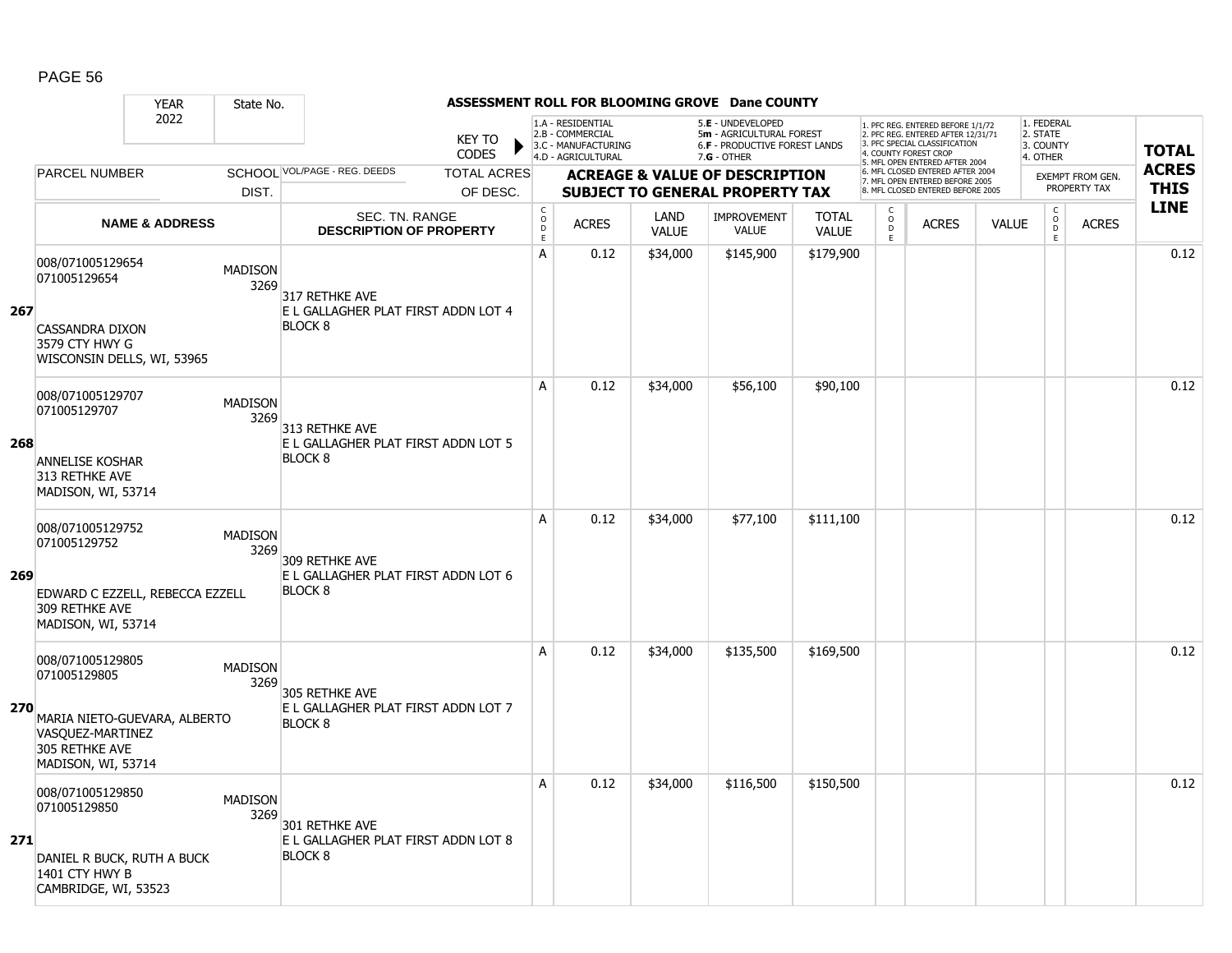|     |                                                                                                                                            | <b>YEAR</b>               | State No.              |                                                                           |                               |                                            |                                                                                    |                      | ASSESSMENT ROLL FOR BLOOMING GROVE Dane COUNTY                                                  |                              |                           |                                                                                                                                   |              |                                                 |                  |              |
|-----|--------------------------------------------------------------------------------------------------------------------------------------------|---------------------------|------------------------|---------------------------------------------------------------------------|-------------------------------|--------------------------------------------|------------------------------------------------------------------------------------|----------------------|-------------------------------------------------------------------------------------------------|------------------------------|---------------------------|-----------------------------------------------------------------------------------------------------------------------------------|--------------|-------------------------------------------------|------------------|--------------|
|     |                                                                                                                                            | 2022                      |                        |                                                                           | <b>KEY TO</b><br><b>CODES</b> |                                            | 1.A - RESIDENTIAL<br>2.B - COMMERCIAL<br>3.C - MANUFACTURING<br>4.D - AGRICULTURAL |                      | 5.E - UNDEVELOPED<br>5m - AGRICULTURAL FOREST<br>6.F - PRODUCTIVE FOREST LANDS<br>$7.G - OTHER$ |                              |                           | 1. PFC REG. ENTERED BEFORE 1/1/72<br>2. PFC REG. ENTERED AFTER 12/31/71<br>3. PFC SPECIAL CLASSIFICATION<br>4. COUNTY FOREST CROP |              | 1. FEDERAL<br>2. STATE<br>3. COUNTY<br>4. OTHER |                  | <b>TOTAL</b> |
|     | <b>PARCEL NUMBER</b>                                                                                                                       |                           |                        | SCHOOL VOL/PAGE - REG. DEEDS                                              | <b>TOTAL ACRES</b>            |                                            |                                                                                    |                      | <b>ACREAGE &amp; VALUE OF DESCRIPTION</b>                                                       |                              |                           | 5. MFL OPEN ENTERED AFTER 2004<br>6. MFL CLOSED ENTERED AFTER 2004                                                                |              |                                                 | EXEMPT FROM GEN. | <b>ACRES</b> |
|     |                                                                                                                                            |                           | DIST.                  |                                                                           | OF DESC.                      |                                            |                                                                                    |                      | <b>SUBJECT TO GENERAL PROPERTY TAX</b>                                                          |                              |                           | 7. MFL OPEN ENTERED BEFORE 2005<br>8. MFL CLOSED ENTERED BEFORE 2005                                                              |              |                                                 | PROPERTY TAX     | <b>THIS</b>  |
|     |                                                                                                                                            | <b>NAME &amp; ADDRESS</b> |                        | SEC. TN. RANGE<br><b>DESCRIPTION OF PROPERTY</b>                          |                               | $\mathsf C$<br>$\circ$<br>D<br>$\mathsf E$ | <b>ACRES</b>                                                                       | LAND<br><b>VALUE</b> | IMPROVEMENT<br><b>VALUE</b>                                                                     | <b>TOTAL</b><br><b>VALUE</b> | C<br>$\overline{0}$<br>E. | <b>ACRES</b>                                                                                                                      | <b>VALUE</b> | $\begin{matrix} 0 \\ 0 \\ 0 \end{matrix}$<br>E  | <b>ACRES</b>     | <b>LINE</b>  |
| 272 | 008/071005129903<br>071005129903                                                                                                           |                           | <b>MADISON</b><br>3269 | 3160 WORTHINGTON AVE<br>E L GALLAGHER PLAT FIRST ADDN LOT 9               |                               | A                                          | 0.12                                                                               | \$34,000             | \$152,000                                                                                       | \$186,000                    |                           |                                                                                                                                   |              |                                                 |                  | 0.12         |
|     | MICHAEL MAAS<br>3160 WORTHINGTON AVE<br>MADISON, WI, 53714                                                                                 |                           |                        | <b>BLOCK 8</b>                                                            |                               |                                            |                                                                                    |                      |                                                                                                 |                              |                           |                                                                                                                                   |              |                                                 |                  |              |
|     | 008/071005129958<br>071005129958                                                                                                           |                           | <b>MADISON</b><br>3269 | 304 MEMPHIS AVE                                                           |                               | A                                          | 0.12                                                                               | \$34,000             | \$140,800                                                                                       | \$174,800                    |                           |                                                                                                                                   |              |                                                 |                  | 0.12         |
| 273 | ANDREW L WETZEL, NICOLE WETZEL<br>304 MEMPHIS AVE<br>MADISON, WI, 53714                                                                    |                           |                        | ELISHA L GALLAGHER PLAT FIRST ADDN<br>BLOCK 8 LOT 10                      |                               |                                            |                                                                                    |                      |                                                                                                 |                              |                           |                                                                                                                                   |              |                                                 |                  |              |
| 274 | 008/071005130008<br>071005130008<br>5509 Kroncke Drive, LLC                                                                                |                           | <b>MADISON</b><br>3269 | 308 MEMPHIS AVE<br>E L GALLAGHER PLAT FIRST ADDN LOT 11<br><b>BLOCK 8</b> |                               | A                                          | 0.12                                                                               | \$34,000             | \$153,900                                                                                       | \$187,900                    |                           |                                                                                                                                   |              |                                                 |                  | 0.12         |
|     | 7633 Ganser Way Ste. 101<br>Madison, Wisconsin, 53719                                                                                      |                           |                        |                                                                           |                               |                                            |                                                                                    |                      |                                                                                                 |                              |                           |                                                                                                                                   |              |                                                 |                  |              |
| 275 | 008/071005130053<br>071005130053                                                                                                           |                           | <b>MADISON</b><br>3269 | 312 MEMPHIS AVE<br>E L GALLAGHER PLAT FIRST ADDN LOT 12                   |                               | A                                          | 0.12                                                                               | \$34,000             | \$155,400                                                                                       | \$189,400                    |                           |                                                                                                                                   |              |                                                 |                  | 0.12         |
|     | ELIZABETH JEANNE BENN, MADELEINE<br><b>ELIZABETH WASEK</b><br>312 MEMPHIS AVE<br>MADISON, WI, 53714                                        |                           |                        | <b>BLOCK 8</b>                                                            |                               |                                            |                                                                                    |                      |                                                                                                 |                              |                           |                                                                                                                                   |              |                                                 |                  |              |
| 276 | 008/071005130106<br>071005130106<br>PETER J DVORAK, DVORAK REV TR, PAUL FBLOCK 8<br>& ELIZABETH A<br>316 MEMPHIS AVE<br>MADISON, WI, 53714 |                           | <b>MADISON</b><br>3269 | 316 MEMPHIS AVE<br>E L GALLAGHER PLAT FIRST ADDN LOT 13                   |                               | Α                                          | 0.12                                                                               | \$34,000             | \$148,600                                                                                       | \$182,600                    |                           |                                                                                                                                   |              |                                                 |                  | 0.12         |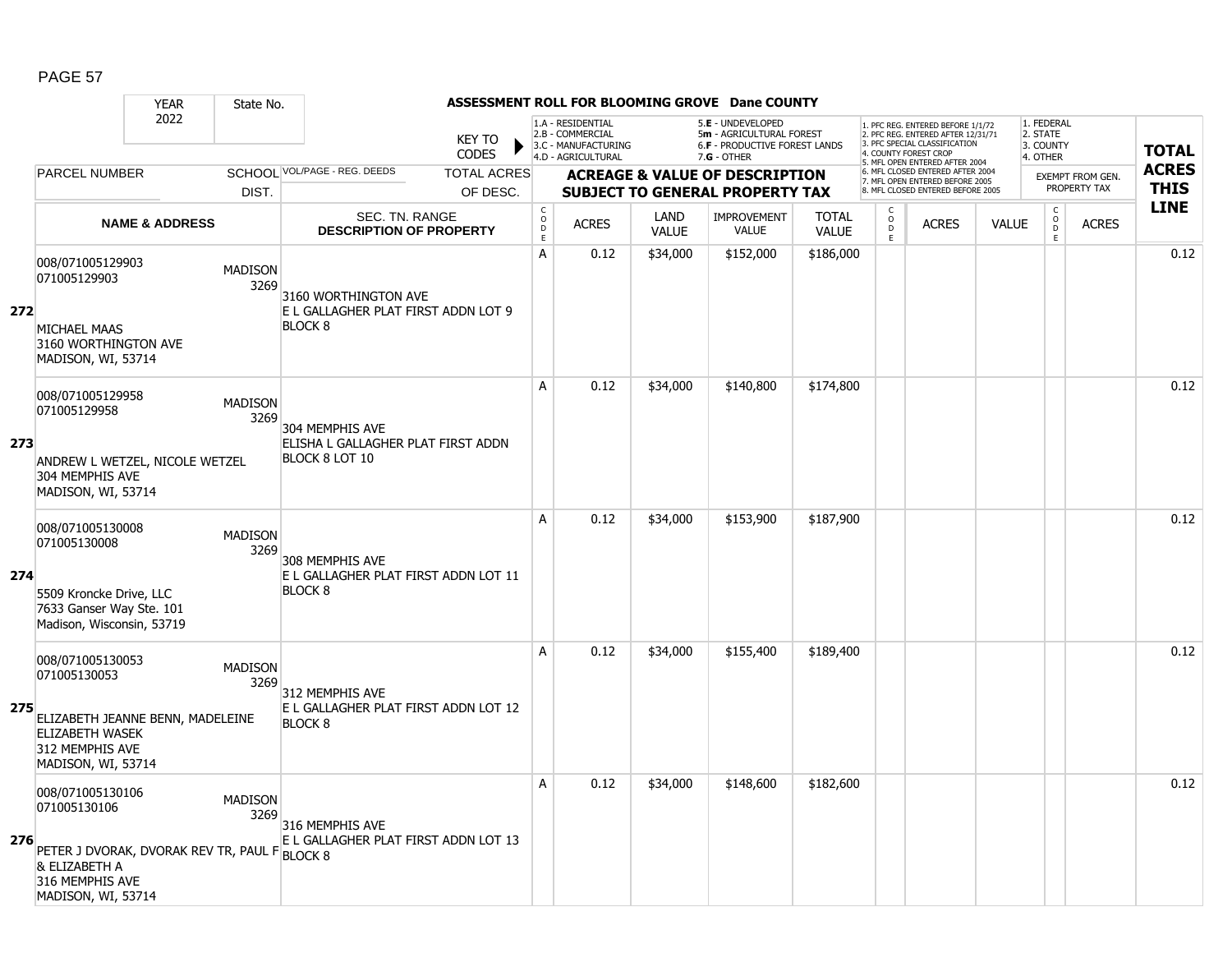|            |                                                                   | <b>YEAR</b><br>State No.         |                                                         |                                            |                                                              |                      | ASSESSMENT ROLL FOR BLOOMING GROVE Dane COUNTY                                        |                              |                        |                                                                                                                                   |              |                                     |                                         |              |
|------------|-------------------------------------------------------------------|----------------------------------|---------------------------------------------------------|--------------------------------------------|--------------------------------------------------------------|----------------------|---------------------------------------------------------------------------------------|------------------------------|------------------------|-----------------------------------------------------------------------------------------------------------------------------------|--------------|-------------------------------------|-----------------------------------------|--------------|
|            |                                                                   | 2022                             | <b>KEY TO</b><br><b>CODES</b>                           |                                            | 1.A - RESIDENTIAL<br>2.B - COMMERCIAL<br>3.C - MANUFACTURING |                      | 5.E - UNDEVELOPED<br>5m - AGRICULTURAL FOREST<br><b>6.F - PRODUCTIVE FOREST LANDS</b> |                              |                        | 1. PFC REG. ENTERED BEFORE 1/1/72<br>2. PFC REG. ENTERED AFTER 12/31/71<br>3. PFC SPECIAL CLASSIFICATION<br>4. COUNTY FOREST CROP |              | 1. FEDERAL<br>2. STATE<br>3. COUNTY |                                         | <b>TOTAL</b> |
|            |                                                                   |                                  |                                                         |                                            | 4.D - AGRICULTURAL                                           |                      | $7.G - OTHER$                                                                         |                              |                        | 5. MFL OPEN ENTERED AFTER 2004<br>6. MFL CLOSED ENTERED AFTER 2004                                                                |              | 4. OTHER                            |                                         | <b>ACRES</b> |
|            | <b>PARCEL NUMBER</b>                                              |                                  | SCHOOL VOL/PAGE - REG. DEEDS<br><b>TOTAL ACRES</b>      |                                            |                                                              |                      | <b>ACREAGE &amp; VALUE OF DESCRIPTION</b>                                             |                              |                        | 7. MFL OPEN ENTERED BEFORE 2005                                                                                                   |              |                                     | <b>EXEMPT FROM GEN.</b><br>PROPERTY TAX | <b>THIS</b>  |
|            |                                                                   | DIST.                            | OF DESC.                                                |                                            |                                                              |                      | <b>SUBJECT TO GENERAL PROPERTY TAX</b>                                                |                              |                        | 8. MFL CLOSED ENTERED BEFORE 2005                                                                                                 |              |                                     |                                         | <b>LINE</b>  |
|            |                                                                   | <b>NAME &amp; ADDRESS</b>        | SEC. TN. RANGE<br><b>DESCRIPTION OF PROPERTY</b>        | $\mathsf C$<br>$\circ$<br>D<br>$\mathsf E$ | <b>ACRES</b>                                                 | LAND<br><b>VALUE</b> | IMPROVEMENT<br><b>VALUE</b>                                                           | <b>TOTAL</b><br><b>VALUE</b> | C<br>$\circ$<br>D<br>E | <b>ACRES</b>                                                                                                                      | <b>VALUE</b> | $\mathsf{C}$<br>$\overline{0}$<br>E | <b>ACRES</b>                            |              |
|            | 008/071005130151<br>071005130151                                  | <b>MADISON</b><br>3269           | 320 MEMPHIS AVE                                         | A                                          | 0.12                                                         | \$34,000             | \$51,200                                                                              | \$85,200                     |                        |                                                                                                                                   |              |                                     |                                         | 0.12         |
| 277        | <b>ROGER CHARLY</b><br>1230 REGENT ST<br>MADISON, WI, 53715       |                                  | E L GALLAGHER PLAT FIRST ADDN LOT 14<br><b>BLOCK 8</b>  |                                            |                                                              |                      |                                                                                       |                              |                        |                                                                                                                                   |              |                                     |                                         |              |
|            | 008/071005130204<br>071005130204                                  | <b>MADISON</b><br>3269           | 322 MEMPHIS AVE                                         | A                                          | 0.12                                                         | \$34,000             | \$118,000                                                                             | \$152,000                    |                        |                                                                                                                                   |              |                                     |                                         | 0.12         |
| 278        | 322 MEMPHIS AVE<br>MADISON, WI, 53714                             | LAURA M GRESENZ, DAVID J JANSEN  | E L GALLAGHER PLAT FIRST ADDN LOT 15<br><b>BLOCK 8</b>  |                                            |                                                              |                      |                                                                                       |                              |                        |                                                                                                                                   |              |                                     |                                         |              |
| 279        | 008/071005130259<br>071005130259                                  | <b>MADISON</b><br>3269           | 3113 THURBER AVE                                        | A                                          | 0.12                                                         | \$34,000             | \$150,400                                                                             | \$184,400                    |                        |                                                                                                                                   |              |                                     |                                         | 0.12         |
|            | <b>PETERSON</b><br>2734 NADENE RD<br>COTTAGE GROVE, WI, 53527     | CAROL A PETERSON, ELMO O & KAREN | E L GALLAGHER PLAT FIRST ADDN LOT 16<br><b>BLOCK 8</b>  |                                            |                                                              |                      |                                                                                       |                              |                        |                                                                                                                                   |              |                                     |                                         |              |
|            | 008/071005130357<br>071005130357                                  | <b>MADISON</b>                   | 3269 325 POWERS AVE<br>E L GALLAGHER PLAT SECOND ADDN   | A                                          | 0.22                                                         | \$59,500             | \$140,200                                                                             | \$199,700                    |                        |                                                                                                                                   |              |                                     |                                         | 0.22         |
| <b>280</b> | MICHAEL J LINN<br>325 POWERS AVE<br>MADISON, WI, 53714            |                                  | REPLAT BLOCK 9 LOT 1 & N 30 F T LOT 2<br><b>BLOCK 9</b> |                                            |                                                              |                      |                                                                                       |                              |                        |                                                                                                                                   |              |                                     |                                         |              |
|            | 008/071005130455<br>071005130455                                  | <b>MADISON</b>                   | 3269 321 POWERS AVE<br>E L GALLAGHER PLAT SECOND ADDN   | A                                          | 0.16                                                         | \$42,500             | \$139,000                                                                             | \$181,500                    |                        |                                                                                                                                   |              |                                     |                                         | 0.16         |
| 281        | <b>DOUGLAS W NOOT</b><br>200 RIVER PL<br><b>MONONA, WI, 53716</b> |                                  | REPLAT BLOCK 9 S 10 FT LOT 2 & ALL LOT<br>3 BLOCK 9     |                                            |                                                              |                      |                                                                                       |                              |                        |                                                                                                                                   |              |                                     |                                         |              |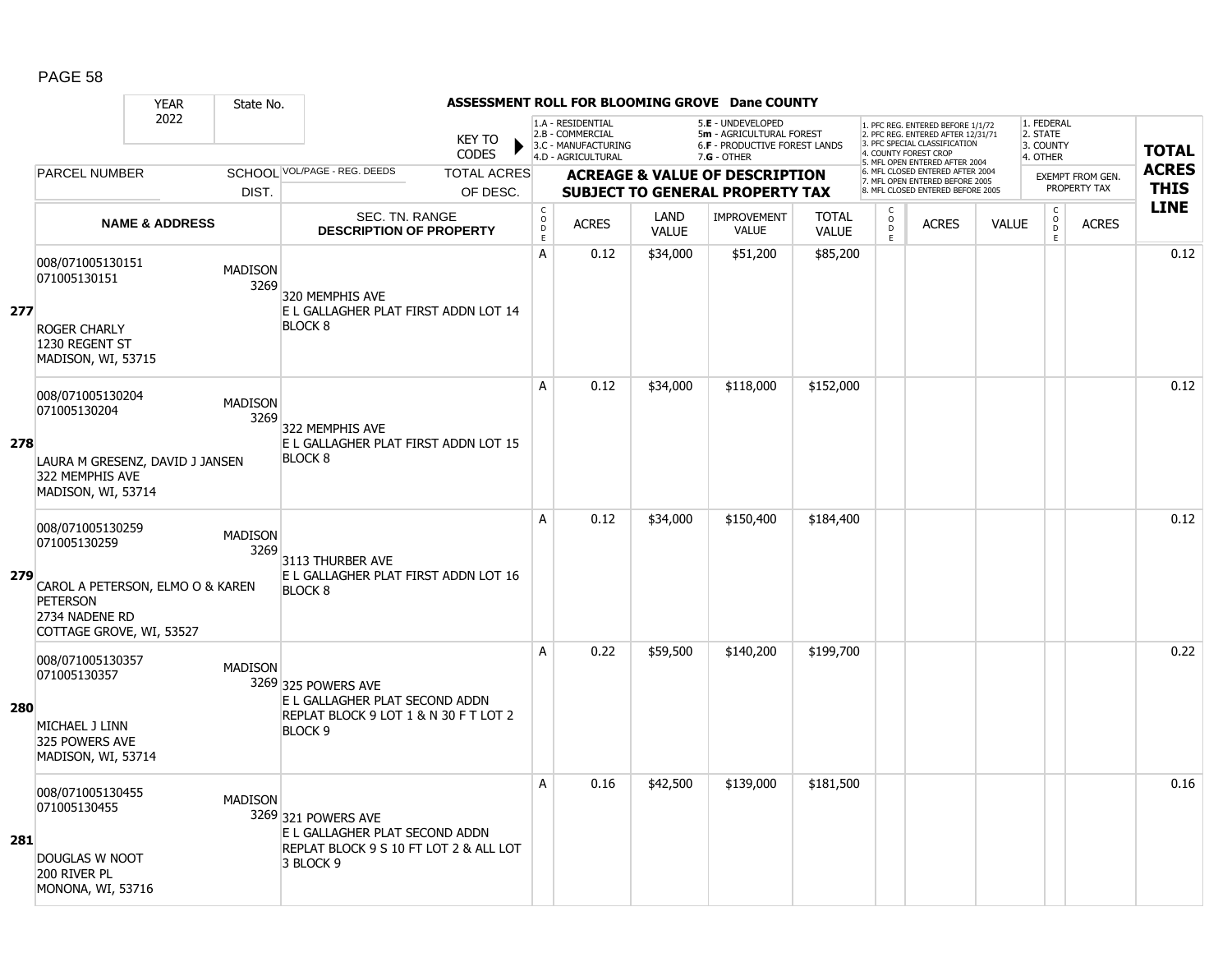|     |                                                                      | <b>YEAR</b>               | State No.              |                                                                |                               |                                            |                                                              |                             | ASSESSMENT ROLL FOR BLOOMING GROVE Dane COUNTY                                 |                              |                                  |                                                                                                          |              |                                              |                                         |              |
|-----|----------------------------------------------------------------------|---------------------------|------------------------|----------------------------------------------------------------|-------------------------------|--------------------------------------------|--------------------------------------------------------------|-----------------------------|--------------------------------------------------------------------------------|------------------------------|----------------------------------|----------------------------------------------------------------------------------------------------------|--------------|----------------------------------------------|-----------------------------------------|--------------|
|     |                                                                      | 2022                      |                        |                                                                | <b>KEY TO</b><br><b>CODES</b> |                                            | 1.A - RESIDENTIAL<br>2.B - COMMERCIAL<br>3.C - MANUFACTURING |                             | 5.E - UNDEVELOPED<br>5m - AGRICULTURAL FOREST<br>6.F - PRODUCTIVE FOREST LANDS |                              | 4. COUNTY FOREST CROP            | 1. PFC REG. ENTERED BEFORE 1/1/72<br>2. PFC REG. ENTERED AFTER 12/31/71<br>3. PFC SPECIAL CLASSIFICATION |              | 1. FEDERAL<br>2. STATE<br>3. COUNTY          |                                         | <b>TOTAL</b> |
|     |                                                                      |                           |                        |                                                                |                               |                                            | 4.D - AGRICULTURAL                                           |                             | 7.G - OTHER                                                                    |                              |                                  | 5. MFL OPEN ENTERED AFTER 2004                                                                           |              | 4. OTHER                                     |                                         | <b>ACRES</b> |
|     | <b>PARCEL NUMBER</b>                                                 |                           |                        | SCHOOL VOL/PAGE - REG. DEEDS                                   | <b>TOTAL ACRES</b>            |                                            |                                                              |                             | <b>ACREAGE &amp; VALUE OF DESCRIPTION</b>                                      |                              |                                  | 6. MFL CLOSED ENTERED AFTER 2004<br>7. MFL OPEN ENTERED BEFORE 2005                                      |              |                                              | <b>EXEMPT FROM GEN.</b><br>PROPERTY TAX | <b>THIS</b>  |
|     |                                                                      |                           | DIST.                  |                                                                | OF DESC.                      |                                            |                                                              |                             | <b>SUBJECT TO GENERAL PROPERTY TAX</b>                                         |                              |                                  | 8. MFL CLOSED ENTERED BEFORE 2005                                                                        |              |                                              |                                         |              |
|     |                                                                      | <b>NAME &amp; ADDRESS</b> |                        | SEC. TN. RANGE<br><b>DESCRIPTION OF PROPERTY</b>               |                               | $\mathsf C$<br>$\circ$<br>D<br>$\mathsf E$ | <b>ACRES</b>                                                 | <b>LAND</b><br><b>VALUE</b> | <b>IMPROVEMENT</b><br><b>VALUE</b>                                             | <b>TOTAL</b><br><b>VALUE</b> | C<br>$\circ$<br>$\mathsf D$<br>E | <b>ACRES</b>                                                                                             | <b>VALUE</b> | $\mathsf C$<br>$\overline{0}$<br>$\mathsf E$ | <b>ACRES</b>                            | <b>LINE</b>  |
|     | 008/071005130508<br>071005130508                                     |                           | <b>MADISON</b><br>3269 | 317 POWERS AVE                                                 |                               | A                                          | 0.25                                                         | \$64,400                    | \$244,000                                                                      | \$308,400                    |                                  |                                                                                                          |              |                                              |                                         | 0.25         |
| 282 | MARIYA BUBELA, MICHAEL LIECK<br>317 POWERS AVE<br>MADISON, WI, 53714 |                           |                        | E L GALLAGHER PLAT SECOND ADDN<br>REPLAT BLOCK 9 LOTS 4 & 5    |                               |                                            |                                                              |                             |                                                                                |                              |                                  |                                                                                                          |              |                                              |                                         |              |
|     | 008/071005130606<br>071005130606                                     |                           | <b>MADISON</b><br>3269 | 309 POWERS AVE                                                 |                               | A                                          | 0.12                                                         | \$34,000                    | \$153,500                                                                      | \$187,500                    |                                  |                                                                                                          |              |                                              |                                         | 0.12         |
| 283 | <b>BD ONE LLC</b><br>113 MEADOW RIDGE LN<br>MADISON, WI, 53704       |                           |                        | E L GALLAGHER PLAT SECOND ADDN<br>REPLAT BLOCK 9 LOT 6 BLOCK 9 |                               |                                            |                                                              |                             |                                                                                |                              |                                  |                                                                                                          |              |                                              |                                         |              |
| 284 | 008/071005130651<br>071005130651                                     |                           | <b>MADISON</b><br>3269 | 305 POWERS AVE                                                 |                               | A                                          | 0.12                                                         | \$34,000                    | \$116,600                                                                      | \$150,600                    |                                  |                                                                                                          |              |                                              |                                         | 0.12         |
|     | CARMELA C DIOSANA<br>305 POWERS AVE<br>MADISON, WI, 53714            |                           |                        | E L GALLAGHER PLAT SECOND ADDN<br><b>REPLAT BLOCK 9 LOT 7</b>  |                               |                                            |                                                              |                             |                                                                                |                              |                                  |                                                                                                          |              |                                              |                                         |              |
|     | 008/071005130704<br>071005130704                                     |                           | <b>MADISON</b><br>3269 | 301 POWERS AVE                                                 |                               | A                                          | 0.12                                                         | \$34,000                    | \$2,200                                                                        | \$36,200                     |                                  |                                                                                                          |              |                                              |                                         | 0.12         |
| 285 | CARMELA C DIOSANA<br>305 POWERS AVE<br>MADISON, WI, 53714            |                           |                        | E L GALLAGHER PLAT SECOND ADDN<br>REPLAT BLOCK 9 LOT 8         |                               |                                            |                                                              |                             |                                                                                |                              |                                  |                                                                                                          |              |                                              |                                         |              |
| 286 | 008/071005130759<br>071005130759                                     |                           | <b>MADISON</b><br>3269 | 231 POWERS AVE<br>E L GALLAGHER PLAT SECOND ADDN               |                               | Α                                          | 0.12                                                         | \$34,000                    | \$116,100                                                                      | \$150,100                    |                                  |                                                                                                          |              |                                              |                                         | 0.12         |
|     | <b>RAYMOND G PIETERS</b><br>231 POWERS AVE<br>MADISON, WI, 53714     |                           |                        | <b>REPLAT BLOCK 9 LOT 9</b>                                    |                               |                                            |                                                              |                             |                                                                                |                              |                                  |                                                                                                          |              |                                              |                                         |              |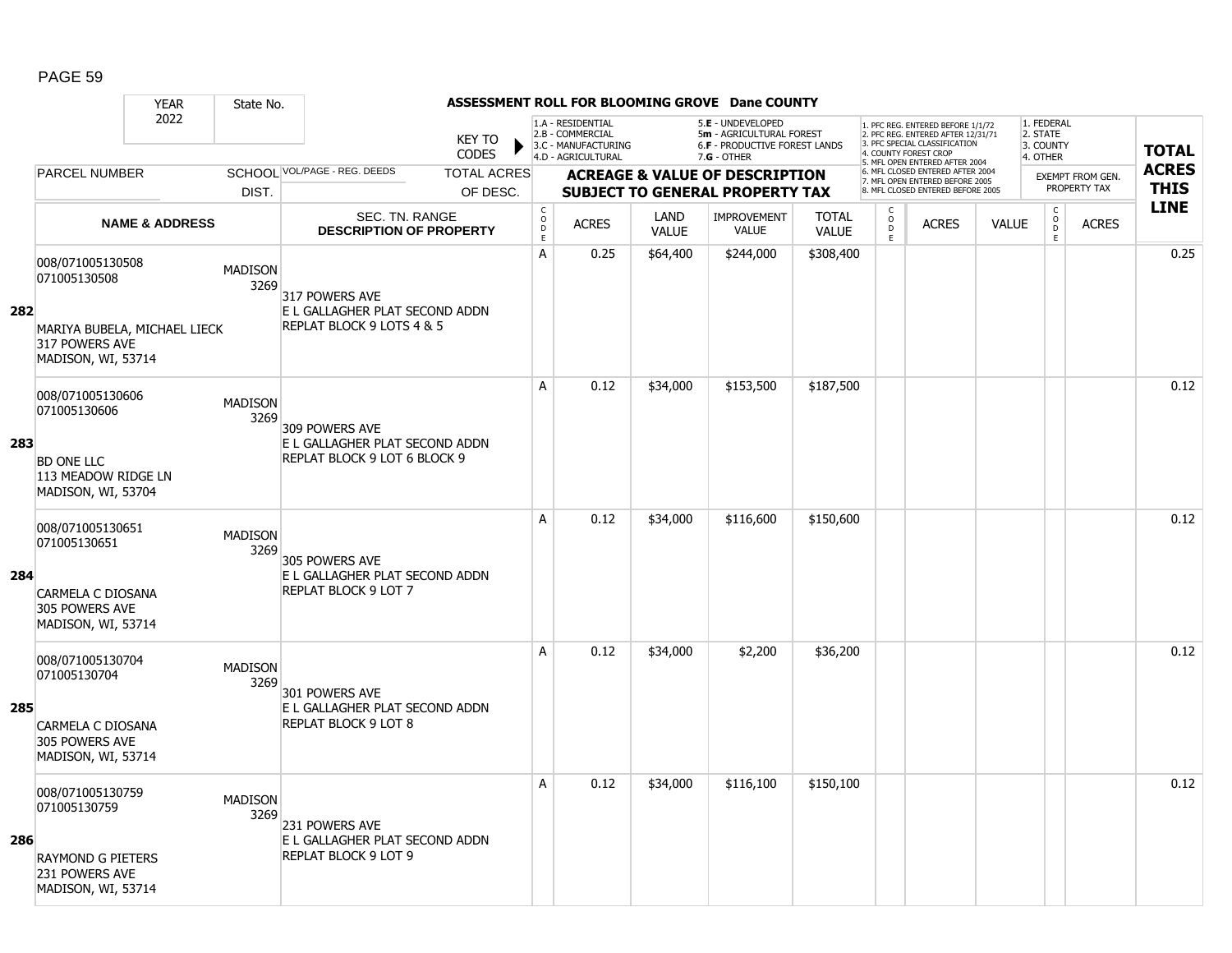|            |                                                                                                          | <b>YEAR</b><br>State No.                           |                                                                                                                                  |                                                          |                                                                                    |                      | ASSESSMENT ROLL FOR BLOOMING GROVE Dane COUNTY                                                       |                              |                                                          |                                                                                                                                   |              |                                                 |                         |              |
|------------|----------------------------------------------------------------------------------------------------------|----------------------------------------------------|----------------------------------------------------------------------------------------------------------------------------------|----------------------------------------------------------|------------------------------------------------------------------------------------|----------------------|------------------------------------------------------------------------------------------------------|------------------------------|----------------------------------------------------------|-----------------------------------------------------------------------------------------------------------------------------------|--------------|-------------------------------------------------|-------------------------|--------------|
|            |                                                                                                          | 2022                                               | <b>KEY TO</b><br><b>CODES</b>                                                                                                    |                                                          | 1.A - RESIDENTIAL<br>2.B - COMMERCIAL<br>3.C - MANUFACTURING<br>4.D - AGRICULTURAL |                      | 5.E - UNDEVELOPED<br>5m - AGRICULTURAL FOREST<br><b>6.F - PRODUCTIVE FOREST LANDS</b><br>7.G - OTHER |                              |                                                          | 1. PFC REG. ENTERED BEFORE 1/1/72<br>2. PFC REG. ENTERED AFTER 12/31/71<br>3. PFC SPECIAL CLASSIFICATION<br>4. COUNTY FOREST CROP |              | 1. FEDERAL<br>2. STATE<br>3. COUNTY<br>4. OTHER |                         | <b>TOTAL</b> |
|            | <b>PARCEL NUMBER</b>                                                                                     |                                                    | SCHOOL VOL/PAGE - REG. DEEDS<br><b>TOTAL ACRES</b>                                                                               |                                                          |                                                                                    |                      | <b>ACREAGE &amp; VALUE OF DESCRIPTION</b>                                                            |                              |                                                          | 5. MFL OPEN ENTERED AFTER 2004<br>6. MFL CLOSED ENTERED AFTER 2004                                                                |              |                                                 | <b>EXEMPT FROM GEN.</b> | <b>ACRES</b> |
|            |                                                                                                          | DIST.                                              | OF DESC.                                                                                                                         |                                                          |                                                                                    |                      | <b>SUBJECT TO GENERAL PROPERTY TAX</b>                                                               |                              |                                                          | 7. MFL OPEN ENTERED BEFORE 2005<br>8. MFL CLOSED ENTERED BEFORE 2005                                                              |              |                                                 | PROPERTY TAX            | <b>THIS</b>  |
|            |                                                                                                          | <b>NAME &amp; ADDRESS</b>                          | <b>SEC. TN. RANGE</b><br><b>DESCRIPTION OF PROPERTY</b>                                                                          | $\begin{matrix} 0 \\ 0 \\ D \end{matrix}$<br>$\mathsf E$ | <b>ACRES</b>                                                                       | LAND<br><b>VALUE</b> | <b>IMPROVEMENT</b><br><b>VALUE</b>                                                                   | <b>TOTAL</b><br><b>VALUE</b> | $\begin{matrix} 0 \\ 0 \\ D \end{matrix}$<br>$\mathsf E$ | <b>ACRES</b>                                                                                                                      | <b>VALUE</b> | $\begin{matrix} C \\ O \\ D \end{matrix}$<br>E  | <b>ACRES</b>            | <b>LINE</b>  |
|            | 008/071005130802<br>071005130802                                                                         | <b>MADISON</b><br>3269                             | <b>225 POWERS AVE</b>                                                                                                            | A                                                        | 0.12                                                                               | \$34,000             | \$92,800                                                                                             | \$126,800                    |                                                          |                                                                                                                                   |              |                                                 |                         | 0.12         |
| 287        | 3846 VILAS HOPE RD<br>COTTAGE GROVE, WI, 53527                                                           | ALLEN C FARWELL, SHARON A FARWELL                  | E L GALLAGHER PLAT SECOND ADDN<br>REPLAT BLOCK 9 N 40 FT LOT 10 BLOCK 9                                                          |                                                          |                                                                                    |                      |                                                                                                      |                              |                                                          |                                                                                                                                   |              |                                                 |                         |              |
|            | 008/071005130857<br>071005130857                                                                         | <b>MADISON</b>                                     | 3269 223 POWERS AVE<br>E L GALLAGHER PLAT SECOND ADDN                                                                            | A                                                        | 0.30                                                                               | \$47,800             | \$98,300                                                                                             | \$146,100                    |                                                          |                                                                                                                                   |              |                                                 |                         | 0.30         |
| 288        | 223 POWERS AVE<br>MADISON, WI, 53714                                                                     | ANNA M SCHEUERS, IRIC J SCHEUERS                   | REPLAT BLOCK 9 LOT 10 EXC N 4 0 FT THF<br><b>BLOCK 9</b>                                                                         |                                                          |                                                                                    |                      |                                                                                                      |                              |                                                          |                                                                                                                                   |              |                                                 |                         |              |
| 289        | 008/071005130955<br>071005130955<br>BLOOMING GROVE, TOWN OF<br>1880 S STOUGHTON RD<br>MADISON, WI, 53716 | <b>MADISON</b>                                     | 3269 3325 THURBER AVE<br>E L GALLAGHER PLAT SECOND ADDN<br>REPLAT BLOCK 9 LOTS 11 THRU 1 7 BLOCK<br>9 & ALL BLOCK 10             |                                                          |                                                                                    |                      |                                                                                                      |                              |                                                          |                                                                                                                                   |              | X4                                              | 0.00                    | 0.00         |
| <b>290</b> | 008/071005131203<br>071005131203<br><b>KAY SELLERS</b><br>301 RACINE RD<br>MADISON, WI, 53705            | <b>MADISON</b><br>REBECCA LYNN GILBERTSON, DEBORAH | 3269 3305 COMMERCIAL AVE<br>E L GALLAGHER PLAT SECOND ADDN<br>REPLAT PRT BLOCK 14, ALL BLOC KS<br>11, 12, 13, 15 & 16 LOTS 4 & 5 | B                                                        | 0.25                                                                               | \$93,100             | \$277,700                                                                                            | \$370,800                    |                                                          |                                                                                                                                   |              |                                                 |                         | 0.25         |
| 291        | 008/071005131301<br>071005131301<br>KSWMAC611 LLC<br>611 POWERS AVE<br>MADISON, WI, 53714                | <b>MADISON</b>                                     | 3269 611 POWERS AVE<br>ELISHA L GALLAGHER PLAT SECOND ADDN<br>REPLAT PRT BLOCK 14 & ALL BLOCKS<br>11, 12, 13, 15& 16 LOTS 6 & 7  | B                                                        | 0.25                                                                               | \$93,100             | \$269,000                                                                                            | \$362,100                    |                                                          |                                                                                                                                   |              |                                                 |                         | 0.25         |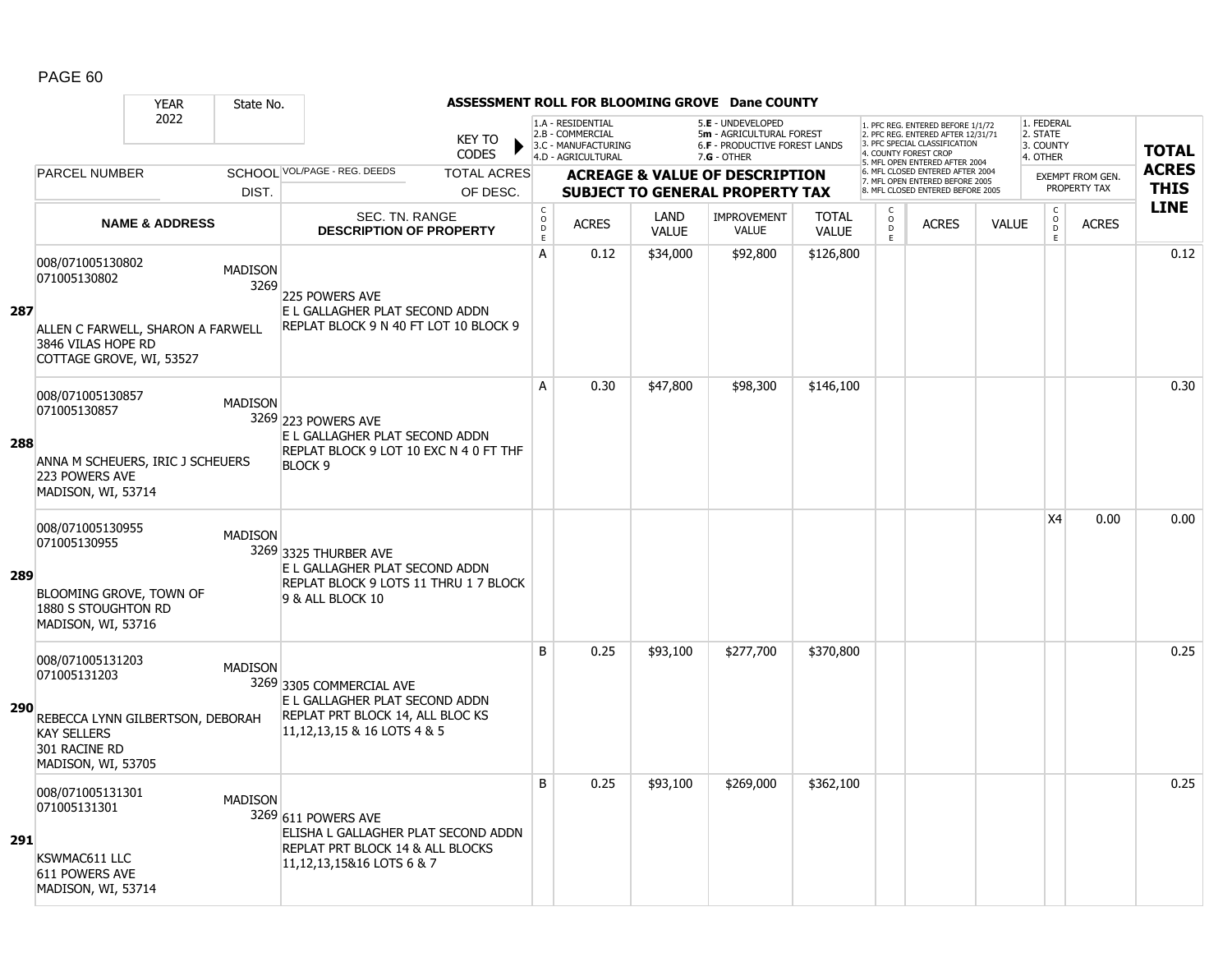|     |                                                                                                              | <b>YEAR</b>               | State No.      |                                                                                                                                                   |                                |                                         |                                                                                    |                      | ASSESSMENT ROLL FOR BLOOMING GROVE Dane COUNTY                                                         |                              |                                                 |                                                                                                                                            |              |                                                 |                                         |                             |
|-----|--------------------------------------------------------------------------------------------------------------|---------------------------|----------------|---------------------------------------------------------------------------------------------------------------------------------------------------|--------------------------------|-----------------------------------------|------------------------------------------------------------------------------------|----------------------|--------------------------------------------------------------------------------------------------------|------------------------------|-------------------------------------------------|--------------------------------------------------------------------------------------------------------------------------------------------|--------------|-------------------------------------------------|-----------------------------------------|-----------------------------|
|     |                                                                                                              | 2022                      |                |                                                                                                                                                   | <b>KEY TO</b><br>CODES         |                                         | 1.A - RESIDENTIAL<br>2.B - COMMERCIAL<br>3.C - MANUFACTURING<br>4.D - AGRICULTURAL |                      | 5.E - UNDEVELOPED<br>5m - AGRICULTURAL FOREST<br><b>6.F - PRODUCTIVE FOREST LANDS</b><br>$7.G - OTHER$ |                              |                                                 | 1. PFC REG. ENTERED BEFORE 1/1/72<br>2. PFC REG. ENTERED AFTER 12/31/71<br>3. PFC SPECIAL CLASSIFICATION<br>4. COUNTY FOREST CROP          |              | 1. FEDERAL<br>2. STATE<br>3. COUNTY<br>4. OTHER |                                         | <b>TOTAL</b>                |
|     | <b>PARCEL NUMBER</b>                                                                                         |                           | DIST.          | SCHOOL VOL/PAGE - REG. DEEDS                                                                                                                      | <b>TOTAL ACRES</b><br>OF DESC. |                                         |                                                                                    |                      | <b>ACREAGE &amp; VALUE OF DESCRIPTION</b><br><b>SUBJECT TO GENERAL PROPERTY TAX</b>                    |                              |                                                 | 5. MFL OPEN ENTERED AFTER 2004<br>6. MFL CLOSED ENTERED AFTER 2004<br>7. MFL OPEN ENTERED BEFORE 2005<br>8. MFL CLOSED ENTERED BEFORE 2005 |              |                                                 | <b>EXEMPT FROM GEN.</b><br>PROPERTY TAX | <b>ACRES</b><br><b>THIS</b> |
|     |                                                                                                              | <b>NAME &amp; ADDRESS</b> |                | SEC. TN. RANGE<br><b>DESCRIPTION OF PROPERTY</b>                                                                                                  |                                | $_{\rm o}^{\rm c}$<br>$\mathsf{D}$<br>E | <b>ACRES</b>                                                                       | LAND<br><b>VALUE</b> | <b>IMPROVEMENT</b><br><b>VALUE</b>                                                                     | <b>TOTAL</b><br><b>VALUE</b> | C<br>$\mathsf{O}\xspace$<br>$\overline{D}$<br>E | <b>ACRES</b>                                                                                                                               | <b>VALUE</b> | $\begin{matrix} 0 \\ 0 \\ 0 \end{matrix}$<br>E  | <b>ACRES</b>                            | <b>LINE</b>                 |
| 292 | 008/071005131409<br>071005131409<br>LORRAINE K HOLT, PATRICK C HOLT<br>3302 FUREY AVE<br>MADISON, WI, 53714  |                           | <b>MADISON</b> | 3269 3302 FUREY AVE<br>E L GALLAGHER PLAT SECOND ADDN<br>REPLAT PRT BLOCK 14 & ALL BLO CKS<br>11,12,13,15&16 LOT 8                                |                                | A                                       | 0.12                                                                               | \$34,000             | \$189,700                                                                                              | \$223,700                    |                                                 |                                                                                                                                            |              |                                                 |                                         | 0.12                        |
| 293 | 008/071005131507<br>071005131507<br><b>VS OF MADISON LLP</b><br>PO BOX 1763<br>MADISON, WI, 53701            |                           | <b>MADISON</b> | 3269 3301 FUREY AVE<br>E L GALLAGHER PLAT SECOND ADDN<br>REPLAT PRT BLOCK 14 & ALL BLO CKS<br>11,12,13,15&16 LOT 9 R10683/28-10/7/87<br><b>WD</b> |                                | A                                       | 0.12                                                                               | \$34,000             | \$137,300                                                                                              | \$171,300                    |                                                 |                                                                                                                                            |              |                                                 |                                         | 0.12                        |
| 294 | 008/071005131552<br>071005131552<br><b>NOYON MIAH</b><br>517 POWERS AVE<br>MADISON, WI, 53714                |                           | <b>MADISON</b> | 3269 517 POWERS AVE<br>E L GALLAGHER PLAT SECOND ADDN<br>REPLAT PRT BLOCK 14 & ALL BLOCKS<br>11,12,13,15&16 LOT 10                                |                                | A                                       | 0.12                                                                               | \$34,000             | \$141,000                                                                                              | \$175,000                    |                                                 |                                                                                                                                            |              |                                                 |                                         | 0.12                        |
| 295 | 008/071005131605<br>071005131605<br>GIDEON AMOAH, KEISHA LINDSAY<br>513 POWERS AVE<br>MADISON, WI, 53714     |                           | <b>MADISON</b> | 3269 513 POWERS AVE<br>E L GALLAGHER PLAT SECOND ADDN<br>REPLAT PRT BLOCK 14 & ALL BLO CKS<br>11, 12, 13, 15& 16 LOT 11                           |                                | A                                       | 0.12                                                                               | \$34,000             | \$152,000                                                                                              | \$186,000                    |                                                 |                                                                                                                                            |              |                                                 |                                         | 0.12                        |
| 296 | 008/071005131650<br>071005131650<br>EMILY G JONES, MARK ANDREW JONES<br>511 POWERS AVE<br>MADISON, WI, 53714 |                           | <b>MADISON</b> | 3269 511 POWERS AVE<br>E L GALLAGHER PLAT SECOND ADDN<br>REPLAT PRT BLOCK 14 & ALL BLO CKS<br>11,12,13,15&16 ALL LOT 12 & N 1/2 LOT 13            |                                | A                                       | 0.19                                                                               | \$51,000             | \$184,000                                                                                              | \$235,000                    |                                                 |                                                                                                                                            |              |                                                 |                                         | 0.19                        |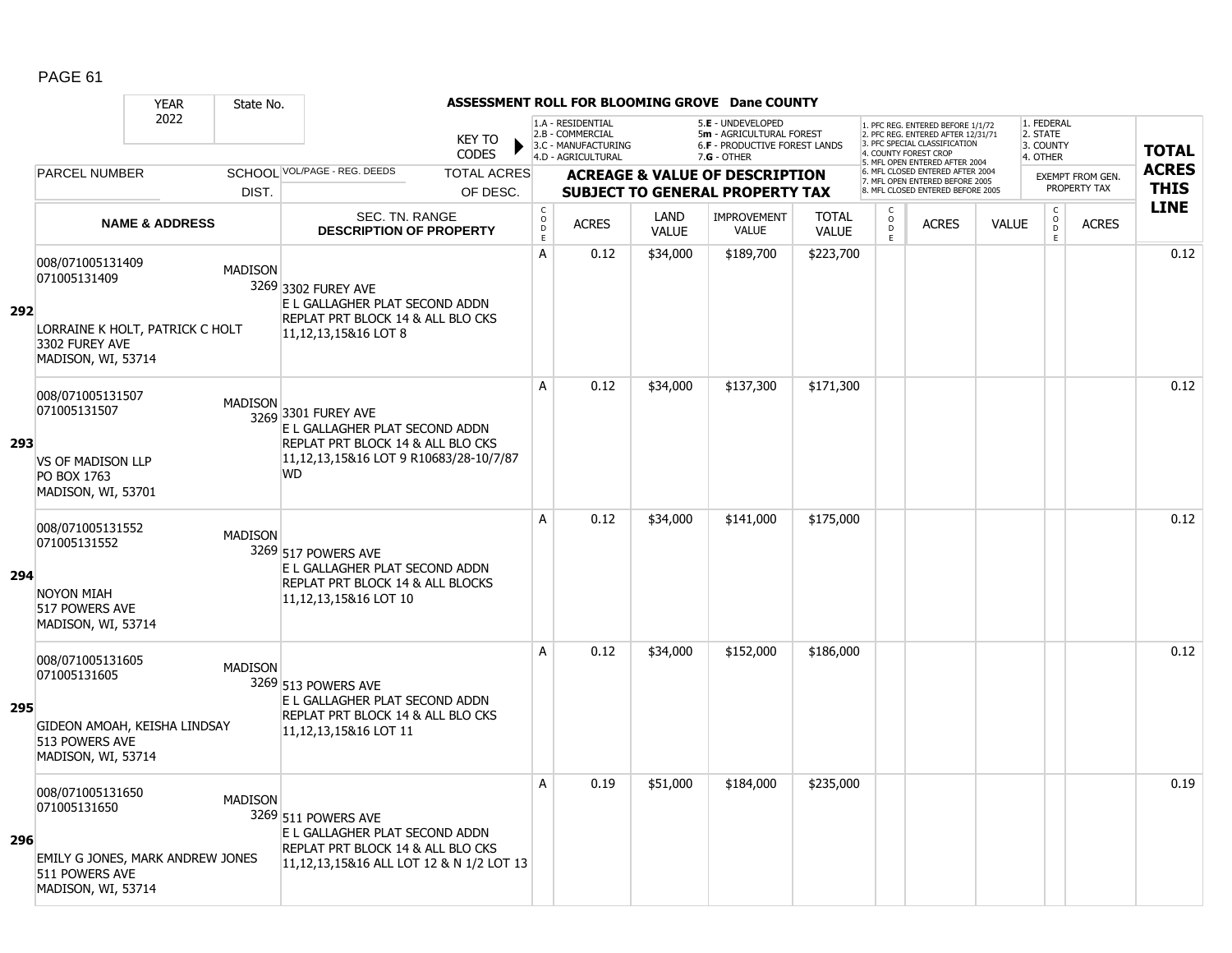|     |                                                                                                                                      | <b>YEAR</b>               | State No.      |                                                                                                                                        |            |                  |                                                              |                      | ASSESSMENT ROLL FOR BLOOMING GROVE Dane COUNTY                                        |                              |                          |                                                                                                          |              |                                                |                                         |              |
|-----|--------------------------------------------------------------------------------------------------------------------------------------|---------------------------|----------------|----------------------------------------------------------------------------------------------------------------------------------------|------------|------------------|--------------------------------------------------------------|----------------------|---------------------------------------------------------------------------------------|------------------------------|--------------------------|----------------------------------------------------------------------------------------------------------|--------------|------------------------------------------------|-----------------------------------------|--------------|
|     |                                                                                                                                      | 2022                      |                | <b>KEY TO</b>                                                                                                                          |            |                  | 1.A - RESIDENTIAL<br>2.B - COMMERCIAL<br>3.C - MANUFACTURING |                      | 5.E - UNDEVELOPED<br>5m - AGRICULTURAL FOREST<br><b>6.F - PRODUCTIVE FOREST LANDS</b> |                              |                          | 1. PFC REG. ENTERED BEFORE 1/1/72<br>2. PFC REG. ENTERED AFTER 12/31/71<br>3. PFC SPECIAL CLASSIFICATION |              | 1. FEDERAL<br>2. STATE<br>3. COUNTY            |                                         | <b>TOTAL</b> |
|     |                                                                                                                                      |                           |                | <b>CODES</b>                                                                                                                           |            |                  | 4.D - AGRICULTURAL                                           |                      | $7.G - OTHER$                                                                         |                              |                          | 4. COUNTY FOREST CROP<br>5. MFL OPEN ENTERED AFTER 2004                                                  |              | 4. OTHER                                       |                                         | <b>ACRES</b> |
|     | <b>PARCEL NUMBER</b>                                                                                                                 |                           |                | SCHOOL VOL/PAGE - REG. DEEDS<br><b>TOTAL ACRES</b>                                                                                     |            |                  |                                                              |                      | <b>ACREAGE &amp; VALUE OF DESCRIPTION</b>                                             |                              |                          | 6. MFL CLOSED ENTERED AFTER 2004<br>7. MFL OPEN ENTERED BEFORE 2005                                      |              |                                                | <b>EXEMPT FROM GEN.</b><br>PROPERTY TAX | <b>THIS</b>  |
|     |                                                                                                                                      |                           | DIST.          | OF DESC.                                                                                                                               |            |                  |                                                              |                      | <b>SUBJECT TO GENERAL PROPERTY TAX</b>                                                |                              |                          | 8. MFL CLOSED ENTERED BEFORE 2005                                                                        |              |                                                |                                         |              |
|     |                                                                                                                                      | <b>NAME &amp; ADDRESS</b> |                | SEC. TN. RANGE<br><b>DESCRIPTION OF PROPERTY</b>                                                                                       | $\rm _c^C$ | D<br>$\mathsf E$ | <b>ACRES</b>                                                 | LAND<br><b>VALUE</b> | <b>IMPROVEMENT</b><br><b>VALUE</b>                                                    | <b>TOTAL</b><br><b>VALUE</b> | C<br>$\overline{0}$<br>E | <b>ACRES</b>                                                                                             | <b>VALUE</b> | $\begin{matrix} 0 \\ 0 \\ 0 \end{matrix}$<br>E | <b>ACRES</b>                            | <b>LINE</b>  |
| 297 | 008/071005131758<br>071005131758<br>SUSAN SIRIANNI, KEITH VANORSTRAND<br>509 POWERS AVE                                              |                           | <b>MADISON</b> | 3269 509 POWERS AVE<br>E L GALLAGHER PLAT SECOND ADDN<br>REPLAT PRT BLOCK 14 & ALL BLO CKS<br>11,12,13,15&16 S 1/2 LOT 13 & ALL LOT 14 | A          |                  | 0.19                                                         | \$51,000             | \$168,000                                                                             | \$219,000                    |                          |                                                                                                          |              |                                                |                                         | 0.19         |
| 298 | MADISON, WI, 53714<br>008/071005131801<br>071005131801<br>ALEXANDRA CLARKE, MICHAEL J REUTER<br>503 POWERS AVE<br>MADISON, WI, 53714 |                           | <b>MADISON</b> | 3269 503 POWERS AVE<br>E L GALLAGHER PLAT SECOND ADDN<br>REPLAT PRT BLOCK 14 & ALL BLO CKS<br>11,12,13,15&16 LOT 15                    | A          |                  | 0.12                                                         | \$34,000             | \$149,900                                                                             | \$183,900                    |                          |                                                                                                          |              |                                                |                                         | 0.12         |
| 299 | 008/071005131856<br>071005131856<br>LILY A KILFOY<br>501 POWERS AVE<br>MADISON, WI, 53714                                            |                           | <b>MADISON</b> | 3269 501 POWERS AVE<br>E L GALLAGHER PLAT SECOND ADDN<br>REPLAT PRT BLOCK 14 & ALL BLO CKS<br>11,12,13,15&16 LOT 16                    | A          |                  | 0.12                                                         | \$34,000             | \$104,500                                                                             | \$138,500                    |                          |                                                                                                          |              |                                                |                                         | 0.12         |
| 300 | 008/071005131954<br>071005131954<br>JENNIFER AK ORTH<br>306 E LAMB ST<br>BELLEFONTE, PA, 16823                                       |                           | <b>MADISON</b> | 3269 429 POWERS AVE<br>E L GALLAGHER PLAT SECOND ADDN<br>REPLAT PRT BLOCK 14 & ALL BLOCKS<br>11, 12, 13, 15& 16 LOT 17                 | A          |                  | 0.12                                                         | \$34,000             | \$119,800                                                                             | \$153,800                    |                          |                                                                                                          |              |                                                |                                         | 0.12         |
| 301 | 008/071005132006<br>071005132006<br><b>WENDY MARIE WILBUR</b><br>425 POWERS AVE<br>MADISON, WI, 53714                                |                           | <b>MADISON</b> | 3269 425 POWERS AVE<br>E L GALLAGHER PLAT SECOND ADD REPLAT<br>PRT BLOCK 14 & ALL BLOC KS<br>11, 12, 13, 15& 16 LOT 18                 | A          |                  | 0.12                                                         | \$34,000             | \$146,100                                                                             | \$180,100                    |                          |                                                                                                          |              |                                                |                                         | 0.12         |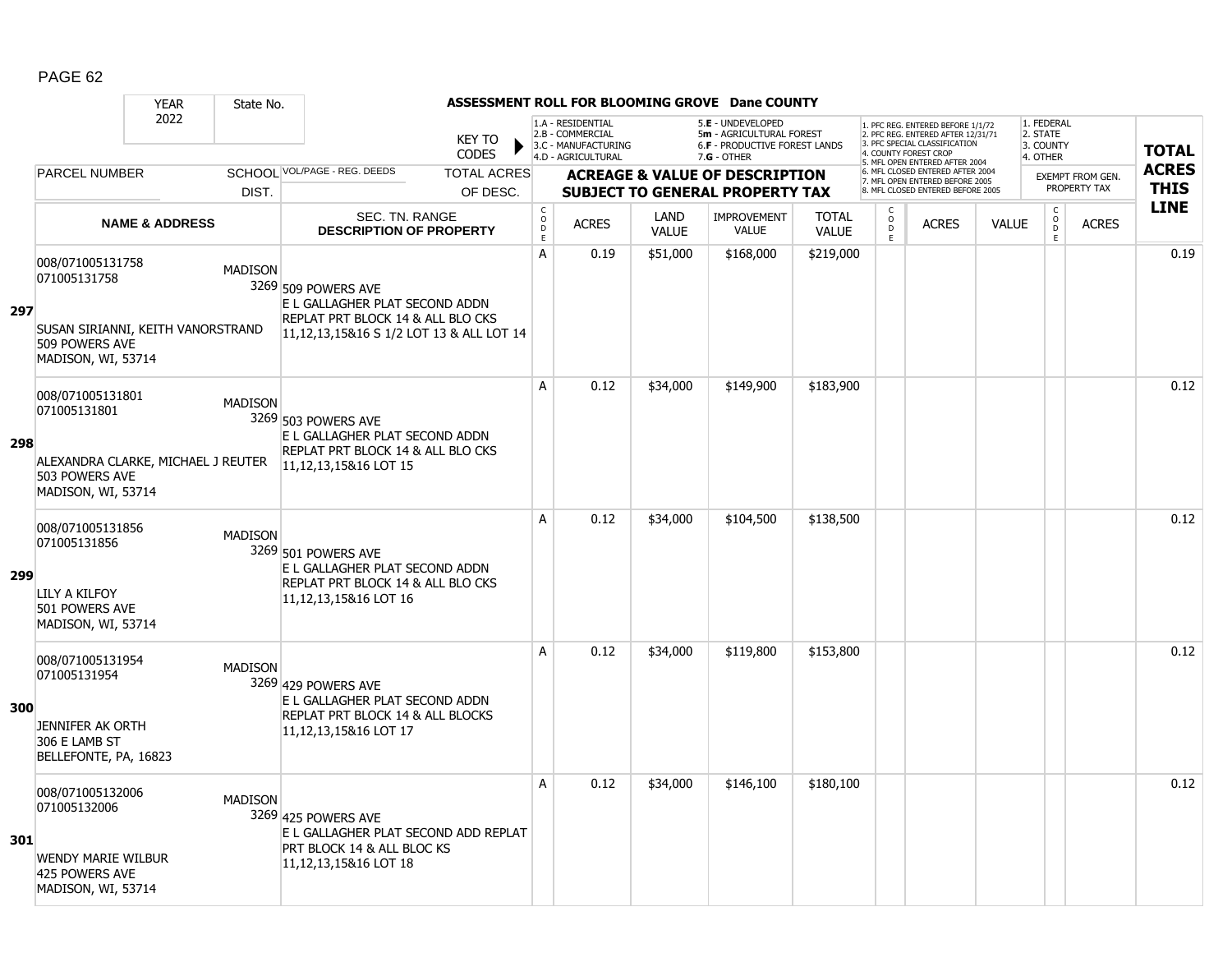|     |                                                                                                    | <b>YEAR</b>                      | State No.      |                                                                                                                                        |          |                                                 |                                                              |                      | ASSESSMENT ROLL FOR BLOOMING GROVE Dane COUNTY                                        |                              |                        |                                                                                                                                   |              |                                     |                                  |              |
|-----|----------------------------------------------------------------------------------------------------|----------------------------------|----------------|----------------------------------------------------------------------------------------------------------------------------------------|----------|-------------------------------------------------|--------------------------------------------------------------|----------------------|---------------------------------------------------------------------------------------|------------------------------|------------------------|-----------------------------------------------------------------------------------------------------------------------------------|--------------|-------------------------------------|----------------------------------|--------------|
|     |                                                                                                    | 2022                             |                | <b>KEY TO</b>                                                                                                                          |          |                                                 | 1.A - RESIDENTIAL<br>2.B - COMMERCIAL<br>3.C - MANUFACTURING |                      | 5.E - UNDEVELOPED<br>5m - AGRICULTURAL FOREST<br><b>6.F - PRODUCTIVE FOREST LANDS</b> |                              |                        | 1. PFC REG. ENTERED BEFORE 1/1/72<br>2. PFC REG. ENTERED AFTER 12/31/71<br>3. PFC SPECIAL CLASSIFICATION<br>4. COUNTY FOREST CROP |              | 1. FEDERAL<br>2. STATE<br>3. COUNTY |                                  | <b>TOTAL</b> |
|     |                                                                                                    |                                  |                | <b>CODES</b>                                                                                                                           |          |                                                 | 4.D - AGRICULTURAL                                           |                      | $7.G - OTHER$                                                                         |                              |                        | 5. MFL OPEN ENTERED AFTER 2004                                                                                                    |              | 4. OTHER                            |                                  | <b>ACRES</b> |
|     | <b>PARCEL NUMBER</b>                                                                               |                                  |                | SCHOOL VOL/PAGE - REG. DEEDS<br><b>TOTAL ACRES</b>                                                                                     |          |                                                 |                                                              |                      | <b>ACREAGE &amp; VALUE OF DESCRIPTION</b>                                             |                              |                        | 6. MFL CLOSED ENTERED AFTER 2004<br>7. MFL OPEN ENTERED BEFORE 2005<br>8. MFL CLOSED ENTERED BEFORE 2005                          |              |                                     | EXEMPT FROM GEN.<br>PROPERTY TAX | <b>THIS</b>  |
|     |                                                                                                    |                                  | DIST.          |                                                                                                                                        | OF DESC. |                                                 |                                                              |                      | <b>SUBJECT TO GENERAL PROPERTY TAX</b>                                                |                              |                        |                                                                                                                                   |              |                                     |                                  | <b>LINE</b>  |
|     |                                                                                                    | <b>NAME &amp; ADDRESS</b>        |                | <b>SEC. TN. RANGE</b><br><b>DESCRIPTION OF PROPERTY</b>                                                                                |          | $\mathsf C$<br>$\mathsf{o}$<br>D<br>$\mathsf E$ | <b>ACRES</b>                                                 | LAND<br><b>VALUE</b> | <b>IMPROVEMENT</b><br><b>VALUE</b>                                                    | <b>TOTAL</b><br><b>VALUE</b> | C<br>$\circ$<br>D<br>E | <b>ACRES</b>                                                                                                                      | <b>VALUE</b> | $\mathsf C$<br>$\overline{0}$<br>E  | <b>ACRES</b>                     |              |
| 302 | 008/071005132051<br>071005132051<br><b>LINDA ANN LUCK</b><br>411 POWERS AVE<br>MADISON, WI, 53714  |                                  | <b>MADISON</b> | 3269 411 POWERS AVE<br>E L GALLAGHER PLAT SECOND ADDN<br>REPLAT PRT BLOCK 14 & ALL BLO CKS<br>11,12,13,15&16 LOT 19                    |          | A                                               | 0.12                                                         | \$34,000             | \$106,000                                                                             | \$140,000                    |                        |                                                                                                                                   |              |                                     |                                  | 0.12         |
| 303 | 008/071005132104<br>071005132104<br><b>DONNA R STORLEY</b><br>409 POWERS AVE<br>MADISON, WI, 53714 |                                  | <b>MADISON</b> | 3269 409 POWERS AVE<br>E L GALLAGHER PLAT SECOND ADDN<br>REPLAT PRT BLOCK 14 & ALL BLO CKS<br>11,12,13,15&16 LOT 20                    |          | A                                               | 0.12                                                         | \$34,000             | \$131,400                                                                             | \$165,400                    |                        |                                                                                                                                   |              |                                     |                                  | 0.12         |
| 304 | 008/071005132159<br>071005132159<br><b>KATE K ELVIDGE</b><br>405 POWERS AVE<br>MADISON, WI, 53714  |                                  | <b>MADISON</b> | 3269 405 POWERS AVE<br>E L GALLAGHER PLAT SECOND ADDN<br>REPLAT PRT BLOCK 14 & ALL BLO CKS<br>11,12,13,15&16 ALL LOT 21 & N 1/2 LOT 22 |          | A                                               | 0.19                                                         | \$51,000             | \$115,600                                                                             | \$166,600                    |                        |                                                                                                                                   |              |                                     |                                  | 0.19         |
| 305 | 008/071005132257<br>071005132257<br><b>ROGER L CHARLY</b><br>1230 REGENT ST<br>MADISON, WI, 53715  |                                  | <b>MADISON</b> | 3269 403 POWERS AVE<br>E L GALLAGHER PLAT SECOND ADDN<br>REPLAT PRTBLOCK 14 & ALL BLO CKS<br>11,12,13,15&16 S 1/2 LOT 22 & ALL LOT 23  |          | A                                               | 0.19                                                         | \$51,000             | \$36,800                                                                              | \$87,800                     |                        |                                                                                                                                   |              |                                     |                                  | 0.19         |
| 306 | 008/071005132300<br>071005132300<br>N8957 JUNIPER RD<br>BEAVER DAM, WI, 53916                      | RICHARD F GRULKE, TERRI L GRULKE | <b>MADISON</b> | 3269 401 POWERS AVE<br>E L GALLAGHER PLAT SECOND ADDN<br>REPLAT PRT BLOCK 14 & ALL BLO CKS<br>11,12,13,15&16 LOT 24                    |          | A                                               | 0.12                                                         | \$34,000             | \$77,200                                                                              | \$111,200                    |                        |                                                                                                                                   |              |                                     |                                  | 0.12         |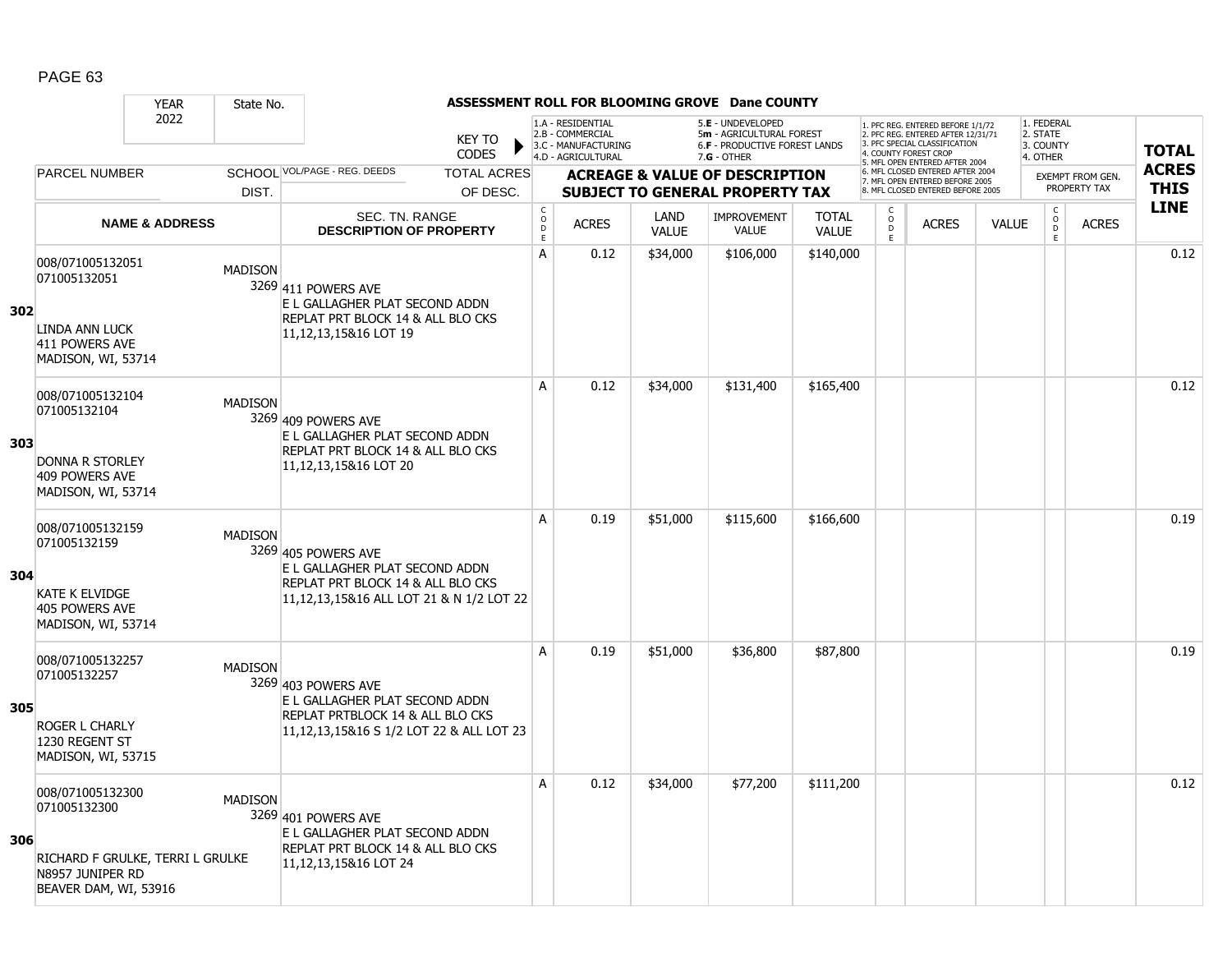|     |                                                                                                        | <b>YEAR</b>               | State No.      |                                                                                                                               |                                     |                                                                                    |                      | ASSESSMENT ROLL FOR BLOOMING GROVE Dane COUNTY                                                       |                              |                                                |                                                                                                                                   |              |                                                 |                                         |              |
|-----|--------------------------------------------------------------------------------------------------------|---------------------------|----------------|-------------------------------------------------------------------------------------------------------------------------------|-------------------------------------|------------------------------------------------------------------------------------|----------------------|------------------------------------------------------------------------------------------------------|------------------------------|------------------------------------------------|-----------------------------------------------------------------------------------------------------------------------------------|--------------|-------------------------------------------------|-----------------------------------------|--------------|
|     |                                                                                                        | 2022                      |                | <b>KEY TO</b><br><b>CODES</b>                                                                                                 |                                     | 1.A - RESIDENTIAL<br>2.B - COMMERCIAL<br>3.C - MANUFACTURING<br>4.D - AGRICULTURAL |                      | 5.E - UNDEVELOPED<br>5m - AGRICULTURAL FOREST<br><b>6.F - PRODUCTIVE FOREST LANDS</b><br>7.G - OTHER |                              |                                                | 1. PFC REG. ENTERED BEFORE 1/1/72<br>2. PFC REG. ENTERED AFTER 12/31/71<br>3. PFC SPECIAL CLASSIFICATION<br>4. COUNTY FOREST CROP |              | 1. FEDERAL<br>2. STATE<br>3. COUNTY<br>4. OTHER |                                         | <b>TOTAL</b> |
|     | <b>PARCEL NUMBER</b>                                                                                   |                           |                | SCHOOL VOL/PAGE - REG. DEEDS<br><b>TOTAL ACRES</b>                                                                            |                                     |                                                                                    |                      |                                                                                                      |                              |                                                | 5. MFL OPEN ENTERED AFTER 2004<br>6. MFL CLOSED ENTERED AFTER 2004                                                                |              |                                                 |                                         | <b>ACRES</b> |
|     |                                                                                                        |                           | DIST.          | OF DESC.                                                                                                                      |                                     |                                                                                    |                      | <b>ACREAGE &amp; VALUE OF DESCRIPTION</b><br><b>SUBJECT TO GENERAL PROPERTY TAX</b>                  |                              |                                                | 7. MFL OPEN ENTERED BEFORE 2005<br>8. MFL CLOSED ENTERED BEFORE 2005                                                              |              |                                                 | <b>EXEMPT FROM GEN.</b><br>PROPERTY TAX | <b>THIS</b>  |
|     |                                                                                                        | <b>NAME &amp; ADDRESS</b> |                | SEC. TN. RANGE<br><b>DESCRIPTION OF PROPERTY</b>                                                                              | $_{\rm o}^{\rm c}$<br>$\frac{D}{E}$ | <b>ACRES</b>                                                                       | LAND<br><b>VALUE</b> | <b>IMPROVEMENT</b><br><b>VALUE</b>                                                                   | <b>TOTAL</b><br><b>VALUE</b> | $\begin{matrix} 0 \\ 0 \\ D \end{matrix}$<br>E | <b>ACRES</b>                                                                                                                      | <b>VALUE</b> | $\begin{matrix} C \\ O \\ D \end{matrix}$<br>E  | <b>ACRES</b>                            | <b>LINE</b>  |
| 307 | 008/071005132408<br>071005132408<br>MARGARETE E SCHROEDER<br>404 GANNON AVE<br>MADISON, WI, 53714      |                           | <b>MADISON</b> | 3269 404 GANNON AVE<br>E L GALLAGHER PLAT SECOND ADDN<br>REPLAT PRT BLOCK 14 & ALL BLO CKS<br>11, 12, 13, 15& 16 LOTS 25 & 26 | A                                   | 0.25                                                                               | \$51,400             | \$147,600                                                                                            | \$199,000                    |                                                |                                                                                                                                   |              |                                                 |                                         | 0.25         |
| 308 | 008/071005132506<br>071005132506<br>TIM D HAINES<br>408 GANNON AVE<br>MADISON, WI, 53714               |                           | <b>MADISON</b> | 3269 408 GANNON AVE<br>E L GALLAGHER PLAT SECOND ADDN<br>REPLAT PRT BLOCK 14 & ALL BLO CKS<br>11,12,13,15&16 LOT 27           | A                                   | 0.12                                                                               | \$34,000             | \$129,500                                                                                            | \$163,500                    |                                                |                                                                                                                                   |              |                                                 |                                         | 0.12         |
| 309 | 008/071005132551<br>071005132551<br><b>WENDY A SEEBER</b><br>202 WISCONSIN DR<br>JEFFERSON, WI, 53549  |                           | <b>MADISON</b> | 3269 412 GANNON AVE<br>REPLAT PT BLK 14 & ALL BLKS 12, 13, 11,<br>15 & 16 2ND ADD TO E L GALLAGHER PLAT<br>LOT <sub>28</sub>  | A                                   | 0.12                                                                               | \$34,000             | \$109,200                                                                                            | \$143,200                    |                                                |                                                                                                                                   |              |                                                 |                                         | 0.12         |
| 310 | 008/071005132604<br>071005132604<br>Peter Hopkins<br>416 Gannon Ave<br>Madison, Wisconsin, 53714       |                           | <b>MADISON</b> | 3269 416 GANNON AVE<br>E L GALLAGHER PLAT SECOND ADDN<br>REPLAT PRT BLOCK 14 & ALL BLO CKS<br>11,12,13,15&16 LOT 29           | A                                   | 0.12                                                                               | \$34,000             | \$179,800                                                                                            | \$213,800                    |                                                |                                                                                                                                   |              |                                                 |                                         | 0.12         |
| 311 | 008/071005132659<br>071005132659<br><b>JAIDE C PANGILINAN</b><br>5310 MOSINEE LN<br>MADISON, WI, 53704 |                           | <b>MADISON</b> | 3269 420 GANNON AVE<br>E L GALLAGHER PLAT SECOND ADDN<br>REPLAT PRT BLOCK 14 & ALL BLO CKS<br>11,12,13,15&16 LOT 30           | A                                   | 0.12                                                                               | \$34,000             | \$91,800                                                                                             | \$125,800                    |                                                |                                                                                                                                   |              |                                                 |                                         | 0.12         |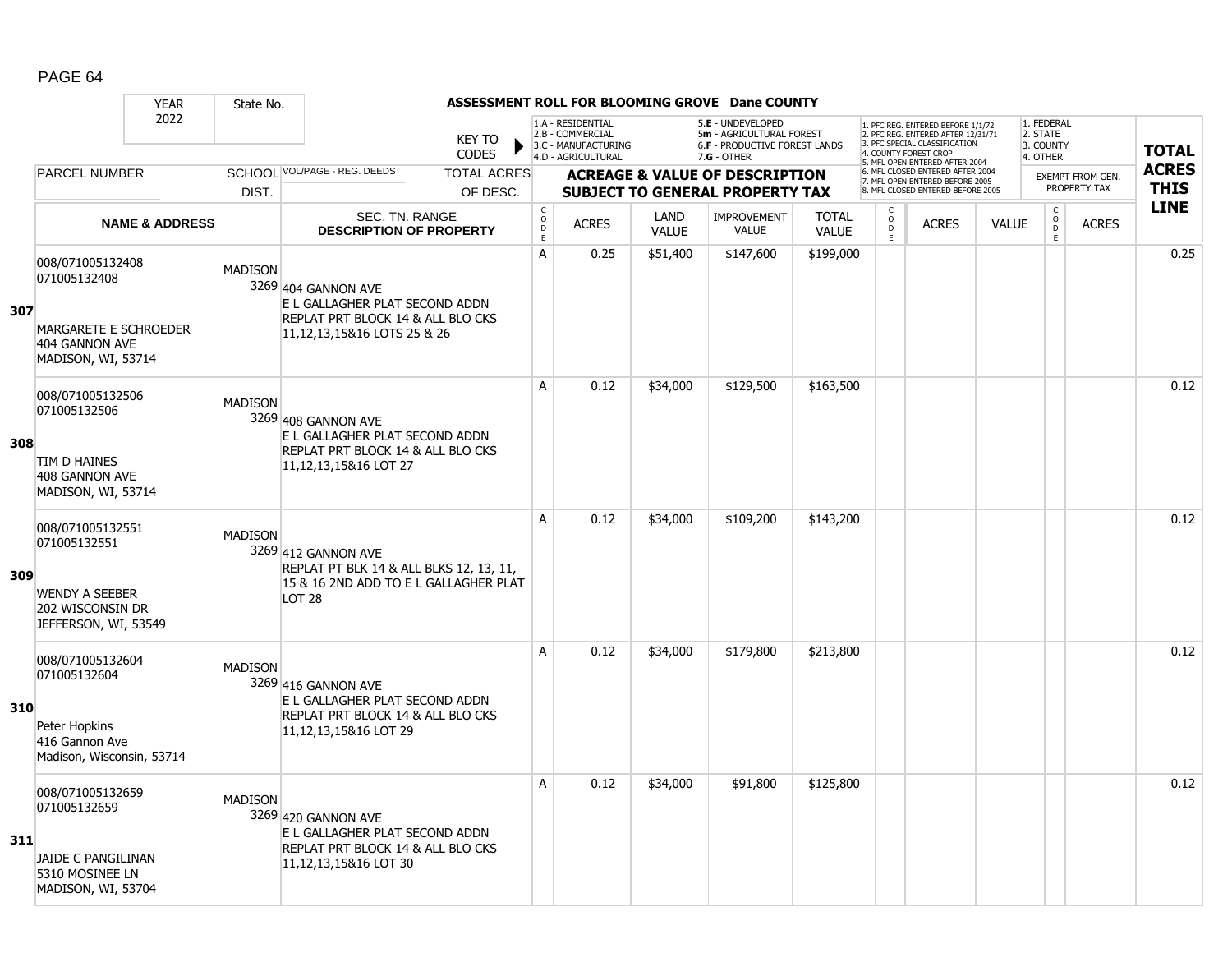|     |                                                                                                                            | <b>YEAR</b>               | State No.      |                                                                                                                                                     |                                                 |                                                                                    |                      | ASSESSMENT ROLL FOR BLOOMING GROVE Dane COUNTY                                                  |                              |                           |                                                                                                                                   |              |                                                 |                  |              |
|-----|----------------------------------------------------------------------------------------------------------------------------|---------------------------|----------------|-----------------------------------------------------------------------------------------------------------------------------------------------------|-------------------------------------------------|------------------------------------------------------------------------------------|----------------------|-------------------------------------------------------------------------------------------------|------------------------------|---------------------------|-----------------------------------------------------------------------------------------------------------------------------------|--------------|-------------------------------------------------|------------------|--------------|
|     |                                                                                                                            | 2022                      |                | <b>KEY TO</b><br><b>CODES</b>                                                                                                                       |                                                 | 1.A - RESIDENTIAL<br>2.B - COMMERCIAL<br>3.C - MANUFACTURING<br>4.D - AGRICULTURAL |                      | 5.E - UNDEVELOPED<br>5m - AGRICULTURAL FOREST<br>6.F - PRODUCTIVE FOREST LANDS<br>$7.G - OTHER$ |                              |                           | 1. PFC REG. ENTERED BEFORE 1/1/72<br>2. PFC REG. ENTERED AFTER 12/31/71<br>3. PFC SPECIAL CLASSIFICATION<br>4. COUNTY FOREST CROP |              | 1. FEDERAL<br>2. STATE<br>3. COUNTY<br>4. OTHER |                  | <b>TOTAL</b> |
|     | <b>PARCEL NUMBER</b>                                                                                                       |                           |                | SCHOOL VOL/PAGE - REG. DEEDS<br><b>TOTAL ACRES</b>                                                                                                  |                                                 |                                                                                    |                      | <b>ACREAGE &amp; VALUE OF DESCRIPTION</b>                                                       |                              |                           | 5. MFL OPEN ENTERED AFTER 2004<br>6. MFL CLOSED ENTERED AFTER 2004                                                                |              |                                                 | EXEMPT FROM GEN. | <b>ACRES</b> |
|     |                                                                                                                            |                           | DIST.          | OF DESC.                                                                                                                                            |                                                 |                                                                                    |                      | <b>SUBJECT TO GENERAL PROPERTY TAX</b>                                                          |                              |                           | 7. MFL OPEN ENTERED BEFORE 2005<br>8. MFL CLOSED ENTERED BEFORE 2005                                                              |              |                                                 | PROPERTY TAX     | <b>THIS</b>  |
|     |                                                                                                                            | <b>NAME &amp; ADDRESS</b> |                | <b>SEC. TN. RANGE</b><br><b>DESCRIPTION OF PROPERTY</b>                                                                                             | $_{\rm o}^{\rm c}$<br>$\mathsf{D}_{\mathsf{E}}$ | <b>ACRES</b>                                                                       | LAND<br><b>VALUE</b> | <b>IMPROVEMENT</b><br><b>VALUE</b>                                                              | <b>TOTAL</b><br><b>VALUE</b> | C<br>$\overline{0}$<br>E. | <b>ACRES</b>                                                                                                                      | <b>VALUE</b> | $\begin{matrix} 0 \\ 0 \\ 0 \end{matrix}$<br>E  | <b>ACRES</b>     | <b>LINE</b>  |
| 312 | 008/071005132702<br>071005132702<br>JONATHAN B OLMSTEAD, KATRINA M<br><b>WALSH</b><br>424 GANNON AVE<br>MADISON, WI, 53704 |                           | <b>MADISON</b> | 3269 424 GANNON AVE<br>E L GALLAGHER PLAT SECOND ADDN<br>REPLAT PRT BLOCK 14 & ALL BLO CKS<br>11,12,13,15&16 LOT 31                                 | A                                               | 0.12                                                                               | \$34,000             | \$139,100                                                                                       | \$173,100                    |                           |                                                                                                                                   |              |                                                 |                  | 0.12         |
| 313 | 008/071005132757<br>071005132757<br>CALYN JAMES HULL, NICOLE NILSON<br>428 GANNON AVE<br>MADISON, WI, 53714                |                           | <b>MADISON</b> | 3269 428 GANNON AVE<br>E L GALLAGHER PLAT SECOND ADDN<br>REPLAT PRT BLOCK 14 & ALL BLO CKS<br>11,12,13,15&16 LOT 32                                 | A                                               | 0.12                                                                               | \$34,000             | \$131,800                                                                                       | \$165,800                    |                           |                                                                                                                                   |              |                                                 |                  | 0.12         |
| 314 | 008/071005132855<br>071005132855<br><b>EMILY HANSEN, PAUL HANSEN</b><br>2807 WAUNONA WAY<br>MADISON, WI, 53713             |                           | <b>MADISON</b> | 3269 500 GANNON AVE<br>E L GALLAGHER PLAT SECOND ADDN<br>REPLAT PRT BLOCK 14 & ALL BLO CKS<br>11,12,13,15&16 ALL LOT 33 & S 13 FT LOT<br>34         | A                                               | 0.16                                                                               | \$45,100             | \$112,200                                                                                       | \$157,300                    |                           |                                                                                                                                   |              |                                                 |                  | 0.16         |
| 315 | 008/071005132953<br>071005132953<br>MARY E KARLS, THOMAS G KARLS<br>508 GANNON AVE<br>MADISON, WI, 53714                   |                           | <b>MADISON</b> | 3269 508 GANNON AVE<br>E L GALLAGHER PLAT SECOND ADDN<br>REPLAT PRT BLOCK 14 & ALL BLO CKS<br>11, 12, 13, 15& 16 N 27 FT LOT 34 & S 26 FT<br>LOT 35 | A                                               | 0.16                                                                               | \$45,100             | \$113,800                                                                                       | \$158,900                    |                           |                                                                                                                                   |              |                                                 |                  | 0.16         |
| 316 | 008/071005133030<br>071005133030<br><b>MAIER RENTALS LLC</b><br>3340 BURKE AVE<br>MADISON, WI, 53714                       |                           | <b>MADISON</b> | 3269 512 GANNON AVE<br>E L GALLAGHER PLAT SECOND ADDN<br>REPLAT PRT BLOCK 14 & ALL BLO CKS<br>11,12,13,15&16 N 1/3 LOT 35 & ALL LOT 36              | A                                               | 0.16                                                                               | \$44,700             | \$128,000                                                                                       | \$172,700                    |                           |                                                                                                                                   |              |                                                 |                  | 0.16         |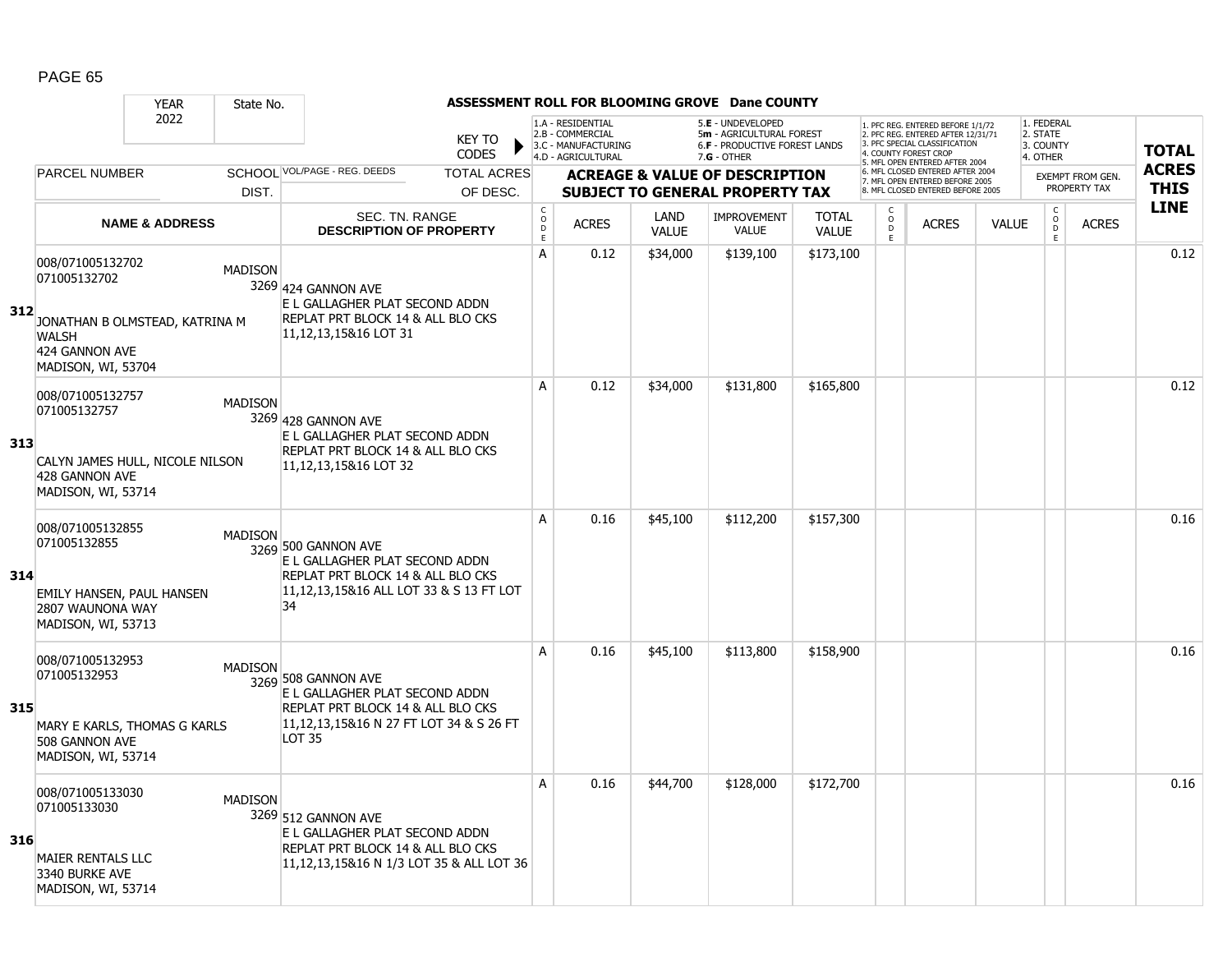|     |                                                                                                         | <b>YEAR</b>                      | State No.      |                                                                                                                                       |                               |                                                      |                                                                                    |                             | ASSESSMENT ROLL FOR BLOOMING GROVE Dane COUNTY                                                         |                              |                                     |                                                                                                                                   |              |                                                 |                                         |              |
|-----|---------------------------------------------------------------------------------------------------------|----------------------------------|----------------|---------------------------------------------------------------------------------------------------------------------------------------|-------------------------------|------------------------------------------------------|------------------------------------------------------------------------------------|-----------------------------|--------------------------------------------------------------------------------------------------------|------------------------------|-------------------------------------|-----------------------------------------------------------------------------------------------------------------------------------|--------------|-------------------------------------------------|-----------------------------------------|--------------|
|     |                                                                                                         | 2022                             |                |                                                                                                                                       | <b>KEY TO</b><br><b>CODES</b> |                                                      | 1.A - RESIDENTIAL<br>2.B - COMMERCIAL<br>3.C - MANUFACTURING<br>4.D - AGRICULTURAL |                             | 5.E - UNDEVELOPED<br>5m - AGRICULTURAL FOREST<br><b>6.F - PRODUCTIVE FOREST LANDS</b><br>$7.G - OTHER$ |                              |                                     | 1. PFC REG. ENTERED BEFORE 1/1/72<br>2. PFC REG. ENTERED AFTER 12/31/71<br>3. PFC SPECIAL CLASSIFICATION<br>4. COUNTY FOREST CROP |              | 1. FEDERAL<br>2. STATE<br>3. COUNTY<br>4. OTHER |                                         | <b>TOTAL</b> |
|     | <b>PARCEL NUMBER</b>                                                                                    |                                  |                | SCHOOL VOL/PAGE - REG. DEEDS                                                                                                          | <b>TOTAL ACRES</b>            |                                                      |                                                                                    |                             |                                                                                                        |                              |                                     | 5. MFL OPEN ENTERED AFTER 2004<br>6. MFL CLOSED ENTERED AFTER 2004                                                                |              |                                                 |                                         | <b>ACRES</b> |
|     |                                                                                                         |                                  | DIST.          |                                                                                                                                       | OF DESC.                      |                                                      |                                                                                    |                             | <b>ACREAGE &amp; VALUE OF DESCRIPTION</b><br><b>SUBJECT TO GENERAL PROPERTY TAX</b>                    |                              |                                     | 7. MFL OPEN ENTERED BEFORE 2005<br>8. MFL CLOSED ENTERED BEFORE 2005                                                              |              |                                                 | <b>EXEMPT FROM GEN.</b><br>PROPERTY TAX | <b>THIS</b>  |
|     |                                                                                                         | <b>NAME &amp; ADDRESS</b>        |                | <b>SEC. TN. RANGE</b><br><b>DESCRIPTION OF PROPERTY</b>                                                                               |                               | $\mathsf{C}$<br>$\circ$<br>$\mathsf{D}_{\mathsf{E}}$ | <b>ACRES</b>                                                                       | <b>LAND</b><br><b>VALUE</b> | <b>IMPROVEMENT</b><br><b>VALUE</b>                                                                     | <b>TOTAL</b><br><b>VALUE</b> | $\mathsf{C}$<br>$\overline{0}$<br>E | <b>ACRES</b>                                                                                                                      | <b>VALUE</b> | $\begin{matrix} 0 \\ 0 \\ 0 \end{matrix}$<br>E  | <b>ACRES</b>                            | <b>LINE</b>  |
| 317 | 008/071005133050<br>071005133050<br><b>BONNIE K GUDMANDSEN</b><br>520 GANNON AVE<br>MADISON, WI, 53714  |                                  | <b>MADISON</b> | 3269 520 GANNON AVE<br>E L GALLAGHER PLAT SECOND ADDN<br>REPLAT PRT BLOCK 14 & ALL BLO CKS<br>11, 12, 13, 15& 16 LOTS 37 & 38         |                               | A                                                    | 0.25                                                                               | \$64,400                    | \$121,700                                                                                              | \$186,100                    |                                     |                                                                                                                                   |              |                                                 |                                         | 0.25         |
| 318 | 008/071005133158<br>071005133158<br><b>TARA COBERLY-HORRALL</b><br>530 GANNON AVE<br>MADISON, WI, 53714 |                                  | <b>MADISON</b> | 3269 530 GANNON AVE<br>E L GALLAGHER PLAT SECOND ADDN<br>REPLAT PRT BLOCK 14 & ALL BLO CKS<br>11, 12, 13, 15& 16 LOTS 39 & 40         |                               | A                                                    | 0.25                                                                               | \$64,400                    | \$155,600                                                                                              | \$220,000                    |                                     |                                                                                                                                   |              |                                                 |                                         | 0.25         |
| 319 | 008/071005133201<br>071005133201<br>MARIAH D CONTRERAS<br>3308 FUREY AVE<br>MADISON, WI, 53714          |                                  | <b>MADISON</b> | 3269 3308 FUREY AVE<br>E L GALLAGHER PLAT SECOND ADDN<br>REPLAT PRT BLOCK 14 & ALL BLO CKS<br>11,12,13,15&16 LOT 41                   |                               | A                                                    | 0.12                                                                               | \$34,000                    | \$127,100                                                                                              | \$161,100                    |                                     |                                                                                                                                   |              |                                                 |                                         | 0.12         |
| 320 | 008/071005133354<br>071005133354<br><b>KAY SELLERS</b><br>301 RACINE RD<br>MADISON, WI, 53705           | REBECCA LYNN GILBERTSON, DEBORAH | <b>MADISON</b> | 3269 3313 COMMERCIAL AVE<br>E L GALLAGHER PLAT SECOND ADDN<br>REPLAT PRT BLOCK 14 & ALL BLO CKS<br>11, 12, 13, 15& 16 LOTS 42 THRU 45 |                               | B                                                    | 0.50                                                                               | \$122,300                   | \$259,500                                                                                              | \$381,800                    |                                     |                                                                                                                                   |              |                                                 |                                         | 0.50         |
| 321 | 008/071005133658<br>071005133658<br>3388 WHISTLING WIND WAY<br>SUN PRAIRIE, WI, 53590                   | GATES PROPERTIES COMMERCIAL LLC  | <b>MADISON</b> | 3269 3321 COMMERCIAL AVE<br>E L GALLAGHER PLAT SECOND ADDN<br>REPLAT PRT BLOCK 14 & ALL BLO CKS<br>11, 12, 13, 15& 16 LOTS 52 & 53    |                               | B                                                    | 0.25                                                                               | \$93,100                    | \$39,100                                                                                               | \$132,200                    |                                     |                                                                                                                                   |              |                                                 |                                         | 0.25         |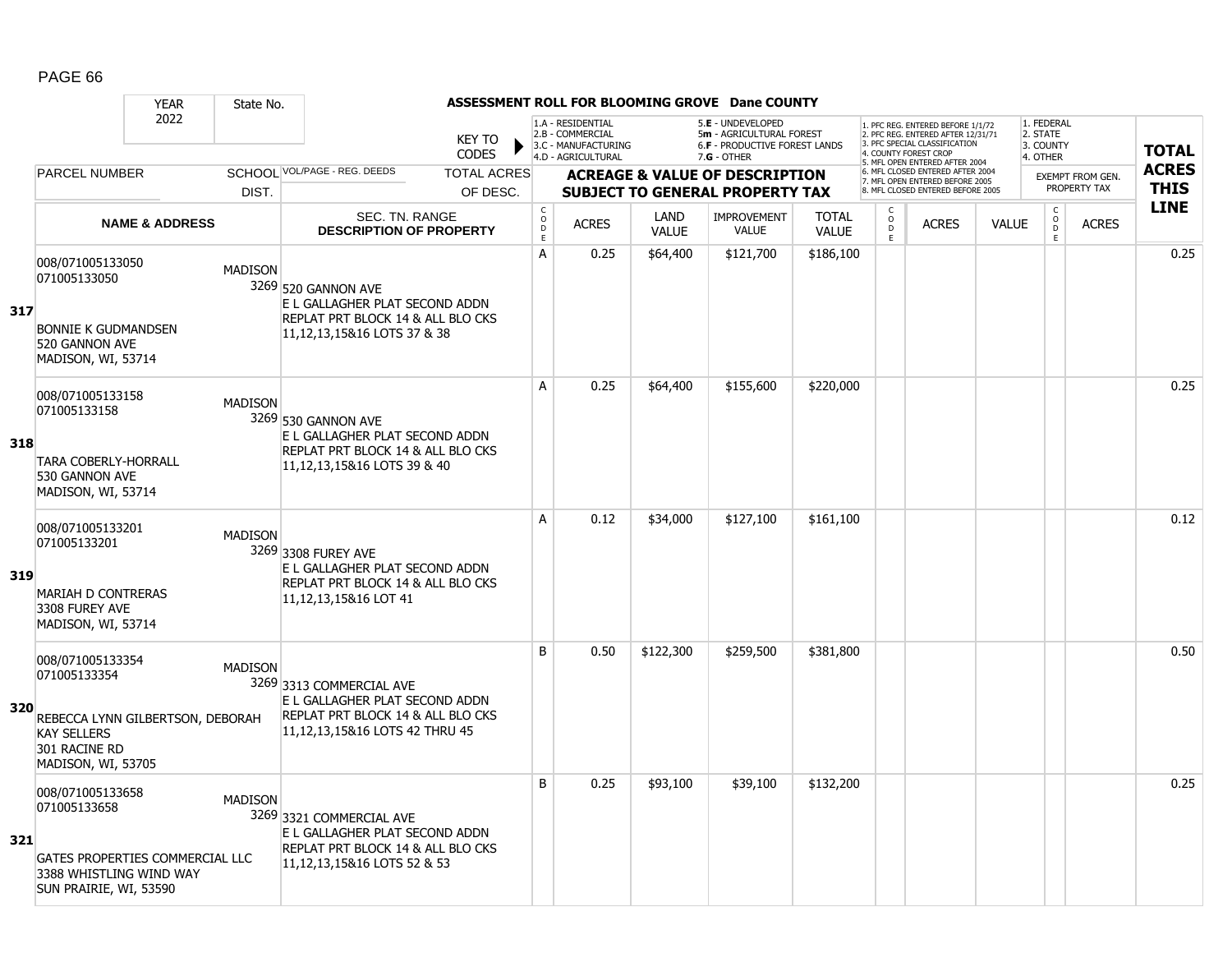|     |                                                                                                      | <b>YEAR</b>                        | State No.      |                                                                                                                         |                               |                                        |                                                                                    |                      | ASSESSMENT ROLL FOR BLOOMING GROVE Dane COUNTY                                                       |                              |                                                 |                                                                                                                                   |              |                                                 |                         |              |
|-----|------------------------------------------------------------------------------------------------------|------------------------------------|----------------|-------------------------------------------------------------------------------------------------------------------------|-------------------------------|----------------------------------------|------------------------------------------------------------------------------------|----------------------|------------------------------------------------------------------------------------------------------|------------------------------|-------------------------------------------------|-----------------------------------------------------------------------------------------------------------------------------------|--------------|-------------------------------------------------|-------------------------|--------------|
|     |                                                                                                      | 2022                               |                |                                                                                                                         | <b>KEY TO</b><br><b>CODES</b> |                                        | 1.A - RESIDENTIAL<br>2.B - COMMERCIAL<br>3.C - MANUFACTURING<br>4.D - AGRICULTURAL |                      | 5.E - UNDEVELOPED<br>5m - AGRICULTURAL FOREST<br><b>6.F - PRODUCTIVE FOREST LANDS</b><br>7.G - OTHER |                              |                                                 | 1. PFC REG. ENTERED BEFORE 1/1/72<br>2. PFC REG. ENTERED AFTER 12/31/71<br>3. PFC SPECIAL CLASSIFICATION<br>4. COUNTY FOREST CROP |              | 1. FEDERAL<br>2. STATE<br>3. COUNTY<br>4. OTHER |                         | <b>TOTAL</b> |
|     | <b>PARCEL NUMBER</b>                                                                                 |                                    |                | SCHOOL VOL/PAGE - REG. DEEDS                                                                                            | <b>TOTAL ACRES</b>            |                                        |                                                                                    |                      | <b>ACREAGE &amp; VALUE OF DESCRIPTION</b>                                                            |                              |                                                 | 5. MFL OPEN ENTERED AFTER 2004<br>6. MFL CLOSED ENTERED AFTER 2004                                                                |              |                                                 | <b>EXEMPT FROM GEN.</b> | <b>ACRES</b> |
|     |                                                                                                      |                                    | DIST.          |                                                                                                                         | OF DESC.                      |                                        |                                                                                    |                      | <b>SUBJECT TO GENERAL PROPERTY TAX</b>                                                               |                              |                                                 | 7. MFL OPEN ENTERED BEFORE 2005<br>8. MFL CLOSED ENTERED BEFORE 2005                                                              |              |                                                 | PROPERTY TAX            | <b>THIS</b>  |
|     |                                                                                                      | <b>NAME &amp; ADDRESS</b>          |                | <b>SEC. TN. RANGE</b><br><b>DESCRIPTION OF PROPERTY</b>                                                                 |                               | $_{\rm o}^{\rm c}$<br>$\mathsf D$<br>E | <b>ACRES</b>                                                                       | LAND<br><b>VALUE</b> | <b>IMPROVEMENT</b><br><b>VALUE</b>                                                                   | <b>TOTAL</b><br><b>VALUE</b> | $\begin{matrix} 0 \\ 0 \\ D \end{matrix}$<br>E. | <b>ACRES</b>                                                                                                                      | <b>VALUE</b> | $\begin{matrix} 0 \\ 0 \\ 0 \end{matrix}$<br>E  | <b>ACRES</b>            | <b>LINE</b>  |
| 322 | 008/071005133756<br>071005133756<br><b>609 GANNON AVE</b><br>MADISON, WI, 53714                      | KOCH LIVING REV TR, DOLORES M      | <b>MADISON</b> | 3269 609 GANNON AVE<br>E L GALLAGHER PLAT SECOND ADDN<br>REPLAT PRT BLOCK 14 & ALL BLO CKS<br>11, 12, 13, 15& 16 LOT 54 |                               | A                                      | 0.12                                                                               | \$34,000             | \$97,900                                                                                             | \$131,900                    |                                                 |                                                                                                                                   |              |                                                 |                         | 0.12         |
| 323 | 008/071005133809<br>071005133809<br><b>DENNIS P MCCASLIN</b><br>605 GANNON AVE<br>MADISON, WI, 53714 |                                    | <b>MADISON</b> | 3269 605 GANNON AVE<br>E L GALLAGHER PLAT SECOND ADDN<br>REPLAT PRT BLOCK 14 & ALL BLOCKS<br>11,12,13,15&16 LOT 55      |                               | A                                      | 0.12                                                                               | \$34,000             | \$115,400                                                                                            | \$149,400                    |                                                 |                                                                                                                                   |              |                                                 |                         | 0.12         |
| 324 | 008/071005133854<br>071005133854<br>NYANN PLUMMER<br>3316 FUREY AVE<br>MADISON, WI, 53714            |                                    | <b>MADISON</b> | 3269 3316 FUREY AVE<br>E L GALLAGHER PLAT SECOND ADDN<br>REPLAT PRT BLOCK 14 & ALL BLO CKS<br>11,12,13,15&16 LOT 56     |                               | A                                      | 0.12                                                                               | \$34,000             | \$111,200                                                                                            | \$145,200                    |                                                 |                                                                                                                                   |              |                                                 |                         | 0.12         |
| 325 | 008/071005133907<br>071005133907<br>415 HERWIG DR<br>PARDEEVILLE, WI, 53954                          | SUZANNE M POWELL, WILLIAM E POWELL | <b>MADISON</b> | 3269 3317 FUREY AVE<br>E L GALLAGHER PLAT SECOND ADDN<br>REPLAT PRT BLOCK 14 & ALL BLO CKS<br>11, 12, 13, 15& 16 LOT 57 |                               | A                                      | 0.12                                                                               | \$34,000             | \$112,200                                                                                            | \$146,200                    |                                                 |                                                                                                                                   |              |                                                 |                         | 0.12         |
| 326 | 008/071005133952<br>071005133952<br>529 GANNON AVE<br>MADISON, WI, 53714                             | INGRID K TAYLOR, RUSSELL J TAYLOR  | <b>MADISON</b> | 3269 529 GANNON AVE<br>E L GALLAGHER PLAT SECOND ADDN<br>REPLAT PRT BLOCK 14 & ALL BLO CKS<br>11, 12, 13, 15& 16 LOT 58 |                               | A                                      | 0.12                                                                               | \$34,000             | \$115,700                                                                                            | \$149,700                    |                                                 |                                                                                                                                   |              |                                                 |                         | 0.12         |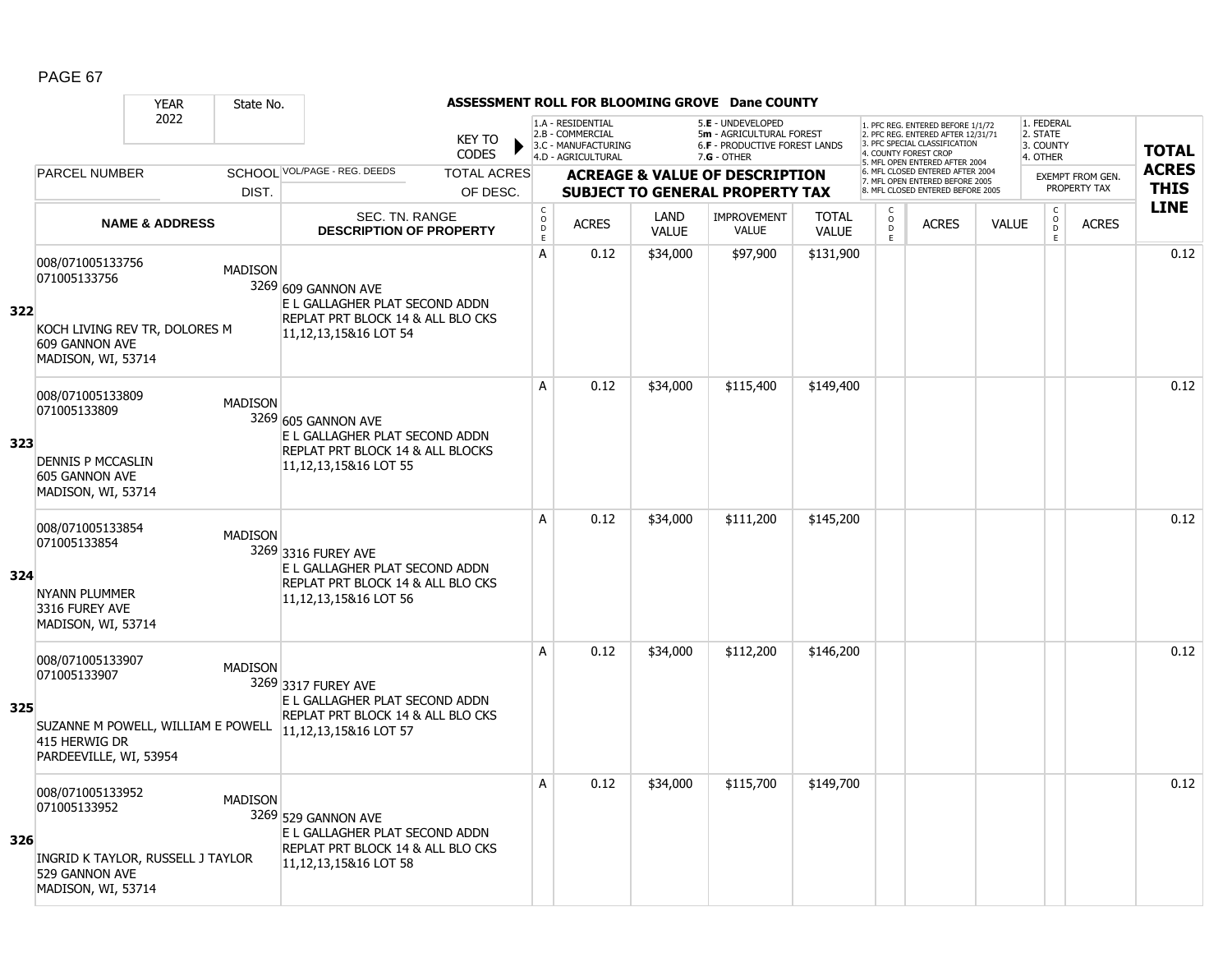|     |                                                                                                              | <b>YEAR</b>               | State No.      |                                                                                                                                                                                |                               |                             |                                                                                    |                      | ASSESSMENT ROLL FOR BLOOMING GROVE Dane COUNTY                                                  |                              |                                                 |                                                                                                                                   |              |                                                          |                         |              |
|-----|--------------------------------------------------------------------------------------------------------------|---------------------------|----------------|--------------------------------------------------------------------------------------------------------------------------------------------------------------------------------|-------------------------------|-----------------------------|------------------------------------------------------------------------------------|----------------------|-------------------------------------------------------------------------------------------------|------------------------------|-------------------------------------------------|-----------------------------------------------------------------------------------------------------------------------------------|--------------|----------------------------------------------------------|-------------------------|--------------|
|     |                                                                                                              | 2022                      |                |                                                                                                                                                                                | <b>KEY TO</b><br><b>CODES</b> |                             | 1.A - RESIDENTIAL<br>2.B - COMMERCIAL<br>3.C - MANUFACTURING<br>4.D - AGRICULTURAL |                      | 5.E - UNDEVELOPED<br>5m - AGRICULTURAL FOREST<br>6.F - PRODUCTIVE FOREST LANDS<br>$7.G - OTHER$ |                              |                                                 | 1. PFC REG. ENTERED BEFORE 1/1/72<br>2. PFC REG. ENTERED AFTER 12/31/71<br>3. PFC SPECIAL CLASSIFICATION<br>4. COUNTY FOREST CROP |              | 1. FEDERAL<br>2. STATE<br>3. COUNTY<br>4. OTHER          |                         | <b>TOTAL</b> |
|     | <b>PARCEL NUMBER</b>                                                                                         |                           |                | SCHOOL VOL/PAGE - REG. DEEDS                                                                                                                                                   | <b>TOTAL ACRES</b>            |                             |                                                                                    |                      | <b>ACREAGE &amp; VALUE OF DESCRIPTION</b>                                                       |                              |                                                 | 5. MFL OPEN ENTERED AFTER 2004<br>6. MFL CLOSED ENTERED AFTER 2004                                                                |              |                                                          | <b>EXEMPT FROM GEN.</b> | <b>ACRES</b> |
|     |                                                                                                              |                           | DIST.          |                                                                                                                                                                                | OF DESC.                      |                             |                                                                                    |                      | <b>SUBJECT TO GENERAL PROPERTY TAX</b>                                                          |                              |                                                 | 7. MFL OPEN ENTERED BEFORE 2005<br>8. MFL CLOSED ENTERED BEFORE 2005                                                              |              |                                                          | PROPERTY TAX            | <b>THIS</b>  |
|     |                                                                                                              | <b>NAME &amp; ADDRESS</b> |                | SEC. TN. RANGE<br><b>DESCRIPTION OF PROPERTY</b>                                                                                                                               |                               | $\rm _c^C$<br>$\frac{D}{E}$ | <b>ACRES</b>                                                                       | LAND<br><b>VALUE</b> | <b>IMPROVEMENT</b><br><b>VALUE</b>                                                              | <b>TOTAL</b><br><b>VALUE</b> | $\begin{matrix} 0 \\ 0 \\ D \end{matrix}$<br>E. | <b>ACRES</b>                                                                                                                      | <b>VALUE</b> | $\begin{matrix} 0 \\ 0 \\ 0 \end{matrix}$<br>$\mathsf E$ | <b>ACRES</b>            | <b>LINE</b>  |
| 327 | 008/071005134004<br>071005134004<br><b>RAYMOND MCELROY</b><br>517 GANNON AVE<br>MADISON, WI, 53714           |                           | <b>MADISON</b> | 3269 517 GANNON AVE<br>E L GALLAGHER PLAT SECOND ADDN PRT<br>BLOCK 14 BEG 80 FT S OF N W COR SD<br>BLOCK TH ELY 133 FT TH SLY 60 FT TH W<br>133 FT TH N 6 0 FT TO POB          |                               | A                           | 0.18                                                                               | \$50,300             | \$92,500                                                                                        | \$142,800                    |                                                 |                                                                                                                                   |              |                                                          |                         | 0.18         |
| 328 | 008/071005134102<br>071005134102<br><b>JOHN KELLY</b><br>513 GANNON AVE<br>MADISON, WI, 53714                |                           | <b>MADISON</b> | 3269 513 GANNON AVE<br>E L GALLAGHER PLAT SECOND ADDN PRT<br>BLOCK 14 BEG 140 FT S OF NW COR SD<br>BLOCK TH E 133 FT TH S 60 FT TH W 133<br>FT TH N 60 F T TO POB              |                               | A                           | 0.18                                                                               | \$50,300             | \$127,200                                                                                       | \$177,500                    |                                                 |                                                                                                                                   |              |                                                          |                         | 0.18         |
| 329 | 008/071005134200<br>071005134200<br><b>BRENDA L SMAGE</b><br>509 GANNON AVE<br>MADISON, WI, 53714            |                           | <b>MADISON</b> | 3269 509 GANNON AVE<br>E L GALLAGHER PLAT SECOND ADDN<br>REPLAT PRT BLOCK 14 & ALL BLO CKS<br>11,12,13,15 & 16 LOT 59 SUBJ TO & TOG<br>W/JT DRIVEWAY AGRM T IN DOC #2982346    |                               | A                           | 0.12                                                                               | \$34,000             | \$110,500                                                                                       | \$144,500                    |                                                 |                                                                                                                                   |              |                                                          |                         | 0.12         |
| 330 | 008/071005134255<br>071005134255<br><b>ANTHONY BUBLITZ</b><br>505 GANNON AVE<br>MADISON, WI, 53714           |                           | <b>MADISON</b> | 3269 505 GANNON AVE<br>E L GALLAGHER PLAT SECOND ADDN<br>REPLAT PRT BLOCK 14 & ALL BLO CKS<br>11, 12, 13, 15 & 16 LOT 60 SUBJ TO & TOG<br>W/JT DRIVEWAY AGRM T IN DOC #2982346 |                               | A                           | 0.12                                                                               | \$34,000             | \$124,900                                                                                       | \$158,900                    |                                                 |                                                                                                                                   |              |                                                          |                         | 0.12         |
| 331 | 008/071005134308<br>071005134308<br>JESSICA M LILA, BENJAMIN S LYMAN<br>501 GANNON AVE<br>MADISON, WI, 53714 |                           | <b>MADISON</b> | 3269 3318 WEBB AVE<br>E L GALLAGHER PLAT SECOND ADDN<br>REPLAT PRT BLOCK 14 & ALL BLO CKS<br>11, 12, 13, 15& 16 LOT 61                                                         |                               | Α                           | 0.12                                                                               | \$34,000             | \$195,200                                                                                       | \$229,200                    |                                                 |                                                                                                                                   |              |                                                          |                         | 0.12         |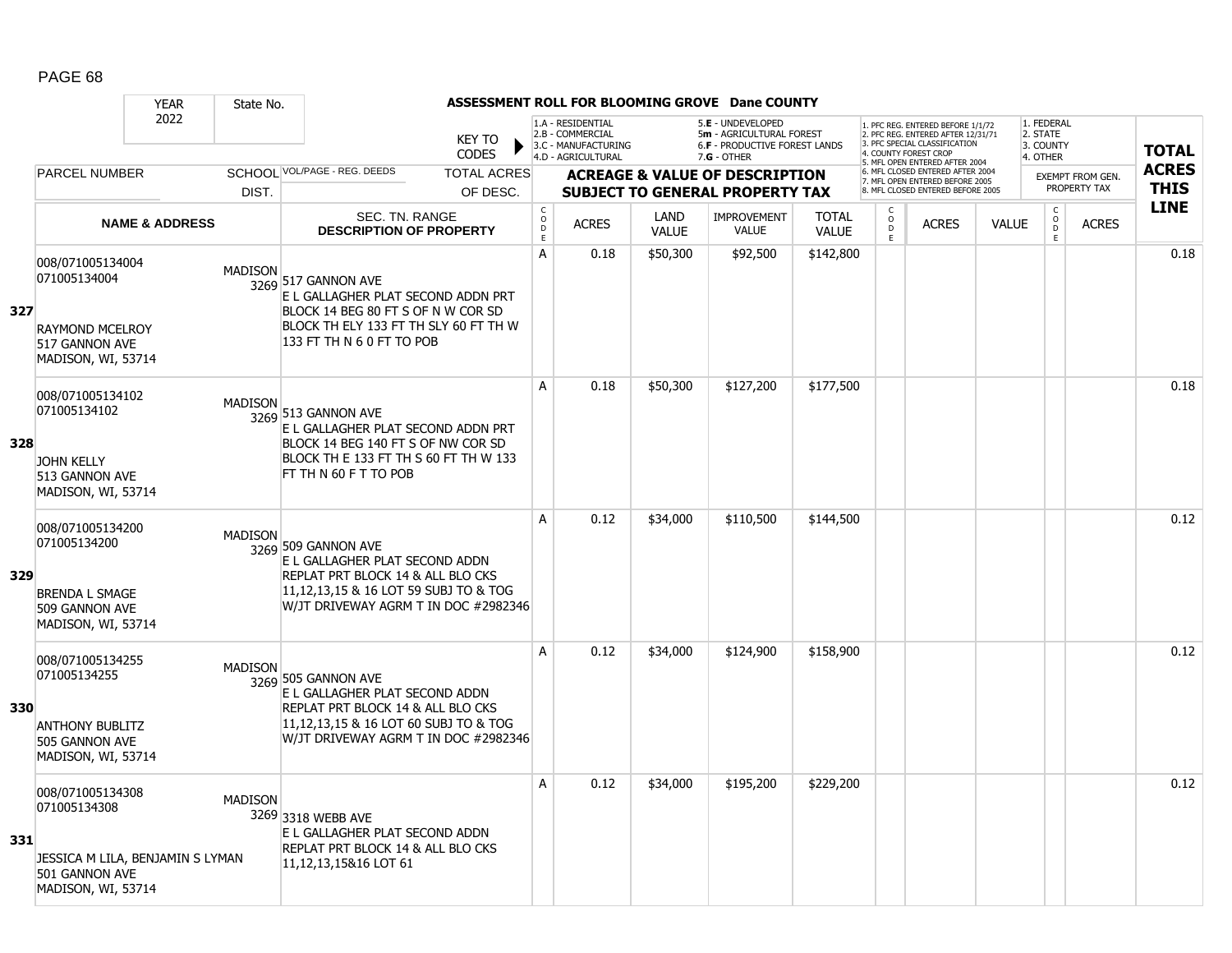|     |                                                                                                         | <b>YEAR</b>               | State No.                |                                                                                                                               |                               |                                                      |                                                                                    |                      | ASSESSMENT ROLL FOR BLOOMING GROVE Dane COUNTY                                                       |                              |                                     |                                                                                                                                   |              |                                                 |                                         |              |
|-----|---------------------------------------------------------------------------------------------------------|---------------------------|--------------------------|-------------------------------------------------------------------------------------------------------------------------------|-------------------------------|------------------------------------------------------|------------------------------------------------------------------------------------|----------------------|------------------------------------------------------------------------------------------------------|------------------------------|-------------------------------------|-----------------------------------------------------------------------------------------------------------------------------------|--------------|-------------------------------------------------|-----------------------------------------|--------------|
|     |                                                                                                         | 2022                      |                          |                                                                                                                               | <b>KEY TO</b><br><b>CODES</b> |                                                      | 1.A - RESIDENTIAL<br>2.B - COMMERCIAL<br>3.C - MANUFACTURING<br>4.D - AGRICULTURAL |                      | 5.E - UNDEVELOPED<br>5m - AGRICULTURAL FOREST<br><b>6.F - PRODUCTIVE FOREST LANDS</b><br>7.G - OTHER |                              |                                     | 1. PFC REG. ENTERED BEFORE 1/1/72<br>2. PFC REG. ENTERED AFTER 12/31/71<br>3. PFC SPECIAL CLASSIFICATION<br>4. COUNTY FOREST CROP |              | 1. FEDERAL<br>2. STATE<br>3. COUNTY<br>4. OTHER |                                         | <b>TOTAL</b> |
|     | <b>PARCEL NUMBER</b>                                                                                    |                           |                          | SCHOOL VOL/PAGE - REG. DEEDS                                                                                                  | <b>TOTAL ACRES</b>            |                                                      |                                                                                    |                      |                                                                                                      |                              |                                     | 5. MFL OPEN ENTERED AFTER 2004<br>6. MFL CLOSED ENTERED AFTER 2004                                                                |              |                                                 |                                         | <b>ACRES</b> |
|     |                                                                                                         |                           | DIST.                    |                                                                                                                               | OF DESC.                      |                                                      |                                                                                    |                      | <b>ACREAGE &amp; VALUE OF DESCRIPTION</b><br><b>SUBJECT TO GENERAL PROPERTY TAX</b>                  |                              |                                     | 7. MFL OPEN ENTERED BEFORE 2005<br>8. MFL CLOSED ENTERED BEFORE 2005                                                              |              |                                                 | <b>EXEMPT FROM GEN.</b><br>PROPERTY TAX | <b>THIS</b>  |
|     |                                                                                                         | <b>NAME &amp; ADDRESS</b> |                          | <b>SEC. TN. RANGE</b><br><b>DESCRIPTION OF PROPERTY</b>                                                                       |                               | $\mathsf{C}$<br>$\circ$<br>$\mathsf{D}_{\mathsf{E}}$ | <b>ACRES</b>                                                                       | LAND<br><b>VALUE</b> | <b>IMPROVEMENT</b><br><b>VALUE</b>                                                                   | <b>TOTAL</b><br><b>VALUE</b> | $\mathsf{C}$<br>$\overline{0}$<br>E | <b>ACRES</b>                                                                                                                      | <b>VALUE</b> | $\begin{matrix} 0 \\ 0 \\ 0 \end{matrix}$<br>E  | <b>ACRES</b>                            | <b>LINE</b>  |
| 332 | 008/071005134353<br>071005134353<br><b>SDM HOLDINGS LLC</b><br>1645 LAKE VIEW AVE<br>MADISON, WI, 53704 |                           | <b>MADISON</b>           | 3269 429 GANNON AVE<br>E L GALLAGHER PLAT SECOND ADDN<br>REPLAT PRT BLOCK 14 & ALL BLO CKS<br>11,12,13,15&16 LOT 62           |                               | A                                                    | 0.12                                                                               | \$34,000             | \$126,200                                                                                            | \$160,200                    |                                     |                                                                                                                                   |              |                                                 |                                         | 0.12         |
| 333 | 008/071005134406<br>071005134406<br><b>VS OF MADISON LLP</b><br>PO BOX 1763<br>MADISON, WI, 53701       |                           | <b>MADISON</b>           | 3269 425 GANNON AVE<br>E L GALLAGHER PLAT SECOND ADDN<br>REPLAT PRT BLOCK 14 & ALL BLO CKS<br>11,12,13,15&16 LOT 63           |                               | A                                                    | 0.12                                                                               | \$34,000             | \$114,000                                                                                            | \$148,000                    |                                     |                                                                                                                                   |              |                                                 |                                         | 0.12         |
| 334 | 008/071005134451<br>071005134451<br>ROBERT C HACKL JR<br>421 GANNON AVE<br>MADISON, WI, 53714           |                           | <b>MADISON</b>           | 3269 421 GANNON AVE<br>E L GALLAGHER PLAT SECOND ADDN<br>REPLAT PRT BLOCK 14 & ALL BLO CKS<br>11, 12, 13, 15& 16 LOTS 64 & 65 |                               | A                                                    | 0.25                                                                               | \$64,400             | \$130,600                                                                                            | \$195,000                    |                                     |                                                                                                                                   |              |                                                 |                                         | 0.25         |
| 335 | 008/071005134559<br>071005134559<br><b>JOURDAN HINES</b><br>413 GANNON AVE<br>MADISON, WI, 53714        |                           | <b>MADISON</b>           | 3269 413 GANNON AVE<br>E L GALLAGHER PLAT SECOND ADDN<br>REPLAT PRT BLOCK 14 & ALL BLO CKS<br>11,12,13,15&16 LOT 66           |                               | A                                                    | 0.12                                                                               | \$34,000             | \$149,800                                                                                            | \$183,800                    |                                     |                                                                                                                                   |              |                                                 |                                         | 0.12         |
| 336 | 008/071005134602<br>071005134602<br>ABBEY L BAILEY<br>416 GANNON AVE<br>MADISON, WI, 53714              |                           | <b>MADISON</b><br>3269 0 | E L GALLAGHER PLAT SECOND ADDN<br>REPLAT PRT BLOCK 14 & ALL BLO CKS<br>11, 12, 13, 15& 16 LOT 67                              |                               | A                                                    | 0.12                                                                               | \$34,000             |                                                                                                      | \$34,000                     |                                     |                                                                                                                                   |              |                                                 |                                         | 0.12         |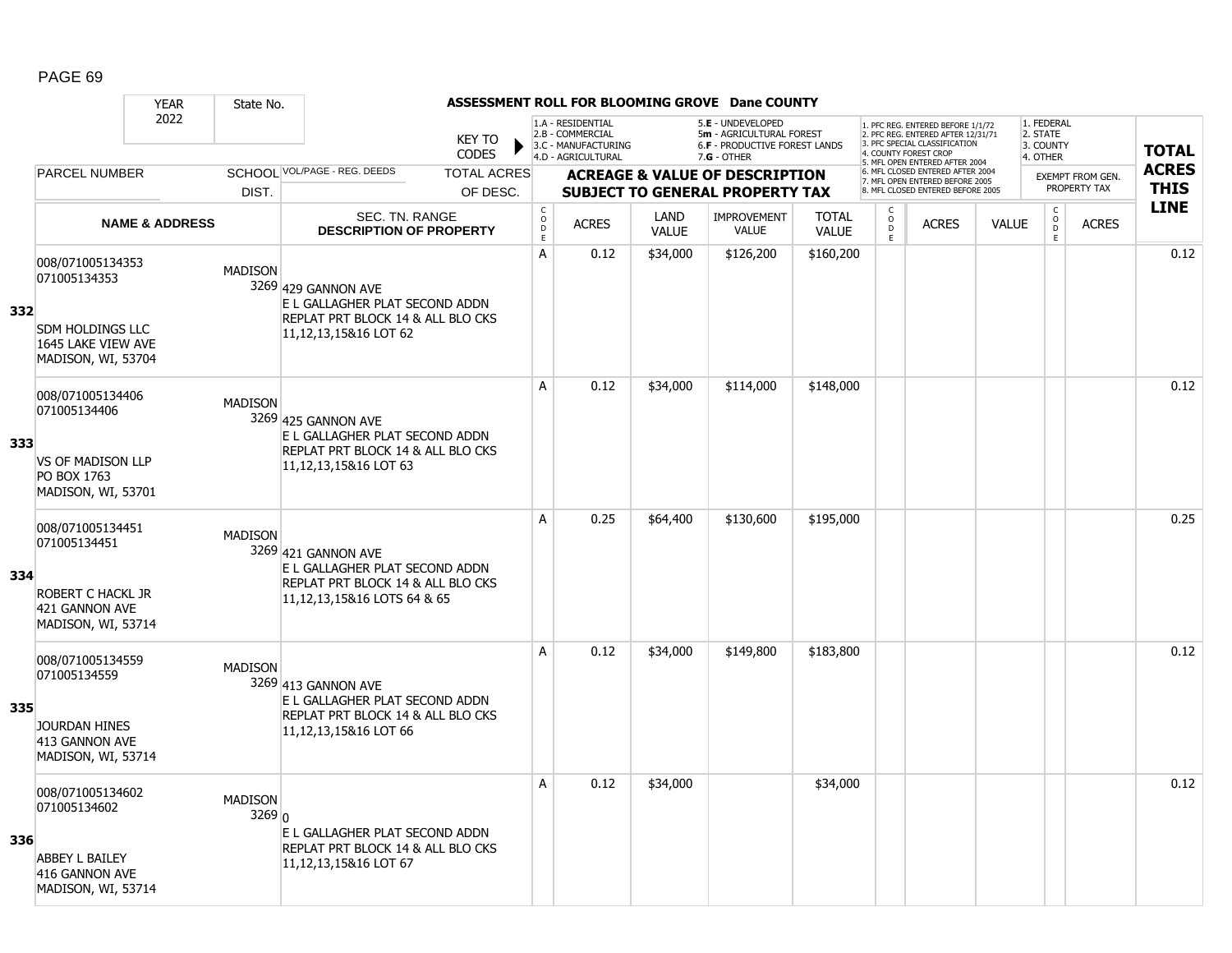|     |                                                                                                                 | <b>YEAR</b>               | State No.      |                                                                                                                                                  |                               |                                        |                                                                                    |                      | ASSESSMENT ROLL FOR BLOOMING GROVE Dane COUNTY                                                  |                              |                                              |                                                                                                          |              |                                                 |                  |              |
|-----|-----------------------------------------------------------------------------------------------------------------|---------------------------|----------------|--------------------------------------------------------------------------------------------------------------------------------------------------|-------------------------------|----------------------------------------|------------------------------------------------------------------------------------|----------------------|-------------------------------------------------------------------------------------------------|------------------------------|----------------------------------------------|----------------------------------------------------------------------------------------------------------|--------------|-------------------------------------------------|------------------|--------------|
|     |                                                                                                                 | 2022                      |                |                                                                                                                                                  | <b>KEY TO</b><br><b>CODES</b> |                                        | 1.A - RESIDENTIAL<br>2.B - COMMERCIAL<br>3.C - MANUFACTURING<br>4.D - AGRICULTURAL |                      | 5.E - UNDEVELOPED<br>5m - AGRICULTURAL FOREST<br>6.F - PRODUCTIVE FOREST LANDS<br>$7.G - OTHER$ |                              | 4. COUNTY FOREST CROP                        | 1. PFC REG. ENTERED BEFORE 1/1/72<br>2. PFC REG. ENTERED AFTER 12/31/71<br>3. PFC SPECIAL CLASSIFICATION |              | 1. FEDERAL<br>2. STATE<br>3. COUNTY<br>4. OTHER |                  | <b>TOTAL</b> |
|     | <b>PARCEL NUMBER</b>                                                                                            |                           |                | SCHOOL VOL/PAGE - REG. DEEDS                                                                                                                     | <b>TOTAL ACRES</b>            |                                        |                                                                                    |                      | <b>ACREAGE &amp; VALUE OF DESCRIPTION</b>                                                       |                              |                                              | 5. MFL OPEN ENTERED AFTER 2004<br>6. MFL CLOSED ENTERED AFTER 2004<br>7. MFL OPEN ENTERED BEFORE 2005    |              |                                                 | EXEMPT FROM GEN. | <b>ACRES</b> |
|     |                                                                                                                 |                           | DIST.          |                                                                                                                                                  | OF DESC.                      |                                        |                                                                                    |                      | <b>SUBJECT TO GENERAL PROPERTY TAX</b>                                                          |                              |                                              | 8. MFL CLOSED ENTERED BEFORE 2005                                                                        |              |                                                 | PROPERTY TAX     | <b>THIS</b>  |
|     |                                                                                                                 | <b>NAME &amp; ADDRESS</b> |                | SEC. TN. RANGE<br><b>DESCRIPTION OF PROPERTY</b>                                                                                                 |                               | $_{\rm o}^{\rm c}$<br>$\mathsf D$<br>E | <b>ACRES</b>                                                                       | LAND<br><b>VALUE</b> | <b>IMPROVEMENT</b><br><b>VALUE</b>                                                              | <b>TOTAL</b><br><b>VALUE</b> | C<br>$\overset{\circ}{\phantom{\circ}}$<br>E | <b>ACRES</b>                                                                                             | <b>VALUE</b> | $\begin{matrix} 0 \\ 0 \\ 0 \end{matrix}$<br>E  | <b>ACRES</b>     | <b>LINE</b>  |
| 337 | 008/071005134657<br>071005134657<br><b>ABBEY L BAILEY</b><br>416 GANNON AVE<br>MADISON, WI, 53714               |                           | <b>MADISON</b> | 3269 3316 THURBER AVE<br>E L GALLAGHER PLAT SECOND ADDN<br>REPLAT PRT BLOCK 14 & ALL BLOCKS<br>11, 12, 13, 15& 16 LOTS 68 & 69                   |                               | A                                      | 0.25                                                                               | \$64,400             | \$178,800                                                                                       | \$243,200                    |                                              |                                                                                                          |              |                                                 |                  | 0.25         |
| 338 | 008/071005134755<br>071005134755<br>JOSE O MARTINEZ<br>3324 THURBER AVE<br>MADISON, WI, 53714                   |                           | <b>MADISON</b> | 3269 3324 THURBER AVE<br>E L GALLAGHER PLAT SECOND ADDN<br>REPLAT PRT BLOCK 14 & ALL BLO CKS<br>11,12,13,15&16 LOT 70                            |                               | A                                      | 0.12                                                                               | \$33,300             | \$121,600                                                                                       | \$154,900                    |                                              |                                                                                                          |              |                                                 |                  | 0.12         |
| 339 | 008/071005134808<br>071005134808<br>JEFFREY STROEDE, MARY THERING<br>2509 HICKORY ST<br>CROSS PLAINS, WI, 53528 |                           | <b>MADISON</b> | 3269 406 N FAIR OAKS AVE<br>E L GALLAGHER PLAT SECOND ADDN<br>REPLAT PRT BLOCK 14 & ALL BLO CKS<br>11, 12, 13, 15& 16 LOT 71 & S 30 FT LOT 72    |                               | A                                      | 0.21                                                                               | \$43,700             | \$124,600                                                                                       | \$168,300                    |                                              |                                                                                                          |              |                                                 |                  | 0.21         |
| 340 | 008/071005134906<br>071005134906<br>JENNIFER L SIMMONS<br>408 N FAIR OAKS AVE<br>MADISON, WI, 53714             |                           | <b>MADISON</b> | 3269 408 N FAIR OAKS AVE<br>E L GALLAGHER PLAT SECOND ADDN<br>REPLAT PRT BLOCK 14 & ALL BLO CKS<br>11,12,13,15&16 N 10 FT LOT 72 & ALL LOT<br>73 |                               | A                                      | 0.15                                                                               | \$41,300             | \$125,400                                                                                       | \$166,700                    |                                              |                                                                                                          |              |                                                 |                  | 0.15         |
| 341 | 008/071005134951<br>071005134951<br><b>KATIE OGRADY</b><br>416 N FAIR OAKS AVE<br>MADISON, WI, 53714            |                           | <b>MADISON</b> | 3269 416 N FAIR OAKS AVE<br>E L GALLAGHER PLAT SECOND ADDN<br>REPLAT PRT BLOCK 14 & ALL BLO CKS<br>11, 12, 13, 15& 16 LOT 74                     |                               | A                                      | 0.12                                                                               | \$33,300             | \$113,100                                                                                       | \$146,400                    |                                              |                                                                                                          |              |                                                 |                  | 0.12         |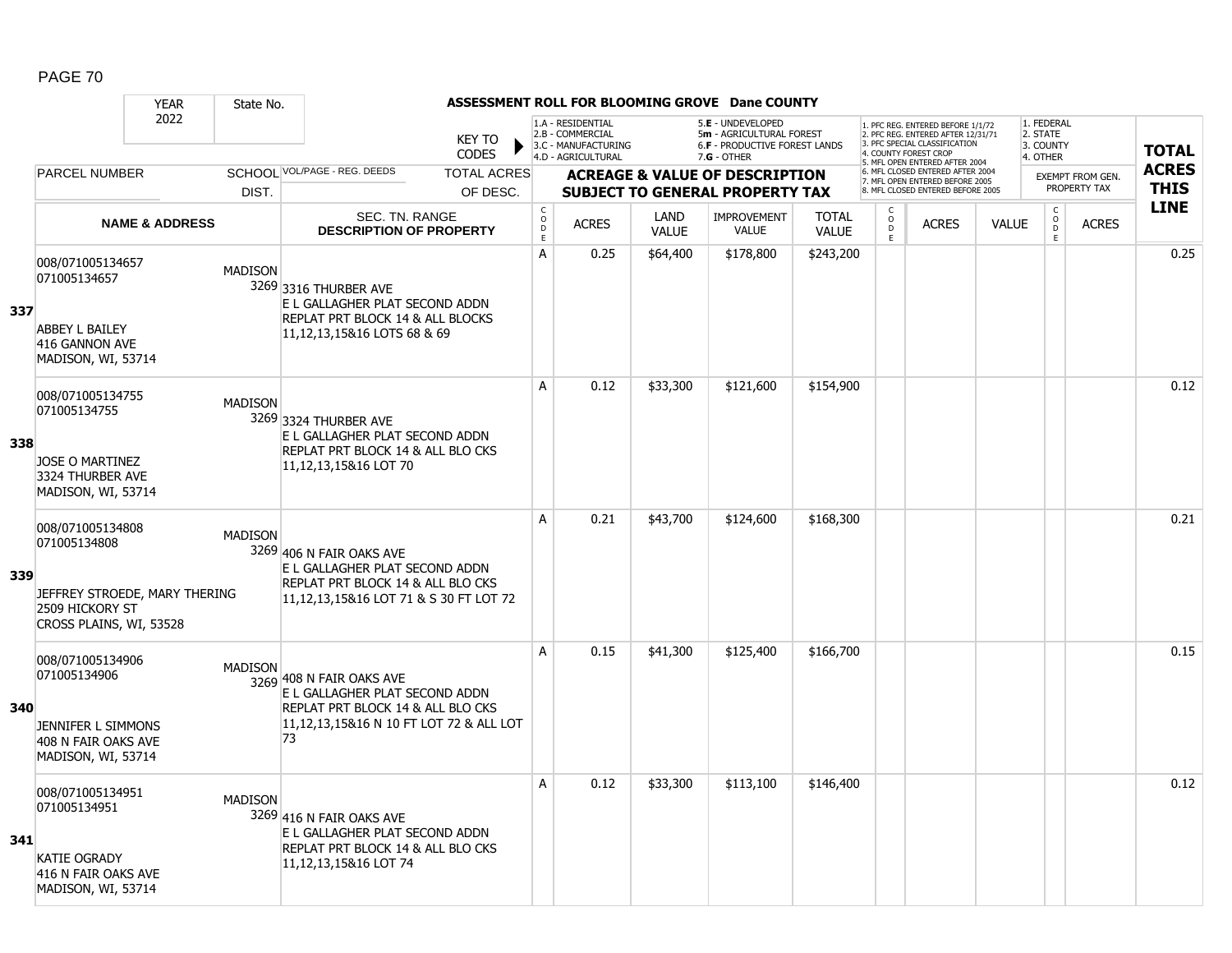|     |                                                                                                        | <b>YEAR</b>               | State No.      |                                                                                                                              |                               |                             |                                                                                    |                      | ASSESSMENT ROLL FOR BLOOMING GROVE Dane COUNTY                                                         |                              |                                                |                                                                                                                                   |              |                                                 |                                         |              |
|-----|--------------------------------------------------------------------------------------------------------|---------------------------|----------------|------------------------------------------------------------------------------------------------------------------------------|-------------------------------|-----------------------------|------------------------------------------------------------------------------------|----------------------|--------------------------------------------------------------------------------------------------------|------------------------------|------------------------------------------------|-----------------------------------------------------------------------------------------------------------------------------------|--------------|-------------------------------------------------|-----------------------------------------|--------------|
|     |                                                                                                        | 2022                      |                |                                                                                                                              | <b>KEY TO</b><br><b>CODES</b> |                             | 1.A - RESIDENTIAL<br>2.B - COMMERCIAL<br>3.C - MANUFACTURING<br>4.D - AGRICULTURAL |                      | 5.E - UNDEVELOPED<br>5m - AGRICULTURAL FOREST<br><b>6.F - PRODUCTIVE FOREST LANDS</b><br>$7.G - OTHER$ |                              |                                                | 1. PFC REG. ENTERED BEFORE 1/1/72<br>2. PFC REG. ENTERED AFTER 12/31/71<br>3. PFC SPECIAL CLASSIFICATION<br>4. COUNTY FOREST CROP |              | 1. FEDERAL<br>2. STATE<br>3. COUNTY<br>4. OTHER |                                         | <b>TOTAL</b> |
|     | <b>PARCEL NUMBER</b>                                                                                   |                           |                | SCHOOL VOL/PAGE - REG. DEEDS                                                                                                 | <b>TOTAL ACRES</b>            |                             |                                                                                    |                      |                                                                                                        |                              |                                                | 5. MFL OPEN ENTERED AFTER 2004<br>6. MFL CLOSED ENTERED AFTER 2004                                                                |              |                                                 |                                         | <b>ACRES</b> |
|     |                                                                                                        |                           | DIST.          |                                                                                                                              | OF DESC.                      |                             |                                                                                    |                      | <b>ACREAGE &amp; VALUE OF DESCRIPTION</b><br><b>SUBJECT TO GENERAL PROPERTY TAX</b>                    |                              |                                                | 7. MFL OPEN ENTERED BEFORE 2005<br>8. MFL CLOSED ENTERED BEFORE 2005                                                              |              |                                                 | <b>EXEMPT FROM GEN.</b><br>PROPERTY TAX | <b>THIS</b>  |
|     |                                                                                                        | <b>NAME &amp; ADDRESS</b> |                | SEC. TN. RANGE<br><b>DESCRIPTION OF PROPERTY</b>                                                                             |                               | $\rm _o^C$<br>$\frac{D}{E}$ | <b>ACRES</b>                                                                       | LAND<br><b>VALUE</b> | <b>IMPROVEMENT</b><br><b>VALUE</b>                                                                     | <b>TOTAL</b><br><b>VALUE</b> | $\begin{matrix} 0 \\ 0 \\ 0 \end{matrix}$<br>E | <b>ACRES</b>                                                                                                                      | <b>VALUE</b> | $\begin{matrix} C \\ O \\ D \end{matrix}$<br>E  | <b>ACRES</b>                            | <b>LINE</b>  |
| 342 | 008/071005135003<br>071005135003<br>SIGIFREDO CEBALLOS<br>420 N FAIR OAKS AVE<br>MADISON, WI, 53714    |                           | <b>MADISON</b> | 3269 420 N FAIR OAKS AVE<br>E L GALLAGHER PLAT SECOND ADDN<br>REPLAT PRT BLOCK 14 & ALL BLO CKS<br>11, 12, 13, 15& 16 LOT 75 |                               | A                           | 0.12                                                                               | \$33,300             | \$111,700                                                                                              | \$145,000                    |                                                |                                                                                                                                   |              |                                                 |                                         | 0.12         |
| 343 | 008/071005135058<br>071005135058<br><b>KYLIE M BRYANT</b><br>424 N FAIR OAKS AVE<br>MADISON, WI, 53714 |                           | <b>MADISON</b> | 3269 424 N FAIR OAKS AVE<br>E L GALLAGHER PLAT SECOND ADDN<br>REPLAT PRT BLOCK 14 & ALL BLO CKS<br>11, 12, 13, 15& 16 LOT 76 |                               | A                           | 0.12                                                                               | \$33,300             | \$144,300                                                                                              | \$177,600                    |                                                |                                                                                                                                   |              |                                                 |                                         | 0.12         |
| 344 | 008/071005135101<br>071005135101<br>Aloha LLC<br>6426 DeMarco Trail<br>Verona, Wisconsin, 53593        |                           | <b>MADISON</b> | 3269 3329 WEBB AVE<br>E L GALLAGHER PLAT SECOND ADDN<br>REPLAT PRT BLOCK 14 & ALL BLO CKS<br>11,12,13,15&16 LOT 77           |                               | A                           | 0.12                                                                               | \$33,300             | \$118,700                                                                                              | \$152,000                    |                                                |                                                                                                                                   |              |                                                 |                                         | 0.12         |
| 345 | 008/071005135209<br>071005135209<br>SARA J SCOTT<br>500 N FAIR OAKS AVE<br>MADISON, WI, 53714          |                           | <b>MADISON</b> | 3269 500 N FAIR OAKS AVE<br>E L GALLAGHER PLAT SECOND ADDN<br>REPLAT PRT BLOCK 14 & ALL BLO CKS<br>11,12,13,15&16 LOT 78     |                               | A                           | 0.12                                                                               | \$33,500             | \$155,700                                                                                              | \$189,200                    |                                                |                                                                                                                                   |              |                                                 |                                         | 0.12         |
| 346 | 008/071005135254<br>071005135254<br>AMBER M DELANY<br>504 N FAIR OAKS AVE<br>MADISON, WI, 53714        |                           | <b>MADISON</b> | 3269 504 N FAIR OAKS AVE<br>E L GALLAGHER PLAT SECOND ADDN<br>REPLAT PRT BLOCK 14 & ALL BLO CKS<br>11, 12, 13, 15& 16 LOT 79 |                               | Α                           | 0.12                                                                               | \$33,500             | \$171,400                                                                                              | \$204,900                    |                                                |                                                                                                                                   |              |                                                 |                                         | 0.12         |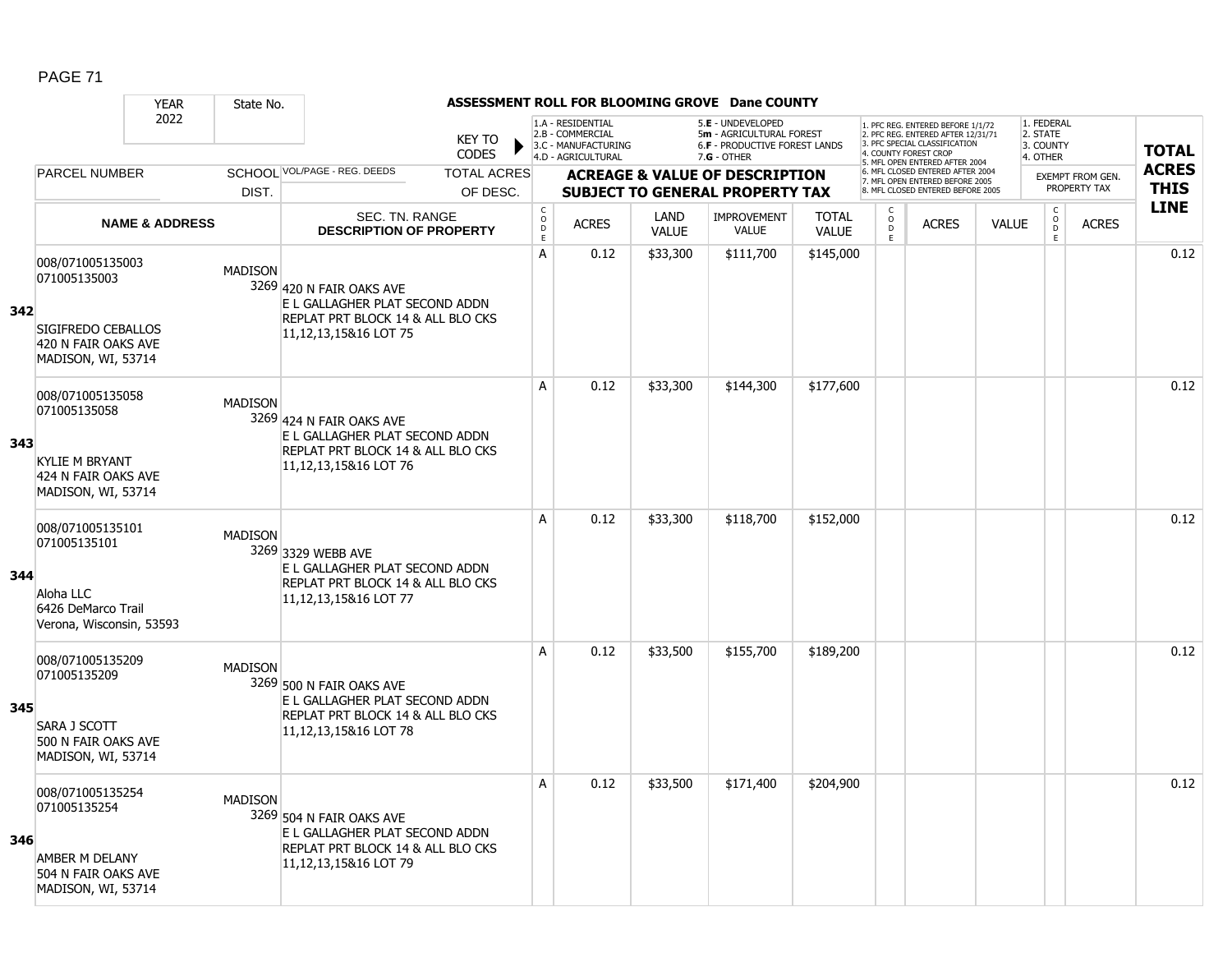|     |                                                                                                                          | <b>YEAR</b><br>State No.                              |                                                                                                                                                                   |                                        |                                                                                    |                      | ASSESSMENT ROLL FOR BLOOMING GROVE Dane COUNTY                                                |                              |                                                |                                                                                                                                                                     |              |                                                 |                                         |                             |
|-----|--------------------------------------------------------------------------------------------------------------------------|-------------------------------------------------------|-------------------------------------------------------------------------------------------------------------------------------------------------------------------|----------------------------------------|------------------------------------------------------------------------------------|----------------------|-----------------------------------------------------------------------------------------------|------------------------------|------------------------------------------------|---------------------------------------------------------------------------------------------------------------------------------------------------------------------|--------------|-------------------------------------------------|-----------------------------------------|-----------------------------|
|     |                                                                                                                          | 2022                                                  | <b>KEY TO</b><br><b>CODES</b>                                                                                                                                     |                                        | 1.A - RESIDENTIAL<br>2.B - COMMERCIAL<br>3.C - MANUFACTURING<br>4.D - AGRICULTURAL |                      | 5.E - UNDEVELOPED<br>5m - AGRICULTURAL FOREST<br>6.F - PRODUCTIVE FOREST LANDS<br>7.G - OTHER |                              |                                                | 1. PFC REG. ENTERED BEFORE 1/1/72<br>2. PFC REG. ENTERED AFTER 12/31/71<br>3. PFC SPECIAL CLASSIFICATION<br>4. COUNTY FOREST CROP<br>5. MFL OPEN ENTERED AFTER 2004 |              | 1. FEDERAL<br>2. STATE<br>3. COUNTY<br>4. OTHER |                                         | <b>TOTAL</b>                |
|     | <b>PARCEL NUMBER</b>                                                                                                     |                                                       | SCHOOL VOL/PAGE - REG. DEEDS<br><b>TOTAL ACRES</b>                                                                                                                |                                        |                                                                                    |                      | <b>ACREAGE &amp; VALUE OF DESCRIPTION</b>                                                     |                              |                                                | 6. MFL CLOSED ENTERED AFTER 2004<br>7. MFL OPEN ENTERED BEFORE 2005                                                                                                 |              |                                                 | <b>EXEMPT FROM GEN.</b><br>PROPERTY TAX | <b>ACRES</b><br><b>THIS</b> |
|     |                                                                                                                          | DIST.                                                 | OF DESC.                                                                                                                                                          |                                        |                                                                                    |                      | <b>SUBJECT TO GENERAL PROPERTY TAX</b>                                                        |                              |                                                | 8. MFL CLOSED ENTERED BEFORE 2005                                                                                                                                   |              |                                                 |                                         | <b>LINE</b>                 |
|     |                                                                                                                          | <b>NAME &amp; ADDRESS</b>                             | SEC. TN. RANGE<br><b>DESCRIPTION OF PROPERTY</b>                                                                                                                  | $_{\rm o}^{\rm c}$<br>$\mathsf D$<br>E | <b>ACRES</b>                                                                       | LAND<br><b>VALUE</b> | <b>IMPROVEMENT</b><br><b>VALUE</b>                                                            | <b>TOTAL</b><br><b>VALUE</b> | $\begin{matrix} 0 \\ 0 \\ 0 \end{matrix}$<br>E | <b>ACRES</b>                                                                                                                                                        | <b>VALUE</b> | $\begin{matrix} 0 \\ 0 \\ D \end{matrix}$<br>E  | <b>ACRES</b>                            |                             |
| 347 | 008/071005135307<br>071005135307<br>1106 HERITAGE CT<br>WAUNAKEE, WI, 53597                                              | <b>MADISON</b><br>ANNETTE J TALLARD, STEVEN J TALLARD | 3269 508 N FAIR OAKS AVE<br>30/84 WD ELISHA L GALLAGHER PLAT<br>SECOND ADDN REPLAT PRT BLOC K 14 &<br>ALL BLOCKS 11,12,13,15&16 LOTS 80,81,82<br>& 83             | B                                      | 0.50                                                                               | \$122,300            | \$177,700                                                                                     | \$300,000                    |                                                |                                                                                                                                                                     |              |                                                 |                                         | 0.50                        |
| 348 | 008/071005135503<br>071005135503<br>ADAM BINDER, HEATHER OGLESBY<br>524 N FAIR OAKS AVE<br>MADISON, WI, 53714            | <b>MADISON</b>                                        | 3269 524 N FAIR OAKS AVE<br>E L GALLAGHER PLAT SECOND ADDN<br>REPLAT PRT BLOCK 14 & ALL BLO CKS<br>11,12,13,15&16 LOT 84                                          | A                                      | 0.12                                                                               | \$33,500             | \$132,000                                                                                     | \$165,500                    |                                                |                                                                                                                                                                     |              |                                                 |                                         | 0.12                        |
| 349 | 008/071005135558<br>071005135558<br>SHELLEY BARTLE<br>3325 FUREY AVE<br>MADISON, WI, 53714                               | <b>MADISON</b>                                        | 3269 3325 FUREY AVE<br>E L GALLAGHER PLAT SECOND ADDN<br>REPLAT PRT BLOCK 14 & ALL BLO CKS<br>11, 12, 13, 15& 16 LOT 85                                           | A                                      | 0.12                                                                               | \$33,500             | \$133,800                                                                                     | \$167,300                    |                                                |                                                                                                                                                                     |              |                                                 |                                         | 0.12                        |
| 350 | 008/071005135601<br>071005135601<br>GATES PROPERTIES COMMERCIAL LLC<br>3388 WHISTLING WIND WAY<br>SUN PRAIRIE, WI, 53590 | <b>MADISON</b>                                        | 3269 3321 COMMERCIAL AVE<br>E L GALLAGHER PLAT SECOND ADDN<br>REPLAT PRT BLOCK 14 & ALL BLO CKS<br>11, 12, 13, 15& 16 LOTS 86 & 87                                | B                                      | 0.24                                                                               | \$92,100             | \$0                                                                                           | \$92,100                     |                                                |                                                                                                                                                                     |              |                                                 |                                         | 0.24                        |
| 351 | 008/071005135709<br>071005135709<br>GATES PROPERTIES COMMERCIAL LLC<br>3388 WHISTLING WIND WAY<br>SUN PRAIRIE, WI, 53590 | <b>MADISON</b>                                        | 3269 ASSESSED W/0710-051-3580-7<br>E L GALLAGHER PLAT SECOND ADDN<br>REPLAT PRT BLOCK 14 & ALL BLO CKS<br>11,12,13,15&16 LOT 88 ASSESSED<br>W/PARCEL 071005135807 | A                                      | 0.00                                                                               | \$0                  |                                                                                               | \$0                          |                                                |                                                                                                                                                                     |              |                                                 |                                         | 0.00                        |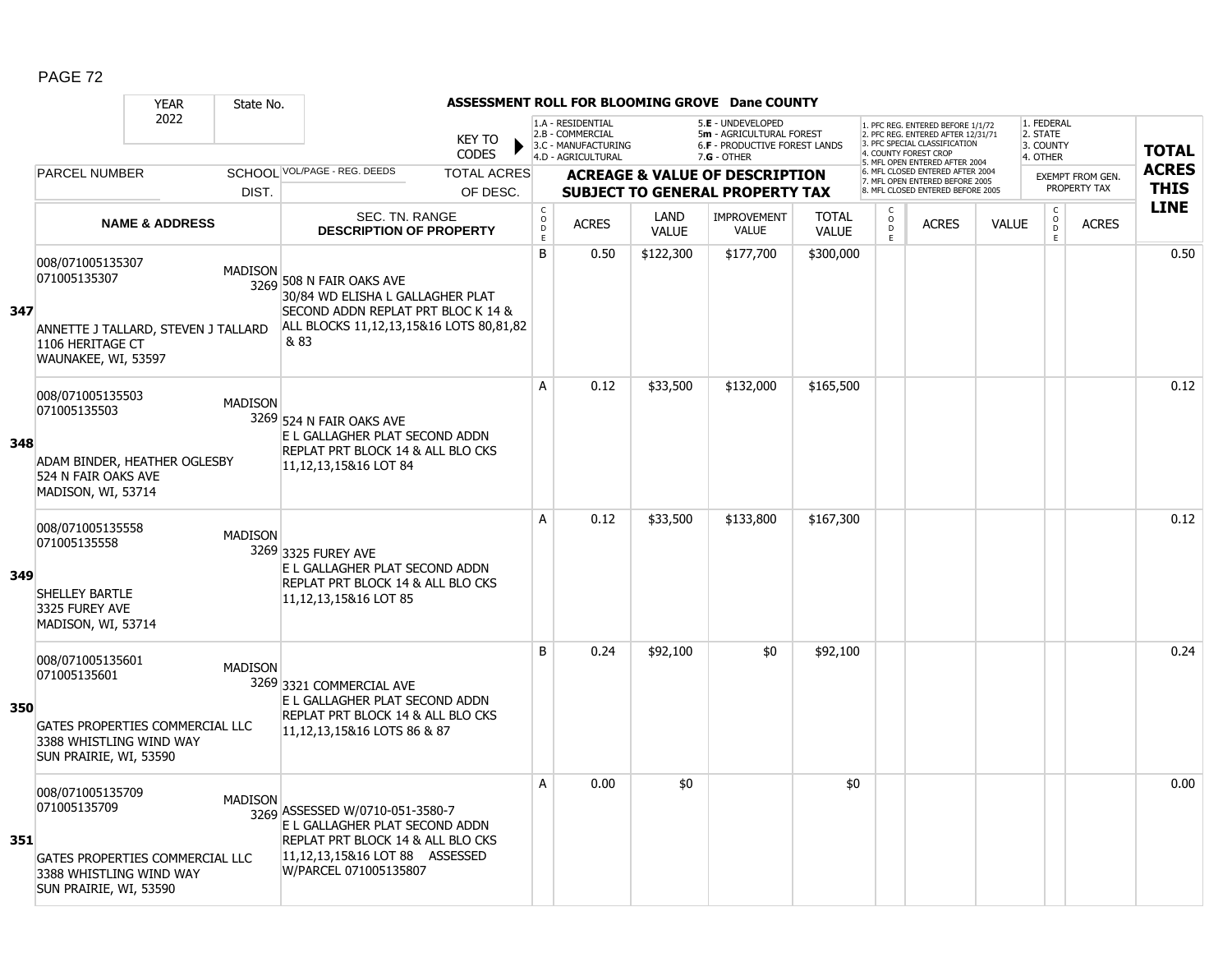|     |                                                                                                                          | <b>YEAR</b>               | State No.              |                                                                                                                                                                  |                               |                                                          |                                                                                    |                      | ASSESSMENT ROLL FOR BLOOMING GROVE Dane COUNTY                                                  |                              |                     |                                                                                                                                  |              |                                                 |                  |              |
|-----|--------------------------------------------------------------------------------------------------------------------------|---------------------------|------------------------|------------------------------------------------------------------------------------------------------------------------------------------------------------------|-------------------------------|----------------------------------------------------------|------------------------------------------------------------------------------------|----------------------|-------------------------------------------------------------------------------------------------|------------------------------|---------------------|----------------------------------------------------------------------------------------------------------------------------------|--------------|-------------------------------------------------|------------------|--------------|
|     |                                                                                                                          | 2022                      |                        |                                                                                                                                                                  | <b>KEY TO</b><br><b>CODES</b> |                                                          | 1.A - RESIDENTIAL<br>2.B - COMMERCIAL<br>3.C - MANUFACTURING<br>4.D - AGRICULTURAL |                      | 5.E - UNDEVELOPED<br>5m - AGRICULTURAL FOREST<br>6.F - PRODUCTIVE FOREST LANDS<br>$7.G - OTHER$ |                              |                     | 1. PFC REG. ENTERED BEFORE 1/1/72<br>2. PFC REG. ENTERED AFTER 12/31/71<br>3 PEC SPECIAL CLASSIFICATION<br>4. COUNTY FOREST CROP |              | 1. FEDERAL<br>2. STATE<br>3. COUNTY<br>4. OTHER |                  | <b>TOTAL</b> |
|     | <b>PARCEL NUMBER</b>                                                                                                     |                           |                        | SCHOOL VOL/PAGE - REG. DEEDS                                                                                                                                     | <b>TOTAL ACRES</b>            |                                                          |                                                                                    |                      | <b>ACREAGE &amp; VALUE OF DESCRIPTION</b>                                                       |                              |                     | 5. MFL OPEN ENTERED AFTER 2004<br>6. MFL CLOSED ENTERED AFTER 2004<br>7. MFL OPEN ENTERED BEFORE 2005                            |              |                                                 | EXEMPT FROM GEN. | <b>ACRES</b> |
|     |                                                                                                                          |                           | DIST.                  |                                                                                                                                                                  | OF DESC.                      |                                                          |                                                                                    |                      | <b>SUBJECT TO GENERAL PROPERTY TAX</b>                                                          |                              |                     | 8. MFL CLOSED ENTERED BEFORE 2005                                                                                                |              |                                                 | PROPERTY TAX     | <b>THIS</b>  |
|     |                                                                                                                          | <b>NAME &amp; ADDRESS</b> |                        | SEC. TN. RANGE<br><b>DESCRIPTION OF PROPERTY</b>                                                                                                                 |                               | $\begin{matrix} 0 \\ 0 \\ D \end{matrix}$<br>$\mathsf E$ | <b>ACRES</b>                                                                       | LAND<br><b>VALUE</b> | <b>IMPROVEMENT</b><br><b>VALUE</b>                                                              | <b>TOTAL</b><br><b>VALUE</b> | $\overline{D}$<br>E | <b>ACRES</b>                                                                                                                     | <b>VALUE</b> | $\begin{matrix} 0 \\ 0 \\ D \end{matrix}$<br>E  | <b>ACRES</b>     | <b>LINE</b>  |
| 352 | 008/071005135754<br>071005135754<br>GATES PROPERTIES COMMERCIAL LLC<br>3388 WHISTLING WIND WAY<br>SUN PRAIRIE, WI, 53590 |                           | <b>MADISON</b>         | 3269 ASSESSED W/0710-051-3580-7<br>E L GALLAGHER PLAT SECOND ADDN<br>REPLAT PRT BLOCK 14 & ALL BLOCKS<br>11,12,13,15&16 LOT 89 ASSESSED<br>W/PARCEL 071005135807 |                               | A                                                        | 0.00                                                                               | \$0                  |                                                                                                 | \$0                          |                     |                                                                                                                                  |              |                                                 |                  | 0.00         |
| 353 | 008/071005135807<br>071005135807<br>GATES PROPERTIES COMMERCIAL LLC<br>3388 WHISTLING WIND WAY<br>SUN PRAIRIE, WI, 53590 |                           | <b>MADISON</b>         | 3269 3321 COMMERCIAL AVE<br>E L GALLAGHER PLAT SECOND ADDN<br>REPLAT PRT BLOCK 14 & ALL BLO CKS<br>11,12,13,15&16 LOT 90 EXC TO CITY OF<br>MADISON IN D762/553   |                               | B                                                        | 0.36                                                                               | \$106,100            | \$526,300                                                                                       | \$632,400                    |                     |                                                                                                                                  |              |                                                 |                  | 0.36         |
| 354 | 008/071005145074<br>071005145074<br><b>SANDRA BOLSON</b><br>217 RETHKE AVE<br>MADISON, WI, 53714                         |                           | <b>MADISON</b><br>3269 | 217 RETHKE AVE<br>CLYDE A GALLAGHER PLAT LOTS 347 & 348                                                                                                          |                               | A                                                        | 0.25                                                                               | \$64,400             | \$149,800                                                                                       | \$214,200                    |                     |                                                                                                                                  |              |                                                 |                  | 0.25         |
| 355 | 008/071005145298<br>071005145298<br>LINDSEY A GILLITZER<br>213 RETHKE AVE<br>MADISON, WI, 53714                          |                           | <b>MADISON</b><br>3269 | 213 RETHKE AVE<br>C A GALLAGHER PLAT LOT 349                                                                                                                     |                               | A                                                        | 0.12                                                                               | \$34,000             | \$130,200                                                                                       | \$164,200                    |                     |                                                                                                                                  |              |                                                 |                  | 0.12         |
| 356 | 008/071005145403<br>071005145403<br>MICHAEL T RODRIGUEZ<br><b>209 RETHKE AVE</b><br>MADISON, WI, 53714                   |                           | <b>MADISON</b><br>3269 | <b>209 RETHKE AVE</b><br>C A GALLAGHER PLAT LOT 350                                                                                                              |                               | A                                                        | 0.12                                                                               | \$34,000             | \$97,600                                                                                        | \$131,600                    |                     |                                                                                                                                  |              |                                                 |                  | 0.12         |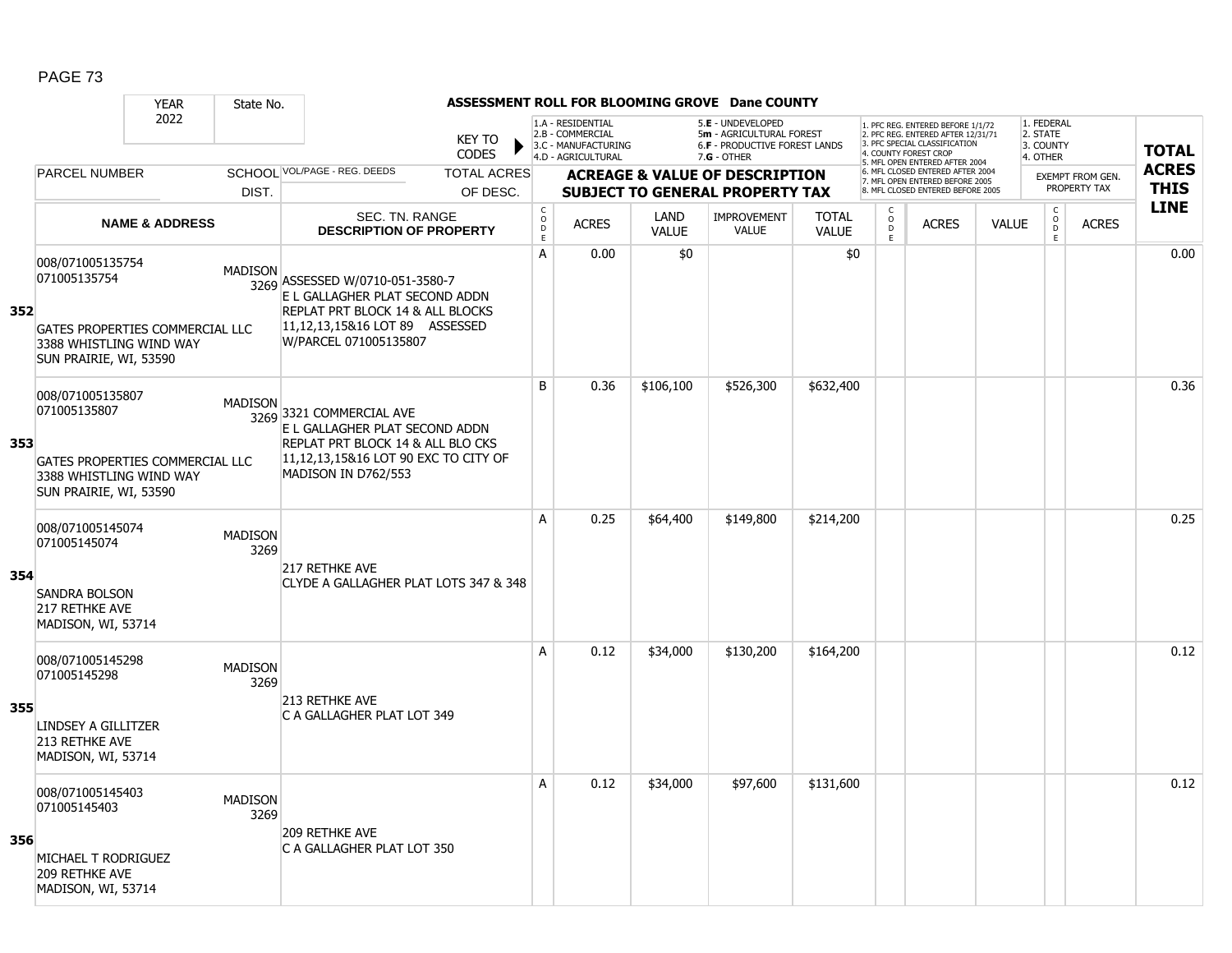|     |                                                                                                   | <b>YEAR</b>                      | State No.              |                                                                                 |                                       |                                                                                    |                      | ASSESSMENT ROLL FOR BLOOMING GROVE Dane COUNTY                                                  |                              |                                                 |                                                                                                                                   |              |                                                 |                         |              |
|-----|---------------------------------------------------------------------------------------------------|----------------------------------|------------------------|---------------------------------------------------------------------------------|---------------------------------------|------------------------------------------------------------------------------------|----------------------|-------------------------------------------------------------------------------------------------|------------------------------|-------------------------------------------------|-----------------------------------------------------------------------------------------------------------------------------------|--------------|-------------------------------------------------|-------------------------|--------------|
|     |                                                                                                   | 2022                             |                        | <b>KEY TO</b><br><b>CODES</b>                                                   |                                       | 1.A - RESIDENTIAL<br>2.B - COMMERCIAL<br>3.C - MANUFACTURING<br>4.D - AGRICULTURAL |                      | 5.E - UNDEVELOPED<br>5m - AGRICULTURAL FOREST<br>6.F - PRODUCTIVE FOREST LANDS<br>$7.G - OTHER$ |                              |                                                 | 1. PFC REG. ENTERED BEFORE 1/1/72<br>2. PFC REG. ENTERED AFTER 12/31/71<br>3. PFC SPECIAL CLASSIFICATION<br>4. COUNTY FOREST CROP |              | 1. FEDERAL<br>2. STATE<br>3. COUNTY<br>4. OTHER |                         | <b>TOTAL</b> |
|     | <b>PARCEL NUMBER</b>                                                                              |                                  |                        | SCHOOL VOL/PAGE - REG. DEEDS<br><b>TOTAL ACRES</b>                              |                                       |                                                                                    |                      | <b>ACREAGE &amp; VALUE OF DESCRIPTION</b>                                                       |                              |                                                 | 5. MFL OPEN ENTERED AFTER 2004<br>6. MFL CLOSED ENTERED AFTER 2004                                                                |              |                                                 | <b>EXEMPT FROM GEN.</b> | <b>ACRES</b> |
|     |                                                                                                   |                                  | DIST.                  | OF DESC.                                                                        |                                       |                                                                                    |                      | <b>SUBJECT TO GENERAL PROPERTY TAX</b>                                                          |                              |                                                 | 7. MFL OPEN ENTERED BEFORE 2005<br>8. MFL CLOSED ENTERED BEFORE 2005                                                              |              |                                                 | PROPERTY TAX            | <b>THIS</b>  |
|     |                                                                                                   | <b>NAME &amp; ADDRESS</b>        |                        | <b>SEC. TN. RANGE</b><br><b>DESCRIPTION OF PROPERTY</b>                         | C<br>$\mathsf{O}$<br>$\mathsf D$<br>E | <b>ACRES</b>                                                                       | LAND<br><b>VALUE</b> | <b>IMPROVEMENT</b><br><b>VALUE</b>                                                              | <b>TOTAL</b><br><b>VALUE</b> | $\begin{matrix} 0 \\ 0 \\ D \end{matrix}$<br>E. | <b>ACRES</b>                                                                                                                      | <b>VALUE</b> | $\begin{matrix} 0 \\ 0 \\ 0 \end{matrix}$<br>E  | <b>ACRES</b>            | <b>LINE</b>  |
| 357 | 008/071005145510<br>071005145510<br><b>GREG HUDZINSKI</b><br>205 RETHKE AVE<br>MADISON, WI, 53714 |                                  | <b>MADISON</b><br>3269 | <b>205 RETHKE AVE</b><br>C A GALLAGHER PLAT LOT 351                             | А                                     | 0.12                                                                               | \$34,000             | \$97,600                                                                                        | \$131,600                    |                                                 |                                                                                                                                   |              |                                                 |                         | 0.12         |
| 358 | 008/071005145627<br>071005145627                                                                  |                                  | <b>MADISON</b><br>3269 | 203 RETHKE AVE<br>CLYDE A GALLAGHER PLAT (PRT W1/2<br>NE1/4 SEC 5-7-10) LOT 352 | A                                     | 0.12                                                                               | \$34,000             | \$113,900                                                                                       | \$147,900                    |                                                 |                                                                                                                                   |              |                                                 |                         | 0.12         |
|     | <b>IEN L HALSTED</b><br>203 RETHKE AVE<br>MADISON, WI, 53714                                      |                                  |                        |                                                                                 | A                                     | 0.12                                                                               | \$34,000             | \$123,900                                                                                       | \$157,900                    |                                                 |                                                                                                                                   |              |                                                 |                         | 0.12         |
| 359 | 008/071005145734<br>071005145734<br>ELIZABETH A MUNRO<br>201 RETHKE AVE<br>MADISON, WI, 53714     |                                  | <b>MADISON</b><br>3269 | 201 RETHKE AVE<br>C A GALLAGHER PLAT PRT W1/2NE1/4 SEC<br>5 LOT 353             |                                       |                                                                                    |                      |                                                                                                 |                              |                                                 |                                                                                                                                   |              |                                                 |                         |              |
| 360 | 008/071005145841<br>071005145841<br><b>QUACKENBUSH</b><br>123 RETHKE AVE<br>MADISON, WI, 53714    | RAYNA JAY W CORDON, ANDREW P     | <b>MADISON</b><br>3269 | 123 RETHKE AVE<br>C A GALLAGHER PLAT PRT W1/2 NE1/4 SEC<br>5 LOT 354            | A                                     | 0.12                                                                               | \$34,000             | \$114,600                                                                                       | \$148,600                    |                                                 |                                                                                                                                   |              |                                                 |                         | 0.12         |
| 361 | 008/071005145958<br>071005145958<br>119 RETHKE AVE<br>MADISON, WI, 53714                          | LAVERNE FUDALA, ROSEMARIE THOMAS | <b>MADISON</b><br>3269 | 119 RETHKE AVE<br>C A GALLAGHER PLAT PRT W1/2 NE1/4 SEC<br>5 LOT 355            | Α                                     | 0.12                                                                               | \$34,000             | \$79,700                                                                                        | \$113,700                    |                                                 |                                                                                                                                   |              |                                                 |                         | 0.12         |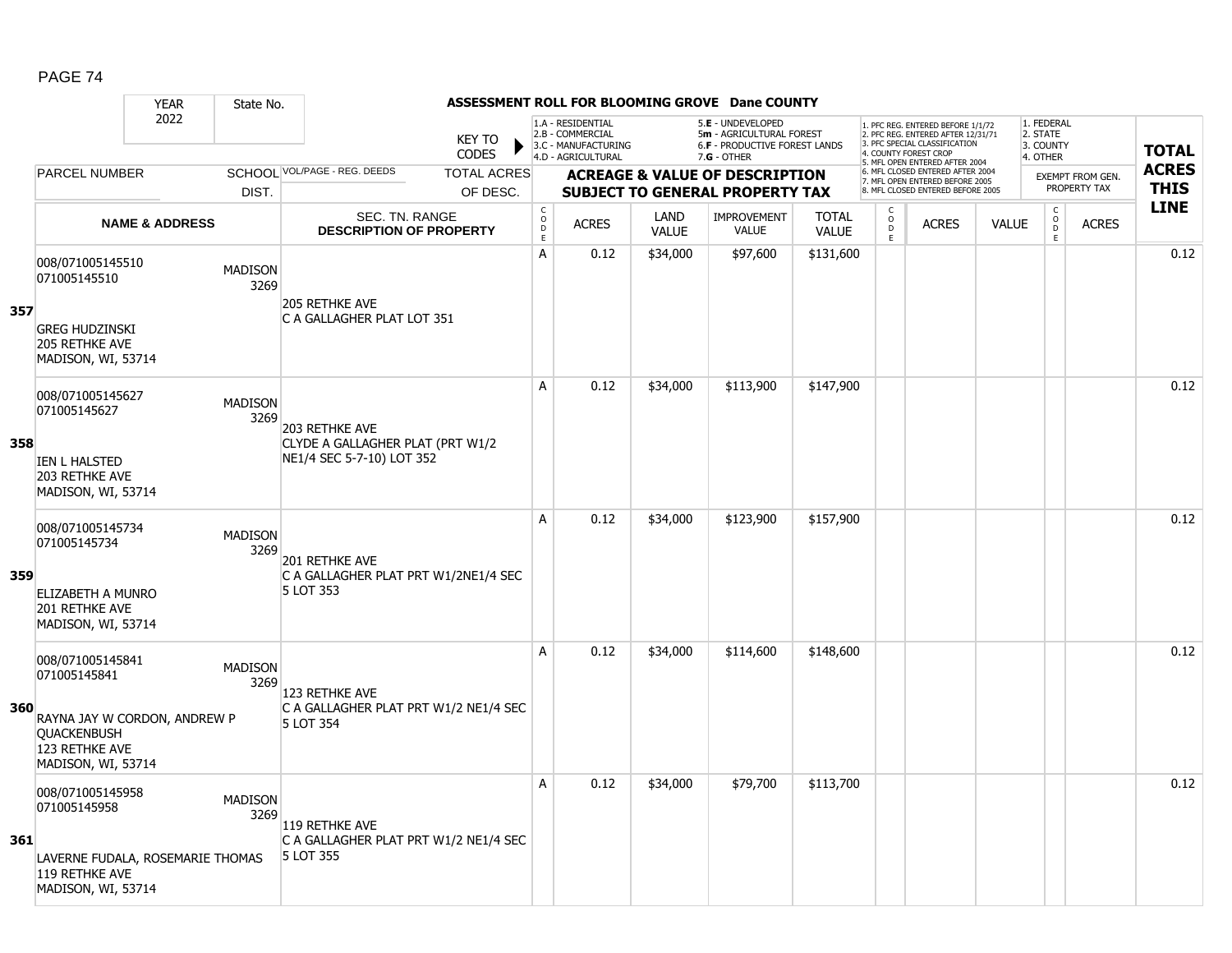|     |                                                                                                                 | <b>YEAR</b>               | State No.              |                                                                                                    |                        |                                     |                                                                                    |                      | ASSESSMENT ROLL FOR BLOOMING GROVE Dane COUNTY                                                         |                              |                         |                                                                                                         |              |                                                 |                         |              |
|-----|-----------------------------------------------------------------------------------------------------------------|---------------------------|------------------------|----------------------------------------------------------------------------------------------------|------------------------|-------------------------------------|------------------------------------------------------------------------------------|----------------------|--------------------------------------------------------------------------------------------------------|------------------------------|-------------------------|---------------------------------------------------------------------------------------------------------|--------------|-------------------------------------------------|-------------------------|--------------|
|     |                                                                                                                 | 2022                      |                        |                                                                                                    | <b>KEY TO</b><br>CODES |                                     | 1.A - RESIDENTIAL<br>2.B - COMMERCIAL<br>3.C - MANUFACTURING<br>4.D - AGRICULTURAL |                      | 5.E - UNDEVELOPED<br>5m - AGRICULTURAL FOREST<br><b>6.F - PRODUCTIVE FOREST LANDS</b><br>$7.G - OTHER$ |                              | 4. COUNTY FOREST CROP   | . PFC REG. ENTERED BEFORE 1/1/72<br>2. PFC REG. ENTERED AFTER 12/31/71<br>3. PFC SPECIAL CLASSIFICATION |              | 1. FEDERAL<br>2. STATE<br>3. COUNTY<br>4. OTHER |                         | <b>TOTAL</b> |
|     | <b>PARCEL NUMBER</b>                                                                                            |                           |                        | SCHOOL VOL/PAGE - REG. DEEDS                                                                       | <b>TOTAL ACRES</b>     |                                     |                                                                                    |                      | <b>ACREAGE &amp; VALUE OF DESCRIPTION</b>                                                              |                              |                         | 5. MFL OPEN ENTERED AFTER 2004<br>6. MFL CLOSED ENTERED AFTER 2004                                      |              |                                                 | <b>EXEMPT FROM GEN.</b> | <b>ACRES</b> |
|     |                                                                                                                 |                           | DIST.                  |                                                                                                    | OF DESC.               |                                     |                                                                                    |                      | <b>SUBJECT TO GENERAL PROPERTY TAX</b>                                                                 |                              |                         | 7. MFL OPEN ENTERED BEFORE 2005<br>8. MFL CLOSED ENTERED BEFORE 2005                                    |              |                                                 | PROPERTY TAX            | <b>THIS</b>  |
|     |                                                                                                                 | <b>NAME &amp; ADDRESS</b> |                        | SEC. TN. RANGE<br><b>DESCRIPTION OF PROPERTY</b>                                                   |                        | $_{\rm o}^{\rm c}$<br>$\frac{D}{E}$ | <b>ACRES</b>                                                                       | LAND<br><b>VALUE</b> | <b>IMPROVEMENT</b><br><b>VALUE</b>                                                                     | <b>TOTAL</b><br><b>VALUE</b> | C<br>$\circ$<br>D<br>E. | <b>ACRES</b>                                                                                            | <b>VALUE</b> | $_{\rm o}^{\rm c}$<br>D<br>E                    | <b>ACRES</b>            | <b>LINE</b>  |
| 362 | 008/071005146064<br>071005146064<br><b>PATRICK S DELANY</b><br>115 RETHKE AVE<br>MADISON, WI, 53714             |                           | <b>MADISON</b><br>3269 | 115 RETHKE AVE<br>C A GALLAGHER PLAT PRT W1/2 NE1/4 SEC<br>5 LOT 356                               |                        | A                                   | 0.12                                                                               | \$34,000             | \$119,000                                                                                              | \$153,000                    |                         |                                                                                                         |              |                                                 |                         | 0.12         |
| 363 | 008/071005146171<br>071005146171<br>JOSHUA D KEMP, BRIANNA MURNAN<br>111 RETHKE AVE<br>MADISON, WI, 53714       |                           | <b>MADISON</b><br>3269 | 111 RETHKE AVE<br>C A GALLAGHER PLAT PRT W1/2 NE1/4 SEC<br>5 LOT 357                               |                        | A                                   | 0.12                                                                               | \$34,000             | \$186,700                                                                                              | \$220,700                    |                         |                                                                                                         |              |                                                 |                         | 0.12         |
| 364 | 008/071005146288<br>071005146288<br>LOCKWOOD LIVING TR, GLENN & BRENDA<br>7644 GRINDE RD<br>DEFOREST, WI, 53532 |                           | <b>MADISON</b><br>3269 | 3150 ST PAUL AVE/105 & 107 RETHKE<br>C A GALLAGHER PLAT PRT W1/2 NE1/4 SEC<br>5 LOTS 358 & 359     |                        | A                                   | 0.35                                                                               | \$71,900             | \$272,200                                                                                              | \$344,100                    |                         |                                                                                                         |              |                                                 |                         | 0.35         |
| 365 | 008/071005146500<br>071005146500<br><b>BERNHARDT D VOETTERL</b><br>3154 SAINT PAUL AVE<br>MADISON, WI, 53714    |                           | <b>MADISON</b><br>3269 | 3154 ST PAUL AVE<br>C A GALLAGHER PLAT PRT W1/2 NE1/4 SEC<br>5 LOT 360                             |                        | A                                   | 0.11                                                                               | \$28,700             | \$71,600                                                                                               | \$100,300                    |                         |                                                                                                         |              |                                                 |                         | 0.11         |
| 366 | 008/071005146617<br>071005146617<br>DAWN M SANDS, JOHN C SANDS<br>118 MEMPHIS AVE<br>MADISON, WI, 53714         |                           | <b>MADISON</b><br>3269 | 118 MEMPHIS AVE<br>C A GALLAGHER PLAT PRT W 1/2 NE1/4 SEC<br>5 LOT 361 SUBJ TO R/W OVER W 8 FT THF |                        | A                                   | 0.14                                                                               | \$37,100             | \$90,800                                                                                               | \$127,900                    |                         |                                                                                                         |              |                                                 |                         | 0.14         |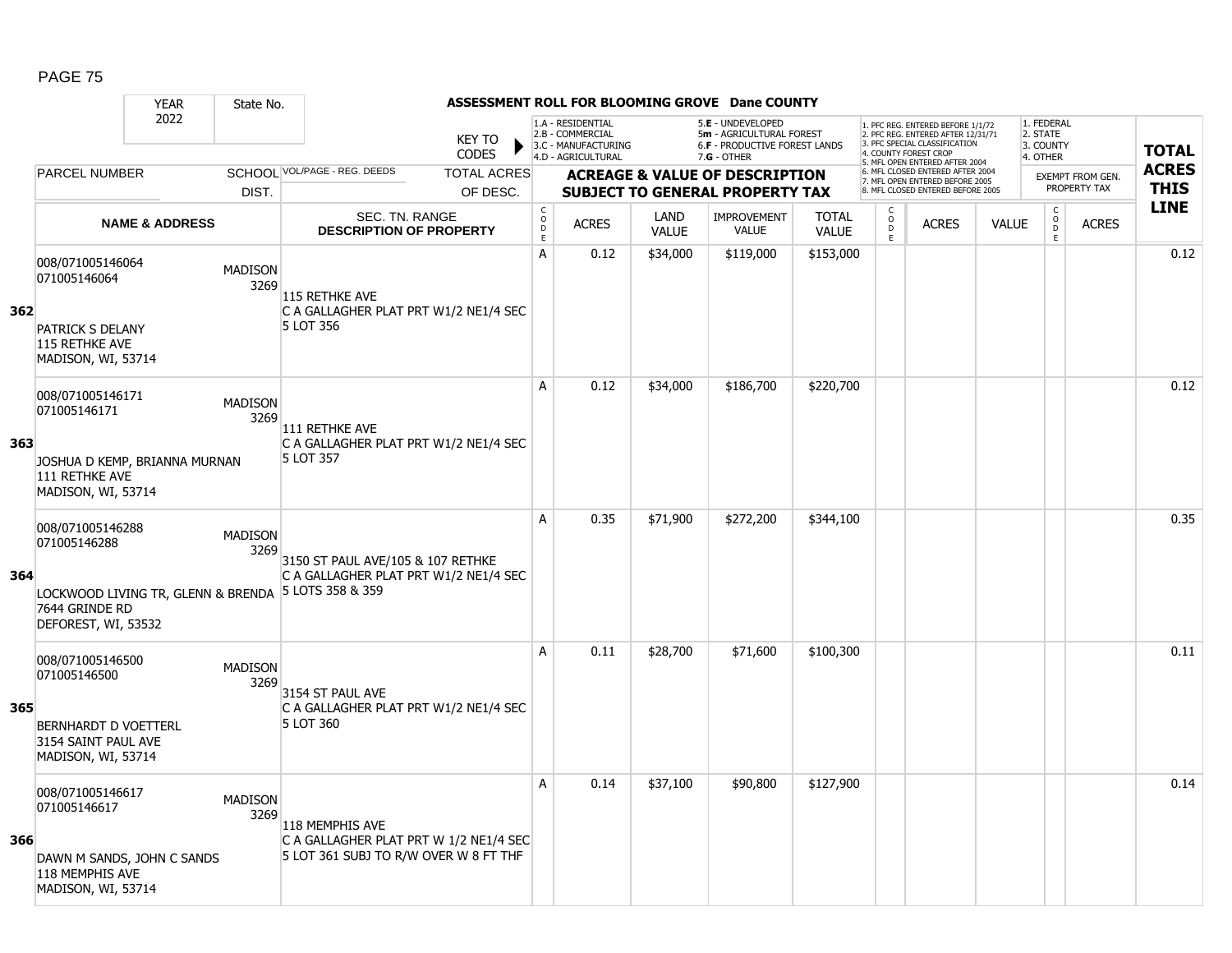|     |                                                                                                       | <b>YEAR</b>               | State No.              |                                                                                            |                             |                                                                                    |                      | ASSESSMENT ROLL FOR BLOOMING GROVE Dane COUNTY                                                         |                              |                                |                                                                                                                                   |              |                                                 |                                         |              |
|-----|-------------------------------------------------------------------------------------------------------|---------------------------|------------------------|--------------------------------------------------------------------------------------------|-----------------------------|------------------------------------------------------------------------------------|----------------------|--------------------------------------------------------------------------------------------------------|------------------------------|--------------------------------|-----------------------------------------------------------------------------------------------------------------------------------|--------------|-------------------------------------------------|-----------------------------------------|--------------|
|     |                                                                                                       | 2022                      |                        | <b>KEY TO</b><br><b>CODES</b>                                                              |                             | 1.A - RESIDENTIAL<br>2.B - COMMERCIAL<br>3.C - MANUFACTURING<br>4.D - AGRICULTURAL |                      | 5.E - UNDEVELOPED<br>5m - AGRICULTURAL FOREST<br><b>6.F - PRODUCTIVE FOREST LANDS</b><br>$7.G - OTHER$ |                              |                                | 1. PFC REG. ENTERED BEFORE 1/1/72<br>2. PFC REG. ENTERED AFTER 12/31/71<br>3. PFC SPECIAL CLASSIFICATION<br>4. COUNTY FOREST CROP |              | 1. FEDERAL<br>2. STATE<br>3. COUNTY<br>4. OTHER |                                         | <b>TOTAL</b> |
|     | <b>PARCEL NUMBER</b>                                                                                  |                           |                        | SCHOOL VOL/PAGE - REG. DEEDS<br><b>TOTAL ACRES</b>                                         |                             |                                                                                    |                      |                                                                                                        |                              |                                | 5. MFL OPEN ENTERED AFTER 2004<br>6. MFL CLOSED ENTERED AFTER 2004                                                                |              |                                                 |                                         | <b>ACRES</b> |
|     |                                                                                                       |                           | DIST.                  | OF DESC.                                                                                   |                             |                                                                                    |                      | <b>ACREAGE &amp; VALUE OF DESCRIPTION</b><br><b>SUBJECT TO GENERAL PROPERTY TAX</b>                    |                              |                                | 7. MFL OPEN ENTERED BEFORE 2005<br>8. MFL CLOSED ENTERED BEFORE 2005                                                              |              |                                                 | <b>EXEMPT FROM GEN.</b><br>PROPERTY TAX | <b>THIS</b>  |
|     |                                                                                                       | <b>NAME &amp; ADDRESS</b> |                        | <b>SEC. TN. RANGE</b><br><b>DESCRIPTION OF PROPERTY</b>                                    | $\mathsf C$<br>$\circ$<br>D | <b>ACRES</b>                                                                       | LAND<br><b>VALUE</b> | <b>IMPROVEMENT</b><br><b>VALUE</b>                                                                     | <b>TOTAL</b><br><b>VALUE</b> | C<br>$\overset{\mathsf{O}}{D}$ | <b>ACRES</b>                                                                                                                      | <b>VALUE</b> | $\mathsf C$<br>$\overline{0}$                   | <b>ACRES</b>                            | <b>LINE</b>  |
| 367 | 008/071005146724<br>071005146724<br><b>GERALD R FRIEDE</b><br>200 MEMPHIS AVE<br>MADISON, WI, 53714   |                           | <b>MADISON</b><br>3269 | 200 MEMPHIS AVE<br>C A GALLAGHER PLAT PRT W1/2 NE1/4 SEC<br>5 LOTS 362 & 363               | $\mathsf E$<br>Α            | 0.25                                                                               | \$64,400             | \$132,500                                                                                              | \$196,900                    | E.                             |                                                                                                                                   |              | E                                               |                                         | 0.25         |
| 368 | 008/071005146948<br>071005146948<br><b>LARRY P JACOBSON</b><br>204 MEMPHIS AVE<br>MADISON, WI, 53714  |                           | <b>MADISON</b><br>3269 | 204 MEMPHIS AVE<br>C A GALLAGHER PLAT PRT W1/2 NE1/4 SEC<br>5 LOT 364                      | A                           | 0.12                                                                               | \$34,000             | \$94,800                                                                                               | \$128,800                    |                                |                                                                                                                                   |              |                                                 |                                         | 0.12         |
| 369 | 008/071005147054<br>071005147054<br><b>HOLLY JAEGER</b><br>208 MEMPHIS AVE<br>MADISON, WI, 53704      |                           | <b>MADISON</b><br>3269 | 208 MEMPHIS AVE<br>C A GALLAGHER PLAT OF PRT W1/2 NE1/4<br>SEC 5 LOT 365 & S 13 FT LOT 366 | A                           | 0.16                                                                               | \$45,100             | \$122,900                                                                                              | \$168,000                    |                                |                                                                                                                                   |              |                                                 |                                         | 0.16         |
| 370 | 008/071005147161<br>071005147161<br><b>ALYSSA GILBERTSON</b><br>212 MEMPHIS AVE<br>MADISON, WI, 53714 |                           | <b>MADISON</b><br>3269 | 210 & 212 MEMPHIS AVE<br>C A GALLAGHER PLAT N 27 FT LOT 366 & S<br>26.5 FT OF LOT 367      | A                           | 0.16                                                                               | \$45,100             | \$98,100                                                                                               | \$143,200                    |                                |                                                                                                                                   |              |                                                 |                                         | 0.16         |
| 371 | 008/071005147287<br>071005147287<br><b>LUKE AUBEY</b><br>214 MEMPHIS AVE<br>MADISON, WI, 53714        |                           | <b>MADISON</b><br>3269 | 214 MEMPHIS AVE<br>C A GALLAGHER PLAT N 13.5 FT LOT 367 &<br>ALL OF LOT 368                | A                           | 0.16                                                                               | \$45,100             | \$98,100                                                                                               | \$143,200                    |                                |                                                                                                                                   |              |                                                 |                                         | 0.16         |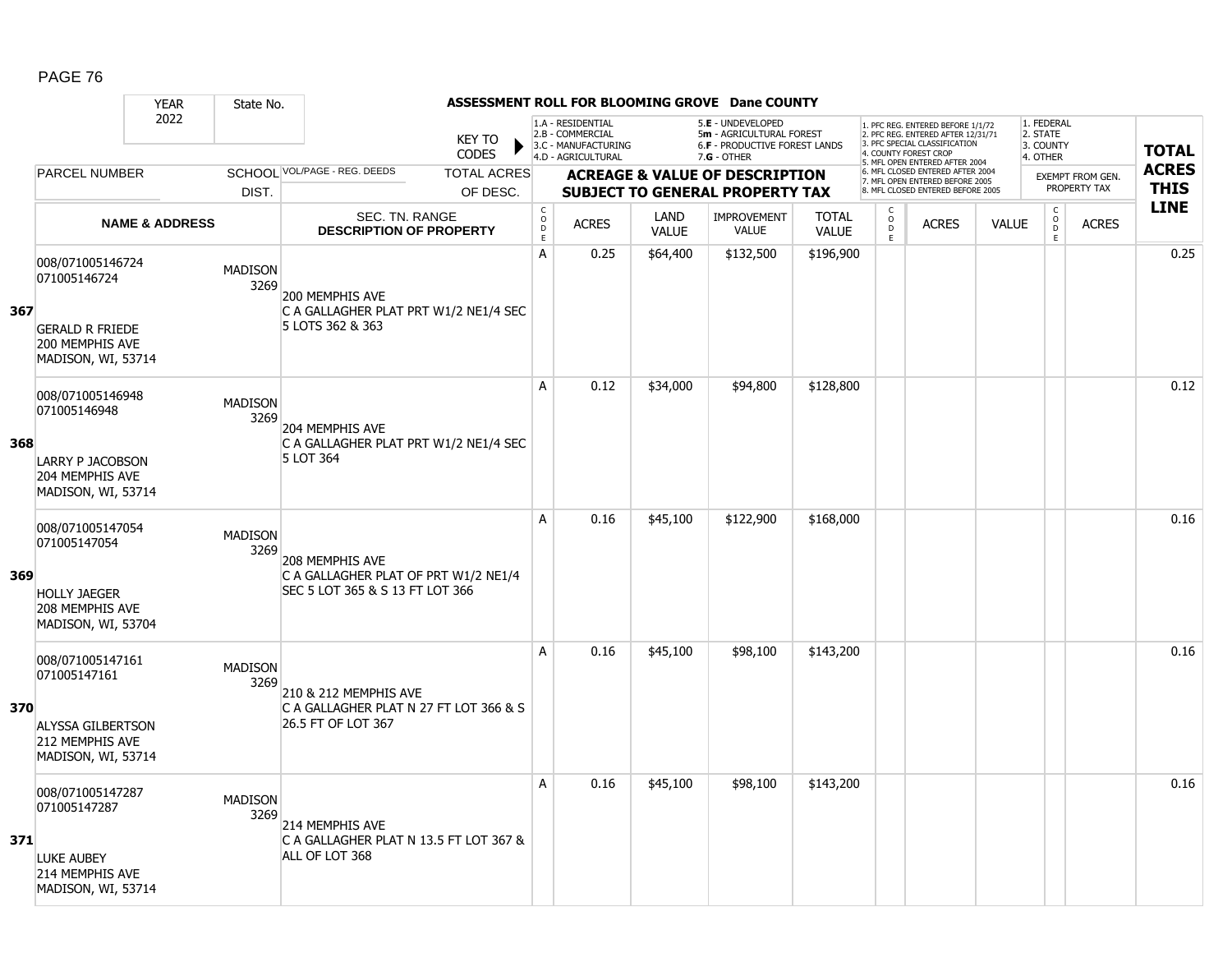### YEAR State No. **ASSESSMENT ROLL FOR BLOOMING GROVE Dane COUNTY** 2022 KEY TO **CODES** 1. PFC REG. ENTERED BEFORE 1/1/72 2. PFC REG. ENTERED AFTER 12/31/71 3. PFC SPECIAL CLASSIFICATION 4. COUNTY FOREST CROP 5. MFL OPEN ENTERED AFTER 2004 6. MFL CLOSED ENTERED AFTER 2004 7. MFL OPEN ENTERED BEFORE 2005 8. MFL CLOSED ENTERED BEFORE 2005 1. FEDERAL 2. STATE 3. COUNTY 4. OTHER **ACREAGE & VALUE OF DESCRIPTION SUBJECT TO GENERAL PROPERTY TAX** EXEMPT FROM GEN. PROPERTY TAX **TOTAL ACRES THIS LINE** 1.A - RESIDENTIAL 2.B - COMMERCIAL 3.C - MANUFACTURING 4.D - AGRICULTURAL 5.**E** - UNDEVELOPED 5**m** - AGRICULTURAL FOREST 6.**F** - PRODUCTIVE FOREST LANDS 7.**G** - OTHER TOTAL ACRES OF DESC. SCHOOL VOL/PAGE - REG. DEEDS DIST. PARCEL NUMBER ACRES C O  $\overline{D}$ E ACRES VALUE  $\mathsf{C}$ O  $\overline{D}$ E TOTAL VALUE IMPROVEMENT VALUE LAND ACRES | VALUE C O  $\overline{D}$ E SEC. TN. RANGE **DESCRIPTION OF PROPERTY NAME & ADDRESS 372** 008/071005147394 0007071005147534<br>071005147394 MADISON 3269 SHANE M EPPING 224 MEMPHIS AVE MADISON, WI, 53714 224 MEMPHIS AVE CLYDE A GALLAGHER PLAT LOT 369 A 0.12 \$34,000 \$126,300 \$160,300 distribution of the 10.12 0.12 distribution of the 10.12 distribution of the 1 **373** 008/071005147509 006/071005147509 MADISON<br>071005147509 2360 3269 ROSARIO LAUBMEIER 227 MEMPHIS AVE MADISON, WI, 53714 227 MEMPHIS AVE C A GALLAGHER PLAT LOT 370 A 0.09 \$23,900 \$131,700 \$155,600 distribution of the 10.09 \$130,000 distribution of the 10.09  $\,$ **374** 008/071005147616 006/071005147616<br>071005147616 MADISON 3269 Frank Andaverde 227 Memphis Ave. Madison, Wisconsin, 53714 223 MEMPHIS AVE C A GALLAGHER PLAT LOT 371 A 0.00 \$0 \$0 \$0 \$0 \$0  $\mid$  X3 0.09 0.09 **Parcel Total** | 0.00 \$0 | \$0 | 0.00 \$0 | | 0.09 **375** 008/071005147723 0000071005147723 MADISON<br>071005147723 3269 DAVID B HART, MAYA MARTINEZ-HART 219 MEMPHIS AVE MADISON, WI, 53704 219 MEMPHIS AVE C A GALLAGHER PLAT LOT 372 A 0.12 \$34,000 \$90,400 \$124,400 0.12 **376** 008/071005147830 0000071005147656<br>071005147830 MADISON 3269 MARY H SCHMIDT 215 MEMPHIS AVE MADISON, WI, 53714 215 MEMPHIS AVE C A GALLAGHER PLAT LOTS 373 & 374 A 0.25 \$64,400 \$161,900 \$226,300 discussed by the control of the control of the control of the control of the c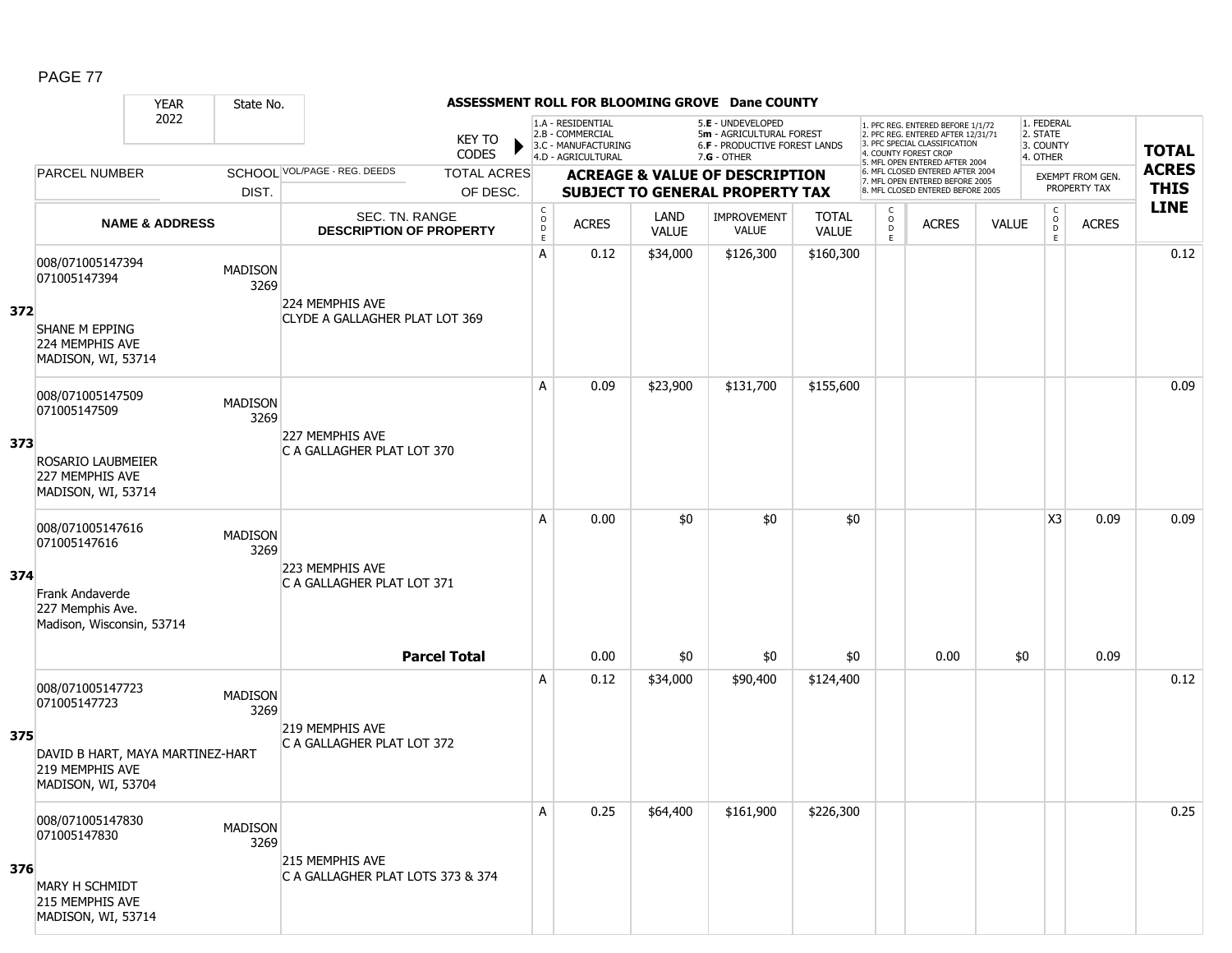|     |                                                                                                                   | <b>YEAR</b>               | State No.              |                                                                                                                                                                                                                                         |                                       |                                                                                    |                      | ASSESSMENT ROLL FOR BLOOMING GROVE Dane COUNTY                                                         |                              |                                                 |                                                                                                                                   |              |                                                 |                         |              |
|-----|-------------------------------------------------------------------------------------------------------------------|---------------------------|------------------------|-----------------------------------------------------------------------------------------------------------------------------------------------------------------------------------------------------------------------------------------|---------------------------------------|------------------------------------------------------------------------------------|----------------------|--------------------------------------------------------------------------------------------------------|------------------------------|-------------------------------------------------|-----------------------------------------------------------------------------------------------------------------------------------|--------------|-------------------------------------------------|-------------------------|--------------|
|     |                                                                                                                   | 2022                      |                        | <b>KEY TO</b><br><b>CODES</b>                                                                                                                                                                                                           |                                       | 1.A - RESIDENTIAL<br>2.B - COMMERCIAL<br>3.C - MANUFACTURING<br>4.D - AGRICULTURAL |                      | 5.E - UNDEVELOPED<br>5m - AGRICULTURAL FOREST<br><b>6.F - PRODUCTIVE FOREST LANDS</b><br>$7.G - OTHER$ |                              |                                                 | 1. PFC REG. ENTERED BEFORE 1/1/72<br>2. PFC REG. ENTERED AFTER 12/31/71<br>3. PFC SPECIAL CLASSIFICATION<br>4. COUNTY FOREST CROP |              | 1. FEDERAL<br>2. STATE<br>3. COUNTY<br>4. OTHER |                         | <b>TOTAL</b> |
|     | <b>PARCEL NUMBER</b>                                                                                              |                           |                        | SCHOOL VOL/PAGE - REG. DEEDS<br><b>TOTAL ACRES</b>                                                                                                                                                                                      |                                       |                                                                                    |                      | <b>ACREAGE &amp; VALUE OF DESCRIPTION</b>                                                              |                              |                                                 | 5. MFL OPEN ENTERED AFTER 2004<br>6. MFL CLOSED ENTERED AFTER 2004                                                                |              |                                                 | <b>EXEMPT FROM GEN.</b> | <b>ACRES</b> |
|     |                                                                                                                   |                           | DIST.                  | OF DESC.                                                                                                                                                                                                                                |                                       |                                                                                    |                      | <b>SUBJECT TO GENERAL PROPERTY TAX</b>                                                                 |                              |                                                 | 7. MFL OPEN ENTERED BEFORE 2005<br>8. MFL CLOSED ENTERED BEFORE 2005                                                              |              |                                                 | PROPERTY TAX            | <b>THIS</b>  |
|     |                                                                                                                   | <b>NAME &amp; ADDRESS</b> |                        | <b>SEC. TN. RANGE</b><br><b>DESCRIPTION OF PROPERTY</b>                                                                                                                                                                                 | C<br>$\mathsf{O}$<br>$\mathsf D$<br>E | <b>ACRES</b>                                                                       | LAND<br><b>VALUE</b> | IMPROVEMENT<br><b>VALUE</b>                                                                            | <b>TOTAL</b><br><b>VALUE</b> | $\begin{matrix} 0 \\ 0 \\ D \end{matrix}$<br>E. | <b>ACRES</b>                                                                                                                      | <b>VALUE</b> | $\begin{matrix} 0 \\ 0 \\ 0 \end{matrix}$<br>E  | <b>ACRES</b>            | <b>LINE</b>  |
| 377 | 008/071005148053<br>071005148053<br><b>AHREN ROGERS</b><br>88004 TURNER RD<br>BAYFIELD, WI, 54814                 |                           | <b>MADISON</b><br>3269 | 205 MEMPHIS AVE<br>C A GALLAGHER PLAT PRT W1/2 NE1/4 SEC<br>5 LOTS 375 & 376                                                                                                                                                            | A                                     | 0.30                                                                               | \$67,900             | \$129,800                                                                                              | \$197,700                    |                                                 |                                                                                                                                   |              |                                                 |                         | 0.30         |
| 378 | 008/071005148210<br>071005148210<br><b>DUSTIN W SKELLEY</b><br>3210 SAINT PAUL AVE<br>MADISON, WI, 53704          |                           |                        | MADISON 3210 ST PAUL AVE<br>3269 LOT 1 CSM 15569 CS112/246&250-<br>12/23/2020 F/K/A C A GALLAGHER PLAT<br>PRT W1/2 NE1/4 SEC 5 LOTS 377 & 381<br>DESCR AS SEC 5-7-10 PRT SW1/4NE1/4<br>(0.17 ACRES M/L) SUBJ TO ESMT IN DOC<br>#4965434 | A                                     | 0.17                                                                               | \$46,700             | \$147,000                                                                                              | \$193,700                    |                                                 |                                                                                                                                   |              |                                                 |                         | 0.17         |
| 379 | 008/071005148384<br>071005148384<br>NICHOLAS DREIFUERST<br>224 POWERS AVE<br>MADISON, WI, 53714                   |                           | <b>MADISON</b><br>3269 | 224 POWERS AVE<br>C A GALLAGHER PLAT LOTS 378 & 379                                                                                                                                                                                     | A                                     | 0.11                                                                               | \$29,900             | \$96,100                                                                                               | \$126,000                    |                                                 |                                                                                                                                   |              |                                                 |                         | 0.11         |
| 380 | 008/071005148606<br>071005148606<br>NOONAN LIVING TR, BRIAN T & DEBRA J<br>226 POWERS AVE<br>MADISON, WI, 53714   |                           | <b>MADISON</b><br>3269 | 226 POWERS AVE<br>C A GALLAGHER PLAT PRT W1/2 NE1/4 SEC<br>5 LOT 380                                                                                                                                                                    | A                                     | 0.09                                                                               | \$23,900             | \$149,300                                                                                              | \$173,200                    |                                                 |                                                                                                                                   |              |                                                 |                         | 0.09         |
| 381 | 008/071005148820<br>071005148820<br>ROSARIO M GARCIA, JUAN C MEDINA<br>3231 WORTHINGTON AVE<br>MADISON, WI, 53714 |                           | <b>MADISON</b><br>3269 | 3231 WORTHINGTON AVE<br>C A GALLAGHER PLAT PRT W1/2 NE1/4 SEC<br>5 LOT 382                                                                                                                                                              | Α                                     | 0.07                                                                               | \$20,200             | \$111,900                                                                                              | \$132,100                    |                                                 |                                                                                                                                   |              |                                                 |                         | 0.07         |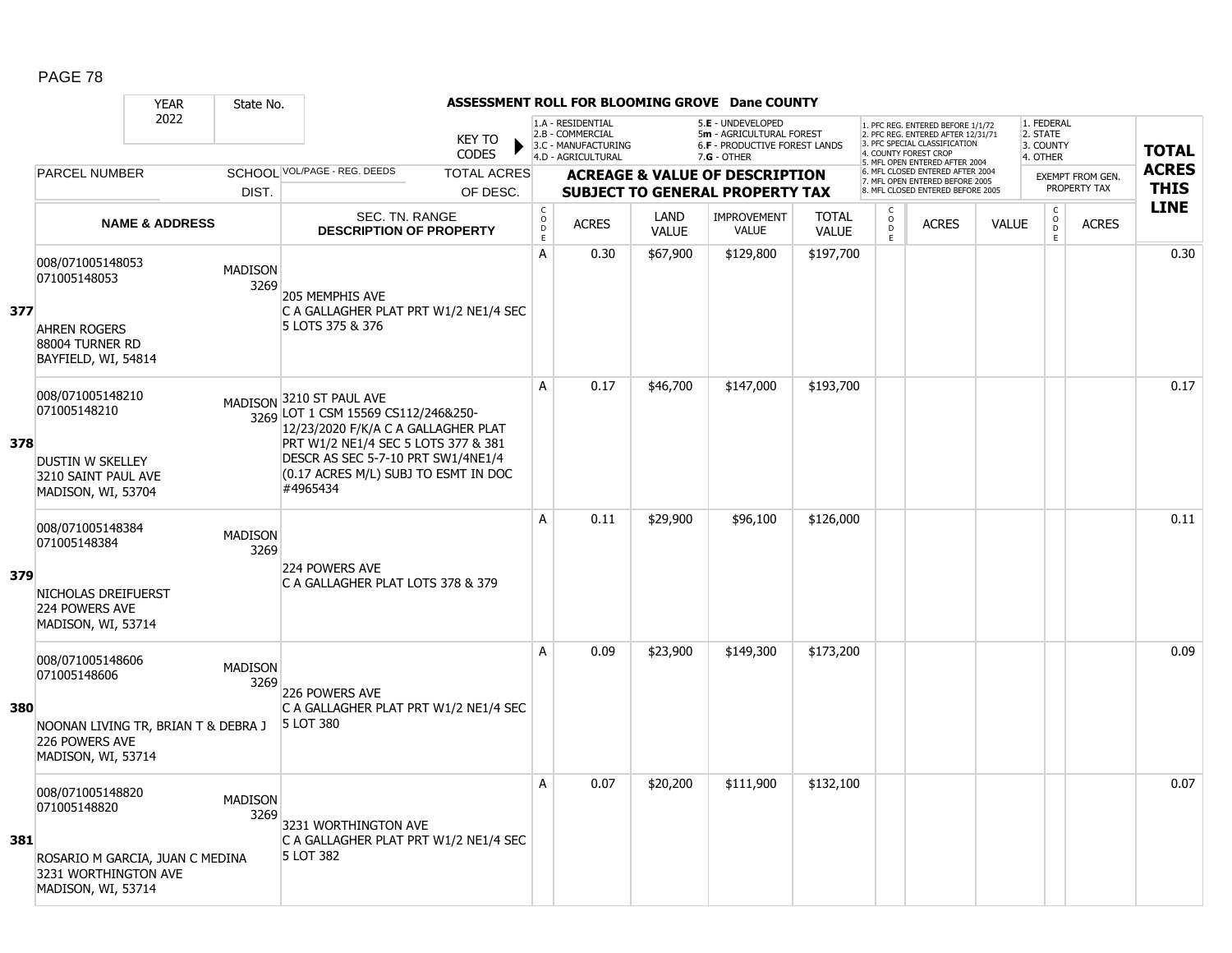|     |                                                                                                                                    | <b>YEAR</b>               | State No.      |                                                                                                                                                                                                                                                                                                                                                                                 |                               |                                       |                                                                                    |                      | ASSESSMENT ROLL FOR BLOOMING GROVE Dane COUNTY                                                         |                              |                                    |                                                                                                                                   |              |                                                 |                  |              |
|-----|------------------------------------------------------------------------------------------------------------------------------------|---------------------------|----------------|---------------------------------------------------------------------------------------------------------------------------------------------------------------------------------------------------------------------------------------------------------------------------------------------------------------------------------------------------------------------------------|-------------------------------|---------------------------------------|------------------------------------------------------------------------------------|----------------------|--------------------------------------------------------------------------------------------------------|------------------------------|------------------------------------|-----------------------------------------------------------------------------------------------------------------------------------|--------------|-------------------------------------------------|------------------|--------------|
|     |                                                                                                                                    | 2022                      |                |                                                                                                                                                                                                                                                                                                                                                                                 | <b>KEY TO</b><br><b>CODES</b> |                                       | 1.A - RESIDENTIAL<br>2.B - COMMERCIAL<br>3.C - MANUFACTURING<br>4.D - AGRICULTURAL |                      | 5.E - UNDEVELOPED<br>5m - AGRICULTURAL FOREST<br><b>6.F - PRODUCTIVE FOREST LANDS</b><br>$7.G - OTHER$ |                              |                                    | 1. PFC REG. ENTERED BEFORE 1/1/72<br>2. PFC REG. ENTERED AFTER 12/31/71<br>3. PFC SPECIAL CLASSIFICATION<br>4. COUNTY FOREST CROP |              | 1. FEDERAL<br>2. STATE<br>3. COUNTY<br>4. OTHER |                  | <b>TOTAL</b> |
|     | <b>PARCEL NUMBER</b>                                                                                                               |                           |                | SCHOOL VOL/PAGE - REG. DEEDS                                                                                                                                                                                                                                                                                                                                                    | <b>TOTAL ACRES</b>            |                                       |                                                                                    |                      | <b>ACREAGE &amp; VALUE OF DESCRIPTION</b>                                                              |                              |                                    | 5. MFL OPEN ENTERED AFTER 2004<br>6. MFL CLOSED ENTERED AFTER 2004<br>7. MFL OPEN ENTERED BEFORE 2005                             |              |                                                 | EXEMPT FROM GEN. | <b>ACRES</b> |
|     |                                                                                                                                    |                           | DIST.          |                                                                                                                                                                                                                                                                                                                                                                                 | OF DESC.                      |                                       |                                                                                    |                      | <b>SUBJECT TO GENERAL PROPERTY TAX</b>                                                                 |                              |                                    | 8. MFL CLOSED ENTERED BEFORE 2005                                                                                                 |              |                                                 | PROPERTY TAX     | <b>THIS</b>  |
|     |                                                                                                                                    | <b>NAME &amp; ADDRESS</b> |                | SEC. TN. RANGE<br><b>DESCRIPTION OF PROPERTY</b>                                                                                                                                                                                                                                                                                                                                |                               | $\mathsf{C}$<br>$\mathsf O$<br>D<br>E | <b>ACRES</b>                                                                       | LAND<br><b>VALUE</b> | <b>IMPROVEMENT</b><br><b>VALUE</b>                                                                     | <b>TOTAL</b><br><b>VALUE</b> | $\mathsf{C}$<br>$_{\rm D}^{\rm O}$ | <b>ACRES</b>                                                                                                                      | <b>VALUE</b> | $\rm _o^C$<br>D<br>E                            | <b>ACRES</b>     | <b>LINE</b>  |
| 382 | 008/071005181703<br>071005181703<br>TEE BOX HOLDINGS LLC<br>1422 DIAMOND CT<br>SUN PRAIRIE, WI, 53590                              |                           | <b>MADISON</b> | 3269 415 N FAIR OAKS AVE<br>SEC 5-7-10 PRT NE1/4NE1/4 COM 906.14 FT<br>S OF NW COR TH S89DE GE 354.2 FT TO RR<br>TH S52DEGW 110.24 FT TH N89DEGW<br>267.18 FT TH N 67.83 FT TO POB                                                                                                                                                                                              |                               | B                                     | 0.48                                                                               | \$120,900            | \$195,600                                                                                              | \$316,500                    |                                    |                                                                                                                                   |              |                                                 |                  | 0.48         |
| 383 | 008/071005181801<br>071005181801<br>TEE BOX HOLDINGS LLC<br>1422 DIAMOND CT<br>SUN PRAIRIE, WI, 53590                              |                           |                | MADISON 413 N FAIR OAKS AVE<br>3269 SEC 5-7-10 PRT NE1/4NE1/4 COM AT SW<br>COR LOT 383 CLYDE A GALL AGHER PARK<br>SUBD TH SODEG05'E 67.83 FT TO POB TH<br>S89DEG55'E 2 43.04 FT TH S52DEG12'W<br>62.87 FT TH N89DEG55'W 193.31 FT TH N<br>ODEG05'W 38.68 FT TO POB                                                                                                              |                               | B                                     | 0.20                                                                               | \$81,000             | \$38,700                                                                                               | \$119,700                    |                                    |                                                                                                                                   |              |                                                 |                  | 0.20         |
| 384 | 008/071005181909<br>071005181909<br>CRAIG H RICHARDSON, VIRGINIA<br><b>RICHARDSON</b><br>411 N FAIR OAKS AVE<br>MADISON, WI, 53714 |                           |                | MADISON 411 N FAIR OAKS AVE<br>3269 SEC 5-7-10 PRT NE1/4 NE1/4 COM SW COR<br>LOT 383 C A GALLAGHER PARK SUBD TH S<br>106.5 FT TO POB TH E 193.31 FT TH<br>S52DEGW 97.15 FT TH W 116.49 FT TH N<br>60 FT TO POB                                                                                                                                                                  |                               | B                                     | 0.21                                                                               | \$84,600             | \$147,200                                                                                              | \$231,800                    |                                    |                                                                                                                                   |              |                                                 |                  | 0.21         |
| 385 | 008/071005182006<br>071005182006<br><b>ROBERT O BRABENDER</b><br>PO BOX 8797<br>MADISON, WI, 53708                                 |                           | <b>MADISON</b> | 3269 409 N FAIR OAKS AVE<br>SEC 5-7-10 PRT NE1/4 NE1/4 COM S0DEG05<br>' E 1072.8 FT S OF NW COR TH N89DEG55<br>E 143.49 FT TO RR TH S52DEG14 'W 181.3<br>FT TH NODEG05 'W 110.85 FT TO POB                                                                                                                                                                                      |                               | B                                     | 0.36                                                                               | \$106,800            | \$46,900                                                                                               | \$153,700                    |                                    |                                                                                                                                   |              |                                                 |                  | 0.36         |
|     | 008/071005182104<br>071005182104<br><b>386 KLAR INVESTMENT PROPERTIES LLC</b><br>3959 SCHNEIDER DR<br>STOUGHTON, WI, 53589         |                           |                | 251 N FAIR OAKS AVE<br>MADISON SEC 5-7-10 PRT NE1/4NE1/4 COM<br>3269 INTERSECTION S LN RR R/W & CL<br>FAIROAKS AVE TH S 300.00 FT TH NELY TO<br>E LN FAIR OAKS AVE TH CONT NELY ON<br>LINE PARALLEL TO RR R/W 600.0 FT TH N<br>PARALLEL TO FAIR OAKS AVE TO SLY LN SD<br>RR R/W 300.0 FT TH SWLY ALG S LY LN SD<br>RR R/W TO CL FAIR OAKS AVE & POB EXC<br>D794/136 & D80 7/303 |                               | B                                     | 1.47                                                                               | \$204,700            | \$621,100                                                                                              | \$825,800                    |                                    |                                                                                                                                   |              |                                                 |                  | 1.47         |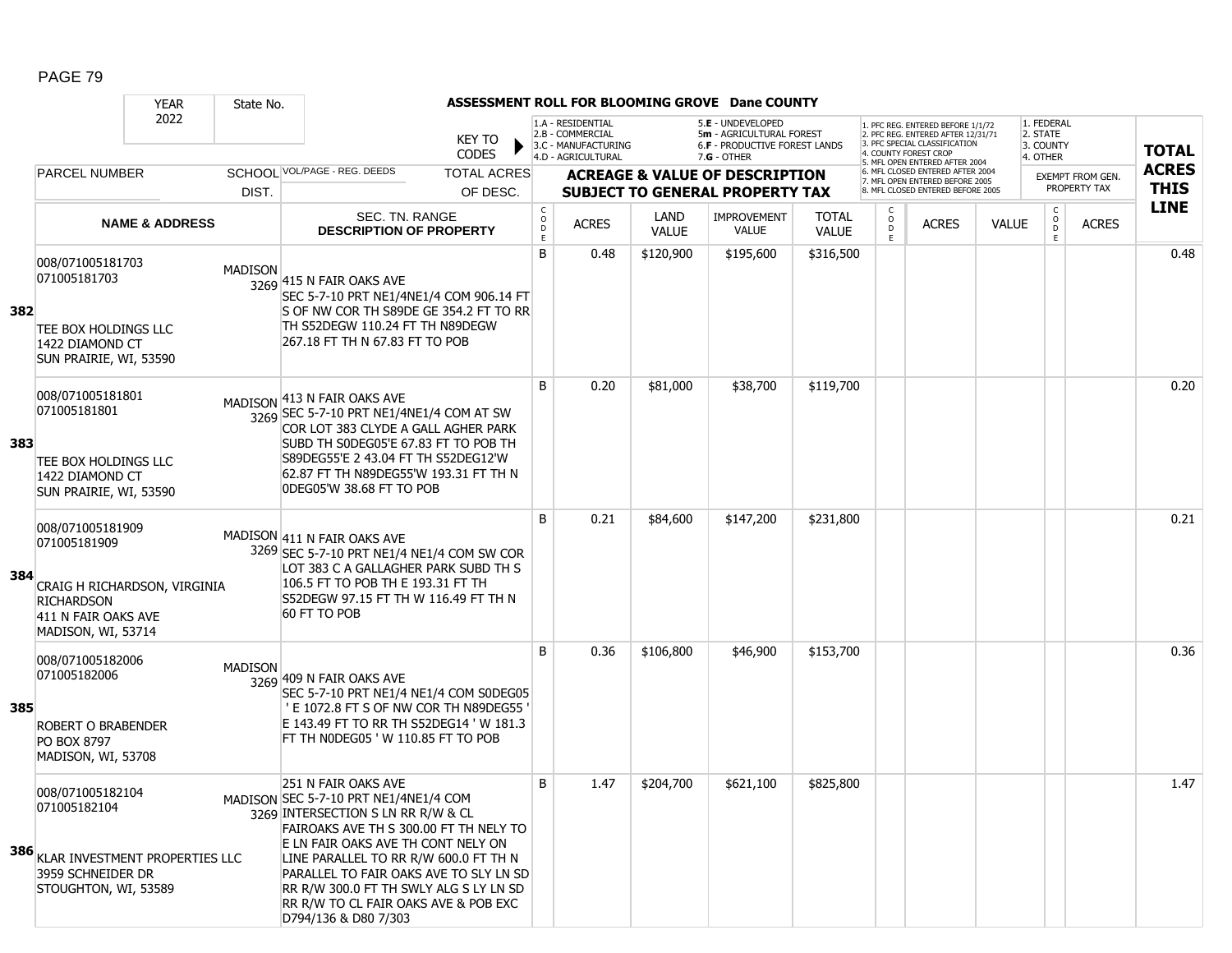|     |                                                                        | <b>YEAR</b>               | State No.              |                                                                                                                                                        |                        |                                              |                                                                                    |                                            | ASSESSMENT ROLL FOR BLOOMING GROVE Dane COUNTY                                                |                                            |                                                   |                                                                                                                                                                     |              |                                                 |                                         |                             |
|-----|------------------------------------------------------------------------|---------------------------|------------------------|--------------------------------------------------------------------------------------------------------------------------------------------------------|------------------------|----------------------------------------------|------------------------------------------------------------------------------------|--------------------------------------------|-----------------------------------------------------------------------------------------------|--------------------------------------------|---------------------------------------------------|---------------------------------------------------------------------------------------------------------------------------------------------------------------------|--------------|-------------------------------------------------|-----------------------------------------|-----------------------------|
|     |                                                                        | 2022                      |                        |                                                                                                                                                        | KEY TO<br><b>CODES</b> |                                              | 1.A - RESIDENTIAL<br>2.B - COMMERCIAL<br>3.C - MANUFACTURING<br>4.D - AGRICULTURAL |                                            | 5.E - UNDEVELOPED<br>5m - AGRICULTURAL FOREST<br>6.F - PRODUCTIVE FOREST LANDS<br>7.G - OTHER |                                            |                                                   | 1. PFC REG. ENTERED BEFORE 1/1/72<br>2. PFC REG. ENTERED AFTER 12/31/71<br>3. PFC SPECIAL CLASSIFICATION<br>4. COUNTY FOREST CROP<br>5. MFL OPEN ENTERED AFTER 2004 |              | 1. FEDERAL<br>2. STATE<br>3. COUNTY<br>4. OTHER |                                         | <b>TOTAL</b>                |
|     | <b>PARCEL NUMBER</b>                                                   |                           |                        | SCHOOL VOL/PAGE - REG. DEEDS                                                                                                                           | <b>TOTAL ACRES</b>     |                                              |                                                                                    |                                            | <b>ACREAGE &amp; VALUE OF DESCRIPTION</b>                                                     |                                            |                                                   | 6. MFL CLOSED ENTERED AFTER 2004<br>7. MFL OPEN ENTERED BEFORE 2005                                                                                                 |              |                                                 | <b>EXEMPT FROM GEN.</b><br>PROPERTY TAX | <b>ACRES</b><br><b>THIS</b> |
|     |                                                                        |                           | DIST.                  |                                                                                                                                                        | OF DESC.               |                                              |                                                                                    |                                            | <b>SUBJECT TO GENERAL PROPERTY TAX</b>                                                        |                                            |                                                   | 8. MFL CLOSED ENTERED BEFORE 2005                                                                                                                                   |              | $\mathsf C$                                     |                                         | <b>LINE</b>                 |
|     |                                                                        | <b>NAME &amp; ADDRESS</b> |                        | SEC. TN. RANGE<br><b>DESCRIPTION OF PROPERTY</b>                                                                                                       |                        | $\begin{array}{c}\nC \\ O \\ E\n\end{array}$ | <b>ACRES</b>                                                                       | <b>LAND</b><br><b>VALUE</b>                | <b>IMPROVEMENT</b><br>VALUE                                                                   | <b>TOTAL</b><br><b>VALUE</b>               | C<br>$\begin{array}{c}\n0 \\ D \\ E\n\end{array}$ | <b>ACRES</b>                                                                                                                                                        | <b>VALUE</b> | $_{\rm D}^{\rm O}$<br>E                         | <b>ACRES</b>                            |                             |
| 387 | 008/071005182300<br>071005182300<br>CARMEN CONTRERAS, THOMAS           |                           |                        | MADISON 231 N FAIR OAKS AVE<br>3269 SEC 5-7-10 PRT E1/2 NE1/4 BEG 33 FT E &<br>165 FT S OF INTERS R R SELY R/W & FAIR<br>OAKS AVE E R/W TH S 135 FT TH |                        | B                                            | 0.27                                                                               | \$96,200                                   | \$164,800                                                                                     | \$261,000                                  |                                                   |                                                                                                                                                                     |              |                                                 |                                         | 0.27                        |
|     | <b>CONTRERAS</b><br>429 GANNON AVE<br>MADISON, WI, 53714               |                           |                        | N52DEG4MINE 223.87 FT TH<br>S89DEG9MINW 176.59 FT TO POB                                                                                               |                        |                                              |                                                                                    |                                            |                                                                                               |                                            |                                                   |                                                                                                                                                                     |              |                                                 |                                         |                             |
| 388 | 008/071005182400<br>071005182400                                       |                           | <b>MADISON</b>         | 3269 219 N FAIR OAKS AVE<br>LOT 1 CSM 13140 CS84/186-190 07-21-11                                                                                      |                        | B                                            | 4.10                                                                               | \$304,500                                  | \$52,100                                                                                      | \$356,600                                  |                                                   |                                                                                                                                                                     |              |                                                 |                                         | 4.10                        |
|     | <b>SWAYNK LLC</b><br>219 N FAIR OAKS AVE<br>MADISON, WI, 53714         |                           |                        | DESCR AS SEC 05-07-10 PRT OF E1/2 NE1/4<br>(4.103A)                                                                                                    |                        |                                              |                                                                                    |                                            |                                                                                               |                                            |                                                   |                                                                                                                                                                     |              |                                                 |                                         |                             |
|     | 008/071005182510<br>071005182510                                       |                           | <b>MADISON</b>         | 3269 3450 MILWAUKEE ST<br>SEC 5-7-10 PRT FR E1/2 NE1/4 S OF RR EXC $\vert$ D                                                                           |                        | B<br>E<br>D                                  | 3.30<br>31.00<br>6.00<br>16.00                                                     | \$27,400<br>\$15,500<br>\$1,400<br>\$4,300 | \$2,200<br>\$0<br>\$0<br>\$0                                                                  | \$29,600<br>\$15,500<br>\$1,400<br>\$4,300 |                                                   |                                                                                                                                                                     |              |                                                 |                                         | 56.30                       |
| 389 | <b>VOIT LAND LLC</b><br>4526 SANDPIPER TRL<br>COTTAGE GROVE, WI, 53527 |                           |                        | R29715/1, R5493/55, R5326/77, R15692/34,<br>R28948/43, & EXC TH PRT SWLY OF<br>MILWAUKEE ST 58.9AC EXC CSM 13140                                       |                        |                                              |                                                                                    |                                            |                                                                                               |                                            |                                                   |                                                                                                                                                                     |              |                                                 |                                         |                             |
|     |                                                                        |                           |                        |                                                                                                                                                        | <b>Parcel Total</b>    |                                              | 56.30                                                                              | \$48,600                                   | \$2,200                                                                                       | \$50,800                                   |                                                   | 0.00                                                                                                                                                                | \$0          |                                                 | 0.00                                    |                             |
|     | 008/071005190650<br>071005190650                                       |                           | <b>MADISON</b><br>3269 | n                                                                                                                                                      |                        |                                              |                                                                                    |                                            |                                                                                               |                                            |                                                   |                                                                                                                                                                     |              | X4<br>X5                                        | $\mathbf 0$<br>$\Omega$                 |                             |
| 390 | WI DOT<br>2101 WRIGHT ST<br>MADISON, WI, 53704                         |                           |                        | SEC 5-7N-10E NW NE<br>R/W THRU W1/2 NE1/4                                                                                                              | SEC 5-7-10 RR          |                                              |                                                                                    |                                            |                                                                                               |                                            |                                                   |                                                                                                                                                                     |              |                                                 |                                         |                             |
|     |                                                                        |                           |                        |                                                                                                                                                        | <b>Parcel Total</b>    |                                              | 0.00                                                                               | \$0                                        | \$0                                                                                           | \$0                                        |                                                   | 0.00                                                                                                                                                                | \$0          |                                                 | 0.00                                    |                             |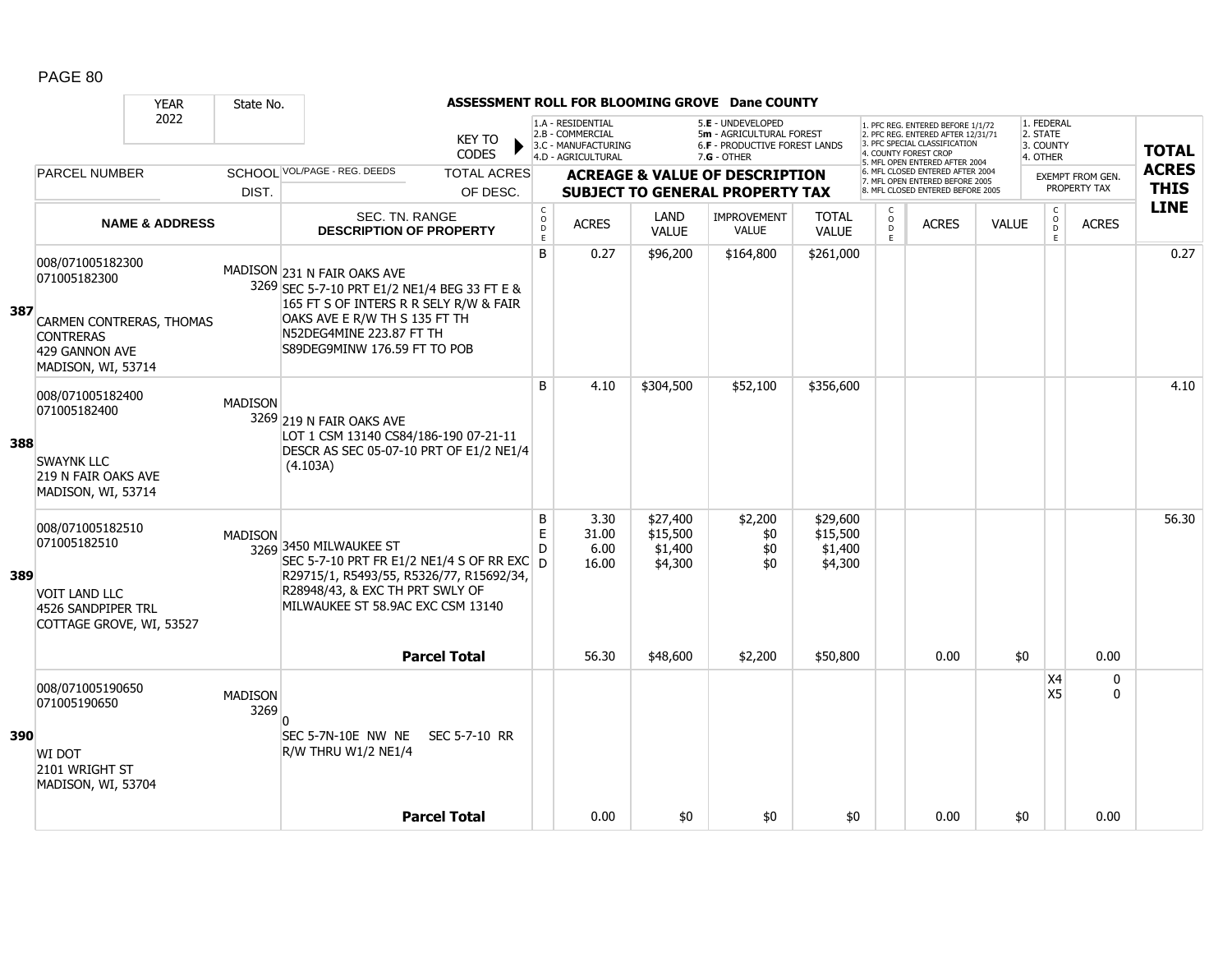|     |                                                                                                                              | <b>YEAR</b>               | State No.              |                                                                                                                                                                                                                  |                               |                             |                                                                                    |                      | ASSESSMENT ROLL FOR BLOOMING GROVE Dane COUNTY                                                  |                              |                                                 |                                                                                                                                   |              |                                                 |                         |              |
|-----|------------------------------------------------------------------------------------------------------------------------------|---------------------------|------------------------|------------------------------------------------------------------------------------------------------------------------------------------------------------------------------------------------------------------|-------------------------------|-----------------------------|------------------------------------------------------------------------------------|----------------------|-------------------------------------------------------------------------------------------------|------------------------------|-------------------------------------------------|-----------------------------------------------------------------------------------------------------------------------------------|--------------|-------------------------------------------------|-------------------------|--------------|
|     |                                                                                                                              | 2022                      |                        |                                                                                                                                                                                                                  | <b>KEY TO</b><br><b>CODES</b> |                             | 1.A - RESIDENTIAL<br>2.B - COMMERCIAL<br>3.C - MANUFACTURING<br>4.D - AGRICULTURAL |                      | 5.E - UNDEVELOPED<br>5m - AGRICULTURAL FOREST<br>6.F - PRODUCTIVE FOREST LANDS<br>$7.G - OTHER$ |                              |                                                 | 1. PFC REG. ENTERED BEFORE 1/1/72<br>2. PFC REG. ENTERED AFTER 12/31/71<br>3. PFC SPECIAL CLASSIFICATION<br>4. COUNTY FOREST CROP |              | 1. FEDERAL<br>2. STATE<br>3. COUNTY<br>4. OTHER |                         | <b>TOTAL</b> |
|     | <b>PARCEL NUMBER</b>                                                                                                         |                           |                        | SCHOOL VOL/PAGE - REG. DEEDS                                                                                                                                                                                     | <b>TOTAL ACRES</b>            |                             |                                                                                    |                      | <b>ACREAGE &amp; VALUE OF DESCRIPTION</b>                                                       |                              |                                                 | 5. MFL OPEN ENTERED AFTER 2004<br>6. MFL CLOSED ENTERED AFTER 2004                                                                |              |                                                 | <b>EXEMPT FROM GEN.</b> | <b>ACRES</b> |
|     |                                                                                                                              |                           | DIST.                  |                                                                                                                                                                                                                  | OF DESC.                      |                             |                                                                                    |                      | <b>SUBJECT TO GENERAL PROPERTY TAX</b>                                                          |                              |                                                 | 7. MFL OPEN ENTERED BEFORE 2005<br>8. MFL CLOSED ENTERED BEFORE 2005                                                              |              |                                                 | PROPERTY TAX            | <b>THIS</b>  |
|     |                                                                                                                              | <b>NAME &amp; ADDRESS</b> |                        | SEC. TN. RANGE<br><b>DESCRIPTION OF PROPERTY</b>                                                                                                                                                                 |                               | $\rm _c^C$<br>$\frac{D}{E}$ | <b>ACRES</b>                                                                       | LAND<br><b>VALUE</b> | <b>IMPROVEMENT</b><br><b>VALUE</b>                                                              | <b>TOTAL</b><br><b>VALUE</b> | $\begin{matrix} 0 \\ 0 \\ D \end{matrix}$<br>E. | <b>ACRES</b>                                                                                                                      | <b>VALUE</b> | $\begin{matrix} 0 \\ 0 \\ 0 \end{matrix}$<br>E  | <b>ACRES</b>            | <b>LINE</b>  |
| 391 | 008/071005198106<br>071005198106<br><b>VOIT LAND LLC</b><br>4526 SANDPIPER TRL<br>COTTAGE GROVE, WI, 53527                   |                           |                        | MADISON 3490 MILWAUKEE ST<br>3269 PRT SE1/4 NE1/4 SEC 5 COM AT E1/4 COR<br>SD SEC TH S89DEGW 557, 6 FT TO POB TH<br>CONT S89DEGW 147.45 FT TH N11DEGE<br>177.3 FT TH S81DEGE 117.5 FT TH S1DEGW<br>156 FT TO POB |                               | A                           | 0.50                                                                               | \$65,900             | \$175,300                                                                                       | \$241,200                    |                                                 |                                                                                                                                   |              |                                                 |                         | 0.50         |
| 392 | 008/071005198606<br>071005198606<br><b>VOIT LAND LLC</b><br>4526 SANDPIPER TRL<br>COTTAGE GROVE, WI, 53527                   |                           | <b>MADISON</b>         | 3269 3510 MILWAUKEE ST<br>SEC 5-7-10 PRT SE1/4NE1/4 DESCR AS COM<br>E1/4 COR SEC 5 TH W 1 22.6 FT TH N 153<br>FT TH E 122.6 FT TH S 153 FT TO POB .43<br>ACR E M/L                                               |                               | A                           | 0.43                                                                               | \$61,900             | \$205,600                                                                                       | \$267,500                    |                                                 |                                                                                                                                   |              |                                                 |                         | 0.43         |
| 393 | 008/071011405101<br>071011405101<br>BRIDGIT M JOHNSTON, SCOTT R<br><b>JOHNSTON</b><br>4310 SEVERSON DR<br>MADISON, WI, 53718 |                           | <b>MADISON</b>         | 3269 4310 SEVERSON DR<br>LOT 1 CSM 6975 CS35/62&63 R21361/59-<br>12/28/92 F/K/A LOT 1 CSM 6880 DESCR AS<br>RAMBLING ACRES LOTS 25, 26 & SLY 1 FT<br>OF LOT 27 (37,250.76 SQ FT)                                  |                               | A                           | 0.81                                                                               | \$68,200             | \$311,900                                                                                       | \$380,100                    |                                                 |                                                                                                                                   |              |                                                 |                         | 0.81         |
| 394 | 008/071011405272<br>071011405272<br>JOHN L SHOTWELL, SHARON A SHOTWELL<br>4316 SEVERSON DR<br>MADISON, WI, 53718             |                           | <b>MADISON</b><br>3269 | 4316 SEVERSON DR<br>RAMBLING ACRES LOT 27 EXC SLY 1 FT<br>119/358                                                                                                                                                |                               | A                           | 0.42                                                                               | \$45,400             | \$273,500                                                                                       | \$318,900                    |                                                 |                                                                                                                                   |              |                                                 |                         | 0.42         |
| 395 | 008/071011405389<br>071011405389<br><b>IRIS S LOOMANS</b><br>3481 PALACE RD<br>MADISON, WI, 53718                            |                           | <b>MADISON</b><br>3269 | 3481 PALACE RD<br><b>RAMBLING ACRES LOT 28</b>                                                                                                                                                                   |                               | A                           | 0.42                                                                               | \$45,600             | \$189,700                                                                                       | \$235,300                    |                                                 |                                                                                                                                   |              |                                                 |                         | 0.42         |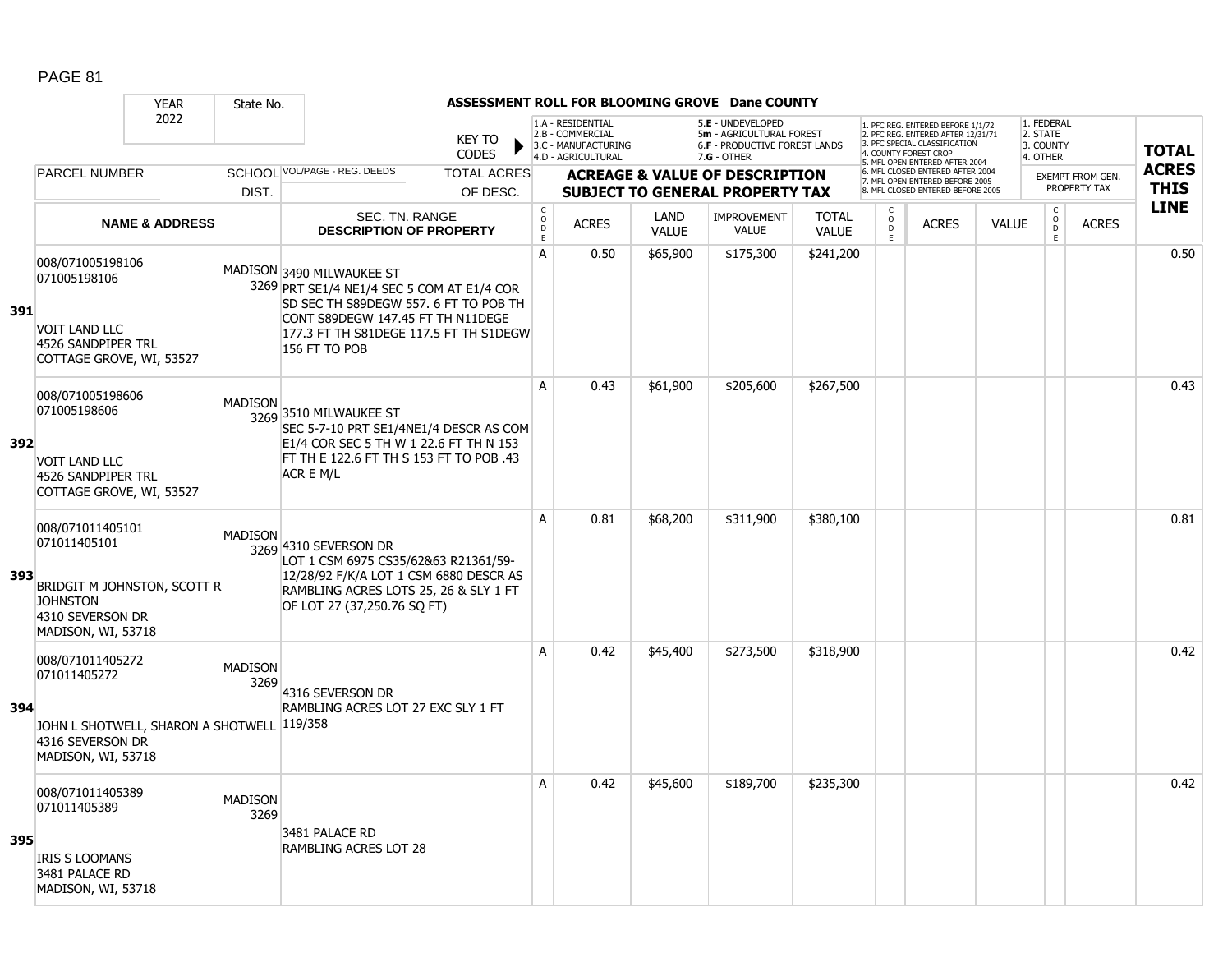#### YEAR State No. **ASSESSMENT ROLL FOR BLOOMING GROVE Dane COUNTY** 2022 KEY TO **CODES** 1. PFC REG. ENTERED BEFORE 1/1/72 2. PFC REG. ENTERED AFTER 12/31/71 3. PFC SPECIAL CLASSIFICATION 4. COUNTY FOREST CROP 5. MFL OPEN ENTERED AFTER 2004 6. MFL CLOSED ENTERED AFTER 2004 7. MFL OPEN ENTERED BEFORE 2005 8. MFL CLOSED ENTERED BEFORE 2005 1. FEDERAL 2. STATE 3. COUNTY 4. OTHER **ACREAGE & VALUE OF DESCRIPTION SUBJECT TO GENERAL PROPERTY TAX** EXEMPT FROM GEN. PROPERTY TAX **TOTAL ACRES THIS LINE** 1.A - RESIDENTIAL 2.B - COMMERCIAL 3.C - MANUFACTURING 4.D - AGRICULTURAL 5.**E** - UNDEVELOPED 5**m** - AGRICULTURAL FOREST 6.**F** - PRODUCTIVE FOREST LANDS 7.**G** - OTHER TOTAL ACRES OF DESC. SCHOOL VOL/PAGE - REG. DEEDS DIST. PARCEL NUMBER ACRES C O  $\overline{D}$ E ACRES VALUE  $\mathsf{C}$ O  $\overline{D}$ E TOTAL VALUE IMPROVEMENT VALUE LAND ACRES | VALUE C O  $\overline{D}$ E SEC. TN. RANGE **DESCRIPTION OF PROPERTY NAME & ADDRESS 396** 008/071011405496 000/071011405496 MADISON 3269 KELLENE A LEICHT, JEFFREY A TEUSCHER 3472 FREEDOM LN MADISON, WI, 53718  $\overline{0}$ RAMBLING ACRES LOT 29 R342/8 A | 0.48 | \$48,900 | \$4,500 | \$53,400 | | | | | | | | | | | 0.48 **397** 008/071011405601 006/071011405601 MADISON<br>071011405601 2360 3269 SHAWN MACKAY, JORDAN ROBERTS 3469 PALACE RD MADISON, WI, 53718 3469 PALACE RD RAMBLING ACRES LOT 30 A 0.48 \$48,900 \$262,600 \$311,500 distribution of the 10.48 \$48,900 \$262,600 \$311,500 distribution of the 10.48 **398** 008/071011405718 006/071011405716<br>071011405718 MADISON 3269 ELIZABETH PELTEKIAN, VIKEN PELTEKIAN 527 WINDMILL RD BROOKLYN, WI, 53521 3461 PALACE RD RAMBLING ACRES LOT 31 R504/615 A 0.53 \$51,700 \$199,500 \$251,200 distance the set of the set of the set of the set of the set of the set of th **399** 008/071011405825 0000071011405825<br>071011405825 MADISON 3269 DENNIS J MCDONALD, GINNELL M MCDONALD 3460 FREEDOM LN MADISON, WI, 53718 3460 FREEDOM LN RAMBLING ACRES LOT 32 A 0.47 \$48,300 \$243,900 \$292,200 0.47 **400** 008/071011405932 0000071011405932 MADISON<br>071011405932 3269 3468 FREEDOM LN LILA L GULLIXSON 3468 FREEDOM LN MADISON, WI, 53718 R563/434 RAMBLING ACRES LOT 33 EXC BEG NW COR SD LOT TH E 23 .45 FT TH SE 160.37 FT M/L TO SW COR SD LOT TH NW 172.39 FT M/L TO POB A 0.36 \$41,800 \$235,900 \$277,700 discussed by the 1 0.36 \$41,800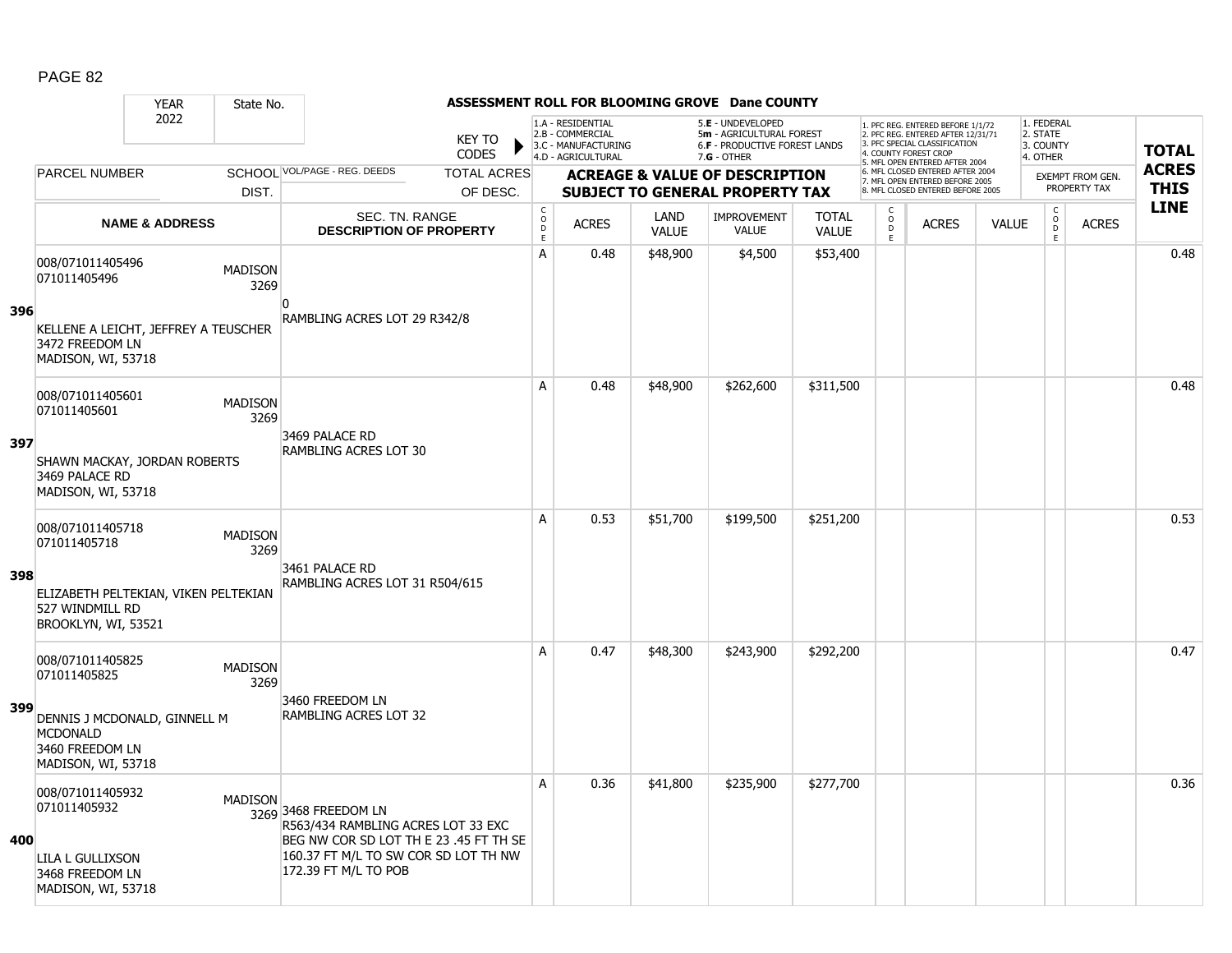|     |                                                                                             | <b>YEAR</b>               | State No.              |                                                                                                                                                                                               |                               |                                                       |                                                                                    |                      | ASSESSMENT ROLL FOR BLOOMING GROVE Dane COUNTY                                                         |                              |                                               |                                                                                                                                   |              |                                                 |                                         |              |
|-----|---------------------------------------------------------------------------------------------|---------------------------|------------------------|-----------------------------------------------------------------------------------------------------------------------------------------------------------------------------------------------|-------------------------------|-------------------------------------------------------|------------------------------------------------------------------------------------|----------------------|--------------------------------------------------------------------------------------------------------|------------------------------|-----------------------------------------------|-----------------------------------------------------------------------------------------------------------------------------------|--------------|-------------------------------------------------|-----------------------------------------|--------------|
|     |                                                                                             | 2022                      |                        |                                                                                                                                                                                               | <b>KEY TO</b><br><b>CODES</b> |                                                       | 1.A - RESIDENTIAL<br>2.B - COMMERCIAL<br>3.C - MANUFACTURING<br>4.D - AGRICULTURAL |                      | 5.E - UNDEVELOPED<br>5m - AGRICULTURAL FOREST<br><b>6.F - PRODUCTIVE FOREST LANDS</b><br>$7.G - OTHER$ |                              |                                               | 1. PFC REG. ENTERED BEFORE 1/1/72<br>2. PFC REG. ENTERED AFTER 12/31/71<br>3. PFC SPECIAL CLASSIFICATION<br>4. COUNTY FOREST CROP |              | 1. FEDERAL<br>2. STATE<br>3. COUNTY<br>4. OTHER |                                         | <b>TOTAL</b> |
|     | <b>PARCEL NUMBER</b>                                                                        |                           |                        | SCHOOL VOL/PAGE - REG. DEEDS                                                                                                                                                                  | <b>TOTAL ACRES</b>            |                                                       |                                                                                    |                      |                                                                                                        |                              |                                               | 5. MFL OPEN ENTERED AFTER 2004<br>6. MFL CLOSED ENTERED AFTER 2004                                                                |              |                                                 |                                         | <b>ACRES</b> |
|     |                                                                                             |                           | DIST.                  |                                                                                                                                                                                               | OF DESC.                      |                                                       |                                                                                    |                      | <b>ACREAGE &amp; VALUE OF DESCRIPTION</b><br><b>SUBJECT TO GENERAL PROPERTY TAX</b>                    |                              |                                               | 7. MFL OPEN ENTERED BEFORE 2005<br>8. MFL CLOSED ENTERED BEFORE 2005                                                              |              |                                                 | <b>EXEMPT FROM GEN.</b><br>PROPERTY TAX | <b>THIS</b>  |
|     |                                                                                             | <b>NAME &amp; ADDRESS</b> |                        | <b>SEC. TN. RANGE</b><br><b>DESCRIPTION OF PROPERTY</b>                                                                                                                                       |                               | $\mathsf{C}$<br>$\circ$<br>$\mathsf D$<br>$\mathsf E$ | <b>ACRES</b>                                                                       | LAND<br><b>VALUE</b> | <b>IMPROVEMENT</b><br>VALUE                                                                            | <b>TOTAL</b><br><b>VALUE</b> | $\mathsf{C}$<br>$\overline{0}$<br>$\mathsf E$ | <b>ACRES</b>                                                                                                                      | <b>VALUE</b> | $\begin{matrix} 0 \\ 0 \\ D \end{matrix}$<br>E  | <b>ACRES</b>                            | <b>LINE</b>  |
| 401 | 008/071011406048<br>071011406048<br>KELLENE A LEICHT, JEFFREY A TEUSCHER<br>3472 FREEDOM LN |                           |                        | MADISON 3472 FREEDOM LN<br>3269 R278/595 & R615/207 RAMBLING ACRES<br>PRT LOT 33 BEG NW COR SD LOT TH E ALG<br>LOT N LN 23.45 FT TH SELY 160.37 FT M/L<br>TO SW C OR SD LOT TH NWLY 172.39 FT |                               | $\overline{A}$                                        | 0.32                                                                               | \$39,300             | \$219,900                                                                                              | \$259,200                    |                                               |                                                                                                                                   |              |                                                 |                                         | 0.32         |
|     | MADISON, WI, 53718                                                                          |                           |                        | M/L TO POB & ALL OF LOT 34                                                                                                                                                                    |                               | A                                                     | 0.39                                                                               | \$43,600             | \$235,900                                                                                              | \$279,500                    |                                               |                                                                                                                                   |              |                                                 |                                         | 0.39         |
| 402 | 008/071011406155<br>071011406155                                                            |                           | <b>MADISON</b><br>3269 | 3476 CYNTHIA LN                                                                                                                                                                               |                               |                                                       |                                                                                    |                      |                                                                                                        |                              |                                               |                                                                                                                                   |              |                                                 |                                         |              |
|     | <b>MATTHEW AARON CAMPBELL</b><br>3476 CYNTHIA LN<br>MADISON, WI, 53718                      |                           |                        | RAMBLING ACRES LOT 35                                                                                                                                                                         |                               |                                                       |                                                                                    |                      |                                                                                                        |                              |                                               |                                                                                                                                   |              |                                                 |                                         |              |
|     | 008/071011406388<br>071011406388                                                            |                           | <b>MADISON</b><br>3269 | $\Omega$                                                                                                                                                                                      |                               |                                                       |                                                                                    |                      |                                                                                                        |                              |                                               |                                                                                                                                   |              | X4                                              | 0.00                                    | 0.00         |
| 403 | BLOOMING GROVE, TOWN OF<br>1880 S STOUGHTON RD<br>MADISON, WI, 53716                        |                           |                        | RAMBLING ACRES LOT 68 PUBLIC<br><b>GREENWAY</b>                                                                                                                                               |                               |                                                       |                                                                                    |                      |                                                                                                        |                              |                                               |                                                                                                                                   |              |                                                 |                                         |              |
|     | 008/071011406495<br>071011406495                                                            |                           | <b>MADISON</b><br>3269 | 3469 FREEDOM LN                                                                                                                                                                               |                               | A                                                     | 0.55                                                                               | \$53,000             | \$239,500                                                                                              | \$292,500                    |                                               |                                                                                                                                   |              |                                                 |                                         | 0.55         |
| 404 | <b>BARBARA D COOK</b><br>222 INTERVALE RD<br>CANTERBURG, NH, 03224                          |                           |                        | RAMBLING ACRES LOT 69 R438/275                                                                                                                                                                |                               |                                                       |                                                                                    |                      |                                                                                                        |                              |                                               |                                                                                                                                   |              |                                                 |                                         |              |
|     | 008/071011406708<br>071011406708                                                            |                           | <b>MADISON</b><br>3269 | 3461 FREEDOM LN                                                                                                                                                                               |                               | A                                                     | 0.48                                                                               | \$48,800             | \$365,400                                                                                              | \$414,200                    |                                               |                                                                                                                                   |              |                                                 |                                         | 0.48         |
| 405 | SHARON FIELDS, KRISTIN HINZMAN<br>3461 FREEDOM LN<br>MADISON, WI, 53718                     |                           |                        | RAMBLING ACRES LOT 70                                                                                                                                                                         |                               |                                                       |                                                                                    |                      |                                                                                                        |                              |                                               |                                                                                                                                   |              |                                                 |                                         |              |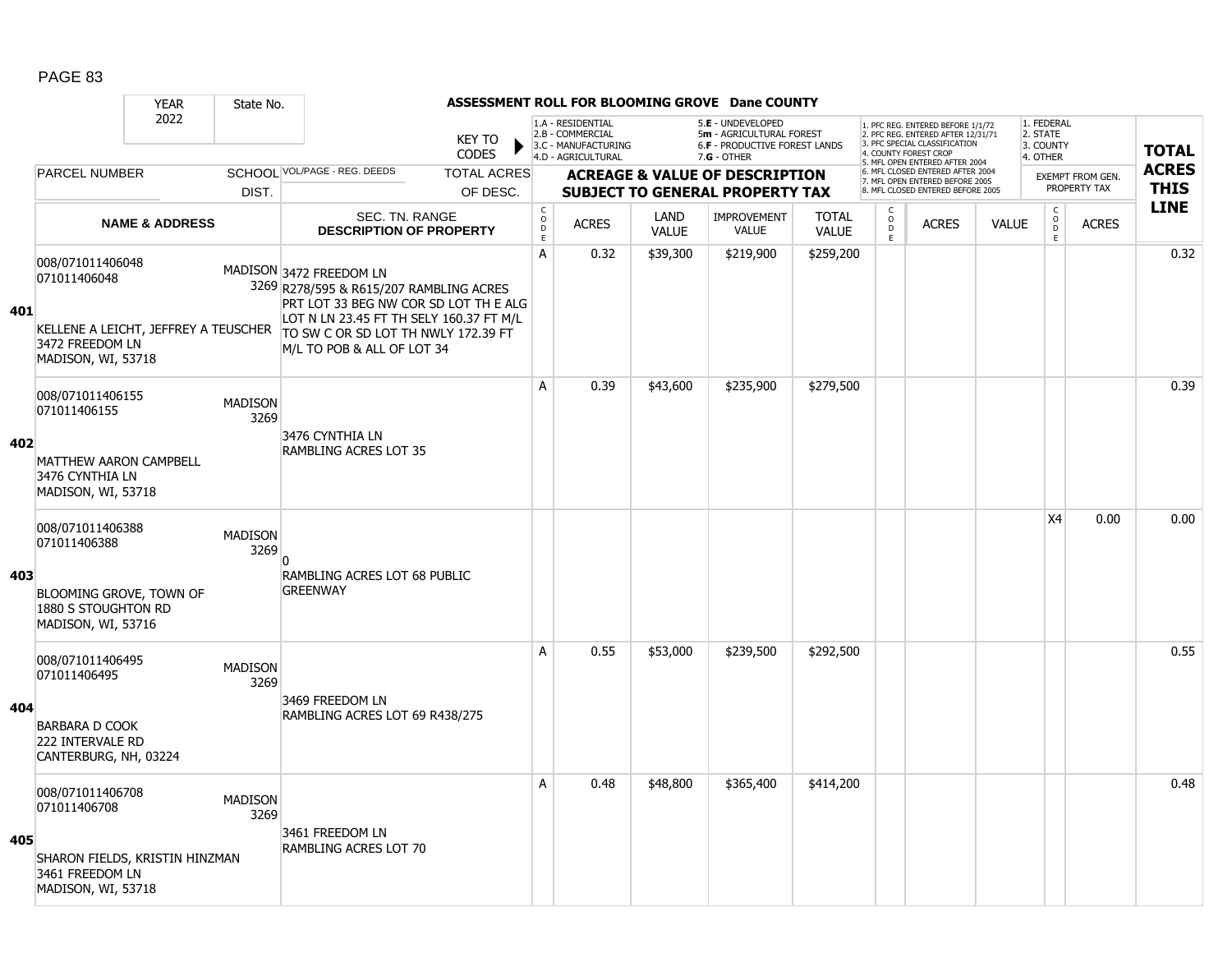|     |                                                                                                                  | <b>YEAR</b>               | State No.              |                                                                        |                               |                               |                                                                                    |                      | ASSESSMENT ROLL FOR BLOOMING GROVE Dane COUNTY                                                         |                              |                                   |                                                                                                          |              |                                                 |                         |              |
|-----|------------------------------------------------------------------------------------------------------------------|---------------------------|------------------------|------------------------------------------------------------------------|-------------------------------|-------------------------------|------------------------------------------------------------------------------------|----------------------|--------------------------------------------------------------------------------------------------------|------------------------------|-----------------------------------|----------------------------------------------------------------------------------------------------------|--------------|-------------------------------------------------|-------------------------|--------------|
|     |                                                                                                                  | 2022                      |                        |                                                                        | <b>KEY TO</b><br><b>CODES</b> |                               | 1.A - RESIDENTIAL<br>2.B - COMMERCIAL<br>3.C - MANUFACTURING<br>4.D - AGRICULTURAL |                      | 5.E - UNDEVELOPED<br>5m - AGRICULTURAL FOREST<br><b>6.F - PRODUCTIVE FOREST LANDS</b><br>$7.G - OTHER$ |                              | 4. COUNTY FOREST CROP             | 1. PFC REG. ENTERED BEFORE 1/1/72<br>2. PFC REG. ENTERED AFTER 12/31/71<br>3. PFC SPECIAL CLASSIFICATION |              | 1. FEDERAL<br>2. STATE<br>3. COUNTY<br>4. OTHER |                         | <b>TOTAL</b> |
|     | <b>PARCEL NUMBER</b>                                                                                             |                           |                        | SCHOOL VOL/PAGE - REG. DEEDS                                           | <b>TOTAL ACRES</b>            |                               |                                                                                    |                      | <b>ACREAGE &amp; VALUE OF DESCRIPTION</b>                                                              |                              |                                   | 5. MFL OPEN ENTERED AFTER 2004<br>6. MFL CLOSED ENTERED AFTER 2004                                       |              |                                                 | <b>EXEMPT FROM GEN.</b> | <b>ACRES</b> |
|     |                                                                                                                  |                           | DIST.                  |                                                                        | OF DESC.                      |                               |                                                                                    |                      | <b>SUBJECT TO GENERAL PROPERTY TAX</b>                                                                 |                              |                                   | 7. MFL OPEN ENTERED BEFORE 2005<br>8. MFL CLOSED ENTERED BEFORE 2005                                     |              |                                                 | PROPERTY TAX            | <b>THIS</b>  |
|     |                                                                                                                  | <b>NAME &amp; ADDRESS</b> |                        | SEC. TN. RANGE<br><b>DESCRIPTION OF PROPERTY</b>                       |                               | $_{\rm o}^{\rm c}$<br>D<br>E. | <b>ACRES</b>                                                                       | LAND<br><b>VALUE</b> | <b>IMPROVEMENT</b><br><b>VALUE</b>                                                                     | <b>TOTAL</b><br><b>VALUE</b> | $\mathsf{C}$<br>$\circ$<br>D<br>E | <b>ACRES</b>                                                                                             | <b>VALUE</b> | $_{\rm o}^{\rm c}$<br><b>D</b><br>E             | <b>ACRES</b>            | <b>LINE</b>  |
| 406 | 008/071011406815<br>071011406815<br>LORI J KARST<br>3455 FREEDOM LN<br>MADISON, WI, 53718                        |                           | <b>MADISON</b><br>3269 | 3455 FREEDOM LN<br>RAMBLING ACRES LOT 71                               |                               | A                             | 0.48                                                                               | \$48,900             | \$221,700                                                                                              | \$270,600                    |                                   |                                                                                                          |              |                                                 |                         | 0.48         |
| 407 | 008/071011406922<br>071011406922<br><b>VOXMAN LIVING TR</b><br>3449 FREEDOM LN<br>MADISON, WI, 53718             |                           | <b>MADISON</b><br>3269 | 3449 FREEDOM LN<br>R1066/194 RAMBLING ACRES LOT 72                     |                               | A                             | 0.48                                                                               | \$48,900             | \$257,100                                                                                              | \$306,000                    |                                   |                                                                                                          |              |                                                 |                         | 0.48         |
| 408 | 008/071011407038<br>071011407038<br><b>JWH TR</b><br>3441 FREEDOM LN<br>MADISON, WI, 53718                       |                           | <b>MADISON</b><br>3269 | 3441 FREEDOM LN<br><b>RAMBLING ACRES LOT 73</b>                        |                               | A                             | 0.51                                                                               | \$50,900             | \$222,900                                                                                              | \$273,800                    |                                   |                                                                                                          |              |                                                 |                         | 0.51         |
| 409 | 008/071011407145<br>071011407145<br>CASSANDRA M POLLEN, JOEL N POLLEN<br>3442 FREEDOM LN<br>MADISON, WI, 53718   |                           | <b>MADISON</b><br>3269 | 3442 FREEDOM LN<br>R704/393 & R762/377 RAMBLING ACRES<br><b>LOT 74</b> |                               | A                             | 0.46                                                                               | \$47,500             | \$233,500                                                                                              | \$281,000                    |                                   |                                                                                                          |              |                                                 |                         | 0.46         |
| 410 | 008/071011407252<br>071011407252<br>DAVID L SLAUSON, LORETTA L SLAUSON<br>4317 SPRECHER RD<br>MADISON, WI, 53718 |                           | <b>MADISON</b><br>3269 | 4317 SPRECHER RD<br>RAMBLING ACRES LOT 75                              |                               | A                             | 0.46                                                                               | \$47,500             | \$269,100                                                                                              | \$316,600                    |                                   |                                                                                                          |              |                                                 |                         | 0.46         |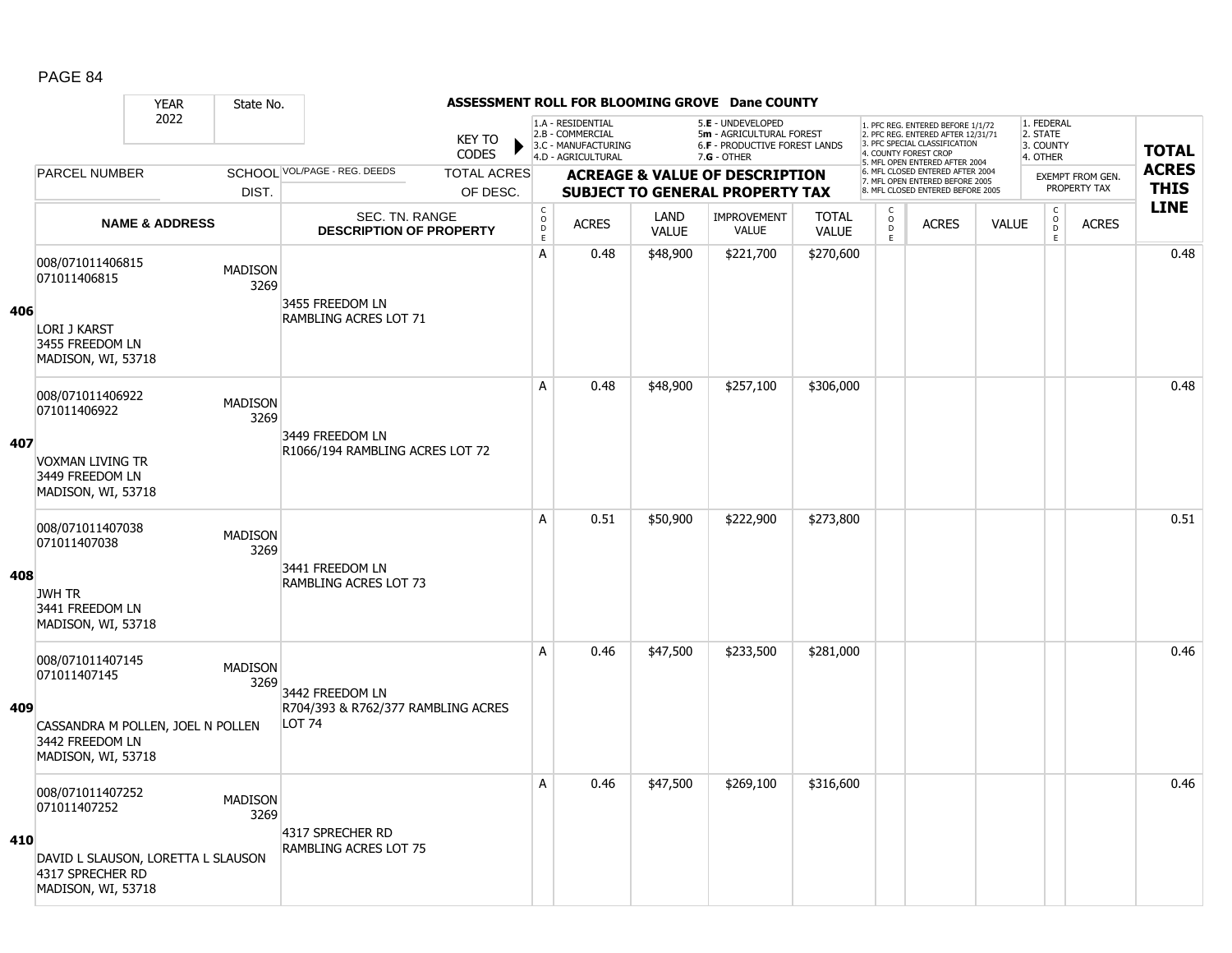|     |                                                                                                    | <b>YEAR</b>               | State No.              |                                                  |                               |                                              |                                                                                    |                      | ASSESSMENT ROLL FOR BLOOMING GROVE Dane COUNTY                                                         |                              |                          |                                                                                                                                   |              |                                                 |                  |              |
|-----|----------------------------------------------------------------------------------------------------|---------------------------|------------------------|--------------------------------------------------|-------------------------------|----------------------------------------------|------------------------------------------------------------------------------------|----------------------|--------------------------------------------------------------------------------------------------------|------------------------------|--------------------------|-----------------------------------------------------------------------------------------------------------------------------------|--------------|-------------------------------------------------|------------------|--------------|
|     |                                                                                                    | 2022                      |                        |                                                  | <b>KEY TO</b><br><b>CODES</b> |                                              | 1.A - RESIDENTIAL<br>2.B - COMMERCIAL<br>3.C - MANUFACTURING<br>4.D - AGRICULTURAL |                      | 5.E - UNDEVELOPED<br>5m - AGRICULTURAL FOREST<br><b>6.F - PRODUCTIVE FOREST LANDS</b><br>$7.G - OTHER$ |                              |                          | 1. PFC REG. ENTERED BEFORE 1/1/72<br>2. PFC REG. ENTERED AFTER 12/31/71<br>3. PFC SPECIAL CLASSIFICATION<br>4. COUNTY FOREST CROP |              | 1. FEDERAL<br>2. STATE<br>3. COUNTY<br>4. OTHER |                  | <b>TOTAL</b> |
|     | PARCEL NUMBER                                                                                      |                           |                        | SCHOOL VOL/PAGE - REG. DEEDS                     | <b>TOTAL ACRES</b>            |                                              |                                                                                    |                      | <b>ACREAGE &amp; VALUE OF DESCRIPTION</b>                                                              |                              |                          | 5. MFL OPEN ENTERED AFTER 2004<br>6. MFL CLOSED ENTERED AFTER 2004                                                                |              |                                                 | EXEMPT FROM GEN. | <b>ACRES</b> |
|     |                                                                                                    |                           | DIST.                  |                                                  | OF DESC.                      |                                              |                                                                                    |                      | <b>SUBJECT TO GENERAL PROPERTY TAX</b>                                                                 |                              |                          | 7. MFL OPEN ENTERED BEFORE 2005<br>8. MFL CLOSED ENTERED BEFORE 2005                                                              |              |                                                 | PROPERTY TAX     | <b>THIS</b>  |
|     |                                                                                                    | <b>NAME &amp; ADDRESS</b> |                        | SEC. TN. RANGE<br><b>DESCRIPTION OF PROPERTY</b> |                               | $\mathsf C$<br>$\overline{D}$<br>$\mathsf E$ | <b>ACRES</b>                                                                       | LAND<br><b>VALUE</b> | <b>IMPROVEMENT</b><br><b>VALUE</b>                                                                     | <b>TOTAL</b><br><b>VALUE</b> | C<br>$\overline{D}$<br>E | <b>ACRES</b>                                                                                                                      | <b>VALUE</b> | $\mathsf{C}$<br>$\overline{0}$<br>E             | <b>ACRES</b>     | <b>LINE</b>  |
|     | 008/071011407369<br>071011407369                                                                   |                           | <b>MADISON</b><br>3269 | 4323 SPRECHER RD                                 |                               | A                                            | 0.46                                                                               | \$47,800             | \$159,200                                                                                              | \$207,000                    |                          |                                                                                                                                   |              |                                                 |                  | 0.46         |
| 411 | TONYA L SHAVER, VALERIE L SHAVER<br>4323 SPRECHER RD<br>MADISON, WI, 53718                         |                           |                        | <b>RAMBLING ACRES LOT 76</b>                     |                               |                                              |                                                                                    |                      |                                                                                                        |                              |                          |                                                                                                                                   |              |                                                 |                  |              |
|     | 008/071011407476<br>071011407476                                                                   |                           | <b>MADISON</b><br>3269 |                                                  |                               | Α                                            | 0.44                                                                               | \$46,700             | \$221,800                                                                                              | \$268,500                    |                          |                                                                                                                                   |              |                                                 |                  | 0.44         |
| 412 | ASHIA M POLLEN, SETH B POLLEN<br>3450 FREEDOM LN<br>MADISON, WI, 53718                             |                           |                        | 3450 FREEDOM LN<br><b>RAMBLING ACRES LOT 77</b>  |                               |                                              |                                                                                    |                      |                                                                                                        |                              |                          |                                                                                                                                   |              |                                                 |                  |              |
|     | 008/071011407583<br>071011407583                                                                   |                           | <b>MADISON</b><br>3269 |                                                  |                               | A                                            | 0.39                                                                               | \$43,700             | \$201,000                                                                                              | \$244,700                    |                          |                                                                                                                                   |              |                                                 |                  | 0.39         |
| 413 | <b>ERICH LENGFELD</b><br>3456 PALACE RD<br>MADISON, WI, 53718                                      |                           |                        | 3456 PALACE RD<br><b>RAMBLING ACRES LOT 78</b>   |                               |                                              |                                                                                    |                      |                                                                                                        |                              |                          |                                                                                                                                   |              |                                                 |                  |              |
|     | 008/071011407690<br>071011407690                                                                   |                           | <b>MADISON</b><br>3269 |                                                  |                               | A                                            | 0.47                                                                               | \$48,200             | \$182,200                                                                                              | \$230,400                    |                          |                                                                                                                                   |              |                                                 |                  | 0.47         |
| 414 | PATRICK JOSEPH MARTIN<br>3460 PALACE RD<br>MADISON, WI, 53718                                      |                           |                        | 3460 PALACE RD<br><b>RAMBLING ACRES LOT 79</b>   |                               |                                              |                                                                                    |                      |                                                                                                        |                              |                          |                                                                                                                                   |              |                                                 |                  |              |
|     | 008/071011412228<br>071011412228                                                                   |                           | <b>MADISON</b><br>3269 |                                                  |                               | A                                            | 0.60                                                                               | \$56,100             | \$301,800                                                                                              | \$357,900                    |                          |                                                                                                                                   |              |                                                 |                  | 0.60         |
| 415 | ANDREA DEEN HERRERA, ELIEZER V<br><b>HERRERA PASTRAN</b><br>4343 SEVERSON DR<br>MADISON, WI, 53718 |                           |                        | 4343 SEVERSON DR<br>RAMBLING ACRES LOT 82        |                               |                                              |                                                                                    |                      |                                                                                                        |                              |                          |                                                                                                                                   |              |                                                 |                  |              |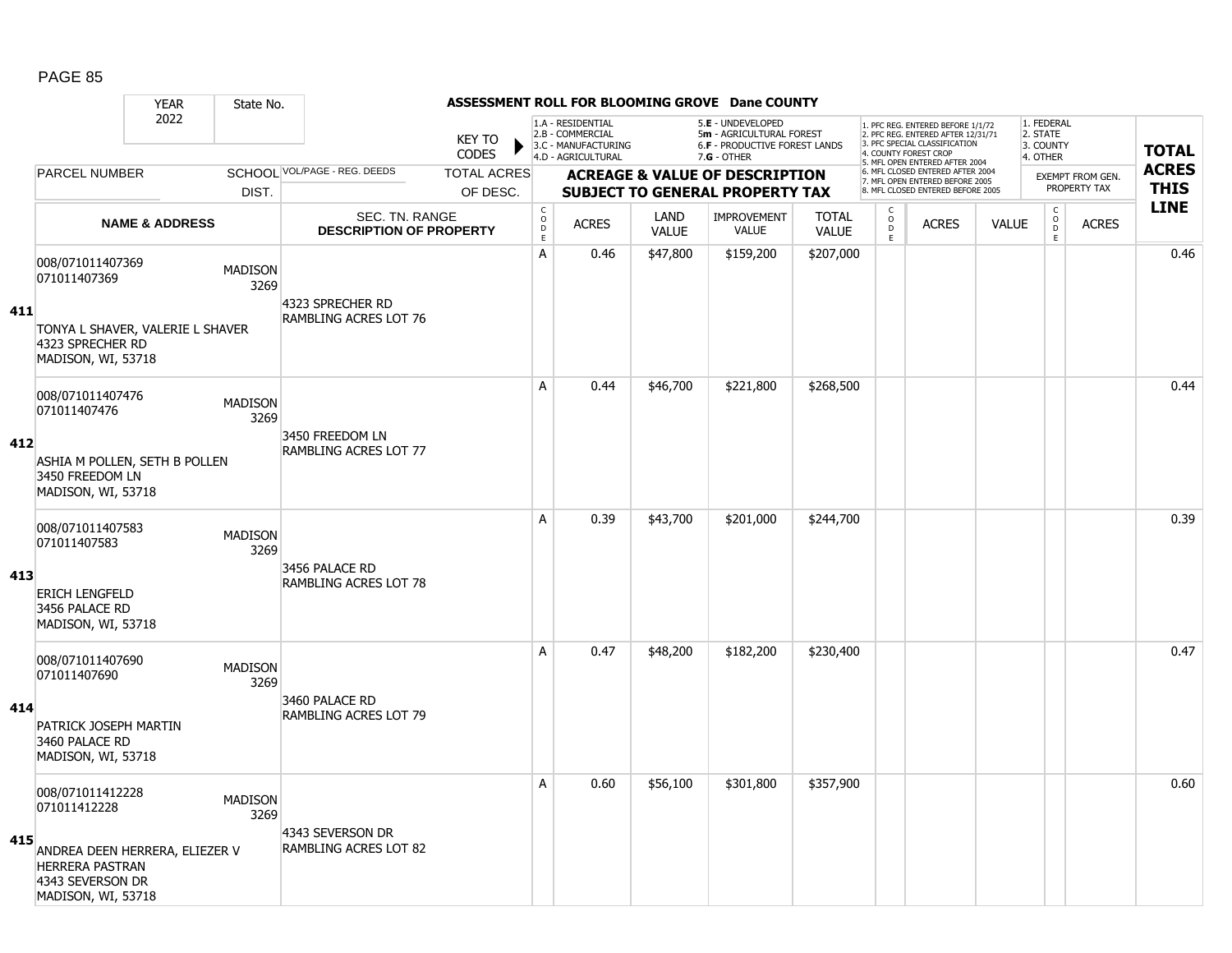|     |                                                                                                                 | <b>YEAR</b>               | State No.              |                                                                                                |                               |                                        |                                                                                    |                      | ASSESSMENT ROLL FOR BLOOMING GROVE Dane COUNTY                                                  |                              |                          |                                                                                                                                   |              |                                                 |                                         |              |
|-----|-----------------------------------------------------------------------------------------------------------------|---------------------------|------------------------|------------------------------------------------------------------------------------------------|-------------------------------|----------------------------------------|------------------------------------------------------------------------------------|----------------------|-------------------------------------------------------------------------------------------------|------------------------------|--------------------------|-----------------------------------------------------------------------------------------------------------------------------------|--------------|-------------------------------------------------|-----------------------------------------|--------------|
|     |                                                                                                                 | 2022                      |                        |                                                                                                | <b>KEY TO</b><br><b>CODES</b> |                                        | 1.A - RESIDENTIAL<br>2.B - COMMERCIAL<br>3.C - MANUFACTURING<br>4.D - AGRICULTURAL |                      | 5.E - UNDEVELOPED<br>5m - AGRICULTURAL FOREST<br>6.F - PRODUCTIVE FOREST LANDS<br>$7.G - OTHER$ |                              |                          | 1. PFC REG. ENTERED BEFORE 1/1/72<br>2. PFC REG. ENTERED AFTER 12/31/71<br>3. PFC SPECIAL CLASSIFICATION<br>4. COUNTY FOREST CROP |              | 1. FEDERAL<br>2. STATE<br>3. COUNTY<br>4. OTHER |                                         | <b>TOTAL</b> |
|     | <b>PARCEL NUMBER</b>                                                                                            |                           |                        | SCHOOL VOL/PAGE - REG. DEEDS                                                                   | <b>TOTAL ACRES</b>            |                                        |                                                                                    |                      | <b>ACREAGE &amp; VALUE OF DESCRIPTION</b>                                                       |                              |                          | 5. MFL OPEN ENTERED AFTER 2004<br>6. MFL CLOSED ENTERED AFTER 2004                                                                |              |                                                 |                                         | <b>ACRES</b> |
|     |                                                                                                                 |                           | DIST.                  |                                                                                                | OF DESC.                      |                                        |                                                                                    |                      | <b>SUBJECT TO GENERAL PROPERTY TAX</b>                                                          |                              |                          | 7. MFL OPEN ENTERED BEFORE 2005<br>8. MFL CLOSED ENTERED BEFORE 2005                                                              |              |                                                 | <b>EXEMPT FROM GEN.</b><br>PROPERTY TAX | <b>THIS</b>  |
|     |                                                                                                                 | <b>NAME &amp; ADDRESS</b> |                        | SEC. TN. RANGE<br><b>DESCRIPTION OF PROPERTY</b>                                               |                               | $_{\rm o}^{\rm c}$<br>D<br>$\mathsf E$ | <b>ACRES</b>                                                                       | LAND<br><b>VALUE</b> | <b>IMPROVEMENT</b><br><b>VALUE</b>                                                              | <b>TOTAL</b><br><b>VALUE</b> | C<br>$\overline{0}$<br>E | <b>ACRES</b>                                                                                                                      | <b>VALUE</b> | $\mathsf C$<br>$\overline{0}$<br>$\mathsf E$    | <b>ACRES</b>                            | <b>LINE</b>  |
| 416 | 008/071011412335<br>071011412335<br>ANDERSON TR, CAROL P<br>4337 SEVERSON DR                                    |                           | <b>MADISON</b><br>3269 | 4337 SEVERSON DR<br><b>RAMBLING ACRES LOT 83</b>                                               |                               | $\mathsf{A}$                           | 0.33                                                                               | \$40,300             | \$229,000                                                                                       | \$269,300                    |                          |                                                                                                                                   |              |                                                 |                                         | 0.33         |
|     | MADISON, WI, 53718<br>008/071011412442<br>071011412442                                                          |                           | <b>MADISON</b>         |                                                                                                |                               | A                                      | 0.39                                                                               | \$43,800             | \$272,900                                                                                       | \$316,700                    |                          |                                                                                                                                   |              |                                                 |                                         | 0.39         |
| 417 | MELISSA A DITTMER-HERRMANN, MOLLY<br><b>M HERRMANN</b><br>4331 SEVERSON DR<br>MADISON, WI, 53718                |                           | 3269                   | 4331 SEVERSON DR<br>RAMBLING ACRES LOT 84 SUBJ TO ESMT<br>TO MADISON GAS & ELEC CO IN R5131/65 |                               |                                        |                                                                                    |                      |                                                                                                 |                              |                          |                                                                                                                                   |              |                                                 |                                         |              |
| 418 | 008/071011412559<br>071011412559<br>DEBORAH S KURANZ, KYLE L KURANZ<br>4325 SEVERSON DR<br>MADISON, WI, 53718   |                           | <b>MADISON</b><br>3269 | 4325 SEVERSON DR<br><b>RAMBLING ACRES LOT 85</b>                                               |                               | A                                      | 0.43                                                                               | \$51,200             | \$227,100                                                                                       | \$278,300                    |                          |                                                                                                                                   |              |                                                 |                                         | 0.43         |
| 419 | 008/071011412666<br>071011412666<br><b>TERESA J VAUGHN</b><br>4319 SEVERSON DR<br>MADISON, WI, 53704            |                           | <b>MADISON</b><br>3269 | 4319 SEVERSON DR<br><b>RAMBLING ACRES LOT 86</b>                                               |                               | A                                      | 0.43                                                                               | \$46,100             | \$261,900                                                                                       | \$308,000                    |                          |                                                                                                                                   |              |                                                 |                                         | 0.43         |
| 420 | 008/071011412773<br>071011412773<br>CLINTON CECIL, JENNIFER B JOHNSON<br>4313 SEVERSON DR<br>MADISON, WI, 53718 |                           | <b>MADISON</b><br>3269 | 4313 SEVERSON DR<br>RAMBLING ACRES LOT 87 R250/276                                             |                               | A                                      | 0.45                                                                               | \$46,900             | \$210,900                                                                                       | \$257,800                    |                          |                                                                                                                                   |              |                                                 |                                         | 0.45         |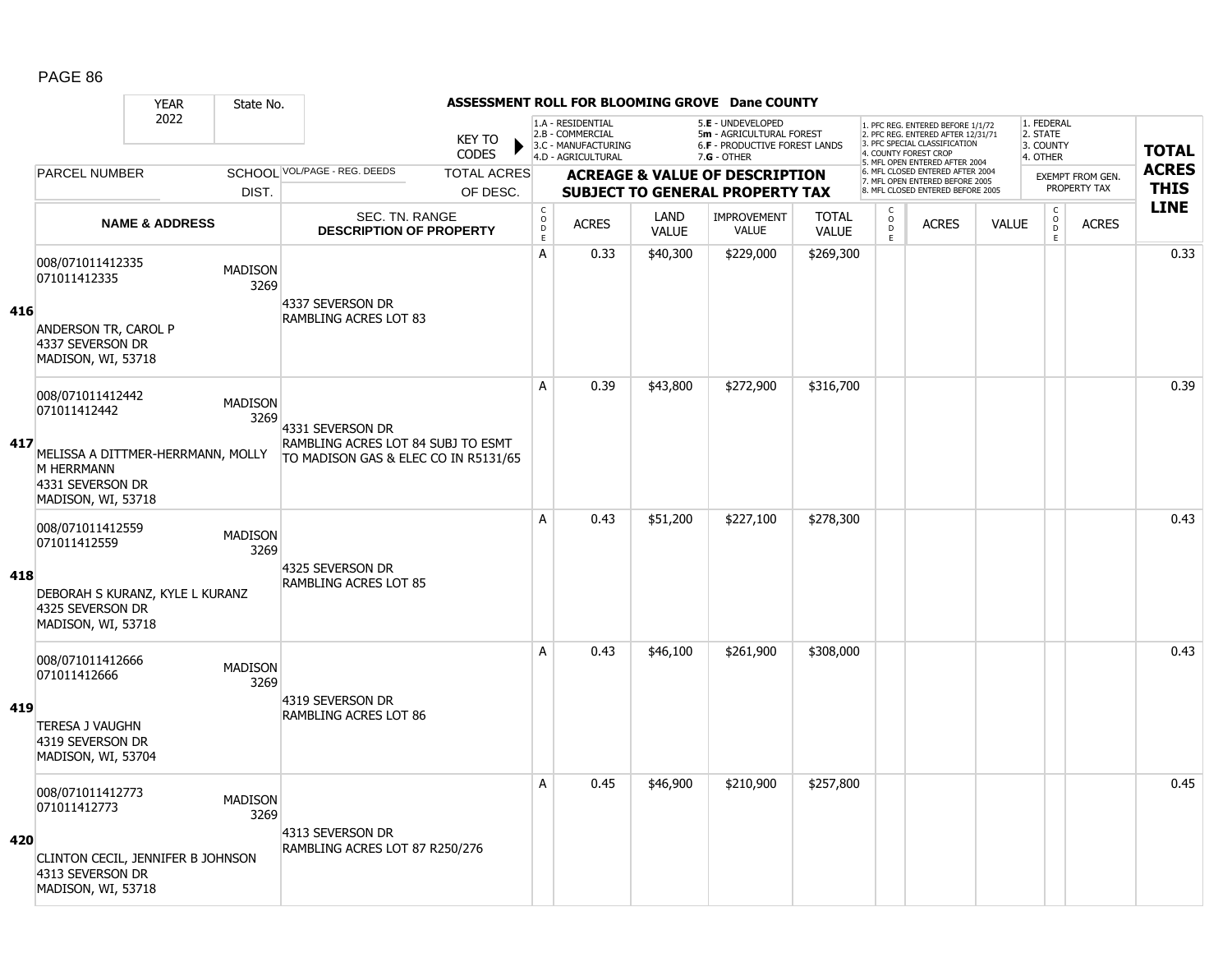|     |                                                                                                  | <b>YEAR</b>               | State No.              |                                                    |                               |                                        |                                                                                    |                      | ASSESSMENT ROLL FOR BLOOMING GROVE Dane COUNTY                                                         |                              |                          |                                                                                                                                   |              |                                                 |                                         |              |
|-----|--------------------------------------------------------------------------------------------------|---------------------------|------------------------|----------------------------------------------------|-------------------------------|----------------------------------------|------------------------------------------------------------------------------------|----------------------|--------------------------------------------------------------------------------------------------------|------------------------------|--------------------------|-----------------------------------------------------------------------------------------------------------------------------------|--------------|-------------------------------------------------|-----------------------------------------|--------------|
|     |                                                                                                  | 2022                      |                        |                                                    | <b>KEY TO</b><br><b>CODES</b> |                                        | 1.A - RESIDENTIAL<br>2.B - COMMERCIAL<br>3.C - MANUFACTURING<br>4.D - AGRICULTURAL |                      | 5.E - UNDEVELOPED<br>5m - AGRICULTURAL FOREST<br><b>6.F - PRODUCTIVE FOREST LANDS</b><br>$7.G - OTHER$ |                              |                          | 1. PFC REG. ENTERED BEFORE 1/1/72<br>2. PFC REG. ENTERED AFTER 12/31/71<br>3. PFC SPECIAL CLASSIFICATION<br>4. COUNTY FOREST CROP |              | 1. FEDERAL<br>2. STATE<br>3. COUNTY<br>4. OTHER |                                         | <b>TOTAL</b> |
|     | <b>PARCEL NUMBER</b>                                                                             |                           |                        | SCHOOL VOL/PAGE - REG. DEEDS                       | <b>TOTAL ACRES</b>            |                                        |                                                                                    |                      |                                                                                                        |                              |                          | 5. MFL OPEN ENTERED AFTER 2004<br>6. MFL CLOSED ENTERED AFTER 2004                                                                |              |                                                 |                                         | <b>ACRES</b> |
|     |                                                                                                  |                           | DIST.                  |                                                    | OF DESC.                      |                                        |                                                                                    |                      | <b>ACREAGE &amp; VALUE OF DESCRIPTION</b><br><b>SUBJECT TO GENERAL PROPERTY TAX</b>                    |                              |                          | 7. MFL OPEN ENTERED BEFORE 2005<br>8. MFL CLOSED ENTERED BEFORE 2005                                                              |              |                                                 | <b>EXEMPT FROM GEN.</b><br>PROPERTY TAX | <b>THIS</b>  |
|     |                                                                                                  | <b>NAME &amp; ADDRESS</b> |                        | SEC. TN. RANGE<br><b>DESCRIPTION OF PROPERTY</b>   |                               | $_{\rm o}^{\rm c}$<br>D<br>$\mathsf E$ | <b>ACRES</b>                                                                       | LAND<br><b>VALUE</b> | <b>IMPROVEMENT</b><br><b>VALUE</b>                                                                     | <b>TOTAL</b><br><b>VALUE</b> | C<br>$\overline{0}$<br>E | <b>ACRES</b>                                                                                                                      | <b>VALUE</b> | $\mathsf C$<br>$\overline{0}$<br>$\mathsf E$    | <b>ACRES</b>                            | <b>LINE</b>  |
|     | 008/071011412880<br>071011412880                                                                 |                           | <b>MADISON</b><br>3269 | 3486 CYNTHIA LN                                    |                               | $\mathsf{A}$                           | 0.49                                                                               | \$49,400             | \$284,900                                                                                              | \$334,300                    |                          |                                                                                                                                   |              |                                                 |                                         | 0.49         |
| 421 | <b>CARY L DUCHARME</b><br>3486 CYNTHIA LN<br>MADISON, WI, 53718                                  |                           |                        | <b>RAMBLING ACRES LOT 88</b>                       |                               |                                        |                                                                                    |                      |                                                                                                        |                              |                          |                                                                                                                                   |              |                                                 |                                         |              |
|     | 008/071011460015<br>071011460015                                                                 |                           | <b>MADISON</b><br>3269 |                                                    |                               | A                                      | 0.38                                                                               | \$43,300             | \$204,200                                                                                              | \$247,500                    |                          |                                                                                                                                   |              |                                                 |                                         | 0.38         |
| 422 | DONALD L HAVLIK, GLENDA HAVLIK<br>4233 SPRECHER RD<br>MADISON, WI, 53718                         |                           |                        | 4233 SPRECHER RD<br>R1025/79 RAMBLING ACRES LOT 1  |                               |                                        |                                                                                    |                      |                                                                                                        |                              |                          |                                                                                                                                   |              |                                                 |                                         |              |
|     | 008/071011460239<br>071011460239                                                                 |                           | <b>MADISON</b><br>3269 | 3447 COTTONTAIL TRL                                |                               | A                                      | 0.83                                                                               | \$69,300             | \$291,000                                                                                              | \$360,300                    |                          |                                                                                                                                   |              |                                                 |                                         | 0.83         |
| 423 | CHARLES B DEADMAN JR, JACQUELYN L<br><b>DEADMAN</b><br>3447 COTTONTAIL TRL<br>MADISON, WI, 53718 |                           |                        | <b>RAMBLING ACRES LOT 3</b>                        |                               |                                        |                                                                                    |                      |                                                                                                        |                              |                          |                                                                                                                                   |              |                                                 |                                         |              |
|     | 008/071011460346<br>071011460346                                                                 |                           | <b>MADISON</b><br>3269 |                                                    |                               | A                                      | 0.41                                                                               | \$44,900             | \$178,700                                                                                              | \$223,600                    |                          |                                                                                                                                   |              |                                                 |                                         | 0.41         |
| 424 | <b>CARMEN F MAIER</b><br>4238 VENETIAN LN<br>MADISON, WI, 53704                                  |                           |                        | 4238 VENETIAN LN<br>R751/135 RAMBLING ACRES LOT 4  |                               |                                        |                                                                                    |                      |                                                                                                        |                              |                          |                                                                                                                                   |              |                                                 |                                         |              |
|     | 008/071011460453<br>071011460453                                                                 |                           | <b>MADISON</b><br>3269 |                                                    |                               | A                                      | 0.56                                                                               | \$53,600             | \$209,600                                                                                              | \$263,200                    |                          |                                                                                                                                   |              |                                                 |                                         | 0.56         |
| 425 | BRADLEY BUISKER, RANDALL J BUISKER<br>4232 VENETIAN LN<br>MADISON, WI, 53718                     |                           |                        | 4232 VENETIAN LN<br>R1008/316 RAMBLING ACRES LOT 5 |                               |                                        |                                                                                    |                      |                                                                                                        |                              |                          |                                                                                                                                   |              |                                                 |                                         |              |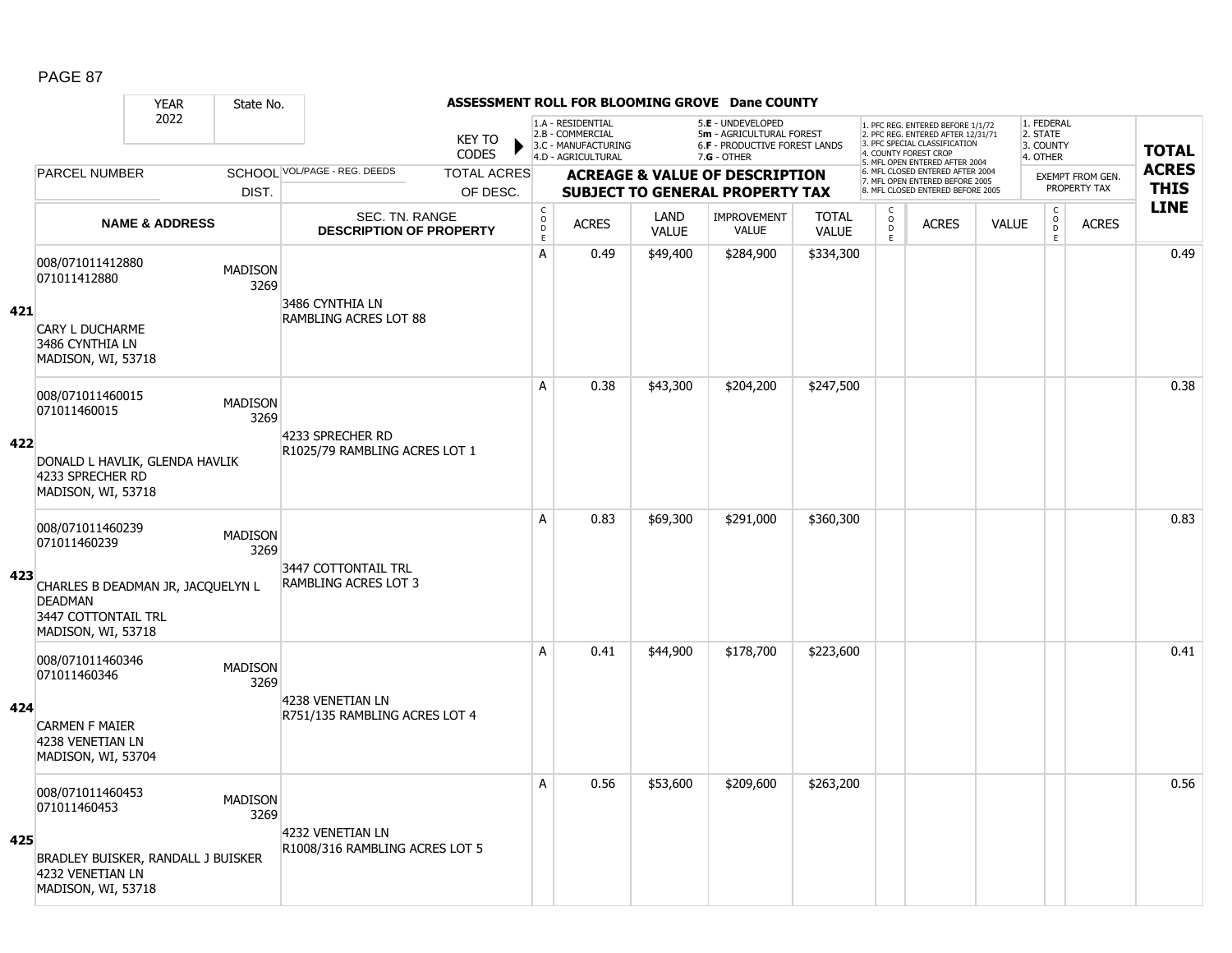### YEAR State No. **ASSESSMENT ROLL FOR BLOOMING GROVE Dane COUNTY** 2022 KEY TO **CODES** 1. PFC REG. ENTERED BEFORE 1/1/72 2. PFC REG. ENTERED AFTER 12/31/71 3. PFC SPECIAL CLASSIFICATION 4. COUNTY FOREST CROP 5. MFL OPEN ENTERED AFTER 2004 6. MFL CLOSED ENTERED AFTER 2004 7. MFL OPEN ENTERED BEFORE 2005 8. MFL CLOSED ENTERED BEFORE 2005 1. FEDERAL 2. STATE 3. COUNTY 4. OTHER **ACREAGE & VALUE OF DESCRIPTION SUBJECT TO GENERAL PROPERTY TAX** EXEMPT FROM GEN. PROPERTY TAX **TOTAL ACRES THIS LINE** 1.A - RESIDENTIAL 2.B - COMMERCIAL 3.C - MANUFACTURING 4.D - AGRICULTURAL 5.**E** - UNDEVELOPED 5**m** - AGRICULTURAL FOREST 6.**F** - PRODUCTIVE FOREST LANDS 7.**G** - OTHER TOTAL ACRES OF DESC. SCHOOL VOL/PAGE - REG. DEEDS DIST. PARCEL NUMBER ACRES C O  $\overline{D}$ E ACRES VALUE  $\mathsf{C}$ O  $\overline{D}$ E TOTAL VALUE IMPROVEMENT VALUE LAND ACRES | VALUE C O  $\overline{D}$ E SEC. TN. RANGE **DESCRIPTION OF PROPERTY NAME & ADDRESS 426** 008/071011460560 000/071011<del>-000</del>000<br>071011460560 MADISON 3269 PENNY S DEPAOLA, ROSARIO N DEPAOLA 3473 DELL DR MADISON, WI, 53718 3473 DELL DR RAMBLING ACRES LOT 6 A 0.59 \$55,400 \$202,900 \$258,300 distribution of the 10.59 \$202,900 \$202,900 \$258,300 distribution of the 10.59 **427** 008/071011460677 006/071011460677 MADISON<br>071011460677 MADISON 3269 Ryan Kielhofer, Rachel Elizabeth Moe 3479 Dell Dr Madison, Wisconsin, 53718 3479 DELL DR RAMBLING ACRES LOT 7 A 0.42 \$45,500 \$257,100 \$302,600 distance the control of the control of the control of the control of the contr **428** 008/071011460784 006/071011460764 MADISON<br>071011460784 MADISON 3269 JEROME W SLOMINSKI, NANCY M **SLOMINSKI** 3485 DELL DR MADISON, WI, 53718 3485 DELL DR RAMBLING ACRES LOT 8 R331/377 A 0.42 \$45,500 \$210,000 \$255,500 distance the control or determined to 0.42  $\,$ **429** 008/071011460891 0000071011400091 MADISON<br>071011460891 2369 3269 NICOLE M SCHEFFEL, STEPHEN R **SCHEFFEL** 3489 DELL DR MADISON, WI, 53718 3489 DELL DR R695/595 RAMBLING ACRES LOT 9 A 0.42 \$45,500 \$201,600 \$247,100 distribution of the 10.42  $\,$  0.42  $\,$ **430** 008/071011461005 0000071011-01005<br>071011461005 MADISON 3269 KATHLEEN KAY KREUTZER 3495 DELL DR MADISON, WI, 53714 3495 DELL DR RAMBLING ACRES LOT 10 A 0.42 \$45,500 \$215,600 \$261,100 distance the control of the control of the control of the control of the control of the control of the control of the control of the control of the control of the control of the control of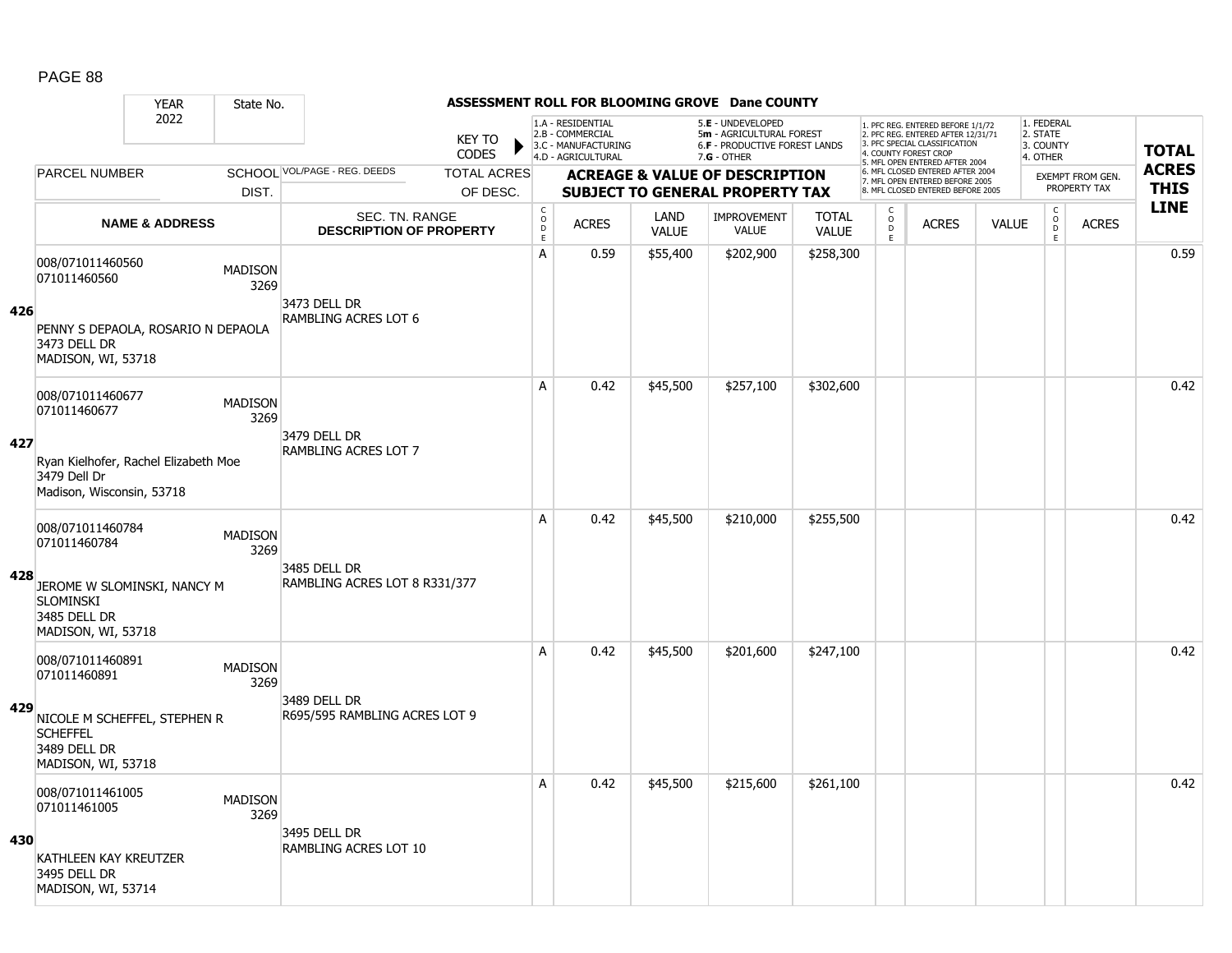|     |                                                                    | <b>YEAR</b><br>State No.          |                                                                    | ASSESSMENT ROLL FOR BLOOMING GROVE Dane COUNTY |                                                                  |                                                                                    |                      |                                                                                                 |                              |                          |                                                                                                                                   |              |                                                 |                  |              |
|-----|--------------------------------------------------------------------|-----------------------------------|--------------------------------------------------------------------|------------------------------------------------|------------------------------------------------------------------|------------------------------------------------------------------------------------|----------------------|-------------------------------------------------------------------------------------------------|------------------------------|--------------------------|-----------------------------------------------------------------------------------------------------------------------------------|--------------|-------------------------------------------------|------------------|--------------|
|     |                                                                    | 2022                              |                                                                    | <b>KEY TO</b><br><b>CODES</b>                  |                                                                  | 1.A - RESIDENTIAL<br>2.B - COMMERCIAL<br>3.C - MANUFACTURING<br>4.D - AGRICULTURAL |                      | 5.E - UNDEVELOPED<br>5m - AGRICULTURAL FOREST<br>6.F - PRODUCTIVE FOREST LANDS<br>$7.G - OTHER$ |                              |                          | 1. PFC REG. ENTERED BEFORE 1/1/72<br>2. PFC REG. ENTERED AFTER 12/31/71<br>3. PFC SPECIAL CLASSIFICATION<br>4. COUNTY FOREST CROP |              | 1. FEDERAL<br>2. STATE<br>3. COUNTY<br>4. OTHER |                  | <b>TOTAL</b> |
|     | <b>PARCEL NUMBER</b>                                               |                                   | SCHOOL VOL/PAGE - REG. DEEDS                                       | <b>TOTAL ACRES</b>                             |                                                                  |                                                                                    |                      | <b>ACREAGE &amp; VALUE OF DESCRIPTION</b>                                                       |                              |                          | 5. MFL OPEN ENTERED AFTER 2004<br>6. MFL CLOSED ENTERED AFTER 2004                                                                |              |                                                 | EXEMPT FROM GEN. | <b>ACRES</b> |
|     |                                                                    | DIST.                             |                                                                    | OF DESC.                                       |                                                                  |                                                                                    |                      | <b>SUBJECT TO GENERAL PROPERTY TAX</b>                                                          |                              |                          | 7. MFL OPEN ENTERED BEFORE 2005<br>8. MFL CLOSED ENTERED BEFORE 2005                                                              |              |                                                 | PROPERTY TAX     | <b>THIS</b>  |
|     |                                                                    | <b>NAME &amp; ADDRESS</b>         | SEC. TN. RANGE<br><b>DESCRIPTION OF PROPERTY</b>                   |                                                | $\mathsf C$<br>$\overset{\circ}{\phantom{\circ}}$<br>$\mathsf E$ | <b>ACRES</b>                                                                       | LAND<br><b>VALUE</b> | <b>IMPROVEMENT</b><br><b>VALUE</b>                                                              | <b>TOTAL</b><br><b>VALUE</b> | C<br>$\overline{D}$<br>E | <b>ACRES</b>                                                                                                                      | <b>VALUE</b> | $\begin{matrix} 0 \\ 0 \\ 0 \end{matrix}$<br>E  | <b>ACRES</b>     | <b>LINE</b>  |
|     | 008/071011461112<br>071011461112                                   | <b>MADISON</b><br>3269            | 3494 DELL DR                                                       |                                                | A                                                                | 0.47                                                                               | \$48,400             | \$230,800                                                                                       | \$279,200                    |                          |                                                                                                                                   |              |                                                 |                  | 0.47         |
| 431 | <b>CBNLD REVOCABLE TRUST</b><br>3494 DELL DR<br>MADISON, WI, 53718 |                                   | RAMBLING ACRES LOT 11 TOG W/ESMT<br><b>AGRMT IN DOC #3891077</b>   |                                                |                                                                  |                                                                                    |                      |                                                                                                 |                              |                          |                                                                                                                                   |              |                                                 |                  |              |
|     | 008/071011461229<br>071011461229                                   | <b>MADISON</b><br>3269            | 3490 DELL DR                                                       |                                                | Α                                                                | 0.41                                                                               | \$45,000             | \$360,100                                                                                       | \$405,100                    |                          |                                                                                                                                   |              |                                                 |                  | 0.41         |
| 432 | <b>THALACKER</b><br>3490 DELL DR<br>MADISON, WI, 53718             | FREDERIC W THALACKER, KRISTINE W  | RAMBLING ACRES LOT 12 SUBJ TO ESMT<br><b>AGRMT IN DOC #3891077</b> |                                                |                                                                  |                                                                                    |                      |                                                                                                 |                              |                          |                                                                                                                                   |              |                                                 |                  |              |
| 433 | 008/071011461336<br>071011461336                                   | <b>MADISON</b><br>3269            | 3484 DELL DR                                                       |                                                | A                                                                | 0.41                                                                               | \$45,000             | \$256,800                                                                                       | \$301,800                    |                          |                                                                                                                                   |              |                                                 |                  | 0.41         |
|     | 3484 DELL DR<br>MADISON, WI, 53718                                 | JAMES B GALVEZ, KATHLEEN L MARTIN | R610/331 RAMBLING ACRES LOT 13                                     |                                                |                                                                  |                                                                                    |                      |                                                                                                 |                              |                          |                                                                                                                                   |              |                                                 |                  |              |
|     | 008/071011461443<br>071011461443                                   | <b>MADISON</b><br>3269            |                                                                    |                                                | A                                                                | 0.41                                                                               | \$45,100             | \$216,600                                                                                       | \$261,700                    |                          |                                                                                                                                   |              |                                                 |                  | 0.41         |
| 434 | 3478 DELL DR<br>MADISON, WI, 53718                                 | JILL M DUMPHY, THOMAS A DUMPHY    | 3478 DELL DR<br>R877/165 RAMBLING ACRES LOT 14                     |                                                |                                                                  |                                                                                    |                      |                                                                                                 |                              |                          |                                                                                                                                   |              |                                                 |                  |              |
|     | 008/071011461550<br>071011461550                                   | <b>MADISON</b><br>3269            | 3472 DELL DR                                                       |                                                | Α                                                                | 0.40                                                                               | \$44,000             | \$230,200                                                                                       | \$274,200                    |                          |                                                                                                                                   |              |                                                 |                  | 0.40         |
| 435 | <b>BUCHICCHIO</b><br>3472 DELL DR<br>MADISON, WI, 53718            | JOSEPH L BUCHICCHIO, KATHLEEN T   | RAMBLING ACRES LOT 15                                              |                                                |                                                                  |                                                                                    |                      |                                                                                                 |                              |                          |                                                                                                                                   |              |                                                 |                  |              |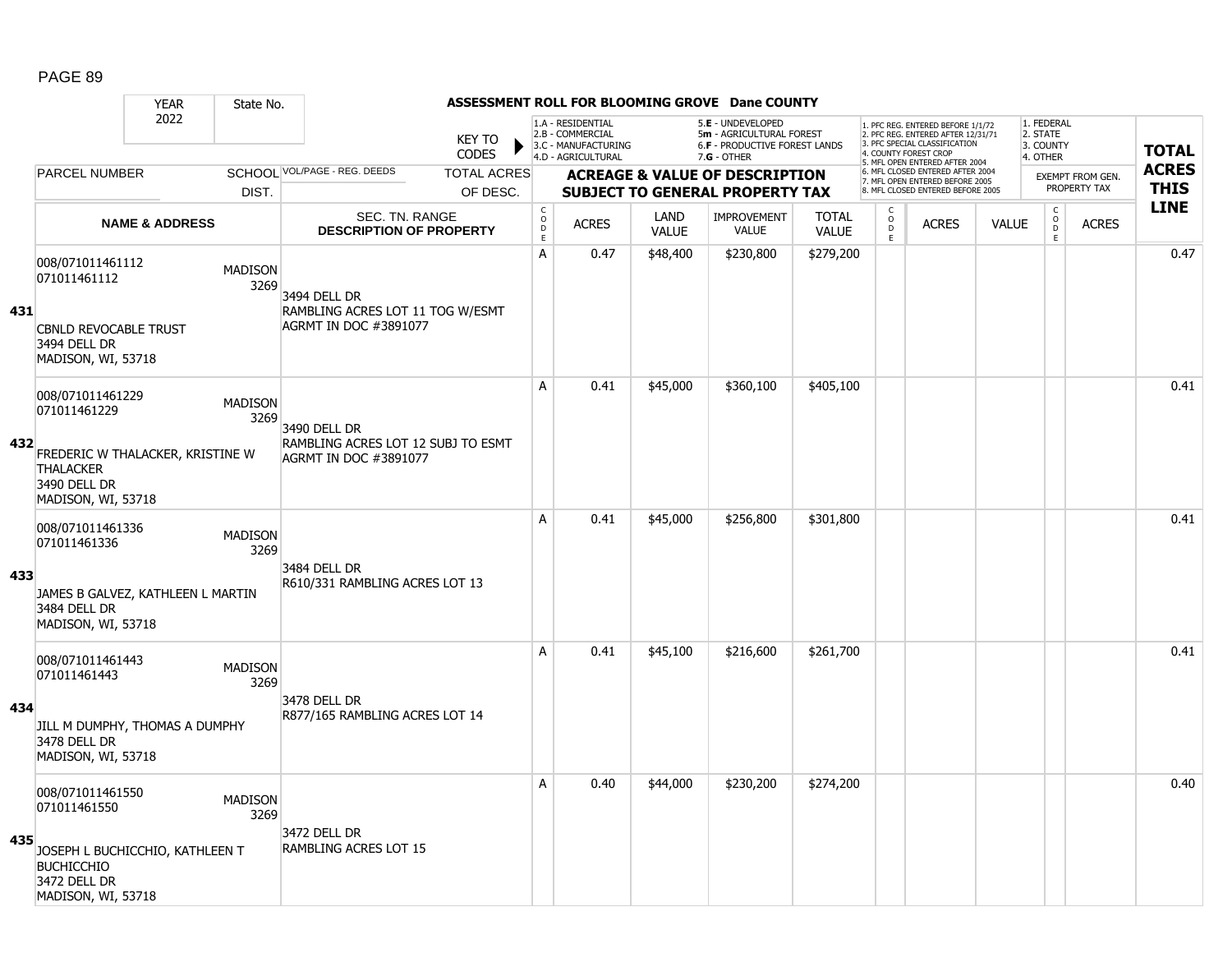#### YEAR State No. **ASSESSMENT ROLL FOR BLOOMING GROVE Dane COUNTY** 2022 KEY TO **CODES** 1. PFC REG. ENTERED BEFORE 1/1/72 2. PFC REG. ENTERED AFTER 12/31/71 3. PFC SPECIAL CLASSIFICATION 4. COUNTY FOREST CROP 5. MFL OPEN ENTERED AFTER 2004 6. MFL CLOSED ENTERED AFTER 2004 7. MFL OPEN ENTERED BEFORE 2005 8. MFL CLOSED ENTERED BEFORE 2005 1. FEDERAL 2. STATE 3. COUNTY 4. OTHER **ACREAGE & VALUE OF DESCRIPTION SUBJECT TO GENERAL PROPERTY TAX** EXEMPT FROM GEN. PROPERTY TAX **TOTAL ACRES THIS LINE** 1.A - RESIDENTIAL 2.B - COMMERCIAL 3.C - MANUFACTURING 4.D - AGRICULTURAL 5.**E** - UNDEVELOPED 5**m** - AGRICULTURAL FOREST 6.**F** - PRODUCTIVE FOREST LANDS 7.**G** - OTHER TOTAL ACRES OF DESC. SCHOOL VOL/PAGE - REG. DEEDS DIST. PARCEL NUMBER ACRES C O  $\overline{D}$ E ACRES VALUE  $\mathsf{C}$ O  $\overline{D}$ E TOTAL VALUE IMPROVEMENT VALUE LAND ACRES | VALUE C O  $\overline{D}$ E SEC. TN. RANGE **DESCRIPTION OF PROPERTY NAME & ADDRESS 436** 008/071011461667 000/071011401007<br>071011461667 MADISON 3269 Corliss Hamilton, Mark Friedel 4237 Venetian Ln Madison, Wisconsin, 53718 4237 VENETIAN LN RAMBLING ACRES LOT 16 A 0.30 \$38,400 \$191,600 \$230,000 discussed by the 10.30 \$38,400 \$191,600 \$230,000 **437** 008/071011461774 006/071011461774 MADISON<br>071011461774 2369 3269 BEULAH M TJUGUM, DONALD E TJUGUM 3459 COTTONTAIL TRL MADISON, WI, 53718 3459 COTTONTAIL TRL RAMBLING ACRES LOT 17 R378/489 A 0.41 \$45,100 \$288,700 \$333,800 distribution of the 10.41 0.41 distribution of the 10.41 distribution of the 1 **438** 008/071011461881 0000071011401001<br>071011461881 MADISON 3269 3465 COTTONTAIL TRL SUSAN P ANDERSON 3465 COTTONTAIL TRL MADISON, WI, 53718 RAMBLING ACRES LOT 18 TOG W/DRIVEWAY ESMT AGRMT IN DOC #3244559 A 0.42 \$45,200 \$279,800 \$325,000 distance the control of the control of the control of the control of the contr **439** 008/071011461998 0000071011401990<br>071011461998 MADISON 3269 0 BLOOMING GROVE, TOWN OF 1880 S STOUGHTON RD MADISON, WI, 53716 RAMBLING ACRES LOT 19 SEVERSON PARK (PUBLIC PARK) SUBJ TO DRIVEWAY ESMT AGRMT IN DOC #3244559  $X4 \t0.00 \t0.00$ **440** 008/071011462308 0000071011462300<br>071011462308 MADISON 3269 GARY L ADLER, JANICE M ADLER 4273 SEVERSON DR MADISON, WI, 53718 4273 SEVERSON DR R695/621 RAMBLING ACRES LOT 20 A 0.48 \$49,000 \$227,100 \$276,100 distribution of the distribution of the distribution of the distribution of t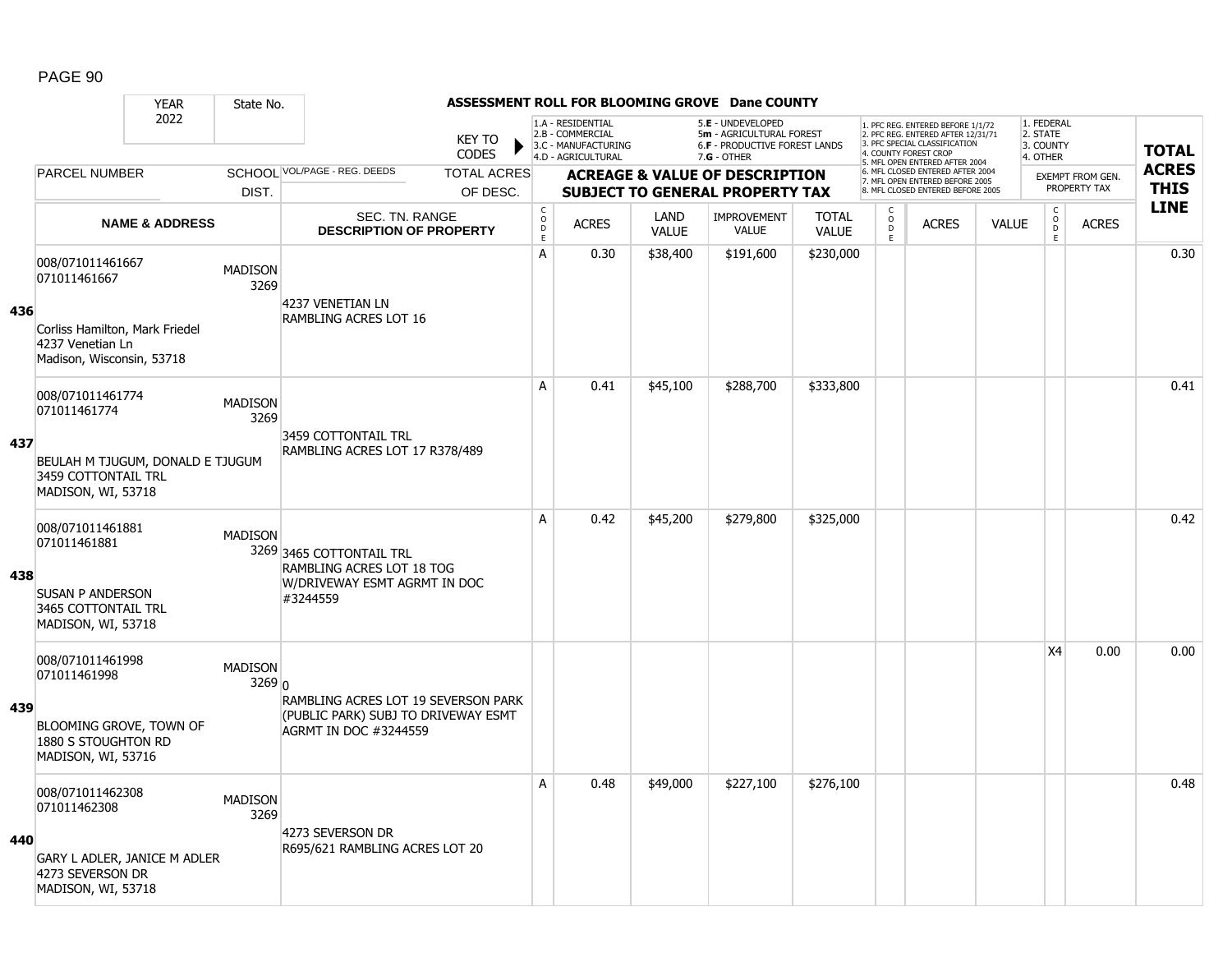### YEAR State No. **ASSESSMENT ROLL FOR BLOOMING GROVE Dane COUNTY** 2022 KEY TO **CODES** 1. PFC REG. ENTERED BEFORE 1/1/72 2. PFC REG. ENTERED AFTER 12/31/71 3. PFC SPECIAL CLASSIFICATION 4. COUNTY FOREST CROP 5. MFL OPEN ENTERED AFTER 2004 6. MFL CLOSED ENTERED AFTER 2004 7. MFL OPEN ENTERED BEFORE 2005 8. MFL CLOSED ENTERED BEFORE 2005 1. FEDERAL 2. STATE 3. COUNTY 4. OTHER **ACREAGE & VALUE OF DESCRIPTION SUBJECT TO GENERAL PROPERTY TAX** EXEMPT FROM GEN. PROPERTY TAX **TOTAL ACRES THIS LINE** 1.A - RESIDENTIAL 2.B - COMMERCIAL 3.C - MANUFACTURING 4.D - AGRICULTURAL 5.**E** - UNDEVELOPED 5**m** - AGRICULTURAL FOREST 6.**F** - PRODUCTIVE FOREST LANDS 7.**G** - OTHER TOTAL ACRES OF DESC. SCHOOL VOL/PAGE - REG. DEEDS DIST. PARCEL NUMBER ACRES C O  $\overline{D}$ E ACRES VALUE  $\mathsf{C}$ O  $\overline{D}$ E TOTAL VALUE IMPROVEMENT VALUE LAND ACRES | VALUE C O  $\overline{D}$ E SEC. TN. RANGE **DESCRIPTION OF PROPERTY NAME & ADDRESS 441** 008/071011462415 000/071011462415<br>071011462415 3269 HANSON TR, ROBERT J 4279 SEVERSON DR MADISON, WI, 53718 4279 SEVERSON DR RAMBLING ACRES LOT 21 A 0.42 \$45,200 \$191,400 \$236,600 degree to the 10.42 0.42 **442** 008/071011462522 006/071011462522 MADISON<br>071011462522 MADISON 3269 MARK A WENDRICKS, RHONDA E **WENDRICKS** 4285 SEVERSON DR MADISON, WI, 53718 4285 SEVERSON DR LT 22 RAMBLING ACRES A 0.41 \$45,000 \$179,400 \$224,400 distribution of the 10.41 0.41 distribution of the 10.41 distribution of the 1 **443** 008/071011462639 006/071011462639 MADISON<br>071011462639 MADISON 3269 SHERYL MUNZ-BOYLE 4291 SEVERSON DR MADISON, WI, 53718 4291 SEVERSON DR RAMBLING ACRES LOT 23 A 0.41 \$45,100 \$197,800 \$242,900 distribution of the 10.41 0.41 o.41 **444** 008/071011462746 0000071011462746 MADISON 3269 GREENEWAY REV TR, MICHAEL JON 3487 CYNTHIA LN MADISON, WI, 53718 3487 CYNTHIA LN RAMBLING ACRES LOT 24 A 0.33 \$40,200 \$235,800 \$276,000 discussed by the 1 0.33 \$40,200 **445** 008/071011463067 0000071011463067 MADISON<br>071011463067 MADISON 3269 BROST JT REV TR, EDWARD & JANICE 4294 SEVERSON DR MADISON, WI, 53718 4294 SEVERSON DR RAMBLING ACRES LOT 36 A 0.43 \$51,200 \$173,100 \$224,300 discussed by the control of the control of the control of the control of the c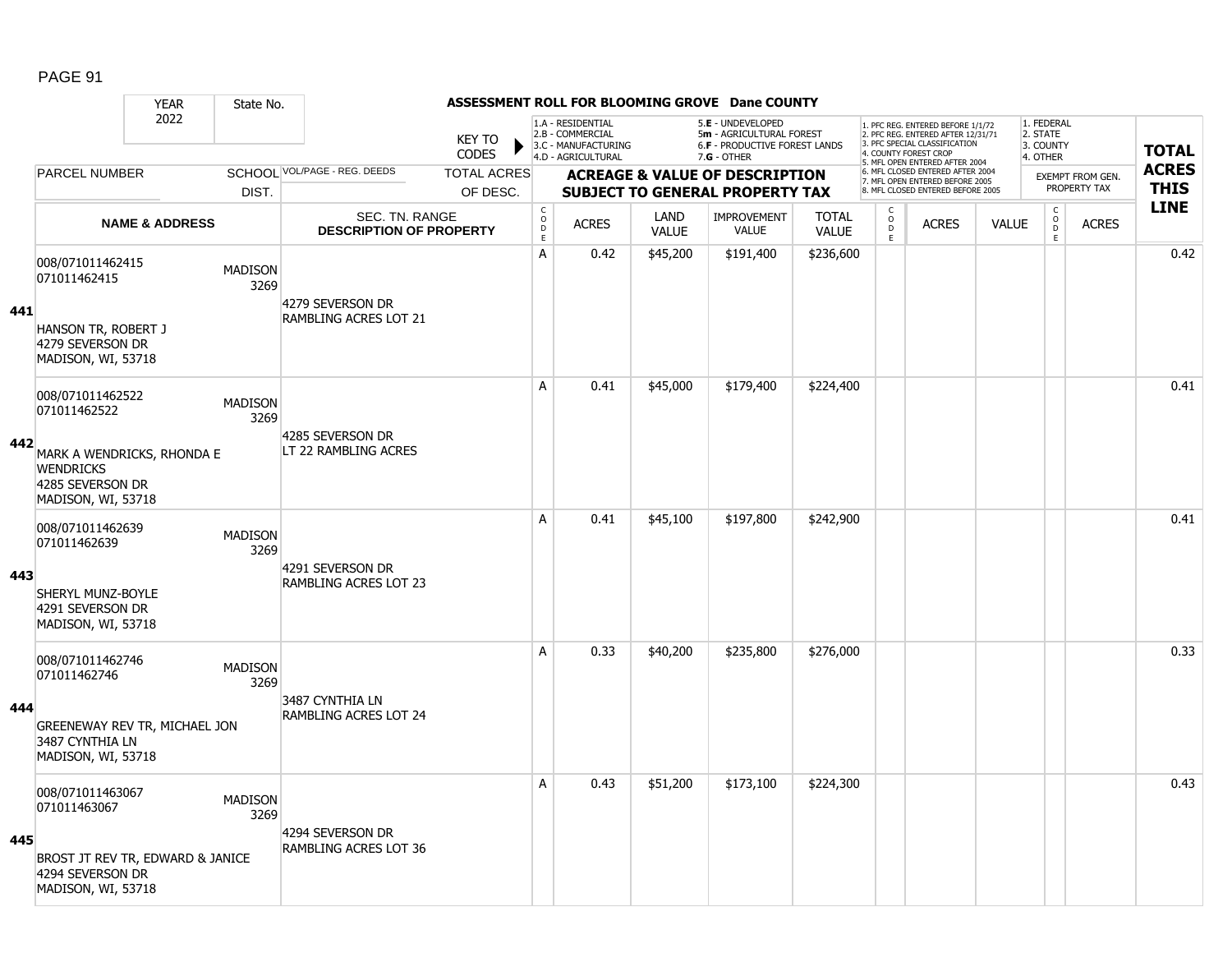|     |                                                                                | <b>YEAR</b>               | State No.              |                                                          |                    |                                            |                                                              |                      | ASSESSMENT ROLL FOR BLOOMING GROVE Dane COUNTY                                 |                              |                          |                                                                                                          |              |                                                          |                  |              |
|-----|--------------------------------------------------------------------------------|---------------------------|------------------------|----------------------------------------------------------|--------------------|--------------------------------------------|--------------------------------------------------------------|----------------------|--------------------------------------------------------------------------------|------------------------------|--------------------------|----------------------------------------------------------------------------------------------------------|--------------|----------------------------------------------------------|------------------|--------------|
|     |                                                                                | 2022                      |                        |                                                          | <b>KEY TO</b>      |                                            | 1.A - RESIDENTIAL<br>2.B - COMMERCIAL<br>3.C - MANUFACTURING |                      | 5.E - UNDEVELOPED<br>5m - AGRICULTURAL FOREST<br>6.F - PRODUCTIVE FOREST LANDS |                              |                          | 1. PFC REG. ENTERED BEFORE 1/1/72<br>2. PFC REG. ENTERED AFTER 12/31/71<br>3. PFC SPECIAL CLASSIFICATION |              | 1. FEDERAL<br>2. STATE<br>3. COUNTY                      |                  | <b>TOTAL</b> |
|     |                                                                                |                           |                        |                                                          | <b>CODES</b>       |                                            | 4.D - AGRICULTURAL                                           |                      | $7.G - OTHER$                                                                  |                              |                          | 4. COUNTY FOREST CROP<br>5. MFL OPEN ENTERED AFTER 2004                                                  |              | 4. OTHER                                                 |                  |              |
|     | <b>PARCEL NUMBER</b>                                                           |                           |                        | SCHOOL VOL/PAGE - REG. DEEDS                             | <b>TOTAL ACRES</b> |                                            |                                                              |                      | <b>ACREAGE &amp; VALUE OF DESCRIPTION</b>                                      |                              |                          | 6. MFL CLOSED ENTERED AFTER 2004<br>7. MFL OPEN ENTERED BEFORE 2005                                      |              |                                                          | EXEMPT FROM GEN. | <b>ACRES</b> |
|     |                                                                                |                           | DIST.                  |                                                          | OF DESC.           |                                            |                                                              |                      | <b>SUBJECT TO GENERAL PROPERTY TAX</b>                                         |                              |                          | 8. MFL CLOSED ENTERED BEFORE 2005                                                                        |              |                                                          | PROPERTY TAX     | <b>THIS</b>  |
|     |                                                                                | <b>NAME &amp; ADDRESS</b> |                        | SEC. TN. RANGE<br><b>DESCRIPTION OF PROPERTY</b>         |                    | $\mathsf C$<br>$\circ$<br>D<br>$\mathsf E$ | <b>ACRES</b>                                                 | LAND<br><b>VALUE</b> | <b>IMPROVEMENT</b><br><b>VALUE</b>                                             | <b>TOTAL</b><br><b>VALUE</b> | C<br>$\overline{0}$<br>E | <b>ACRES</b>                                                                                             | <b>VALUE</b> | $\begin{matrix} 0 \\ 0 \\ 0 \end{matrix}$<br>$\mathsf E$ | <b>ACRES</b>     | <b>LINE</b>  |
|     | 008/071011463174<br>071011463174                                               |                           | <b>MADISON</b><br>3269 | 4288 SEVERSON DR                                         |                    | A                                          | 0.44                                                         | \$51,900             | \$213,600                                                                      | \$265,500                    |                          |                                                                                                          |              |                                                          |                  | 0.44         |
| 446 | SHANNON GYLES, TIMOTHY HUNKINS<br>4288 SEVERSON DR<br>MADISON, WI, 53718       |                           |                        | RAMBLING ACRES LOT 37 R6792/41-<br>5/15/85 REL LP1727607 |                    |                                            |                                                              |                      |                                                                                |                              |                          |                                                                                                          |              |                                                          |                  |              |
|     | 008/071011463281<br>071011463281                                               |                           | <b>MADISON</b><br>3269 |                                                          |                    | A                                          | 0.44                                                         | \$46,800             | \$253,600                                                                      | \$300,400                    |                          |                                                                                                          |              |                                                          |                  | 0.44         |
| 447 | TYLER PERRY, TYLER PERRY<br>4282 SEVERSON DR<br>MADISON, Wisconsin, 53718      |                           |                        | 4282 SEVERSON DR<br>RAMBLING ACRES LOT 38 R390/541       |                    |                                            |                                                              |                      |                                                                                |                              |                          |                                                                                                          |              |                                                          |                  |              |
|     | 008/071011463398<br>071011463398                                               |                           | <b>MADISON</b><br>3269 | 4276 SEVERSON DR                                         |                    | A                                          | 0.48                                                         | \$48,600             | \$243,200                                                                      | \$291,800                    |                          |                                                                                                          |              |                                                          |                  | 0.48         |
| 448 | KATHLEEN M REGEZ, ROBERT A REGEZ III<br>4276 SEVERSON DR<br>MADISON, WI, 53718 |                           |                        | RAMBLING ACRES LOT 39                                    |                    |                                            |                                                              |                      |                                                                                |                              |                          |                                                                                                          |              |                                                          |                  |              |
|     | 008/071011463503<br>071011463503                                               |                           | <b>MADISON</b><br>3269 |                                                          |                    | A                                          | 0.39                                                         | \$43,900             | \$224,800                                                                      | \$268,700                    |                          |                                                                                                          |              |                                                          |                  | 0.39         |
| 449 | DIANE M STREBER, THOMAS S STREBER<br>3484 COTTONTAIL TRL<br>MADISON, WI, 53718 |                           |                        | 3484 COTTONTAIL TRL<br>R525/334 RAMBLING ACRES LOT 40    |                    |                                            |                                                              |                      |                                                                                |                              |                          |                                                                                                          |              |                                                          |                  |              |
|     | 008/071011463610<br>071011463610                                               |                           | <b>MADISON</b><br>3269 |                                                          |                    | $\mathsf{A}$                               | 0.47                                                         | \$48,200             | \$236,400                                                                      | \$284,600                    |                          |                                                                                                          |              |                                                          |                  | 0.47         |
| 450 | PAMELA J REINHARDT, DANIEL G SCHULTZ<br>4265 DICKY LN<br>MADISON, WI, 53718    |                           |                        | 4265 DICKY LN<br>RAMBLING ACRES LOT 41                   |                    |                                            |                                                              |                      |                                                                                |                              |                          |                                                                                                          |              |                                                          |                  |              |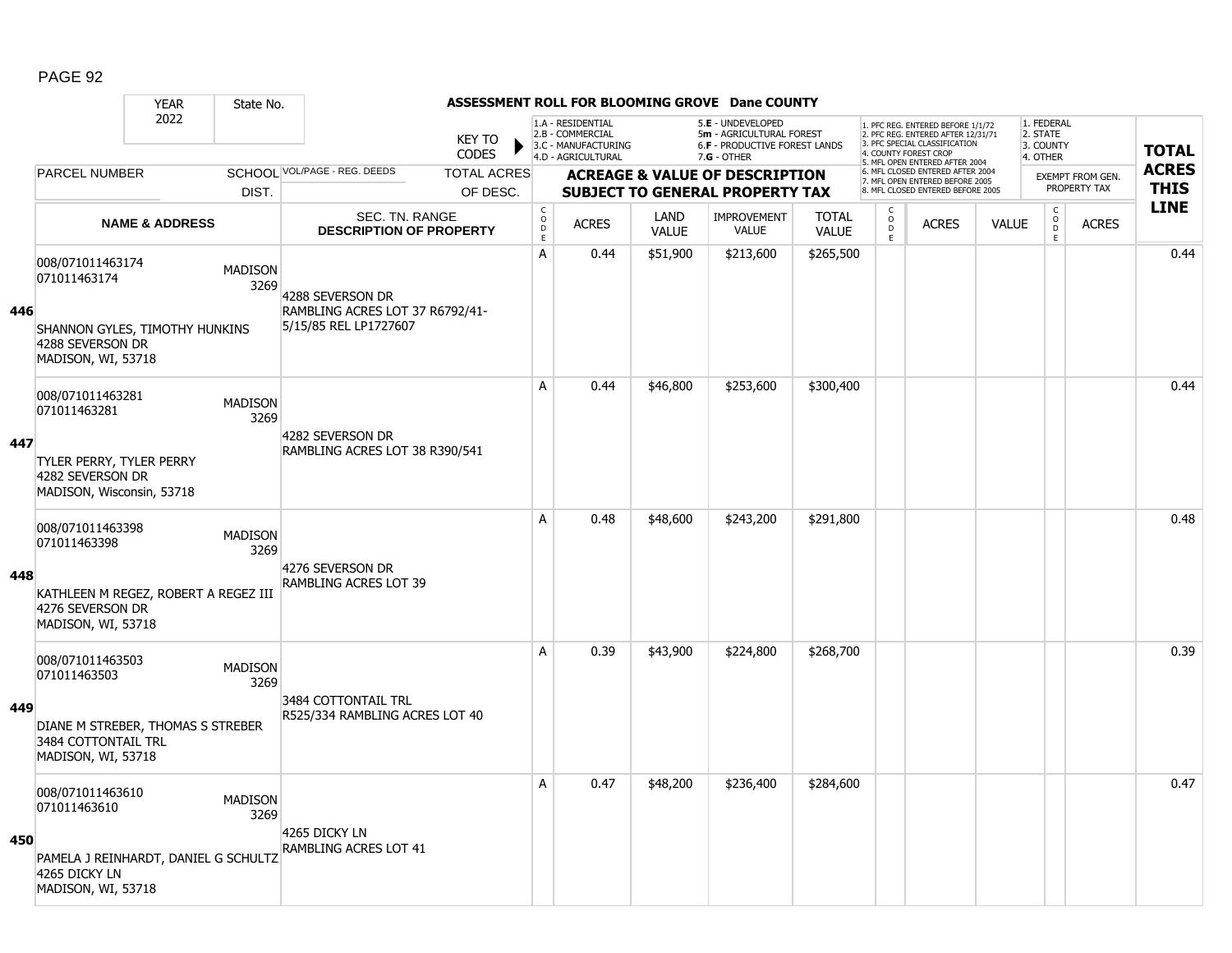### YEAR State No. **ASSESSMENT ROLL FOR BLOOMING GROVE Dane COUNTY** 2022 KEY TO **CODES** 1. PFC REG. ENTERED BEFORE 1/1/72 2. PFC REG. ENTERED AFTER 12/31/71 3. PFC SPECIAL CLASSIFICATION 4. COUNTY FOREST CROP 5. MFL OPEN ENTERED AFTER 2004 6. MFL CLOSED ENTERED AFTER 2004 7. MFL OPEN ENTERED BEFORE 2005 8. MFL CLOSED ENTERED BEFORE 2005 1. FEDERAL 2. STATE 3. COUNTY 4. OTHER **ACREAGE & VALUE OF DESCRIPTION SUBJECT TO GENERAL PROPERTY TAX** EXEMPT FROM GEN. PROPERTY TAX **TOTAL ACRES THIS LINE** 1.A - RESIDENTIAL 2.B - COMMERCIAL 3.C - MANUFACTURING 4.D - AGRICULTURAL 5.**E** - UNDEVELOPED 5**m** - AGRICULTURAL FOREST 6.**F** - PRODUCTIVE FOREST LANDS 7.**G** - OTHER TOTAL ACRES OF DESC. SCHOOL VOL/PAGE - REG. DEEDS DIST. PARCEL NUMBER ACRES C O  $\overline{D}$ E ACRES VALUE  $\mathsf{C}$ O  $\overline{D}$ E TOTAL VALUE IMPROVEMENT VALUE LAND ACRES | VALUE C O  $\overline{D}$ E SEC. TN. RANGE **DESCRIPTION OF PROPERTY NAME & ADDRESS 451** 008/071011463727 000/071011463727 MADISON 3269 SUSAN DUNCAN 4271 DICKY LN MADISON, WI, 53718 4271 DICKY LN RAMBLING ACRES LOT 42 A | 0.53 | \$52,000 | \$221,700 | \$273,700 | | | | | | | | | | | | 0.53 **452** 008/071011463834 006/071011463834 MADISON<br>071011463834 3269 JOHN C PANUSKA, PATRICIA E PANUSKA 4277 DICKY LN MADISON, WI, 53718 4277 DICKY LN RAMBLING ACRES LOT 43 A 0.43 \$45,800 \$208,200 \$254,000 distance the control of the control of the control of the control of the contr **453** 008/071011463941 006/071011463941 MADISON<br>071011463941 MADISON 3269 MARIE R REVOLINSKI, NORMAN F REVOLINSKI 4283 DICKY LN MADISON, WI, 53718 4283 DICKY LN RAMBLING ACRES LOT 44 R365/217 A 0.43 \$45,800 \$248,700 \$294,500 distance the control or distance of  $\sim$  0.43 **454** 008/071011464057 0000071011464057 MADISON 3269 BROOK M BUECHNER, EDWARD J **BUECHNER** 4289 DICKY LN MADISON, WI, 53718 4289 DICKY LN RAMBLING ACRES LOT 45 A 0.43 \$45,800 \$373,300 \$419,100 0.43 **455** 008/071011464164 0000000000111-0-110-1<br>071011464164 MADISON 3269 CHARLOTTE COLE 3475 CYNTHIA LN MADISON, WI, 53718 3475 CYNTHIA LN RAMBLING ACRES LOT 46 A 0.41 \$44,800 \$232,500 \$277,300 distance the control of the control of the control of the control of the contr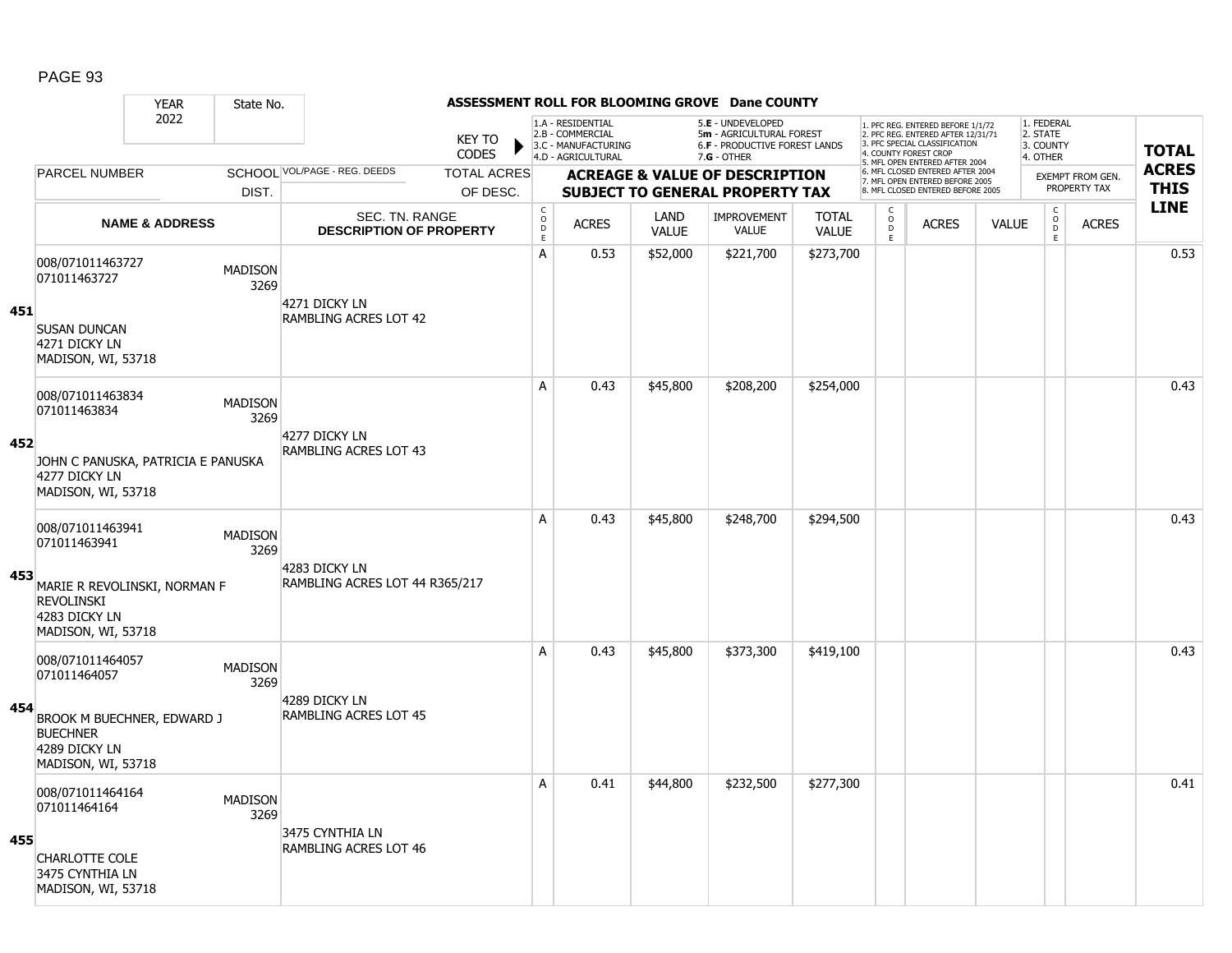### YEAR State No. **ASSESSMENT ROLL FOR BLOOMING GROVE Dane COUNTY** 2022 KEY TO **CODES** 1. PFC REG. ENTERED BEFORE 1/1/72 2. PFC REG. ENTERED AFTER 12/31/71 3. PFC SPECIAL CLASSIFICATION 4. COUNTY FOREST CROP 5. MFL OPEN ENTERED AFTER 2004 6. MFL CLOSED ENTERED AFTER 2004 7. MFL OPEN ENTERED BEFORE 2005 8. MFL CLOSED ENTERED BEFORE 2005 1. FEDERAL 2. STATE 3. COUNTY 4. OTHER **ACREAGE & VALUE OF DESCRIPTION SUBJECT TO GENERAL PROPERTY TAX** EXEMPT FROM GEN. PROPERTY TAX **TOTAL ACRES THIS LINE** 1.A - RESIDENTIAL 2.B - COMMERCIAL 3.C - MANUFACTURING 4.D - AGRICULTURAL 5.**E** - UNDEVELOPED 5**m** - AGRICULTURAL FOREST 6.**F** - PRODUCTIVE FOREST LANDS 7.**G** - OTHER TOTAL ACRES OF DESC. SCHOOL VOL/PAGE - REG. DEEDS DIST. PARCEL NUMBER ACRES C O  $\overline{D}$ E ACRES VALUE  $\mathsf{C}$ O  $\overline{D}$ E TOTAL VALUE IMPROVEMENT VALUE LAND ACRES | VALUE C O  $\overline{D}$ E SEC. TN. RANGE **DESCRIPTION OF PROPERTY NAME & ADDRESS 456** 008/071011464271 000/071011404271 MADISON 3269 BUCHANAN REV LIVING TR, DIANE K 4280 DICKY LN MADISON, WI, 53718 4280 DICKY LN RAMBLING ACRES LOT 47 A 0.45 \$47,100 \$229,700 \$276,800 distance the control of the control of the control of the control of the contr **457** 008/071011464388 006/071011464388 MADISON<br>071011464388 2360 3269 CHRISTOPHER M GUICHARD, NICOLE M **GUICHARD** 4274 DICKY LN MADISON, WI, 53718 4274 DICKY LN RAMBLING ACRES LOT 48 A 0.43 \$46,100 \$224,400 \$270,500 distance the control of the control of the control of the control of the contr **458** 008/071011464495 006/071011464495<br>071011464495 MADISON 3269 JULIE BENKOSKE, JOHN YAGGI 4268 DICKY LN MADISON, WI, 53718 4268 DICKY LN RAMBLING ACRES LOT 49 A 0.30 \$38,200 \$229,900 \$268,100 0.30 **459** 008/071011464600 0000071011404000<br>071011464600 MADISON 3269 HELENE TORTORICI, STEVEN J TORTORICI 3468 COTTONTAIL TRL MADISON, WI, 53718 3468 COTTONTAIL TRL RAMBLING ACRES LOT 50 A 0.43 \$45,800 \$268,400 \$314,200 0.43 **460** 008/071011464717 0000071011464717 MADISON 3269 LARRY G DAVIS 3464 COTTONTAIL TRL MADISON, WI, 53718 3464 COTTONTAIL TRL RAMBLING ACRES LOT 51 A 0.43 \$45,800 \$229,100 \$274,900 0.43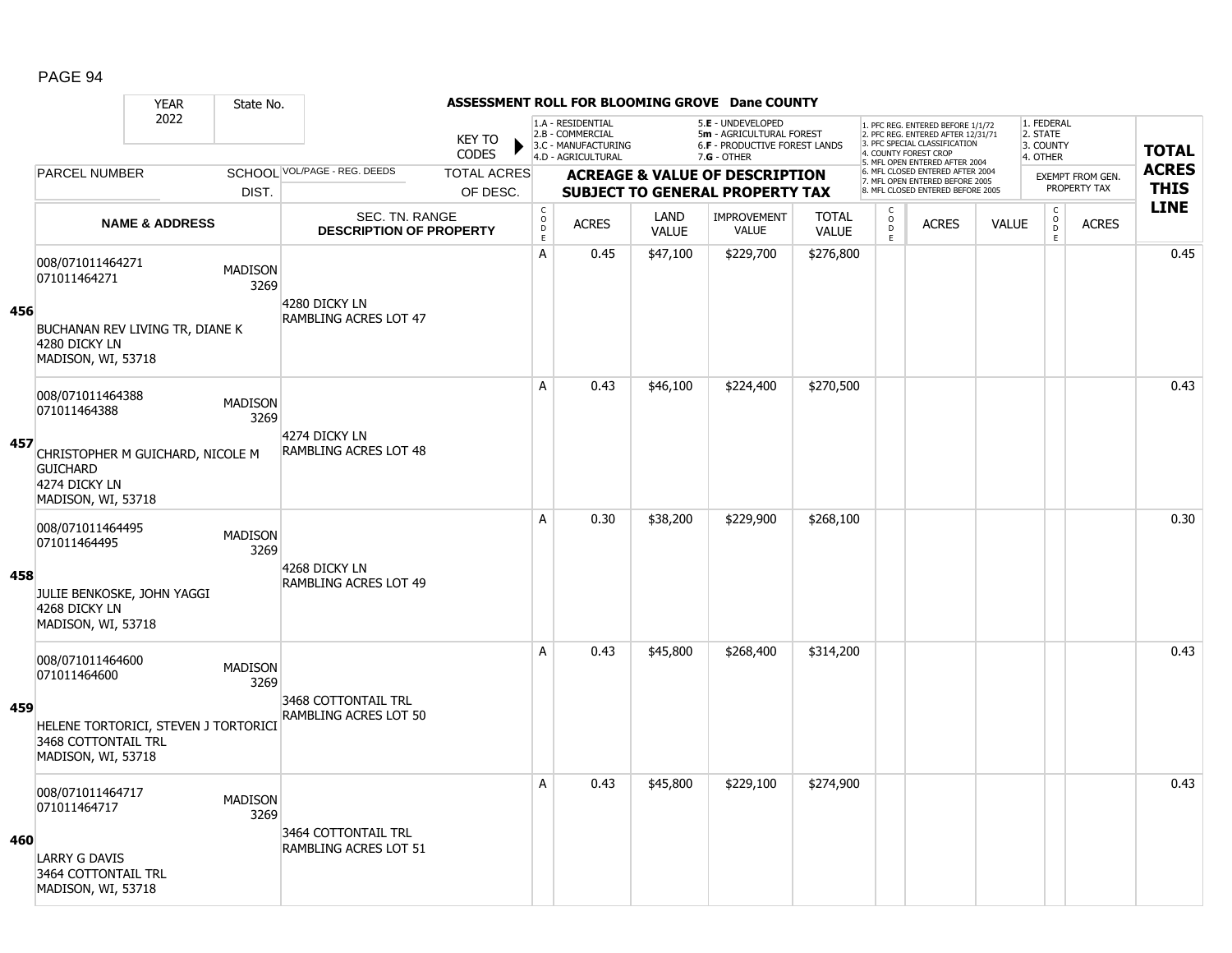|     |                                                                                | <b>YEAR</b>               | State No.              |                                                  |                               |                                        |                                                                                    |                      | ASSESSMENT ROLL FOR BLOOMING GROVE Dane COUNTY                                                  |                              |                                   |                                                                                                          |              |                                                 |                         |              |
|-----|--------------------------------------------------------------------------------|---------------------------|------------------------|--------------------------------------------------|-------------------------------|----------------------------------------|------------------------------------------------------------------------------------|----------------------|-------------------------------------------------------------------------------------------------|------------------------------|-----------------------------------|----------------------------------------------------------------------------------------------------------|--------------|-------------------------------------------------|-------------------------|--------------|
|     |                                                                                | 2022                      |                        |                                                  | <b>KEY TO</b><br><b>CODES</b> |                                        | 1.A - RESIDENTIAL<br>2.B - COMMERCIAL<br>3.C - MANUFACTURING<br>4.D - AGRICULTURAL |                      | 5.E - UNDEVELOPED<br>5m - AGRICULTURAL FOREST<br>6.F - PRODUCTIVE FOREST LANDS<br>$7.G - OTHER$ |                              | 4. COUNTY FOREST CROP             | 1. PFC REG. ENTERED BEFORE 1/1/72<br>2. PFC REG. ENTERED AFTER 12/31/71<br>3. PFC SPECIAL CLASSIFICATION |              | 1. FEDERAL<br>2. STATE<br>3. COUNTY<br>4. OTHER |                         | <b>TOTAL</b> |
|     | <b>PARCEL NUMBER</b>                                                           |                           |                        | SCHOOL VOL/PAGE - REG. DEEDS                     | <b>TOTAL ACRES</b>            |                                        |                                                                                    |                      | <b>ACREAGE &amp; VALUE OF DESCRIPTION</b>                                                       |                              |                                   | 5. MFL OPEN ENTERED AFTER 2004<br>6. MFL CLOSED ENTERED AFTER 2004<br>7. MFL OPEN ENTERED BEFORE 2005    |              |                                                 | <b>EXEMPT FROM GEN.</b> | <b>ACRES</b> |
|     |                                                                                |                           | DIST.                  |                                                  | OF DESC.                      |                                        |                                                                                    |                      | <b>SUBJECT TO GENERAL PROPERTY TAX</b>                                                          |                              |                                   | 8. MFL CLOSED ENTERED BEFORE 2005                                                                        |              |                                                 | PROPERTY TAX            | <b>THIS</b>  |
|     |                                                                                | <b>NAME &amp; ADDRESS</b> |                        | SEC. TN. RANGE<br><b>DESCRIPTION OF PROPERTY</b> |                               | $_{\rm o}^{\rm c}$<br>D<br>$\mathsf E$ | <b>ACRES</b>                                                                       | LAND<br><b>VALUE</b> | <b>IMPROVEMENT</b><br><b>VALUE</b>                                                              | <b>TOTAL</b><br><b>VALUE</b> | $\mathsf{C}$<br>$\circ$<br>D<br>E | <b>ACRES</b>                                                                                             | <b>VALUE</b> | $\mathsf{C}$<br>$\overline{0}$<br>$\mathsf E$   | <b>ACRES</b>            | <b>LINE</b>  |
| 461 | 008/071011464824<br>071011464824                                               |                           | <b>MADISON</b><br>3269 | 3458 COTTONTAIL TRL<br>RAMBLING ACRES LOT 52     |                               | A                                      | 0.41                                                                               | \$44,600             | \$244,400                                                                                       | \$289,000                    |                                   |                                                                                                          |              |                                                 |                         | 0.41         |
|     | DEBRA R JOHNSON, ROBERT A JOHNSON<br>3458 COTTONTAIL TRL<br>MADISON, WI, 53718 |                           |                        |                                                  |                               |                                        |                                                                                    |                      |                                                                                                 |                              |                                   |                                                                                                          |              |                                                 |                         |              |
|     | 008/071011464931<br>071011464931                                               |                           | <b>MADISON</b><br>3269 |                                                  |                               | A                                      | 0.57                                                                               | \$47,900             | \$160,600                                                                                       | \$208,500                    |                                   |                                                                                                          |              |                                                 |                         | 0.57         |
| 462 | DANNY J RICE<br>4265 VENETIAN LN<br>MADISON, WI, 53718                         |                           |                        | 4265 VENETIAN LN<br>RAMBLING ACRES LOT 53        |                               |                                        |                                                                                    |                      |                                                                                                 |                              |                                   |                                                                                                          |              |                                                 |                         |              |
|     | 008/071011465047<br>071011465047                                               |                           | <b>MADISON</b><br>3269 | 4271 VENETIAN LN                                 |                               | A                                      | 0.43                                                                               | \$46,100             | \$226,700                                                                                       | \$272,800                    |                                   |                                                                                                          |              |                                                 |                         | 0.43         |
| 463 | JILL A HAGLUND, ERNEST HALLEY JR<br>4271 VENETIAN LN<br>MADISON, WI, 53718     |                           |                        | RAMBLING ACRES LOT 54                            |                               |                                        |                                                                                    |                      |                                                                                                 |                              |                                   |                                                                                                          |              |                                                 |                         |              |
|     | 008/071011465154<br>071011465154                                               |                           | <b>MADISON</b><br>3269 |                                                  |                               | A                                      | 0.84                                                                               | \$62,500             | \$5,600                                                                                         | \$68,100                     |                                   |                                                                                                          |              |                                                 |                         | 0.84         |
| 464 | BUCHANAN REV LIVING TR, DIANE K<br>4280 DICKY LN<br>MADISON, WI, 53718         |                           |                        | n<br><b>RAMBLING ACRES LOT 55</b>                |                               |                                        |                                                                                    |                      |                                                                                                 |                              |                                   |                                                                                                          |              |                                                 |                         |              |
|     | 008/071011465261<br>071011465261                                               |                           | <b>MADISON</b><br>3269 | 4272 VENETIAN LN                                 |                               | A                                      | 0.41                                                                               | \$44,700             | \$219,500                                                                                       | \$264,200                    |                                   |                                                                                                          |              |                                                 |                         | 0.41         |
| 465 | NATHAN C HEAD, REBECCA L HEAD<br>4272 VENETIAN LN<br>MADISON, WI, 53718        |                           |                        | RAMBLING ACRES LOT 56                            |                               |                                        |                                                                                    |                      |                                                                                                 |                              |                                   |                                                                                                          |              |                                                 |                         |              |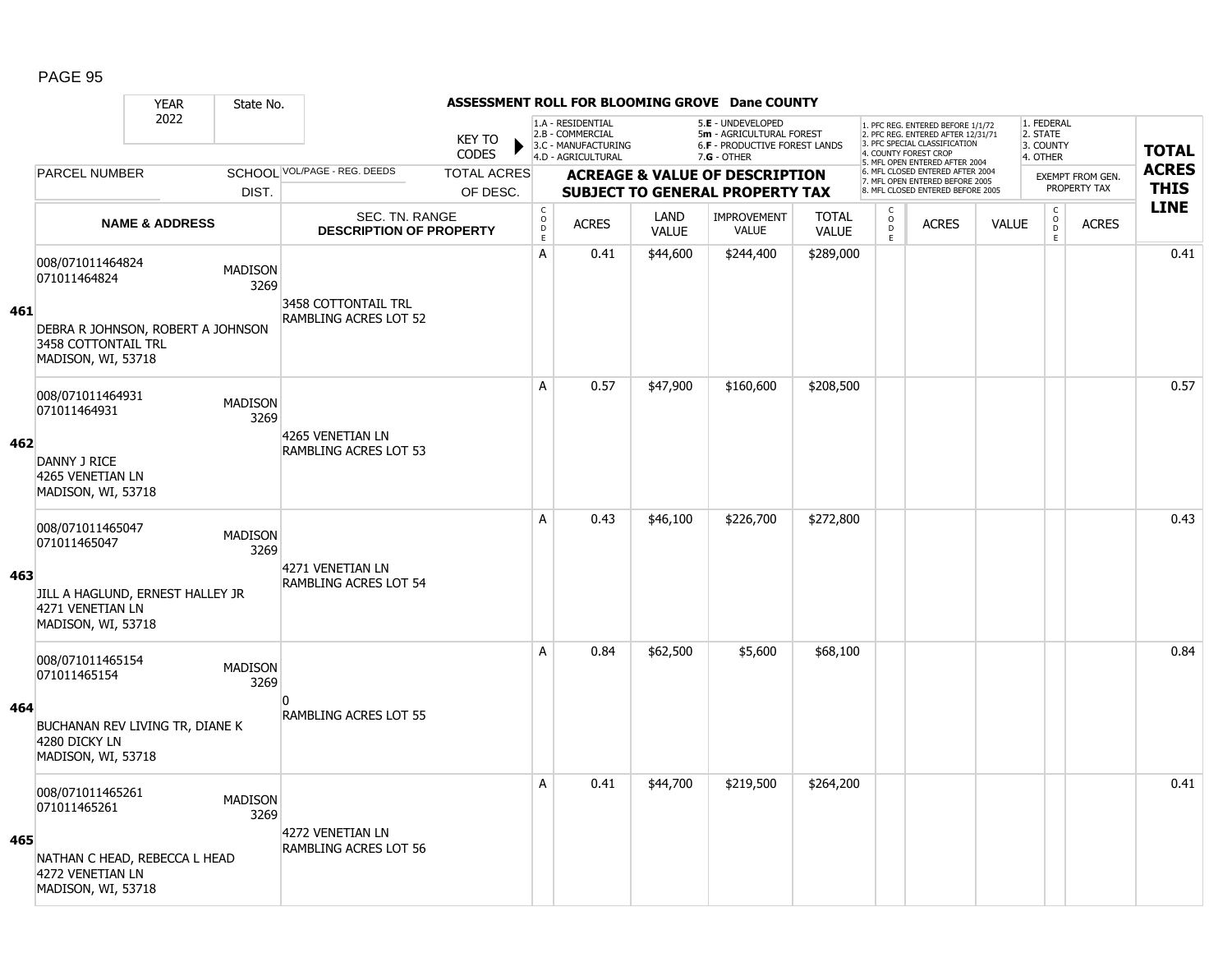|     |                                                                                                                                 | <b>YEAR</b>               | State No.              |                                                      |                        |                         |                                                                                    |                      | ASSESSMENT ROLL FOR BLOOMING GROVE Dane COUNTY                                                         |                              |                                       |                                                                                                                                   |              |                                                 |                                  |              |
|-----|---------------------------------------------------------------------------------------------------------------------------------|---------------------------|------------------------|------------------------------------------------------|------------------------|-------------------------|------------------------------------------------------------------------------------|----------------------|--------------------------------------------------------------------------------------------------------|------------------------------|---------------------------------------|-----------------------------------------------------------------------------------------------------------------------------------|--------------|-------------------------------------------------|----------------------------------|--------------|
|     |                                                                                                                                 | 2022                      |                        |                                                      | <b>KEY TO</b><br>CODES |                         | 1.A - RESIDENTIAL<br>2.B - COMMERCIAL<br>3.C - MANUFACTURING<br>4.D - AGRICULTURAL |                      | 5.E - UNDEVELOPED<br>5m - AGRICULTURAL FOREST<br><b>6.F - PRODUCTIVE FOREST LANDS</b><br>$7.G - OTHER$ |                              |                                       | 1. PFC REG. ENTERED BEFORE 1/1/72<br>2. PFC REG. ENTERED AFTER 12/31/71<br>3. PFC SPECIAL CLASSIFICATION<br>4. COUNTY FOREST CROP |              | 1. FEDERAL<br>2. STATE<br>3. COUNTY<br>4. OTHER |                                  | <b>TOTAL</b> |
|     | <b>PARCEL NUMBER</b>                                                                                                            |                           |                        | SCHOOL VOL/PAGE - REG. DEEDS                         | <b>TOTAL ACRES</b>     |                         |                                                                                    |                      |                                                                                                        |                              |                                       | 5. MFL OPEN ENTERED AFTER 2004<br>6. MFL CLOSED ENTERED AFTER 2004                                                                |              |                                                 |                                  | <b>ACRES</b> |
|     |                                                                                                                                 |                           | DIST.                  |                                                      | OF DESC.               |                         |                                                                                    |                      | <b>ACREAGE &amp; VALUE OF DESCRIPTION</b><br><b>SUBJECT TO GENERAL PROPERTY TAX</b>                    |                              |                                       | 7. MFL OPEN ENTERED BEFORE 2005<br>8. MFL CLOSED ENTERED BEFORE 2005                                                              |              |                                                 | EXEMPT FROM GEN.<br>PROPERTY TAX | <b>THIS</b>  |
|     |                                                                                                                                 | <b>NAME &amp; ADDRESS</b> |                        | SEC. TN. RANGE<br><b>DESCRIPTION OF PROPERTY</b>     |                        | $_{\rm o}^{\rm c}$<br>D | <b>ACRES</b>                                                                       | LAND<br><b>VALUE</b> | <b>IMPROVEMENT</b><br><b>VALUE</b>                                                                     | <b>TOTAL</b><br><b>VALUE</b> | $\mathsf C$<br>$\circ$<br>$\mathsf D$ | <b>ACRES</b>                                                                                                                      | <b>VALUE</b> | $\mathsf C$<br>$\overline{0}$                   | <b>ACRES</b>                     | <b>LINE</b>  |
| 466 | 008/071011465378<br>071011465378<br>AUTUMN STANKOVSKY, JOSIAH<br><b>STANKOVSKY</b><br>4268 VENETIAN LN<br>MADISON, WI, 53718    |                           | <b>MADISON</b><br>3269 | 4268 VENETIAN LN<br>RAMBLING ACRES LOT 57            |                        | $\mathsf E$<br>A        | 0.42                                                                               | \$45,300             | \$218,100                                                                                              | \$263,400                    | E                                     |                                                                                                                                   |              | $\mathsf E$                                     |                                  | 0.42         |
| 467 | 008/071011465485<br>071011465485<br>DONALD J KLINGER<br>4264 VENETIAN LN<br>MADISON, WI, 53718                                  |                           | <b>MADISON</b><br>3269 | 4264 VENETIAN LN<br>RAMBLING ACRES LOT 58            |                        | A                       | 0.36                                                                               | \$42,100             | \$206,500                                                                                              | \$248,600                    |                                       |                                                                                                                                   |              |                                                 |                                  | 0.36         |
| 468 | 008/071011465592<br>071011465592<br>SOPHIE CLAIRE KAMPS, ZACHARY DEAN<br><b>KAMPS</b><br>4258 VENETIAN LN<br>MADISON, WI, 53718 |                           | <b>MADISON</b><br>3269 | 4258 VENETIAN LN<br>R820/92 RAMBLING ACRES LOT 59    |                        | A                       | 0.35                                                                               | \$41,600             | \$246,600                                                                                              | \$288,200                    |                                       |                                                                                                                                   |              |                                                 |                                  | 0.35         |
| 469 | 008/071011465707<br>071011465707<br>Christopher Richards<br>3448 Cottontail Trl<br>Madison, Wisconsin, 53718                    |                           | <b>MADISON</b><br>3269 | 3448 COTTONTAIL TRL<br>R731/75 RAMBLING ACRES LOT 60 |                        | A                       | 0.42                                                                               | \$45,400             | \$197,500                                                                                              | \$242,900                    |                                       |                                                                                                                                   |              |                                                 |                                  | 0.42         |
| 470 | 008/071011465814<br>071011465814<br>JUSTON KECK, LISA KECK<br>4245 SPRECHER RD<br>MADISON, WI, 53714                            |                           | <b>MADISON</b><br>3269 | 4245 SPRECHER RD<br>RAMBLING ACRES LOT 61            |                        | A                       | 0.42                                                                               | \$45,300             | \$200,300                                                                                              | \$245,600                    |                                       |                                                                                                                                   |              |                                                 |                                  | 0.42         |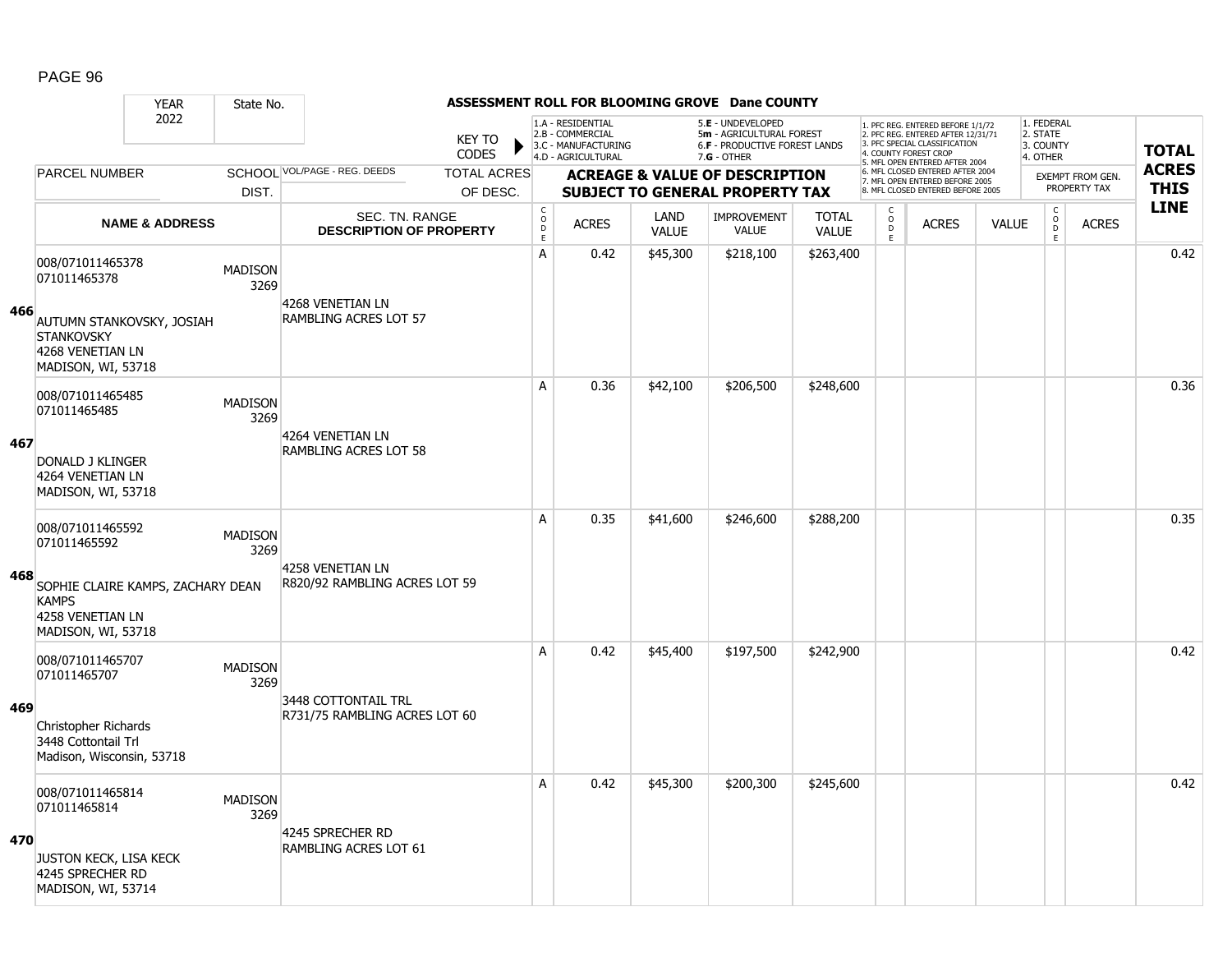|     |                                                                                            | <b>YEAR</b>               | State No.              |                                                  |                        |                                             |                                                                                    |                      | ASSESSMENT ROLL FOR BLOOMING GROVE Dane COUNTY                                                  |                              |                        |                                                                                                          |              |                                                 |                  |              |
|-----|--------------------------------------------------------------------------------------------|---------------------------|------------------------|--------------------------------------------------|------------------------|---------------------------------------------|------------------------------------------------------------------------------------|----------------------|-------------------------------------------------------------------------------------------------|------------------------------|------------------------|----------------------------------------------------------------------------------------------------------|--------------|-------------------------------------------------|------------------|--------------|
|     |                                                                                            | 2022                      |                        |                                                  | <b>KEY TO</b><br>CODES |                                             | 1.A - RESIDENTIAL<br>2.B - COMMERCIAL<br>3.C - MANUFACTURING<br>4.D - AGRICULTURAL |                      | 5.E - UNDEVELOPED<br>5m - AGRICULTURAL FOREST<br>6.F - PRODUCTIVE FOREST LANDS<br>$7.G - OTHER$ |                              | 4. COUNTY FOREST CROP  | 1. PFC REG. ENTERED BEFORE 1/1/72<br>2. PFC REG. ENTERED AFTER 12/31/71<br>3. PFC SPECIAL CLASSIFICATION |              | 1. FEDERAL<br>2. STATE<br>3. COUNTY<br>4. OTHER |                  | <b>TOTAL</b> |
|     | <b>PARCEL NUMBER</b>                                                                       |                           |                        | SCHOOL VOL/PAGE - REG. DEEDS                     | <b>TOTAL ACRES</b>     |                                             |                                                                                    |                      | <b>ACREAGE &amp; VALUE OF DESCRIPTION</b>                                                       |                              |                        | 5. MFL OPEN ENTERED AFTER 2004<br>6. MFL CLOSED ENTERED AFTER 2004                                       |              |                                                 | EXEMPT FROM GEN. | <b>ACRES</b> |
|     |                                                                                            |                           | DIST.                  |                                                  | OF DESC.               |                                             |                                                                                    |                      | <b>SUBJECT TO GENERAL PROPERTY TAX</b>                                                          |                              |                        | 7. MFL OPEN ENTERED BEFORE 2005<br>8. MFL CLOSED ENTERED BEFORE 2005                                     |              |                                                 | PROPERTY TAX     | <b>THIS</b>  |
|     |                                                                                            | <b>NAME &amp; ADDRESS</b> |                        | SEC. TN. RANGE<br><b>DESCRIPTION OF PROPERTY</b> |                        | $\mathsf{C}$<br>$\circ$<br>D<br>$\mathsf E$ | <b>ACRES</b>                                                                       | LAND<br><b>VALUE</b> | <b>IMPROVEMENT</b><br><b>VALUE</b>                                                              | <b>TOTAL</b><br><b>VALUE</b> | C<br>$\circ$<br>D<br>E | <b>ACRES</b>                                                                                             | <b>VALUE</b> | $\mathsf{C}$<br>$\overline{0}$<br>E             | <b>ACRES</b>     | <b>LINE</b>  |
| 471 | 008/071011465921<br>071011465921                                                           |                           | <b>MADISON</b><br>3269 | 4251 SPRECHER RD                                 |                        | $\mathsf{A}$                                | 0.41                                                                               | \$45,100             | \$237,800                                                                                       | \$282,900                    |                        |                                                                                                          |              |                                                 |                  | 0.41         |
|     | JOHN A ZIMMERMAN, LISA G ZIMMERMAN<br>4251 SPRECHER RD<br>MADISON, WI, 53718               |                           |                        | R667/321 RAMBLING ACRES LOT 62                   |                        |                                             |                                                                                    |                      |                                                                                                 |                              |                        |                                                                                                          |              |                                                 |                  |              |
|     | 008/071011466037<br>071011466037                                                           |                           | <b>MADISON</b><br>3269 | 4257 SPRECHER RD                                 |                        | A                                           | 0.56                                                                               | \$53,500             | \$174,200                                                                                       | \$227,700                    |                        |                                                                                                          |              |                                                 |                  | 0.56         |
| 472 | PAULSON INCOME TR<br>4257 SPRECHER RD<br>MADISON, WI, 53718                                |                           |                        | R699/330 RAMBLING ACRES LOT 63                   |                        |                                             |                                                                                    |                      |                                                                                                 |                              |                        |                                                                                                          |              |                                                 |                  |              |
|     | 008/071011466144<br>071011466144                                                           |                           | <b>MADISON</b><br>3269 | 4263 SPRECHER RD                                 |                        | A                                           | 0.43                                                                               | \$46,300             | \$175,700                                                                                       | \$222,000                    |                        |                                                                                                          |              |                                                 |                  | 0.43         |
| 473 | SUSAN G COOK, KARYN J GRAHAM<br>4263 SPRECHER RD<br>MADISON, WI, 53718-6657                |                           |                        | <b>RAMBLING ACRES LOT 64</b>                     |                        |                                             |                                                                                    |                      |                                                                                                 |                              |                        |                                                                                                          |              |                                                 |                  |              |
|     | 008/071011466251<br>071011466251                                                           |                           | <b>MADISON</b><br>3269 |                                                  |                        | A                                           | 0.43                                                                               | \$46,300             | \$198,700                                                                                       | \$245,000                    |                        |                                                                                                          |              |                                                 |                  | 0.43         |
| 474 | KARA LYNN SHOGREN, TYLER JAMES<br><b>SHOGREN</b><br>4269 SPRECHER RD<br>MADISON, WI, 53718 |                           |                        | 4269 SPRECHER RD<br><b>RAMBLING ACRES LOT 65</b> |                        |                                             |                                                                                    |                      |                                                                                                 |                              |                        |                                                                                                          |              |                                                 |                  |              |
|     | 008/071011466368<br>071011466368                                                           |                           | <b>MADISON</b><br>3269 |                                                  |                        | A                                           | 0.50                                                                               | \$50,200             | \$188,300                                                                                       | \$238,500                    |                        |                                                                                                          |              |                                                 |                  | 0.50         |
| 475 | ELLEN DRETZKA, MICHAEL F DRETZKA<br>4273 SPRECHER RD<br>MADISON, WI, 53718                 |                           |                        | 4273 SPRECHER RD<br><b>RAMBLING ACRES LOT 66</b> |                        |                                             |                                                                                    |                      |                                                                                                 |                              |                        |                                                                                                          |              |                                                 |                  |              |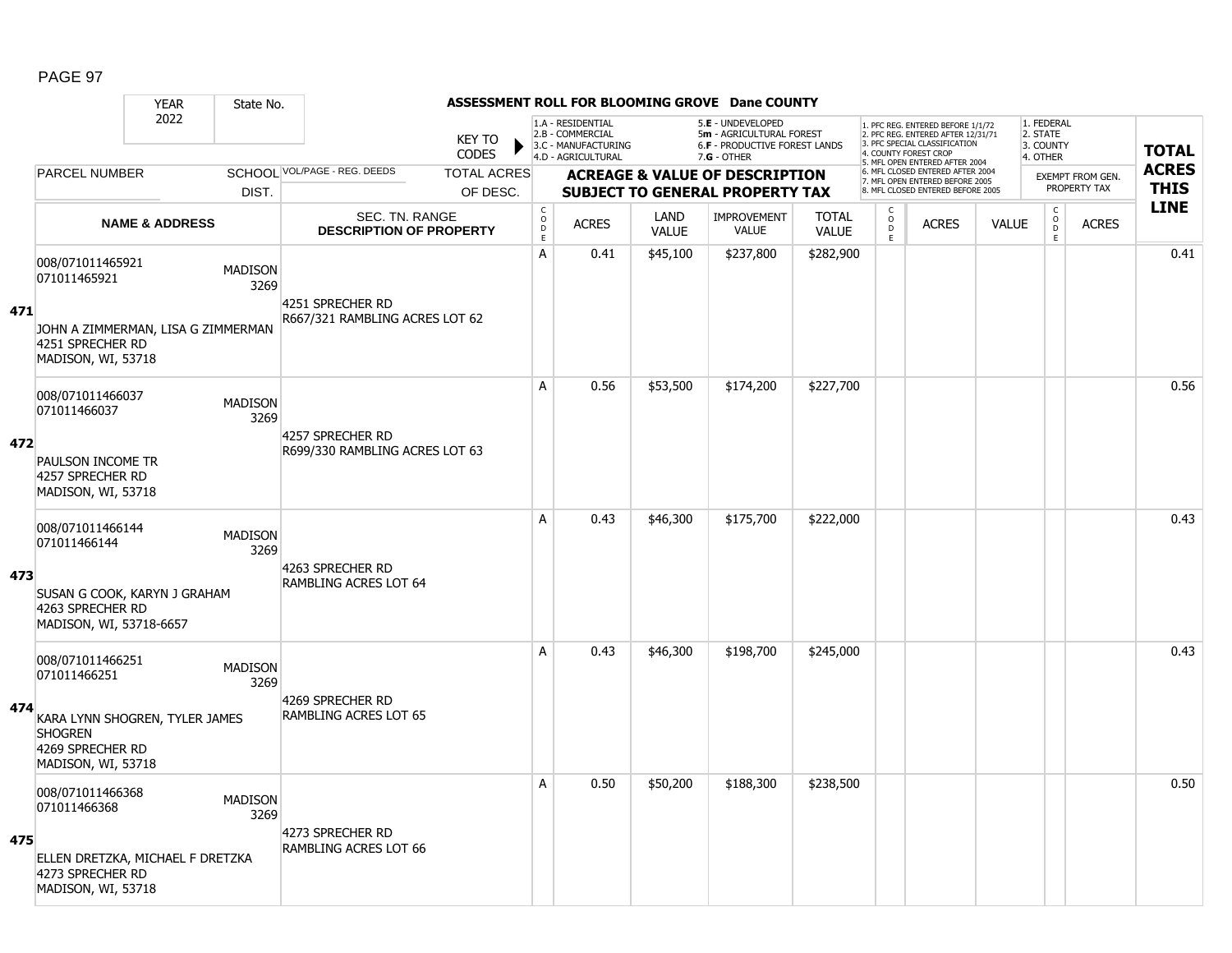|     |                                                                                                                               | <b>YEAR</b>               | State No.      |                                                                                                                                                                                                                                                                                                                                                                                          |                               |                                        |                                                                                    |                      | ASSESSMENT ROLL FOR BLOOMING GROVE Dane COUNTY                                                  |                              |                                    |                                                                                                                                   |              |                                                 |                         |              |
|-----|-------------------------------------------------------------------------------------------------------------------------------|---------------------------|----------------|------------------------------------------------------------------------------------------------------------------------------------------------------------------------------------------------------------------------------------------------------------------------------------------------------------------------------------------------------------------------------------------|-------------------------------|----------------------------------------|------------------------------------------------------------------------------------|----------------------|-------------------------------------------------------------------------------------------------|------------------------------|------------------------------------|-----------------------------------------------------------------------------------------------------------------------------------|--------------|-------------------------------------------------|-------------------------|--------------|
|     |                                                                                                                               | 2022                      |                |                                                                                                                                                                                                                                                                                                                                                                                          | <b>KEY TO</b><br><b>CODES</b> |                                        | 1.A - RESIDENTIAL<br>2.B - COMMERCIAL<br>3.C - MANUFACTURING<br>4.D - AGRICULTURAL |                      | 5.E - UNDEVELOPED<br>5m - AGRICULTURAL FOREST<br>6.F - PRODUCTIVE FOREST LANDS<br>$7.G - OTHER$ |                              |                                    | 1. PFC REG. ENTERED BEFORE 1/1/72<br>2. PFC REG. ENTERED AFTER 12/31/71<br>3. PFC SPECIAL CLASSIFICATION<br>4. COUNTY FOREST CROP |              | 1. FEDERAL<br>2. STATE<br>3. COUNTY<br>4. OTHER |                         | <b>TOTAL</b> |
|     | <b>PARCEL NUMBER</b>                                                                                                          |                           |                | SCHOOL VOL/PAGE - REG. DEEDS                                                                                                                                                                                                                                                                                                                                                             | <b>TOTAL ACRES</b>            |                                        |                                                                                    |                      | <b>ACREAGE &amp; VALUE OF DESCRIPTION</b>                                                       |                              |                                    | 5. MFL OPEN ENTERED AFTER 2004<br>6. MFL CLOSED ENTERED AFTER 2004                                                                |              |                                                 | <b>EXEMPT FROM GEN.</b> | <b>ACRES</b> |
|     |                                                                                                                               |                           | DIST.          |                                                                                                                                                                                                                                                                                                                                                                                          | OF DESC.                      |                                        |                                                                                    |                      | <b>SUBJECT TO GENERAL PROPERTY TAX</b>                                                          |                              |                                    | 7. MFL OPEN ENTERED BEFORE 2005<br>8. MFL CLOSED ENTERED BEFORE 2005                                                              |              |                                                 | PROPERTY TAX            | <b>THIS</b>  |
|     |                                                                                                                               | <b>NAME &amp; ADDRESS</b> |                | SEC. TN. RANGE<br><b>DESCRIPTION OF PROPERTY</b>                                                                                                                                                                                                                                                                                                                                         |                               | $_{\rm o}^{\rm c}$<br>D<br>$\mathsf E$ | <b>ACRES</b>                                                                       | LAND<br><b>VALUE</b> | <b>IMPROVEMENT</b><br><b>VALUE</b>                                                              | <b>TOTAL</b><br><b>VALUE</b> | C<br>$\circ$<br>$\mathsf{D}$<br>E. | <b>ACRES</b>                                                                                                                      | <b>VALUE</b> | $\mathsf{C}$<br>$\overline{D}$<br>E             | <b>ACRES</b>            | <b>LINE</b>  |
| 476 | 008/071011466480<br>071011466480<br>4292 VENETIAN LN<br>MADISON, WI, 53718                                                    |                           |                | 4292 VENETIAN LN<br>MADISON 11-07N-10E SE SE BLK CONDO: LOT 1<br>3269 LOT 1 CSM 12310 CS76/182&183-<br>11/8/2007 F/K/A LOT 1 CSM 11042<br>CS66/175&177-4/21/2004 F/K/A LOT 1 & 2<br>TERRI M DOUGLAS, TIMOTHY J DOUGLAS CSM 10992 CS66/30-32 02/24/04 F/K/A LOT<br>1 CSM 2538 F/K/A PRT LOT 67 RAMBLING<br>ACRES DESCR AS SEC 11-7-10 PRT NE1/4<br>SE1/4 & SE1/4 SE1/4 (CONT 0.461 ACRES) |                               | A                                      | 0.46                                                                               | \$53,200             | \$284,700                                                                                       | \$337,900                    |                                    |                                                                                                                                   |              |                                                 |                         | 0.46         |
| 477 | 008/071011466590<br>071011466590<br>JAMIE DOMENICA DURO KIESCH<br>4288 VENETIAN LN<br>MADISON, WI, 53718                      |                           |                | 4288 VENETIAN LN<br>MADISON 11-07N-10E SE SE BLK CONDO: LOT 2<br>3269 LOT 2 CSM 12310 CS76/182&183-<br>11/8/2007 F/K/A LOT 1 CSM 11042<br>CS66/175&177-4/21/2004 F/K/A LOT 1 & 2<br>CSM 10992 CS66/30-32 02/24/04 F/K/A LOT<br>1 CSM 2538 F/K/A PRT LOT 67 RAMBLING<br>ACRES DESCR AS SEC 11-7-10 PRT NE1/4<br>SE1/4 & SE1/4 SE1/4 (CONT 0.461 ACRES)                                    |                               | A                                      | 0.73                                                                               | \$70,800             | \$190,400                                                                                       | \$261,200                    |                                    |                                                                                                                                   |              |                                                 |                         | 0.73         |
| 478 | 008/071011466700<br>071011466700<br>JOHN S REBACK, RENEE P REBACK<br>4296 VENETIAN LN<br>MADISON, WI, 53718                   |                           |                | 4296 VENETIAN LN<br>MADISON BLOCK/CONDO: LOT 2 LOT 2 CSM 11042<br>3269 CS66/175&177-4/22/2004 F/K/A LOTS 1& 2<br>CSM 10992 CS66/30-32 02/24/04 F/K/A LOT<br>1 CSM 2538 F/K/A PRT LOT 67 RAMBLING<br>ACRES DESCR AS SEC 11-7-10 PRT<br>NE1/4SE1/4 & SE1/4 SE1/4 (CONT 0.461<br>ACRES)                                                                                                     |                               | A                                      | 0.46                                                                               | \$47,800             | \$311,700                                                                                       | \$359,500                    |                                    |                                                                                                                                   |              |                                                 |                         | 0.46         |
| 479 | 008/071011466877<br>071011466877<br>SANDRA L LYSLOFF, SVEN Y LYSLOFF<br>4278 VENETIAN LN<br>MADISON, WI, 53718                |                           | <b>MADISON</b> | 3269 4278 VENETIAN LN<br>LOT 2 CSM 2538 CS10/96&97 DESCR AS<br>RAMBLING ACRES PRT LOT 67 .779 ACRE<br>M/L                                                                                                                                                                                                                                                                                |                               | А                                      | 0.54                                                                               | \$52,200             | \$221,000                                                                                       | \$273,200                    |                                    |                                                                                                                                   |              |                                                 |                         | 0.54         |
| 480 | 008/071011467072<br>071011467072<br>JON W NINNEMANN, RENEE BEER<br><b>NINNEMANN</b><br>4279 SPRECHER RD<br>MADISON, WI, 53718 |                           |                | MADISON 4279 SPRECHER RD<br>3269 LOT 3 CSM 2538 CS10/96&97 DESCR AS<br>RAMBLING ACRES PRT LOT 67 BEG SE COR<br>SD LOT TH S78DEGW 167.84 FT TH N<br>144.63 FT TH N8 9DEGE 164.41 FT TH S<br>111 FT TO POB .482 ACRE M/L                                                                                                                                                                   |                               | A                                      | 0.42                                                                               | \$45,400             | \$233,500                                                                                       | \$278,900                    |                                    |                                                                                                                                   |              |                                                 |                         | 0.42         |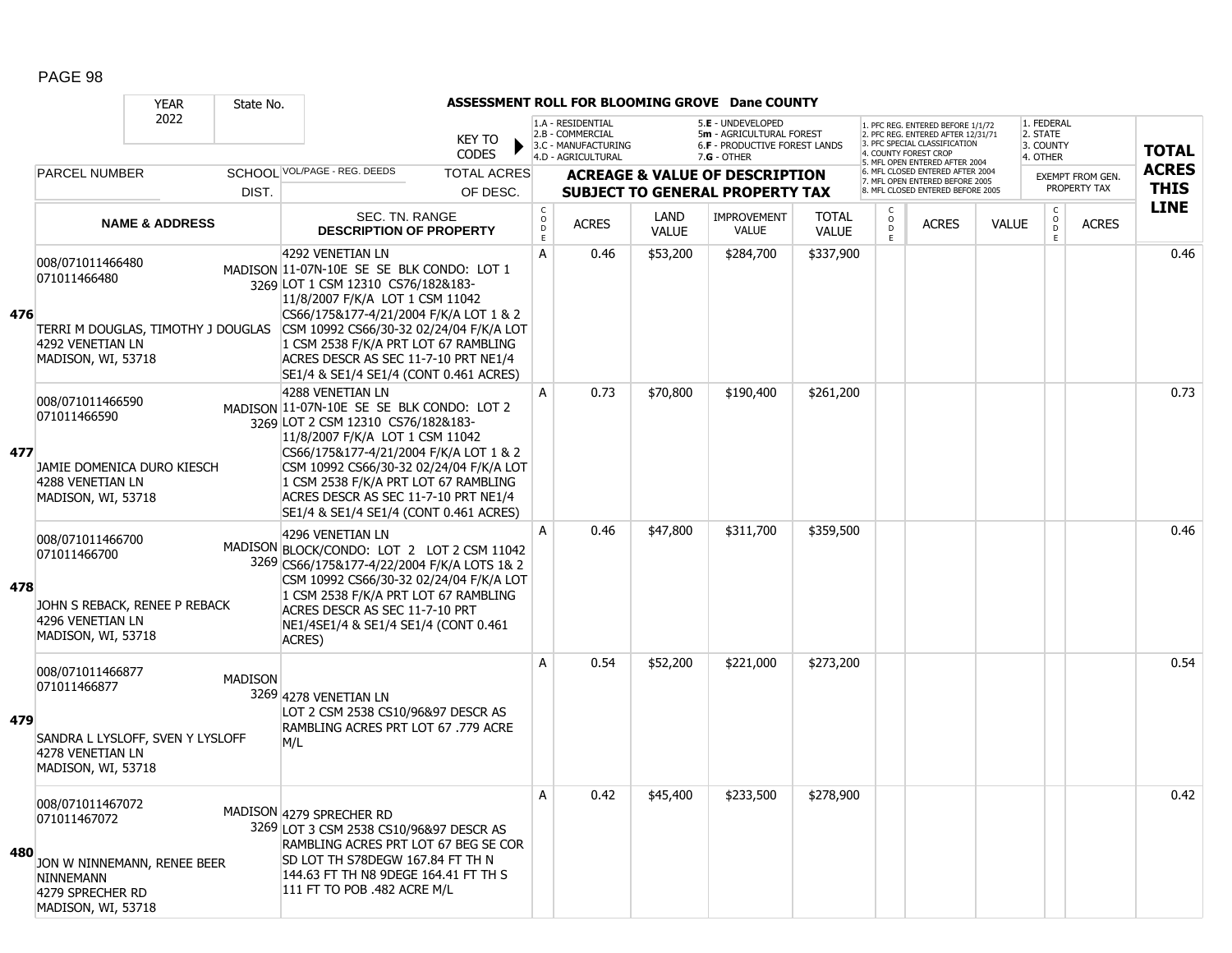|     |                                                                                                                             | <b>YEAR</b>               | State No.            |                                                                                                                                                                                                                                                                                                                                                                                       |                                       |                                                              |                      | ASSESSMENT ROLL FOR BLOOMING GROVE Dane COUNTY                                 |                              |                                     |                                                                                                                                   |              |                                     |                                  |              |
|-----|-----------------------------------------------------------------------------------------------------------------------------|---------------------------|----------------------|---------------------------------------------------------------------------------------------------------------------------------------------------------------------------------------------------------------------------------------------------------------------------------------------------------------------------------------------------------------------------------------|---------------------------------------|--------------------------------------------------------------|----------------------|--------------------------------------------------------------------------------|------------------------------|-------------------------------------|-----------------------------------------------------------------------------------------------------------------------------------|--------------|-------------------------------------|----------------------------------|--------------|
|     |                                                                                                                             | 2022                      |                      | <b>KEY TO</b><br><b>CODES</b>                                                                                                                                                                                                                                                                                                                                                         |                                       | 1.A - RESIDENTIAL<br>2.B - COMMERCIAL<br>3.C - MANUFACTURING |                      | 5.E - UNDEVELOPED<br>5m - AGRICULTURAL FOREST<br>6.F - PRODUCTIVE FOREST LANDS |                              |                                     | 1. PFC REG. ENTERED BEFORE 1/1/72<br>2. PFC REG. ENTERED AFTER 12/31/71<br>3. PFC SPECIAL CLASSIFICATION<br>4. COUNTY FOREST CROP |              | 1. FEDERAL<br>2. STATE<br>3. COUNTY |                                  | <b>TOTAL</b> |
|     | <b>PARCEL NUMBER</b>                                                                                                        |                           |                      | SCHOOL VOL/PAGE - REG. DEEDS<br><b>TOTAL ACRES</b>                                                                                                                                                                                                                                                                                                                                    |                                       | 4.D - AGRICULTURAL                                           |                      | $7.G - OTHER$<br><b>ACREAGE &amp; VALUE OF DESCRIPTION</b>                     |                              |                                     | 5. MFL OPEN ENTERED AFTER 2004<br>6. MFL CLOSED ENTERED AFTER 2004                                                                |              | 4. OTHER                            |                                  | <b>ACRES</b> |
|     |                                                                                                                             |                           | DIST.                | OF DESC.                                                                                                                                                                                                                                                                                                                                                                              |                                       |                                                              |                      | <b>SUBJECT TO GENERAL PROPERTY TAX</b>                                         |                              |                                     | 7. MFL OPEN ENTERED BEFORE 2005<br>8. MFL CLOSED ENTERED BEFORE 2005                                                              |              |                                     | EXEMPT FROM GEN.<br>PROPERTY TAX | <b>THIS</b>  |
|     |                                                                                                                             | <b>NAME &amp; ADDRESS</b> |                      | SEC. TN. RANGE<br><b>DESCRIPTION OF PROPERTY</b>                                                                                                                                                                                                                                                                                                                                      | C<br>$\mathsf{o}$<br>$\mathsf D$<br>E | <b>ACRES</b>                                                 | LAND<br><b>VALUE</b> | <b>IMPROVEMENT</b><br><b>VALUE</b>                                             | <b>TOTAL</b><br><b>VALUE</b> | C<br>$_\mathrm{D}^\mathrm{O}$<br>E. | <b>ACRES</b>                                                                                                                      | <b>VALUE</b> | $\mathsf{C}$<br>$\circ$<br>D<br>Ε.  | <b>ACRES</b>                     | <b>LINE</b>  |
| 481 | 008/071011467170<br>071011467170<br>ROBERT R ANDERSON, SUSAN J<br><b>ANDERSON</b><br>4285 SPRECHER RD<br>MADISON, WI, 53718 |                           | <b>MADISON</b>       | 3269 4285 SPRECHER RD<br>LOT 4 CSM 2538 CS10/96&97 DESCR AS<br>RAMBLING ACRES PRT LOT 67 .53 ACRE<br>M/L                                                                                                                                                                                                                                                                              | Α                                     | 0.40                                                         | \$44,400             | \$188,800                                                                      | \$233,200                    |                                     |                                                                                                                                   |              |                                     |                                  | 0.40         |
| 482 | 008/071011498262<br>071011498262<br><b>NORTON LIVING TR</b><br>4264 SPRECHER RD<br>MADISON, WI, 53718                       |                           | MADISON <sup>O</sup> | 3269 LOT 1 CSM 8525 CS46/292-295 3/27/97<br>F/K/A CSM 8426 DESCR AS SEC 11-7-10 PRT<br>SE1/4SE1/4 & SEC 12-7-10 PRT<br>SW1/4SW1/4 & SE C 13-7-10 PRT<br>NW1/4NW1/4 (1 ACRE) SUBJ TO ESMT IN<br>DOC #28591 27 & 2928161                                                                                                                                                                | A                                     | 1.00                                                         | \$50,400             | \$0                                                                            | \$50,400                     |                                     |                                                                                                                                   |              |                                     |                                  | 1.00         |
| 483 | 008/071011498379<br>071011498379<br><b>JASON EDWARD NOER</b><br>4254 SPRECHER RD<br>MADISON, WI, 53718                      |                           |                      | 4254 SPRECHER RD<br>MADISON LOT 2 CSM 8525 CS46/292-295 3/27/97<br>3269 F/K/A CSM 8426 DESCR AS SEC 11-7-10 PRT<br>SE1/4SE1/4 & SEC 12-7-10 PRT<br>SW1/4SW1/4 & SE C 13-7-10 PRT<br>NW1/4NW1/4 (1.564 ACRES) & ALSO PRT<br>LOT 4 CSM 8525 DESCR AS BEG NE COR<br>LOT 2 CSM 8525 TH S19DEG06'30W 70". 20<br>FT TH S28DEG32'00W 101.45 FT TH<br>N89DEG56'51"E 23.53 FT T H N28DEG32'00" | A                                     | 1.56                                                         | \$73,000             | \$164,400                                                                      | \$237,400                    |                                     |                                                                                                                                   |              |                                     |                                  | 1.56         |
| 484 | 008/071011498468<br>071011498468<br><b>JAMES TIMBERS</b><br>4232 SPRECHER RD<br>MADISON, WI, 53718                          |                           |                      | MADISON 4232 SPRECHER RD<br>3269 LOT 3 CSM 8525 CS46/292-295 3/27/97<br>F/K/A CSM 8426 DESCR AS SEC 11-7-10 PRT<br>SE1/4SE1/4 & SEC 12-7-10 PRT<br>SW1/4SW1/4 & SE C 13-7-10 PRT<br>NW1/4NW1/4 (1.022 ACRES)                                                                                                                                                                          | A                                     | 1.02                                                         | \$63,300             | \$347,600                                                                      | \$410,900                    |                                     |                                                                                                                                   |              |                                     |                                  | 1.02         |
| 485 | 008/071011498584<br>071011498584<br>AMY SCHROEDER, VINCENT SCHROEDER<br>4244 SPRECHER RD<br>MADISON, WI, 53718              |                           |                      | 4244 SPRECHER RD<br>MADISON LOT 4 CSM 8525 CS46/292-295 3/27/97<br>3269 F/K/A CSM 8426 DESCR AS SEC 11-7-10 PRT<br>SE1/4SE1/4 & SEC 12-7-10 PRT<br>SW1/4SW1/4 & SE C 13-7-10 PRT<br>NW1/4NW1/4 & ALSO PRT LOT 2 CSM 8525<br>DESCR AS BEG SE COR SD LOT 2 TH<br>N28DEG32'00E 55.65 FT TH S89DEG56'5"1<br>W 109.15 FT TH S67DEG09'05"W 32.17 FT<br>TH S72DEG04'30"E 117. 94 FT TO POB " | A                                     | 4.60                                                         | \$108,400            | \$371,600                                                                      | \$480,000                    |                                     |                                                                                                                                   |              |                                     |                                  | 4.60         |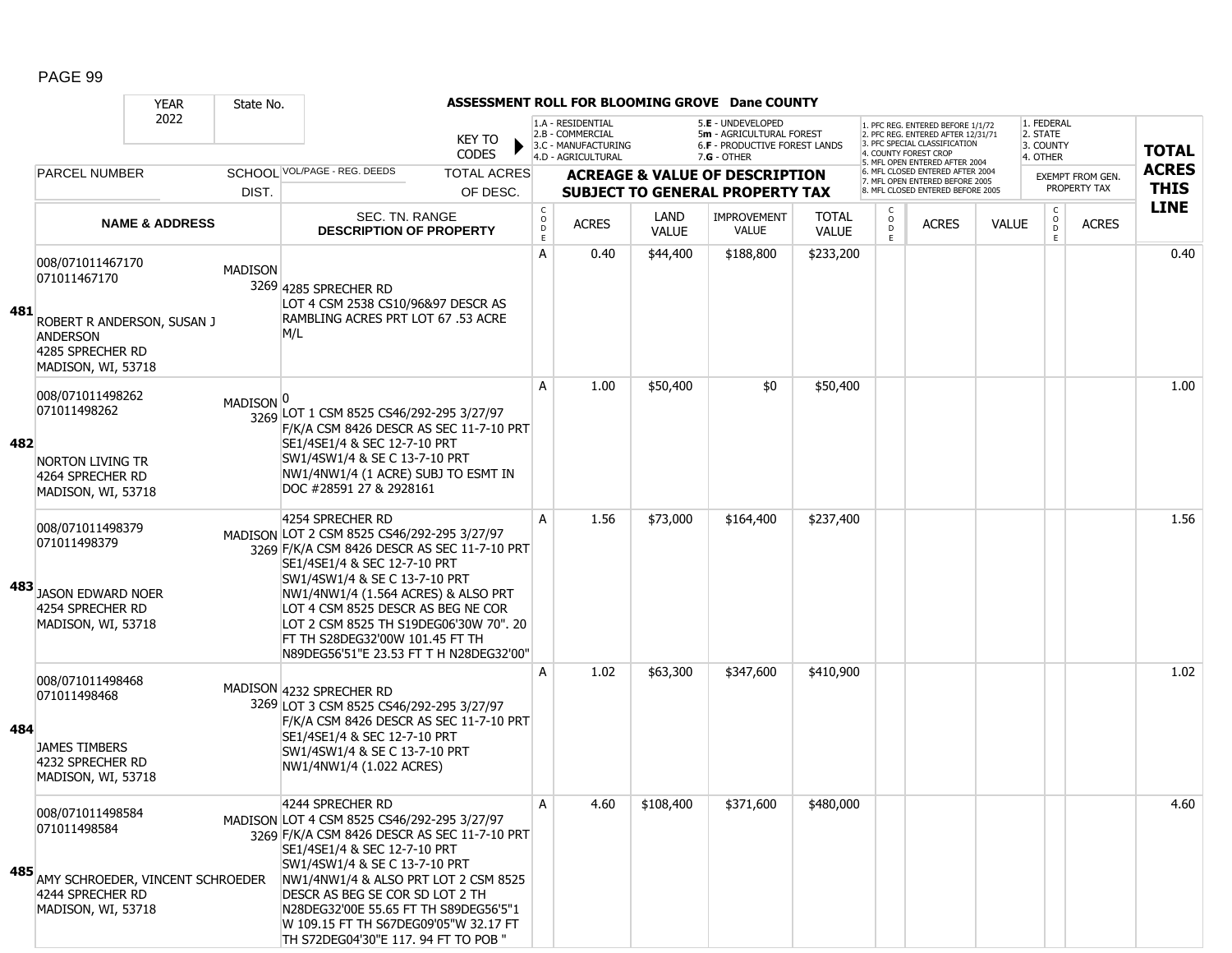|     |                                                                                                                                        | <b>YEAR</b>               | State No. |                                                                                                                                                                                                                                                                                                                                                                                              |                                |                              |                                                                                    |                      | ASSESSMENT ROLL FOR BLOOMING GROVE Dane COUNTY                                                         |                              |                                    |                                                                                                                                                                     |              |                                                 |                                         |                             |
|-----|----------------------------------------------------------------------------------------------------------------------------------------|---------------------------|-----------|----------------------------------------------------------------------------------------------------------------------------------------------------------------------------------------------------------------------------------------------------------------------------------------------------------------------------------------------------------------------------------------------|--------------------------------|------------------------------|------------------------------------------------------------------------------------|----------------------|--------------------------------------------------------------------------------------------------------|------------------------------|------------------------------------|---------------------------------------------------------------------------------------------------------------------------------------------------------------------|--------------|-------------------------------------------------|-----------------------------------------|-----------------------------|
|     |                                                                                                                                        | 2022                      |           |                                                                                                                                                                                                                                                                                                                                                                                              | <b>KEY TO</b><br><b>CODES</b>  |                              | 1.A - RESIDENTIAL<br>2.B - COMMERCIAL<br>3.C - MANUFACTURING<br>4.D - AGRICULTURAL |                      | 5.E - UNDEVELOPED<br>5m - AGRICULTURAL FOREST<br><b>6.F - PRODUCTIVE FOREST LANDS</b><br>$7.G - OTHER$ |                              |                                    | 1. PFC REG. ENTERED BEFORE 1/1/72<br>2. PFC REG. ENTERED AFTER 12/31/71<br>3. PFC SPECIAL CLASSIFICATION<br>4. COUNTY FOREST CROP<br>5. MFL OPEN ENTERED AFTER 2004 |              | 1. FEDERAL<br>2. STATE<br>3. COUNTY<br>4. OTHER |                                         | <b>TOTAL</b>                |
|     | <b>PARCEL NUMBER</b>                                                                                                                   |                           | DIST.     | SCHOOI VOL/PAGE - REG. DEEDS                                                                                                                                                                                                                                                                                                                                                                 | <b>TOTAL ACRES</b><br>OF DESC. |                              |                                                                                    |                      | <b>ACREAGE &amp; VALUE OF DESCRIPTION</b><br><b>SUBJECT TO GENERAL PROPERTY TAX</b>                    |                              |                                    | 6. MFL CLOSED ENTERED AFTER 2004<br>7. MFL OPEN ENTERED BEFORE 2005<br>8. MFL CLOSED ENTERED BEFORE 2005                                                            |              |                                                 | <b>EXEMPT FROM GEN.</b><br>PROPERTY TAX | <b>ACRES</b><br><b>THIS</b> |
|     |                                                                                                                                        | <b>NAME &amp; ADDRESS</b> |           | SEC. TN. RANGE<br><b>DESCRIPTION OF PROPERTY</b>                                                                                                                                                                                                                                                                                                                                             |                                | $_{\rm o}^{\rm c}$<br>D<br>E | <b>ACRES</b>                                                                       | LAND<br><b>VALUE</b> | <b>IMPROVEMENT</b><br><b>VALUE</b>                                                                     | <b>TOTAL</b><br><b>VALUE</b> | $\mathsf{C}$<br>$\circ$<br>D<br>F. | <b>ACRES</b>                                                                                                                                                        | <b>VALUE</b> | $\mathsf{C}$<br>$\mathsf{o}$<br>D<br>F.         | <b>ACRES</b>                            | <b>LINE</b>                 |
| 486 | 008/071012390714<br>071012390714<br><b>KNOOP LIVING TR</b><br>4270 SPRECHER RD<br>MADISON, WI, 53718                                   |                           |           | n<br>MADISON SEC 12-7-10 PRT SW1/4SW1/4 N 132 FT OF<br>3269 W 660 FT EXC COM AT W 1/4 COR OF SD<br>SEC 12 TH S0DEG26'34E ALG W LN OF<br>SW1/4 OF SD SEC 12 1345.90 FT TO POB<br>THIS EXC TH N"88DEG19'36E 247.00 F T TH<br>S0DEG26'34"E 107.00 FT TO N LN OF LOT 1<br>CSM 1807 TH S"88 DEG19'36W ALG SD N<br>LN 247.00 FT TO W LN OF SD SW1/4SW1/4<br>TH NODEG26'34"W"                       |                                | A                            | 1.40                                                                               | \$5,200              | \$0                                                                                                    | \$5,200                      |                                    |                                                                                                                                                                     |              |                                                 |                                         | 1.40                        |
|     | 008/071012390858<br>071012390858<br>487 LISA A LATTIN<br>4280 SPRECHER RD<br>MADISON, WI, 53718                                        |                           |           | 4280 SPRECHER RD<br>MADISON SEC 12-7-10 PRT SW1/4SW1/4 DESCR AS<br>3269 COM AT W1/4 COR OF SD SE C 12 TH<br>S0DEG26'34", E ALG W LN OF SW1/4 OF SD<br>SEC 12 1345.90 FT TO POB TH<br>N88DEG19'36"E 247.00 FT TH"<br>S0DEG26'34E 107.00 FT TO N LN OF LOT 1<br>CSM 1807 TH S88DEG19'36"W ALG SD N LN<br>2"4 7.00 FT TO W LN OF SD SW1/4SW1/4<br>TH NODEG26'34W ALG SD W LN 107.00 FT<br>TO "0 |                                | A                            | 0.61                                                                               | \$56,400             | \$124,200                                                                                              | \$180,600                    |                                    |                                                                                                                                                                     |              |                                                 |                                         | 0.61                        |
|     | 008/071012391400<br>071012391400<br>488 KNOOP LIVING TR<br>4270 SPRECHER RD<br>MADISON, WI, 53718                                      |                           |           | 4270 SPRECHER RD<br>MADISON R663/87 LOT 1 CSM 1807 CS7/219 DESCR<br>3269 AS SEC 12-7-10 PRT SW1/4SW1/4 COM<br>SEC W1/4 COR TH S 1452.44 FT TO POB TH<br>CON S 110. 8 FT TH N88DEGE 872.8 FT TH<br>N20DEGE 261.62 FT TH S88DEGW 304 .36<br>FT TH S 132 FT TH S88DEGW 660.67 FT TO<br>POB 3 ACRES ALSO BEG SW COR SD LOT<br>TH N 110.8 FT TH S88DEGW 47 FT TO SEC<br>W LN TH S 110.8 F         |                                | A                            | 3.00                                                                               | \$98,300             | \$344,100                                                                                              | \$442,400                    |                                    |                                                                                                                                                                     |              |                                                 |                                         | 3.00                        |
| 489 | 008/071012391508<br>071012391508<br><b>GERALD C PETERSON, HENRIETTE</b><br><b>PETERSON</b><br>9292 TROON LAKES DR<br>NAPLES, FL, 34109 |                           |           | MADISON 4268 SPRECHER RD<br>3269 LOT 2 CSM 1807 CS7/219 DESCR AS SEC 12<br>-7-10 PRT SW1/4SW1/4 C OM SEC W1/4<br>COR TH S 1563.24 FT TO POB TH CON S<br>209.45 FT TH S85DEGE 305.65 FT TH<br>S82DEGE 452.8 FT TH N20DEGE 341.21 FT<br>TH S88DEGW 872.8 FT TO POB 4.67 ACRES                                                                                                                  |                                | A                            | 5.00                                                                               | \$133,500            | \$330,800                                                                                              | \$464,300                    |                                    |                                                                                                                                                                     |              |                                                 |                                         | 5.00                        |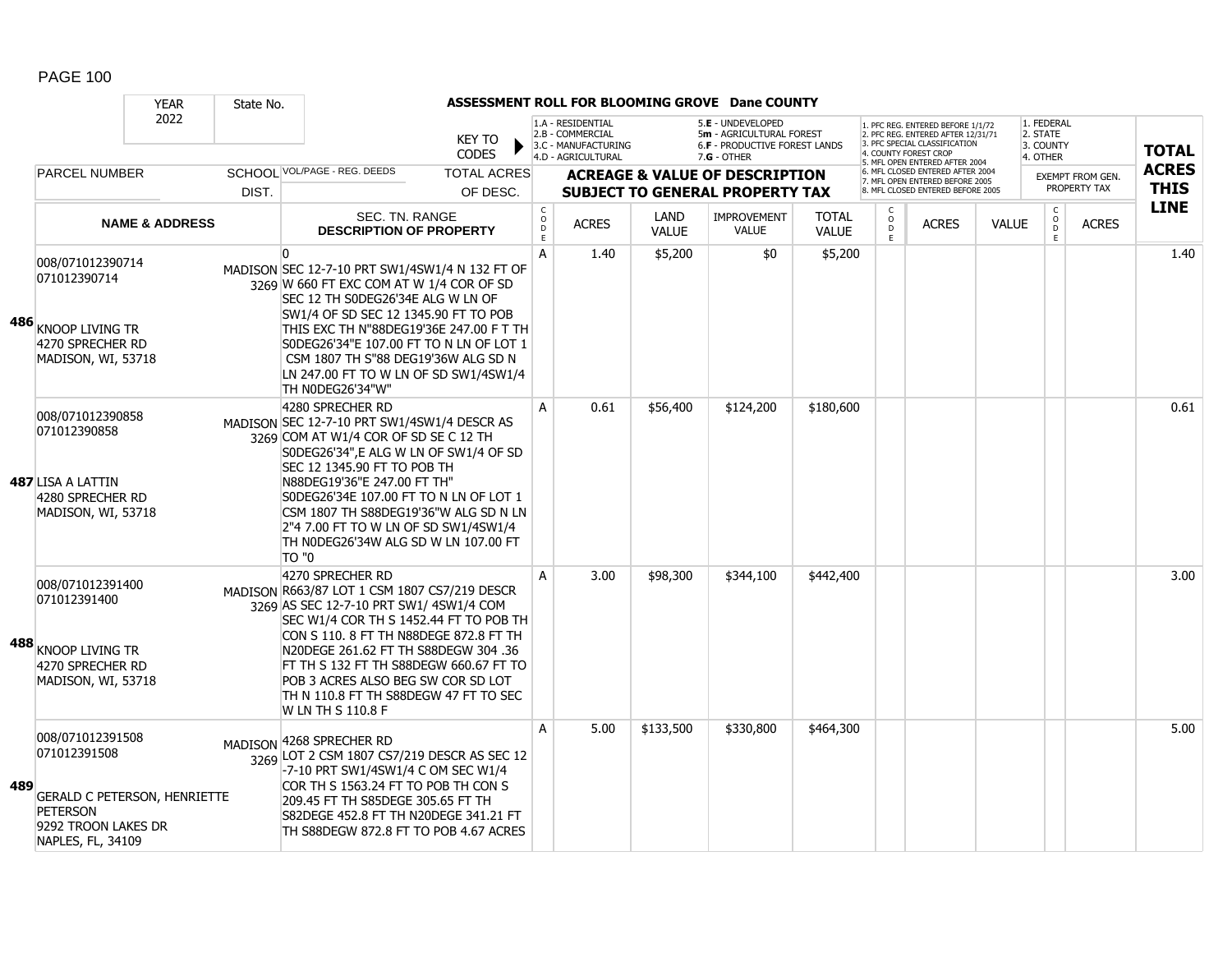|     |                                                                                                              | <b>YEAR</b>               | State No.              |                                                                                                                                                                                                                                                                                                                |                               |                                            |                                                                                    |                      | ASSESSMENT ROLL FOR BLOOMING GROVE Dane COUNTY                                                         |                              |                           |                                                                                                                                   |              |                                                 |                         |              |
|-----|--------------------------------------------------------------------------------------------------------------|---------------------------|------------------------|----------------------------------------------------------------------------------------------------------------------------------------------------------------------------------------------------------------------------------------------------------------------------------------------------------------|-------------------------------|--------------------------------------------|------------------------------------------------------------------------------------|----------------------|--------------------------------------------------------------------------------------------------------|------------------------------|---------------------------|-----------------------------------------------------------------------------------------------------------------------------------|--------------|-------------------------------------------------|-------------------------|--------------|
|     |                                                                                                              | 2022                      |                        |                                                                                                                                                                                                                                                                                                                | <b>KEY TO</b><br><b>CODES</b> |                                            | 1.A - RESIDENTIAL<br>2.B - COMMERCIAL<br>3.C - MANUFACTURING<br>4.D - AGRICULTURAL |                      | 5.E - UNDEVELOPED<br>5m - AGRICULTURAL FOREST<br><b>6.F - PRODUCTIVE FOREST LANDS</b><br>$7.G - OTHER$ |                              |                           | 1. PFC REG. ENTERED BEFORE 1/1/72<br>2. PFC REG. ENTERED AFTER 12/31/71<br>3. PFC SPECIAL CLASSIFICATION<br>4. COUNTY FOREST CROP |              | 1. FEDERAL<br>2. STATE<br>3. COUNTY<br>4. OTHER |                         | <b>TOTAL</b> |
|     | <b>PARCEL NUMBER</b>                                                                                         |                           |                        | SCHOOL VOL/PAGE - REG. DEEDS                                                                                                                                                                                                                                                                                   | <b>TOTAL ACRES</b>            |                                            |                                                                                    |                      | <b>ACREAGE &amp; VALUE OF DESCRIPTION</b>                                                              |                              |                           | 5. MFL OPEN ENTERED AFTER 2004<br>6. MFL CLOSED ENTERED AFTER 2004                                                                |              |                                                 | <b>EXEMPT FROM GEN.</b> | <b>ACRES</b> |
|     |                                                                                                              |                           | DIST.                  |                                                                                                                                                                                                                                                                                                                | OF DESC.                      |                                            |                                                                                    |                      | <b>SUBJECT TO GENERAL PROPERTY TAX</b>                                                                 |                              |                           | 7. MFL OPEN ENTERED BEFORE 2005<br>8. MFL CLOSED ENTERED BEFORE 2005                                                              |              |                                                 | PROPERTY TAX            | <b>THIS</b>  |
|     |                                                                                                              | <b>NAME &amp; ADDRESS</b> |                        | SEC. TN. RANGE<br><b>DESCRIPTION OF PROPERTY</b>                                                                                                                                                                                                                                                               |                               | $\mathsf C$<br>$\circ$<br>D<br>$\mathsf E$ | <b>ACRES</b>                                                                       | LAND<br><b>VALUE</b> | <b>IMPROVEMENT</b><br><b>VALUE</b>                                                                     | <b>TOTAL</b><br><b>VALUE</b> | C<br>$\overline{0}$<br>E. | <b>ACRES</b>                                                                                                                      | <b>VALUE</b> | $\begin{matrix} 0 \\ 0 \\ 0 \end{matrix}$<br>E  | <b>ACRES</b>            | <b>LINE</b>  |
| 490 | 008/071012391704<br>071012391704<br><b>NORTON LIVING TR</b><br>4264 SPRECHER RD<br>MADISON, WI, 53704        |                           | MADISON <sup>0</sup>   | 3269 SEC 12-7-10 PRT SW1/4SW1/4 COM SEC SW<br>COR TH N 821.96 FT TO POB TH S82DEGE<br>320.6 FT TH S66DEGE 101.48 FT TH<br>S73DEGE 326. 7 FT TH N22DEGE 104 FT TH<br>N79DEGW 452.8 FT TH N82DEGW 320.6 FT<br>TH S 40 FT TO POB 1 ACRE                                                                           |                               | A                                          | 1.00                                                                               | \$2,600              | \$0                                                                                                    | \$2,600                      |                           |                                                                                                                                   |              |                                                 |                         | 1.00         |
| 491 | 008/071012391900<br>071012391900<br><b>NORTON LIVING TR</b><br>4264 SPRECHER RD<br>MADISON, WI, 53704        |                           |                        | 4264 SPRECHER RD<br>MADISON SEC 12-7-10 PRT SW1/4SW1/4 BEG 596.96<br>3269 FT N OF SEC SW COR TH S70DEGE 233.29<br>FT TH S69DEGE 371.62 FT TH N33DEGE<br>149.68 FT TH N29DEGE 153.25 FT TH<br>N73DEGW 326.7 FT TH N66DEGW 101.48 F<br>T TH N82DEGW 320.6 FT TH S 225 FT TO<br>POB                               |                               | A                                          | 4.00                                                                               | \$115,800            | \$281,600                                                                                              | \$397,400                    |                           |                                                                                                                                   |              |                                                 |                         | 4.00         |
| 492 | 008/071013286308<br>071013286308<br>CHAMBERLAIN REV TR, SHARON R<br>4200 KARMICHAEL CT<br>MADISON, WI, 53718 |                           |                        | $\Omega$<br>MCFARLAND SEC 13-7-10 PRT NW1/4NW1/4 DESCR AS<br>3381 COM NW COR SEC 13 TH S01 DEG27'21W<br>208.00 F"T ALG W LN SD NW1/4 TO POB<br>ALSO BEING NLY CORNER LOT 14<br>WEATHER OAK HILLS TH CONT<br>S01DEG27'21W 264.0 0 FT ALG W LN SD<br>NW1/4 TH N34DEG23'11"E 319.80 FT TH W<br>173".9 1 FT TO POB |                               | $\overline{A}$                             | 0.53                                                                               | \$30,900             | \$0                                                                                                    | \$30,900                     |                           |                                                                                                                                   |              |                                                 |                         | 0.53         |
| 493 | 008/071014102227<br>071014102227<br><b>AG PHILLIPS TR</b><br>4208 SPRECHER RD<br>MADISON, WI, 53718          |                           | <b>MADISON</b><br>3269 | 4208 SPRECHER RD<br>WEATHER OAK HILLS LOT 2 807/90                                                                                                                                                                                                                                                             |                               | A                                          | 0.42                                                                               | \$50,600             | \$194,700                                                                                              | \$245,300                    |                           |                                                                                                                                   |              |                                                 |                         | 0.42         |
| 494 | 008/071014102334<br>071014102334<br>CODY A BIEDRZYCKI<br>4204 SPRECHER RD<br>MADISON, WI, 53718              |                           | <b>MADISON</b><br>3269 | 4204 SPRECHER RD<br>WEATHER OAK HILLS LOT 3 R268/89                                                                                                                                                                                                                                                            |                               | $\overline{A}$                             | 0.66                                                                               | \$66,200             | \$191,300                                                                                              | \$257,500                    |                           |                                                                                                                                   |              |                                                 |                         | 0.66         |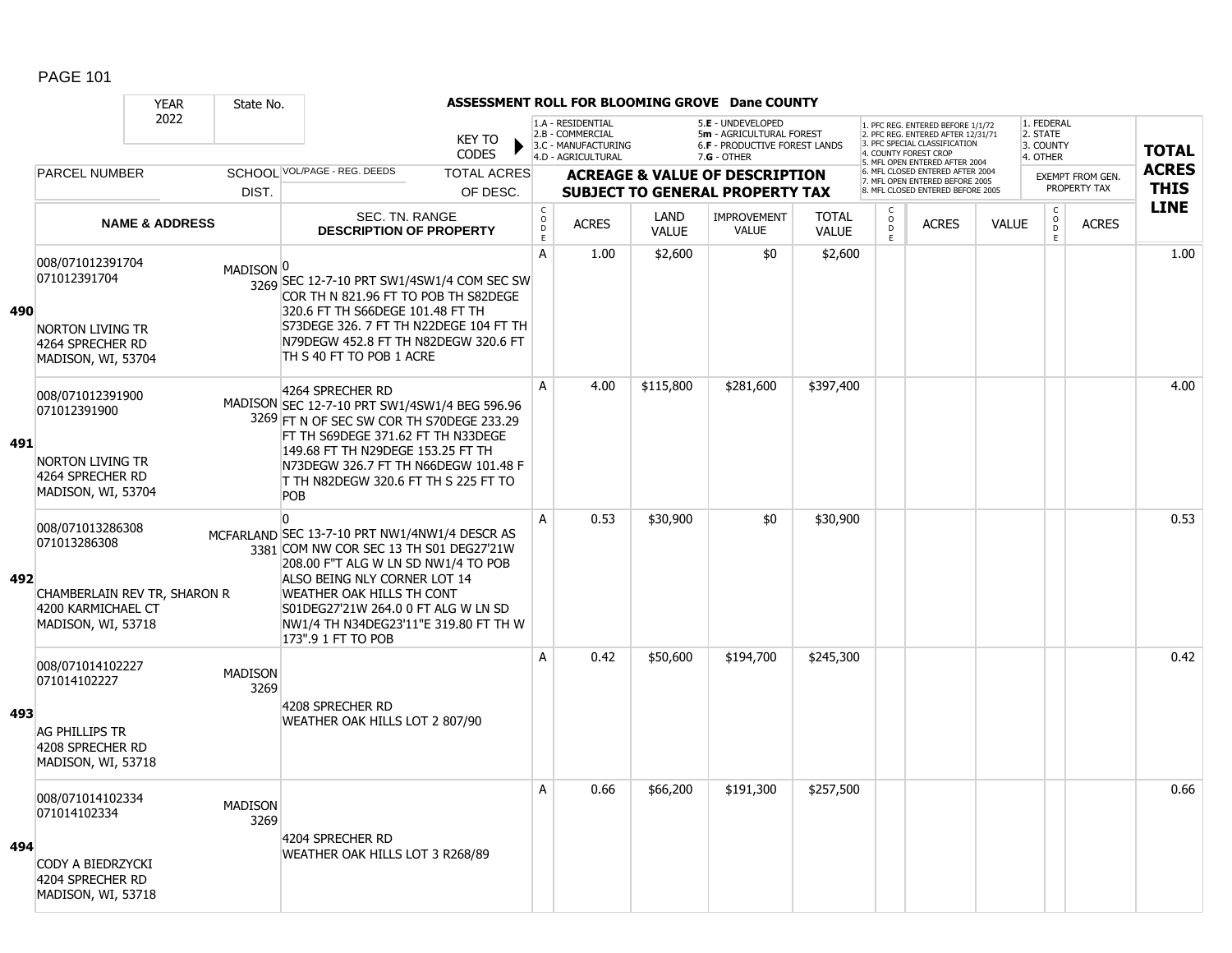### YEAR State No. **ASSESSMENT ROLL FOR BLOOMING GROVE Dane COUNTY** 2022 KEY TO **CODES** 1. PFC REG. ENTERED BEFORE 1/1/72 2. PFC REG. ENTERED AFTER 12/31/71 3. PFC SPECIAL CLASSIFICATION 4. COUNTY FOREST CROP 5. MFL OPEN ENTERED AFTER 2004 6. MFL CLOSED ENTERED AFTER 2004 7. MFL OPEN ENTERED BEFORE 2005 8. MFL CLOSED ENTERED BEFORE 2005 1. FEDERAL 2. STATE 3. COUNTY 4. OTHER **ACREAGE & VALUE OF DESCRIPTION SUBJECT TO GENERAL PROPERTY TAX** EXEMPT FROM GEN. PROPERTY TAX **TOTAL ACRES THIS LINE** 1.A - RESIDENTIAL 2.B - COMMERCIAL 3.C - MANUFACTURING 4.D - AGRICULTURAL 5.**E** - UNDEVELOPED 5**m** - AGRICULTURAL FOREST 6.**F** - PRODUCTIVE FOREST LANDS 7.**G** - OTHER TOTAL ACRES OF DESC. SCHOOL VOL/PAGE - REG. DEEDS DIST. PARCEL NUMBER ACRES C O  $\overline{D}$ E ACRES VALUE  $\mathsf{C}$ O  $\overline{D}$ E TOTAL VALUE IMPROVEMENT VALUE LAND ACRES | VALUE C O  $\overline{D}$ E SEC. TN. RANGE **DESCRIPTION OF PROPERTY NAME & ADDRESS 495** 008/071014102441 000/071014102441 MADISON 3269 PHIPPEN TR, GAIL L 4198 SPRECHER RD MADISON, WI, 53718 4198 SPRECHER RD WEATHER OAK HILLS LOT 4 A 0.52 \$57,200 \$403,500 \$460,700 distance the control of the control of the control of the control of the contr **496** 008/071014102558 006/071014102558 MADISON 3269 DANA R RASMUSSEN, MITCHELL H ROCKETT 4194 SPRECHER RD MADISON, WI, 53718 4194 SPRECHER RD WEATHER OAK HILLS LOT 5 A 0.53 \$57,900 \$174,500 \$232,400 distance the set of the set of the set of the set of the set of the set of th **497** 008/071014102665 006/071014102665 MADISON 3269 PATRICIA A PENFIELD 4190 SPRECHER RD MADISON, WI, 53718 4190 SPRECHER RD WEATHER OAK HILLS LOTS 6 & 7 A | 1.17 \$113,000 | \$230,800 | \$343,800 | | | | | | | | | | 1.17 **498** 008/071014102889 000007101+102009<br>071014102889 MADISON 3269 JAMES DISCH 2800 RIMROCK RD FITCHBURG, WI, 53713 Karmichael Court R528/716 WEATHER OAK HILLS LOT 8 A 0.57 \$60,000 \$0 \$60,000 distance the set of the set of the set of the set of th **499** 008/071014102996 0000071014102996 MADISON 3269 JAMES DISCH 2800 RIMROCK RD MADISON, WI, 53713 4191 KARMICHAEL CT WEATHER OAK HILLS LOT 9 A 0.48 \$54,300 \$182,100 \$236,400 distance the control or determined to 0.48  $\,$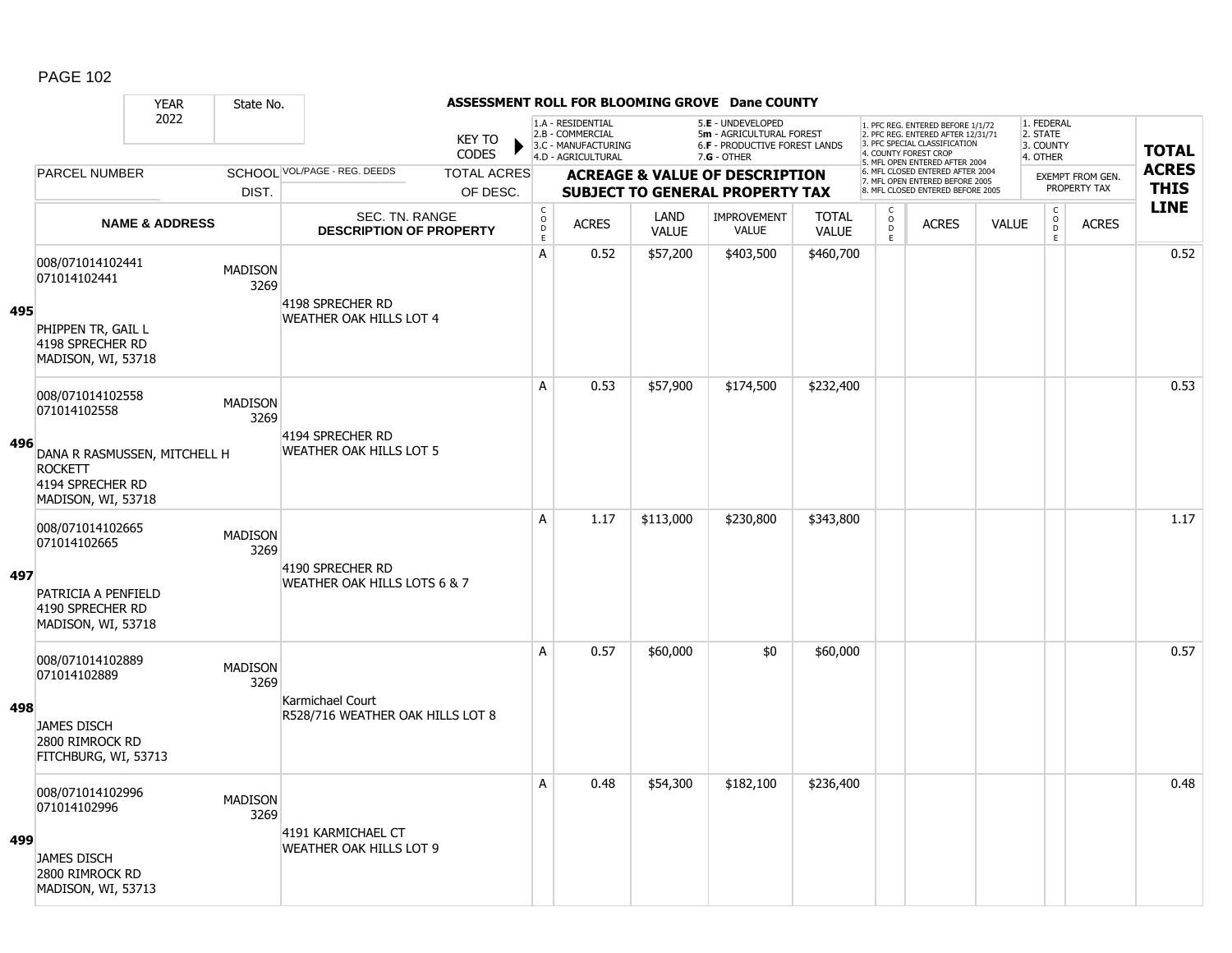|     |                                                                                            | <b>YEAR</b>               | State No.              |                                                                                                                                                           |                               |                                                |                                                                                    |                      | ASSESSMENT ROLL FOR BLOOMING GROVE Dane COUNTY                                                         |                              |                        |                                                                                                                                                                     |              |                                                 |                                         |                             |
|-----|--------------------------------------------------------------------------------------------|---------------------------|------------------------|-----------------------------------------------------------------------------------------------------------------------------------------------------------|-------------------------------|------------------------------------------------|------------------------------------------------------------------------------------|----------------------|--------------------------------------------------------------------------------------------------------|------------------------------|------------------------|---------------------------------------------------------------------------------------------------------------------------------------------------------------------|--------------|-------------------------------------------------|-----------------------------------------|-----------------------------|
|     |                                                                                            | 2022                      |                        |                                                                                                                                                           | <b>KEY TO</b><br><b>CODES</b> |                                                | 1.A - RESIDENTIAL<br>2.B - COMMERCIAL<br>3.C - MANUFACTURING<br>4.D - AGRICULTURAL |                      | 5.E - UNDEVELOPED<br>5m - AGRICULTURAL FOREST<br><b>6.F - PRODUCTIVE FOREST LANDS</b><br>$7.G - OTHER$ |                              |                        | 1. PFC REG. ENTERED BEFORE 1/1/72<br>2. PFC REG. ENTERED AFTER 12/31/71<br>3. PFC SPECIAL CLASSIFICATION<br>4. COUNTY FOREST CROP<br>5. MFL OPEN ENTERED AFTER 2004 |              | 1. FEDERAL<br>2. STATE<br>3. COUNTY<br>4. OTHER |                                         | <b>TOTAL</b>                |
|     | <b>PARCEL NUMBER</b>                                                                       |                           |                        | <b>SCHOOL VOL/PAGE - REG. DEEDS</b>                                                                                                                       | <b>TOTAL ACRES</b>            |                                                |                                                                                    |                      | <b>ACREAGE &amp; VALUE OF DESCRIPTION</b>                                                              |                              |                        | 6. MFL CLOSED ENTERED AFTER 2004<br>7. MFL OPEN ENTERED BEFORE 2005<br>8. MFL CLOSED ENTERED BEFORE 2005                                                            |              |                                                 | <b>EXEMPT FROM GEN.</b><br>PROPERTY TAX | <b>ACRES</b><br><b>THIS</b> |
|     |                                                                                            |                           | DIST.                  |                                                                                                                                                           | OF DESC.                      |                                                |                                                                                    |                      | <b>SUBJECT TO GENERAL PROPERTY TAX</b>                                                                 |                              | C                      |                                                                                                                                                                     |              | $\mathsf{C}$                                    |                                         | <b>LINE</b>                 |
|     |                                                                                            | <b>NAME &amp; ADDRESS</b> |                        | SEC. TN. RANGE<br><b>DESCRIPTION OF PROPERTY</b>                                                                                                          |                               | $\begin{matrix} 0 \\ 0 \\ D \end{matrix}$<br>E | <b>ACRES</b>                                                                       | LAND<br><b>VALUE</b> | <b>IMPROVEMENT</b><br><b>VALUE</b>                                                                     | <b>TOTAL</b><br><b>VALUE</b> | $\mathsf{o}$<br>D<br>E | <b>ACRES</b>                                                                                                                                                        | <b>VALUE</b> | $\circ$<br>$\overline{D}$<br>E                  | <b>ACRES</b>                            |                             |
| 500 | 008/071014103100<br>071014103100                                                           |                           | <b>MADISON</b><br>3269 | 4195 KARMICHAEL CT                                                                                                                                        |                               | A                                              | 0.42                                                                               | \$50,300             | \$166,700                                                                                              | \$217,000                    |                        |                                                                                                                                                                     |              |                                                 |                                         | 0.42                        |
|     | <b>PATRICK L MURPHY</b><br>4195 KARMICHAEL CT<br>MADISON, WI, 53718                        |                           |                        | R651/403 WEATHER OAK HILLS LOT 10                                                                                                                         |                               |                                                |                                                                                    |                      |                                                                                                        |                              |                        |                                                                                                                                                                     |              |                                                 |                                         |                             |
|     | 008/071014103217<br>071014103217                                                           |                           | <b>MADISON</b><br>3269 | 4199 KARMICHAEL CT                                                                                                                                        |                               | A                                              | 0.38                                                                               | \$48,100             | \$186,600                                                                                              | \$234,700                    |                        |                                                                                                                                                                     |              |                                                 |                                         | 0.38                        |
| 501 | <b>BECK REV TR</b><br>5204 AUTUMN LEAF LN<br>MADISON, WI, 53704                            |                           |                        | WEATHER OAK HILLS LOT 11                                                                                                                                  |                               |                                                |                                                                                    |                      |                                                                                                        |                              |                        |                                                                                                                                                                     |              |                                                 |                                         |                             |
|     | 008/071014103310<br>071014103310                                                           |                           |                        | MADISON 4212 SPRECHER RD<br>3269 BLOCK/CONDO: LOT 1 LOT 1 CSM 11282<br>CS68/135-138 12-27-04 DESCR AS SEC 14-                                             |                               | A                                              | 0.66                                                                               | \$59,500             | \$253,700                                                                                              | \$313,200                    |                        |                                                                                                                                                                     |              |                                                 |                                         | 0.66                        |
| 502 | HEIDI M NIKOLAI-SAYLES, BRUCE M<br><b>SAYLES</b><br>4212 SPRECHER RD<br>MADISON, WI, 53718 |                           |                        | 07-10 PRT OF NE1/4 NE1/4 F/K/A WEATHER<br>OAK HILLS LOT 1, 12 & PRT OF LOT 13 &<br>SEC 14-7-10 PRT NE1/4 NE1/4 (0.66ACRES)                                |                               |                                                |                                                                                    |                      |                                                                                                        |                              |                        |                                                                                                                                                                     |              |                                                 |                                         |                             |
| 503 | 008/071014103330<br>071014103330                                                           |                           |                        | MADISON 4203 KARMICHAEL CT<br>3269 BLOCK/CONDO: LOT 2 LOT 2 CSM 11282<br>CS68/135-138 12-27-04 DESCR AS SEC 14-<br>07-10 PRT OF NE1/4 NE1/4 F/K/A WEATHER |                               | A                                              | 0.45                                                                               | \$52,400             | \$133,000                                                                                              | \$185,400                    |                        |                                                                                                                                                                     |              |                                                 |                                         | 0.45                        |
|     | LINDA L MCKINLEY<br>4203 KARMICHAEL CT<br>MADISON, WI, 53718                               |                           |                        | OAK HILLS LOT 1, 12 & PRT OF LOT 13 &<br>SEC 14-7-10 PRT NE1/4NE1/4 (0.45 ACRES)                                                                          |                               |                                                |                                                                                    |                      |                                                                                                        |                              |                        |                                                                                                                                                                     |              |                                                 |                                         |                             |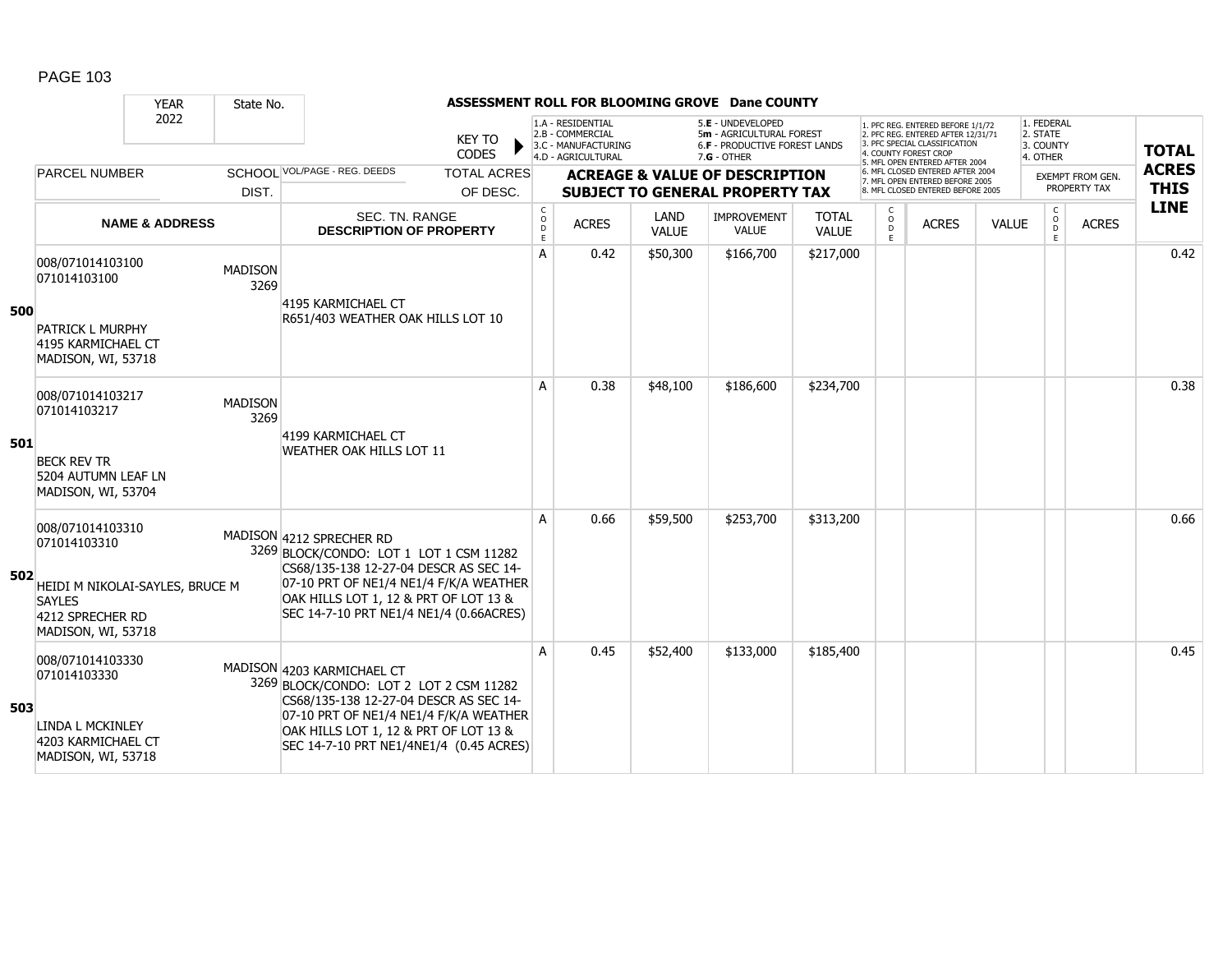|     |                                                                                                              | <b>YEAR</b>               | State No.              |                                                                                                                                                                                                                                                                                                                                                                                                                                                                                           |                                |                  |                                                                                    |                      | ASSESSMENT ROLL FOR BLOOMING GROVE Dane COUNTY                                                         |                              |                             |                                                                                                                                                                     |              |                                                 |                                  |                             |
|-----|--------------------------------------------------------------------------------------------------------------|---------------------------|------------------------|-------------------------------------------------------------------------------------------------------------------------------------------------------------------------------------------------------------------------------------------------------------------------------------------------------------------------------------------------------------------------------------------------------------------------------------------------------------------------------------------|--------------------------------|------------------|------------------------------------------------------------------------------------|----------------------|--------------------------------------------------------------------------------------------------------|------------------------------|-----------------------------|---------------------------------------------------------------------------------------------------------------------------------------------------------------------|--------------|-------------------------------------------------|----------------------------------|-----------------------------|
|     |                                                                                                              | 2022                      |                        |                                                                                                                                                                                                                                                                                                                                                                                                                                                                                           | KEY TO<br><b>CODES</b>         |                  | 1.A - RESIDENTIAL<br>2.B - COMMERCIAL<br>3.C - MANUFACTURING<br>4.D - AGRICULTURAL |                      | 5.E - UNDEVELOPED<br>5m - AGRICULTURAL FOREST<br><b>6.F - PRODUCTIVE FOREST LANDS</b><br>$7.G - OTHER$ |                              |                             | 1. PFC REG. ENTERED BEFORE 1/1/72<br>2. PFC REG. ENTERED AFTER 12/31/71<br>3. PFC SPECIAL CLASSIFICATION<br>4. COUNTY FOREST CROP<br>5. MFL OPEN ENTERED AFTER 2004 |              | 1. FEDERAL<br>2. STATE<br>3. COUNTY<br>4. OTHER |                                  | <b>TOTAL</b>                |
|     | <b>PARCEL NUMBER</b>                                                                                         |                           | DIST.                  | SCHOOL VOL/PAGE - REG. DEEDS                                                                                                                                                                                                                                                                                                                                                                                                                                                              | <b>TOTAL ACRES</b><br>OF DESC. |                  |                                                                                    |                      | <b>ACREAGE &amp; VALUE OF DESCRIPTION</b><br><b>SUBJECT TO GENERAL PROPERTY TAX</b>                    |                              |                             | 6. MFL CLOSED ENTERED AFTER 2004<br>7. MFL OPEN ENTERED BEFORE 2005<br>8. MFL CLOSED ENTERED BEFORE 2005                                                            |              |                                                 | EXEMPT FROM GEN.<br>PROPERTY TAX | <b>ACRES</b><br><b>THIS</b> |
|     |                                                                                                              | <b>NAME &amp; ADDRESS</b> |                        | SEC. TN. RANGE<br><b>DESCRIPTION OF PROPERTY</b>                                                                                                                                                                                                                                                                                                                                                                                                                                          |                                | C<br>D<br>D<br>E | <b>ACRES</b>                                                                       | LAND<br><b>VALUE</b> | <b>IMPROVEMENT</b><br><b>VALUE</b>                                                                     | <b>TOTAL</b><br><b>VALUE</b> | C<br>$\mathsf{o}$<br>D<br>E | <b>ACRES</b>                                                                                                                                                        | <b>VALUE</b> | $\mathsf{C}$<br>$\circ$<br>D<br>E               | <b>ACRES</b>                     | <b>LINE</b>                 |
|     | 008/071014103370<br>071014103370<br>PHIL JACKSON<br>504 4207 KARMICHAEL CT<br>MADISON, WI, 53718             |                           |                        | 4207 KARMICHAEL CT<br>MADISON WEATHER OAK HILLS PRT OF LOT 13 & SEC<br>3269 14-7-10 PRT NE1/4NE1/4 & SEC 13-7-10<br>PRT NW1/47NW1/4 ALL DESCR AS BEG AT<br>NE COR OF SD SEC 14 TH S43DEG14'12"E<br>262.80 FT TH S34DEG22'38"W 19.94 FT TH<br>S89DEG57'41"W 174.05 FT TH<br>S34DEG29'53"W 219.60 FT TH ON CRV TO L<br>RAD 50.00 FT L/C N85DEG44'47"W 50.51 FT<br>TH N26DEG09'23"W 152.75 FT TH<br>N27DEG55'36"E 58.13 FT TH<br>N83DEG22'35"E 99.66 FT TH<br>N36DEG31'18"E 214.34 FT TO POB |                                | A                | 1.07                                                                               | \$99,100             | \$189,000                                                                                              | \$288,100                    |                             |                                                                                                                                                                     |              |                                                 |                                  | 1.07                        |
| 505 | 008/071014103548<br>071014103548<br>CHAMBERLAIN REV TR, SHARON R<br>4200 KARMICHAEL CT<br>MADISON, WI, 53718 |                           | <b>MADISON</b><br>3269 | 4200 KARMICHAEL CT<br>WEATHER OAK HILLS LOT 14 & N1/2 LOT<br>15                                                                                                                                                                                                                                                                                                                                                                                                                           |                                | A                | 0.29                                                                               | \$41,900             | \$341,300                                                                                              | \$383,200                    |                             |                                                                                                                                                                     |              |                                                 |                                  | 0.29                        |
| 506 | 008/071014103762<br>071014103762<br><b>ONESS CARL PETERSEN</b><br>4194 KARMICHAEL CT<br>MADISON, WI, 53718   |                           | <b>MADISON</b><br>3269 | 4194 KARMICHAEL CT<br>WEATHER OAK HILLS S1/2 OF LOT 15, ALL<br>OF LOT 16 & NLY 20 FT OF LOT 17                                                                                                                                                                                                                                                                                                                                                                                            |                                | A                | 0.57                                                                               | \$60,000             | \$220,000                                                                                              | \$280,000                    |                             |                                                                                                                                                                     |              |                                                 |                                  | 0.57                        |
| 507 | 008/071014103879<br>071014103879<br><b>MARJORIE PURSELL</b><br>4188 KARMICHAEL CT<br>MADISON, WI, 53718      |                           | <b>MADISON</b><br>3269 | 4188 KARMICHAEL CT<br>WEATHER OAK HILLS LOT 17 EXC NLY 20<br>FT THF & NLY 40 FT OF LO T 18                                                                                                                                                                                                                                                                                                                                                                                                |                                | A                | 0.39                                                                               | \$48,400             | \$174,800                                                                                              | \$223,200                    |                             |                                                                                                                                                                     |              |                                                 |                                  | 0.39                        |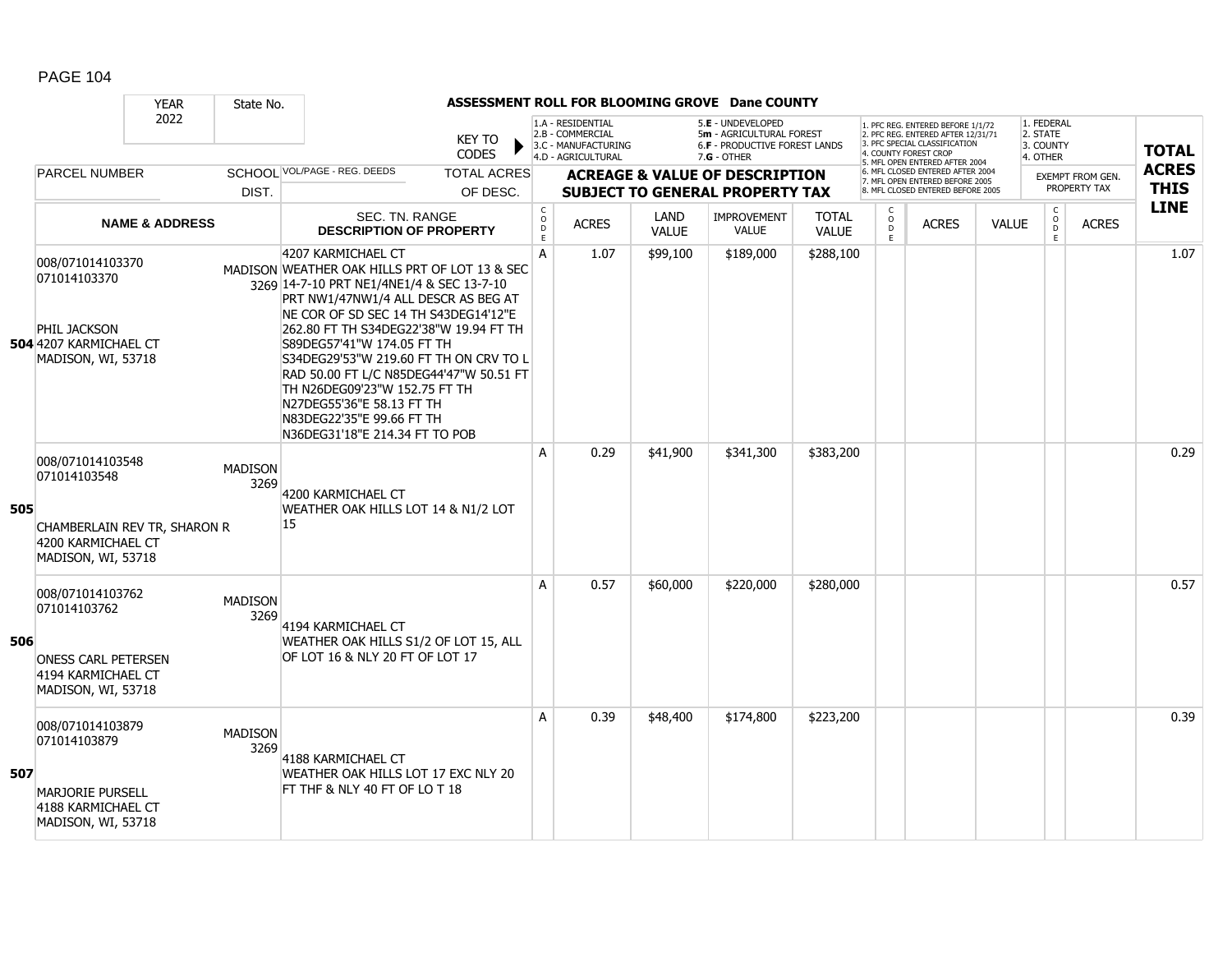|     |                                                                                                        | ASSESSMENT ROLL FOR BLOOMING GROVE Dane COUNTY<br><b>YEAR</b><br>State No. |                                       |                                                                                                                                                                                                                                                                                                           |                              |                                                                                    |                                                                                                 |                                           |                              |                                                                                                                                   |                                                                      |              |                                                 |                  |              |
|-----|--------------------------------------------------------------------------------------------------------|----------------------------------------------------------------------------|---------------------------------------|-----------------------------------------------------------------------------------------------------------------------------------------------------------------------------------------------------------------------------------------------------------------------------------------------------------|------------------------------|------------------------------------------------------------------------------------|-------------------------------------------------------------------------------------------------|-------------------------------------------|------------------------------|-----------------------------------------------------------------------------------------------------------------------------------|----------------------------------------------------------------------|--------------|-------------------------------------------------|------------------|--------------|
|     |                                                                                                        | 2022                                                                       |                                       | <b>KEY TO</b><br><b>CODES</b>                                                                                                                                                                                                                                                                             |                              | 1.A - RESIDENTIAL<br>2.B - COMMERCIAL<br>3.C - MANUFACTURING<br>4.D - AGRICULTURAL | 5.E - UNDEVELOPED<br>5m - AGRICULTURAL FOREST<br>6.F - PRODUCTIVE FOREST LANDS<br>$7.G - OTHER$ |                                           |                              | 1. PFC REG. ENTERED BEFORE 1/1/72<br>2. PFC REG. ENTERED AFTER 12/31/71<br>3. PFC SPECIAL CLASSIFICATION<br>4. COUNTY FOREST CROF |                                                                      |              | 1. FEDERAL<br>2. STATE<br>3. COUNTY<br>4. OTHER | <b>TOTAL</b>     |              |
|     | <b>PARCEL NUMBER</b>                                                                                   |                                                                            |                                       | SCHOOL VOL/PAGE - REG. DEEDS<br><b>TOTAL ACRES</b>                                                                                                                                                                                                                                                        |                              |                                                                                    |                                                                                                 | <b>ACREAGE &amp; VALUE OF DESCRIPTION</b> |                              |                                                                                                                                   | 5. MFL OPEN ENTERED AFTER 2004<br>6. MFL CLOSED ENTERED AFTER 2004   |              |                                                 | EXEMPT FROM GEN. | <b>ACRES</b> |
|     |                                                                                                        |                                                                            | DIST.                                 | OF DESC.                                                                                                                                                                                                                                                                                                  |                              |                                                                                    |                                                                                                 | <b>SUBJECT TO GENERAL PROPERTY TAX</b>    |                              |                                                                                                                                   | 7. MFL OPEN ENTERED BEFORE 2005<br>8. MFL CLOSED ENTERED BEFORE 2005 |              |                                                 | PROPERTY TAX     | <b>THIS</b>  |
|     |                                                                                                        | <b>NAME &amp; ADDRESS</b>                                                  |                                       | SEC. TN. RANGE<br><b>DESCRIPTION OF PROPERTY</b>                                                                                                                                                                                                                                                          | $_{\rm o}^{\rm c}$<br>D<br>E | <b>ACRES</b>                                                                       | LAND<br><b>VALUE</b>                                                                            | <b>IMPROVEMENT</b><br><b>VALUE</b>        | <b>TOTAL</b><br><b>VALUE</b> | C<br>$\circ$<br>D<br>E.                                                                                                           | <b>ACRES</b>                                                         | <b>VALUE</b> | C<br>$\circ$<br>D<br>Ε                          | <b>ACRES</b>     | <b>LINE</b>  |
| 508 | 008/071014104083<br>071014104083<br>4176 Karmichael Ct<br>Madison, Wisconsin, 53718                    | Ronald J. and Kimberly A. Jantzen                                          | <b>MADISON</b><br>3269                | 4176 KARMICHAEL CT<br>R779/117 WEATHER OAK HILLS LOT 18 EXC<br>NLY 40 FT THF                                                                                                                                                                                                                              | A                            | 0.46                                                                               | \$52,800                                                                                        | \$178,500                                 | \$231,300                    |                                                                                                                                   |                                                                      |              |                                                 |                  | 0.46         |
| 509 | 008/071014180200<br>071014180200<br><b>DOGRA</b><br>4218 SPRECHER RD<br>MADISON, WI, 53718             | MELISSA BURCHELL-DOGRA, GAURAV                                             |                                       | 4218 SPRECHER RD<br>MADISON SEC 14-7-10 PRT NE1/4NE1/4 BEG NE COR<br>3269 TH S36DEG31'18W 214.34 FT TH<br>S83DEG22'35""W 99.66 FT TH<br>N66DEG57'29W 208.96 FT TH<br>N27DEG55'36"E 111.88 FT TH<br>N89DEG30'52""E 366.46 FT TO POB TOG<br>W/JT DRIVEWAY AGRMT IN DOC 3416594                              | A                            | 1.20                                                                               | \$66,600                                                                                        | \$304,700                                 | \$371,300                    |                                                                                                                                   |                                                                      |              |                                                 |                  | 1.20         |
| 510 | 008/071015496006<br>071015496006<br><b>CORP</b><br>2409 VONDRON RD<br>MADISON, WI, 53718-6795          | TERRA ENGINEERING & CONSTRUCTION                                           | <b>MONONA</b>                         | GROVE 2201 VONDRON RD<br>3675 R613/693&694 SEC 15-7-10 PRT OF E1/2<br>SE1/4 LYING SLY RR EXC R615/494,<br>R642/220, R703/26 & EXC WLY 7 FT THF<br>ANNEXED BY CI TY OF MADISON                                                                                                                             | B                            | 14.50                                                                              | \$277,600                                                                                       | \$925,200                                 | \$1,202,800                  |                                                                                                                                   |                                                                      |              |                                                 |                  | 14.50        |
| 511 | 008/071015496300<br>071015496300<br><b>CORP</b><br>2409 VONDRON RD<br>MADISON, WI, 53718               | TERRA ENGINEERING & CONSTRUCTION                                           | <b>MONONA</b><br>$GROVE$ <sup>0</sup> | 3675 R2108/66 SEC 15-7-10 PRT SE1/4SE1/4<br>COM SW COR SD 1/41/4 TH N 428.6 FT TH<br>E 310.5 FT TH N 747.1 FT TO POB TH<br>N63DEGW 349 .3 FT TO W LN SD 1/41/4 TH<br>IS 60 FT TH E TO POB                                                                                                                 | B                            | 0.70                                                                               | \$7,000                                                                                         | \$0                                       | \$7,000                      |                                                                                                                                   |                                                                      |              |                                                 |                  | 0.70         |
| 512 | 008/071015496408<br>071015496408<br>CATTELL 2003 REV TR, WADE<br>610 CENTER RD<br>STOUGHTON, WI, 53589 |                                                                            | MONONA                                | 2317 VONDRON RD<br>GROVE SEC 15-7-10 PRT OF SE1/4SE1/4 & PRTLY<br>3675 IN CITY OF MADISON BEG AT SW COR SD<br>SE1/4SE1/4 TH N ALG W LN SD SE1/4SE1/4<br>428.6 F T TO POB TH E 310.5 FT TH N<br>747.1 FT TH N63DEG51'W 349.3 FT TO W<br>LN SD SE1/4SE1/4 TH S 897.8 FT ALG SD W<br>LN TO POB EXC R 2108/66 | B                            | 5.00                                                                               | \$140,300                                                                                       | \$325,700                                 | \$466,000                    |                                                                                                                                   |                                                                      |              |                                                 |                  | 5.00         |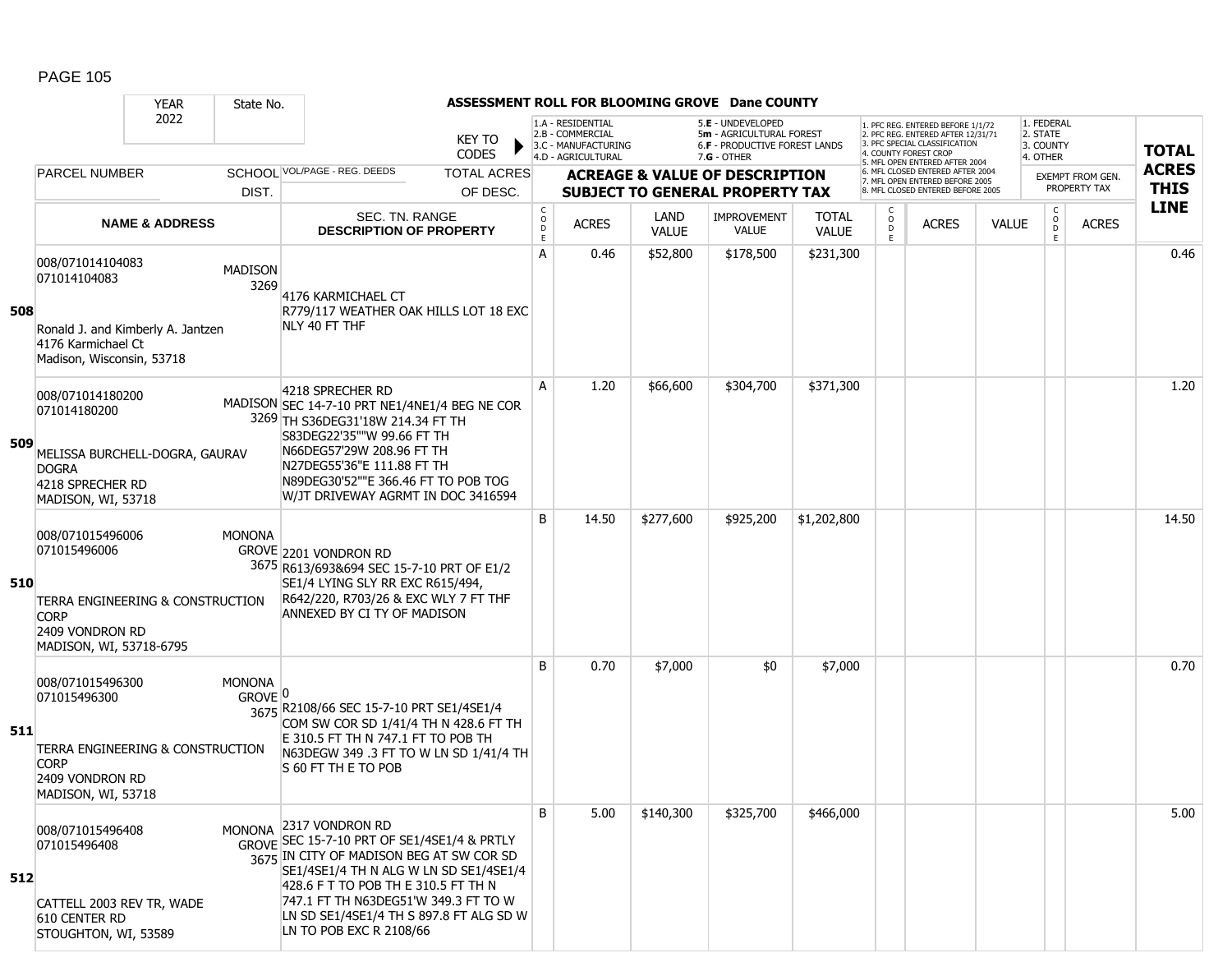|     |                                                                                                              | <b>YEAR</b>               | State No.                               |                                                                                                                                                                                                                        |                                |                                            |                                                                                                                                                                     |                             | ASSESSMENT ROLL FOR BLOOMING GROVE Dane COUNTY                                      |                                                 |                                  |                                                                                                          |              |                                                |                                         |                             |
|-----|--------------------------------------------------------------------------------------------------------------|---------------------------|-----------------------------------------|------------------------------------------------------------------------------------------------------------------------------------------------------------------------------------------------------------------------|--------------------------------|--------------------------------------------|---------------------------------------------------------------------------------------------------------------------------------------------------------------------|-----------------------------|-------------------------------------------------------------------------------------|-------------------------------------------------|----------------------------------|----------------------------------------------------------------------------------------------------------|--------------|------------------------------------------------|-----------------------------------------|-----------------------------|
|     |                                                                                                              | 2022                      |                                         | 1.A - RESIDENTIAL<br>5.E - UNDEVELOPED<br>2.B - COMMERCIAL<br>5m - AGRICULTURAL FOREST<br><b>KEY TO</b><br>3.C - MANUFACTURING<br><b>6.F - PRODUCTIVE FOREST LANDS</b><br>CODES<br>4.D - AGRICULTURAL<br>$7.G - OTHER$ |                                |                                            | 1. PFC REG. ENTERED BEFORE 1/1/72<br>2. PFC REG. ENTERED AFTER 12/31/71<br>3. PFC SPECIAL CLASSIFICATION<br>4. COUNTY FOREST CROP<br>5. MFL OPEN ENTERED AFTER 2004 |                             |                                                                                     | 1. FEDERAL<br>2. STATE<br>3. COUNTY<br>4. OTHER |                                  | <b>TOTAL</b>                                                                                             |              |                                                |                                         |                             |
|     | <b>PARCEL NUMBER</b>                                                                                         |                           | DIST.                                   | SCHOOL VOL/PAGE - REG. DEEDS                                                                                                                                                                                           | <b>TOTAL ACRES</b><br>OF DESC. |                                            |                                                                                                                                                                     |                             | <b>ACREAGE &amp; VALUE OF DESCRIPTION</b><br><b>SUBJECT TO GENERAL PROPERTY TAX</b> |                                                 |                                  | 6. MFL CLOSED ENTERED AFTER 2004<br>7. MFL OPEN ENTERED BEFORE 2005<br>8. MFL CLOSED ENTERED BEFORE 2005 |              |                                                | <b>EXEMPT FROM GEN.</b><br>PROPERTY TAX | <b>ACRES</b><br><b>THIS</b> |
|     |                                                                                                              | <b>NAME &amp; ADDRESS</b> |                                         | SEC. TN. RANGE<br><b>DESCRIPTION OF PROPERTY</b>                                                                                                                                                                       |                                | $\mathsf C$<br>$\circ$<br>$\mathsf D$<br>E | <b>ACRES</b>                                                                                                                                                        | <b>LAND</b><br><b>VALUE</b> | IMPROVEMENT<br><b>VALUE</b>                                                         | <b>TOTAL</b><br><b>VALUE</b>                    | C<br>$\circ$<br>$\mathsf D$<br>E | <b>ACRES</b>                                                                                             | <b>VALUE</b> | $\begin{matrix} 0 \\ 0 \\ 0 \end{matrix}$<br>E | <b>ACRES</b>                            | <b>LINE</b>                 |
| 513 | 008/071015497201<br>071015497201<br>TBONE PREMIUM PROPERTIES LLC<br>1201 N THOMPSON DR<br>MADISON, WI, 53704 |                           | <b>MONONA</b><br><b>GROVE</b>           | 3675 2417 VONDRON RD<br>SEC 15-7-10 PRT SE1/4SE1/4 W 1000 FT OF<br>IS 400 FT THE EXC WLY 7 FT THE ANNEXED<br>BY CITY OF MADISON                                                                                        |                                | B                                          | 9.18                                                                                                                                                                | \$200,700                   | \$399,300                                                                           | \$600,000                                       |                                  |                                                                                                          |              |                                                |                                         | 9.18                        |
| 514 | 008/071016196105<br>071016196105<br>C & N OF MCFARLAND LLC<br>PO BOX 9167<br>SPRINGFIELD, MO, 65801-9167     |                           | <b>MONONA</b><br><b>GROVE</b><br>3675 0 | LOT 1 CSM 6600 CS32/220-222 R17249/36-<br>12/2/91 DESCR AS SEC 16-7-10 PRT NE1/4<br>$(0.5976$ ACRE)                                                                                                                    |                                | <sub>B</sub>                               | 0.60                                                                                                                                                                | \$313,700                   | \$0                                                                                 | \$313,700                                       |                                  |                                                                                                          |              |                                                |                                         | 0.60                        |
| 515 | 008/071016196203<br>071016196203<br>C & N OF MCFARLAND LLC<br>PO BOX 9167<br>SPRINGFIELD, MO, 65801-9167     |                           | <b>MONONA</b><br><b>GROVE</b>           | 3675 1826-1830 S. STOUGHTON RD<br>LOT 2 CSM 6600 CS32/220-222 R17249/36-<br>12/2/91 DESCR AS SEC 16-7-10 PRT NE1/4<br>(0.6525 ACRE)                                                                                    |                                | B                                          | 0.65                                                                                                                                                                | \$328,600                   | \$582,700                                                                           | \$911,300                                       |                                  |                                                                                                          |              |                                                |                                         | 0.65                        |
| 516 | 008/071016196301<br>071016196301<br>LEW PROPERTIES LLC<br>2610 PARMENTER ST<br>MIDDLETON, WI, 53562          |                           | <b>MONONA</b><br><b>GROVE</b>           | 3675 1850 S STOUGHTON RD<br>LOT 3 CSM 6600 CS32/220-222 R17249/36-<br>12/2/91 DESCR AS SEC 1 6-7-10 PRT NE1/4<br>(0.6507 ACRE)                                                                                         |                                | B                                          | 0.65                                                                                                                                                                | \$328,000                   | \$292,000                                                                           | \$620,000                                       |                                  |                                                                                                          |              |                                                |                                         | 0.65                        |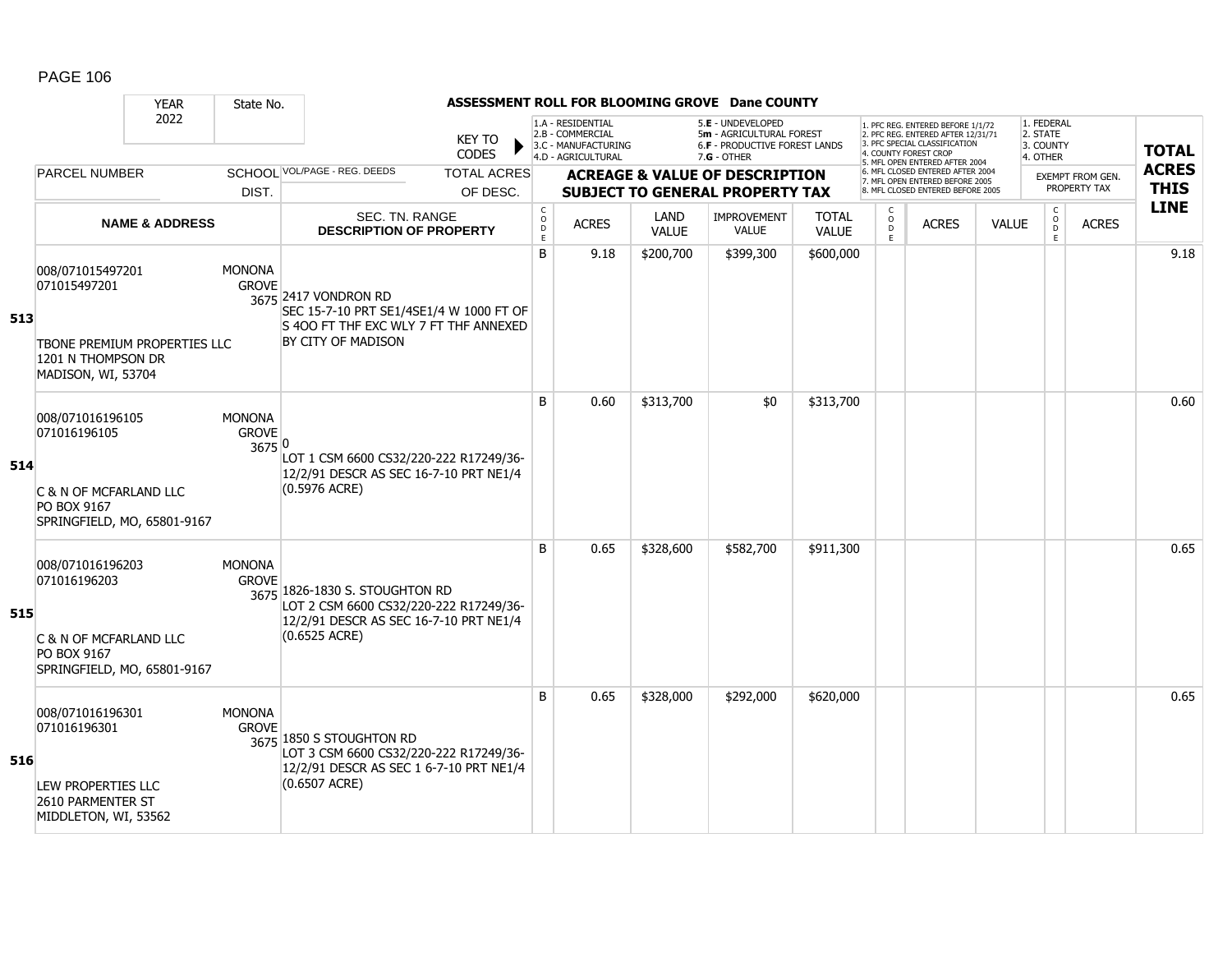|     | ASSESSMENT ROLL FOR BLOOMING GROVE Dane COUNTY<br><b>YEAR</b><br>State No.                                                                       |                           |                                |                                                                                                                                                                                                                                                                                                                                                                                             |                                |                         |              |               |                                                                                     |                              |                                                                                                                                           |              |                                                                                                                                   |                             |                                         |                                                 |  |              |
|-----|--------------------------------------------------------------------------------------------------------------------------------------------------|---------------------------|--------------------------------|---------------------------------------------------------------------------------------------------------------------------------------------------------------------------------------------------------------------------------------------------------------------------------------------------------------------------------------------------------------------------------------------|--------------------------------|-------------------------|--------------|---------------|-------------------------------------------------------------------------------------|------------------------------|-------------------------------------------------------------------------------------------------------------------------------------------|--------------|-----------------------------------------------------------------------------------------------------------------------------------|-----------------------------|-----------------------------------------|-------------------------------------------------|--|--------------|
|     |                                                                                                                                                  |                           |                                | 2022<br><b>KEY TO</b><br><b>CODES</b>                                                                                                                                                                                                                                                                                                                                                       |                                |                         |              |               | 1.A - RESIDENTIAL<br>2.B - COMMERCIAL<br>3.C - MANUFACTURING<br>4.D - AGRICULTURAL  |                              | 5.E - UNDEVELOPED<br>5m - AGRICULTURAL FOREST<br>6.F - PRODUCTIVE FOREST LANDS<br>$7.G - OTHER$                                           |              | 1. PFC REG. ENTERED BEFORE 1/1/72<br>2. PFC REG. ENTERED AFTER 12/31/71<br>3. PFC SPECIAL CLASSIFICATION<br>4. COUNTY FOREST CROP |                             |                                         | 1. FEDERAL<br>2. STATE<br>3. COUNTY<br>4. OTHER |  | <b>TOTAL</b> |
|     | <b>PARCEL NUMBER</b>                                                                                                                             |                           | DIST.                          | SCHOOI VOL/PAGE - REG. DEEDS                                                                                                                                                                                                                                                                                                                                                                | <b>TOTAL ACRES</b><br>OF DESC. |                         |              |               | <b>ACREAGE &amp; VALUE OF DESCRIPTION</b><br><b>SUBJECT TO GENERAL PROPERTY TAX</b> |                              | 5. MFL OPEN ENTERED AFTER 2004<br>6. MFL CLOSED ENTERED AFTER 2004<br>7. MFL OPEN ENTERED BEFORE 2005<br>8 MFL CLOSED ENTERED BEFORE 2005 |              |                                                                                                                                   |                             | <b>EXEMPT FROM GEN.</b><br>PROPERTY TAX | <b>ACRES</b><br><b>THIS</b>                     |  |              |
|     |                                                                                                                                                  | <b>NAME &amp; ADDRESS</b> |                                | SEC. TN. RANGE<br><b>DESCRIPTION OF PROPERTY</b>                                                                                                                                                                                                                                                                                                                                            |                                | C<br>$\circ$<br>D<br>E. | <b>ACRES</b> | LAND<br>VALUE | <b>IMPROVEMENT</b><br><b>VALUE</b>                                                  | <b>TOTAL</b><br><b>VALUE</b> | C.<br>$\circ$<br>D<br>E                                                                                                                   | <b>ACRES</b> | <b>VALUE</b>                                                                                                                      | C<br>$\mathsf{O}$<br>D<br>E | <b>ACRES</b>                            | <b>LINE</b>                                     |  |              |
| 517 | 008/071016196409<br>071016196409<br><b>DANE COUNTY</b><br>210 MARTIN LUTHER KING JR BLVD<br>MADISON, WI, 53703                                   |                           | <b>MONONA</b><br><b>GROVE</b>  | 3675 1880 S STOUGHTON RD<br>LOT 4 CSM 6600 CS32/220-222 R17249/36-<br>12/2/91 DESCR AS SEC 1 6-7-10 PRT NE1/4<br>(1.6844 ACRES)                                                                                                                                                                                                                                                             |                                |                         |              |               |                                                                                     |                              |                                                                                                                                           |              |                                                                                                                                   | X4                          | 0.00                                    | 0.00                                            |  |              |
|     | 008/071021430501<br>071021430501<br>518 WISCONSIN CORPORATION OF SEVENTH-<br><b>DAY ADVENTISTS</b><br><b>PO BOX 100</b><br>FALL RIVER, WI, 53932 |                           |                                | 1001 FEMRITE DR<br>MONONA ASSR'S PLAT 2 TOWN BLOOMING GROVE<br>GROVE PRT OUTLOT 35 COM SEC 21-7-10 E1/4<br>3675 COR TH S87DEGW 1115.34 FT TH S39DEGW<br>599.16 FT TH S87DEGW 360 FT TH<br>S28DEGW 523.53 FT TO POB TH CON<br>S28DEGW 118.51 FT TH S87DEGW 219.84<br>FT TH S35DEGW 397.32 FT TO C/L FEMRITE<br>DR TH ALG SD C/L S74DEGE 469.06 FT &<br>S77DEGE 536.95 FT TH N13DEGE 551.3 FT |                                |                         |              |               |                                                                                     |                              |                                                                                                                                           |              |                                                                                                                                   | X5                          | 0.00                                    | 0.00                                            |  |              |
| 519 | 008/071023396000<br>071023396000<br>AMERICAN TRANSMISSION CO LLC<br><b>PO BOX 47</b><br>WAUKESHA, WI, 53187-0047                                 |                           | <b>MCFARLAND</b><br>$3381^{0}$ | LOT 4 CSM 1495 CS6/201&202 DESCR AS<br>SEC 23-7-10 PRT SE1/4SW1/4 6.495 ACRES<br>EXC R5634/36 & PRT ANNEXED BY CITY OF<br><b>MADISON</b>                                                                                                                                                                                                                                                    |                                | B                       | 5.89         | \$292,100     | \$0                                                                                 | \$292,100                    |                                                                                                                                           |              |                                                                                                                                   |                             |                                         | 5.89                                            |  |              |
| 520 | 008/071023396108<br>071023396108<br>AMERICAN TRANSMISSION CO LLC<br><b>PO BOX 47</b><br>WAUKESHA, WI, 53187-0047                                 |                           | <b>MCFARLAND</b><br>3381n      | LOT 1 CSM 1495 CS6/201&202 DESCR AS<br>SEC 23-7-10 PRT SE1/4SW1/4 1.936 ACRES<br>EXC PRT ANNEXED BY CITY OF MADISON                                                                                                                                                                                                                                                                         |                                | <sub>B</sub>            | 1.94         | \$227,900     | \$0                                                                                 | \$227,900                    |                                                                                                                                           |              |                                                                                                                                   |                             |                                         | 1.94                                            |  |              |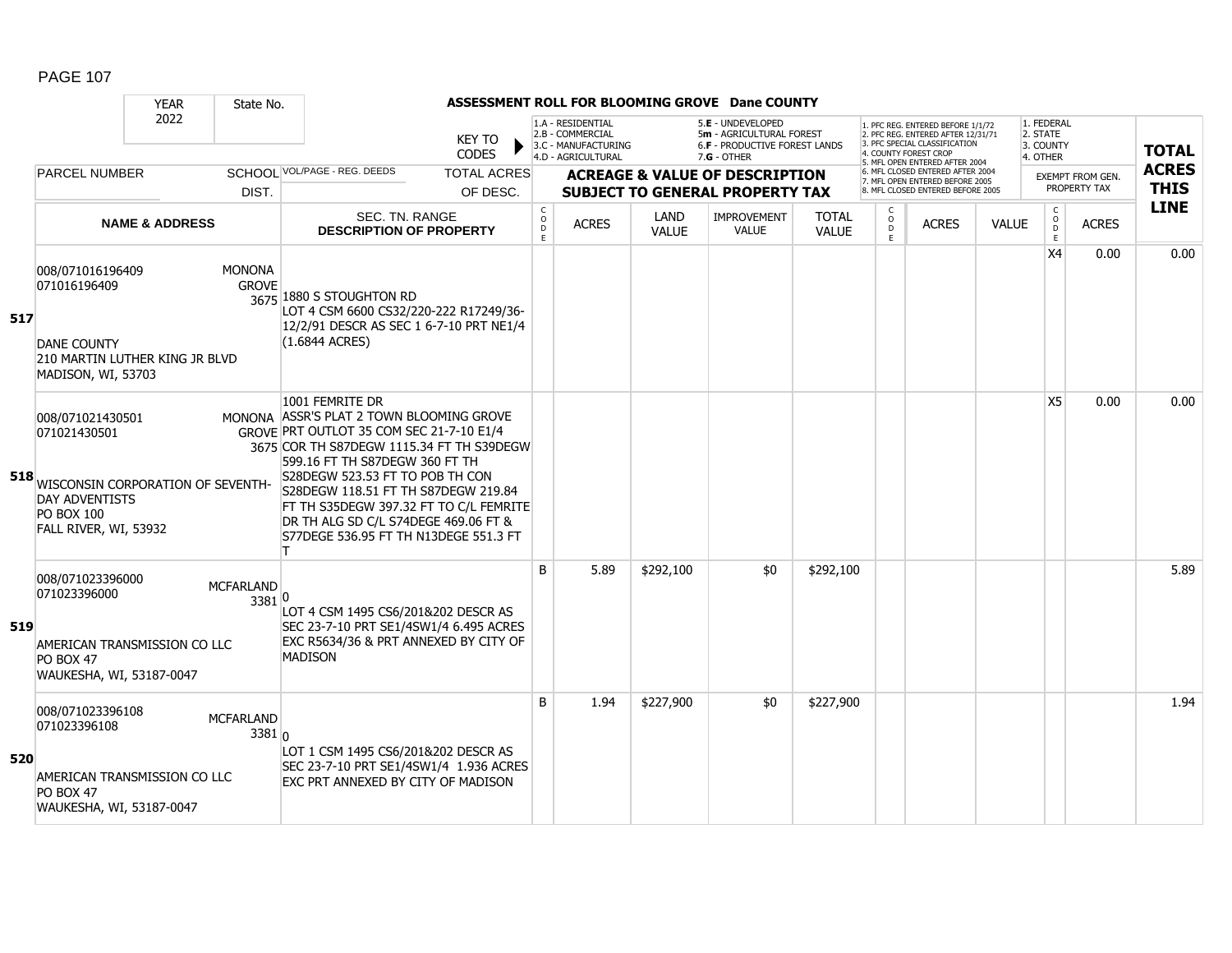|     |                                                                                                                                      | <b>YEAR</b>               | State No.                  |                                                                                                                                                                                                                                         |                              |                                                                                    |                      | ASSESSMENT ROLL FOR BLOOMING GROVE Dane COUNTY                                                  |                              |                        |                                                                                                                                  |              |                                                 |                         |              |
|-----|--------------------------------------------------------------------------------------------------------------------------------------|---------------------------|----------------------------|-----------------------------------------------------------------------------------------------------------------------------------------------------------------------------------------------------------------------------------------|------------------------------|------------------------------------------------------------------------------------|----------------------|-------------------------------------------------------------------------------------------------|------------------------------|------------------------|----------------------------------------------------------------------------------------------------------------------------------|--------------|-------------------------------------------------|-------------------------|--------------|
|     |                                                                                                                                      | 2022                      |                            | <b>KEY TO</b><br><b>CODES</b>                                                                                                                                                                                                           |                              | 1.A - RESIDENTIAL<br>2.B - COMMERCIAL<br>3.C - MANUFACTURING<br>4.D - AGRICULTURAL |                      | 5.E - UNDEVELOPED<br>5m - AGRICULTURAL FOREST<br>6.F - PRODUCTIVE FOREST LANDS<br>$7.G - OTHER$ |                              |                        | . PFC REG. ENTERED BEFORE 1/1/72<br>2. PFC REG. ENTERED AFTER 12/31/71<br>3. PFC SPECIAL CLASSIFICATION<br>4. COUNTY FOREST CROP |              | 1. FEDERAL<br>2. STATE<br>3. COUNTY<br>4. OTHER |                         | <b>TOTAL</b> |
|     | <b>PARCEL NUMBER</b>                                                                                                                 |                           |                            | SCHOOL VOL/PAGE - REG. DEEDS<br><b>TOTAL ACRES</b>                                                                                                                                                                                      |                              |                                                                                    |                      | <b>ACREAGE &amp; VALUE OF DESCRIPTION</b>                                                       |                              |                        | 5. MFL OPEN ENTERED AFTER 2004<br>6. MFL CLOSED ENTERED AFTER 2004<br>7. MFL OPEN ENTERED BEFORE 2005                            |              |                                                 | <b>EXEMPT FROM GEN.</b> | <b>ACRES</b> |
|     |                                                                                                                                      |                           | DIST.                      | OF DESC.                                                                                                                                                                                                                                |                              |                                                                                    |                      | <b>SUBJECT TO GENERAL PROPERTY TAX</b>                                                          |                              |                        | 8. MFL CLOSED ENTERED BEFORE 2005                                                                                                |              |                                                 | PROPERTY TAX            | <b>THIS</b>  |
|     |                                                                                                                                      | <b>NAME &amp; ADDRESS</b> |                            | SEC. TN. RANGE<br><b>DESCRIPTION OF PROPERTY</b>                                                                                                                                                                                        | $_{\rm o}^{\rm c}$<br>D<br>E | <b>ACRES</b>                                                                       | LAND<br><b>VALUE</b> | <b>IMPROVEMENT</b><br><b>VALUE</b>                                                              | <b>TOTAL</b><br><b>VALUE</b> | C<br>$\circ$<br>D<br>E | <b>ACRES</b>                                                                                                                     | <b>VALUE</b> | $_{\rm o}^{\rm c}$<br>D<br>Ē                    | <b>ACRES</b>            | <b>LINE</b>  |
| 521 | 008/071023396300<br>071023396300<br>BLOOMING GROVE, TOWN OF                                                                          |                           | <b>MCFARLAND</b><br>3381 0 | CSM 1495 CS6/201&202 DESCR AS SEC 23-<br>7-10 PRT SE1/4SW1/4 (PUBLIC<br>GREENWAY) CONT 1.263 ACRES EXC TH<br>PRT ANNEXED TO CITY OF MADISON                                                                                             |                              |                                                                                    |                      |                                                                                                 |                              |                        |                                                                                                                                  |              | X4                                              | 0.00                    | 0.00         |
|     | 1880 S STOUGHTON RD<br>MADISON, WI, 53716                                                                                            |                           |                            |                                                                                                                                                                                                                                         |                              |                                                                                    |                      |                                                                                                 |                              |                        |                                                                                                                                  |              |                                                 |                         |              |
| 522 | 008/071026104159<br>071026104159                                                                                                     |                           |                            | MCFARLAND 3510 MILLPOND RD<br>3381 LOT 1 CSM 8066 CS43/92-93A<br>R31782/52&54-1/12/96 F/K/A LOT 2 CSM<br>729 & F/K/A LOT 2 ASSR PLAT NO 10                                                                                              | B                            | 2.08                                                                               | \$575,100            | \$2,634,500                                                                                     | \$3,209,600                  |                        |                                                                                                                                  |              |                                                 |                         | 2.08         |
|     | Maheshwara LLC<br>3510 Millpond Rd<br>Madison, Wisconsin, 53718                                                                      |                           |                            | BLOOMING GROVE DESCR A S SEC 26-7-10<br>PRT NW1/4NE1/4 & PRT SW1/4NE1/4<br>(2.078 ACRES)                                                                                                                                                |                              |                                                                                    |                      |                                                                                                 |                              |                        |                                                                                                                                  |              |                                                 |                         |              |
| 523 | 008/071026104453<br>071026104453<br><b>SCHULEBURG &amp; DAUGHTER ENTERPRISES</b><br>II LLC<br>6200 MILLPOND RD<br>MADISON, WI, 53718 |                           |                            | MCFARLAND 6200 MILL POND RD<br>3381 LOT 2 CSM 8066 CS43/92-93A<br>R31782/52&54-1/12/96 F/K/A LOT 2 CSM<br>729 & F/K/A LOT 2 ASSR PLAT NO 10<br>BLOOMING GROVE DESCR A S SEC 26-7-10<br>PRT NW1/4NE1/4 & PRT SW1/4NE1/4<br>(7.324 ACRES) | B.                           | 7.24                                                                               | \$1,123,40<br>0      | \$5,164,200                                                                                     | \$6,287,600                  |                        |                                                                                                                                  |              |                                                 |                         | 7.24         |
|     | 008/071026106335<br>071026106335                                                                                                     |                           | <b>MCFARLAND</b><br>3381   |                                                                                                                                                                                                                                         | <sub>B</sub>                 | 1.18                                                                               | \$124,800            | \$1,378,400                                                                                     | \$1,503,200                  |                        |                                                                                                                                  |              |                                                 |                         | 1.18         |
| 524 | RICHARD C BRADETICH<br>14915 W DAKOTA ST<br>NEW BERLIN, WI, 53151                                                                    |                           |                            | 3522 EVAN ACRES RD<br>ASSESSOR'S PLAT 10 LOT 13                                                                                                                                                                                         |                              |                                                                                    |                      |                                                                                                 |                              |                        |                                                                                                                                  |              |                                                 |                         |              |
| 525 | 008/071026160035<br>071026160035                                                                                                     |                           | <b>MCFARLAND</b><br>3381   | 3480-3484 MILLPOND RD                                                                                                                                                                                                                   | B                            | 2.58                                                                               | \$583,000            | \$770,000                                                                                       | \$1,353,000                  |                        |                                                                                                                                  |              |                                                 |                         | 2.58         |
|     | COMMERCIAL PROPERTIES ASSOCIATES<br><b>LLP</b><br>26565 MILES RD<br>WARRENSVILLE, OH, 44128                                          |                           |                            | ASSESSORS PLAT #10 LOT 3                                                                                                                                                                                                                |                              |                                                                                    |                      |                                                                                                 |                              |                        |                                                                                                                                  |              |                                                 |                         |              |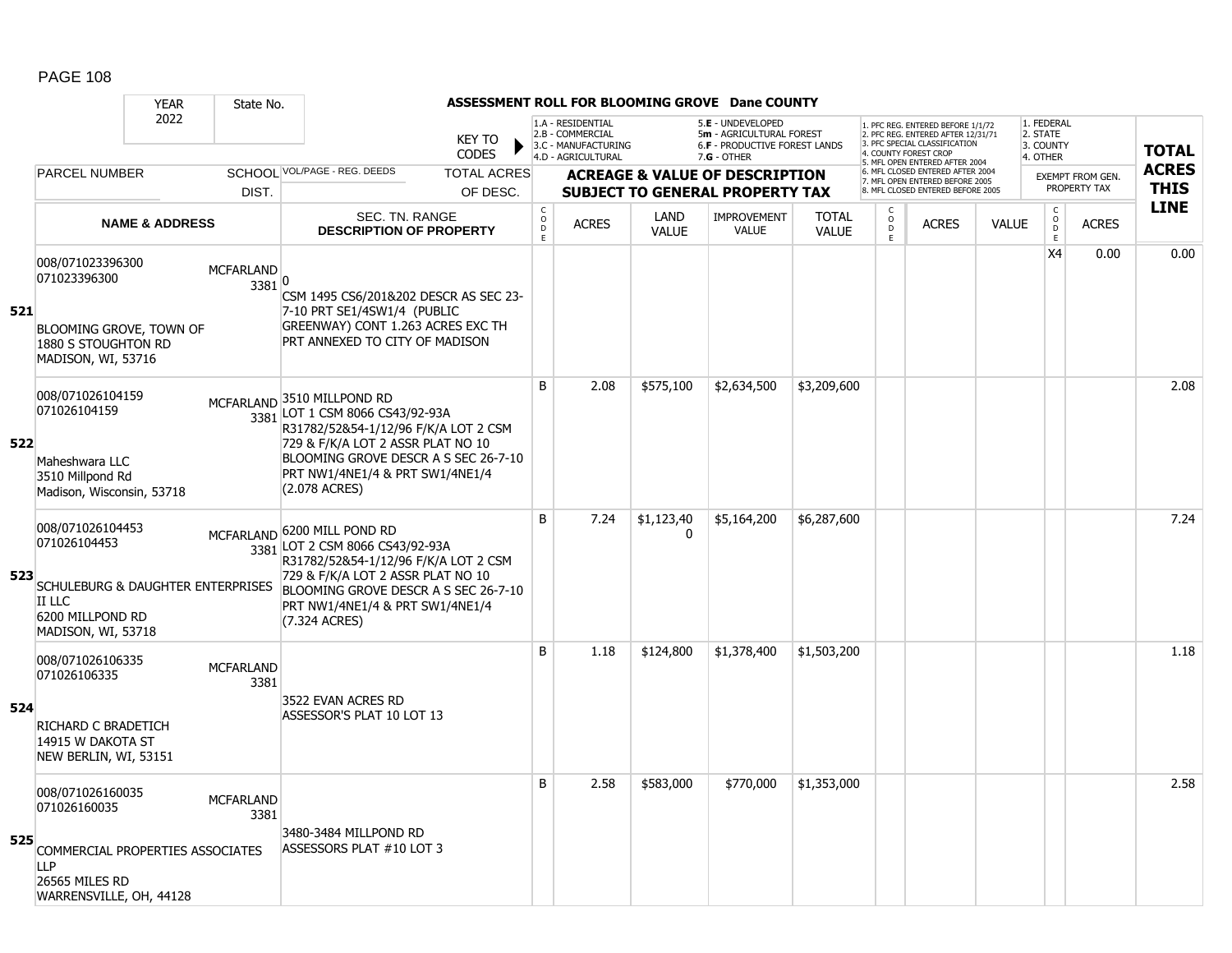|     |                                                                                                                | <b>YEAR</b>               | State No.                  |                                                                                                                                                                                                                                                                                                                                                                                                                                                                                                                                   |                                |                                                |                                                                                    |                      | ASSESSMENT ROLL FOR BLOOMING GROVE Dane COUNTY                                                       |                              |                             |                                                                                                                                                                     |              |                                                 |                                  |                             |
|-----|----------------------------------------------------------------------------------------------------------------|---------------------------|----------------------------|-----------------------------------------------------------------------------------------------------------------------------------------------------------------------------------------------------------------------------------------------------------------------------------------------------------------------------------------------------------------------------------------------------------------------------------------------------------------------------------------------------------------------------------|--------------------------------|------------------------------------------------|------------------------------------------------------------------------------------|----------------------|------------------------------------------------------------------------------------------------------|------------------------------|-----------------------------|---------------------------------------------------------------------------------------------------------------------------------------------------------------------|--------------|-------------------------------------------------|----------------------------------|-----------------------------|
|     |                                                                                                                | 2022                      |                            |                                                                                                                                                                                                                                                                                                                                                                                                                                                                                                                                   | <b>KEY TO</b><br>CODES         |                                                | 1.A - RESIDENTIAL<br>2.B - COMMERCIAL<br>3.C - MANUFACTURING<br>4.D - AGRICULTURAL |                      | 5.E - UNDEVELOPED<br>5m - AGRICULTURAL FOREST<br><b>6.F - PRODUCTIVE FOREST LANDS</b><br>7.G - OTHER |                              |                             | 1. PFC REG. ENTERED BEFORE 1/1/72<br>2. PFC REG. ENTERED AFTER 12/31/71<br>3. PFC SPECIAL CLASSIFICATION<br>4. COUNTY FOREST CROP<br>5. MFL OPEN ENTERED AFTER 2004 |              | 1. FEDERAL<br>2. STATE<br>3. COUNTY<br>4. OTHER |                                  | <b>TOTAL</b>                |
|     | <b>PARCEL NUMBER</b>                                                                                           |                           | DIST.                      | SCHOOL VOL/PAGE - REG. DEEDS                                                                                                                                                                                                                                                                                                                                                                                                                                                                                                      | <b>TOTAL ACRES</b><br>OF DESC. |                                                |                                                                                    |                      | <b>ACREAGE &amp; VALUE OF DESCRIPTION</b><br><b>SUBJECT TO GENERAL PROPERTY TAX</b>                  |                              |                             | 6. MFL CLOSED ENTERED AFTER 2004<br>7. MFL OPEN ENTERED BEFORE 2005<br>8. MFL CLOSED ENTERED BEFORE 2005                                                            |              |                                                 | EXEMPT FROM GEN.<br>PROPERTY TAX | <b>ACRES</b><br><b>THIS</b> |
|     |                                                                                                                | <b>NAME &amp; ADDRESS</b> |                            | <b>SEC. TN. RANGE</b><br><b>DESCRIPTION OF PROPERTY</b>                                                                                                                                                                                                                                                                                                                                                                                                                                                                           |                                | $\begin{matrix} 0 \\ 0 \\ D \end{matrix}$<br>E | <b>ACRES</b>                                                                       | LAND<br><b>VALUE</b> | <b>IMPROVEMENT</b><br><b>VALUE</b>                                                                   | <b>TOTAL</b><br><b>VALUE</b> | C<br>$\mathsf{o}$<br>D<br>E | <b>ACRES</b>                                                                                                                                                        | <b>VALUE</b> | $\mathsf C$<br>$\circ$<br>D<br>E                | <b>ACRES</b>                     | <b>LINE</b>                 |
| 526 | 008/071026184402<br>071026184402<br><b>MADISON HOTEL PROPERTIES LLC</b><br>2509 PERRY ST<br>MADISON, WI, 53713 |                           |                            | 3438 US HIGHWAY 12 & 18<br>MCFARLAND SEC 26-7-10 PRT NE1/4NE1/4 COM SEC NE<br>3381 COR TH SODEG02'W ALG E LN OF SD SEC<br>26 485.55 FT TH N89DEG58'W 61.00 FT TO<br>POB TH CONT N89DEG58'W 350.63 FT TH<br>S0DEG02'W 352.00 FT TH S72DEG24'E<br>158.00 FT TH NODEG02'E 199.63 FT TH<br>S89DEG58'E 200.00 FT TH N0DEG02'E<br>200.00 FT TO POB EXC R512/708                                                                                                                                                                         |                                | B                                              | 2.21                                                                               | \$749,900            | \$1,300,100                                                                                          | \$2,050,000                  |                             |                                                                                                                                                                     |              |                                                 |                                  | 2.21                        |
| 527 | 008/071026380011<br>071026380011<br><b>RICHARD E IVERSON</b><br>2588 IVERSON RD<br>STOUGHTON, WI, 53589        |                           | <b>MCFARLAND</b><br>3381 0 | SEC 26-7-10 SW1/4 EXC D681/350,<br>D757/35, R4036/59, CSM 4003 & CSM 4252<br>& EXC TH PRT ANNEXED TO CITY MADISON<br>IN R30501/31                                                                                                                                                                                                                                                                                                                                                                                                 |                                | D                                              | 0.01                                                                               | \$100                | \$0                                                                                                  | \$100                        |                             |                                                                                                                                                                     |              |                                                 |                                  | 0.01                        |
| 528 | 008/071026385909<br>071026385909<br><b>CAROL HARTSHORNE</b><br>4001 MARSH RD<br>MADISON, WI, 53718             |                           | <b>MCFARLAND</b>           | 3381 4001 MARSH RD<br>SEC 26-7-10 PRT NW1/4SW1/4 BEG NW<br>COR SD 1/41/4 TH E 417.4 F T TH S 208.75<br>FT TH W 417.4 FT TH N 208.75 FT TO POB<br>EXC S 7 5 FT THF 1.3 ACRES M/L                                                                                                                                                                                                                                                                                                                                                   |                                | A                                              | 1.30                                                                               | \$54,600             | \$107,100                                                                                            | \$161,700                    |                             |                                                                                                                                                                     |              |                                                 |                                  | 1.30                        |
|     | 008/071026386450<br>071026386450<br>4005 MARSH ROAD LLC<br><b>529</b> 5301 VOGES RD<br>MADISON, WI, 53718      |                           |                            | 4005 MARSH RD<br>MCFARLAND SEC 26-7-10 PRT NW1/4SW1/4 DESCR AS<br>3381 BEG AT W1/4 COR OF SEC 26 TH S ALG W<br>LN OF SEC 26 133.75 FT TO POB TH CONT<br>IS ALG SD W LN 75.0 FT TH E PARA TO N LN<br>417.5 FT TH N PARA TO W LN 75.0 FT TH W<br>PARA TO N LN 417.5 FT TO POB & ALSO<br>INCL ADDL LANDS DESCR AS BEG AT W1/4<br>COR OF SEC 26 TH S ALG W LN OF SEC 26<br>208.75 FT TO POB TH E PARA TO N LN OF<br>NW1/4SW1/4 208.75 FT TH S PARA TO W<br>LN 104.37 FT TH W PARA TO N LN 208.75<br>FT TH N ALG W LN 104.37 FT TO POB |                                | A                                              | 1.90                                                                               | \$78,900             | \$109,200                                                                                            | \$188,100                    |                             |                                                                                                                                                                     |              |                                                 |                                  | 1.90                        |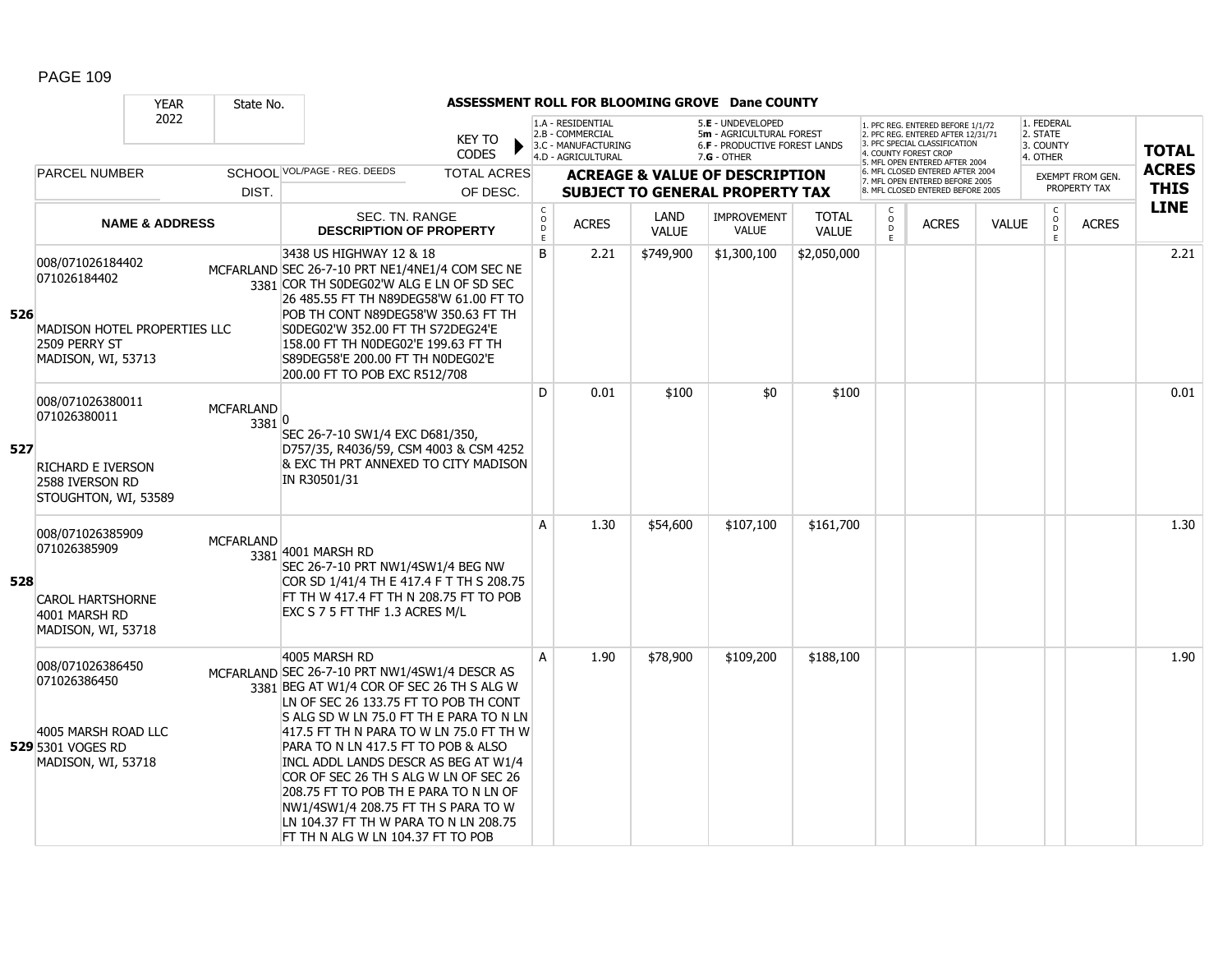|     |                                                                                                          | <b>YEAR</b>               | State No.        |                                                                                                                                                                                                                                                                                                                                                                  |                                |                                                           |                                                                                    |                             | ASSESSMENT ROLL FOR BLOOMING GROVE Dane COUNTY                                                         |                       |                        |                                                                                                                                                                     |              |                                                 |                                         |                             |
|-----|----------------------------------------------------------------------------------------------------------|---------------------------|------------------|------------------------------------------------------------------------------------------------------------------------------------------------------------------------------------------------------------------------------------------------------------------------------------------------------------------------------------------------------------------|--------------------------------|-----------------------------------------------------------|------------------------------------------------------------------------------------|-----------------------------|--------------------------------------------------------------------------------------------------------|-----------------------|------------------------|---------------------------------------------------------------------------------------------------------------------------------------------------------------------|--------------|-------------------------------------------------|-----------------------------------------|-----------------------------|
|     |                                                                                                          | 2022                      |                  |                                                                                                                                                                                                                                                                                                                                                                  | <b>KEY TO</b><br><b>CODES</b>  |                                                           | 1.A - RESIDENTIAL<br>2.B - COMMERCIAL<br>3.C - MANUFACTURING<br>4.D - AGRICULTURAL |                             | 5.E - UNDEVELOPED<br>5m - AGRICULTURAL FOREST<br><b>6.F - PRODUCTIVE FOREST LANDS</b><br>$7.G - OTHER$ |                       |                        | 1. PFC REG. ENTERED BEFORE 1/1/72<br>2. PFC REG. ENTERED AFTER 12/31/71<br>3. PFC SPECIAL CLASSIFICATION<br>4. COUNTY FOREST CROP<br>5. MFL OPEN ENTERED AFTER 2004 |              | 1. FEDERAL<br>2. STATE<br>3. COUNTY<br>4. OTHER |                                         | <b>TOTAL</b>                |
|     | <b>PARCEL NUMBER</b>                                                                                     |                           | DIST.            | SCHOOL VOL/PAGE - REG. DEEDS                                                                                                                                                                                                                                                                                                                                     | <b>TOTAL ACRES</b><br>OF DESC. |                                                           |                                                                                    |                             | <b>ACREAGE &amp; VALUE OF DESCRIPTION</b><br><b>SUBJECT TO GENERAL PROPERTY TAX</b>                    |                       |                        | 6. MFL CLOSED ENTERED AFTER 2004<br>7. MFL OPEN ENTERED BEFORE 2005<br>8. MFL CLOSED ENTERED BEFORE 2005                                                            |              |                                                 | <b>EXEMPT FROM GEN.</b><br>PROPERTY TAX | <b>ACRES</b><br><b>THIS</b> |
|     |                                                                                                          | <b>NAME &amp; ADDRESS</b> |                  | SEC. TN. RANGE<br><b>DESCRIPTION OF PROPERTY</b>                                                                                                                                                                                                                                                                                                                 |                                | $\begin{matrix} 0 \\ 0 \\ D \end{matrix}$<br>$\mathsf{E}$ | <b>ACRES</b>                                                                       | <b>LAND</b><br><b>VALUE</b> | <b>IMPROVEMENT</b><br><b>VALUE</b>                                                                     | TOTAL<br><b>VALUE</b> | C<br>$\circ$<br>D<br>E | <b>ACRES</b>                                                                                                                                                        | <b>VALUE</b> | $\mathsf C$<br>$_{\rm D}^{\rm O}$<br>E          | <b>ACRES</b>                            | <b>LINE</b>                 |
|     | 008/071026386908<br>071026386908<br>530 MELISSA C NICKELS<br>4141 MARSH RD<br>MADISON, WI, 53718         |                           |                  | 4141 MARSH RD<br>MCFARLAND LOT 1 CSM 4003 CS16/313-316 R3971/94-<br>3381 97-11/4/82 DESCR AS SEC 26-7-10 PRT<br>NW1/4SW1/4 COM SEC W1/4 COR TH<br>S0DEG57MIN18SECE 704.6 FT TO POB TH<br>N89DEG3MINE 230 FT TH<br>S0DEG57MIN18SECE 1 40 FT TH<br>S89DEG3MINW 230 FT TH<br>NODEG57MIN18SECW 140 FT TO PO B<br>.6331 ACRE EXCL 33 FT RD R/W ALG W LN               |                                | A                                                         | 0.63                                                                               | \$48,800                    | \$141,400                                                                                              | \$190,200             |                        |                                                                                                                                                                     |              |                                                 |                                         | 0.63                        |
|     | 008/071026387005<br>071026387005<br><b>531 JESSICA ALVIS</b><br>4201 MARSH RD<br>MADISON, WI, 53718      |                           |                  | 4201 MARSH RD<br>MCFARLAND LOT 2 CSM 4003 CS16/313-316 R3971/94-<br>3381 97-11/4/82 DESCR AS SEC 26-7-10 PRT<br>NW1/4SW1/4 COM SEC W1/4 COR TH<br>S0DEG57MIN18SECE 844.6 FT TO POB TH<br>N89DEG3MINE 230 FT TH<br>S0DEG57MIN18SECE 1 20 FT TH<br>S89DEG3MINW 230 FT TH<br>NODEG57MIN18SECW 120 FT TO PO B<br>.5427 ACRE EXCL 33 FT RD R/W ALG W LN<br><b>THF</b> |                                | A                                                         | 0.54                                                                               | \$45,200                    | \$187,800                                                                                              | \$233,000             |                        |                                                                                                                                                                     |              |                                                 |                                         | 0.54                        |
| 532 | 008/071026387201<br>071026387201<br>AMY J BEXSON, JOE M BEXSON JR<br>4205 MARSH RD<br>MADISON, WI, 53718 |                           | <b>MCFARLAND</b> | 3381 4205 MARSH RD<br>LOT 3 CSM 4003 CS16/313-316 R3971/94-<br>97-11/4/82 DESCR AS SEC 26-7-10 PRT<br>NW1/4SW1/4 (.6331 ACRE EXCL RD R/W)                                                                                                                                                                                                                        |                                | A                                                         | 0.63                                                                               | \$48,800                    | \$215,500                                                                                              | \$264,300             |                        |                                                                                                                                                                     |              |                                                 |                                         | 0.63                        |
| 533 | 008/071026390010<br>071026390010<br>WINGRA REAL ESTATE LLC<br>PO BOX 44284<br>MADISON, WI, 53744-4284    |                           | <b>MCFARLAND</b> | 4381 MARSH RD<br>3381 SEC 26-7-10 PRT S1/2 SW1/4 BEG SEC SW<br>COR TH NODEG52'46"W 406.9 FT TH<br>N88DEG2'30"E 370.11 FT TH N0DEG52'46"W<br>920.09 FT TH N87DEG55'53"E 1765.09 FT<br>TH SODEG42'5"E 1330.47 FT TO SEC S LN<br>TH S88DEG2'30"W 2131 FT TO POB 57.221<br><b>ACRES</b>                                                                              |                                | $\mathsf{C}$                                              | 57.22                                                                              | \$0                         |                                                                                                        | \$0                   |                        |                                                                                                                                                                     |              |                                                 |                                         | 57.22                       |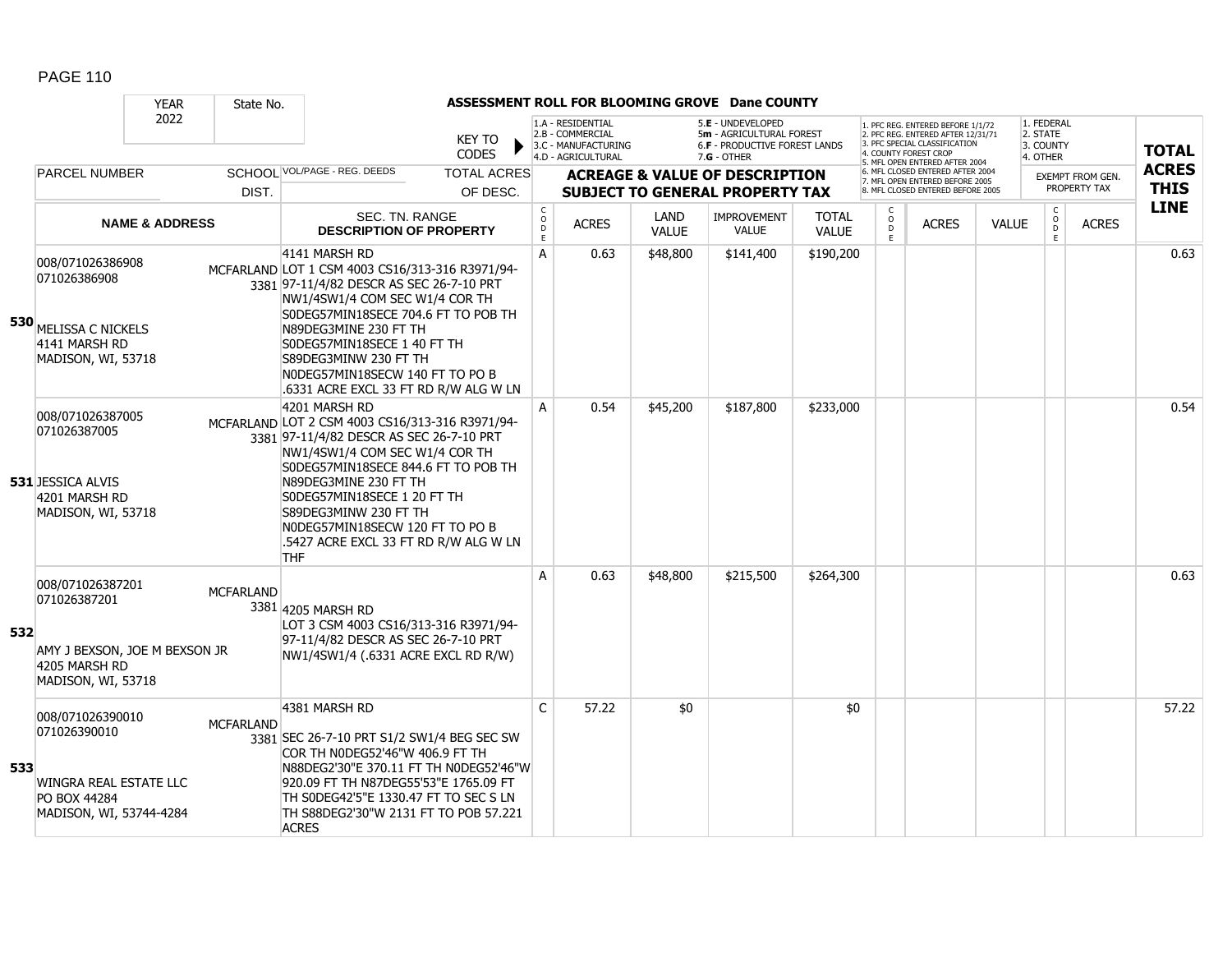|     |                                                                                                              | <b>YEAR</b>               | State No.                               |                                                                                                                                                                                                                                                                                                                                                                                         |                                |                                  |                                                                                    |                      | ASSESSMENT ROLL FOR BLOOMING GROVE Dane COUNTY                                                         |                              |                                   |                                                                                                                                                                     |              |                                                 |                                         |                             |
|-----|--------------------------------------------------------------------------------------------------------------|---------------------------|-----------------------------------------|-----------------------------------------------------------------------------------------------------------------------------------------------------------------------------------------------------------------------------------------------------------------------------------------------------------------------------------------------------------------------------------------|--------------------------------|----------------------------------|------------------------------------------------------------------------------------|----------------------|--------------------------------------------------------------------------------------------------------|------------------------------|-----------------------------------|---------------------------------------------------------------------------------------------------------------------------------------------------------------------|--------------|-------------------------------------------------|-----------------------------------------|-----------------------------|
|     |                                                                                                              | 2022                      |                                         |                                                                                                                                                                                                                                                                                                                                                                                         | <b>KEY TO</b><br><b>CODES</b>  |                                  | 1.A - RESIDENTIAL<br>2.B - COMMERCIAL<br>3.C - MANUFACTURING<br>4.D - AGRICULTURAL |                      | 5.E - UNDEVELOPED<br>5m - AGRICULTURAL FOREST<br><b>6.F - PRODUCTIVE FOREST LANDS</b><br>$7.G - OTHER$ |                              |                                   | 1. PFC REG. ENTERED BEFORE 1/1/72<br>2. PFC REG. ENTERED AFTER 12/31/71<br>3. PFC SPECIAL CLASSIFICATION<br>4. COUNTY FOREST CROP<br>5. MFL OPEN ENTERED AFTER 2004 |              | 1. FEDERAL<br>2. STATE<br>3. COUNTY<br>4. OTHER |                                         | <b>TOTAL</b>                |
|     | <b>PARCEL NUMBER</b>                                                                                         |                           | DIST.                                   | SCHOOI VOL/PAGE - REG. DEEDS                                                                                                                                                                                                                                                                                                                                                            | <b>TOTAL ACRES</b><br>OF DESC. |                                  |                                                                                    |                      | <b>ACREAGE &amp; VALUE OF DESCRIPTION</b><br><b>SUBJECT TO GENERAL PROPERTY TAX</b>                    |                              |                                   | 6. MFL CLOSED ENTERED AFTER 2004<br>7. MFL OPEN ENTERED BEFORE 2005<br>8. MFL CLOSED ENTERED BEFORE 2005                                                            |              |                                                 | <b>EXEMPT FROM GEN.</b><br>PROPERTY TAX | <b>ACRES</b><br><b>THIS</b> |
|     |                                                                                                              | <b>NAME &amp; ADDRESS</b> |                                         | SEC. TN. RANGE<br><b>DESCRIPTION OF PROPERTY</b>                                                                                                                                                                                                                                                                                                                                        |                                | C<br>$\circ$<br>$\mathsf D$<br>E | <b>ACRES</b>                                                                       | LAND<br><b>VALUE</b> | <b>IMPROVEMENT</b><br><b>VALUE</b>                                                                     | <b>TOTAL</b><br><b>VALUE</b> | C<br>$\circ$<br>$\mathsf D$<br>E. | <b>ACRES</b>                                                                                                                                                        | <b>VALUE</b> | C<br>$\circ$<br>Ď<br>E                          | <b>ACRES</b>                            | <b>LINE</b>                 |
|     | 008/071026391509<br>071026391509<br><b>534 WINGRA REAL ESTATE LLC</b><br>4345 MARSH RD<br>MADISON, WI, 53718 |                           |                                         | 4345 MARSH RD<br>MCFARLAND LOT 1 CSM 4252 CS18/98&99 R5204/54-<br>3381 12/19/83 DESCR AS SEC 26-7-10 PRT<br>SW1/4SW1/4 COM SEC SW COR TH<br>NODEG52MIN46SECW 406.9 0 FT ALG W LN<br>SD SEC TO POB TH CON<br>NODEG52MIN46SECW 672.98 F T ALG W LN<br>SD SEC & CL MARSH RD TH<br>N88DEG02MIN30SECE 370.11 FT TH<br>S0DEG52MIN46SECE 672.98 FT TH<br>S88DEG02MIN30SECW 370.11 FT TO POB 5. |                                | A                                | 5.70                                                                               | \$116,600            | \$143,000                                                                                              | \$259,600                    |                                   |                                                                                                                                                                     |              |                                                 |                                         | 5.70                        |
| 535 | 008/071028100720<br>071028100720<br>WI DOT<br>2101 WRIGHT ST<br>MADISON, WI, 53704                           |                           | <b>MONONA</b><br><b>GROVE</b><br>3675 0 | ASSESSORS PLAT 2 BLOOMING GROVE<br>OUTLOT 72 EXC PRT LYG BETW OLD & NEW<br>HWY 51 12.7 A M/L                                                                                                                                                                                                                                                                                            |                                |                                  |                                                                                    |                      |                                                                                                        |                              |                                   |                                                                                                                                                                     |              | <b>X2</b>                                       | 0.00                                    | 0.00                        |
| 536 | 008/071028160657<br>071028160657<br><b>WI DNR</b><br>PO BOX 7921<br>MADISON, WI, 53701-7921                  |                           | <b>MCFARLAND</b><br>3381                | ASSESSORS PLAT 2 PRT LOT 65 LOC IN SEC<br>28-7-10 FR SE1/4 NE1/4                                                                                                                                                                                                                                                                                                                        |                                |                                  |                                                                                    |                      |                                                                                                        |                              |                                   |                                                                                                                                                                     |              | X <sub>2</sub>                                  | 0.00                                    | 0.00                        |
| 537 | 008/071028492503<br>071028492503<br>MADISON, CITY OF<br>PO BOX 2983<br>MADISON, WI, 53701                    |                           | MCFARLAND <sup>0</sup>                  | 3381 SEC 28-7-10 PRT SW1/4SE1/4 & GOVT LOT<br>1 BEG SW COR SD GL TH E 1292 FT TH N<br>PARA TO E LN SD GL TO LAKE WAUBESA<br>SHORE TH A LG SD SHORE S & W TO NW<br>COR SD GL TH S PARA TO E LN SD GL TO<br>POB (17.1 ACRES)                                                                                                                                                              |                                |                                  |                                                                                    |                      |                                                                                                        |                              |                                   |                                                                                                                                                                     |              | X4                                              | 0.00                                    | 0.00                        |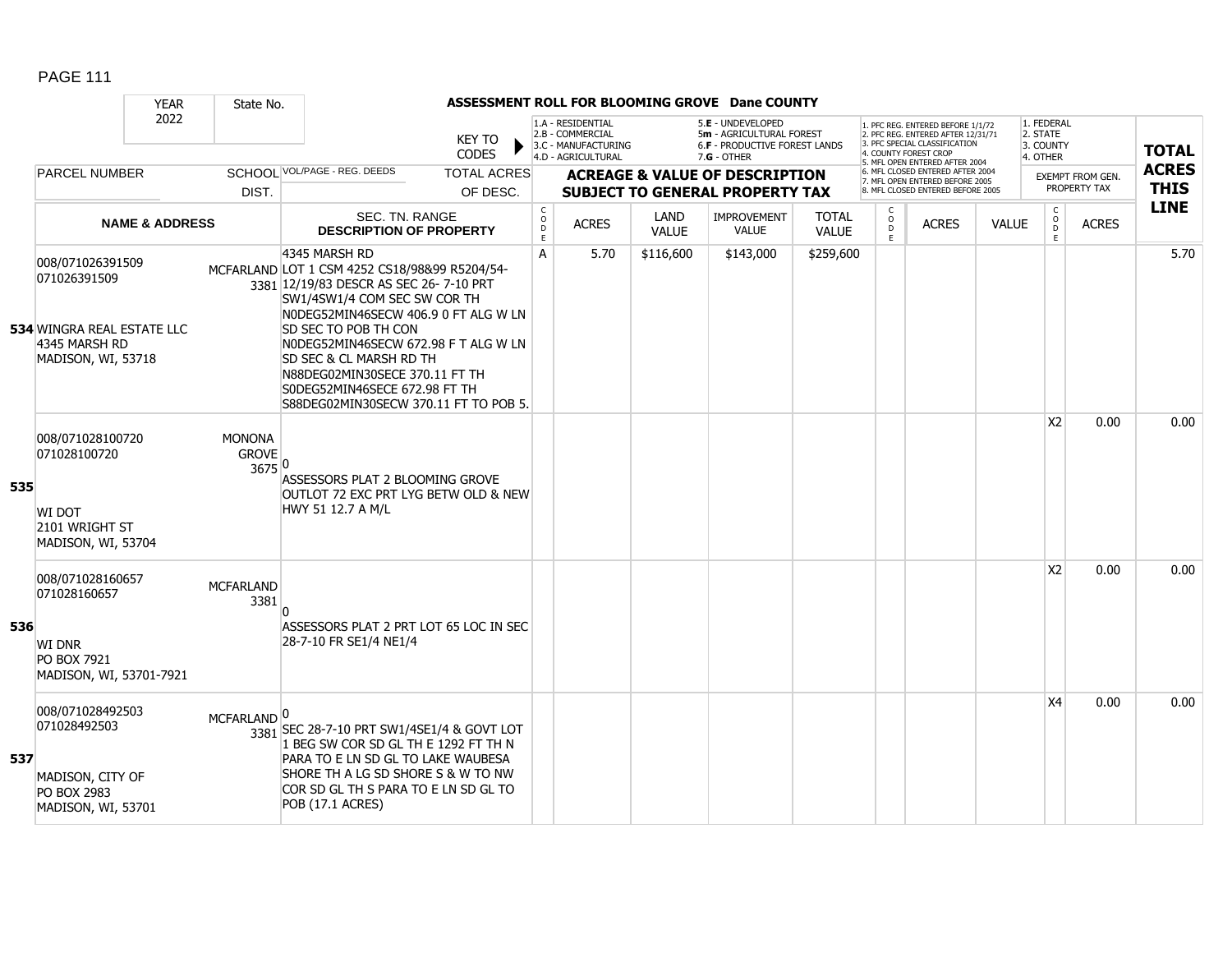#### YEAR State No. **ASSESSMENT ROLL FOR BLOOMING GROVE Dane COUNTY** 2022 KEY TO **CODES** 1. PFC REG. ENTERED BEFORE 1/1/72 2. PFC REG. ENTERED AFTER 12/31/71 3. PFC SPECIAL CLASSIFICATION 4. COUNTY FOREST CROP 5. MFL OPEN ENTERED AFTER 2004 6. MFL CLOSED ENTERED AFTER 2004 7. MFL OPEN ENTERED BEFORE 2005 8. MFL CLOSED ENTERED BEFORE 2005 1. FEDERAL 2. STATE 3. COUNTY 4. OTHER **ACREAGE & VALUE OF DESCRIPTION SUBJECT TO GENERAL PROPERTY TAX** EXEMPT FROM GEN. PROPERTY TAX **TOTAL ACRES THIS LINE** 1.A - RESIDENTIAL 2.B - COMMERCIAL 3.C - MANUFACTURING 4.D - AGRICULTURAL 5.**E** - UNDEVELOPED 5**m** - AGRICULTURAL FOREST 6.**F** - PRODUCTIVE FOREST LANDS 7.**G** - OTHER TOTAL ACRES OF DESC. SCHOOL VOL/PAGE - REG. DEEDS DIST. PARCEL NUMBER ACRES C O  $\overline{D}$ E ACRES VALUE  $\mathsf{C}$ O  $\overline{D}$ E TOTAL VALUE IMPROVEMENT VALUE LAND ACRES | VALUE C O  $\overline{D}$ E SEC. TN. RANGE **DESCRIPTION OF PROPERTY NAME & ADDRESS 538** 008/071029382004 000/071025502004 MCFARLAND 3381 WI DOT 2101 WRIGHT ST MADISON, WI, 53704  $\overline{0}$ SEC 29-7-10 RR R/W ACROSS N1/2 SW1/4 6.1 ACRES  $|X2|$  0.00 0.00 **539** 008/071029482209 006/071029482209 MCFARLAND 3381 WI DOT 2101 WRIGHT ST MADISON, WI, 53704  $\overline{0}$ SEC 29-7-10 RR R/W THRU N1/2 SE1/4 6 ACRES  $|X2|$  0.00 0.00 **540** MADISON METROPOLITAN SEWERAGE 008/071029490003 071029490003 3269 RNG PARA WITH & 100 FT NWLY FROM DD DISTRICT 1610 MOORLAND RD MADISON, WI, 53703  $\overline{0}$ MADISON SEC 29-7-10 PRT GOV LOT 2 S & E OF LN 12.2 ACRES PRT NE1/4SW1/4 S & E OF LN RNG PARA TO & 100 FT NWLY FROM DD N OF RR ALSO PRT S OF RR 11.4 ACRE S NW1/4SW1/4 S OF RR 13.3 ACRES SW1/4SW1/4 39.7 ACRES SE1/4S W1/4 39.7 ACRES NW1/4SE1/4 EXC PRT LYG N & W OF LN RNG PARA TO & 100 FT FR X4 145.60 145.60 **541** 008/071030381306 000/071030301300<br>071030381306 3381 WI DOT 2101 WRIGHT ST MADISON, WI, 53704  $\overline{0}$ SEC 30-7-10 RR R/W THRU SW1/4NW1/4 & N1/2 SW1/4  $|X2|$  0.00 0.00 **542** 008/071030386409 006/071030366409 MCFARLAND 3381 WI DOT 2101 WRIGHT ST MADISON, WI, 53704  $\Omega$ SEC 30-7-10 RR R/W THRU N1/2 SE1/4  $|X2|$  172.60 172.60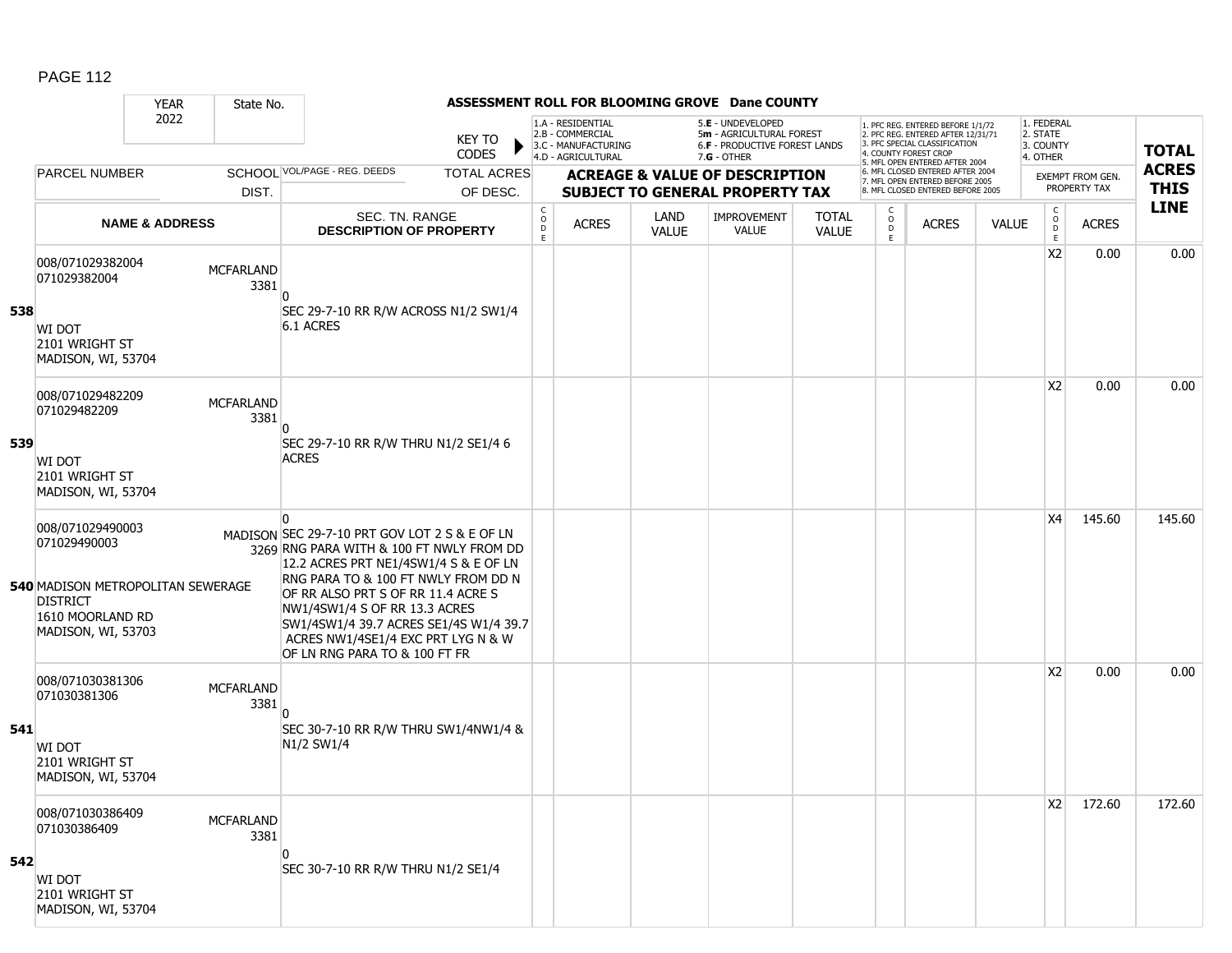|     |                                                                                                  | <b>YEAR</b>                    | State No.           |                                                                                                                                                                                                                                                                                                                                                                                                |                                |                              |                                                                                    |                      | ASSESSMENT ROLL FOR BLOOMING GROVE Dane COUNTY                                                  |                              |                        |                                                                                                                                                                     |              |                                                 |                                         |                             |
|-----|--------------------------------------------------------------------------------------------------|--------------------------------|---------------------|------------------------------------------------------------------------------------------------------------------------------------------------------------------------------------------------------------------------------------------------------------------------------------------------------------------------------------------------------------------------------------------------|--------------------------------|------------------------------|------------------------------------------------------------------------------------|----------------------|-------------------------------------------------------------------------------------------------|------------------------------|------------------------|---------------------------------------------------------------------------------------------------------------------------------------------------------------------|--------------|-------------------------------------------------|-----------------------------------------|-----------------------------|
|     |                                                                                                  | 2022                           |                     |                                                                                                                                                                                                                                                                                                                                                                                                | KEY TO<br><b>CODES</b>         |                              | 1.A - RESIDENTIAL<br>2.B - COMMERCIAL<br>3.C - MANUFACTURING<br>4.D - AGRICULTURAL |                      | 5.E - UNDEVELOPED<br>5m - AGRICULTURAL FOREST<br>6.F - PRODUCTIVE FOREST LANDS<br>$7.G - OTHER$ |                              |                        | 1. PFC REG. ENTERED BEFORE 1/1/72<br>2. PFC REG. ENTERED AFTER 12/31/71<br>3. PFC SPECIAL CLASSIFICATION<br>4. COUNTY FOREST CROP<br>5. MFL OPEN ENTERED AFTER 2004 |              | 1. FEDERAL<br>2. STATE<br>3. COUNTY<br>4. OTHER |                                         | <b>TOTAL</b>                |
|     | <b>PARCEL NUMBER</b>                                                                             |                                | DIST.               | SCHOOL VOL/PAGE - REG. DEEDS                                                                                                                                                                                                                                                                                                                                                                   | <b>TOTAL ACRES</b><br>OF DESC. |                              |                                                                                    |                      | <b>ACREAGE &amp; VALUE OF DESCRIPTION</b><br><b>SUBJECT TO GENERAL PROPERTY TAX</b>             |                              |                        | 6. MFL CLOSED ENTERED AFTER 2004<br>7. MFL OPEN ENTERED BEFORE 2005<br>8. MFL CLOSED ENTERED BEFORE 2005                                                            |              |                                                 | <b>EXEMPT FROM GEN.</b><br>PROPERTY TAX | <b>ACRES</b><br><b>THIS</b> |
|     |                                                                                                  | <b>NAME &amp; ADDRESS</b>      |                     | <b>SEC. TN. RANGE</b><br><b>DESCRIPTION OF PROPERTY</b>                                                                                                                                                                                                                                                                                                                                        |                                | $_{\rm o}^{\rm c}$<br>D<br>E | <b>ACRES</b>                                                                       | LAND<br><b>VALUE</b> | <b>IMPROVEMENT</b><br><b>VALUE</b>                                                              | <b>TOTAL</b><br><b>VALUE</b> | C<br>$\circ$<br>D<br>E | <b>ACRES</b>                                                                                                                                                        | <b>VALUE</b> | $\begin{matrix} 0 \\ 0 \\ 0 \end{matrix}$<br>E  | <b>ACRES</b>                            | <b>LINE</b>                 |
| 543 | 008/071030490000<br>071030490000<br><b>DISTRICT</b><br>7300 SOUTH TOWNE RD<br>MADISON, WI, 53703 | MADISON METROPOLITAN SEWERAGE  |                     | 7300 SOUTH TOWNE RD<br>MADISON SEC 30-7-10 NE1/4SW1/4 S OF RR EXC CITY<br>3269 OF MADISON LANDS ALS O 66 FT PCL S FR<br>& PARA TO RR 21.8 A SE1/4SW1/4 EXCCITY<br>OF MADISON LANDS 35.9 A NE1/4SE1/4 S<br>OF RR 16.1 A NW1/4SE1/4 S OF RR 18.4 A<br>SW1/4SE1/4 40.1 A SE1/4SE1/4 40.3 A SUBJ<br>TOR/W IN R633/655                                                                              |                                |                              |                                                                                    |                      |                                                                                                 |                              |                        |                                                                                                                                                                     |              | X4                                              | 0.00                                    | 0.00                        |
| 544 | 008/071031380001<br>071031380001<br><b>DANE COUNTY</b><br>MADISON, WI, 53703-3342                | 210 MARTIN LUTHER KING JR BLVD |                     | $\Omega$<br>Oregon - Dane SEC 31-7-10 PRT NE1/4SW1/4 COM SEC<br>County S1/4 COR TH N0DEG26'34E ALG N-S 1/4 LN<br>4144 SD SE"C 1647.66 FT TO POB TH<br>N87DEG02'57W 131 9.04 FT TH<br>NODEG25'15"E ALG W LN SD 1/4"1/4 903.00<br>FT TO I.P. FOUND ON S SIDE NINE<br>SPRINGS CREEK TH CON N0DEG25'15E<br>40."00 FT TO E-W 1/4 LN TH N89DEG42'27E<br>ALG SD 1/4 LN 1318.24 FT TO CENTER SD<br>S'' |                                |                              |                                                                                    |                      |                                                                                                 |                              |                        |                                                                                                                                                                     |              | X <sub>3</sub>                                  | 0.00                                    | 0.00                        |
| 545 | 008/071031385006<br>071031385006<br><b>DANE COUNTY</b><br>MADISON, WI, 53703-3342                | 210 MARTIN LUTHER KING JR BLVD |                     | $\Omega$<br>Oregon - Dane SEC 31-7-10 PRT NW1/4SW1/4 COM SEC<br>County W1/4 COR IN NINE SPRINGS CREEK SD 1/4<br>4144 COR BEING N01DEG19MIN19SECE 40.00 FT<br>FR BRASS C AP CONC MONU TH<br>N89DEG42MIN27SECE ALG E&W 1/4 LN SD<br>SEC 200, 00 FT TO POB TH CON<br>N89DEG42MIN27SECE ALG SD 1/4 LN<br>1052.28 FT TH S00DEG25MIN15SECW ALG<br>E LN SD NW1/4SW1/4 40.00 FT TH C ON<br>S00DEG25MI  |                                |                              |                                                                                    |                      |                                                                                                 |                              |                        |                                                                                                                                                                     |              | X <sub>3</sub>                                  | 0.00                                    | 0.00                        |
| 546 | 008/071031386005<br>071031386005<br><b>DISTRICT</b><br>523 E MAIN ST<br>MADISON, WI, 53703       | MADISON METROPOLITAN SEWERAGE  | Oregon - Dane $ _0$ | County SEC 31-7-10 PRT W1/2 SW1/4 COM WLN<br>4144 SEC & CLN CLAYTON RD TH N TO CLN NINE<br>SPRINGS DD TH E ALG DD 200 FT SLY PARA<br>WLN SEC 350 FT WLY PARA CLN DD 160 FT<br>SLY PARA WLN SEC TO PT 40 FT E OF POB<br>W40 FT TO POB                                                                                                                                                           |                                |                              |                                                                                    |                      |                                                                                                 |                              |                        |                                                                                                                                                                     |              | X4                                              | 0.00                                    | 0.00                        |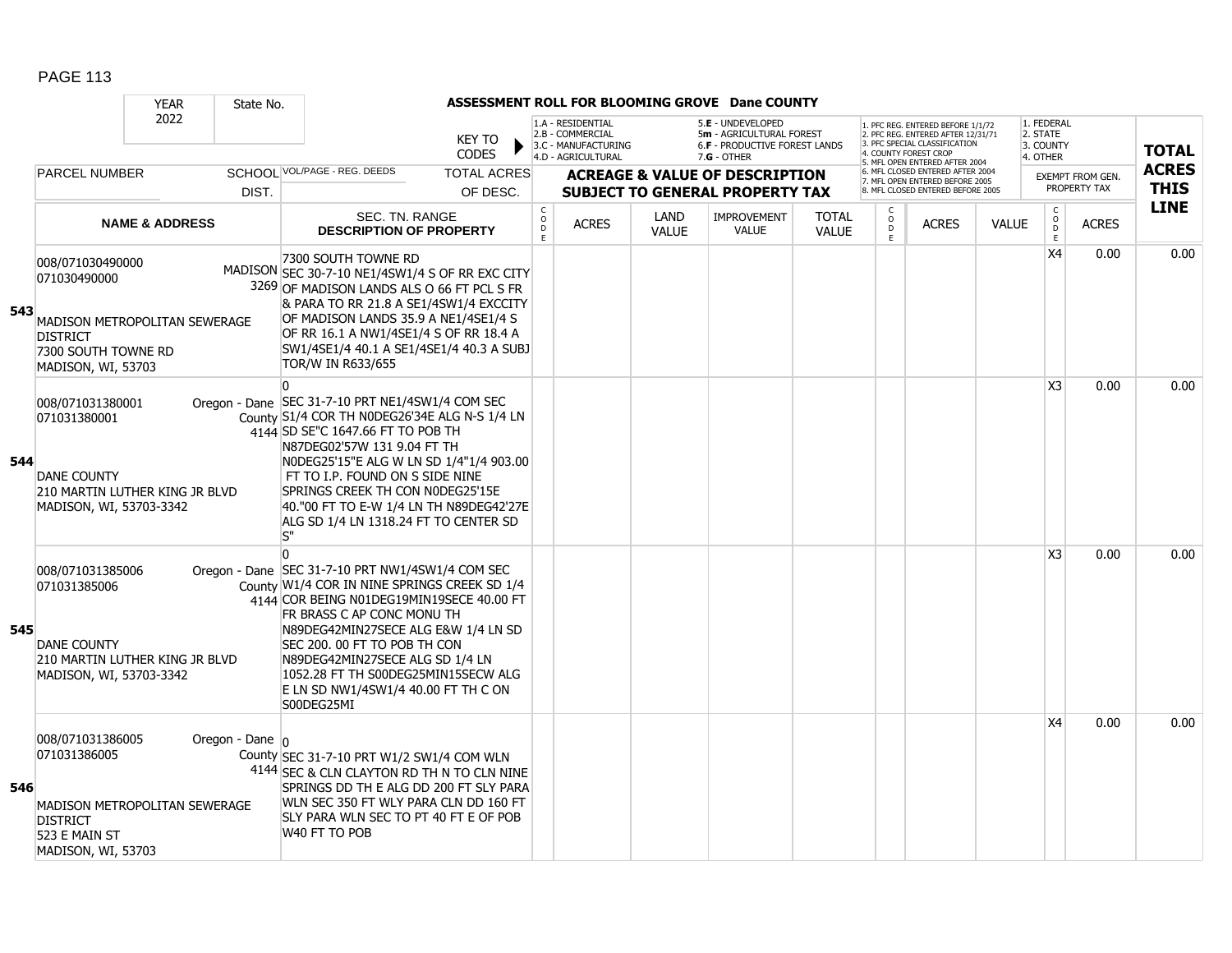|     |                                                                                                                     | <b>YEAR</b>               | State No.                         |                                                                                                                                                                                                                                                                                                                                                                                            |                               |                       |                                                                                    |                                          | ASSESSMENT ROLL FOR BLOOMING GROVE Dane COUNTY                                                         |                                           |                          |                                                                                                                                   |              |                                                 |                         |              |
|-----|---------------------------------------------------------------------------------------------------------------------|---------------------------|-----------------------------------|--------------------------------------------------------------------------------------------------------------------------------------------------------------------------------------------------------------------------------------------------------------------------------------------------------------------------------------------------------------------------------------------|-------------------------------|-----------------------|------------------------------------------------------------------------------------|------------------------------------------|--------------------------------------------------------------------------------------------------------|-------------------------------------------|--------------------------|-----------------------------------------------------------------------------------------------------------------------------------|--------------|-------------------------------------------------|-------------------------|--------------|
|     |                                                                                                                     | 2022                      |                                   |                                                                                                                                                                                                                                                                                                                                                                                            | <b>KEY TO</b><br><b>CODES</b> |                       | 1.A - RESIDENTIAL<br>2.B - COMMERCIAL<br>3.C - MANUFACTURING<br>4.D - AGRICULTURAL |                                          | 5.E - UNDEVELOPED<br>5m - AGRICULTURAL FOREST<br><b>6.F - PRODUCTIVE FOREST LANDS</b><br>$7.G - OTHER$ |                                           |                          | 1. PFC REG. ENTERED BEFORE 1/1/72<br>2. PFC REG. ENTERED AFTER 12/31/71<br>3. PFC SPECIAL CLASSIFICATION<br>4. COUNTY FOREST CROP |              | 1. FEDERAL<br>2. STATE<br>3. COUNTY<br>4. OTHER |                         | <b>TOTAL</b> |
|     | PARCEL NUMBER                                                                                                       |                           |                                   | SCHOOL VOL/PAGE - REG. DEEDS                                                                                                                                                                                                                                                                                                                                                               | <b>TOTAL ACRES</b>            |                       |                                                                                    |                                          | <b>ACREAGE &amp; VALUE OF DESCRIPTION</b>                                                              |                                           |                          | 5. MFL OPEN ENTERED AFTER 2004<br>6. MFL CLOSED ENTERED AFTER 2004<br>7. MFL OPEN ENTERED BEFORE 2005                             |              |                                                 | <b>EXEMPT FROM GEN.</b> | <b>ACRES</b> |
|     |                                                                                                                     |                           | DIST.                             |                                                                                                                                                                                                                                                                                                                                                                                            | OF DESC.                      |                       |                                                                                    |                                          | <b>SUBJECT TO GENERAL PROPERTY TAX</b>                                                                 |                                           |                          | 8. MFL CLOSED ENTERED BEFORE 2005                                                                                                 |              |                                                 | PROPERTY TAX            | <b>THIS</b>  |
|     |                                                                                                                     | <b>NAME &amp; ADDRESS</b> |                                   | SEC. TN. RANGE<br><b>DESCRIPTION OF PROPERTY</b>                                                                                                                                                                                                                                                                                                                                           |                               | $\rm _o^C$<br>D<br>E. | <b>ACRES</b>                                                                       | LAND<br><b>VALUE</b>                     | <b>IMPROVEMENT</b><br><b>VALUE</b>                                                                     | <b>TOTAL</b><br><b>VALUE</b>              | C<br>$\overline{0}$<br>E | <b>ACRES</b>                                                                                                                      | <b>VALUE</b> | $\begin{array}{c} C \\ 0 \\ E \end{array}$      | <b>ACRES</b>            | <b>LINE</b>  |
| 547 | 008/071031387200<br>071031387200<br><b>DANE COUNTY</b><br>210 MARTIN LUTHER KING JR BLVD<br>MADISON, WI, 53703-3342 |                           |                                   | $\Omega$<br>Oregon - Dane SEC 31-7-10 PRT NW1/4SW1/4 COM SEC<br>County SW COR TH N01DEG59'51E A LG SEC LN<br>4144 1327.00 F"T TO POB TH CON N01DEG59'51E<br>200.52 FT T O E1/4 COR SEC 1-6-9 TH<br>S88DEG20'20"E "40.00 FT TH N01DEG19'1<br>9E ON A LN PARA TO W LN SEC 31 250.37<br>FT TH S87DEG02'38""E 1 227.10 FT TO PT<br>ON E LN SD NW1/4SW1/4 TH<br>S00DEG25'15W ALG S D 1/41/4 LN" |                               |                       |                                                                                    |                                          |                                                                                                        |                                           |                          |                                                                                                                                   |              | X <sub>3</sub>                                  | 0.00                    | 0.00         |
| 548 | 008/071031390300<br>071031390300<br>DAVID D WOOD, JULIE A WOOD<br>3200 LARSEN RD<br>MADISON, WI, 53711              |                           | Oregon - Dane<br>County<br>4144   | 3200 LARSEN RD<br>LOT 1 CSM 15285 CS109/109&113-<br>11/15/2019 F/K/A LOTS 1 & 2 CSM 8235<br>CS44/196&198-6/11/96 DESCR AS SEC 31-7<br>-10 PRT SW1/4SW1/4 (28.93 ACRES)                                                                                                                                                                                                                     |                               | A<br>D<br>D<br>5M     | 1.00<br>16.95<br>0.98<br>10.00                                                     | \$63,000<br>\$4,500<br>\$200<br>\$45,000 | \$564,100<br>\$0<br>\$0                                                                                | \$627,100<br>\$4,500<br>\$200<br>\$45,000 | W8                       | 0.000                                                                                                                             | 0.0000       |                                                 |                         | 28.93        |
|     |                                                                                                                     |                           |                                   |                                                                                                                                                                                                                                                                                                                                                                                            | <b>Parcel Total</b>           |                       | 28.93                                                                              | \$112,700                                | \$564,100                                                                                              | \$676,800                                 |                          | #Error                                                                                                                            | #Error       |                                                 | 0.00                    |              |
| 549 | 008/071031390750<br>071031390750<br>BARNWOODEVENTSWI LLC<br>3200 LARSEN RD<br>MADISON, WI, 53711                    |                           | Oregon - Dane                     | County 3222 & 3224 & 3230 LARSEN RD<br>4144 LOT 2 CSM 15285 CS109/109&113-<br>11/15/2019 F/K/A LOTS 1 & 2 CSM 8235<br>CS44/196&198-6/11/96 DESCR AS SEC 31-7<br>-10 PRT SW1/4SW1/4 (8.06 ACRES)                                                                                                                                                                                            |                               | B<br>A                | 5.54<br>2.52                                                                       | \$997,100<br>\$71,900                    | \$984,200<br>\$0                                                                                       | \$1,981,300<br>\$71,900                   |                          |                                                                                                                                   |              |                                                 |                         | 8.06         |
|     |                                                                                                                     |                           |                                   |                                                                                                                                                                                                                                                                                                                                                                                            | <b>Parcel Total</b>           |                       | 8.06                                                                               | \$1,069,00<br>$\Omega$                   | \$984,200                                                                                              | \$2,053,200                               |                          | 0.00                                                                                                                              | \$0          |                                                 | 0.00                    |              |
| 550 | 008/071031395010<br>071031395010<br><b>DANE COUNTY</b><br>210 MARTIN LUTHER KING JR BLVD<br>MADISON, WI, 53703-3342 |                           | Oregon - Dane<br>County<br>4144 0 | SEC 31-7-10 NE1/4SW1/4 & SE1/4SW1/4<br>EXC TO DANE CO IN R6541/65 & EXC CSM<br>9625                                                                                                                                                                                                                                                                                                        |                               |                       |                                                                                    |                                          |                                                                                                        |                                           |                          |                                                                                                                                   |              | X <sub>3</sub>                                  | 45.00                   | 45.00        |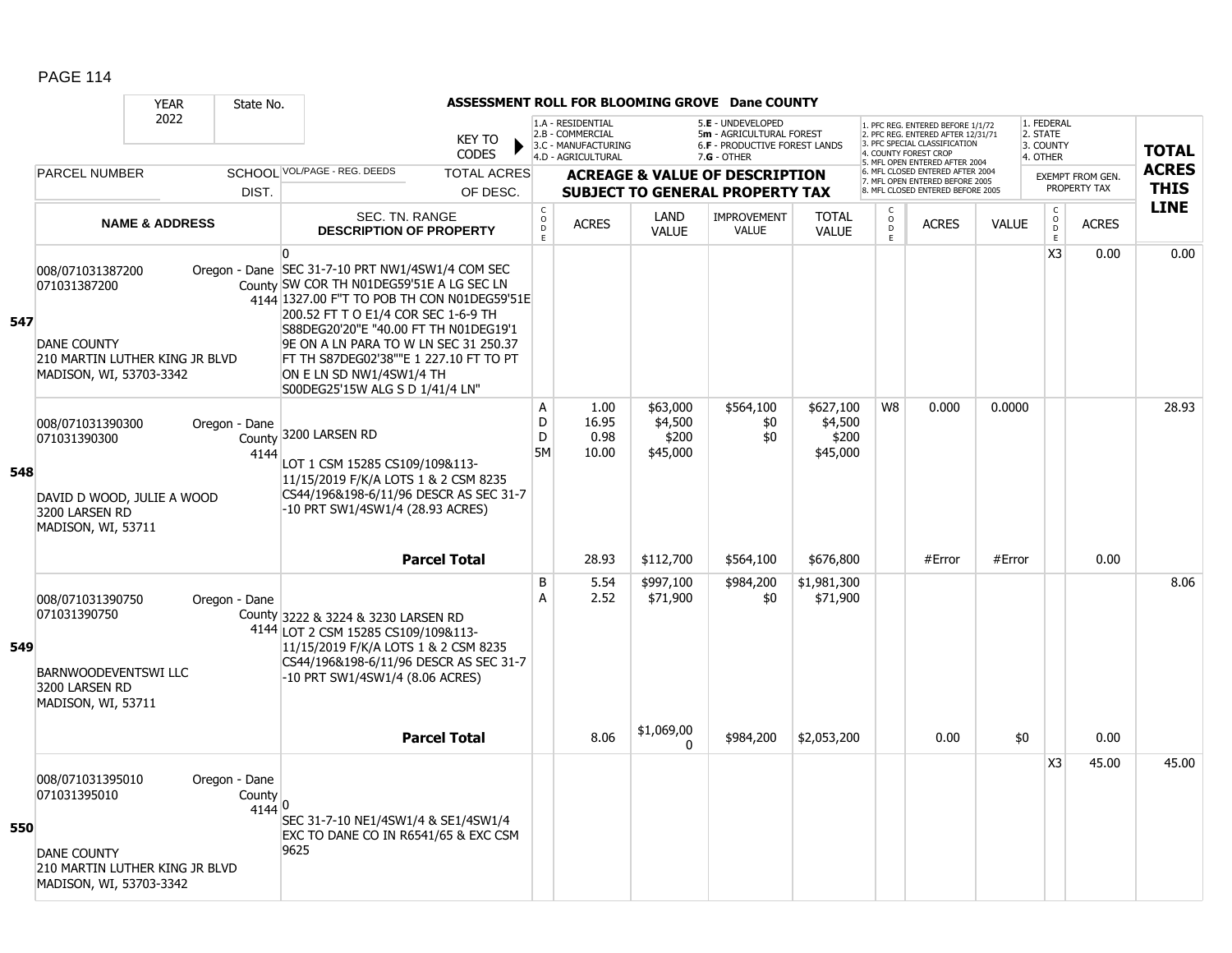|     |                                                                                                                 | <b>YEAR</b>               | State No.                       |                                                                                                                                                                                                                                                                                                                                                                                              |                               |                                                 |                                                                                    |                                        | ASSESSMENT ROLL FOR BLOOMING GROVE Dane COUNTY                                                       |                                        |                                  |                                                                                                                                                                         |              |                                                            |                                         |                             |
|-----|-----------------------------------------------------------------------------------------------------------------|---------------------------|---------------------------------|----------------------------------------------------------------------------------------------------------------------------------------------------------------------------------------------------------------------------------------------------------------------------------------------------------------------------------------------------------------------------------------------|-------------------------------|-------------------------------------------------|------------------------------------------------------------------------------------|----------------------------------------|------------------------------------------------------------------------------------------------------|----------------------------------------|----------------------------------|-------------------------------------------------------------------------------------------------------------------------------------------------------------------------|--------------|------------------------------------------------------------|-----------------------------------------|-----------------------------|
|     |                                                                                                                 | 2022                      |                                 |                                                                                                                                                                                                                                                                                                                                                                                              | <b>KEY TO</b><br><b>CODES</b> |                                                 | 1.A - RESIDENTIAL<br>2.B - COMMERCIAL<br>3.C - MANUFACTURING<br>4.D - AGRICULTURAL |                                        | 5.E - UNDEVELOPED<br>5m - AGRICULTURAL FOREST<br><b>6.F - PRODUCTIVE FOREST LANDS</b><br>7.G - OTHER |                                        |                                  | 1. PFC REG. ENTERED BEFORE 1/1/72<br>2. PFC REG. ENTERED AFTER 12/31/71<br>3. PFC SPECIAL CLASSIFICATION<br><b>COUNTY FOREST CROP</b><br>5. MFL OPEN ENTERED AFTER 2004 |              | 1. FEDERAL<br>2. STATE<br>3. COUNTY<br>4. OTHER            |                                         | <b>TOTAL</b>                |
|     | <b>PARCEL NUMBER</b>                                                                                            |                           |                                 | SCHOOL VOL/PAGE - REG. DEEDS                                                                                                                                                                                                                                                                                                                                                                 | <b>TOTAL ACRES</b>            |                                                 |                                                                                    |                                        | <b>ACREAGE &amp; VALUE OF DESCRIPTION</b>                                                            |                                        |                                  | 6. MFL CLOSED ENTERED AFTER 2004<br>7. MFL OPEN ENTERED BEFORE 2005                                                                                                     |              |                                                            | <b>EXEMPT FROM GEN.</b><br>PROPERTY TAX | <b>ACRES</b><br><b>THIS</b> |
|     |                                                                                                                 |                           | DIST.                           |                                                                                                                                                                                                                                                                                                                                                                                              | OF DESC.                      |                                                 |                                                                                    |                                        | <b>SUBJECT TO GENERAL PROPERTY TAX</b>                                                               |                                        |                                  | 8. MFL CLOSED ENTERED BEFORE 2005                                                                                                                                       |              |                                                            |                                         | <b>LINE</b>                 |
|     |                                                                                                                 | <b>NAME &amp; ADDRESS</b> |                                 | SEC. TN. RANGE<br><b>DESCRIPTION OF PROPERTY</b>                                                                                                                                                                                                                                                                                                                                             |                               | $\begin{array}{c} C \\ O \\ D \\ E \end{array}$ | <b>ACRES</b>                                                                       | LAND<br><b>VALUE</b>                   | <b>IMPROVEMENT</b><br><b>VALUE</b>                                                                   | <b>TOTAL</b><br><b>VALUE</b>           | C<br>$\circ$<br>$\mathsf D$<br>E | <b>ACRES</b>                                                                                                                                                            | <b>VALUE</b> | $\mathsf C$<br>$\overset{\circ}{\phantom{\circ}}_{D}$<br>E | <b>ACRES</b>                            |                             |
| 551 | 008/071031397000<br>071031397000<br>SOPHIE DONG, MELVIN C POWELL JR<br>4680 MEADOWVIEW RD<br>MADISON, WI, 53711 |                           | Oregon - Dane<br>County         | 4144 4680 MEADOWVIEW RD<br>LOT 1 CSM 9625 CS55/173-176 3/15/00<br>DESCR AS SEC 31-7-10 PRT SE1/4SW1/4<br>(5.22 ACRES)                                                                                                                                                                                                                                                                        |                               | A                                               | 5.22                                                                               | \$109,900                              | \$216,200                                                                                            | \$326,100                              |                                  |                                                                                                                                                                         |              |                                                            |                                         | 5.22                        |
| 552 | 008/071031480000<br>071031480000<br><b>WI DNR</b><br>PO BOX 7921<br>MADISON, WI, 53701-7921                     |                           | Oregon - Dane<br>County<br>4144 | 3398 LAKE FARM RD<br>SEC 31-7-10 NE1/4SE1/4 40.1 A                                                                                                                                                                                                                                                                                                                                           |                               |                                                 |                                                                                    |                                        |                                                                                                      |                                        |                                  |                                                                                                                                                                         |              | X <sub>2</sub>                                             | 40.10                                   | 40.10                       |
| 553 | 008/071031490008<br>071031490008<br><b>ROBERT UPHOFF</b><br>4581 MEADOWVIEW RD<br>MADISON, WI, 53711            |                           |                                 | $\Omega$<br>Oregon - Dane SEC 31-7-10 PRT S1/2SE1/4 DESCR AS BEG<br>County AT SE COR SD SEC 31 T H S89DEG32'22W<br>4144 ALG" S LN SD SEC 2636.62 FT TO S1/4 COR 5M<br>SD SE C TH N00DEG25'55E ALG N-S 1/4 LN<br>1332".79 FT TH N89DEG38'43 E 1322.91 FT<br>TH S00DEG37'53"W 538.28 FT (REC AS<br>S00DEG36"'04 W 538.67 FT) TH<br>N89DEG32'07"E 383.26 FT (REC AS 382.89<br>FT) T H S00DEG45" |                               | D<br>D<br>E                                     | 22.65<br>19.00<br>3.00<br>10.00                                                    | \$5,100<br>\$5,100<br>\$300<br>\$9,000 | \$0<br>\$0<br>\$0                                                                                    | \$5,100<br>\$5,100<br>\$300<br>\$9,000 |                                  |                                                                                                                                                                         |              |                                                            |                                         | 54.65                       |
|     |                                                                                                                 |                           |                                 | <b>Parcel Total</b>                                                                                                                                                                                                                                                                                                                                                                          |                               |                                                 | 54.65                                                                              | \$19,500                               | \$0                                                                                                  | \$19,500                               |                                  | 0.00                                                                                                                                                                    | \$0          |                                                            | 0.00                                    |                             |
| 554 | 008/071031495050<br>071031495050<br>ROBERT J VAN DAALWYK                                                        |                           | Oregon - Dane                   | County LAKE FARM RD<br>4144 LOT 1 CSM 14688 CS102/97&101-1/8/2018<br>DESCR AS SEC 31-7-10 PRT SE1/4SE1/4<br>$(15.876$ ACRES EXCL R/W)                                                                                                                                                                                                                                                        |                               | D<br><b>5M</b>                                  | 13.88<br>2.00                                                                      | \$3,700<br>\$9,000                     | \$0                                                                                                  | \$3,700<br>\$9,000                     |                                  |                                                                                                                                                                         |              |                                                            |                                         | 15.88                       |
|     | 3424 LAKE FARM RD<br>MADISON, WI, 53711                                                                         |                           |                                 |                                                                                                                                                                                                                                                                                                                                                                                              |                               |                                                 |                                                                                    |                                        |                                                                                                      |                                        |                                  |                                                                                                                                                                         |              |                                                            |                                         |                             |
|     |                                                                                                                 |                           |                                 | <b>Parcel Total</b>                                                                                                                                                                                                                                                                                                                                                                          |                               |                                                 | 15.88                                                                              | \$12,700                               | \$0                                                                                                  | \$12,700                               |                                  | 0.00                                                                                                                                                                    | \$0          |                                                            | 0.00                                    |                             |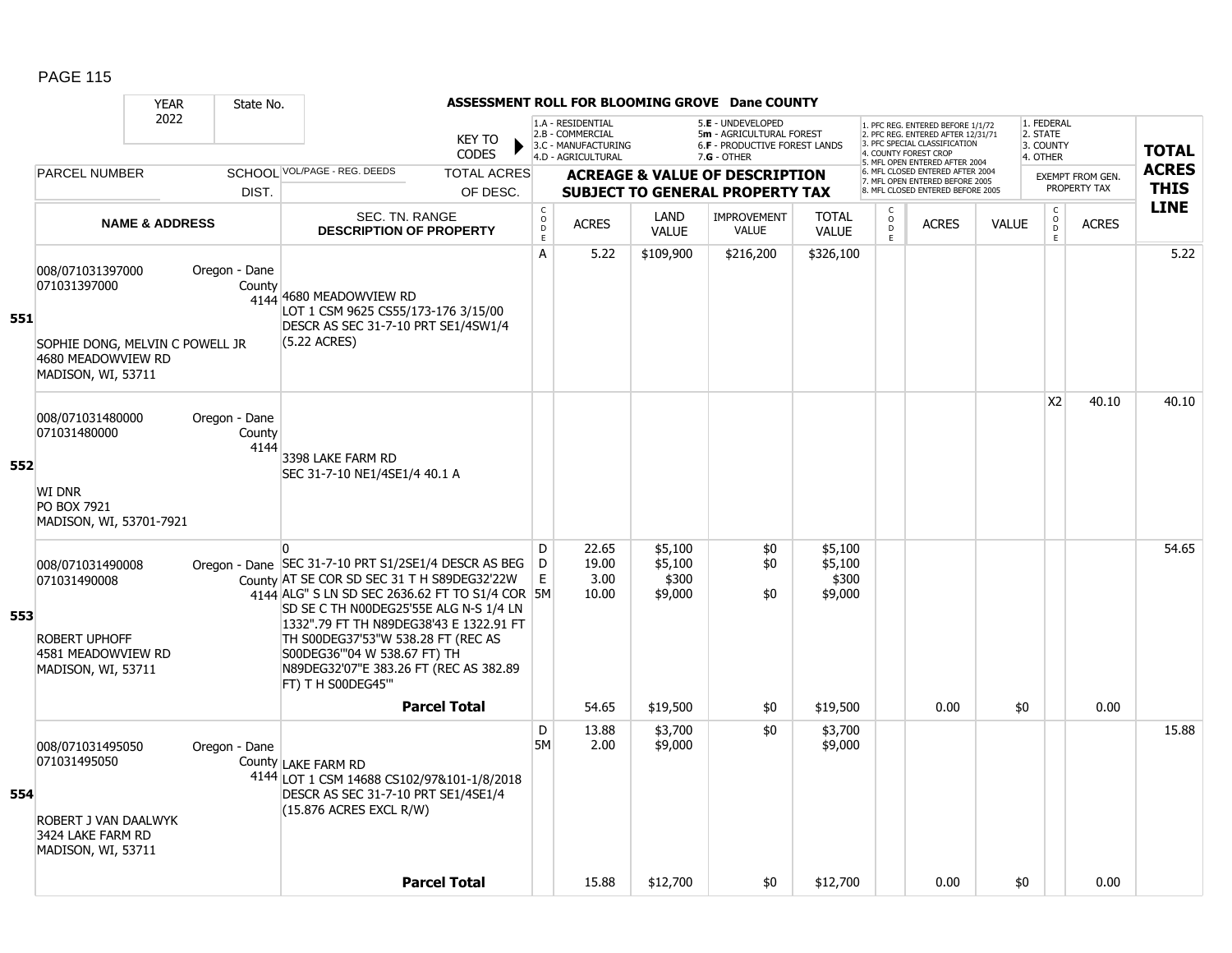|     |                                                                                           | <b>YEAR</b>               | State No.                           |                                                                                                                                                                     |                               |                                                  |                                                                                    |                              | ASSESSMENT ROLL FOR BLOOMING GROVE Dane COUNTY                                                       |                               |                                                 |                                                                                                                                                                     |              |                                                 |                         |                            |
|-----|-------------------------------------------------------------------------------------------|---------------------------|-------------------------------------|---------------------------------------------------------------------------------------------------------------------------------------------------------------------|-------------------------------|--------------------------------------------------|------------------------------------------------------------------------------------|------------------------------|------------------------------------------------------------------------------------------------------|-------------------------------|-------------------------------------------------|---------------------------------------------------------------------------------------------------------------------------------------------------------------------|--------------|-------------------------------------------------|-------------------------|----------------------------|
|     |                                                                                           | 2022                      |                                     |                                                                                                                                                                     | <b>KEY TO</b><br><b>CODES</b> |                                                  | 1.A - RESIDENTIAL<br>2.B - COMMERCIAL<br>3.C - MANUFACTURING<br>4.D - AGRICULTURAL |                              | 5.E - UNDEVELOPED<br>5m - AGRICULTURAL FOREST<br><b>6.F - PRODUCTIVE FOREST LANDS</b><br>7.G - OTHER |                               |                                                 | 1. PFC REG. ENTERED BEFORE 1/1/72<br>2. PFC REG. ENTERED AFTER 12/31/71<br>3. PFC SPECIAL CLASSIFICATION<br>4. COUNTY FOREST CROP<br>5. MFL OPEN ENTERED AFTER 2004 |              | 1. FEDERAL<br>2. STATE<br>3. COUNTY<br>4. OTHER |                         | <b>TOTAL</b>               |
|     | <b>PARCEL NUMBER</b>                                                                      |                           |                                     | SCHOOL VOL/PAGE - REG. DEEDS                                                                                                                                        | <b>TOTAL ACRES</b>            |                                                  |                                                                                    |                              | <b>ACREAGE &amp; VALUE OF DESCRIPTION</b>                                                            |                               |                                                 | 6. MFL CLOSED ENTERED AFTER 2004<br>7. MFL OPEN ENTERED BEFORE 2005                                                                                                 |              |                                                 | <b>EXEMPT FROM GEN.</b> | <b>ACRES</b>               |
|     |                                                                                           |                           | DIST.                               |                                                                                                                                                                     | OF DESC.                      |                                                  |                                                                                    |                              | <b>SUBJECT TO GENERAL PROPERTY TAX</b>                                                               |                               |                                                 | 8. MFL CLOSED ENTERED BEFORE 2005                                                                                                                                   |              |                                                 | PROPERTY TAX            | <b>THIS</b><br><b>LINE</b> |
|     |                                                                                           | <b>NAME &amp; ADDRESS</b> |                                     | SEC. TN. RANGE<br><b>DESCRIPTION OF PROPERTY</b>                                                                                                                    |                               | $\mathsf{C}$<br>$\mathsf{o}$<br>D<br>$\mathsf E$ | <b>ACRES</b>                                                                       | LAND<br><b>VALUE</b>         | <b>IMPROVEMENT</b><br><b>VALUE</b>                                                                   | <b>TOTAL</b><br><b>VALUE</b>  | C<br>$\mathsf{o}$<br>$\mathsf D$<br>$\mathsf E$ | <b>ACRES</b>                                                                                                                                                        | <b>VALUE</b> | $\mathsf{C}$<br>$\overline{D}$<br>E             | <b>ACRES</b>            |                            |
|     | 008/071031495450<br>071031495450                                                          |                           | Oregon - Dane<br>4144               | County 3430 LAKE FARM RD                                                                                                                                            |                               | 5M<br>D<br>A                                     | 2.10<br>3.38<br>1.00                                                               | \$9,400<br>\$900<br>\$63,000 | \$0<br>\$0<br>\$506,800                                                                              | \$9,400<br>\$900<br>\$569,800 |                                                 |                                                                                                                                                                     |              |                                                 |                         | 6.48                       |
| 555 | ROBERT J VAN DAALWYK, ZHONGXIAN<br><b>ZHAO</b><br>3430 LAKE FARM RD<br>MADISON, WI, 53711 |                           |                                     | LOT 2 CSM 14688 CS102/97&101-1/8/2018<br>DESCR AS SEC 31-7-10 PRT SE1/4SE1/4<br>(6.476 ACRES EXCL R/W)                                                              |                               |                                                  |                                                                                    |                              |                                                                                                      |                               |                                                 |                                                                                                                                                                     |              |                                                 |                         |                            |
|     |                                                                                           |                           |                                     |                                                                                                                                                                     | <b>Parcel Total</b>           |                                                  | 6.48                                                                               | \$73,300                     | \$506,800                                                                                            | \$580,100                     |                                                 | 0.00                                                                                                                                                                | \$0          |                                                 | 0.00                    |                            |
| 556 | 008/071031495850<br>071031495850                                                          |                           | Oregon - Dane<br>County             | 4144 3424 LAKE FARM RD<br>LOT 3 CSM 14688 CS102/97&101-1/8/2018<br>DESCR AS SEC 31-7-10 PRT SE1/4SE1/4                                                              |                               | G<br>E                                           | 2.00<br>0.83                                                                       | \$103,000<br>\$100           | \$279,700                                                                                            | \$382,700<br>\$100            |                                                 |                                                                                                                                                                     |              |                                                 |                         | 2.83                       |
|     | ROBERT J VAN DAALWYK<br>3424 LAKE FARM RD<br>MADISON, WI, 53711                           |                           |                                     | (2.831 ACRES EXCL R/W)                                                                                                                                              | <b>Parcel Total</b>           |                                                  | 2.83                                                                               | \$103,100                    | \$279,700                                                                                            | \$382,800                     |                                                 | 0.00                                                                                                                                                                | \$0          |                                                 | 0.00                    |                            |
| 557 | 008/071032295003<br>071032295003<br><b>DANE COUNTY</b>                                    |                           | Oregon - Dane<br>County $ 0$        | 4144 R830/310 SEC 32-7-10 PRT NW1/4 BEG SEC<br>CTR TH W ALG HWY CL 6 65 FT TH N<br>1380.5 FT TH S85DEGE 665 FT TO CL DRG<br>DITCH OF SE C N&S1/4 LN TH S 1323 FT TO |                               |                                                  |                                                                                    |                              |                                                                                                      |                               |                                                 |                                                                                                                                                                     |              | X <sub>3</sub>                                  | 0.00                    | 0.00                       |
|     | 210 MARTIN LUTHER KING JR BLVD<br>MADISON, WI, 53703-3342                                 |                           |                                     | CL SD HWY & POB                                                                                                                                                     |                               |                                                  |                                                                                    |                              |                                                                                                      |                               |                                                 |                                                                                                                                                                     |              |                                                 |                         |                            |
|     | 008/071032295709<br>071032295709                                                          |                           | Oregon - Dane<br>County<br>4144 $n$ |                                                                                                                                                                     |                               |                                                  |                                                                                    |                              |                                                                                                      |                               |                                                 |                                                                                                                                                                     |              | X <sub>3</sub>                                  | 0.00                    | 0.00                       |
| 558 | <b>DANE COUNTY</b><br>210 MARTIN LUTHER KING JR BLVD<br>MADISON, WI, 53703-3342           |                           |                                     | R664/491 SEC 32-7-10 W1/2 OF<br>SE1/4NW1/4                                                                                                                          |                               |                                                  |                                                                                    |                              |                                                                                                      |                               |                                                 |                                                                                                                                                                     |              |                                                 |                         |                            |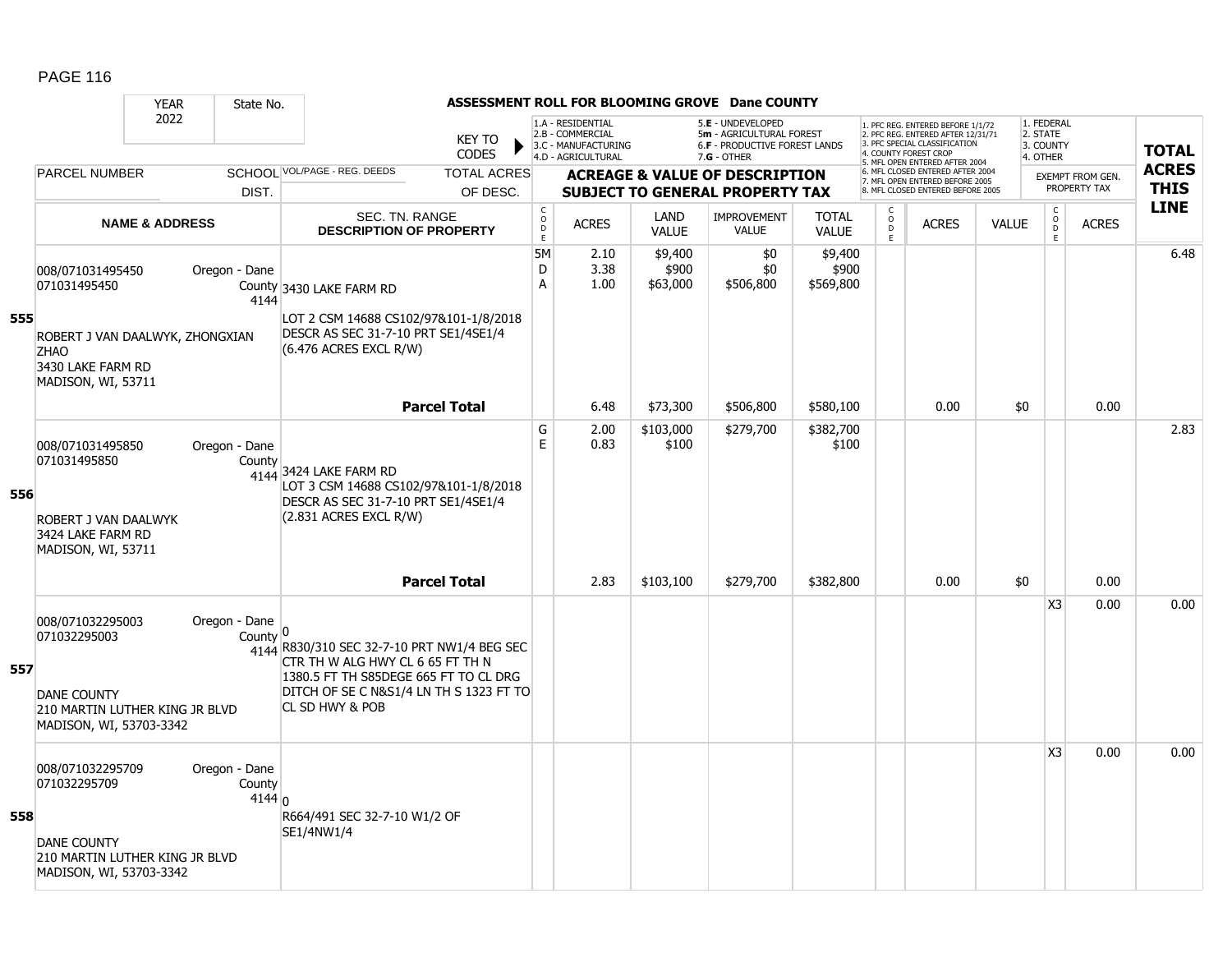|     |                                                                                                            | <b>YEAR</b>               | State No.     |                                                                                                                                                                                                                                                                                                             |                                |                        |                                                                                    |              | ASSESSMENT ROLL FOR BLOOMING GROVE Dane COUNTY                                                  |              |                         |                                                                                                                                                                     |              |                                                 |                                         |                             |
|-----|------------------------------------------------------------------------------------------------------------|---------------------------|---------------|-------------------------------------------------------------------------------------------------------------------------------------------------------------------------------------------------------------------------------------------------------------------------------------------------------------|--------------------------------|------------------------|------------------------------------------------------------------------------------|--------------|-------------------------------------------------------------------------------------------------|--------------|-------------------------|---------------------------------------------------------------------------------------------------------------------------------------------------------------------|--------------|-------------------------------------------------|-----------------------------------------|-----------------------------|
|     |                                                                                                            | 2022                      |               |                                                                                                                                                                                                                                                                                                             | <b>KEY TO</b><br><b>CODES</b>  |                        | 1.A - RESIDENTIAL<br>2.B - COMMERCIAL<br>3.C - MANUFACTURING<br>4.D - AGRICULTURAL |              | 5.E - UNDEVELOPED<br>5m - AGRICULTURAL FOREST<br>6.F - PRODUCTIVE FOREST LANDS<br>$7.G - OTHER$ |              |                         | 1. PFC REG. ENTERED BEFORE 1/1/72<br>2. PFC REG. ENTERED AFTER 12/31/71<br>3. PFC SPECIAL CLASSIFICATION<br>4. COUNTY FOREST CROP<br>5. MFL OPEN ENTERED AFTER 2004 |              | 1. FEDERAL<br>2. STATE<br>3. COUNTY<br>4. OTHER |                                         | <b>TOTAL</b>                |
|     | <b>PARCEL NUMBER</b>                                                                                       |                           | DIST.         | SCHOOL VOL/PAGE - REG. DEEDS                                                                                                                                                                                                                                                                                | <b>TOTAL ACRES</b><br>OF DESC. |                        |                                                                                    |              | <b>ACREAGE &amp; VALUE OF DESCRIPTION</b><br><b>SUBJECT TO GENERAL PROPERTY TAX</b>             |              |                         | 6. MFL CLOSED ENTERED AFTER 2004<br>7. MFL OPEN ENTERED BEFORE 2005<br>8. MFL CLOSED ENTERED BEFORE 2005                                                            |              |                                                 | <b>EXEMPT FROM GEN.</b><br>PROPERTY TAX | <b>ACRES</b><br><b>THIS</b> |
|     |                                                                                                            |                           |               | SEC. TN. RANGE                                                                                                                                                                                                                                                                                              |                                | C                      |                                                                                    | LAND         | <b>IMPROVEMENT</b>                                                                              | <b>TOTAL</b> | C                       |                                                                                                                                                                     |              | $\mathsf C$                                     |                                         | <b>LINE</b>                 |
|     |                                                                                                            | <b>NAME &amp; ADDRESS</b> |               | <b>DESCRIPTION OF PROPERTY</b>                                                                                                                                                                                                                                                                              |                                | $\mathsf{o}$<br>D<br>E | <b>ACRES</b>                                                                       | <b>VALUE</b> | <b>VALUE</b>                                                                                    | <b>VALUE</b> | $\mathsf{O}$<br>D<br>F. | <b>ACRES</b>                                                                                                                                                        | <b>VALUE</b> | $_{\rm D}^{\rm O}$<br>E                         | <b>ACRES</b>                            |                             |
| 559 | 008/071032380009<br>071032380009<br><b>WI DNR</b><br>PO BOX 7921<br>MADISON, WI, 53701-7921                |                           | Oregon - Dane | 4401 LIBBY RD<br>County SEC 32-7-10 PRT NE1/4SW1/4 BEG NE COR<br>4144 TH W 775.5 FT TH S 165 FT TH E 173.5 FT<br>TH S TO S LN TH E 602.25 FT TO E LN TH<br>NT O POB PRT SE1/4SW1/4 BEG NE COR TH<br>W 602.25 FT TH S 82.5 FT TH E 602.25 FT<br>TH N TO POB, GOVT LOT 4, GOVT LOT 3<br><b>EXC R343/557</b>   |                                |                        |                                                                                    |              |                                                                                                 |              |                         |                                                                                                                                                                     |              | X <sub>2</sub>                                  | 0.00                                    | 0.00                        |
| 560 | 008/071032380900<br>071032380900<br>ADAM C JESKE, CHRISTINE R JESKE<br>4413 LIBBY RD<br>MADISON, WI, 53711 |                           | Oregon - Dane | 4413 LIBBY RD<br>County LOT 1 CSM 13098 CS 84/45-48 05/20/2011<br>4144 F/K/A PRT LOT 1 CSM 8606 CS47/157-159<br>6/2/97 DESCR AS SEC 32-7-10 PRT N1/2<br>SW1/4 & PRT LOT 2 CSM 8018 CS<br>42/297&298 R31338/1&2-11/15/95 F/K/A<br>LOT 1 CSM 3792 ALSO INCL & DESCR AS<br>SEC 32-7-10 PRT N1/2 SW1/4 (2.62A)  |                                | A                      | 2.62                                                                               | \$91,500     | \$199,000                                                                                       | \$290,500    |                         |                                                                                                                                                                     |              |                                                 |                                         | 2.62                        |
| 561 | 008/071032381810<br>071032381810<br>ALICE A PEPER<br>4411 LIBBY RD<br>MADISON, WI, 53711                   |                           | Oregon - Dane | 4411 LIBBY RD<br>County LOT 2 CSM 13098 CS 84/45-48 05/20/2011<br>4144 F/K/A PRT LOT 1 CSM 8606 CS47/157-159<br>6/2/97 DESCR AS SEC 32-7-10 PRT N1/2<br>SW1/4 & PRT LOT 2 CSM 8018 CS<br>42/297&298 R31338/1&2-11/15/95 F/K/A<br>LOT 2 CSM 3792 ALSO INCL & DESCR AS<br>SEC 32-7-10 PRT N1/2 SW1/4 (10.90A) |                                | A                      | 10.90                                                                              | \$142,500    | \$112,400                                                                                       | \$254,900    |                         |                                                                                                                                                                     |              |                                                 |                                         | 10.90                       |
| 562 | 008/071032385100<br>071032385100<br>JAMES L RANE<br>4425 LIBBY RD<br>MADISON, WI, 53711                    |                           | Oregon - Dane | 4425 LIBBY RD<br>County LOT 1 CSM 14876 CS104/206&208-8/6/2018<br>4144 F/K/A LOT 1 CSM 8018 CS42/297&298-<br>11/15/95 F/K/A LOT 1 CSM 3792<br>CS15/303&304-9/23/81 & F/K/A LOT 4 CSM<br>636 CS3/151&152-9/3/71 DESCR AS SEC 32-<br>7-10 PRT NE1/4SW1/4 & PRT NW1/4SW1/4<br>(3.17 ACRES)                     |                                | A                      | 3.17                                                                               | \$71,100     | \$405,000                                                                                       | \$476,100    |                         |                                                                                                                                                                     |              |                                                 |                                         | 3.17                        |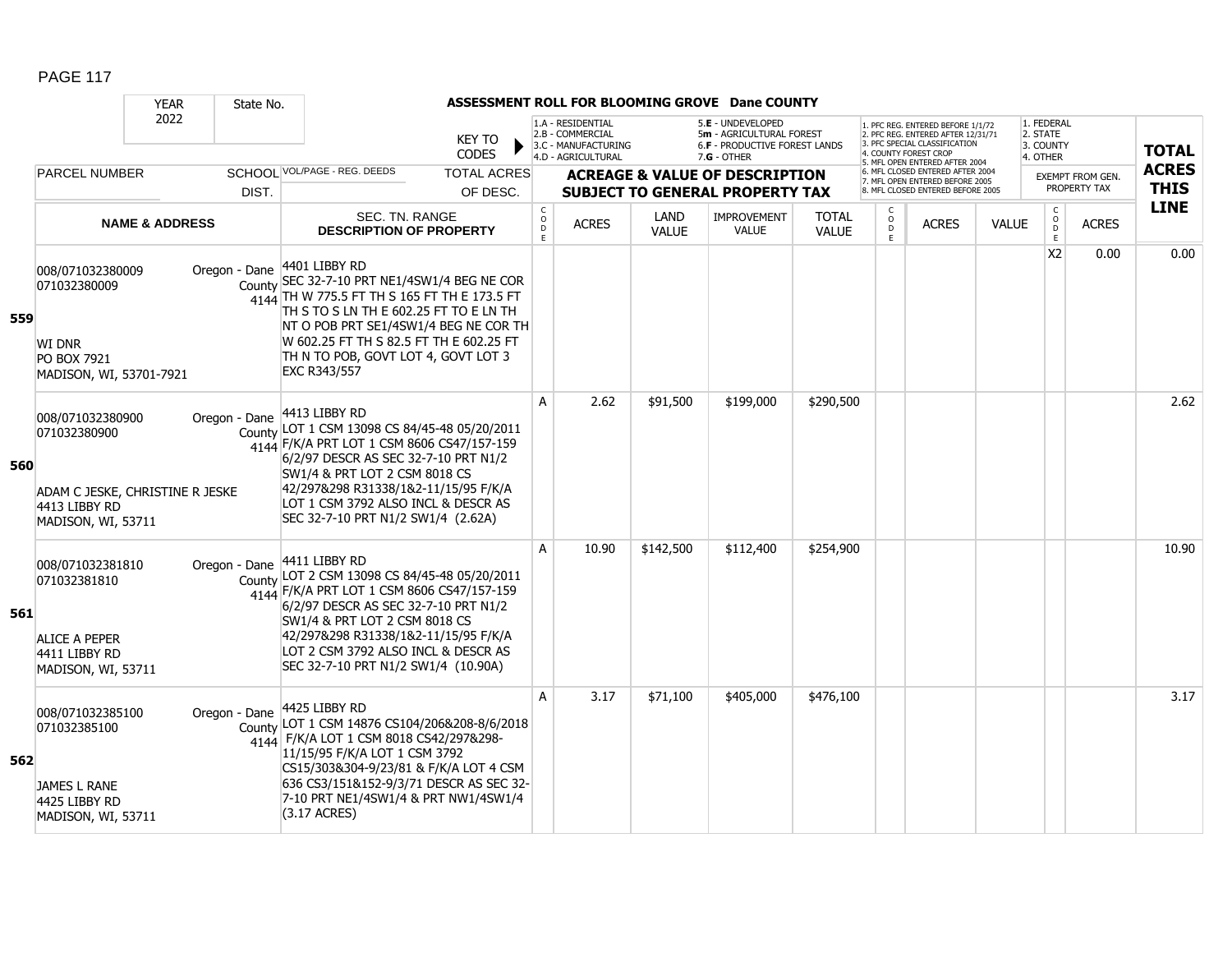|     |                                                                                                                                    | <b>YEAR</b>               | State No.               |                                                                                                                                                                                                                                                                                         |                                |                                                |                                                                                    |                      | ASSESSMENT ROLL FOR BLOOMING GROVE Dane COUNTY                                                  |                              |                                      |                                                                                                                                                                     |              |                                                 |                                         |                             |
|-----|------------------------------------------------------------------------------------------------------------------------------------|---------------------------|-------------------------|-----------------------------------------------------------------------------------------------------------------------------------------------------------------------------------------------------------------------------------------------------------------------------------------|--------------------------------|------------------------------------------------|------------------------------------------------------------------------------------|----------------------|-------------------------------------------------------------------------------------------------|------------------------------|--------------------------------------|---------------------------------------------------------------------------------------------------------------------------------------------------------------------|--------------|-------------------------------------------------|-----------------------------------------|-----------------------------|
|     |                                                                                                                                    | 2022                      |                         |                                                                                                                                                                                                                                                                                         | <b>KEY TO</b><br><b>CODES</b>  |                                                | 1.A - RESIDENTIAL<br>2.B - COMMERCIAL<br>3.C - MANUFACTURING<br>4.D - AGRICULTURAL |                      | 5.E - UNDEVELOPED<br>5m - AGRICULTURAL FOREST<br>6.F - PRODUCTIVE FOREST LANDS<br>$7.G - OTHER$ |                              |                                      | 1. PFC REG. ENTERED BEFORE 1/1/72<br>2. PFC REG. ENTERED AFTER 12/31/71<br>3. PFC SPECIAL CLASSIFICATION<br>4. COUNTY FOREST CROP<br>5. MFL OPEN ENTERED AFTER 2004 |              | 1. FEDERAL<br>2. STATE<br>3. COUNTY<br>4. OTHER |                                         | <b>TOTAL</b>                |
|     | <b>PARCEL NUMBER</b>                                                                                                               |                           | DIST.                   | SCHOOL VOL/PAGE - REG. DEEDS                                                                                                                                                                                                                                                            | <b>TOTAL ACRES</b><br>OF DESC. |                                                |                                                                                    |                      | <b>ACREAGE &amp; VALUE OF DESCRIPTION</b><br><b>SUBJECT TO GENERAL PROPERTY TAX</b>             |                              |                                      | 6. MFL CLOSED ENTERED AFTER 2004<br>7. MFL OPEN ENTERED BEFORE 2005<br>8. MFL CLOSED ENTERED BEFORE 2005                                                            |              |                                                 | <b>EXEMPT FROM GEN.</b><br>PROPERTY TAX | <b>ACRES</b><br><b>THIS</b> |
|     |                                                                                                                                    | <b>NAME &amp; ADDRESS</b> |                         | SEC. TN. RANGE<br><b>DESCRIPTION OF PROPERTY</b>                                                                                                                                                                                                                                        |                                | $\mathsf C$<br>$\mathsf O$<br>D<br>$\mathsf E$ | <b>ACRES</b>                                                                       | LAND<br><b>VALUE</b> | <b>IMPROVEMENT</b><br><b>VALUE</b>                                                              | <b>TOTAL</b><br><b>VALUE</b> | C<br>$\circ$<br>$\overline{D}$<br>E. | <b>ACRES</b>                                                                                                                                                        | <b>VALUE</b> | $\mathsf{C}$<br>$_{\rm D}^{\rm O}$<br>E         | <b>ACRES</b>                            | <b>LINE</b>                 |
| 563 | 008/071032385250<br>071032385250<br>JOSEPH E & LEONA L RANE LE, RANEE M<br><b>SARBACKER</b><br>4439 LIBBY RD<br>MADISON, WI, 53711 |                           | Oregon - Dane           | 4439 LIBBY RD<br>County LOT 2 CSM 14876 CS104/206&208-8/6/2018<br>4144 F/K/A LOT 1 CSM 8018 CS42/297&298-<br>11/15/95 F/K/A LOT 1 CSM 3792<br>CS15/303&304-9/23/81 & F/K/A LOT 4 CSM<br>636 CS3/151&152-9/3/71 DESCR AS SEC 32-<br>7-10 PRT NE1/4SW1/4 & PRT NW1/4SW1/4<br>(2.71 ACRES) |                                | A                                              | 2.71                                                                               | \$116,900            | \$226,400                                                                                       | \$343,300                    |                                      |                                                                                                                                                                     |              |                                                 |                                         | 2.71                        |
| 564 | 008/071032385602<br>071032385602<br><b>WILLIAM MEYER</b><br>4443 Libby Rd<br>Madison, Wisconsin, 53711                             |                           | Oregon - Dane<br>County | 4144 4443 LIBBY RD<br>LOT 3 CSM 636 CS3/151&152 DESCR AS<br>SEC 32-7-10 PRT NW1/4SW1/ 4 E 117.33 FT<br>OF W 792 FT OF N 200 FT THF                                                                                                                                                      |                                | A                                              | 0.46                                                                               | \$41,900             | \$131,900                                                                                       | \$173,800                    |                                      |                                                                                                                                                                     |              |                                                 |                                         | 0.46                        |
| 565 | 008/071032385700<br>071032385700<br><b>TONY A BARLOW</b><br>4449 LIBBY RD<br>MADISON, WI, 53711                                    |                           | Oregon - Dane<br>County | 4144 4449 LIBBY RD<br>LOT 2 CSM 636 CS3/151 & 152 DESCR AS E<br>117.33 FT OF W 674.67 FT OF N 200 FT OF<br>NW1/4 SW1/4 .8A SEC 32 R412/219                                                                                                                                              |                                | A                                              | 0.46                                                                               | \$41,900             | \$180,000                                                                                       | \$221,900                    |                                      |                                                                                                                                                                     |              |                                                 |                                         | 0.46                        |
| 566 | 008/071032385808<br>071032385808<br>SARAH JANE GRAVES, BENJAMIN PEACE<br><b>PALMER</b><br>4459 LIBBY RD<br>MADISON, WI, 53711      |                           | Oregon - Dane<br>County | 4144 459 LIBBY RD<br>LOT 1 CSM 636 CS3/151 & 152 DESCR AS E<br>117.34 FT OF W 557.34 FT OF N 200 FT OF<br>NW1/4SW1/4 SEC 32-7-10                                                                                                                                                        |                                | A                                              | 0.46                                                                               | \$41,900             | \$295,500                                                                                       | \$337,400                    |                                      |                                                                                                                                                                     |              |                                                 |                                         | 0.46                        |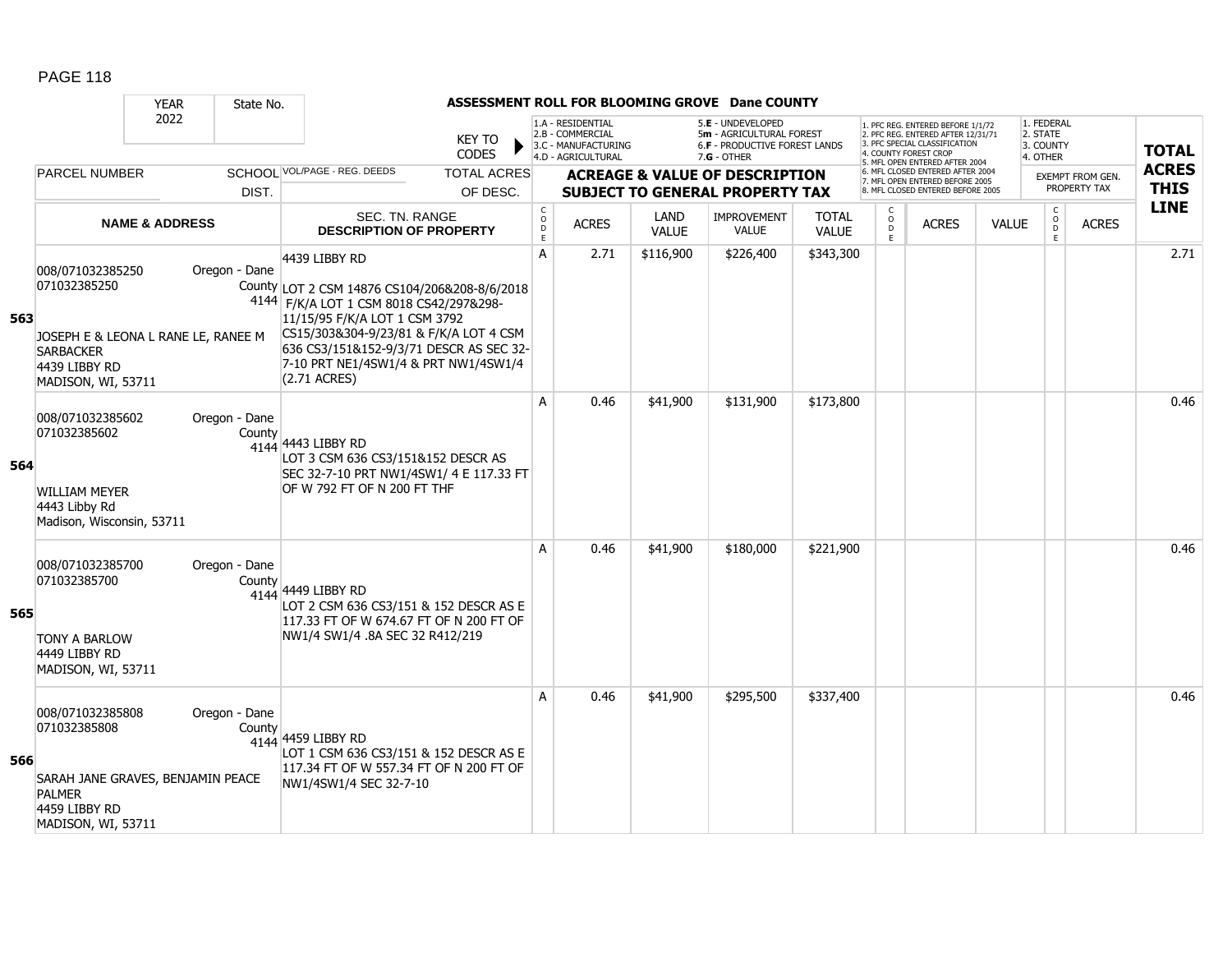|     |                                                                                                                     | <b>YEAR</b>               | State No.               |                                                                                                                                                                                                                                                                                                                                                                                      |                                |                                      |                                                                                    |                      | ASSESSMENT ROLL FOR BLOOMING GROVE Dane COUNTY                                                |                              |                         |                                                                                                                                                                    |              |                                                 |                                         |                             |
|-----|---------------------------------------------------------------------------------------------------------------------|---------------------------|-------------------------|--------------------------------------------------------------------------------------------------------------------------------------------------------------------------------------------------------------------------------------------------------------------------------------------------------------------------------------------------------------------------------------|--------------------------------|--------------------------------------|------------------------------------------------------------------------------------|----------------------|-----------------------------------------------------------------------------------------------|------------------------------|-------------------------|--------------------------------------------------------------------------------------------------------------------------------------------------------------------|--------------|-------------------------------------------------|-----------------------------------------|-----------------------------|
|     |                                                                                                                     | 2022                      |                         |                                                                                                                                                                                                                                                                                                                                                                                      | KEY TO<br><b>CODES</b>         |                                      | 1.A - RESIDENTIAL<br>2.B - COMMERCIAL<br>3.C - MANUFACTURING<br>4.D - AGRICULTURAL |                      | 5.E - UNDEVELOPED<br>5m - AGRICULTURAL FOREST<br>6.F - PRODUCTIVE FOREST LANDS<br>7.G - OTHER |                              |                         | . PFC REG. ENTERED BEFORE 1/1/72<br>2. PFC REG. ENTERED AFTER 12/31/71<br>3. PFC SPECIAL CLASSIFICATION<br>4. COUNTY FOREST CROP<br>5. MFL OPEN ENTERED AFTER 2004 |              | 1. FEDERAL<br>2. STATE<br>3. COUNTY<br>4. OTHER |                                         | <b>TOTAL</b>                |
|     | <b>PARCEL NUMBER</b>                                                                                                |                           | DIST.                   | SCHOOL VOL/PAGE - REG. DEEDS                                                                                                                                                                                                                                                                                                                                                         | <b>TOTAL ACRES</b><br>OF DESC. |                                      |                                                                                    |                      | <b>ACREAGE &amp; VALUE OF DESCRIPTION</b><br><b>SUBJECT TO GENERAL PROPERTY TAX</b>           |                              |                         | 6. MFL CLOSED ENTERED AFTER 2004<br>7. MFL OPEN ENTERED BEFORE 2005<br>8. MFL CLOSED ENTERED BEFORE 2005                                                           |              |                                                 | <b>EXEMPT FROM GEN.</b><br>PROPERTY TAX | <b>ACRES</b><br><b>THIS</b> |
|     |                                                                                                                     | <b>NAME &amp; ADDRESS</b> |                         | SEC. TN. RANGE<br><b>DESCRIPTION OF PROPERTY</b>                                                                                                                                                                                                                                                                                                                                     |                                | C<br>$\mathsf O$<br>$\mathsf D$<br>E | <b>ACRES</b>                                                                       | LAND<br><b>VALUE</b> | <b>IMPROVEMENT</b><br><b>VALUE</b>                                                            | <b>TOTAL</b><br><b>VALUE</b> | $_{\rm D}^{\rm O}$<br>E | <b>ACRES</b>                                                                                                                                                       | <b>VALUE</b> | $\mathsf C$<br>$\overline{0}$<br>E              | <b>ACRES</b>                            | <b>LINE</b>                 |
| 567 | 008/071032385906<br>071032385906<br>DIANE M SMEATON, GLENN R SMEATON<br>4467 LIBBY RD<br>MADISON, WI, 53711         |                           | Oregon - Dane<br>County | 4144 4467 LIBBY RD<br>LOT 3 CSM 1482 CS6/179-181 DESCR AS<br>SEC 32-7-10 PRT NW1/4SW1 /4                                                                                                                                                                                                                                                                                             |                                | A                                    | 0.49                                                                               | \$43,300             | \$129,500                                                                                     | \$172,800                    |                         |                                                                                                                                                                    |              |                                                 |                                         | 0.49                        |
| 568 | 008/071032386003<br>071032386003<br><b>DANE COUNTY</b><br>210 MARTIN LUTHER KING JR BLVD<br>MADISON, WI, 53703-3342 |                           |                         | Oregon - Dane 4473 LIBBY RD<br>County LOT 2 CSM 1482 CS6/179-181 DESCR AS<br>4144 SEC 32-7-10 PRT NW1/4SW1/4 COM SEC<br>W1/4 COR TH N89DEGE 177.01 FT TH S 40<br>FT TO POB TH CON S 160 FT TH N89DEGE<br>130 FT TH N 160 FT TH S89DEGW 130 FT<br>TO POB                                                                                                                              |                                |                                      |                                                                                    |                      |                                                                                               |                              |                         |                                                                                                                                                                    |              | X <sub>3</sub>                                  | $\mathbf 0$                             |                             |
| 569 | 008/071032386101<br>071032386101<br><b>DANE COUNTY</b><br>210 MARTIN LUTHER KING JR BLVD<br>MADISON, WI, 53703-3342 |                           | Oregon - Dane<br>County | 4144 4479 LIBBY RD<br>LOT 1 CSM 1482 CS6/179-181 DESC AS SEC<br>32-7-10 PRT NW1/4 SW1/4                                                                                                                                                                                                                                                                                              | <b>Parcel Total</b>            |                                      | 0.00                                                                               | \$0                  | \$0                                                                                           | \$0                          |                         | 0.00                                                                                                                                                               | \$0          | X4<br>X <sub>3</sub>                            | 0<br>$\mathbf{0}$<br>0.00               |                             |
| 570 | 008/071032390016<br>071032390016<br><b>WI DNR</b><br>PO BOX 7921<br>MADISON, WI, 53701-7921                         |                           |                         | l0.<br>Oregon - Dane SEC 32-7-10 PRT SW1/4 DESCR AS BEG AT<br>County S1/4 COR TH N ALG 1/4 LN 1237 FT TH W<br>4144 602.3 FT TH N 1239.5 FT TH W 173 FT TH N<br>165 FT TO N LN NW1/4SW1/4 TH W ALG N<br>LN NW1/4SW1/4 TO PT 917 FT E OF NW<br>COR SD NW1/4SW1/4 TH S 200 FT TH W<br>917 FT TO W LN TH S ALG W LN TO SW<br>COR SW1/4 TH E TO POB EXC CSM 8018 &<br><b>EXC CSM 8606</b> |                                |                                      |                                                                                    |                      |                                                                                               |                              |                         |                                                                                                                                                                    |              | X <sub>2</sub>                                  | 0.00                                    | 0.00                        |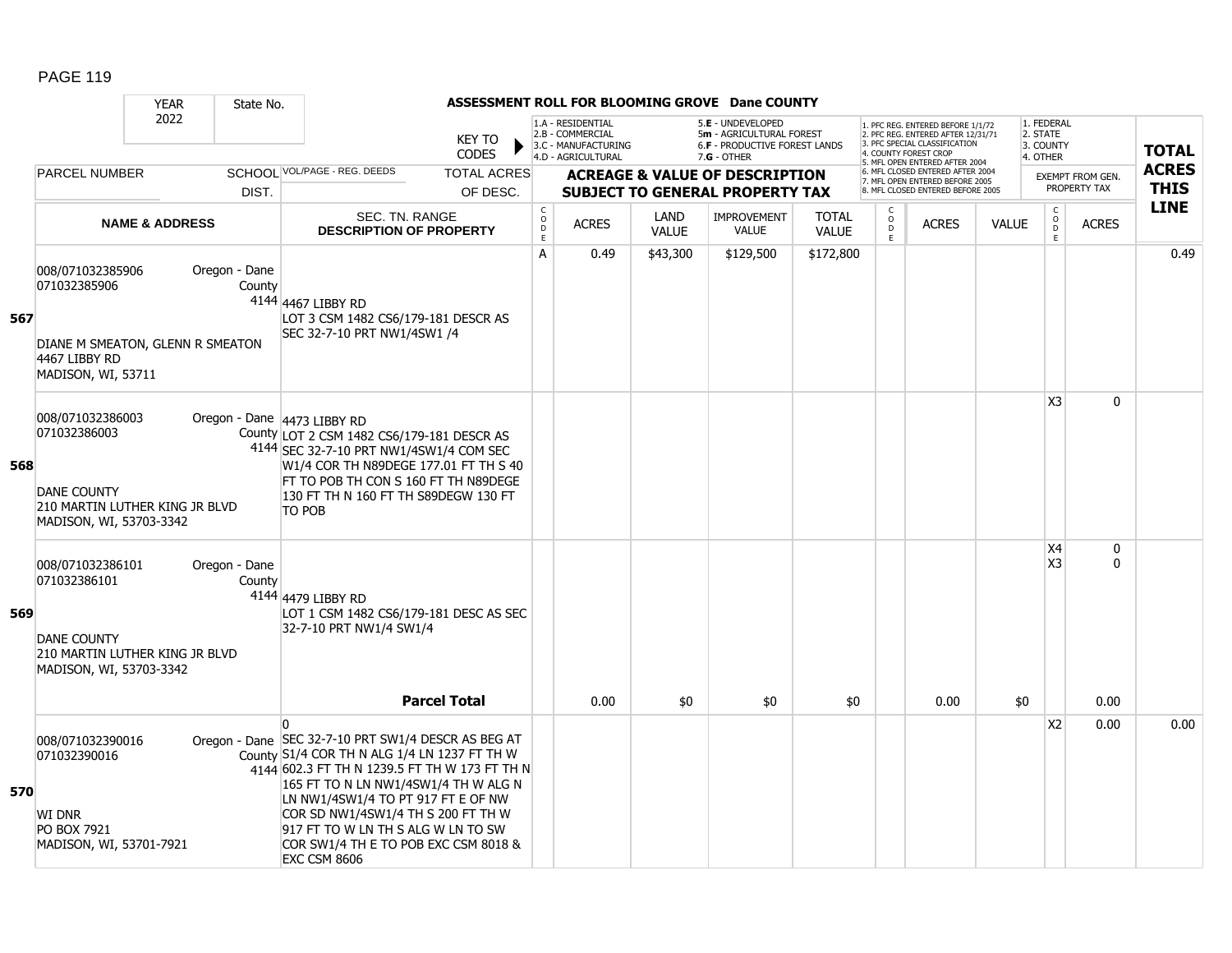|     |                                                                                                                                    | <b>YEAR</b>               | State No.                |                                                                                                                                                                                                                                                                                                                                                                                                 |                                |                                          |                                                                                    |                      | ASSESSMENT ROLL FOR BLOOMING GROVE Dane COUNTY                                                |                              |                        |                                                                                                                                                                     |              |                                                 |                                  |                             |
|-----|------------------------------------------------------------------------------------------------------------------------------------|---------------------------|--------------------------|-------------------------------------------------------------------------------------------------------------------------------------------------------------------------------------------------------------------------------------------------------------------------------------------------------------------------------------------------------------------------------------------------|--------------------------------|------------------------------------------|------------------------------------------------------------------------------------|----------------------|-----------------------------------------------------------------------------------------------|------------------------------|------------------------|---------------------------------------------------------------------------------------------------------------------------------------------------------------------|--------------|-------------------------------------------------|----------------------------------|-----------------------------|
|     |                                                                                                                                    | 2022                      |                          |                                                                                                                                                                                                                                                                                                                                                                                                 | <b>KEY TO</b><br><b>CODES</b>  |                                          | 1.A - RESIDENTIAL<br>2.B - COMMERCIAL<br>3.C - MANUFACTURING<br>4.D - AGRICULTURAL |                      | 5.E - UNDEVELOPED<br>5m - AGRICULTURAL FOREST<br>6.F - PRODUCTIVE FOREST LANDS<br>7.G - OTHER |                              |                        | 1. PFC REG. ENTERED BEFORE 1/1/72<br>2. PFC REG. ENTERED AFTER 12/31/71<br>3. PFC SPECIAL CLASSIFICATION<br>4. COUNTY FOREST CROP<br>5. MFL OPEN ENTERED AFTER 2004 |              | 1. FEDERAL<br>2. STATE<br>3. COUNTY<br>4. OTHER |                                  | <b>TOTAL</b>                |
|     | <b>PARCEL NUMBER</b>                                                                                                               |                           | DIST.                    | SCHOOL VOL/PAGE - REG. DEEDS                                                                                                                                                                                                                                                                                                                                                                    | <b>TOTAL ACRES</b><br>OF DESC. |                                          |                                                                                    |                      | <b>ACREAGE &amp; VALUE OF DESCRIPTION</b><br><b>SUBJECT TO GENERAL PROPERTY TAX</b>           |                              |                        | 6. MFL CLOSED ENTERED AFTER 2004<br>7. MFL OPEN ENTERED BEFORE 2005<br>8. MFL CLOSED ENTERED BEFORE 2005                                                            |              |                                                 | EXEMPT FROM GEN.<br>PROPERTY TAX | <b>ACRES</b><br><b>THIS</b> |
|     |                                                                                                                                    | <b>NAME &amp; ADDRESS</b> |                          | SEC. TN. RANGE<br><b>DESCRIPTION OF PROPERTY</b>                                                                                                                                                                                                                                                                                                                                                |                                | $\mathsf{C}$<br>$\circ$<br>$\frac{D}{E}$ | <b>ACRES</b>                                                                       | LAND<br><b>VALUE</b> | <b>IMPROVEMENT</b><br><b>VALUE</b>                                                            | <b>TOTAL</b><br><b>VALUE</b> | C<br>$\circ$<br>D<br>E | <b>ACRES</b>                                                                                                                                                        | <b>VALUE</b> | $\mathsf{C}$<br>$\circ$<br>D<br>E               | <b>ACRES</b>                     | <b>LINE</b>                 |
| 571 | 008/071032480508<br>071032480508<br>SANDRA N DOCTER, TIMOTHY J DOCTER<br>4269 LIBBY RD<br>MADISON, WI, 53711                       |                           |                          | 4269 LIBBY RD<br>Oregon - Dane PRT GOV LOT 2 & 3 COM AT NW COR GOV<br>County L 3 TH E ALG N LN SD GOV L 3 1570.1 FT<br>4144 TO POB THIS DESC TH S56MIN W 330.2 FT<br>S30DEG 24MIN E 158.7 FT S3DEG 35MIN E<br>130 FT N89DEG 29MIN E 329.9 F T S89DEG<br>26MIN E 219 FT M OR L TO SHORE OF LAKE<br>WAUBESA NLY NWLY ALG SD SHOR LN<br>1027 FT M OR L TO CL HWY S39DEG 50MIN<br>W ALG SD HWY 415. |                                | A                                        | 9.80                                                                               | \$555,700            | \$603,600                                                                                     | \$1,159,300                  |                        |                                                                                                                                                                     |              |                                                 |                                  | 9.80                        |
|     | 008/071035193110<br>071035193110<br>572 MARINA BORSECNIK, MATTHEW<br><b>BORSECNIK</b><br>3530 SIGGLEKOW RD<br>MCFARLAND, WI, 53558 |                           |                          | 3530 SIGGELKOW RD<br>MCFARLAND SEC 35-7-10 PRT SW1/4NE1/4 DESCR AS<br>3381 COM AT SW CO OF NE1/4 OF SD SEC 35 TH<br>N87DEG18'38E ALG S LN OF NE1/4 OF SD<br>SEC 35 619.29 FT TH N00DEG49'53"E 33.06<br>FT TO NL"Y R/W LN OF SIGGELKOW RD TH<br>N87DEG18'38E ALG SD NLY R/W LN 100.64<br>FT TO POB TH "N03DEG32'48E 285.49 FT<br>TH S88DEG56'22"E 165.26 FT TH<br>S02DEG30'12"E 273.00 FT TO"    |                                | A                                        | 1.20                                                                               | \$66,600             | \$208,400                                                                                     | \$275,000                    |                        |                                                                                                                                                                     |              |                                                 |                                  | 1.20                        |
| 573 | 008/071035193210<br>071035193210<br>ALICIA ELLISON, KURT ELLISON<br>3536 SIGGELKOW RD<br>MCFARLAND, WI, 53558                      |                           |                          | 3536 SIGGELKOW RD<br>MCFARLAND SEC 35-7-10 PRT SW1/4NE1/4 DESCR AS<br>3381 COM AT SW CO OF NE1/4 OF SD SEC 35 TH<br>N87DEG18'38E ALG S LN OF NE1/4 OF SD<br>SEC 35 619.29 FT TH N00DEG49'53"E 33.06<br>FT TO NL"Y R/W LN OF SIGGELKOW RD &<br>POB TH CONT N00DEG49'53E 200.62 FT TH<br>N87DEG4650"E 1"10.11 FT TH<br>S03DEG32'48W 200.52 FT TO NLY R/W LN<br>OF SIGGELKOW RD TH S87DEG18'38"    |                                | A                                        | 0.49                                                                               | \$43,300             | \$428,200                                                                                     | \$471,500                    |                        |                                                                                                                                                                     |              |                                                 |                                  | 0.49                        |
| 574 | 008/071035200055<br>071035200055<br><b>AMANDA BLAKE</b><br>3376 KUEHLING DR<br>MCFARLAND, WI, 53558                                |                           | <b>MCFARLAND</b><br>3381 | 3376 KUEHLING DR<br>FIRST ADD APRIL HILL LOT 45                                                                                                                                                                                                                                                                                                                                                 |                                | A                                        | 0.30                                                                               | \$48,700             | \$183,100                                                                                     | \$231,800                    |                        |                                                                                                                                                                     |              |                                                 |                                  | 0.30                        |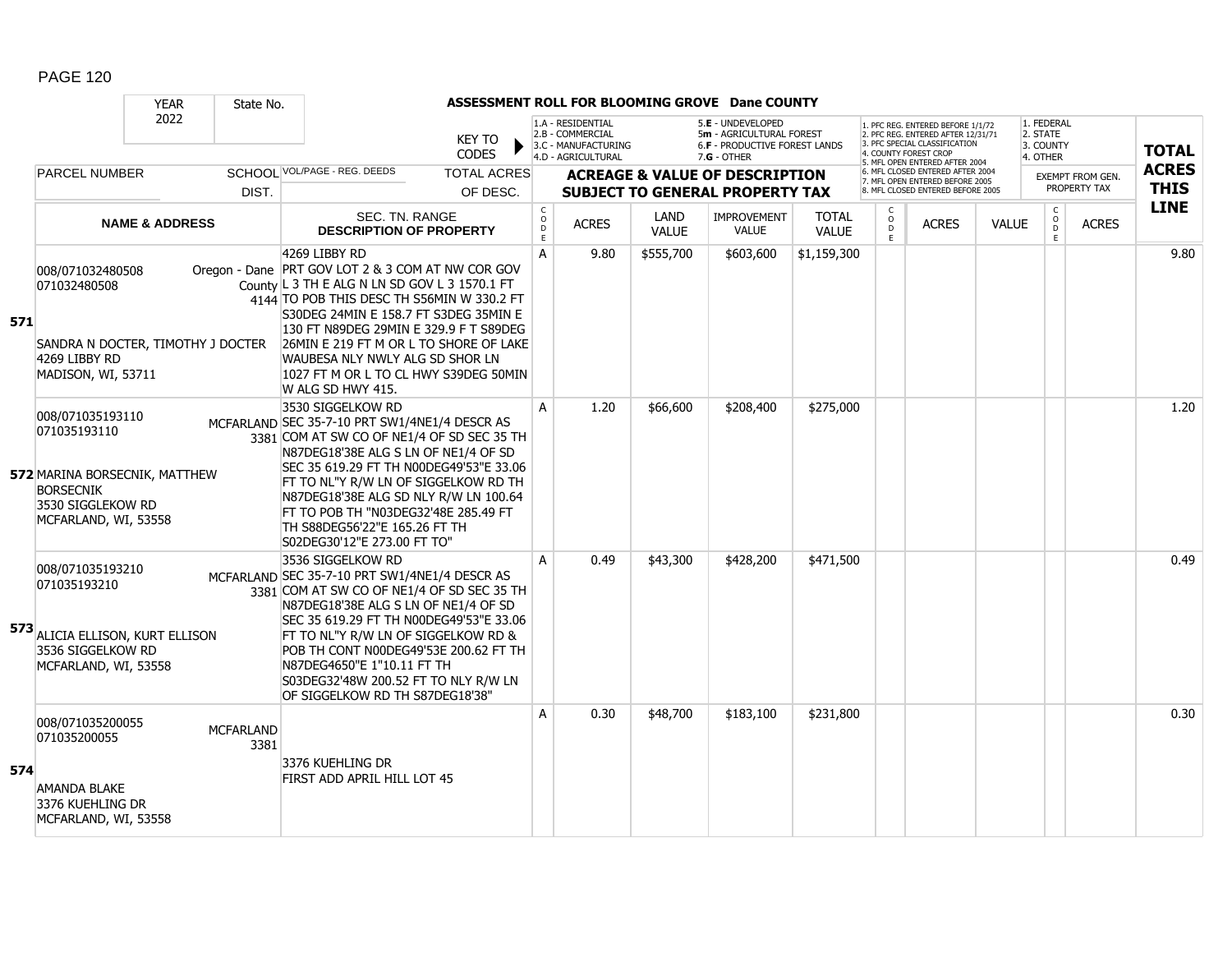### YEAR State No. **ASSESSMENT ROLL FOR BLOOMING GROVE Dane COUNTY** 2022 KEY TO **CODES** 1. PFC REG. ENTERED BEFORE 1/1/72 2. PFC REG. ENTERED AFTER 12/31/71 3. PFC SPECIAL CLASSIFICATION 4. COUNTY FOREST CROP 5. MFL OPEN ENTERED AFTER 2004 6. MFL CLOSED ENTERED AFTER 2004 7. MFL OPEN ENTERED BEFORE 2005 8. MFL CLOSED ENTERED BEFORE 2005 1. FEDERAL 2. STATE 3. COUNTY 4. OTHER **ACREAGE & VALUE OF DESCRIPTION SUBJECT TO GENERAL PROPERTY TAX** EXEMPT FROM GEN. PROPERTY TAX **TOTAL ACRES THIS LINE** 1.A - RESIDENTIAL 2.B - COMMERCIAL 3.C - MANUFACTURING 4.D - AGRICULTURAL 5.**E** - UNDEVELOPED 5**m** - AGRICULTURAL FOREST 6.**F** - PRODUCTIVE FOREST LANDS 7.**G** - OTHER TOTAL ACRES OF DESC. SCHOOL VOL/PAGE - REG. DEEDS DIST. PARCEL NUMBER ACRES C O  $\overline{D}$ E ACRES VALUE  $\mathsf{C}$ O  $\overline{D}$ E TOTAL VALUE IMPROVEMENT VALUE LAND ACRES | VALUE C O  $\overline{D}$ E SEC. TN. RANGE **DESCRIPTION OF PROPERTY NAME & ADDRESS 575** 008/071035200162 000/071035200102 MCFARLAND 3381 DWIGHT S JOHNSON, ELIZABETH A **JOHNSON** 3378 KUEHLING DR MCFARLAND, WI, 53558 3378 KUEHLING DR FIRST ADD APRIL HILL LOT 46 A 0.30 \$48,600 \$160,700 \$209,300 distance the control of the control of the control of the control of the contr **576** 008/071035200279 006/071033200279 MCFARLAND 3381 JENNIFER M STELSE, TIMOTHY T STELSE 3380 KUEHLING DR MCFARLAND, WI, 53558 3380 KUEHLING DR FIRST ADD APRIL HILL LOT 47 A 0.34 \$52,000 \$181,900 \$233,900 0.34 **577** 008/071035200386 000/071033200300<br>071035200386 MCFARLAND 3381 JESSICA JOHNSON, Bryan Johnson 3382 Kuehling Dr McFarland, Wisconsin, 53558 3382 KUEHLING DR FIRST ADD APRIL HILL LOT 48 A 0.34 \$51,700 \$176,900 \$228,600 0.34 **578** 008/071035200493 000/071033200493 MCFARLAND 3381 CHRISTINE WARD, TIMOTHY R WARD 3384 KUEHLING DR MCFARLAND, WI, 53558 3384 KUEHLING DR FIRST ADD APRIL HILL LOT 49 A 0.32 \$50,200 \$168,000 \$218,200 distance the set of the set of the set of the set of the set of the set of th **579** 008/071035200608 000/0710352000000<br>071035200608 MCFARLAND 3381 DIANE L VIRNIG 3388 KUEHLING DR MCFARLAND, WI, 53558 3388 KUEHLING DR FIRST ADD APRIL HILL LOT 50 A 0.33 \$51,500 \$162,700 \$214,200 distance the control of the control of the control of the control of the control o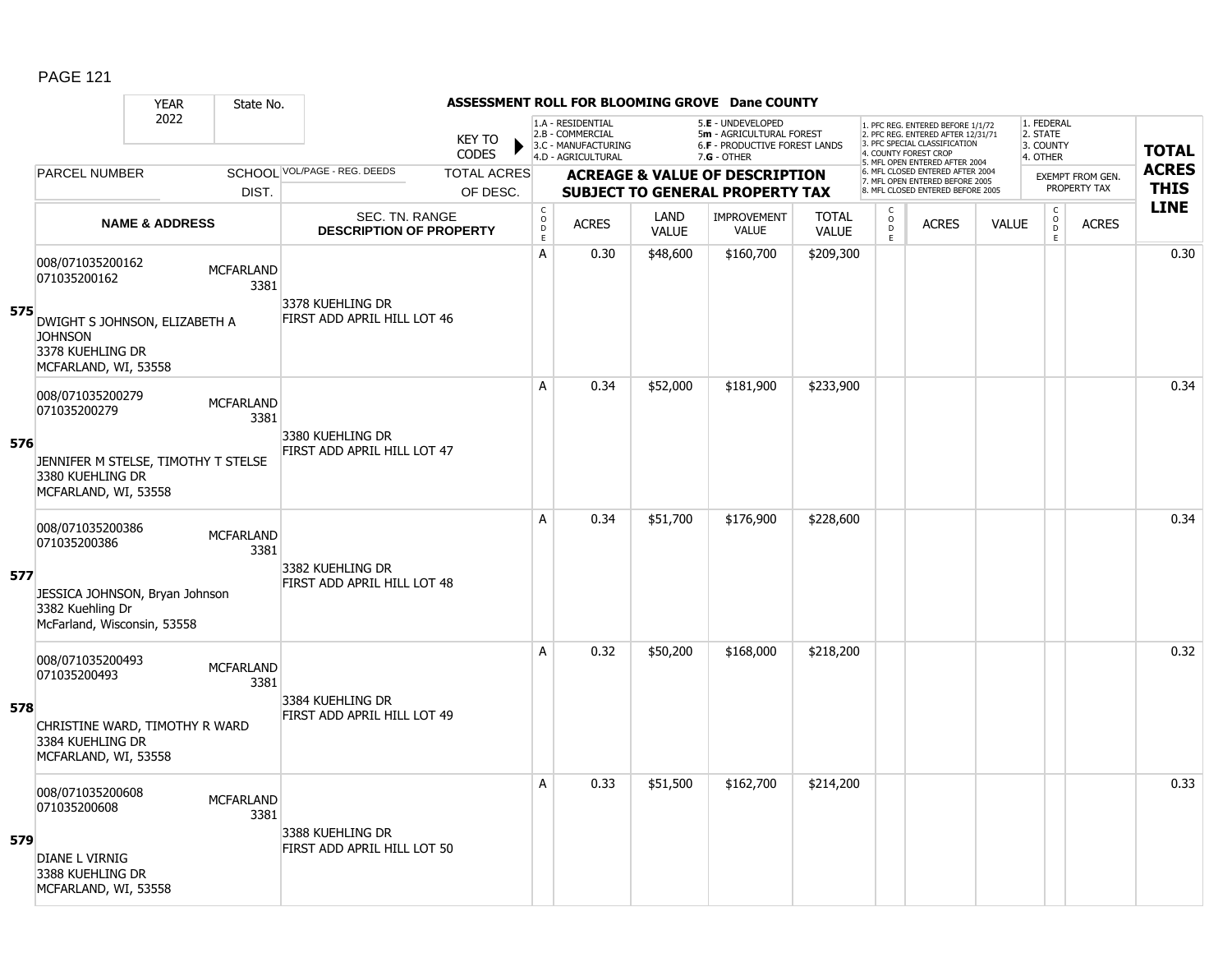### YEAR State No. **ASSESSMENT ROLL FOR BLOOMING GROVE Dane COUNTY** 2022 KEY TO **CODES** 1. PFC REG. ENTERED BEFORE 1/1/72 2. PFC REG. ENTERED AFTER 12/31/71 3. PFC SPECIAL CLASSIFICATION 4. COUNTY FOREST CROP 5. MFL OPEN ENTERED AFTER 2004 6. MFL CLOSED ENTERED AFTER 2004 7. MFL OPEN ENTERED BEFORE 2005 8. MFL CLOSED ENTERED BEFORE 2005 1. FEDERAL 2. STATE 3. COUNTY 4. OTHER **ACREAGE & VALUE OF DESCRIPTION SUBJECT TO GENERAL PROPERTY TAX** EXEMPT FROM GEN. PROPERTY TAX **TOTAL ACRES THIS LINE** 1.A - RESIDENTIAL 2.B - COMMERCIAL 3.C - MANUFACTURING 4.D - AGRICULTURAL 5.**E** - UNDEVELOPED 5**m** - AGRICULTURAL FOREST 6.**F** - PRODUCTIVE FOREST LANDS 7.**G** - OTHER TOTAL ACRES OF DESC. SCHOOL VOL/PAGE - REG. DEEDS DIST. PARCEL NUMBER ACRES C O D E ACRES VALUE  $\mathsf{C}$ O  $\overline{D}$ E TOTAL VALUE IMPROVEMENT VALUE LAND ACRES | VALUE C O  $\overline{D}$ E SEC. TN. RANGE **DESCRIPTION OF PROPERTY NAME & ADDRESS 580** 008/071035200715 000/071035200713<br>071035200715 MCFARLAND 3381 NANCY L ANDERSON 3392 KUEHLING DR MCFARLAND, WI, 53558 3392 KUEHLING DR APRIL HILL FIRST ADD LOT 51 A 0.33 \$51,500 \$185,600 \$237,100 distance the contract of the contract of the contract of the contract of the c **581** 008/071035200822 006/071033200622 MCFARLAND 3381 BARBARA FOULK, ROBERT FOULK 3396 KUEHLING DR MCFARLAND, WI, 53558 3396 KUEHLING DR FIRST ADD APRIL HILL LOT 52 A | 0.34 | \$51,700 | \$198,200 | \$249,900 | | | | | | | | | | | | 0.34 **582** 008/071035200939 000/071033200939 MCFARLAND 3381 RICHARD CHARLES SWENSON 3400 KUEHLING DR MCFARLAND, WI, 53558 3400 KUEHLING DR FIRST ADD APRIL HILL LOT 53 A 0.33 \$51,400 \$186,100 \$237,500 discussed by the 10.33 \$51,400 \$186,100 \$237,500 **583** 008/071035201045 000/071033201043<br>071035201045 MCFARLAND 3381 JAMES E PFORR, KATE R VALDOVINOS 3404 KUEHLING DR MCFARLAND, WI, 53558 3404 KUEHLING DR FIRST ADD APRIL HILL LOT 54 A 0.33 \$51,400 \$188,600 \$240,000 distance the contract of the contract of the contract of the contract of the c **584** 008/071035201152 000/071035201132 MCFARLAND 3381 ASHLEE NELSON 3408 KUEHLING DR MCFARLAND, WI, 53558 3408 KUEHLING DR FIRST ADDN APRIL HILL LOT 55 A 0.33 \$51,400 \$161,900 \$213,300 discussed by the 1 0.33 \$51,400 \$161,900 \$213,300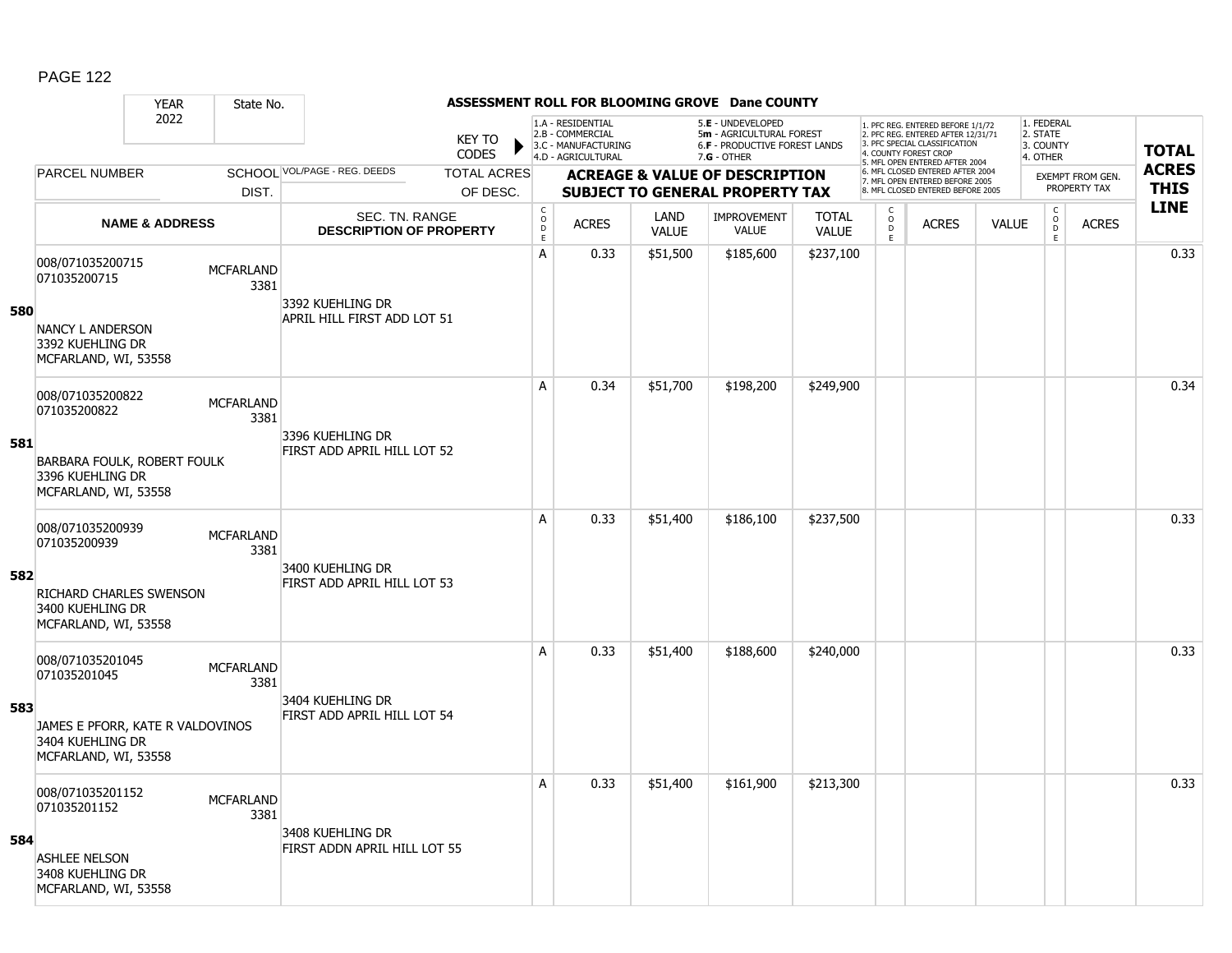### YEAR State No. **ASSESSMENT ROLL FOR BLOOMING GROVE Dane COUNTY** 2022 KEY TO **CODES** 1. PFC REG. ENTERED BEFORE 1/1/72 2. PFC REG. ENTERED AFTER 12/31/71 3. PFC SPECIAL CLASSIFICATION 4. COUNTY FOREST CROP 5. MFL OPEN ENTERED AFTER 2004 6. MFL CLOSED ENTERED AFTER 2004 7. MFL OPEN ENTERED BEFORE 2005 8. MFL CLOSED ENTERED BEFORE 2005 1. FEDERAL 2. STATE 3. COUNTY 4. OTHER **ACREAGE & VALUE OF DESCRIPTION SUBJECT TO GENERAL PROPERTY TAX** EXEMPT FROM GEN. PROPERTY TAX **TOTAL ACRES THIS LINE** 1.A - RESIDENTIAL 2.B - COMMERCIAL 3.C - MANUFACTURING 4.D - AGRICULTURAL 5.**E** - UNDEVELOPED 5**m** - AGRICULTURAL FOREST 6.**F** - PRODUCTIVE FOREST LANDS 7.**G** - OTHER TOTAL ACRES OF DESC. SCHOOL VOL/PAGE - REG. DEEDS DIST. PARCEL NUMBER ACRES C O D E ACRES VALUE  $\mathsf{C}$ O  $\overline{D}$ E TOTAL VALUE IMPROVEMENT VALUE LAND ACRES | VALUE C O  $\overline{D}$ E SEC. TN. RANGE **DESCRIPTION OF PROPERTY NAME & ADDRESS 585** 008/071035201269 000/071035201209 MCFARLAND 3381 WILLIAM OLDENHOFF 3560 BEEGS RD MCFARLAND, WI, 53558 3560 BEEGS RD FIRST ADD APRIL HILL LOT 56 A 0.42 \$58,300 \$180,100 \$238,400 distance the set of the set of the set of the set of the set of the set of th **586** 008/071035201376 006/071033201376 MCFARLAND 3381 JASON D JOHNSON, WENDY N JOHNSON 3570 BEEGS RD MCFARLAND, WI, 53558 3570 BEEGS RD FIRST ADD APRIL HILL LOT 57 A | 0.36 | \$53,800 | \$216,200 | \$270,000 | | | | | | | | | | | | 0.36 **587** 008/071035201483 000/071033201<del>1</del>03<br>071035201483 MCFARLAND 3381 JASON D JOHNSON, WENDY N JOHNSON 3570 BEEGS RD MCFARLAND, WI, 53558  $\overline{0}$ FIRST ADD APRIL HILL LOT 58 A 0.36 \$10,700 \$0 \$10,700 distance the set of the set of the set of the set of th **588** 008/071035201590 0000071033201350<br>071035201590 MCFARLAND 3381 ANDREW W HENKE, MELISSA K HENKE 3582 BEEGS RD MCFARLAND, WI, 53558 3582 BEEGS RD FIRST ADD APRIL HILL LOT 59 A | 0.36 | \$53,500 | \$383,200 | \$436,700 | | | | | | | | | | | 0.36 **589** 008/071035201705 000/071035201703<br>071035201705 MCFARLAND 3381 ABBEY L BAILEY 416 GANNON AVE MADISON, WI, 53714  $\Omega$ FIRST ADD APRIL HILL LOT 60 A 0.36 \$10,700 \$0 \$10,700 distance the contract of the set of the set of the set of the set of the set of the s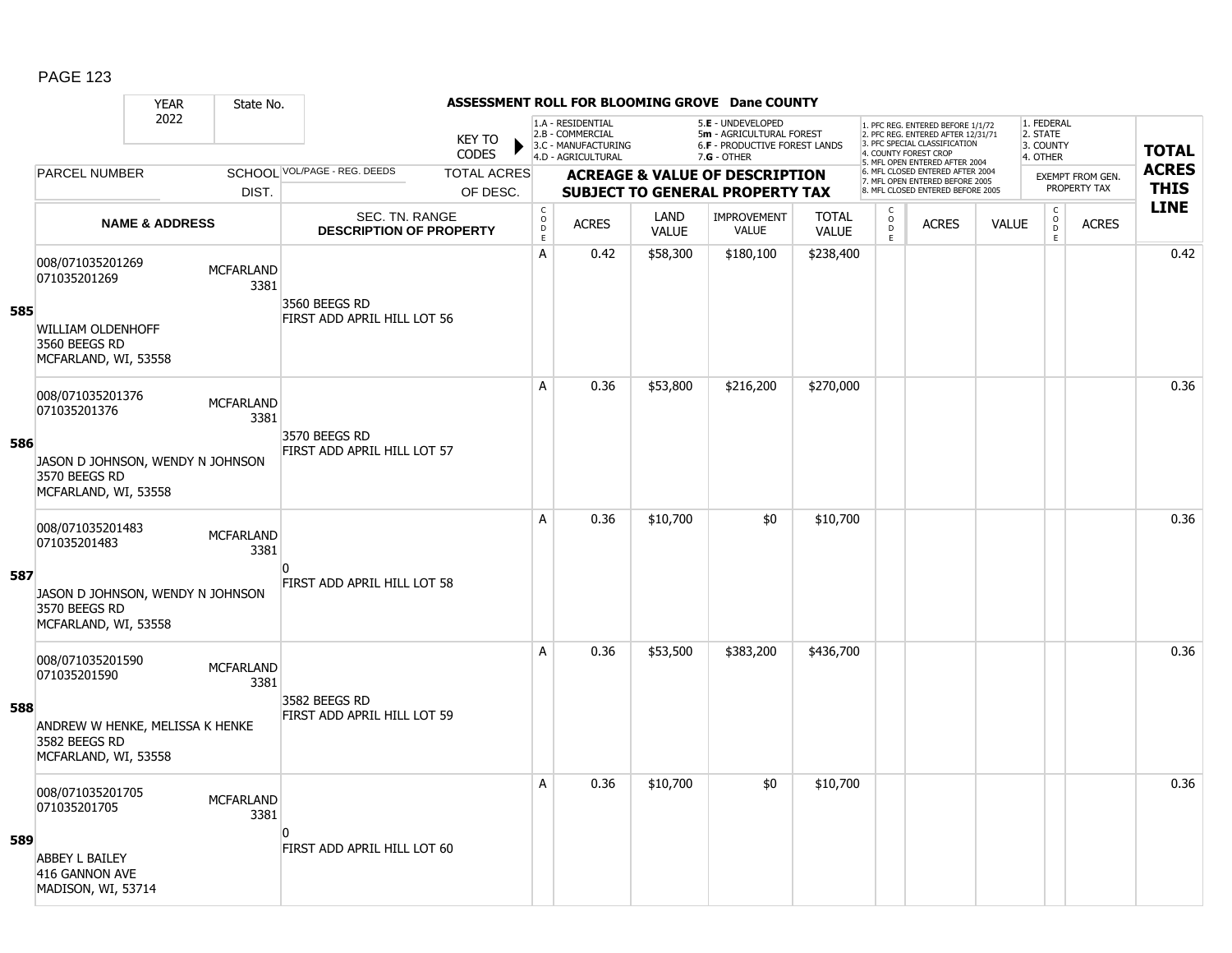### YEAR State No. **ASSESSMENT ROLL FOR BLOOMING GROVE Dane COUNTY** 2022 KEY TO **CODES** 1. PFC REG. ENTERED BEFORE 1/1/72 2. PFC REG. ENTERED AFTER 12/31/71 3. PFC SPECIAL CLASSIFICATION 4. COUNTY FOREST CROP 5. MFL OPEN ENTERED AFTER 2004 6. MFL CLOSED ENTERED AFTER 2004 7. MFL OPEN ENTERED BEFORE 2005 8. MFL CLOSED ENTERED BEFORE 2005 1. FEDERAL 2. STATE 3. COUNTY 4. OTHER **ACREAGE & VALUE OF DESCRIPTION SUBJECT TO GENERAL PROPERTY TAX** EXEMPT FROM GEN. PROPERTY TAX **TOTAL ACRES THIS LINE** 1.A - RESIDENTIAL 2.B - COMMERCIAL 3.C - MANUFACTURING 4.D - AGRICULTURAL 5.**E** - UNDEVELOPED 5**m** - AGRICULTURAL FOREST 6.**F** - PRODUCTIVE FOREST LANDS 7.**G** - OTHER TOTAL ACRES OF DESC. SCHOOL VOL/PAGE - REG. DEEDS DIST. PARCEL NUMBER ACRES C O D E ACRES VALUE  $\mathsf{C}$ O  $\overline{D}$ E TOTAL VALUE IMPROVEMENT VALUE LAND ACRES | VALUE C O  $\overline{D}$ E SEC. TN. RANGE **DESCRIPTION OF PROPERTY NAME & ADDRESS 590** 008/071035201812 000/071035201012<br>071035201812 MCFARLAND 3381 ABBEY L BAILEY 416 GANNON AVE MADISON, WI, 53714  $\Omega$ FIRST ADD APRIL HILL LOT 61 A 0.36 \$10,700 \$0 \$10,700 distance the set of the set of the set of the set of th **591** 008/071035201929 006/071033201929 MCFARLAND 3381 MICHAEL J GRADY, RUTH A HARSHMAN 3600 BEEGS RD MCFARLAND, WI, 53558 3600 BEEGS RD FIRST ADD APRIL HILL LOT 62 A | 0.36 | \$53,500 | \$171,200 | \$224,700 | | | | | | | | | | | 0.36 **592** 008/071035202035 000/071033202033<br>071035202035 3381 MICHAEL J GRADY, RUTH A HARSHMAN 3600 BEEGS RD MCFARLAND, WI, 53558 3600 BEEGS RD FIRST ADD APRIL HILL LOT 63 A 0.36 \$10,700 \$0 \$10,700 distance the set of the set of the set of the set of th **593** 008/071035202142 000/071033202142 MCFARLAND 3381 MICHAEL J GRADY, RUTH A HARSHMAN 3600 BEEGS RD MCFARLAND, WI, 53558 3600 BEEGS RD FIRST ADD APRIL HILL LOT 64 A 0.36 \$10,700 \$0 \$10,700 distance the set of the set of the set of the set of th **594** 008/071035202259 000/071033202253<br>071035202259 MCFARLAND 3381 WINGRA REAL ESTATE LLC PO BOX 45948 MADISON, WI, 53744 Beegs Rd & Brugger Pl FIRST ADD APRIL HILL LOT 65  $\mathsf{A} \quad \quad \mathsf{0.42} \quad \mathsf{\$11,600} \quad \quad \mathsf{\$0} \quad \quad \mathsf{\$11,600} \quad \quad \mid \quad \quad \quad \quad \quad \mathsf{0.42}$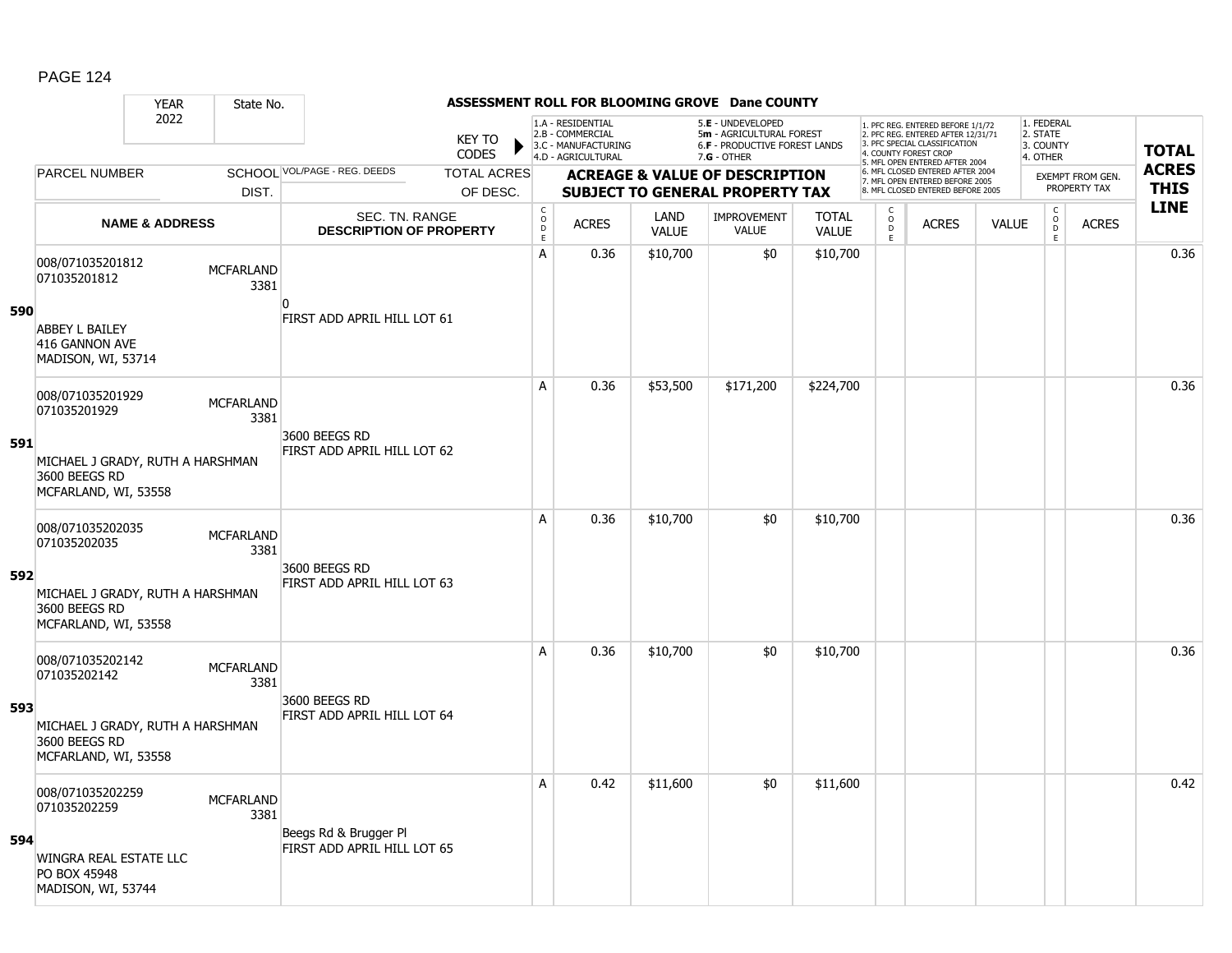|     |                                                                                                  | <b>YEAR</b>               | State No.                |                                                                          |                    |                                            |                                                              |                             | ASSESSMENT ROLL FOR BLOOMING GROVE Dane COUNTY                                        |                              |                                            |                                                                                                          |              |                                              |                  |              |
|-----|--------------------------------------------------------------------------------------------------|---------------------------|--------------------------|--------------------------------------------------------------------------|--------------------|--------------------------------------------|--------------------------------------------------------------|-----------------------------|---------------------------------------------------------------------------------------|------------------------------|--------------------------------------------|----------------------------------------------------------------------------------------------------------|--------------|----------------------------------------------|------------------|--------------|
|     |                                                                                                  | 2022                      |                          |                                                                          | <b>KEY TO</b>      |                                            | 1.A - RESIDENTIAL<br>2.B - COMMERCIAL<br>3.C - MANUFACTURING |                             | 5.E - UNDEVELOPED<br>5m - AGRICULTURAL FOREST<br><b>6.F - PRODUCTIVE FOREST LANDS</b> |                              |                                            | 1. PFC REG. ENTERED BEFORE 1/1/72<br>2. PFC REG. ENTERED AFTER 12/31/71<br>3. PFC SPECIAL CLASSIFICATION |              | 1. FEDERAL<br>2. STATE<br>3. COUNTY          |                  | <b>TOTAL</b> |
|     |                                                                                                  |                           |                          |                                                                          | <b>CODES</b>       |                                            | 4.D - AGRICULTURAL                                           |                             | $7.G - OTHER$                                                                         |                              |                                            | 4. COUNTY FOREST CROP<br>5. MFL OPEN ENTERED AFTER 2004                                                  |              | 4. OTHER                                     |                  |              |
|     | <b>PARCEL NUMBER</b>                                                                             |                           |                          | SCHOOL VOL/PAGE - REG. DEEDS                                             | <b>TOTAL ACRES</b> |                                            |                                                              |                             | <b>ACREAGE &amp; VALUE OF DESCRIPTION</b>                                             |                              |                                            | 6. MFL CLOSED ENTERED AFTER 2004<br>7. MFL OPEN ENTERED BEFORE 2005                                      |              |                                              | EXEMPT FROM GEN. | <b>ACRES</b> |
|     |                                                                                                  |                           | DIST.                    |                                                                          | OF DESC.           |                                            |                                                              |                             | <b>SUBJECT TO GENERAL PROPERTY TAX</b>                                                |                              |                                            | 8. MFL CLOSED ENTERED BEFORE 2005                                                                        |              |                                              | PROPERTY TAX     | <b>THIS</b>  |
|     |                                                                                                  | <b>NAME &amp; ADDRESS</b> |                          | SEC. TN. RANGE<br><b>DESCRIPTION OF PROPERTY</b>                         |                    | $\mathsf C$<br>$\circ$<br>D<br>$\mathsf E$ | <b>ACRES</b>                                                 | <b>LAND</b><br><b>VALUE</b> | <b>IMPROVEMENT</b><br><b>VALUE</b>                                                    | <b>TOTAL</b><br><b>VALUE</b> | $\mathsf C$<br>$\circ$<br>$\mathsf D$<br>E | <b>ACRES</b>                                                                                             | <b>VALUE</b> | $\mathsf C$<br>$\overline{0}$<br>$\mathsf E$ | <b>ACRES</b>     | <b>LINE</b>  |
| 595 | 008/071035202366<br>071035202366<br>HOCKETT REV LIVING TR, VICTOR G &                            |                           | <b>MCFARLAND</b><br>3381 | 3407 BRUGGER PL<br>FIRST ADD APRIL HILL LOT 66 (INCL VALUE               |                    | A                                          | 0.66                                                         | \$51,300                    | \$219,000                                                                             | \$270,300                    |                                            |                                                                                                          |              |                                              |                  | 0.66         |
|     | <b>BARBARAL</b><br>3407 BRUGGER PL<br>MCFARLAND, WI, 53558                                       |                           |                          | FROM 0710-352-0247-3)                                                    |                    |                                            |                                                              |                             |                                                                                       |                              |                                            |                                                                                                          |              |                                              |                  |              |
|     | 008/071035202580<br>071035202580                                                                 |                           | <b>MCFARLAND</b><br>3381 | 3399 BRUGGER PL                                                          |                    | A                                          | 0.43                                                         | \$58,600                    | \$223,200                                                                             | \$281,800                    |                                            |                                                                                                          |              |                                              |                  | 0.43         |
| 596 | JESSICA L WALTZ, WADE K WALTZ<br>3399 BRUGGER PL<br>MCFARLAND, WI, 53558                         |                           |                          | FIRST ADD APRIL HILL LOT 68 ALSO N1/2<br>VAC SCHEWISS ST ADJ TO SD LOT   |                    |                                            |                                                              |                             |                                                                                       |                              |                                            |                                                                                                          |              |                                              |                  |              |
|     | 008/071035202697<br>071035202697                                                                 |                           | <b>MCFARLAND</b><br>3381 | 3395 BRUGGER PL                                                          |                    | A                                          | 0.45                                                         | \$12,100                    | \$345,100                                                                             | \$357,200                    |                                            |                                                                                                          |              |                                              |                  | 0.45         |
| 597 | CHRISTEL S WHITEHOUSE, JEFFREY M<br><b>WHITEHOUSE</b><br>3395 BRUGGER PL<br>MCFARLAND, WI, 53558 |                           |                          | FIRST ADD APRIL HILL LOT 69 ALSO S 1/2<br>VAC SCHWEISS ST ADJ T O SD LOT |                    |                                            |                                                              |                             |                                                                                       |                              |                                            |                                                                                                          |              |                                              |                  |              |
|     | 008/071035202802<br>071035202802                                                                 |                           | <b>MCFARLAND</b><br>3381 |                                                                          |                    | A                                          | 0.36                                                         | \$53,300                    | \$173,300                                                                             | \$226,600                    |                                            |                                                                                                          |              |                                              |                  | 0.36         |
| 598 | <b>ANDREA KAPITAN</b><br>3387 BRUGGER PL<br>MCFARLAND, WI, 53558                                 |                           |                          | 3387 BRUGGER PL<br>FIRST ADD APRIL HILL LOT 70                           |                    |                                            |                                                              |                             |                                                                                       |                              |                                            |                                                                                                          |              |                                              |                  |              |
|     | 008/071035202919<br>071035202919                                                                 |                           | <b>MCFARLAND</b><br>3381 |                                                                          |                    | A                                          | 0.33                                                         | \$51,400                    | \$207,700                                                                             | \$259,100                    |                                            |                                                                                                          |              |                                              |                  | 0.33         |
| 599 | GINGER J VERHULST, JUSTIN C VERHULST<br>3383 BRUGGER PL<br>MCFARLAND, WI, 53558                  |                           |                          | 3383 BRUGGER PL<br>FIRST ADD APRIL HILL LOT 71                           |                    |                                            |                                                              |                             |                                                                                       |                              |                                            |                                                                                                          |              |                                              |                  |              |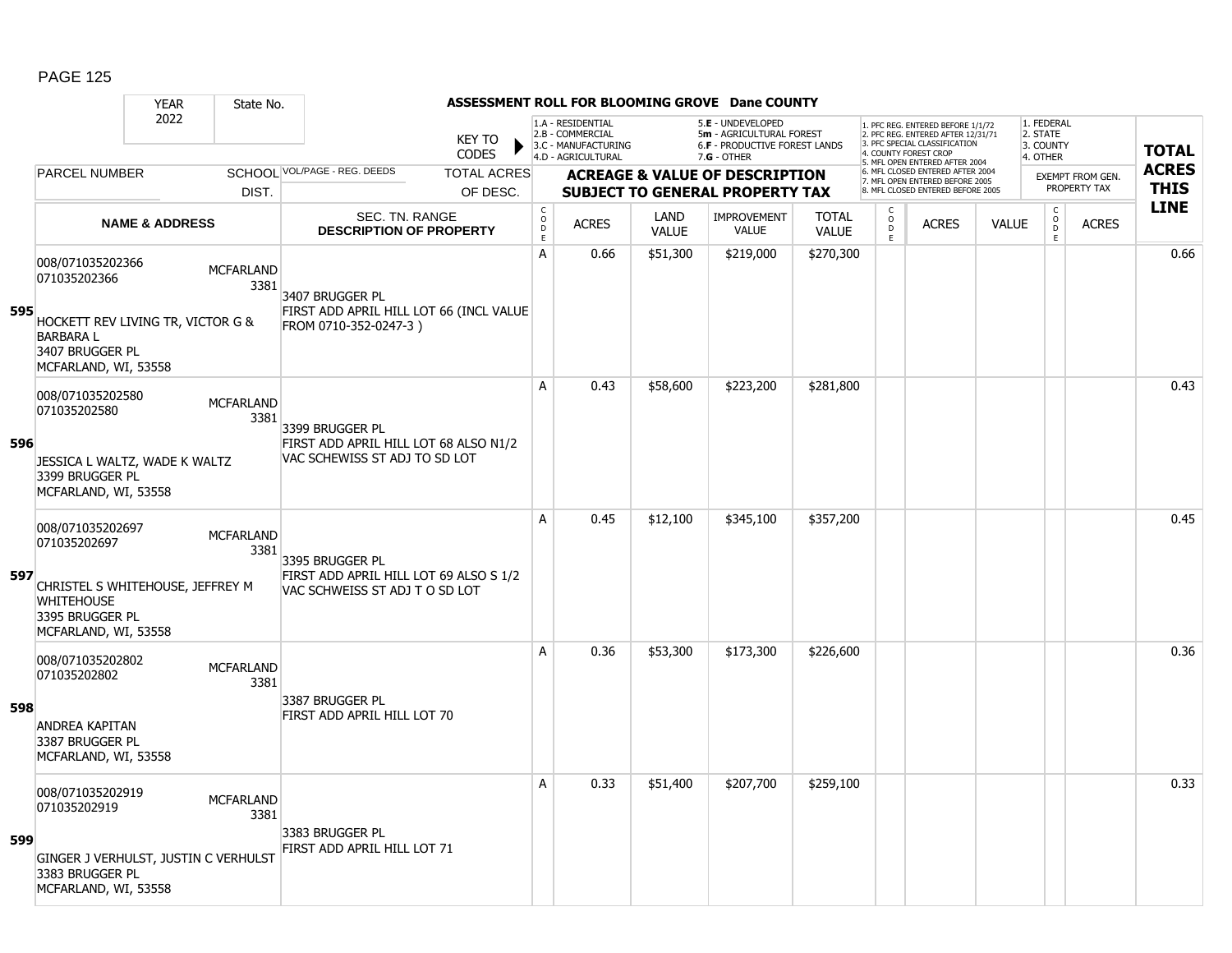### YEAR State No. **ASSESSMENT ROLL FOR BLOOMING GROVE Dane COUNTY** 2022 KEY TO **CODES** 1. PFC REG. ENTERED BEFORE 1/1/72 2. PFC REG. ENTERED AFTER 12/31/71 3. PFC SPECIAL CLASSIFICATION 4. COUNTY FOREST CROP 5. MFL OPEN ENTERED AFTER 2004 6. MFL CLOSED ENTERED AFTER 2004 7. MFL OPEN ENTERED BEFORE 2005 8. MFL CLOSED ENTERED BEFORE 2005 1. FEDERAL 2. STATE 3. COUNTY 4. OTHER **ACREAGE & VALUE OF DESCRIPTION SUBJECT TO GENERAL PROPERTY TAX** EXEMPT FROM GEN. PROPERTY TAX **TOTAL ACRES THIS LINE** 1.A - RESIDENTIAL 2.B - COMMERCIAL 3.C - MANUFACTURING 4.D - AGRICULTURAL 5.**E** - UNDEVELOPED 5**m** - AGRICULTURAL FOREST 6.**F** - PRODUCTIVE FOREST LANDS 7.**G** - OTHER TOTAL ACRES OF DESC. SCHOOL VOL/PAGE - REG. DEEDS DIST. PARCEL NUMBER ACRES C O D E ACRES VALUE  $\mathsf{C}$ O  $\overline{D}$ E TOTAL VALUE IMPROVEMENT VALUE LAND ACRES | VALUE C O  $\overline{D}$ E SEC. TN. RANGE **DESCRIPTION OF PROPERTY NAME & ADDRESS 600** 008/071035203025 000/071033203023<br>071035203025 MCFARLAND 3381 CHAD E NEILD, RENEE A NEILD 3379 BRUGGER PL MCFARLAND, WI, 53558 3379 BRUGGER PL FIRST ADD APRIL HILL LOT 72 A 0.33 \$51,400 \$222,800 \$274,200 distance the control of the control of the control of the control o **601** 008/071035203132 006/071033203132 MCFARLAND 3381 3375 BRUGGER PL ELLEN ANN PECK, STEVEN M PECK 3375 BRUGGER PL MCFARLAND, WI, 53558 FIRST ADDITION APRIL HILL LOT 73 TOG/W JT WELL AGRMT & ESMT IN R894/427 A 0.33 \$51,400 \$203,700 \$255,100 distance the contract of the contract of the contract of the contract of the c **602** 008/071035203249 000/071033203249 MCFARLAND 3381 GILLEN REV TR, MARK H 3371 BRUGGER PL MCFARLAND, WI, 53558 3371 BRUGGER PL FIRST ADD APRIL HILL LOT 74 A 0.33 \$51,400 \$166,700 \$218,100 distance the contract of the contract of the contract of the contract of the c **603** 008/071035203356 000/071033203356 MCFARLAND 3381 RUDY DYER 3365 BRUGGER PL MCFARLAND, WI, 53558 3365 BRUGGER PL R985/64 FIRST ADD APRIL HILL LOT 75 A 0.33 \$51,400 \$196,700 \$248,100 distance the contract of the contract of the contract of the contract of the c **604** 008/071035203463 000/071035203463 MCFARLAND 3381 STACEY F KOCH, AARON T WASHA 3359 BRUGGER PL MCFARLAND, WI, 53558 3359 BRUGGER PL FIRST ADDN APRIL HILL LOT 76 A 0.33 \$51,400 \$216,600 \$268,000 discussed by 1.0.33 \$51,400 \$216,600 \$268,000 d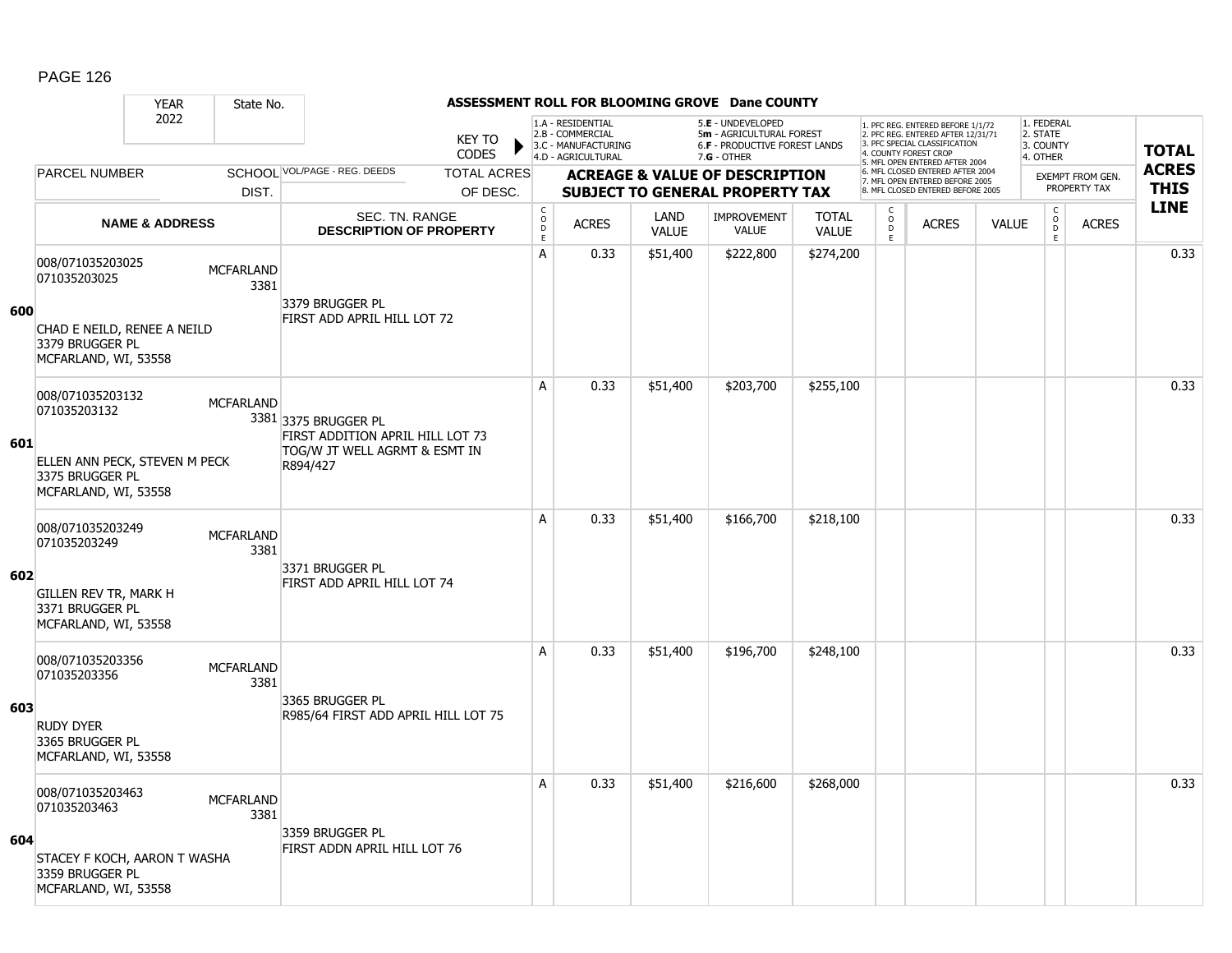#### YEAR State No. **ASSESSMENT ROLL FOR BLOOMING GROVE Dane COUNTY** 2022 KEY TO **CODES** 1. PFC REG. ENTERED BEFORE 1/1/72 2. PFC REG. ENTERED AFTER 12/31/71 3. PFC SPECIAL CLASSIFICATION 4. COUNTY FOREST CROP 5. MFL OPEN ENTERED AFTER 2004 6. MFL CLOSED ENTERED AFTER 2004 7. MFL OPEN ENTERED BEFORE 2005 8. MFL CLOSED ENTERED BEFORE 2005 1. FEDERAL 2. STATE 3. COUNTY 4. OTHER **ACREAGE & VALUE OF DESCRIPTION SUBJECT TO GENERAL PROPERTY TAX** EXEMPT FROM GEN. PROPERTY TAX **TOTAL ACRES THIS LINE** 1.A - RESIDENTIAL 2.B - COMMERCIAL 3.C - MANUFACTURING 4.D - AGRICULTURAL 5.**E** - UNDEVELOPED 5**m** - AGRICULTURAL FOREST 6.**F** - PRODUCTIVE FOREST LANDS 7.**G** - OTHER TOTAL ACRES OF DESC. SCHOOL VOL/PAGE - REG. DEEDS DIST. PARCEL NUMBER ACRES C O  $\overline{D}$ E ACRES VALUE  $\mathsf{C}$ O  $\overline{D}$ E TOTAL VALUE IMPROVEMENT VALUE LAND ACRES | VALUE C O  $\overline{D}$ E SEC. TN. RANGE **DESCRIPTION OF PROPERTY NAME & ADDRESS 605** 008/071035203570 000/071035203570<br>071035203570 MCFARLAND 3381 JOHN C NORTON JR, LINDA NORTON 3353 BRUGGER PL MCFARLAND, WI, 53558 3353 BRUGGER PL R743/361 FIRST ADD APRIL HILL LOT 77 A 0.33 \$51,400 \$189,800 \$241,200 distance the control of the control of the control of the control of the contr **606** 008/071035203687 006/071033203067 MCFARLAND 3381 BRAD CAGNEY, MADDIE RYAN 3614 BITTNER LN MCFARLAND, WI, 53558 3614 BITTNER LN FIRST ADD APRIL HILL LOT 78 EXC NLY 65 FT THF .46 ACRE M/L A 0.44 \$59,500 \$158,200 \$217,700 distance the contract of the contract of the contract of the contract of the c **607** 008/071035203892 071035203892 3381 FIRST ADD APRIL HILL PRT LOTS 78 & 79 JONATHON M GRADY 3382 BRUGGER PL MCFARLAND, WI, 53558 MCFARLAND 3382 BRUGGER PL BEG SW COR LOT 79 TH S 1DEGE 65 FT TH N88DEGE 135 FT TH N1DEGW 148.2 FT TH S88DEGW 135 FT TH S1DEGE 83.2 FT TO POB .459 ACRE M/L A 0.46 \$61,200 \$175,700 \$236,900 distance the control of the control of the control of the control of the contr **608** 008/071035204097 071035204097 3381 FIRST ADD APRIL HILL PRT LOTS 79 & 80 JAMES CULP 3386 BRUGGER PL MCFARLAND, WI, 53558 MCFARLAND 3386 BRUGGER PL COM SW COR LOT 79 TH N1DEGW 83.2 FT TO POB TH N88DEGE 135 FT TH N1DEGW 110.8 FT TH S88DEGW 40 FT TH N1DEGW 54 FT TH S88DEGW 95 FT TH S1DEGE 164.8 FT TO POB .387 ACRE M/L A 0.51 \$65,200 \$183,600 \$248,800 distance the set of the set of the set of the set of the set of the set of th **609** 008/071035204319 000/071033204319 MCFARLAND 3381 3394 BRUGGER PL JAMIE KAZMERZAK, THOMAS KAZMERZAK 3394 BRUGGER PL MCFARLAND, WI, 49866 FIRST ADD APRIL HILL PRT LOT 79 N 20 FT OF E 40 FT THF, LOT 80 EXC S 34 FT OF W 95 FT THF & ALL OF LOT 81 .607 ACRE M/L A 0.56 \$68,900 \$176,600 \$245,500 distance the control of the control of the control of the control of the contr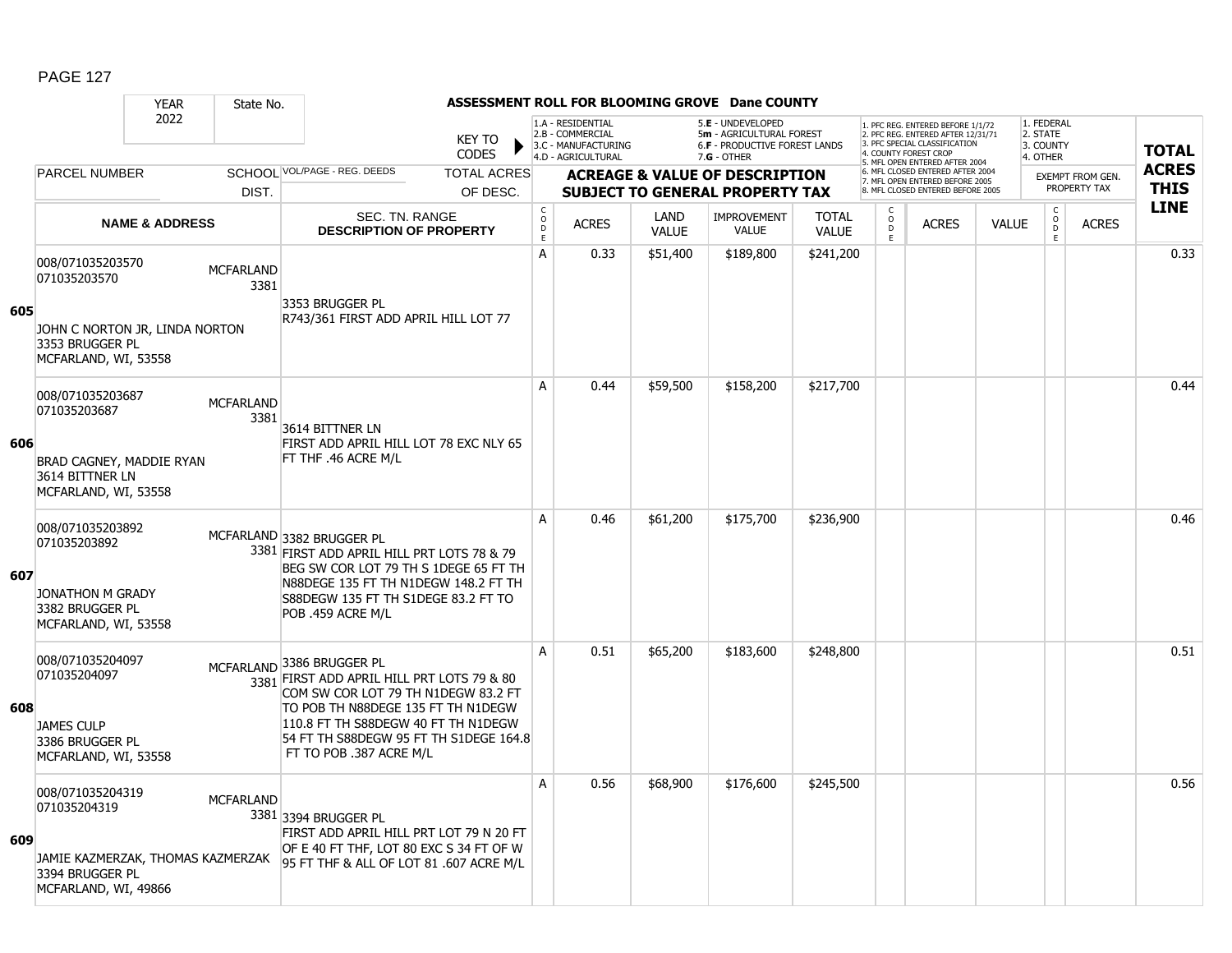### YEAR State No. **ASSESSMENT ROLL FOR BLOOMING GROVE Dane COUNTY** 2022 KEY TO **CODES** 1. PFC REG. ENTERED BEFORE 1/1/72 2. PFC REG. ENTERED AFTER 12/31/71 3. PFC SPECIAL CLASSIFICATION 4. COUNTY FOREST CROP 5. MFL OPEN ENTERED AFTER 2004 6. MFL CLOSED ENTERED AFTER 2004 7. MFL OPEN ENTERED BEFORE 2005 8. MFL CLOSED ENTERED BEFORE 2005 1. FEDERAL 2. STATE 3. COUNTY 4. OTHER **ACREAGE & VALUE OF DESCRIPTION SUBJECT TO GENERAL PROPERTY TAX** EXEMPT FROM GEN. PROPERTY TAX **TOTAL ACRES THIS LINE** 1.A - RESIDENTIAL 2.B - COMMERCIAL 3.C - MANUFACTURING 4.D - AGRICULTURAL 5.**E** - UNDEVELOPED 5**m** - AGRICULTURAL FOREST 6.**F** - PRODUCTIVE FOREST LANDS 7.**G** - OTHER TOTAL ACRES OF DESC. SCHOOL VOL/PAGE - REG. DEEDS DIST. PARCEL NUMBER ACRES C O D E ACRES VALUE  $\mathsf{C}$ O  $\overline{D}$ E TOTAL VALUE IMPROVEMENT VALUE LAND ACRES | VALUE C O  $\overline{D}$ E SEC. TN. RANGE **DESCRIPTION OF PROPERTY NAME & ADDRESS 610** 008/071035204426 000/071033204420<br>071035204426 3381 QIUFANG CHEN 3400 BRUGGER PL MCFARLAND, WI, 53558 3400 BRUGGER PL FIRST ADD APRIL HILL LOT 82 A 0.33 \$51,400 \$245,300 \$296,700 distance the control of the control of the control of the control of the contr **611** 008/071035204533 006/071033204333<br>071035204533 MCFARLAND 3381 QIU FANG CHEN 3400 BRUGGER PL MCFARLAND, WI, 53558  $\Omega$ FIRST ADD APRIL HILL LOT 83 A 0.33 \$10,300 \$0 \$0 \$10,300 discussed by the set of the set of the set of the set of the set of th **612** 008/071035204640 000/071033204040<br>071035204640 3381 KARLA D KILIAN E11225 STATE HIGHWAY 60 SAUK CITY, WI, 53583  $\overline{0}$ FIRST ADD APRIL HILL LOT 84 A 0.33 \$10,300 \$0 \$0 \$10,300 discussed by the set of the set of the set of the set of the set of th **613** 008/071035204757 000/071033204757 MCFARLAND 3381 STEPHEN M EDDINGTON 4912 MCDANIEL LN MCFARLAND, WI, 53558  $\overline{0}$ FIRST ADD APRIL HILL LOT 85 A 0.33 \$51,400 \$0 \$51,400 distribution of the set of the set of the set of the set of the set of the set of th **614** 008/071035204864 000/071035204864 MCFARLAND 3381 SCOTT T ODELL 3403 SWINEBURNE DR MCFARLAND, WI, 53558 3403 SWINBURNE DR FIRST ADD APRIL HILL LOT 86 A 0.33 \$51,400 \$203,000 \$254,400 distance the control or distance of the control or distance of the control or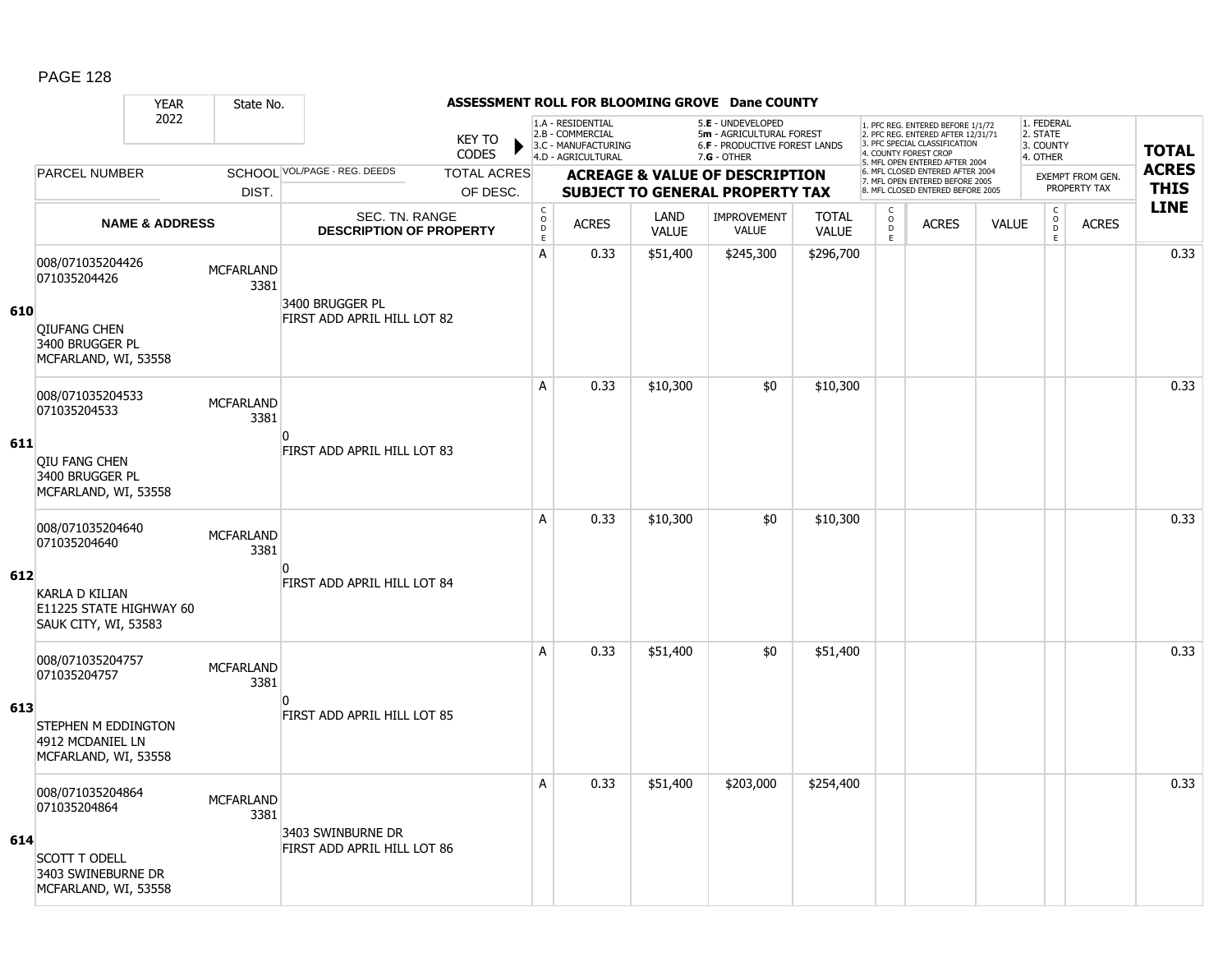### YEAR State No. **ASSESSMENT ROLL FOR BLOOMING GROVE Dane COUNTY** 2022 KEY TO **CODES** 1. PFC REG. ENTERED BEFORE 1/1/72 2. PFC REG. ENTERED AFTER 12/31/71 3. PFC SPECIAL CLASSIFICATION 4. COUNTY FOREST CROP 5. MFL OPEN ENTERED AFTER 2004 6. MFL CLOSED ENTERED AFTER 2004 7. MFL OPEN ENTERED BEFORE 2005 8. MFL CLOSED ENTERED BEFORE 2005 1. FEDERAL 2. STATE 3. COUNTY 4. OTHER **ACREAGE & VALUE OF DESCRIPTION SUBJECT TO GENERAL PROPERTY TAX** EXEMPT FROM GEN. PROPERTY TAX **TOTAL ACRES THIS LINE** 1.A - RESIDENTIAL 2.B - COMMERCIAL 3.C - MANUFACTURING 4.D - AGRICULTURAL 5.**E** - UNDEVELOPED 5**m** - AGRICULTURAL FOREST 6.**F** - PRODUCTIVE FOREST LANDS 7.**G** - OTHER TOTAL ACRES OF DESC. SCHOOL VOL/PAGE - REG. DEEDS DIST. PARCEL NUMBER ACRES C O D E ACRES VALUE  $\mathsf{C}$ O  $\overline{D}$ E TOTAL VALUE IMPROVEMENT VALUE LAND ACRES | VALUE C O  $\overline{D}$ E SEC. TN. RANGE **DESCRIPTION OF PROPERTY NAME & ADDRESS 615** 008/071035204971 000/071033204971 MCFARLAND 3381 JUDY PATTEN, PETER PATTEN 3399 SWINBURNE DR MCFARLAND, WI, 53558 3399 SWINBURNE DR FIRST ADD APRIL HILL LOT 87 A 0.33 \$51,400 \$161,800 \$213,200 distance the set of the set of the set of the set of the set of the set of th **616** 008/071035205087 006/071033203067 MCFARLAND 3381 JAMES J BEINBORN, JENNIE P MURPHY 3395 SWINBURNE DR MCFARLAND, WI, 53558 3395 SWINBURNE DR FIRST ADD APRIL HILL LOT 88 A 0.33 \$51,400 \$211,600 \$263,000 distance the contract of the contract of the contract of the contract of the c **617** 008/071035205194 000/071033203134<br>071035205194 MCFARLAND 3381 DOUGLAS ALEX VIRNIG, DARION LEIGH **WEISE** 3391 SWINBURNE DR MCFARLAND, WI, 53558 3391 SWINBURNE DR FIRST ADD APRIL HILL LOT 89 A 0.33 \$51,400 \$204,800 \$256,200 distance the control of the control of the control of the control of the contr **618** 008/071035205309 000/071035205309 MCFARLAND 3381 CAMERON T DRAWS 3387 SWINBURNE DR MCFARLAND, WI, 53558 3387 SWINBURNE DR FIRST ADD APRIL HILL LOT 90 A 0.66 \$77,100 \$207,600 \$284,700 distance the particle of the set of the set of t **619** 008/071035205514 000/071035205514 MCFARLAND 3381 MICHAEL GRESCH, JENNIFER STENGLEIN 3604 BITTNER LN MCFARLAND, WI, 53558 3604 BITTNER LN FIRST ADD APRIL HILL LOT 91 R323/16 A 0.66 \$77,100 \$215,000 \$292,100 distance the control of the control of the control of the control of the contr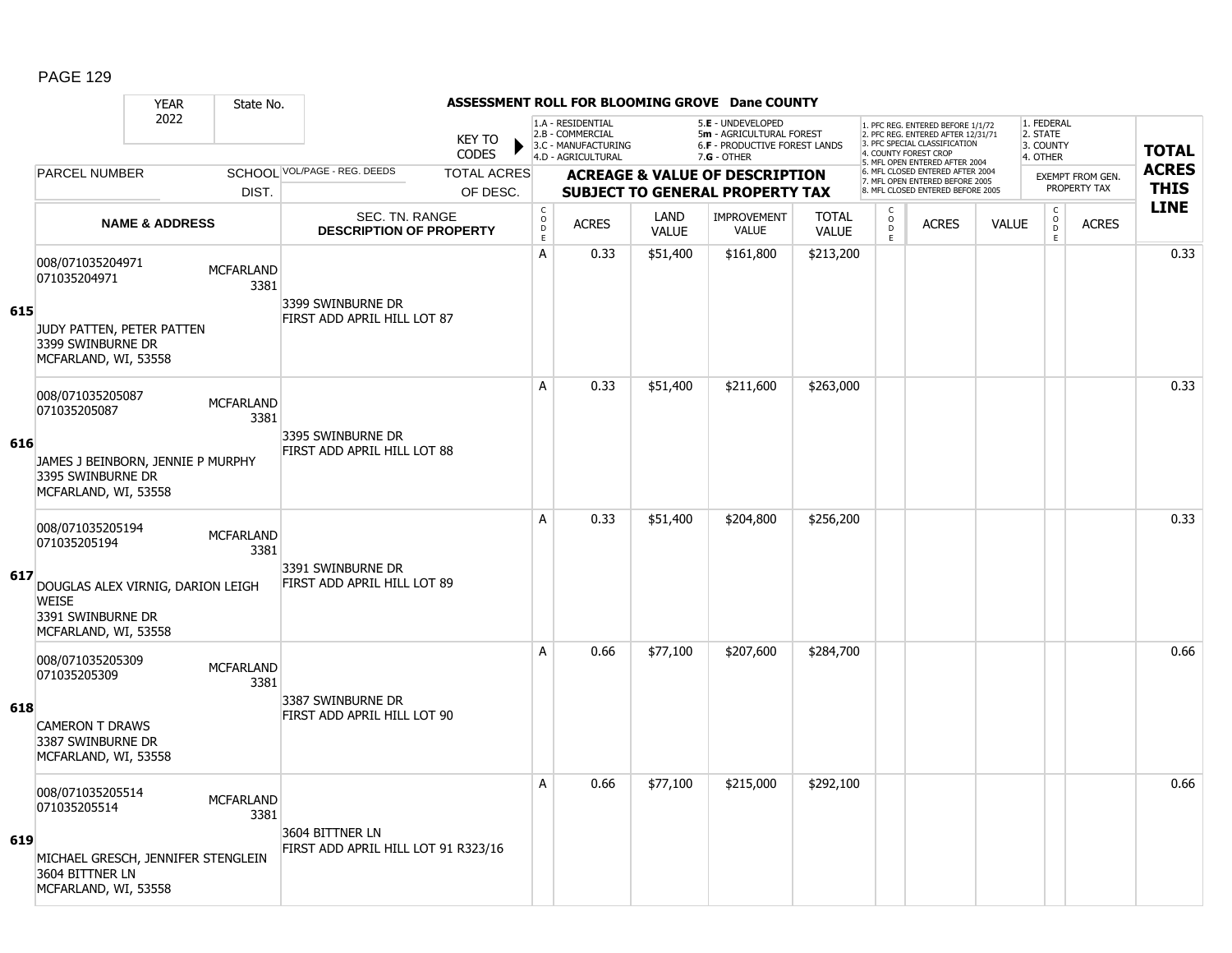### YEAR State No. **ASSESSMENT ROLL FOR BLOOMING GROVE Dane COUNTY** 2022 KEY TO **CODES** 1. PFC REG. ENTERED BEFORE 1/1/72 2. PFC REG. ENTERED AFTER 12/31/71 3. PFC SPECIAL CLASSIFICATION 4. COUNTY FOREST CROP 5. MFL OPEN ENTERED AFTER 2004 6. MFL CLOSED ENTERED AFTER 2004 7. MFL OPEN ENTERED BEFORE 2005 8. MFL CLOSED ENTERED BEFORE 2005 1. FEDERAL 2. STATE 3. COUNTY 4. OTHER **ACREAGE & VALUE OF DESCRIPTION SUBJECT TO GENERAL PROPERTY TAX** EXEMPT FROM GEN. PROPERTY TAX **TOTAL ACRES THIS LINE** 1.A - RESIDENTIAL 2.B - COMMERCIAL 3.C - MANUFACTURING 4.D - AGRICULTURAL 5.**E** - UNDEVELOPED 5**m** - AGRICULTURAL FOREST 6.**F** - PRODUCTIVE FOREST LANDS 7.**G** - OTHER TOTAL ACRES OF DESC. SCHOOL VOL/PAGE - REG. DEEDS DIST. PARCEL NUMBER ACRES C O  $\overline{D}$ E ACRES VALUE  $\mathsf{C}$ O  $\overline{D}$ E TOTAL VALUE IMPROVEMENT VALUE LAND ACRES | VALUE C O  $\overline{D}$ E SEC. TN. RANGE **DESCRIPTION OF PROPERTY NAME & ADDRESS 620** 008/071035205729 000/071035205729 MCFARLAND 3381 JAMIE M KULP, ROBERT KULP 3372 SWINBURNE DR MCFARLAND, WI, 53558 3372 SWINBURNE DR FIRST ADD APRIL HILL LOT 92 A | 0.34 | \$51,900 | \$168,300 | \$220,200 | | | | | | | | | | | | 0.34 **621** 008/071035205836 006/071033203636<br>071035205836 MCFARLAND 3381 KIM M VIROVATZ 3378 SWINBURNE DR MCFARLAND, WI, 53558 3378 SWINBURNE DR FIRST ADD APRIL HILL LOT 93 A 0.33 \$51,400 \$198,500 \$249,900 discussed by the 10.33 \$51,400 \$198,500 \$249,900 **622** 008/071035205943 000/071033203943 MCFARLAND 3381 JOHN FEHLING, SARAH FEHLING 3384 SWINBURNE DR MCFARLAND, WI, 53558 3384 SWINBURNE DR R803/86 FIRST ADD APRIL HILL LOT 94 A 0.33 \$51,400 \$163,600 \$215,000 distance the contract of the contract of the contract of the contract of the c **623** 008/071035206059 000/0710352000059 MCFARLAND 3381 JULIE A KOWALKE, ROBERT G KOWALKE 3388 SWINBURNE DR MCFARLAND, WI, 53558 3388 SWINBURNE DR FIRST ADD APRIL HILL LOT 95 A 0.33 \$51,400 \$193,600 \$245,000 distance the contract of the contract of the contract of the contract of the c **624** 008/071035206166 000/071035206166 MCFARLAND 3381 JACKIE M TERHUNE 3392 SWINBURNE DR MCFARLAND, WI, 53558 3392 SWINBURNE DR FIRST ADD APRIL HILL LOT 96 A 0.33 \$51,400 \$226,900 \$278,300 distance the control or distance of the control or distance of the control or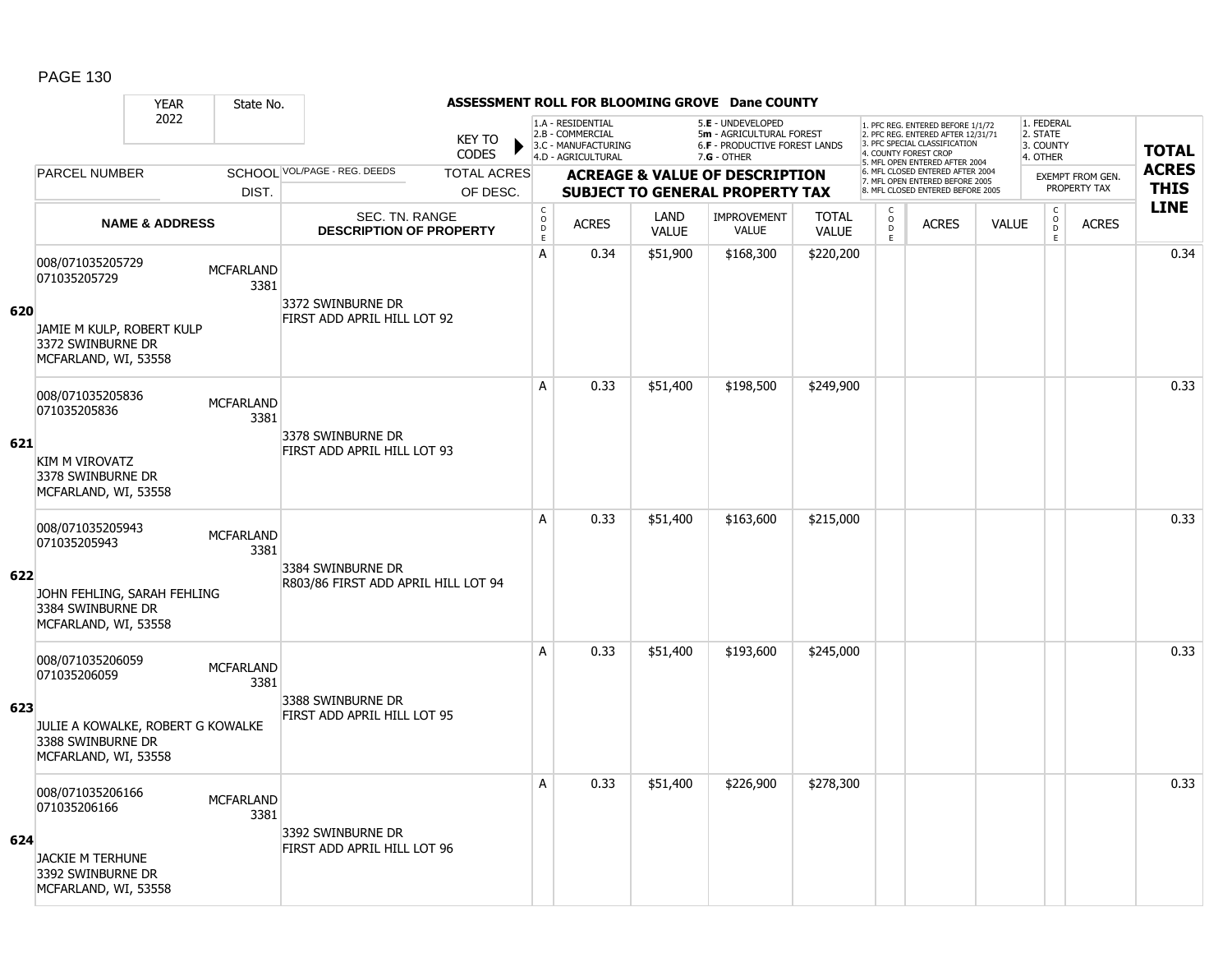### YEAR State No. **ASSESSMENT ROLL FOR BLOOMING GROVE Dane COUNTY** 2022 KEY TO **CODES** 1. PFC REG. ENTERED BEFORE 1/1/72 2. PFC REG. ENTERED AFTER 12/31/71 3. PFC SPECIAL CLASSIFICATION 4. COUNTY FOREST CROP 5. MFL OPEN ENTERED AFTER 2004 6. MFL CLOSED ENTERED AFTER 2004 7. MFL OPEN ENTERED BEFORE 2005 8. MFL CLOSED ENTERED BEFORE 2005 1. FEDERAL 2. STATE 3. COUNTY 4. OTHER **ACREAGE & VALUE OF DESCRIPTION SUBJECT TO GENERAL PROPERTY TAX** EXEMPT FROM GEN. PROPERTY TAX **TOTAL ACRES THIS LINE** 1.A - RESIDENTIAL 2.B - COMMERCIAL 3.C - MANUFACTURING 4.D - AGRICULTURAL 5.**E** - UNDEVELOPED 5**m** - AGRICULTURAL FOREST 6.**F** - PRODUCTIVE FOREST LANDS 7.**G** - OTHER TOTAL ACRES OF DESC. SCHOOL VOL/PAGE - REG. DEEDS DIST. PARCEL NUMBER ACRES C O  $\overline{D}$ E ACRES VALUE  $\mathsf{C}$ O  $\overline{D}$ E TOTAL VALUE IMPROVEMENT VALUE LAND ACRES | VALUE C O  $\overline{D}$ E SEC. TN. RANGE **DESCRIPTION OF PROPERTY NAME & ADDRESS 625** 008/071035206273 000/071035200273 MCFARLAND 3381 RICHARD C MEISTER 3396 SWINBURNE DR MCFARLAND, WI, 53558 3396 SWINBURNE DR FIRST ADD APRIL HILL LOT 97 A 0.33 \$51,400 \$172,300 \$223,700 distance the control of the control of the control of the control o **626** 008/071035206380 006/071033200360<br>071035206380 MCFARLAND 3381 JACK M PASCHKE 3400 SWINBURNE DR MCFARLAND, WI, 53558 3400 SWINBURNE DR FIRST ADD APRIL HILL LOT 98 A 0.33 \$51,400 \$162,400 \$213,800 distance the set of the set of the set of the set of the set of the set of th **627** 008/071035206497 000/071033200497 MCFARLAND 3381 SELMER N HAUGE JR 3404 SWINBURNE DR MCFARLAND, WI, 53558 3404 SWINBURNE DR FIRST ADD APRIL HILL LOT 99 A 0.33 \$51,400 \$179,900 \$231,300 distance the contract of the contract of the contract of the contract of the c **628** 008/071035206602 000/0710332000002 MCFARLAND 3381 TARA SIMONSON 3595 BEEGS RD MCFARLAND, WI, 53558 3595 BEEGS RD FIRST ADD APRIL HILL LOT 100 A 0.33 \$51,400 \$203,600 \$255,000 distance the contract of the contract of the contract of the contract of the c **629** 008/071035206719 000/071035206719 MCFARLAND 3381 Krystal Denise Moran 3587 Beegs Road McFarland, Wisconsin, 53558 3587 BEEGS RD R2757/41-5/4/81 FIRST ADD APRIL HILL LOT 101 A 0.34 \$51,700 \$174,600 \$226,300 discussed by the 10.34  $\,$  0.34  $\,$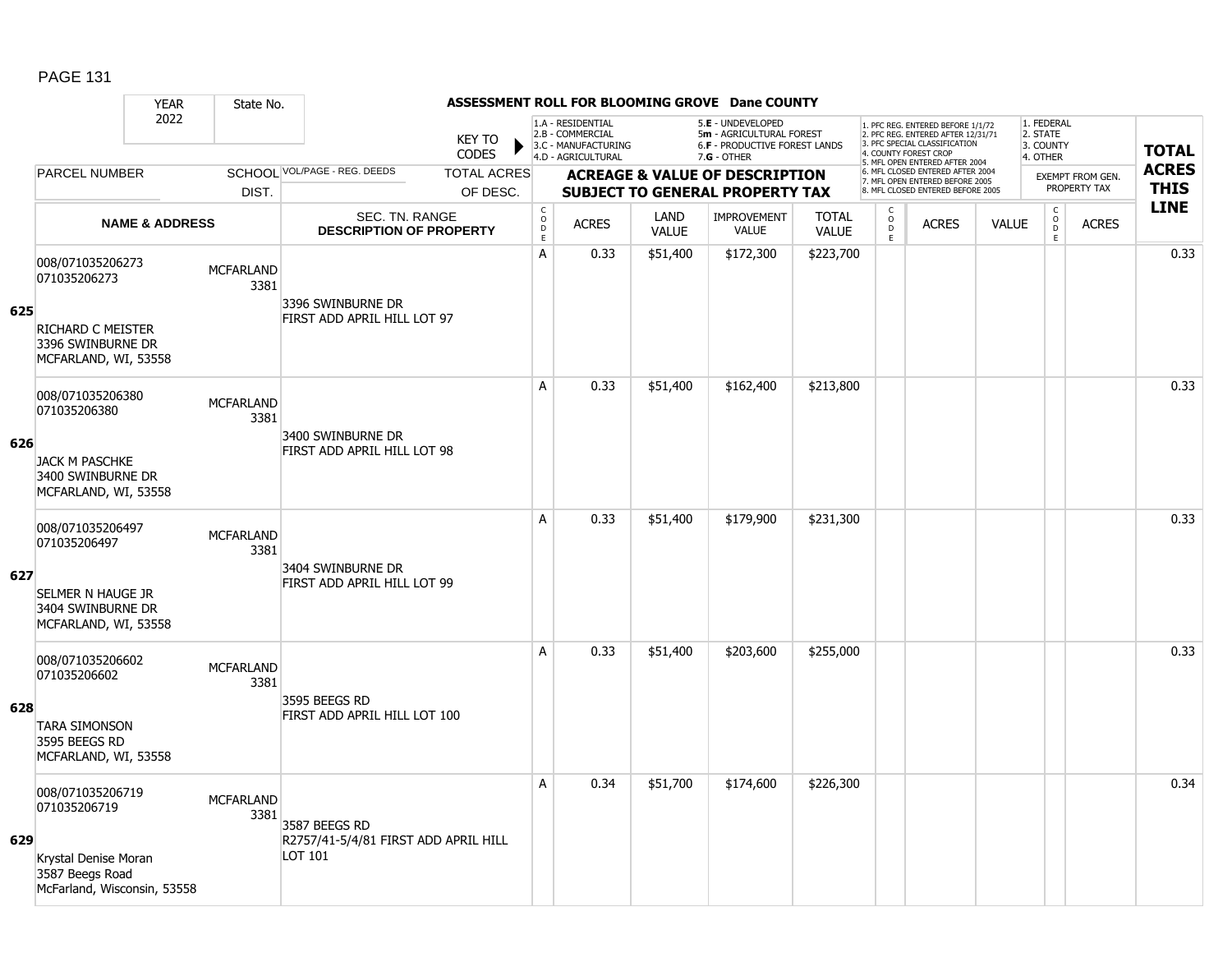#### YEAR State No. **ASSESSMENT ROLL FOR BLOOMING GROVE Dane COUNTY** 2022 KEY TO **CODES** 1. PFC REG. ENTERED BEFORE 1/1/72 2. PFC REG. ENTERED AFTER 12/31/71 3. PFC SPECIAL CLASSIFICATION 4. COUNTY FOREST CROP 5. MFL OPEN ENTERED AFTER 2004 6. MFL CLOSED ENTERED AFTER 2004 7. MFL OPEN ENTERED BEFORE 2005 8. MFL CLOSED ENTERED BEFORE 2005 1. FEDERAL 2. STATE 3. COUNTY 4. OTHER **ACREAGE & VALUE OF DESCRIPTION SUBJECT TO GENERAL PROPERTY TAX** EXEMPT FROM GEN. PROPERTY TAX **TOTAL ACRES THIS LINE** 1.A - RESIDENTIAL 2.B - COMMERCIAL 3.C - MANUFACTURING 4.D - AGRICULTURAL 5.**E** - UNDEVELOPED 5**m** - AGRICULTURAL FOREST 6.**F** - PRODUCTIVE FOREST LANDS 7.**G** - OTHER TOTAL ACRES OF DESC. SCHOOL VOL/PAGE - REG. DEEDS DIST. PARCEL NUMBER ACRES C O D E ACRES VALUE  $\mathsf{C}$ O  $\overline{D}$ E TOTAL VALUE IMPROVEMENT VALUE LAND ACRES | VALUE C O  $\overline{D}$ E SEC. TN. RANGE **DESCRIPTION OF PROPERTY NAME & ADDRESS 630** 008/071035206826 000/0710352000620<br>071035206826 MCFARLAND 3381 CATHY J STARKEY, DEAN E STARKEY 3403 JENNESS AVE MCFARLAND, WI, 53558 3403 JENNESS AVE FIRST ADD APRIL HILL LOT 102 A 0.33 \$51,400 \$183,400 \$234,800 distance the contract of the contract of the contract of the contract of the c **631** 008/071035206933 006/071033200933<br>071035206933 MCFARLAND 3381 GRANT JAMROCK, KELSEY SKARE 3399 JENNESS AVE MCFARLAND, WI, 53558 3399 JENNESS AVE FIRST ADD APRIL HILL LOT 103 A 0.33 \$51,400 \$200,900 \$252,300 distance the control or distance of the control o **632** 008/071035207049 000/071033207049 MCFARLAND 3381 MAYUMI K KING 3395 JENNESS AVE MCFARLAND, WI, 53558 3395 JENNESS AVE LP 1720921 FIRST ADD APRIL HILL LOT 104 A 0.33 \$51,400 \$156,900 \$208,300 distance the contract of the contract of the contract of the contract of the c **633** 008/071035207156 000/071033207130<br>071035207156 MCFARLAND 3381 MICHELLE M SAGE, THOMAS L SAGE 3391 JENNESS AVE MCFARLAND, WI, 53558 3391 JENNESS AVE R984/302 FIRST ADD APRIL HILL LOT 105 A 0.33 \$51,400 \$160,400 \$211,800 distance the set of the set of the set of the set of the set of the set of th **634** 008/071035207263 000/071035207263 MCFARLAND 3381 ADRIAN SCOTT TURNER, SUSAN D **TURNER** 3387 JENNESS AVE MCFARLAND, WI, 53558 3387 JENNESS AVE FIRST ADD APRIL HILL LOT 106 R6999/37- 7/11/85 WD A 0.33 \$51,400 \$188,300 \$239,700 discussed by the 1 0.33 \$51,400 \$188,300 \$239,700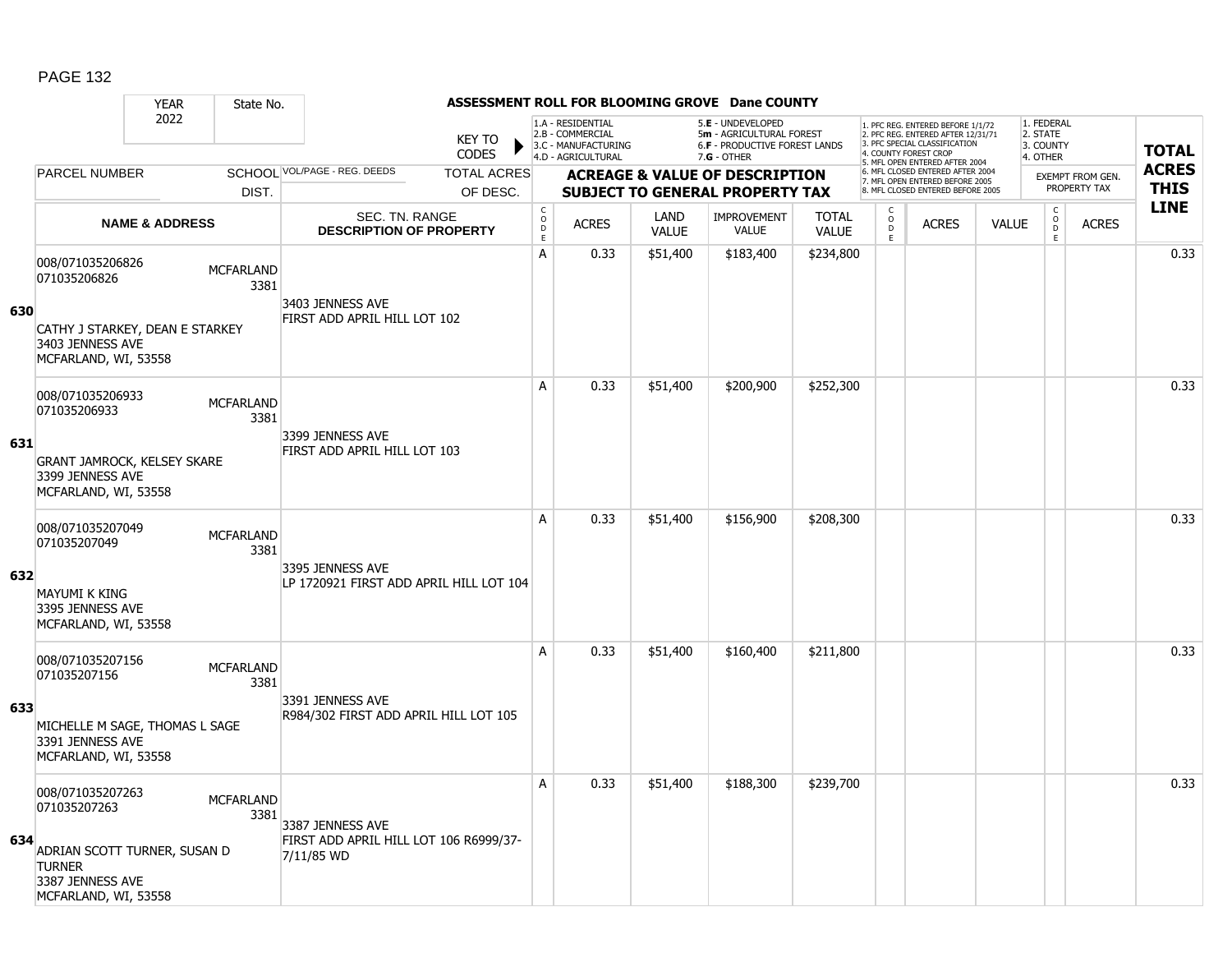|     |                                                                                                                                              | <b>YEAR</b>                                  | State No.                                                           |                                                                        |                                                 |                                                                                    |                                        |                                                                                                      | ASSESSMENT ROLL FOR BLOOMING GROVE Dane COUNTY |                                                                                                                                   |              |              |                                                 |              |                             |      |
|-----|----------------------------------------------------------------------------------------------------------------------------------------------|----------------------------------------------|---------------------------------------------------------------------|------------------------------------------------------------------------|-------------------------------------------------|------------------------------------------------------------------------------------|----------------------------------------|------------------------------------------------------------------------------------------------------|------------------------------------------------|-----------------------------------------------------------------------------------------------------------------------------------|--------------|--------------|-------------------------------------------------|--------------|-----------------------------|------|
|     | 2022                                                                                                                                         |                                              | <b>KEY TO</b><br><b>CODES</b>                                       |                                                                        |                                                 | 1.A - RESIDENTIAL<br>2.B - COMMERCIAL<br>3.C - MANUFACTURING<br>4.D - AGRICULTURAL |                                        | 5.E - UNDEVELOPED<br>5m - AGRICULTURAL FOREST<br><b>6.F - PRODUCTIVE FOREST LANDS</b><br>7.G - OTHER |                                                | 1. PFC REG. ENTERED BEFORE 1/1/72<br>2. PFC REG. ENTERED AFTER 12/31/71<br>3. PFC SPECIAL CLASSIFICATION<br>4. COUNTY FOREST CROP |              |              | 1. FEDERAL<br>2. STATE<br>3. COUNTY<br>4. OTHER |              | <b>TOTAL</b>                |      |
|     | <b>PARCEL NUMBER</b>                                                                                                                         |                                              | SCHOOL VOL/PAGE - REG. DEEDS<br><b>TOTAL ACRES</b>                  |                                                                        | <b>ACREAGE &amp; VALUE OF DESCRIPTION</b>       |                                                                                    |                                        |                                                                                                      |                                                | 5. MFL OPEN ENTERED AFTER 2004<br>6. MFL CLOSED ENTERED AFTER 2004                                                                |              |              | <b>EXEMPT FROM GEN.</b>                         |              | <b>ACRES</b><br><b>THIS</b> |      |
|     | DIST.<br><b>NAME &amp; ADDRESS</b>                                                                                                           |                                              | OF DESC.<br><b>SEC. TN. RANGE</b><br><b>DESCRIPTION OF PROPERTY</b> |                                                                        |                                                 |                                                                                    | <b>SUBJECT TO GENERAL PROPERTY TAX</b> |                                                                                                      |                                                | 7. MFL OPEN ENTERED BEFORE 2005<br>8. MFL CLOSED ENTERED BEFORE 2005                                                              |              |              | PROPERTY TAX                                    |              |                             |      |
|     |                                                                                                                                              |                                              |                                                                     |                                                                        | $\mathsf C$<br>$\mathsf{o}$<br>D<br>$\mathsf E$ | <b>ACRES</b>                                                                       | LAND<br><b>VALUE</b>                   | <b>IMPROVEMENT</b><br><b>VALUE</b>                                                                   | <b>TOTAL</b><br><b>VALUE</b>                   | $\mathsf{C}$<br>$\circ$<br>D<br>E                                                                                                 | <b>ACRES</b> | <b>VALUE</b> | $\mathsf{C}$<br>$\overline{0}$<br>E             | <b>ACRES</b> | <b>LINE</b>                 |      |
| 635 | 008/071035207370<br><b>MCFARLAND</b><br>071035207370<br>3381<br>BRIAN J JAEGER, JESSICA L JAEGER<br>3383 JENNESS AVE<br>MCFARLAND, WI, 53558 |                                              | 3383 JENNESS AVE                                                    |                                                                        | A                                               | 0.33                                                                               | \$51,400                               | \$330,600                                                                                            | \$382,000                                      |                                                                                                                                   |              |              |                                                 |              | 0.33                        |      |
|     |                                                                                                                                              |                                              | FIRST ADD APRIL HILL LOT 107                                        |                                                                        |                                                 |                                                                                    |                                        |                                                                                                      |                                                |                                                                                                                                   |              |              |                                                 |              |                             |      |
| 636 | 008/071035207487<br><b>MCFARLAND</b><br>071035207487<br>3381                                                                                 |                                              | n                                                                   |                                                                        | A                                               | 0.33                                                                               | \$10,300                               | \$0                                                                                                  | \$10,300                                       |                                                                                                                                   |              |              |                                                 |              | 0.33                        |      |
|     | <b>JEFFREY BRAUN</b><br>3588 BITTNER LN<br>MCFARLAND, WI, 53558                                                                              |                                              |                                                                     | FIRST ADD APRIL HILL LOT 108                                           |                                                 |                                                                                    |                                        |                                                                                                      |                                                |                                                                                                                                   |              |              |                                                 |              |                             |      |
|     | 071035207594                                                                                                                                 | 008/071035207594<br><b>MCFARLAND</b><br>3381 |                                                                     | 3588 BITTNER LN                                                        |                                                 | A                                                                                  | 0.34                                   | \$51,900                                                                                             | \$253,000                                      | \$304,900                                                                                                                         |              |              |                                                 |              |                             | 0.34 |
| 637 | <b>JEFFREY BRAUN</b><br>3588 BITTNER LN<br>MCFARLAND, WI, 53558                                                                              |                                              |                                                                     | FIRST ADD APRIL HILL LOT 109                                           |                                                 |                                                                                    |                                        |                                                                                                      |                                                |                                                                                                                                   |              |              |                                                 |              |                             |      |
|     | 008/071035207709<br>071035207709                                                                                                             |                                              | <b>MCFARLAND</b><br>3381                                            | 3375 KUEHLING DR                                                       |                                                 | A                                                                                  | 0.39                                   | \$55,900                                                                                             | \$193,200                                      | \$249,100                                                                                                                         |              |              |                                                 |              |                             | 0.39 |
| 638 | MOHAMED CONTE<br>3375 KUEHLING DR<br>MCFARLAND, WI, 53558                                                                                    |                                              |                                                                     | FIRST ADD APRIL HILL LOT 110 SUBJ TO<br>EXISTING LOAN 9/26/78-1 593299 |                                                 |                                                                                    |                                        |                                                                                                      |                                                |                                                                                                                                   |              |              |                                                 |              |                             |      |
|     | 071035207816                                                                                                                                 | 008/071035207816<br><b>MCFARLAND</b><br>3381 |                                                                     | 3380 JENNESS AVE                                                       |                                                 | A                                                                                  | 0.33                                   | \$51,400                                                                                             | \$162,900                                      | \$214,300                                                                                                                         |              |              |                                                 |              |                             | 0.33 |
| 639 | LEONARD G RAMCZYK, PATRICIA M<br><b>RAMCZYK</b><br>3380 JENNESS AVE<br>MCFARLAND, WI, 53558                                                  |                                              |                                                                     | FIRST ADD APRIL HILL LOT 111                                           |                                                 |                                                                                    |                                        |                                                                                                      |                                                |                                                                                                                                   |              |              |                                                 |              |                             |      |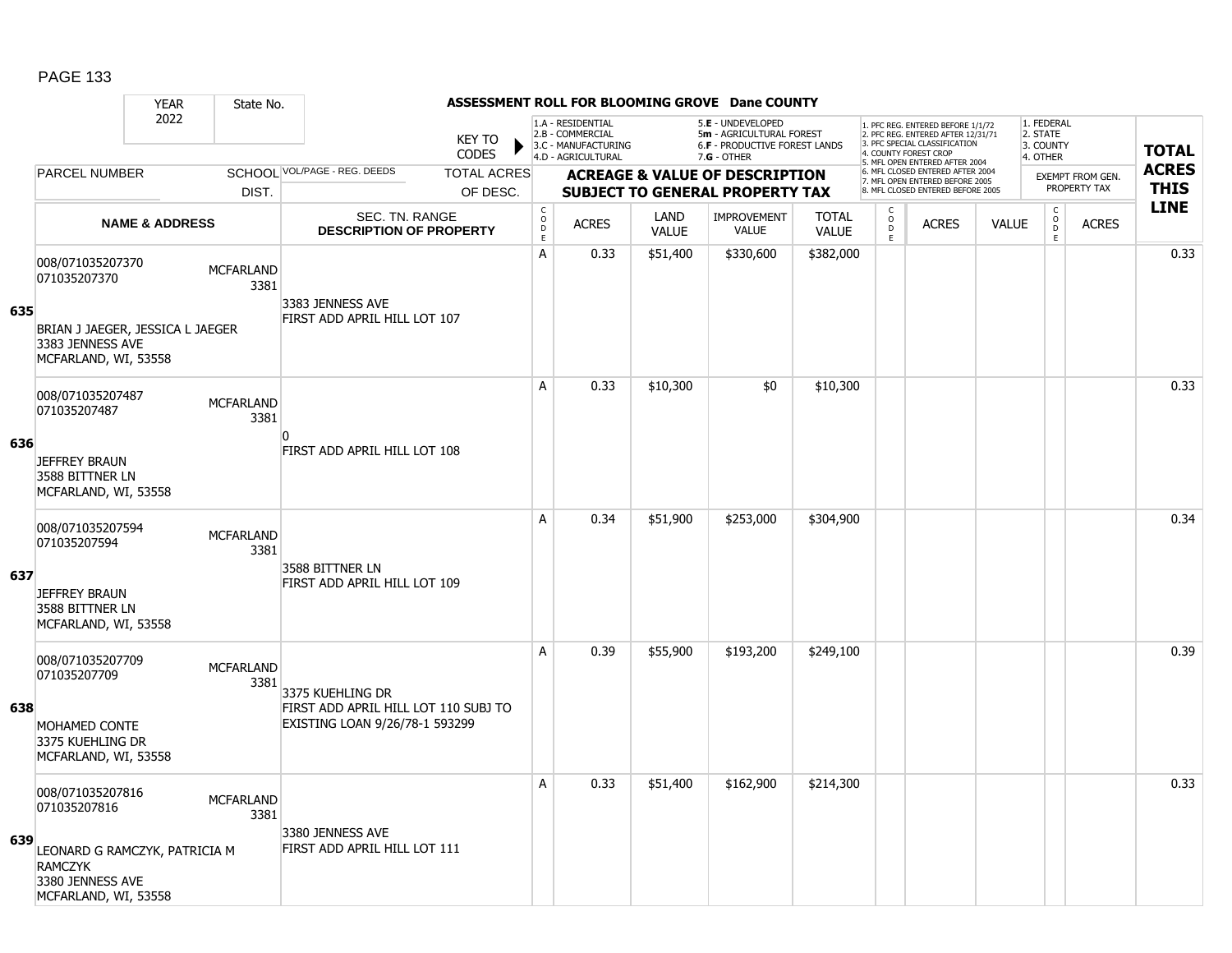### YEAR State No. **ASSESSMENT ROLL FOR BLOOMING GROVE Dane COUNTY** 2022 KEY TO **CODES** 1. PFC REG. ENTERED BEFORE 1/1/72 2. PFC REG. ENTERED AFTER 12/31/71 3. PFC SPECIAL CLASSIFICATION 4. COUNTY FOREST CROP 5. MFL OPEN ENTERED AFTER 2004 6. MFL CLOSED ENTERED AFTER 2004 7. MFL OPEN ENTERED BEFORE 2005 8. MFL CLOSED ENTERED BEFORE 2005 1. FEDERAL 2. STATE 3. COUNTY 4. OTHER **ACREAGE & VALUE OF DESCRIPTION SUBJECT TO GENERAL PROPERTY TAX** EXEMPT FROM GEN. PROPERTY TAX **TOTAL ACRES THIS LINE** 1.A - RESIDENTIAL 2.B - COMMERCIAL 3.C - MANUFACTURING 4.D - AGRICULTURAL 5.**E** - UNDEVELOPED 5**m** - AGRICULTURAL FOREST 6.**F** - PRODUCTIVE FOREST LANDS 7.**G** - OTHER TOTAL ACRES OF DESC. SCHOOL VOL/PAGE - REG. DEEDS DIST. PARCEL NUMBER ACRES C O D E ACRES VALUE  $\mathsf{C}$ O  $\overline{D}$ E TOTAL VALUE IMPROVEMENT VALUE LAND ACRES | VALUE C O  $\overline{D}$ E SEC. TN. RANGE **DESCRIPTION OF PROPERTY NAME & ADDRESS 640** 008/071035207923 000/071033207523<br>071035207923 MCFARLAND 3381 ASHLEY HARTER, ANDREW MCFADDEN 3384 JENNESS AVE MCFARLAND, WI, 53558 3384 JENNESS AVE FIRST ADD APRIL HILL LOT 112 A 0.33 \$51,400 \$162,700 \$214,100 distance the contract of the contract of the contract of the contract of the c **641** 008/071035208039 006/071033206039 MCFARLAND 3381 MARY S LANGER 3388 JENNESS AVE MCFARLAND, WI, 53558 3388 JENNESS AVE FIRST ADD APRIL HILL LOT 113 A 0.33 \$51,400 \$170,900 \$222,300 distance the control of the control of the control of the control o **642** 008/071035208146 000/0710332061<del>1</del>0<br>071035208146 MCFARLAND 3381 DAVID H BUNKER, ELIZABETH A EDL 3392 JENNESS AVE MCFARLAND, WI, 53558 3392 JENNESS AVE FIRST ADD APRIL HILL LOT 114 A 0.33 \$51,400 \$185,100 \$236,500 distance the control of the control of the control of the control of the contr **643** 008/071035208253 0007071033200233<br>071035208253 MCFARLAND 3381 CYNTHIA S CHERAMY, THOMAS P **CHERAMY** 3396 JENNESS AVE MCFARLAND, WI, 53558 3396 JENNESS AVE FIRST ADD APRIL HILL LOT 115 A 0.33 \$51,400 \$188,200 \$239,600 distance the contract of the contract of the contract of the contract of the c **644** 008/071035208360 000/071035208360 MCFARLAND 3381 YSELA ERICKSON 3400 JENNESS AVE MCFARLAND, WI, 53558 3400 JENNESS AVE FIRST ADD APRIL HILL LOT 116 A 0.33 \$51,400 \$155,800 \$207,200 discussed by the 1 0.33 \$51,400 \$155,800 \$207,200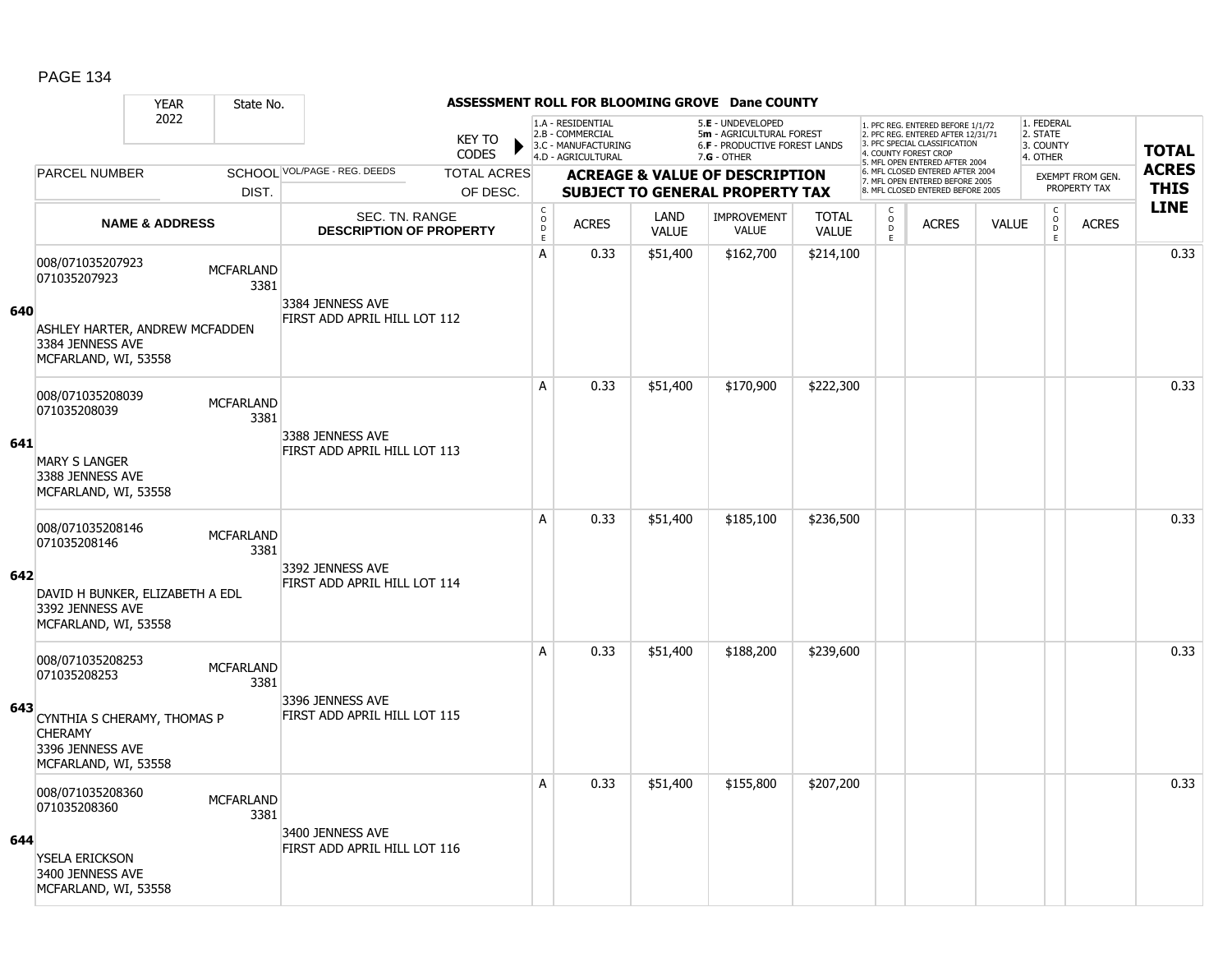#### YEAR State No. **ASSESSMENT ROLL FOR BLOOMING GROVE Dane COUNTY** 2022 KEY TO **CODES** 1. PFC REG. ENTERED BEFORE 1/1/72 2. PFC REG. ENTERED AFTER 12/31/71 3. PFC SPECIAL CLASSIFICATION 4. COUNTY FOREST CROP 5. MFL OPEN ENTERED AFTER 2004 6. MFL CLOSED ENTERED AFTER 2004 7. MFL OPEN ENTERED BEFORE 2005 8. MFL CLOSED ENTERED BEFORE 2005 1. FEDERAL 2. STATE 3. COUNTY 4. OTHER **ACREAGE & VALUE OF DESCRIPTION SUBJECT TO GENERAL PROPERTY TAX** EXEMPT FROM GEN. PROPERTY TAX **TOTAL ACRES THIS LINE** 1.A - RESIDENTIAL 2.B - COMMERCIAL 3.C - MANUFACTURING 4.D - AGRICULTURAL 5.**E** - UNDEVELOPED 5**m** - AGRICULTURAL FOREST 6.**F** - PRODUCTIVE FOREST LANDS 7.**G** - OTHER TOTAL ACRES OF DESC. SCHOOL VOL/PAGE - REG. DEEDS DIST. PARCEL NUMBER ACRES C O D E ACRES VALUE  $\mathsf{C}$ O  $\overline{D}$ E TOTAL VALUE IMPROVEMENT VALUE LAND ACRES | VALUE C O  $\overline{D}$ E SEC. TN. RANGE **DESCRIPTION OF PROPERTY NAME & ADDRESS 645** 008/071035208477 000/071033200477 MCFARLAND 3381 ANDREW S HOKS, ROXANNE M HOKS 3404 JENNESS AVE MCFARLAND, WI, 53558 3404 JENNESS AVE FIRST ADD APRIL HILL LOT 117 A 0.33 \$51,400 \$183,800 \$235,200 distance the control of the control of the control of the control of the contr **646** 008/071035208584 006/071033206364<br>071035208584 MCFARLAND 3381 AMANDA DWYER, PAT DWYER 3575 BEEGS RD MCFARLAND, WI, 53558 3575 BEEGS RD R2698/17-4/8/81 FIRST ADD APRIL HILL LOT 118 A 0.33 \$35,900 \$282,900 \$318,800 0.33 **647** 008/071035208691 000/071033200091 MCFARLAND 3381 ERIC B HOVLAND 3569 BEEGS RD MCFARLAND, WI, 53558 3569 BEEGS RD FIRST ADD APRIL HILL LOT 119 A 0.34 \$51,700 \$174,900 \$226,600 0.34 **648** 008/071035208806 0007071033206000<br>071035208806 MCFARLAND 3381 HEATHER FLEMMING, RODERICK FLEMMING 3403 KUEHLING DR MCFARLAND, WI, 53558 3403 KUEHLING DR FIRST ADD APRIL HILL LOT 120 A 0.33 \$51,400 \$179,000 \$230,400 distance the contract of the contract of the contract of the contract of the c **649** 008/071035208913 000/071035200913 MCFARLAND 3381 MARCIA BLASER 3399 KUEHLING DR MCFARLAND, WI, 53558 3399 KUEHLING DR FIRST ADD APRIL HILL LOT 121 A 0.33 \$51,400 \$155,900 \$207,300 discussed by the 1 0.33 \$51,400 \$155,900 \$207,300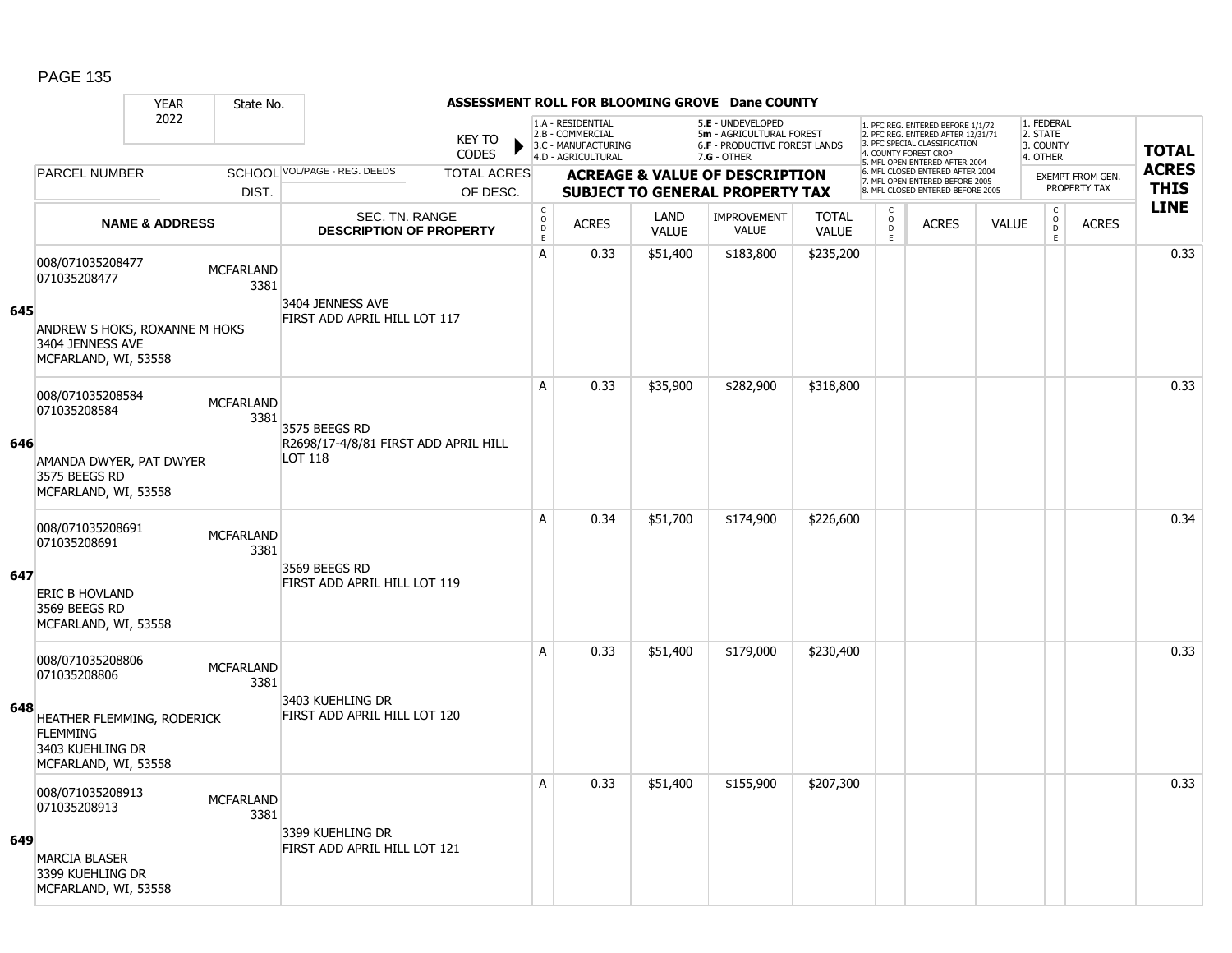### YEAR State No. **ASSESSMENT ROLL FOR BLOOMING GROVE Dane COUNTY** 2022 KEY TO **CODES** 1. PFC REG. ENTERED BEFORE 1/1/72 2. PFC REG. ENTERED AFTER 12/31/71 3. PFC SPECIAL CLASSIFICATION 4. COUNTY FOREST CROP 5. MFL OPEN ENTERED AFTER 2004 6. MFL CLOSED ENTERED AFTER 2004 7. MFL OPEN ENTERED BEFORE 2005 8. MFL CLOSED ENTERED BEFORE 2005 1. FEDERAL 2. STATE 3. COUNTY 4. OTHER **ACREAGE & VALUE OF DESCRIPTION SUBJECT TO GENERAL PROPERTY TAX** EXEMPT FROM GEN. PROPERTY TAX **TOTAL ACRES THIS LINE** 1.A - RESIDENTIAL 2.B - COMMERCIAL 3.C - MANUFACTURING 4.D - AGRICULTURAL 5.**E** - UNDEVELOPED 5**m** - AGRICULTURAL FOREST 6.**F** - PRODUCTIVE FOREST LANDS 7.**G** - OTHER TOTAL ACRES OF DESC. SCHOOL VOL/PAGE - REG. DEEDS DIST. PARCEL NUMBER ACRES C O D E ACRES VALUE  $\mathsf{C}$ O  $\overline{D}$ E TOTAL VALUE IMPROVEMENT VALUE LAND ACRES | VALUE C O  $\overline{D}$ E SEC. TN. RANGE **DESCRIPTION OF PROPERTY NAME & ADDRESS 650** 008/071035209029 000/071033209029 MCFARLAND 3381 CAREN L YOUNG, DAVID J YOUNG 3395 KUEHLING DR MCFARLAND, WI, 53558 3395 KUEHLING DR APRIL HILL FIRST ADD LOT 122 A | 0.33 | \$51,400 | \$237,300 | \$288,700 | | | | | | | | | | | 0.33 **651** 008/071035209136 006/071033209130<br>071035209136 MCFARLAND 3381 JUDITH A BORDSON, ROBERT M BORDSON 3391 KUEHLING DR MCFARLAND, WI, 53558 3391 KUEHLING DR FIRST ADD APRIL HILL LOT 123 A 0.33 \$51,400 \$229,900 \$281,300 distance the contract of the contract of the contract of the contract of the c **652** 008/071035209243 000/071033209243 MCFARLAND 3381 JASON CURTIN, REBECCA J CURTIN 3387 KUEHLING DR MCFARLAND, WI, 53558 3387 KUEHLING DR FIRST ADD APRIL HILL LOT 124 A 0.33 \$51,400 \$215,100 \$266,500 distance the contract of the contract of the contract of the contract of the c **653** 008/071035209350 000/071033209350 MCFARLAND 3381 BRENTON M SHOENER 3383 KUEHLING DR MCFARLAND, WI, 53558 3383 KUEHLING DR FIRST ADD APRIL HILL LOT 125 A 0.37 \$54,400 \$212,400 \$266,800 distribution of the 10.37 \$4.400 \$212,400 \$206,800 distribution of the 10.37 \$ **654** 008/071035209467 000/071035203467 MCFARLAND 3381 CHRISTOPHER D GILBERTSON 3379 KUEHLING DR MCFARLAND, WI, 53558 3379 KUEHLING DR FIRST ADD APRIL HILL LOT 126 A 0.38 \$55,400 \$169,000 \$224,400 distribution of the 1 0.38 \$55,400 distribution of the 1 0.38  $\,$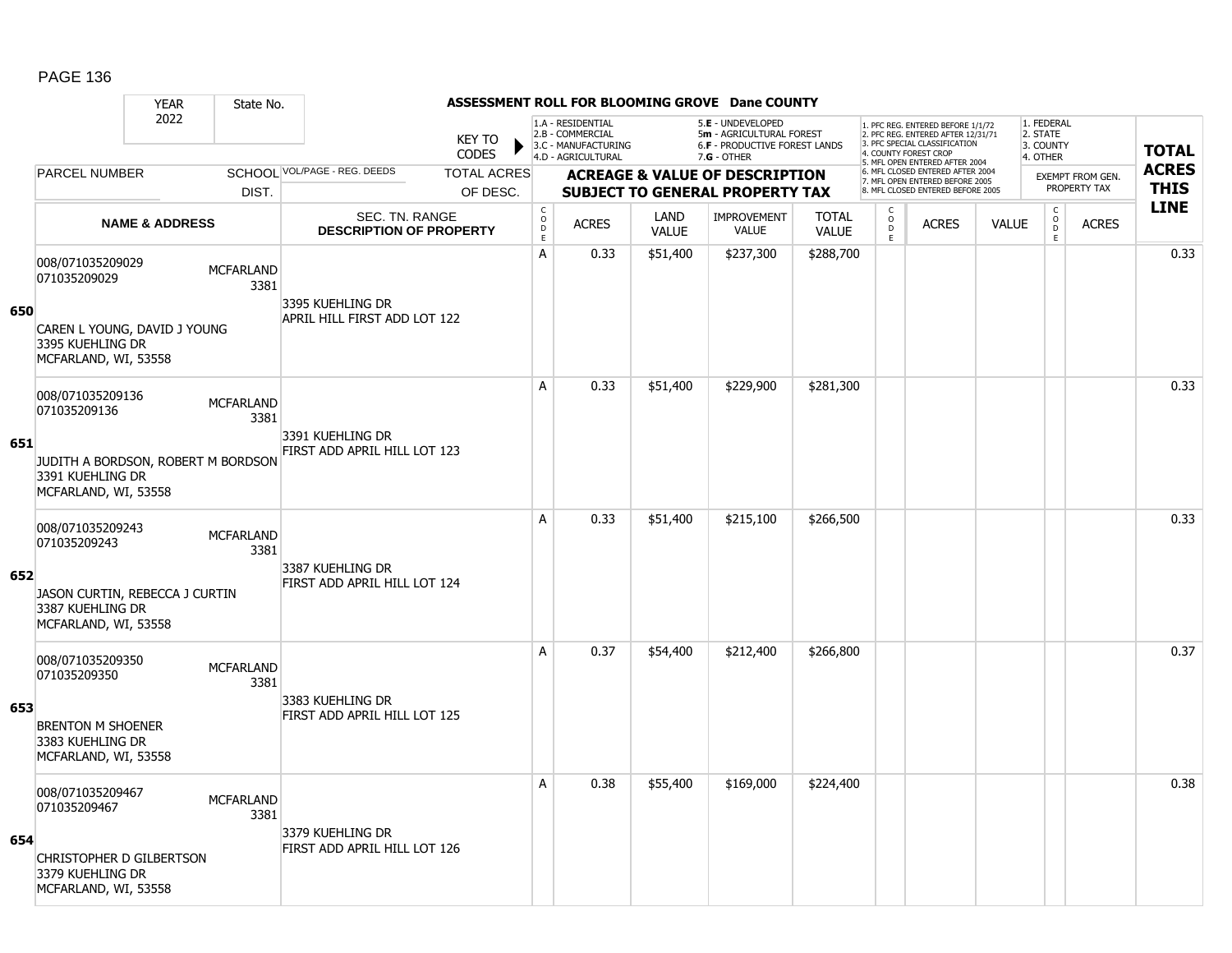#### YEAR State No. **ASSESSMENT ROLL FOR BLOOMING GROVE Dane COUNTY** 2022 KEY TO **CODES** 1. PFC REG. ENTERED BEFORE 1/1/72 2. PFC REG. ENTERED AFTER 12/31/71 3. PFC SPECIAL CLASSIFICATION 4. COUNTY FOREST CROP 5. MFL OPEN ENTERED AFTER 2004 6. MFL CLOSED ENTERED AFTER 2004 7. MFL OPEN ENTERED BEFORE 2005 8. MFL CLOSED ENTERED BEFORE 2005 1. FEDERAL 2. STATE 3. COUNTY 4. OTHER **ACREAGE & VALUE OF DESCRIPTION SUBJECT TO GENERAL PROPERTY TAX** EXEMPT FROM GEN. PROPERTY TAX **TOTAL ACRES THIS LINE** 1.A - RESIDENTIAL 2.B - COMMERCIAL 3.C - MANUFACTURING 4.D - AGRICULTURAL 5.**E** - UNDEVELOPED 5**m** - AGRICULTURAL FOREST 6.**F** - PRODUCTIVE FOREST LANDS 7.**G** - OTHER TOTAL ACRES OF DESC. SCHOOL VOL/PAGE - REG. DEEDS DIST. PARCEL NUMBER ACRES C O D E ACRES VALUE  $\mathsf{C}$ O  $\overline{D}$ E TOTAL VALUE IMPROVEMENT VALUE LAND ACRES | VALUE C O  $\overline{D}$ E SEC. TN. RANGE **DESCRIPTION OF PROPERTY NAME & ADDRESS 655** 008/071035260017 000/071035260017 MCFARLAND 3381 RENEE M METCALF, RICHARD P METCALF 3583 CARNCROSS DR MCFARLAND, WI, 53558 3583 CARNCROSS DR APRIL HILL LOT 1 A | 0.34 | \$52,200 | \$182,200 | \$234,400 | | | | | | | | | | | | 0.34 **656** 008/071035260124 006/071033200124<br>071035260124 MCFARLAND 3381 CHRISTOPHER M MCCORMICK, JENNIFER A APRIL HILL LOT 2 **SMECKO** 3587 CARNCROSS CR MCFARLAND, WI, 53558 3587 CARNCROSS DR A 0.33 \$51,400 \$145,200 \$196,600 distribution of the 10.33 \$51,400 \$145,200 \$196,600 distribution of the 10.33 **657** 008/071035260231 000/071033200231 MCFARLAND 3381 MARY ANNE TERRACINA, ROLAND B **TERRACINA** 3593 CARNCROSS DR MCFARLAND, WI, 53558 3593 CARNCROSS DR R841/128 APRIL HILL LOT 3 A 0.38 \$55,100 \$213,100 \$268,200 distance the same of the set of the set of the set of the set of the set of t **658** 008/071035260348 000/071033260348 MCFARLAND 3381 BRENNAN MARCUS PORTER, HAILEY CHRISTINE PORTER 3599 CARNCROSS DR MCFARLAND, WI, 53558 3599 CARNCROSS DR APRIL HILL LOT 4 A | 0.34 | \$52,200 | \$192,100 | \$244,300 | | | | | | | | | | | 0.34 **659** 008/071035260455 000/071035260455<br>071035260455 3381 KATHLEEN M MEYERS, MICHAEL JEROME **MEYERS** 3601 RANKIN RD MCFARLAND, WI, 53558 3601 RANKIN RD APRIL HILL LOT 5 A | 0.34 | \$52,200 | \$182,700 | \$234,900 | | | | | | | | | | | | | | | 0.34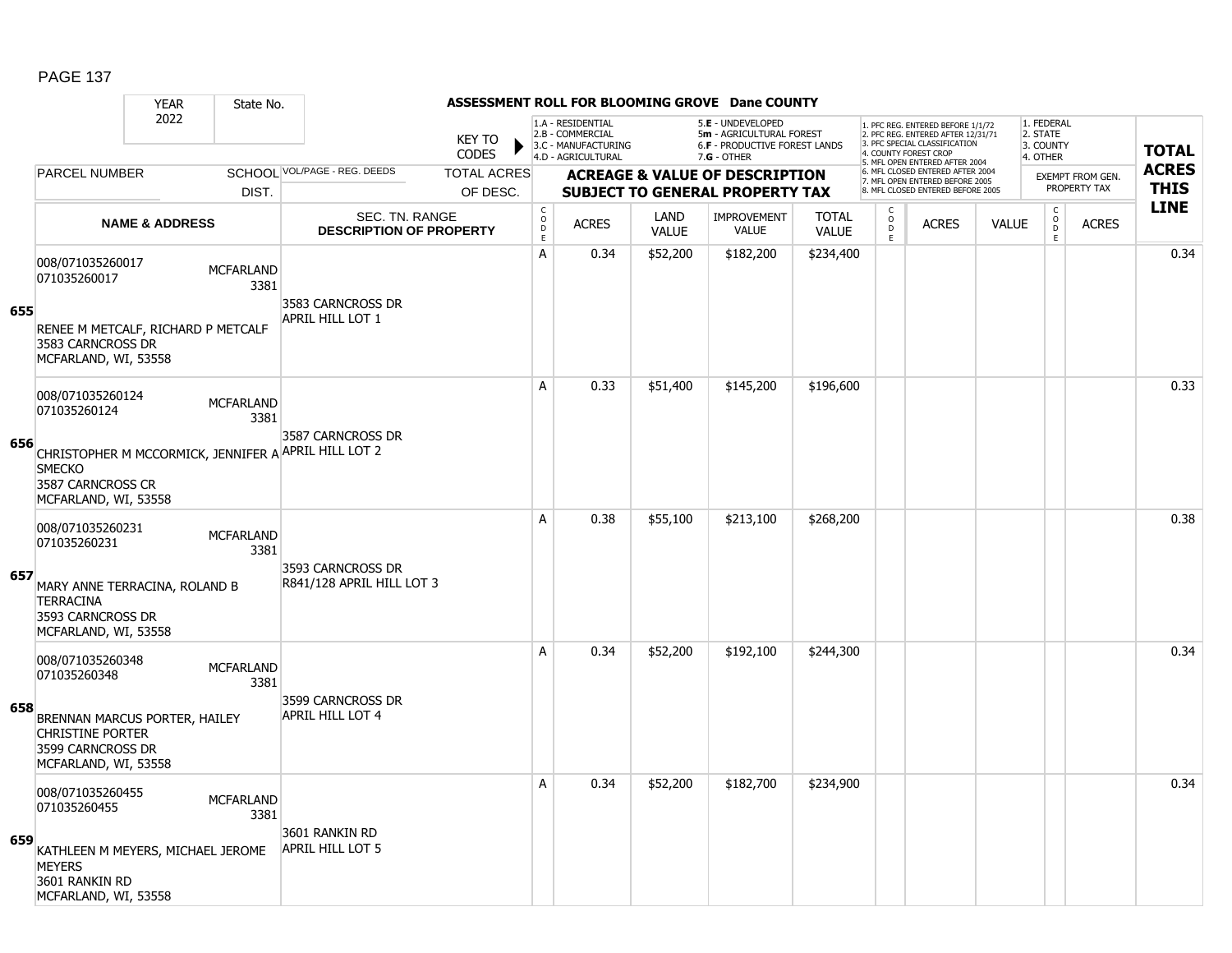|     |                                                                                                                                                                              | <b>YEAR</b> | State No.                                          |                                                                                                                             |                                                  |              |                                                                                    |                                           | ASSESSMENT ROLL FOR BLOOMING GROVE Dane COUNTY                                                  |                                                                    |                                                                                                                                   |                                                                      |                                    |                                                 |              |              |
|-----|------------------------------------------------------------------------------------------------------------------------------------------------------------------------------|-------------|----------------------------------------------------|-----------------------------------------------------------------------------------------------------------------------------|--------------------------------------------------|--------------|------------------------------------------------------------------------------------|-------------------------------------------|-------------------------------------------------------------------------------------------------|--------------------------------------------------------------------|-----------------------------------------------------------------------------------------------------------------------------------|----------------------------------------------------------------------|------------------------------------|-------------------------------------------------|--------------|--------------|
|     |                                                                                                                                                                              | 2022        |                                                    |                                                                                                                             | <b>KEY TO</b><br><b>CODES</b>                    |              | 1.A - RESIDENTIAL<br>2.B - COMMERCIAL<br>3.C - MANUFACTURING<br>4.D - AGRICULTURAL |                                           | 5.E - UNDEVELOPED<br>5m - AGRICULTURAL FOREST<br>6.F - PRODUCTIVE FOREST LANDS<br>$7.G - OTHER$ |                                                                    | 1. PFC REG. ENTERED BEFORE 1/1/72<br>2. PFC REG. ENTERED AFTER 12/31/71<br>3. PFC SPECIAL CLASSIFICATION<br>4. COUNTY FOREST CROP |                                                                      |                                    | 1. FEDERAL<br>2. STATE<br>3. COUNTY<br>4. OTHER |              | <b>TOTAL</b> |
|     | <b>PARCEL NUMBER</b>                                                                                                                                                         |             | SCHOOL VOL/PAGE - REG. DEEDS<br><b>TOTAL ACRES</b> |                                                                                                                             |                                                  |              |                                                                                    | <b>ACREAGE &amp; VALUE OF DESCRIPTION</b> |                                                                                                 | 5. MFL OPEN ENTERED AFTER 2004<br>6. MFL CLOSED ENTERED AFTER 2004 |                                                                                                                                   |                                                                      | EXEMPT FROM GEN.                   |                                                 | <b>ACRES</b> |              |
|     |                                                                                                                                                                              |             | DIST.                                              |                                                                                                                             | OF DESC.                                         |              |                                                                                    |                                           | <b>SUBJECT TO GENERAL PROPERTY TAX</b>                                                          |                                                                    |                                                                                                                                   | 7. MFL OPEN ENTERED BEFORE 2005<br>8. MFL CLOSED ENTERED BEFORE 2005 |                                    |                                                 | PROPERTY TAX | <b>THIS</b>  |
|     | <b>NAME &amp; ADDRESS</b>                                                                                                                                                    |             | SEC. TN. RANGE<br><b>DESCRIPTION OF PROPERTY</b>   |                                                                                                                             | $_{\rm o}^{\rm c}$<br>$\mathsf D$<br>$\mathsf E$ | <b>ACRES</b> | LAND<br><b>VALUE</b>                                                               | <b>IMPROVEMENT</b><br><b>VALUE</b>        | <b>TOTAL</b><br><b>VALUE</b>                                                                    | $\mathsf{C}$<br>$\mathsf O$<br>D<br>E                              | <b>ACRES</b>                                                                                                                      | <b>VALUE</b>                                                         | C<br>$_\mathrm{D}^\mathrm{O}$<br>E | <b>ACRES</b>                                    | <b>LINE</b>  |              |
| 660 | 008/071035260508<br>071035260508<br><b>MARTY P AGAMAITE</b><br>3623 RANKIN RD<br>MCFARLAND, WI, 53558                                                                        |             | <b>MCFARLAND</b>                                   | 3381 3623 RANKIN RD<br>LOT 1 CSM 6740 CS33/195-197 R18985/69-<br>5/27/92 DESCR AS PRT L OTS 6 & 7 APRIL<br>HILL (0.76 ACRE) |                                                  | А            | 0.75                                                                               | \$83,900                                  | \$163,500                                                                                       | \$247,400                                                          |                                                                                                                                   |                                                                      |                                    |                                                 |              | 0.75         |
| 661 | 008/071035260606<br>071035260606<br><b>IVES I LLC</b><br>9523 N MURRAY RD<br>EVANSVILLE, WI, 53536                                                                           |             | <b>MCFARLAND</b>                                   | 3381 3613 RANKIN RD<br>LOT 2 CSM 6740 CS33/195-197 R18985/69-<br>5/27/92 DESCR AS PRT L OTS 6 & 7 APRIL<br>HILL (0.97 ACRE) |                                                  | A            | 0.93                                                                               | \$97,700                                  | \$185,200                                                                                       | \$282,900                                                          |                                                                                                                                   |                                                                      |                                    |                                                 |              | 0.93         |
| 662 | 008/071035261089<br>071035261089<br><b>RAMTHUN LIVING TR</b><br>3317 BRUGGER PL<br>MCFARLAND, WI, 53558                                                                      |             | <b>MCFARLAND</b><br>3381                           | 3317 BRUGGER PL<br>R1059/795 APRIL HILL LOT 8                                                                               |                                                  | A            | 0.42                                                                               | \$58,100                                  | \$209,900                                                                                       | \$268,000                                                          |                                                                                                                                   |                                                                      |                                    |                                                 |              | 0.42         |
| 663 | 008/071035261196<br>071035261196<br>MATTHEW J STECKEL, ROBYN J STECKEL<br>3323 BRUGGER PL<br>MCFARLAND, WI, 53558                                                            |             | <b>MCFARLAND</b><br>3381                           | 3323 BRUGGER PL<br>APRIL HILL LOT 9                                                                                         |                                                  | A            | 0.42                                                                               | \$58,100                                  | \$202,900                                                                                       | \$261,000                                                          |                                                                                                                                   |                                                                      |                                    |                                                 |              | 0.42         |
|     | 008/071035261301<br>071035261301<br>664 HANNAH BUTZEN, BRYAN & CURTIS ALAN<br>FULLER, LIAM NICHOLS & MARGARET<br><b>RENNINGER</b><br>3333 BRUGGER PL<br>MCFARLAND, WI, 53558 |             | <b>MCFARLAND</b><br>3381                           | 3333 BRUGGER PL<br>APRIL HILL LOT 10                                                                                        |                                                  | А            | 0.33                                                                               | \$51,400                                  | \$286,500                                                                                       | \$337,900                                                          |                                                                                                                                   |                                                                      |                                    |                                                 |              | 0.33         |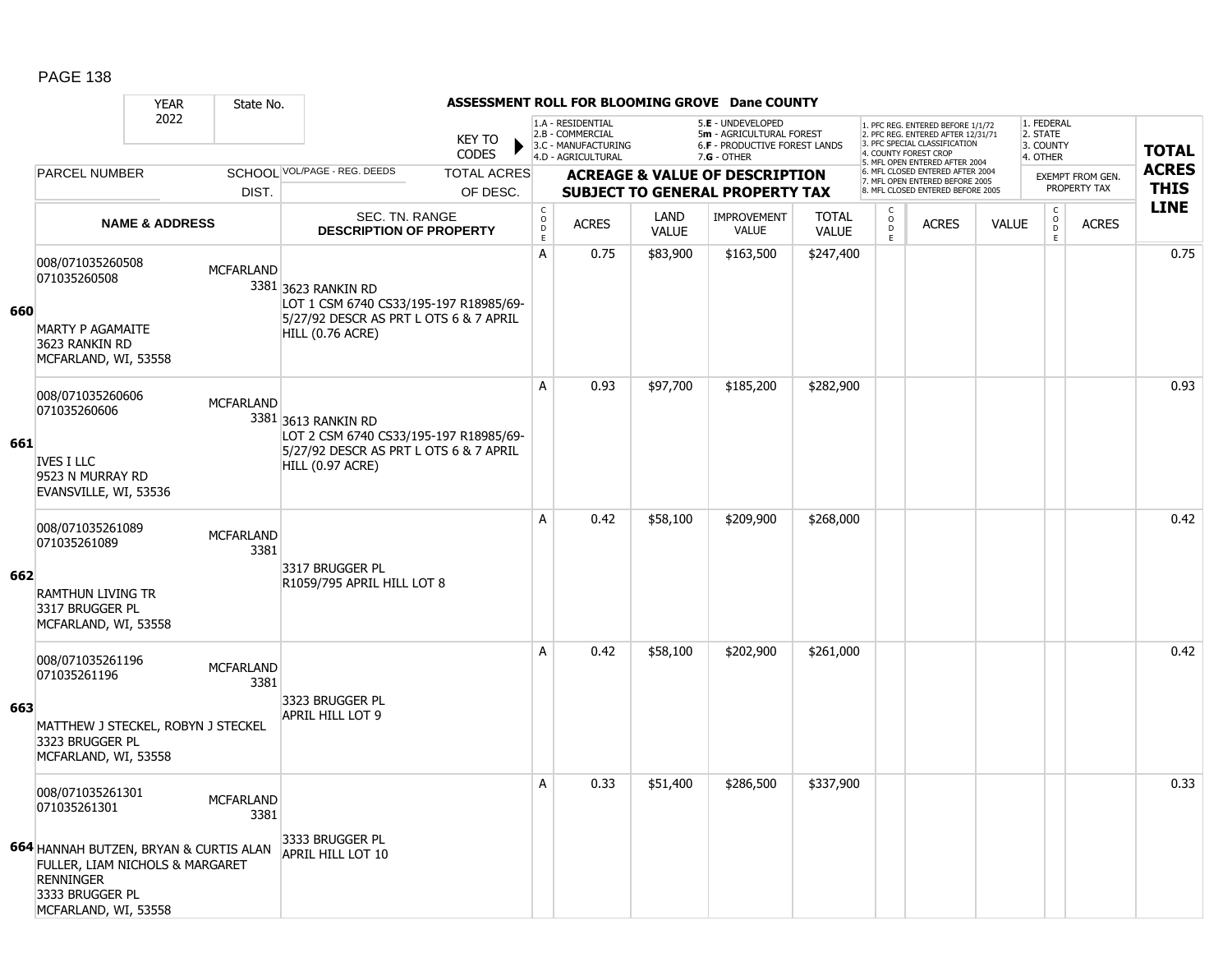#### YEAR State No. **ASSESSMENT ROLL FOR BLOOMING GROVE Dane COUNTY** 2022 KEY TO **CODES** 1. PFC REG. ENTERED BEFORE 1/1/72 2. PFC REG. ENTERED AFTER 12/31/71 3. PFC SPECIAL CLASSIFICATION 4. COUNTY FOREST CROP 5. MFL OPEN ENTERED AFTER 2004 6. MFL CLOSED ENTERED AFTER 2004 7. MFL OPEN ENTERED BEFORE 2005 8. MFL CLOSED ENTERED BEFORE 2005 1. FEDERAL 2. STATE 3. COUNTY 4. OTHER **ACREAGE & VALUE OF DESCRIPTION SUBJECT TO GENERAL PROPERTY TAX** EXEMPT FROM GEN. PROPERTY TAX **TOTAL ACRES THIS LINE** 1.A - RESIDENTIAL 2.B - COMMERCIAL 3.C - MANUFACTURING 4.D - AGRICULTURAL 5.**E** - UNDEVELOPED 5**m** - AGRICULTURAL FOREST 6.**F** - PRODUCTIVE FOREST LANDS 7.**G** - OTHER TOTAL ACRES OF DESC. SCHOOL VOL/PAGE - REG. DEEDS DIST. PARCEL NUMBER ACRES C O D E ACRES VALUE  $\mathsf{C}$ O  $\overline{D}$ E TOTAL VALUE IMPROVEMENT VALUE LAND ACRES | VALUE C O  $\overline{D}$ E SEC. TN. RANGE **DESCRIPTION OF PROPERTY NAME & ADDRESS 665** HANNAH BUTZEN, BRYAN & CURTIS ALAN 008/071035261418 000/071035261418 MCFARLAND 3381 FULLER, LIAM NICHOLS & MARGARET RENNINGER 3333 BRUGGER PL MCFARLAND, WI, 53558 APRIL HILL LOT #11 APRIL HILL S1/2 LOT 11 A 0.17 \$31,400 \$31,400 \$31,400 \$31,400 \$31,400 \$31,400 \$31,400 \$31,400 \$31,400 \$ **666** 008/071035261525 006/071035261525<br>071035261525 3381 TYLER K LORENZ 3343 BRUGGER PL MCFARLAND, WI, 53558 3343 BRUGGER PL APRIL HILL N1/2 OF LOT 11 & ALL OF LOT 12 A 0.50 \$64,300 \$163,700 \$228,000 distance the control of the control of the control of the control of the contr **667** 008/071035261632 000/071033261632 MCFARLAND 3381 MARRET M WEEK, THEODORE A WEEK 3349 BRUGGER PL MCFARLAND, WI, 53558 3349 BRUGGER PL APRIL HILL LOT 13 A 0.33 \$51,400 \$262,400 \$313,800 discrete and the 1 0.33 \$51,400 \$262,400 \$313,800 **668** 008/071035261749 008/071035261749<br>071035261749 MCFARLAND 3381 VR BRISTOL LIVING TR 3603 BITTNER LN MCFARLAND, WI, 53558 3603 BITTNER LN LOT 2 CSM 252 CS1/252 DESCR AS APRIL HILL PRT LOT 14 A 0.95 \$99,500 \$274,400 \$373,900 distribution of the 10.95  $\,$ **669** 008/071035262140 006/071035262140<br>071035262140 MCFARLAND 3381 GILBERT G LAWRENCE, THERESA A **LAWRENCE** 3355 SWINBURNE DR MCFARLAND, WI, 53558 3355 SWINBURNE DR LOT 1 CSM 252 CS1/252 DESCR AS SLY 220 FT OF LOT 14 APRIL HI LL A 1.36 \$96,500 \$282,500 \$379,000 1.36 \$200 1.36 \$1.36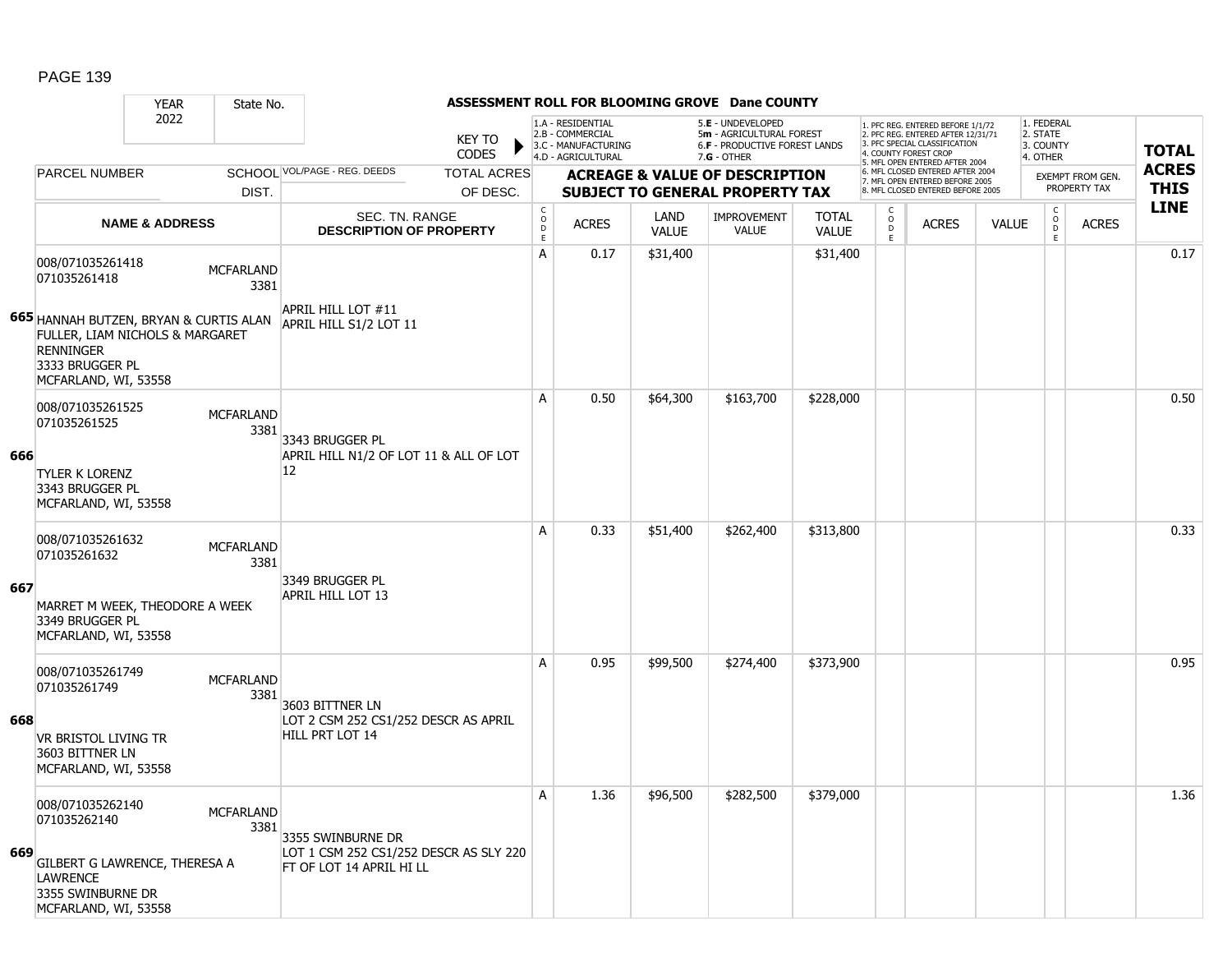#### YEAR State No. **ASSESSMENT ROLL FOR BLOOMING GROVE Dane COUNTY** 2022 KEY TO **CODES** 1. PFC REG. ENTERED BEFORE 1/1/72 2. PFC REG. ENTERED AFTER 12/31/71 3. PFC SPECIAL CLASSIFICATION 4. COUNTY FOREST CROP 5. MFL OPEN ENTERED AFTER 2004 6. MFL CLOSED ENTERED AFTER 2004 7. MFL OPEN ENTERED BEFORE 2005 8. MFL CLOSED ENTERED BEFORE 2005 1. FEDERAL 2. STATE 3. COUNTY 4. OTHER **ACREAGE & VALUE OF DESCRIPTION SUBJECT TO GENERAL PROPERTY TAX** EXEMPT FROM GEN. PROPERTY TAX **TOTAL ACRES THIS LINE** 1.A - RESIDENTIAL 2.B - COMMERCIAL 3.C - MANUFACTURING 4.D - AGRICULTURAL 5.**E** - UNDEVELOPED 5**m** - AGRICULTURAL FOREST 6.**F** - PRODUCTIVE FOREST LANDS 7.**G** - OTHER TOTAL ACRES OF DESC. SCHOOL VOL/PAGE - REG. DEEDS DIST. PARCEL NUMBER ACRES C O D E ACRES VALUE  $\mathsf{C}$ O  $\overline{D}$ E TOTAL VALUE IMPROVEMENT VALUE LAND ACRES | VALUE C O  $\overline{D}$ E SEC. TN. RANGE **DESCRIPTION OF PROPERTY NAME & ADDRESS 670** 008/071035262551 000/071033262331 MCFARLAND 3381 JOANNE H RUZICKA, RONALD R RUZICKA 3352 BRUGGER PL MCFARLAND, WI, 53558 3352 BRUGGER PL APRIL HILL LOT 15 A 0.33 \$51,400 \$245,700 \$297,100 distance the control of the control of the control of the control of the contr **671** 008/071035262668 006/071033202006<br>071035262668 MCFARLAND 3381 EDWARD J STUBE, JEAN A STUBE 3351 SWINBURNE DR MCFARLAND, WI, 53558 3351 SWINBURNE DR APRIL HILL LOT 16 A 0.33 \$51,400 \$157,600 \$209,000 distance the contract of the contract of the contract of the contract of the c **672** 008/071035262775 000/071033202775 MCFARLAND 3381 LAWRENCE F WOLLE, MARILYNN L WOLLE 3344 BRUGGER PL MCFARLAND, WI, 53558 3344 BRUGGER PL R737/315 APRIL HILL LOT 17 A 0.33 \$51,400 \$204,000 \$255,400 distance the contract of the contract of the contract of the contract of the c **673** 008/071035262882 0007071033262602<br>071035262882 MCFARLAND 3381 HAYDEN JT REV TR, RICHARD M & BEATRICE M 3345 SWINBURNE DR MCFARLAND, WI, 53558 3345 SWINBURNE DR R705/518 APRIL HILL LOT 18 A 0.33 \$51,400 \$197,800 \$249,200 distance the control of the control of the control of the control of the contr **674** 008/071035262999 000/0710332623333<br>071035262999 MCFARLAND 3381 KELLY L SCHAPPE, MARK R SCHAPPE 3340 BRUGGER PL MCFARLAND, WI, 53558 3340 BRUGGER PL APRIL HILL LOT 19 A 0.33 \$51,400 \$174,900 \$226,300 discussed by the 1 0.33 \$51,400 \$174,900 \$226,300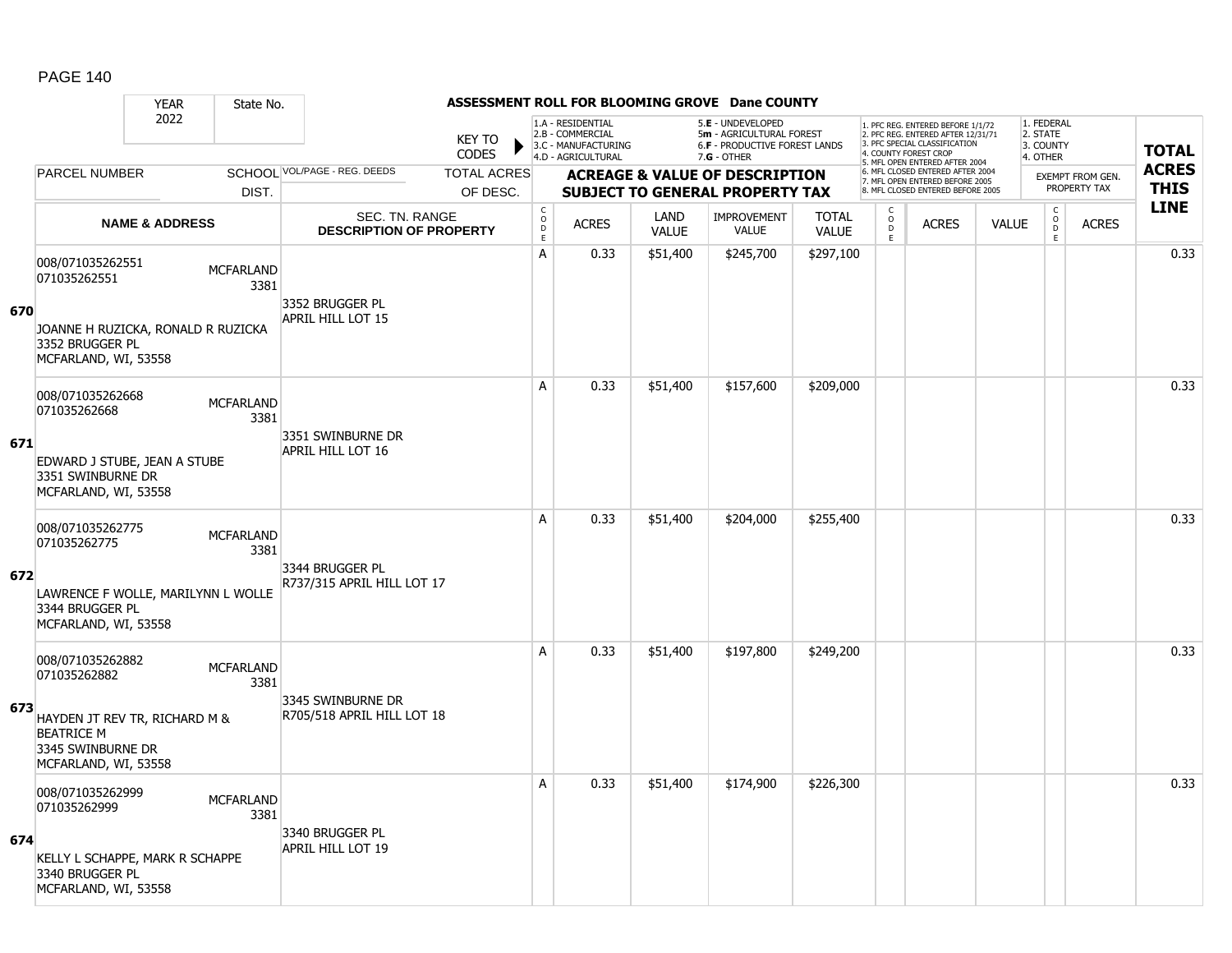### YEAR State No. **ASSESSMENT ROLL FOR BLOOMING GROVE Dane COUNTY** 2022 KEY TO **CODES** 1. PFC REG. ENTERED BEFORE 1/1/72 2. PFC REG. ENTERED AFTER 12/31/71 3. PFC SPECIAL CLASSIFICATION 4. COUNTY FOREST CROP 5. MFL OPEN ENTERED AFTER 2004 6. MFL CLOSED ENTERED AFTER 2004 7. MFL OPEN ENTERED BEFORE 2005 8. MFL CLOSED ENTERED BEFORE 2005 1. FEDERAL 2. STATE 3. COUNTY 4. OTHER **ACREAGE & VALUE OF DESCRIPTION SUBJECT TO GENERAL PROPERTY TAX** EXEMPT FROM GEN. PROPERTY TAX **TOTAL ACRES THIS LINE** 1.A - RESIDENTIAL 2.B - COMMERCIAL 3.C - MANUFACTURING 4.D - AGRICULTURAL 5.**E** - UNDEVELOPED 5**m** - AGRICULTURAL FOREST 6.**F** - PRODUCTIVE FOREST LANDS 7.**G** - OTHER TOTAL ACRES OF DESC. SCHOOL VOL/PAGE - REG. DEEDS DIST. PARCEL NUMBER ACRES C O D E ACRES VALUE  $\mathsf{C}$ O  $\overline{D}$ E TOTAL VALUE IMPROVEMENT VALUE LAND ACRES | VALUE C O  $\overline{D}$ E SEC. TN. RANGE **DESCRIPTION OF PROPERTY NAME & ADDRESS 675** 008/071035263103 000/071035263103 MCFARLAND 3381 HAYDEN JT REV TR, RICHARD M & BEATRICE M 3345 SWINBURNE DR MCFARLAND, WI, 53558 3345 SWINBURNE DR R610/562 APRIL HILL LOT 20 A 0.33 \$51,400 \$200 \$51,600 distance the contract of the contract of the contract of the second second of the c **676** 008/071035263210 006/071033203210<br>071035263210 MCFARLAND 3381 EVAN OWEN 3334 BRUGGER PL MCFARLAND, WI, 53558 3334 BRUGGER PL R569/433 APRIL HILL LOT 21 A 0.33 \$51,400 \$164,300 \$215,700 distance the contract of the contract of the contract of the contract of the c **677** 008/071035263327 000/071033203327 MCFARLAND 3381 SCOTT HAMILTON 3333 SWINBURNE DR MCFARLAND, WI, 53558 3333 SWINBURNE DR APRIL HILL LOT 22 A 0.33 \$51,400 \$173,100 \$224,500 distance the control of the control of the control of the control of the contr **678** 008/071035263434 000/071033263434 MCFARLAND 3381 MICHAEL PASKE, NICOLE PASKE 3328 BRUGGER PL MCFARLAND, WI, 53558 3328 BRUGGER PL APRIL HILL LOT 23 A 0.35 \$53,100 \$191,900 \$245,000 0.35 **679** 008/071035263541 000/071035263541 MCFARLAND 3381 LINDSEY SMECKO 3329 SWINBURNE DR MCFARLAND, WI, 53558 3329 SWINBURNE DR APRIL HILL LOT 24 A 0.27 \$46,500 \$126,800 \$173,300 distribution and 0.27  $\,$  0.27  $\,$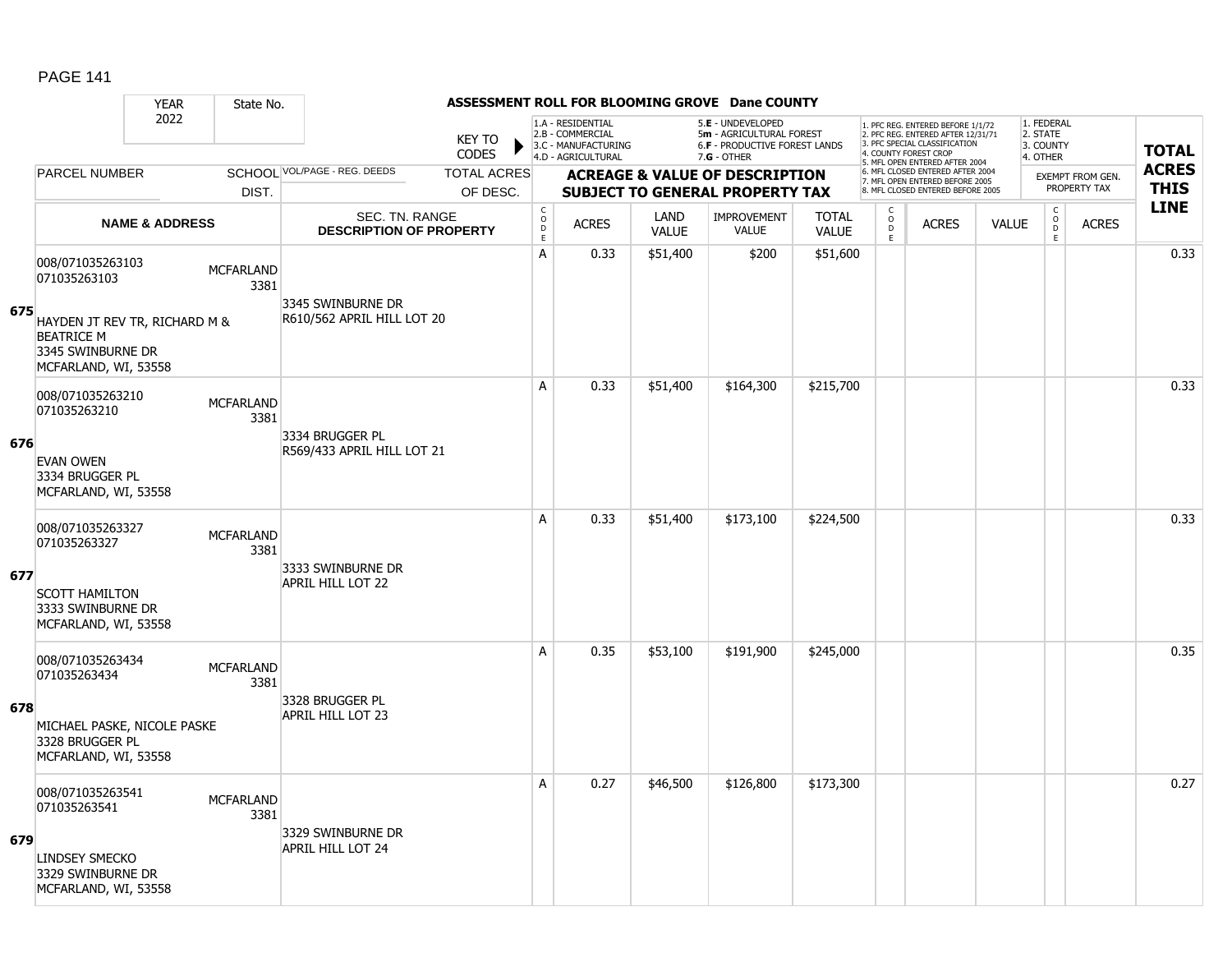|     |                                                                                                                                               | <b>YEAR</b>                                        | State No.                     |                                                                                                                                                                                                                                  |  |                                                                                     |              |                                                                                                      | ASSESSMENT ROLL FOR BLOOMING GROVE Dane COUNTY                                                                                    |                              |                                                                      |                                                 |              |                                                |              |              |
|-----|-----------------------------------------------------------------------------------------------------------------------------------------------|----------------------------------------------------|-------------------------------|----------------------------------------------------------------------------------------------------------------------------------------------------------------------------------------------------------------------------------|--|-------------------------------------------------------------------------------------|--------------|------------------------------------------------------------------------------------------------------|-----------------------------------------------------------------------------------------------------------------------------------|------------------------------|----------------------------------------------------------------------|-------------------------------------------------|--------------|------------------------------------------------|--------------|--------------|
|     | 2022                                                                                                                                          |                                                    | <b>KEY TO</b><br><b>CODES</b> |                                                                                                                                                                                                                                  |  | 1.A - RESIDENTIAL<br>2.B - COMMERCIAL<br>3.C - MANUFACTURING<br>4.D - AGRICULTURAL  |              | 5.E - UNDEVELOPED<br>5m - AGRICULTURAL FOREST<br><b>6.F - PRODUCTIVE FOREST LANDS</b><br>7.G - OTHER | 1. PFC REG. ENTERED BEFORE 1/1/72<br>2. PFC REG. ENTERED AFTER 12/31/71<br>3. PFC SPECIAL CLASSIFICATION<br>4. COUNTY FOREST CROP |                              |                                                                      | 1. FEDERAL<br>2. STATE<br>3. COUNTY<br>4. OTHER |              | <b>TOTAL</b>                                   |              |              |
|     | <b>PARCEL NUMBER</b>                                                                                                                          | SCHOOL VOL/PAGE - REG. DEEDS<br><b>TOTAL ACRES</b> |                               |                                                                                                                                                                                                                                  |  |                                                                                     |              |                                                                                                      |                                                                                                                                   |                              | 5. MFL OPEN ENTERED AFTER 2004<br>6. MFL CLOSED ENTERED AFTER 2004   |                                                 |              | <b>EXEMPT FROM GEN.</b>                        |              | <b>ACRES</b> |
|     | DIST.                                                                                                                                         |                                                    | OF DESC.                      |                                                                                                                                                                                                                                  |  | <b>ACREAGE &amp; VALUE OF DESCRIPTION</b><br><b>SUBJECT TO GENERAL PROPERTY TAX</b> |              |                                                                                                      |                                                                                                                                   |                              | 7. MFL OPEN ENTERED BEFORE 2005<br>8. MFL CLOSED ENTERED BEFORE 2005 |                                                 |              | PROPERTY TAX                                   | <b>THIS</b>  |              |
|     | <b>NAME &amp; ADDRESS</b>                                                                                                                     |                                                    |                               | <b>SEC. TN. RANGE</b><br><b>DESCRIPTION OF PROPERTY</b>                                                                                                                                                                          |  | $_{\rm o}^{\rm c}$<br>D<br>E                                                        | <b>ACRES</b> | LAND<br><b>VALUE</b>                                                                                 | <b>IMPROVEMENT</b><br><b>VALUE</b>                                                                                                | <b>TOTAL</b><br><b>VALUE</b> | C.<br>$_{\rm D}^{\rm O}$<br>E.                                       | <b>ACRES</b>                                    | <b>VALUE</b> | $\begin{matrix} 0 \\ 0 \\ 0 \end{matrix}$<br>E | <b>ACRES</b> | <b>LINE</b>  |
| 680 | 008/071035263670<br>071035263670<br>ASHLEY NICOLE DETTLAFF, MICHAEL<br>ANGELO CALIENDO<br>3327 SWINBURNE DRIVE<br>MCFARLAND, Wisconsin, 53558 |                                                    |                               | MCFARLAND 3327 SWINBURNE DR<br>3381 35-07N-10E SE NW 3327 SWINBURNE DR<br>BLK/CONDO: LOT 1 LOT 1 CSM 12120<br>CS74/356-361 04-13-07 F/K/A APRIL HILL<br>LOTS 25 & 26 DESCR AS SEC 35-07-10 PRT<br>OF SE 1/4 NW 1/4 (0.462 ACRE)  |  | A                                                                                   | 0.46         | \$61,500                                                                                             | \$160,400                                                                                                                         | \$221,900                    |                                                                      |                                                 |              |                                                |              | 0.46         |
| 681 | 008/071035263700<br>071035263700<br>DAVID GARPIEL, KELLY TOLTZIEN<br>3600 CARNCROSS DR<br>MCFARLAND, WI, 53558                                |                                                    |                               | MCFARLAND 3600 CARN CROSS DR<br>3381 35-07N-10E SE NW 3327 SWINBURNE DR<br>BLK/CONDO: LOT 2 LOT 2 CSM 12120<br>CS74/356-361 04-13-07 F/K/A APRIL HILL<br>LOTS 25 & 26 DESCR AS SEC 35-07-10 PRT<br>OF SE 1/4 NW 1/4 (0.611 ACRE) |  | $\overline{A}$                                                                      | 0.61         | \$73,100                                                                                             | \$313,800                                                                                                                         | \$386,900                    |                                                                      |                                                 |              |                                                |              | 0.61         |
| 682 | 008/071035263730<br>071035263730<br>MARK R WEBER, SARA A WEBER<br>3316 BRUGGER PL<br>MCFARLAND, WI, 53558                                     |                                                    |                               | MCFARLAND 3316 BRUGGER PL<br>3381 35-07N-10E SE NW 3316 SWINBURNE DR<br>BLK/CONDO: LOT 3 LOT 3 CSM 12120<br>CS74/356-361 04-13-07 F/K/A APRIL HILL<br>LOTS 25 & 26 DESCR AS SEC 35-07-10 PRT<br>OF SE 1/4 NW 1/4 (0.782 ACRE)    |  | A                                                                                   | 0.78         | \$86,200                                                                                             | \$205,300                                                                                                                         | \$291,500                    |                                                                      |                                                 |              |                                                |              | 0.78         |
| 683 | 008/071035264077<br>071035264077<br>CRISTIN M WEEKES, JOHN P WEEKES<br>3328 SWINBURNE DR<br>MCFARLAND, WI, 53558                              |                                                    | <b>MCFARLAND</b><br>3381      | 3328 SWINBURNE DR<br>APRIL HILL LOT 27                                                                                                                                                                                           |  | A                                                                                   | 0.45         | \$60,200                                                                                             | \$192,800                                                                                                                         | \$253,000                    |                                                                      |                                                 |              |                                                |              | 0.45         |
| 684 | 008/071035264184<br>071035264184<br>SHIRLEY M FOX<br>3334 SWINBURNE DR<br>MCFARLAND, WI, 53558                                                |                                                    | <b>MCFARLAND</b><br>3381      | 3334 SWINBURNE DR<br>APRIL HILL LOT 28                                                                                                                                                                                           |  | A                                                                                   | 0.44         | \$60,000                                                                                             | \$195,800                                                                                                                         | \$255,800                    |                                                                      |                                                 |              |                                                |              | 0.44         |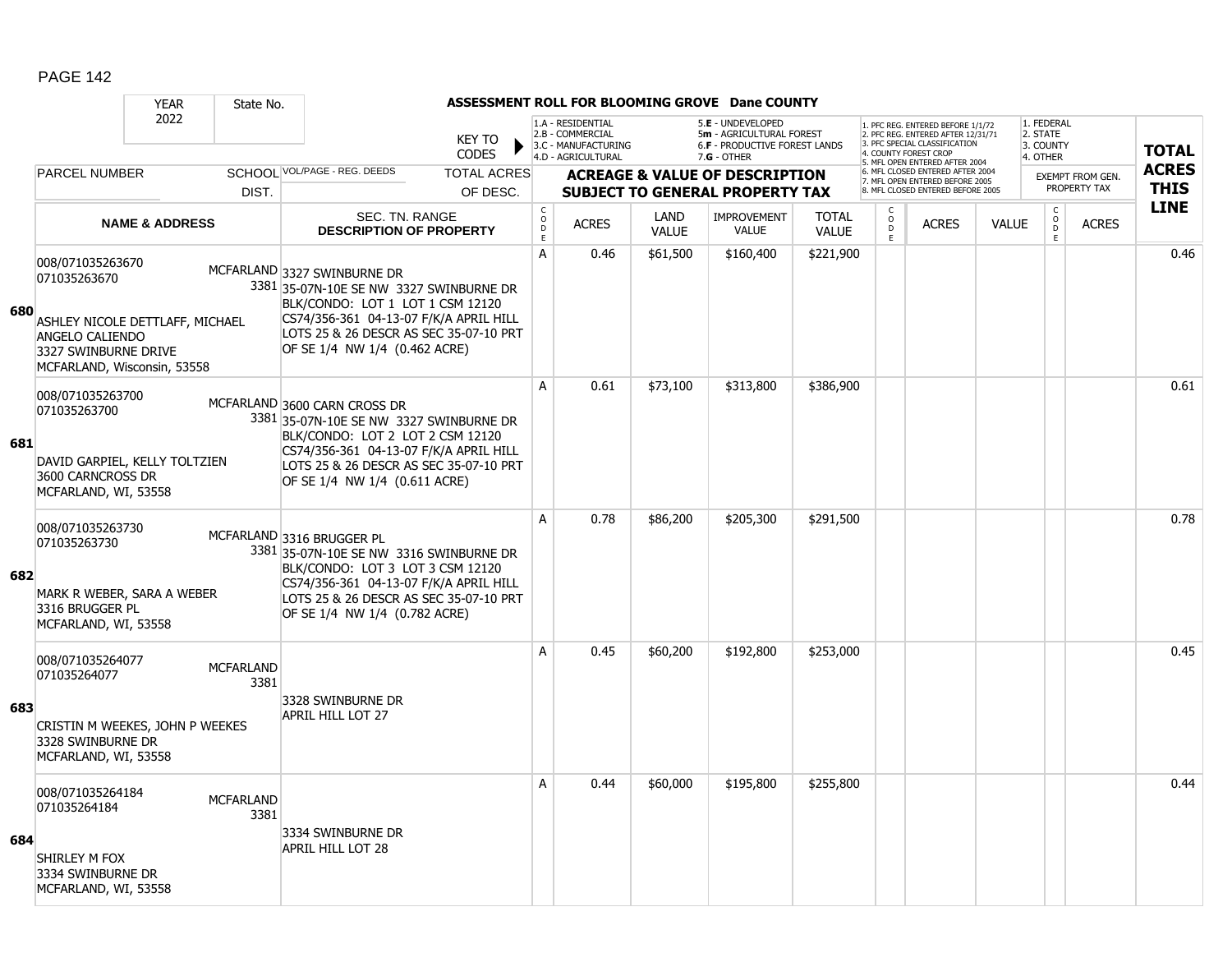#### YEAR State No. **ASSESSMENT ROLL FOR BLOOMING GROVE Dane COUNTY** 2022 KEY TO **CODES** 1. PFC REG. ENTERED BEFORE 1/1/72 2. PFC REG. ENTERED AFTER 12/31/71 3. PFC SPECIAL CLASSIFICATION 4. COUNTY FOREST CROP 5. MFL OPEN ENTERED AFTER 2004 6. MFL CLOSED ENTERED AFTER 2004 7. MFL OPEN ENTERED BEFORE 2005 8. MFL CLOSED ENTERED BEFORE 2005 1. FEDERAL 2. STATE 3. COUNTY 4. OTHER **ACREAGE & VALUE OF DESCRIPTION SUBJECT TO GENERAL PROPERTY TAX** EXEMPT FROM GEN. PROPERTY TAX **TOTAL ACRES THIS LINE** 1.A - RESIDENTIAL 2.B - COMMERCIAL 3.C - MANUFACTURING 4.D - AGRICULTURAL 5.**E** - UNDEVELOPED 5**m** - AGRICULTURAL FOREST 6.**F** - PRODUCTIVE FOREST LANDS 7.**G** - OTHER TOTAL ACRES OF DESC. SCHOOL VOL/PAGE - REG. DEEDS DIST. PARCEL NUMBER ACRES C O D E ACRES VALUE  $\mathsf{C}$ O  $\overline{D}$ E TOTAL VALUE IMPROVEMENT VALUE LAND ACRES | VALUE C O  $\overline{D}$ E SEC. TN. RANGE **DESCRIPTION OF PROPERTY NAME & ADDRESS 685** 008/071035264291 000/071033204291 MCFARLAND 3381 JAMES R LUNDBERG PO BOX 278 MCFARLAND, WI, 53558 3340 SWINBURNE DR APRIL HILL LOT 29 A | 0.36 | \$53,800 | \$137,200 | \$191,000 | | | | | | | | | | | | 0.36 **686** 008/071035264406 006/07103320<del>11</del>00<br>071035264406 MCFARLAND 3381 ALYSON M DIPIAZZA 3346 SWINBURNE DR MCFARLAND, WI, 53558 3346 SWINBURNE DR APRIL HILL LOT 30 A 0.36 \$53,800 \$215,800 \$269,600 distribution of the 10.36 \$215,800 \$2215,800 \$ **687** 008/071035264513 000/071033204313<br>071035264513 3381 BERNARD E BRAUN, DIANE M BRAUN 3352 SWINBURNE DR MCFARLAND, WI, 53558 3352 SWINBURNE DR R576/387 APRIL HILL LOT 31 A 0.36 \$53,800 \$192,000 \$245,800 0.36 **688** 008/071035264620 000/071033204020<br>071035264620 MCFARLAND 3381 MAGGIE BOGAN OSTROWSKI, MICHAEL JEROME SCHULTZ 3358 SWINBURNE DR MCFARLAND, WI, 53558 3358 SWINBURNE DR APRIL HILL LOT 32 A 0.50 \$64,000 \$308,500 \$372,500 distribution of the 10.50  $\,$ **689** 008/071035264835 000/071033264835<br>071035264835 3381 KEVIN J BILLINGS, GLORIA RIVERA FLORES 3364 SWINBURNE DR MCFARLAND, WI, 53558 3364 SWINBURNE DR APRIL HILL LOT 33 A 0.50 \$64,000 \$216,000 \$280,000 distribution of the 10.50 cm or 0.50  $\,$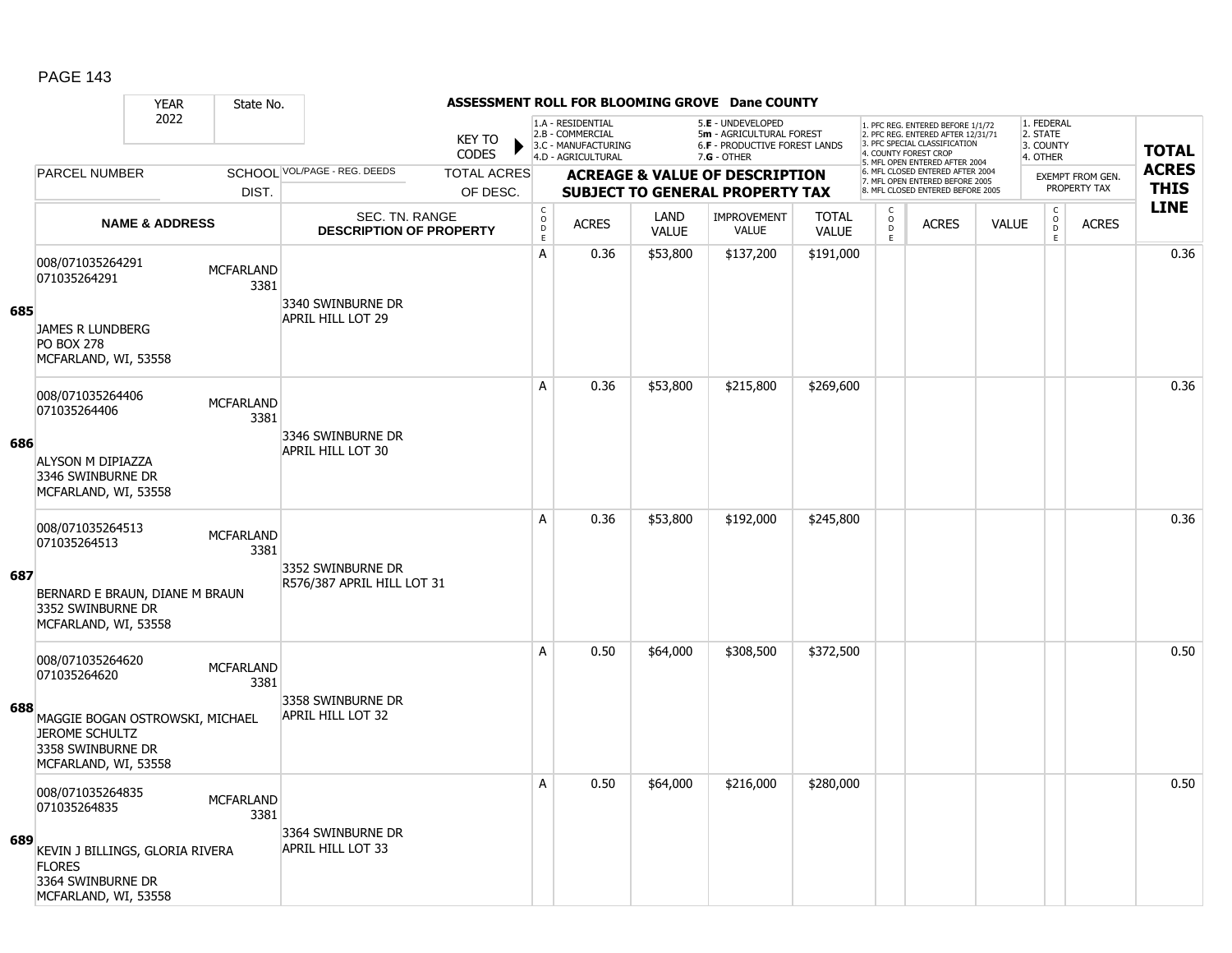#### YEAR State No. **ASSESSMENT ROLL FOR BLOOMING GROVE Dane COUNTY** 2022 KEY TO **CODES** 1. PFC REG. ENTERED BEFORE 1/1/72 2. PFC REG. ENTERED AFTER 12/31/71 3. PFC SPECIAL CLASSIFICATION 4. COUNTY FOREST CROP 5. MFL OPEN ENTERED AFTER 2004 6. MFL CLOSED ENTERED AFTER 2004 7. MFL OPEN ENTERED BEFORE 2005 8. MFL CLOSED ENTERED BEFORE 2005 1. FEDERAL 2. STATE 3. COUNTY 4. OTHER **ACREAGE & VALUE OF DESCRIPTION SUBJECT TO GENERAL PROPERTY TAX** EXEMPT FROM GEN. PROPERTY TAX **TOTAL ACRES THIS LINE** 1.A - RESIDENTIAL 2.B - COMMERCIAL 3.C - MANUFACTURING 4.D - AGRICULTURAL 5.**E** - UNDEVELOPED 5**m** - AGRICULTURAL FOREST 6.**F** - PRODUCTIVE FOREST LANDS 7.**G** - OTHER TOTAL ACRES OF DESC. SCHOOL VOL/PAGE - REG. DEEDS DIST. PARCEL NUMBER ACRES C O D E ACRES VALUE  $\mathsf{C}$ O  $\overline{D}$ E TOTAL VALUE IMPROVEMENT VALUE LAND ACRES | VALUE C O  $\overline{D}$ E SEC. TN. RANGE **DESCRIPTION OF PROPERTY NAME & ADDRESS 690** 008/071035265049 000/071035265049 MCFARLAND 3381 NEIL K DANZ, SAMANTHA & SHARON **JOHNSON** 3589 BITTNER LN MCFARLAND, WI, 53558 3589 BITTNER LN APRIL HILL LOT 34 A 0.50 \$64,000 \$257,600 \$321,600 distribution of the 10.50  $\,$ **691** 008/071035265254 006/071033203234<br>071035265254 MCFARLAND 3381 ERICA M LANCASTER, ROBERT L **LANCASTER** 3359 JENNESS AVE MCFARLAND, WI, 53558 3359 JENNESS AVE APRIL HILL LOT 35 A 0.50 \$64,000 \$203,000 \$267,000 distance the set of the set of the set of the set of the set of the set of th **692** 008/071035265361 000/071033203301 MCFARLAND 3381 CODY BLASCHKA, MEGAN GEIER 3351 JENNESS AVE MCFARLAND, WI, 53558 3351 JENNESS AVE APRIL HILL LOT 36 A 0.36 \$53,800 \$182,200 \$236,000 0.36 **693** 008/071035265478 000/071033263476<br>071035265478 MCFARLAND 3381 ALYSON M DIPIAZZA 3346 SWINBURNE DR MCFARLAND, WI, 53558  $\overline{0}$ APRIL HILL LOT 37 A 0.36 \$53,800 \$0 \$53,800 discussed and the set of the set of the set of the set of the set of the set of the **694** 008/071035265585 000/071035265585 MCFARLAND 3381 RHONDA A ROLLI, RICKY A ROLLI 3339 JENNESS AVE MCFARLAND, WI, 53558 3339 JENNESS AVE APRIL HILL LOT 38 A | 0.36 | \$53,900 | \$178,100 | \$232,000 | | | | | | | | | | | | | 0.36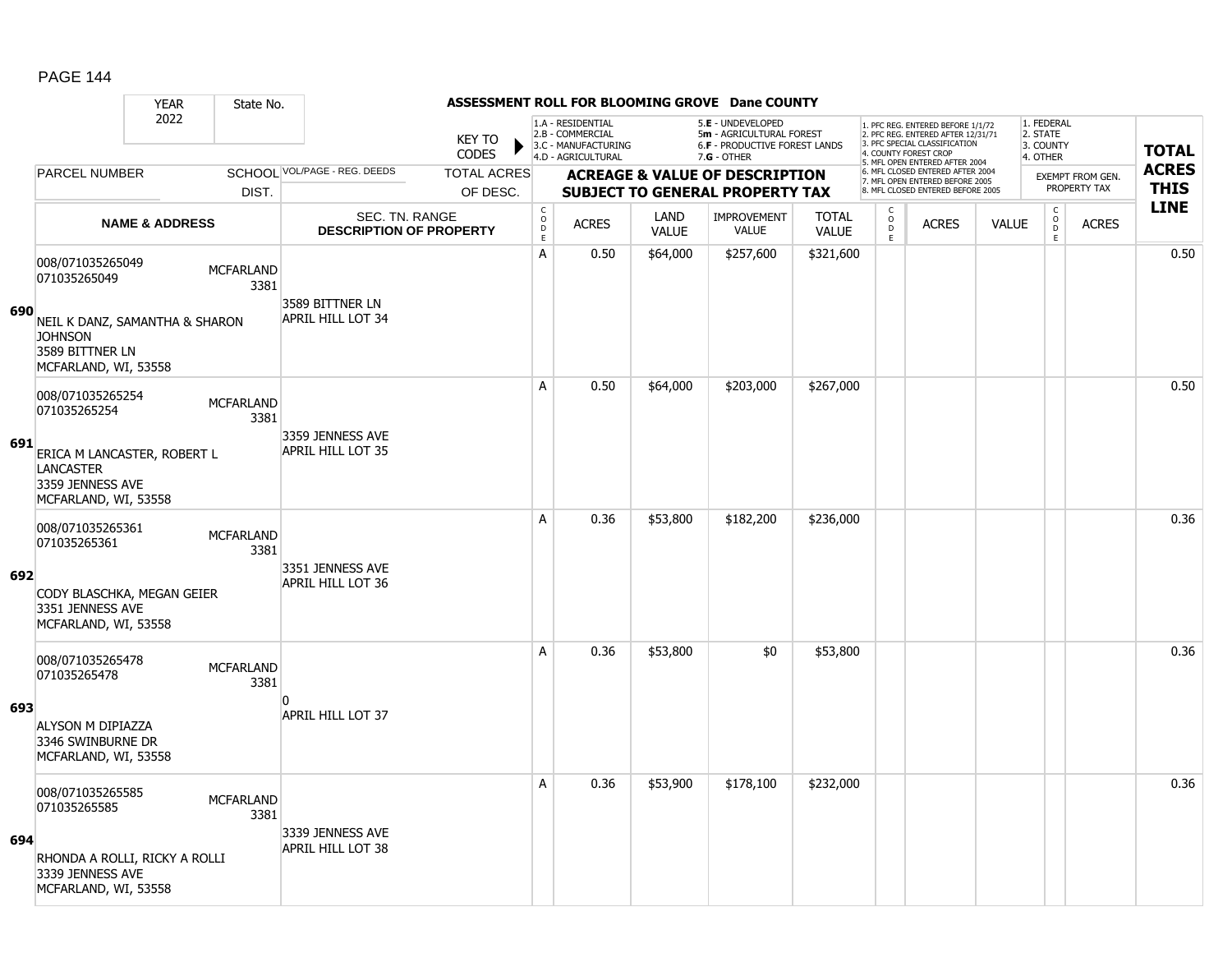#### YEAR State No. **ASSESSMENT ROLL FOR BLOOMING GROVE Dane COUNTY** 2022 KEY TO **CODES** 1. PFC REG. ENTERED BEFORE 1/1/72 2. PFC REG. ENTERED AFTER 12/31/71 3. PFC SPECIAL CLASSIFICATION 4. COUNTY FOREST CROP 5. MFL OPEN ENTERED AFTER 2004 6. MFL CLOSED ENTERED AFTER 2004 7. MFL OPEN ENTERED BEFORE 2005 8. MFL CLOSED ENTERED BEFORE 2005 1. FEDERAL 2. STATE 3. COUNTY 4. OTHER **ACREAGE & VALUE OF DESCRIPTION SUBJECT TO GENERAL PROPERTY TAX** EXEMPT FROM GEN. PROPERTY TAX **TOTAL ACRES THIS LINE** 1.A - RESIDENTIAL 2.B - COMMERCIAL 3.C - MANUFACTURING 4.D - AGRICULTURAL 5.**E** - UNDEVELOPED 5**m** - AGRICULTURAL FOREST 6.**F** - PRODUCTIVE FOREST LANDS 7.**G** - OTHER TOTAL ACRES OF DESC. SCHOOL VOL/PAGE - REG. DEEDS DIST. PARCEL NUMBER ACRES C O D E ACRES VALUE  $\mathsf{C}$ O  $\overline{D}$ E TOTAL VALUE IMPROVEMENT VALUE LAND ACRES | VALUE C O  $\overline{D}$ E SEC. TN. RANGE **DESCRIPTION OF PROPERTY NAME & ADDRESS 695** 008/071035265692 000/071035265692 MCFARLAND 3381 DAVID SOUMIS, DIANE SOUMIS 3588 CARNCROSS DR MCFARLAND, WI, 53558 3588 CARNCROSS DR APRIL HILL LOT 39 A 0.37 \$54,000 \$203,500 \$257,500 0.37 **696** 008/071035265807 006/071033203607<br>071035265807 MCFARLAND 3381 DONNA MARIE MCKAY, SCOTT GORDON **MCKAY** 3340 JENNESS AVE MCFARLAND, WI, 53558 3340 JENNESS AVE APRIL HILL LOT 40 A 0.43 \$58,900 \$183,400 \$242,300 distance the control or determined to 0.43 and **697** 008/071035265914 000/07103320391+<br>071035265914 MCFARLAND 3381 GREGORY P CHRISTOPHER 3346 JENNESS AVE MCFARLAND, WI, 53558 3346 JENNESS AVE APRIL HILL LOT 41 A 0.50 \$64,500 \$153,200 \$217,700 distance the set of the set of the set of the set of the set of the set of th **698** 008/071035266020 000/071033260020<br>071035266020 MCFARLAND 3381 KAREN M AMES, ORVILLE W AMES 3352 JENNESS AVE MCFARLAND, WI, 53558 3352 JENNESS AVE R984/482 APRIL HILL LOT 42 A 0.32 \$50,300 \$176,900 \$227,200 distance the set of the set of the set of the set of the set of the set of th **699** 008/071035266137 000/071035266137 MCFARLAND 3381 BROCK J HANSEN 3362 JENNESS AVE MCFARLAND, WI, 53558 3362 JENNESS AVE APRIL HILL LOT 43 A 0.38 \$55,400 \$173,600 \$229,000 discussed by the 1 0.38 \$55,400 \$173,600 \$229,000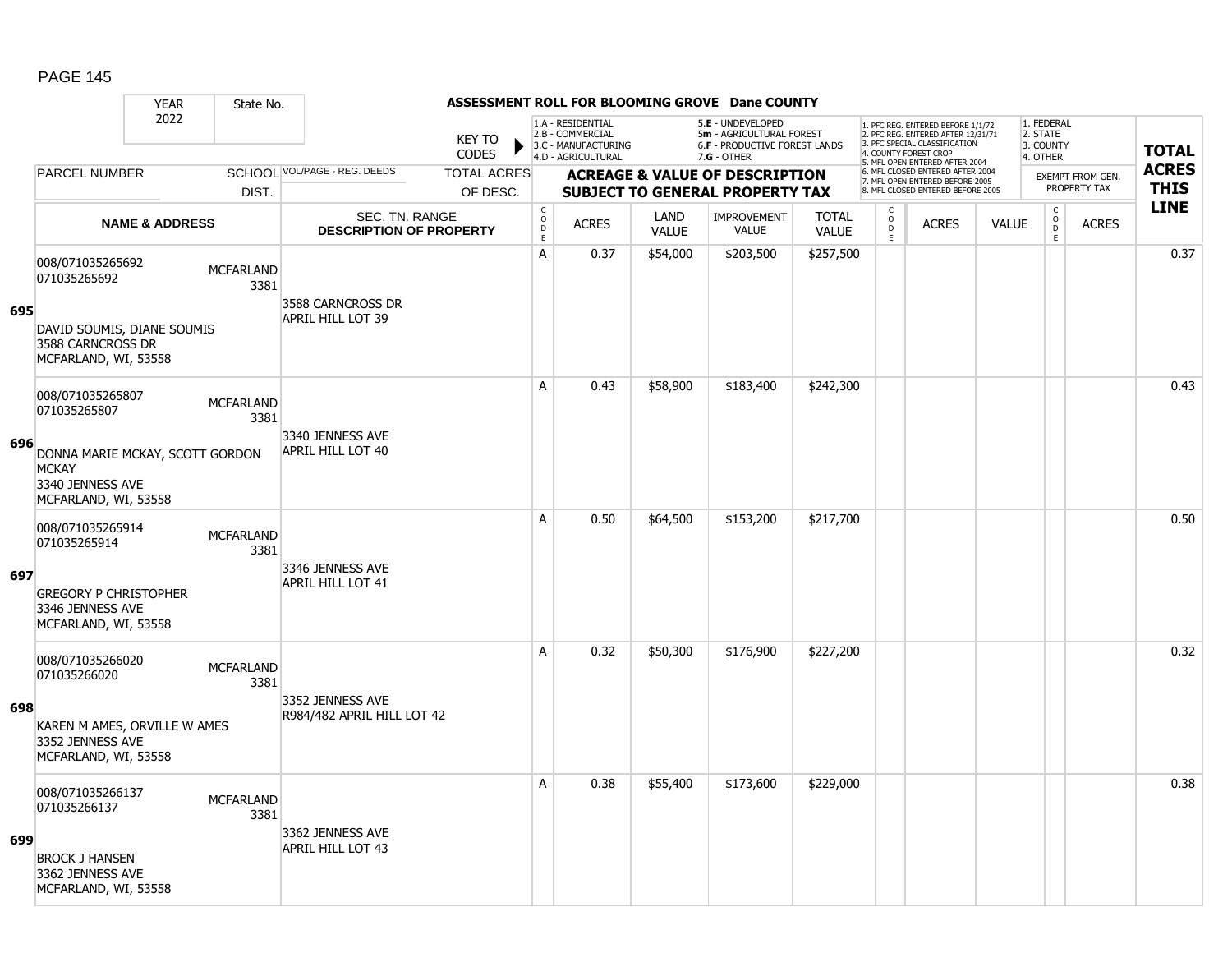#### YEAR State No. **ASSESSMENT ROLL FOR BLOOMING GROVE Dane COUNTY** 2022 KEY TO **CODES** 1. PFC REG. ENTERED BEFORE 1/1/72 2. PFC REG. ENTERED AFTER 12/31/71 3. PFC SPECIAL CLASSIFICATION 4. COUNTY FOREST CROP 5. MFL OPEN ENTERED AFTER 2004 6. MFL CLOSED ENTERED AFTER 2004 7. MFL OPEN ENTERED BEFORE 2005 8. MFL CLOSED ENTERED BEFORE 2005 1. FEDERAL 2. STATE 3. COUNTY 4. OTHER **ACREAGE & VALUE OF DESCRIPTION SUBJECT TO GENERAL PROPERTY TAX** EXEMPT FROM GEN. PROPERTY TAX **TOTAL ACRES THIS LINE** 1.A - RESIDENTIAL 2.B - COMMERCIAL 3.C - MANUFACTURING 4.D - AGRICULTURAL 5.**E** - UNDEVELOPED 5**m** - AGRICULTURAL FOREST 6.**F** - PRODUCTIVE FOREST LANDS 7.**G** - OTHER TOTAL ACRES OF DESC. SCHOOL VOL/PAGE - REG. DEEDS DIST. PARCEL NUMBER ACRES C O D E ACRES VALUE  $\mathsf{C}$ O  $\overline{D}$ E TOTAL VALUE IMPROVEMENT VALUE LAND ACRES | VALUE C O  $\overline{D}$ E SEC. TN. RANGE **DESCRIPTION OF PROPERTY NAME & ADDRESS 700** 008/071035266244 000/071033200244 MCFARLAND 3381 JENNIFER L SCOTT, HANS STENNES-SPIDAHL 3372 JENNESS AVE MCFARLAND, WI, 53558 3372 JENNESS AVE R628/664 APRIL HILL LOT 44 A 0.34 \$51,900 \$157,100 \$209,000 0.34 **701** 008/071035266575 006/071033200373<br>071035266575 MCFARLAND 3381 MELVIN D HENGST, VIRGINIA HENGST 3556 SCHUTTE DR MCFARLAND, WI, 53558 3556 SCHUTTE DR FIRST ADD APRIL HILL LOT 127 A | 0.25 | \$45,300 | \$177,400 | \$222,700 | | | | | | | | | | | | | 0.25 **702** 008/071035266682 000/0710332000002<br>071035266682 MCFARLAND 3381 JOHN M MORK 1994 BARBER DR STOUGHTON, WI, 53589 3560 SCHUTTE DR FIRST ADD APRIL HILL LOT 128 A 0.31 \$49,300 \$209,900 \$259,200 distance the set of the set of the set of the set of the set of the set of th **703** 008/071035266799 000/071033260799 MCFARLAND 3381 CYNTHIA L SPLAN, JASON MARCUS SPLAN 3566 SCHUTTE DR MCFARLAND, WI, 53558 3566 SCHUTTE DR APRIL HILL FIRST ADD LOT 129 A 0.38 \$55,100 \$163,400 \$218,500 distance the control of the control of the control of the control of the contr **704** 008/071035266904 000/071035266904 MCFARLAND 3381 MARK R TELLEFSON 3570 SCHUTTE DR MCFARLAND, WI, 53558 3570 SCHUTTE DR FIRST ADD APRIL HILL LOT 130 A 0.37 \$54,300 \$141,700 \$196,000 discussed by the control of the control of the control of the control of the c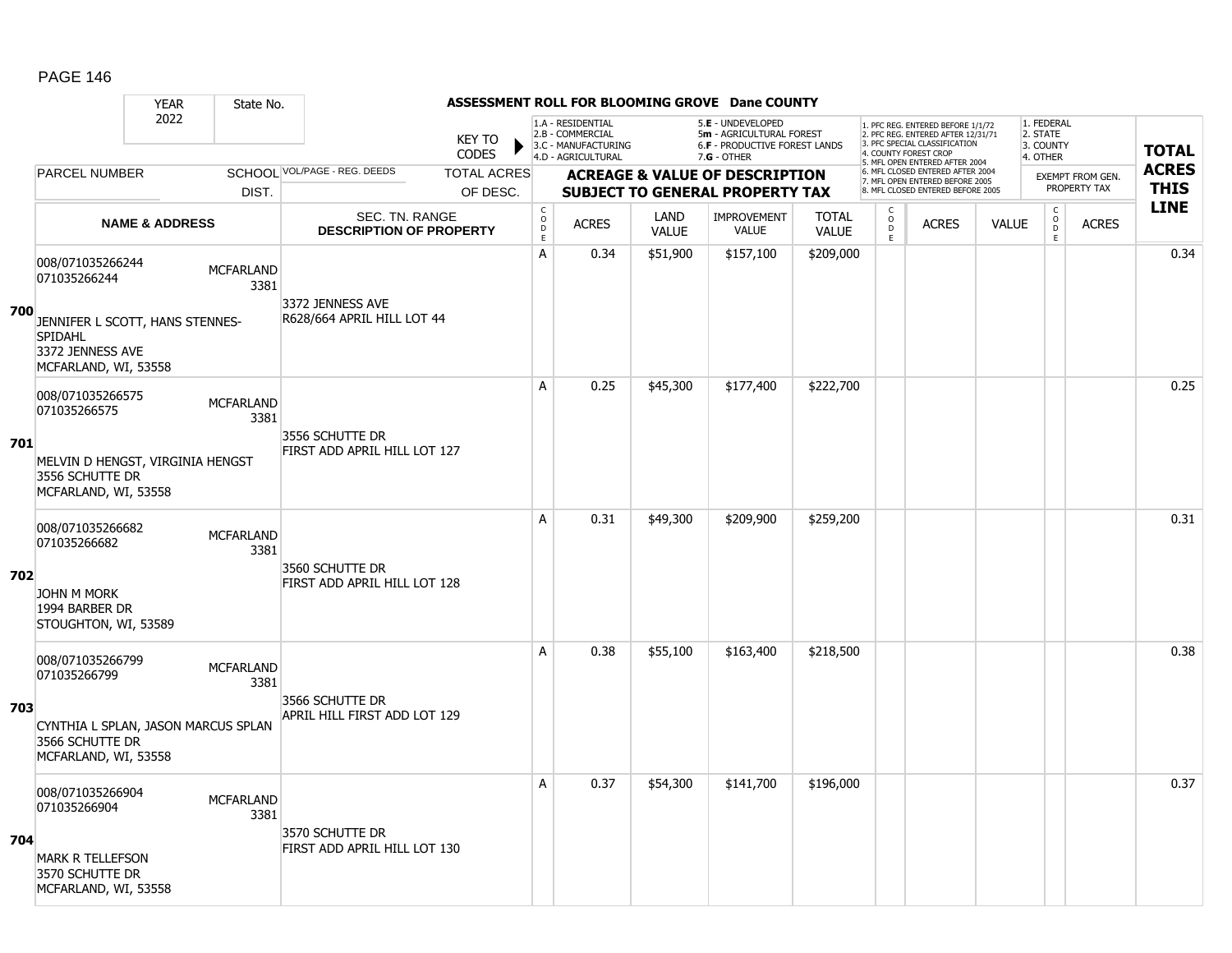#### YEAR State No. **ASSESSMENT ROLL FOR BLOOMING GROVE Dane COUNTY** 2022 KEY TO **CODES** 1. PFC REG. ENTERED BEFORE 1/1/72 2. PFC REG. ENTERED AFTER 12/31/71 3. PFC SPECIAL CLASSIFICATION 4. COUNTY FOREST CROP 5. MFL OPEN ENTERED AFTER 2004 6. MFL CLOSED ENTERED AFTER 2004 7. MFL OPEN ENTERED BEFORE 2005 8. MFL CLOSED ENTERED BEFORE 2005 1. FEDERAL 2. STATE 3. COUNTY 4. OTHER **ACREAGE & VALUE OF DESCRIPTION SUBJECT TO GENERAL PROPERTY TAX** EXEMPT FROM GEN. PROPERTY TAX **TOTAL ACRES THIS LINE** 1.A - RESIDENTIAL 2.B - COMMERCIAL 3.C - MANUFACTURING 4.D - AGRICULTURAL 5.**E** - UNDEVELOPED 5**m** - AGRICULTURAL FOREST 6.**F** - PRODUCTIVE FOREST LANDS 7.**G** - OTHER TOTAL ACRES OF DESC. SCHOOL VOL/PAGE - REG. DEEDS DIST. PARCEL NUMBER ACRES C O D E ACRES VALUE  $\mathsf{C}$ O  $\overline{D}$ E TOTAL VALUE IMPROVEMENT VALUE LAND ACRES | VALUE C O  $\overline{D}$ E SEC. TN. RANGE **DESCRIPTION OF PROPERTY NAME & ADDRESS 705** 008/071035267010 000/071035267010 MCFARLAND 3381 JILL GOWER, JOSEPH GOWER 3571 SCHUTTE DR MCFARLAND, WI, 53558 3571 SCHUTTE DR FIRST ADD APRIL HILL LOT 131 A | 0.37 | \$53,900 | \$226,800 | \$280,700 | | | | | | | | | | | | 0.37 **706** 008/071035267127 006/071033267127 MCFARLAND 3381 BRITTANY A EWERT, NATHAN K SIEGEL 3567 SCHUTTE DR MCFARLAND, WI, 53558 3567 SCHUTTE DR FIRST ADD APRIL HILL LOT 132 A 0.33 \$50,900 \$188,400 \$239,300 0.33 **707** 008/071035267234 000/071033207234 MCFARLAND 3381 BARBARA D GALL, ROBERT L GALL 3561 SCHUTTE DR MCFARLAND, WI, 53558 3561 SCHUTTE DR FIRST ADD APRIL HILL LOT 133 A 0.57 \$69,500 \$203,900 \$273,400 distance the set of the set of the set of the set of the set of the set of th **708** 008/071035267341 000/071033207341 MCFARLAND 3381 LINDSAY ANN HUEBNER, MICHAEL THOMAS HUEBNER 3560 CARNCROSS DR MCFARLAND, WI, 53558 3560 CARNCROSS DR FIRST ADD APRIL HILL LOT 134 A 0.25 \$45,000 \$166,100 \$211,100 0.25 **709** 008/071035267458 000/071035267458 MCFARLAND 3381 MARY M DANIEL BROWN 3564 CARNCROSS DR MCFARLAND, WI, 53558 3564 CARNCROSS DR FIRST ADD APRIL HILL LOT 135 A 0.31 \$49,500 \$187,100 \$236,600 discussed by the 1 0.31 0.31  $\,$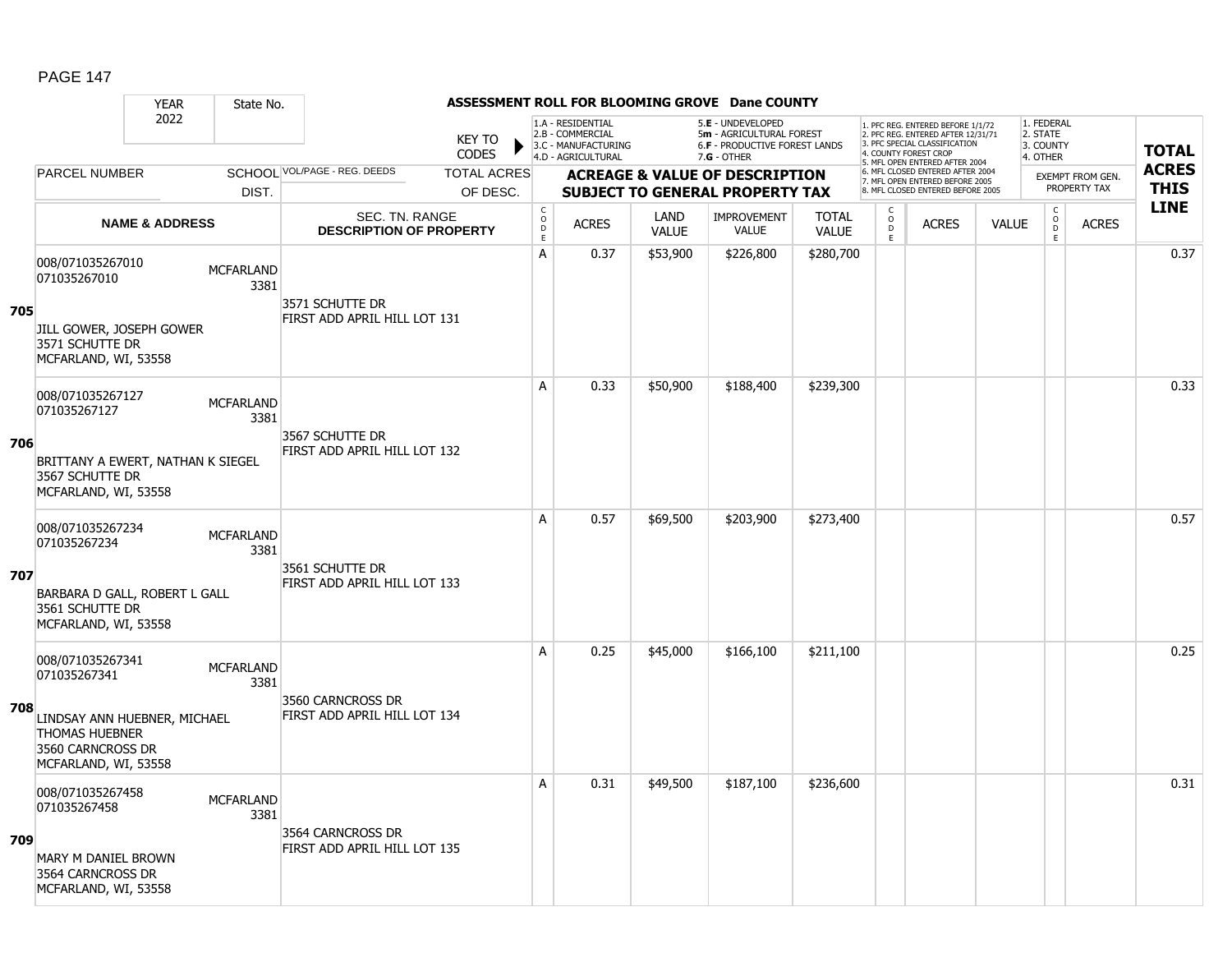#### YEAR State No. **ASSESSMENT ROLL FOR BLOOMING GROVE Dane COUNTY** 2022 KEY TO **CODES** 1. PFC REG. ENTERED BEFORE 1/1/72 2. PFC REG. ENTERED AFTER 12/31/71 3. PFC SPECIAL CLASSIFICATION 4. COUNTY FOREST CROP 5. MFL OPEN ENTERED AFTER 2004 6. MFL CLOSED ENTERED AFTER 2004 7. MFL OPEN ENTERED BEFORE 2005 8. MFL CLOSED ENTERED BEFORE 2005 1. FEDERAL 2. STATE 3. COUNTY 4. OTHER **ACREAGE & VALUE OF DESCRIPTION SUBJECT TO GENERAL PROPERTY TAX** EXEMPT FROM GEN. PROPERTY TAX **TOTAL ACRES THIS LINE** 1.A - RESIDENTIAL 2.B - COMMERCIAL 3.C - MANUFACTURING 4.D - AGRICULTURAL 5.**E** - UNDEVELOPED 5**m** - AGRICULTURAL FOREST 6.**F** - PRODUCTIVE FOREST LANDS 7.**G** - OTHER TOTAL ACRES OF DESC. SCHOOL VOL/PAGE - REG. DEEDS DIST. PARCEL NUMBER ACRES C O D E ACRES VALUE  $\mathsf{C}$ O  $\overline{D}$ E TOTAL VALUE IMPROVEMENT VALUE LAND ACRES | VALUE C O  $\overline{D}$ E SEC. TN. RANGE **DESCRIPTION OF PROPERTY NAME & ADDRESS 710** 008/071035267565 000/071035267565 MCFARLAND 3381 CALLE J STULTS, JACOB D STULTS 3568 CARNCROSS DR MCFARLAND, WI, 53558 3568 CARNCROSS DR FIRST ADD APRIL HILL LOT 136 R375/221 A 0.37 \$54,300 \$198,900 \$253,200 0.37 **711** 008/071035267672 006/071033267672 MCFARLAND 3381 KRISTINA KLATT 3574 CARNCROSS DR MCFARLAND, WI, 53558 3574 CARNCROSS DR FIRST ADD APRIL HILL LOT 137 A 0.34 \$51,700 \$199,100 \$250,800 0.34 **712** 008/071035267789 000/071033207709 MCFARLAND 3381 BLOOMING GROVE, TOWN OF 1880 S STOUGHTON RD MADISON, WI, 53716 3575 CARNCROSS DR P32/50&51 FIRST ADD APRIL HILL LOT 138 PUBLIC LANDS  $|X4|$  0.00 0.00 **713** 008/071035268591 000/0710332063591 MCFARLAND 3381 JANICE L BRADLEY, JEROME D BRADLEY 3572 RANKIN RD MCFARLAND, WI, 53558 3572 RANKIN RD FIRST ADDN APRIL HILL LOT 139 A 0.34 \$51,800 \$198,200 \$250,000 0.34 **714** 008/071035268706 000/071035268706 MCFARLAND 3381 MAURO POLETTO 5410 HEALY LN MONONA, WI, 53716 3574 RANKIN RD FIRST ADD APRIL HILL LOT 140 A | 0.34 | \$51,800 | \$319,900 | \$371,700 | | | | | | | | | | | | | | | 0.34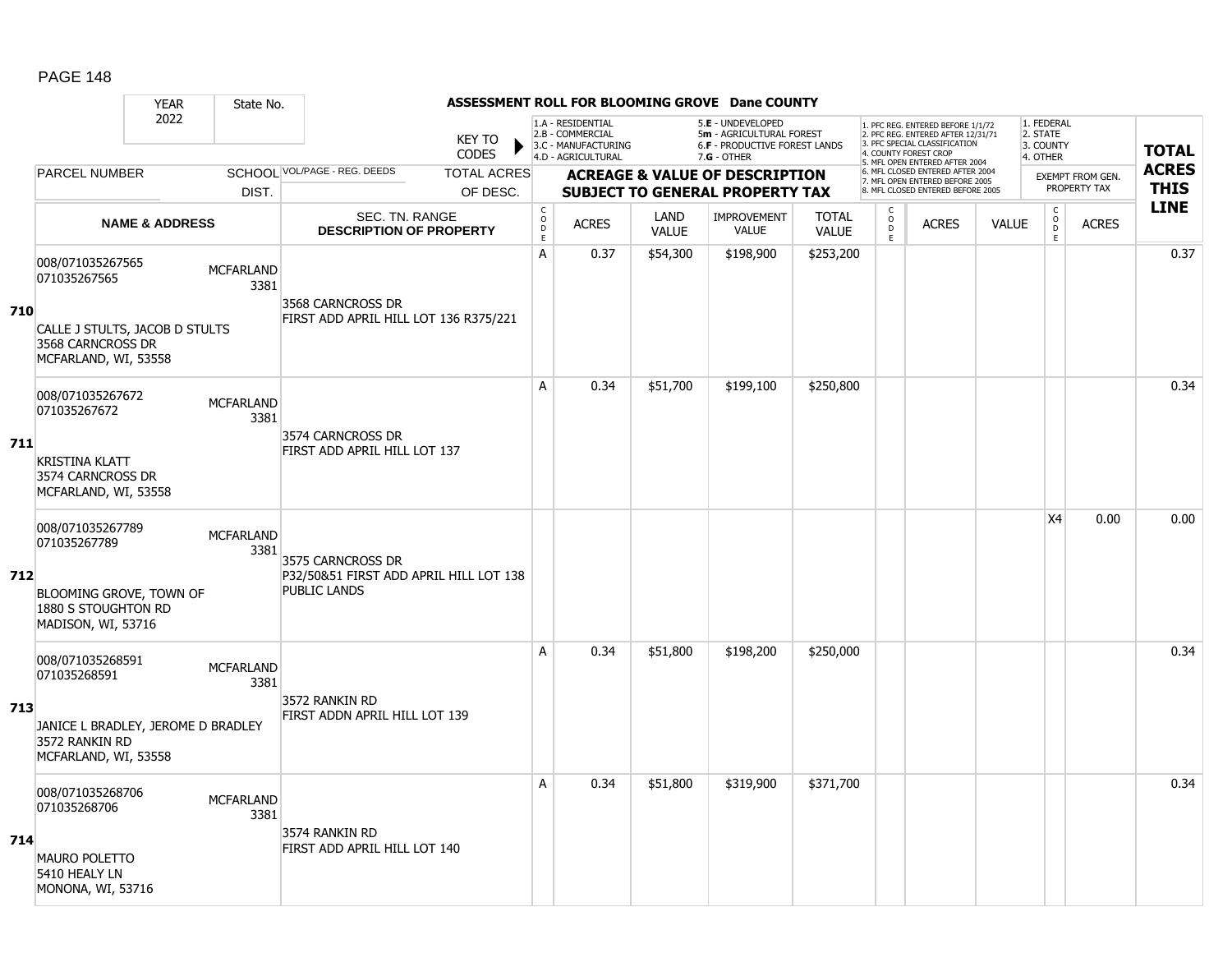#### YEAR State No. **ASSESSMENT ROLL FOR BLOOMING GROVE Dane COUNTY** 2022 KEY TO **CODES** 1. PFC REG. ENTERED BEFORE 1/1/72 2. PFC REG. ENTERED AFTER 12/31/71 3. PFC SPECIAL CLASSIFICATION 4. COUNTY FOREST CROP 5. MFL OPEN ENTERED AFTER 2004 6. MFL CLOSED ENTERED AFTER 2004 7. MFL OPEN ENTERED BEFORE 2005 8. MFL CLOSED ENTERED BEFORE 2005 1. FEDERAL 2. STATE 3. COUNTY 4. OTHER **ACREAGE & VALUE OF DESCRIPTION SUBJECT TO GENERAL PROPERTY TAX** EXEMPT FROM GEN. PROPERTY TAX **TOTAL ACRES THIS LINE** 1.A - RESIDENTIAL 2.B - COMMERCIAL 3.C - MANUFACTURING 4.D - AGRICULTURAL 5.**E** - UNDEVELOPED 5**m** - AGRICULTURAL FOREST 6.**F** - PRODUCTIVE FOREST LANDS 7.**G** - OTHER TOTAL ACRES OF DESC. SCHOOL VOL/PAGE - REG. DEEDS DIST. PARCEL NUMBER ACRES C O D E ACRES VALUE  $\mathsf{C}$ O  $\overline{D}$ E TOTAL VALUE IMPROVEMENT VALUE LAND ACRES | VALUE C O  $\overline{D}$ E SEC. TN. RANGE **DESCRIPTION OF PROPERTY NAME & ADDRESS 715** 008/071035268813 000/071035268813 MCFARLAND 3381 KRISSI N LEE, TONG VANG 3576 RANKIN RD MCFARLAND, WI, 53558 3576 RANKIN RD FIRST ADD APRIL HILL LOT 141 A | 0.34 | \$51,800 | \$192,600 | \$244,400 | | | | | | | | | | | | 0.34 **716** 008/071035268920 006/071033206920<br>071035268920 MCFARLAND 3381 HEATHER SOLFELT, MARK SOLFELT 3582 RANKIN RD MCFARLAND, WI, 53558 3582 RANKIN RD FIRST ADD APRIL HILL LOT 142 A | 0.36 | \$53,500 | \$333,200 | \$386,700 | | | | | | | | | | | 0.36 **717** 008/071035269036 000/071033209030<br>071035269036 MCFARLAND 3381 BRADLEY A THOMPSON, KARLA R **THOMPSON** 3588 RANKIN RD MCFARLAND, WI, 53558 3588 RANKIN RD FIRST ADD APRIL HILL LOT 143 A | 0.34 | \$52,300 | \$333,100 | \$385,400 | | | | | | | | | | | | 0.34 **718** 008/071035269143 000/071033269143 MCFARLAND 3381 JENNIFER W KOBESKO, JUSTIN J KOBESKO 3594 RANKIN RD MCFARLAND, WI, 53558 3594 RANKIN RD FIRST ADD APRIL HILL LOT 144 A 0.36 \$53,500 \$341,500 \$395,000 0.36 **719** 008/071035269250 000/071035269250<br>071035269250 MCFARLAND 3381 ALYSON J POHLMAN, ZACHARY M POHLMAN 3595 RANKIN RD MCFARLAND, WI, 53558 3595 RANKIN RD R869/16 FIRST ADD APRIL HILL LOT 145 A 0.34 \$52,200 \$143,000 \$195,200 0.34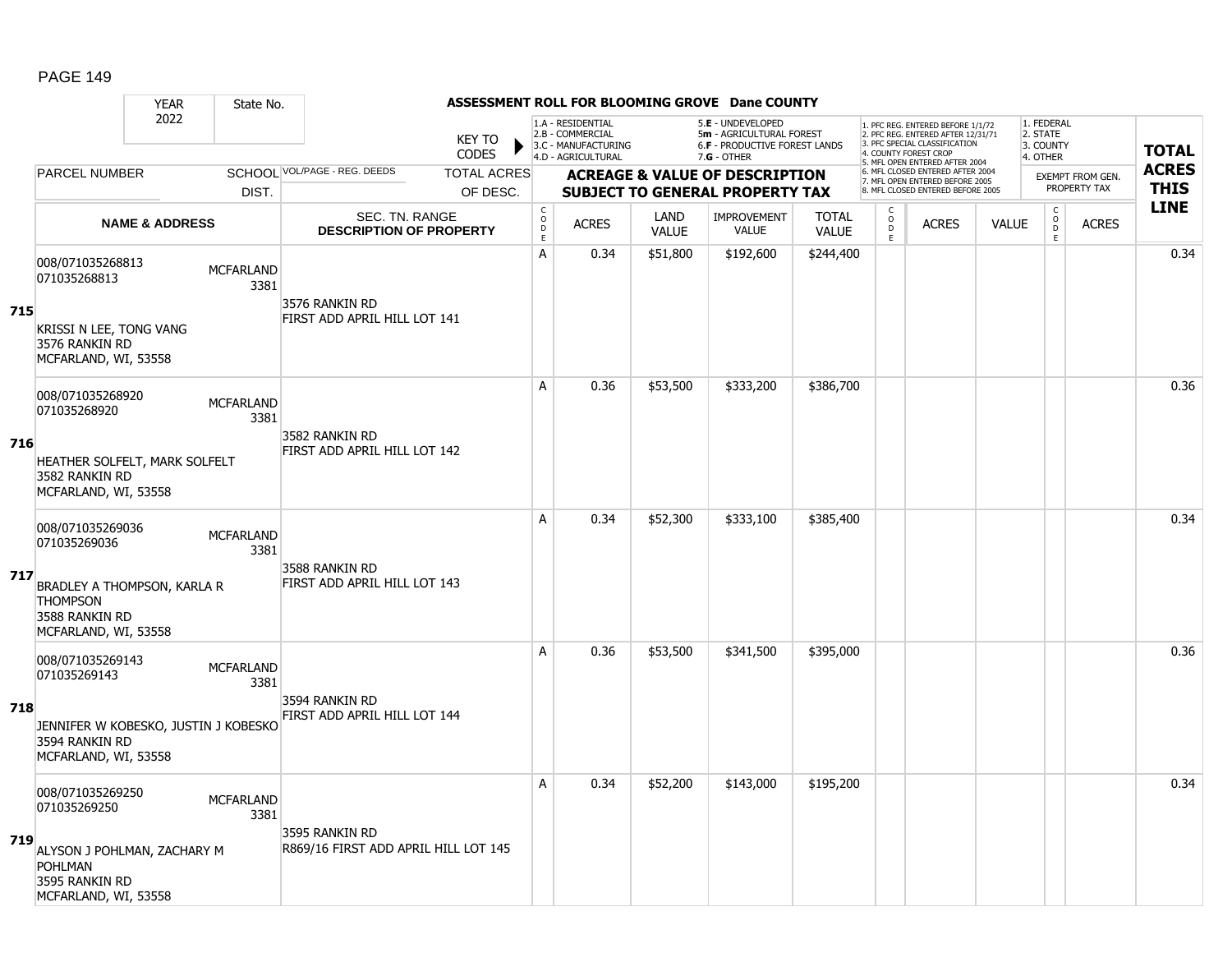#### YEAR State No. **ASSESSMENT ROLL FOR BLOOMING GROVE Dane COUNTY** 2022 KEY TO **CODES** 1. PFC REG. ENTERED BEFORE 1/1/72 2. PFC REG. ENTERED AFTER 12/31/71 3. PFC SPECIAL CLASSIFICATION 4. COUNTY FOREST CROP 5. MFL OPEN ENTERED AFTER 2004 6. MFL CLOSED ENTERED AFTER 2004 7. MFL OPEN ENTERED BEFORE 2005 8. MFL CLOSED ENTERED BEFORE 2005 1. FEDERAL 2. STATE 3. COUNTY 4. OTHER **ACREAGE & VALUE OF DESCRIPTION SUBJECT TO GENERAL PROPERTY TAX** EXEMPT FROM GEN. PROPERTY TAX **TOTAL ACRES THIS LINE** 1.A - RESIDENTIAL 2.B - COMMERCIAL 3.C - MANUFACTURING 4.D - AGRICULTURAL 5.**E** - UNDEVELOPED 5**m** - AGRICULTURAL FOREST 6.**F** - PRODUCTIVE FOREST LANDS 7.**G** - OTHER TOTAL ACRES OF DESC. SCHOOL VOL/PAGE - REG. DEEDS DIST. PARCEL NUMBER ACRES C O D E ACRES VALUE  $\mathsf{C}$ O  $\overline{D}$ E TOTAL VALUE IMPROVEMENT VALUE LAND ACRES | VALUE C O  $\overline{D}$ E SEC. TN. RANGE **DESCRIPTION OF PROPERTY NAME & ADDRESS 720** 008/071035269367 000/071033209307<br>071035269367 MCFARLAND 3381 CHRISTOPHER HINRICHS, SALLY **HINRICHS** 3587 RANKIN RD MCFARLAND, WI, 53558 3587 RANKIN RD FIRST ADD APRIL HILL LOT 146 A 0.34 \$52,000 \$203,500 \$255,500 0.34 **721** 008/071035269474 006/071033209474<br>071035269474 MCFARLAND 3381 KEVIN P BRELLENTHIN, KIMBERLY E **GREGOR** 3581 RANKIN RD MCFARLAND, WI, 53558 3581 RANKIN RD R785/272 FIRST ADD APRIL HILL LOT 147 A | 0.34 | \$51,700 | \$186,000 | \$237,700 | | | | | | | | | | | | 0.34 **722** JEFFREY TIMOTHY J HUTSON, LEE R & 008/071035269581 000/071033209301<br>071035269581 MCFARLAND 3381 MARY E HUTSON LE, DEBRA S KAMPMEIER, JILL K MORRIS 3577 RANKIN RD MCFARLAND, WI, 53558 3577 RANKIN RD R562/45 FIRST ADD APRIL HILL LOT 148 A | 0.34 | \$52,000 | \$187,100 | \$239,100 | | | | | | | | | | | 0.34 **723** 008/071035269698 006/071033209090<br>071035269698 MCFARLAND 3381 JESSE M HENDRIX 3573 RANKIN RD MCFARLAND, WI, 53558 3573 RANKIN RD FIRST ADD APRIL HILL LOT 149 A 0.34 \$51,800 \$155,600 \$207,400 0.34 **724** 008/071035269803 000/071033269803 MCFARLAND 3381 JEREMY SIPOS, LISA STOFFER 3569 RANKIN RD MCFARLAND, WI, 53558 3569 RANKIN RD FIRST ADD APRIL HILL LOT 150 A | 0.34 | \$51,700 | \$168,000 | \$219,700 | | | | | | | | | | | | 0.34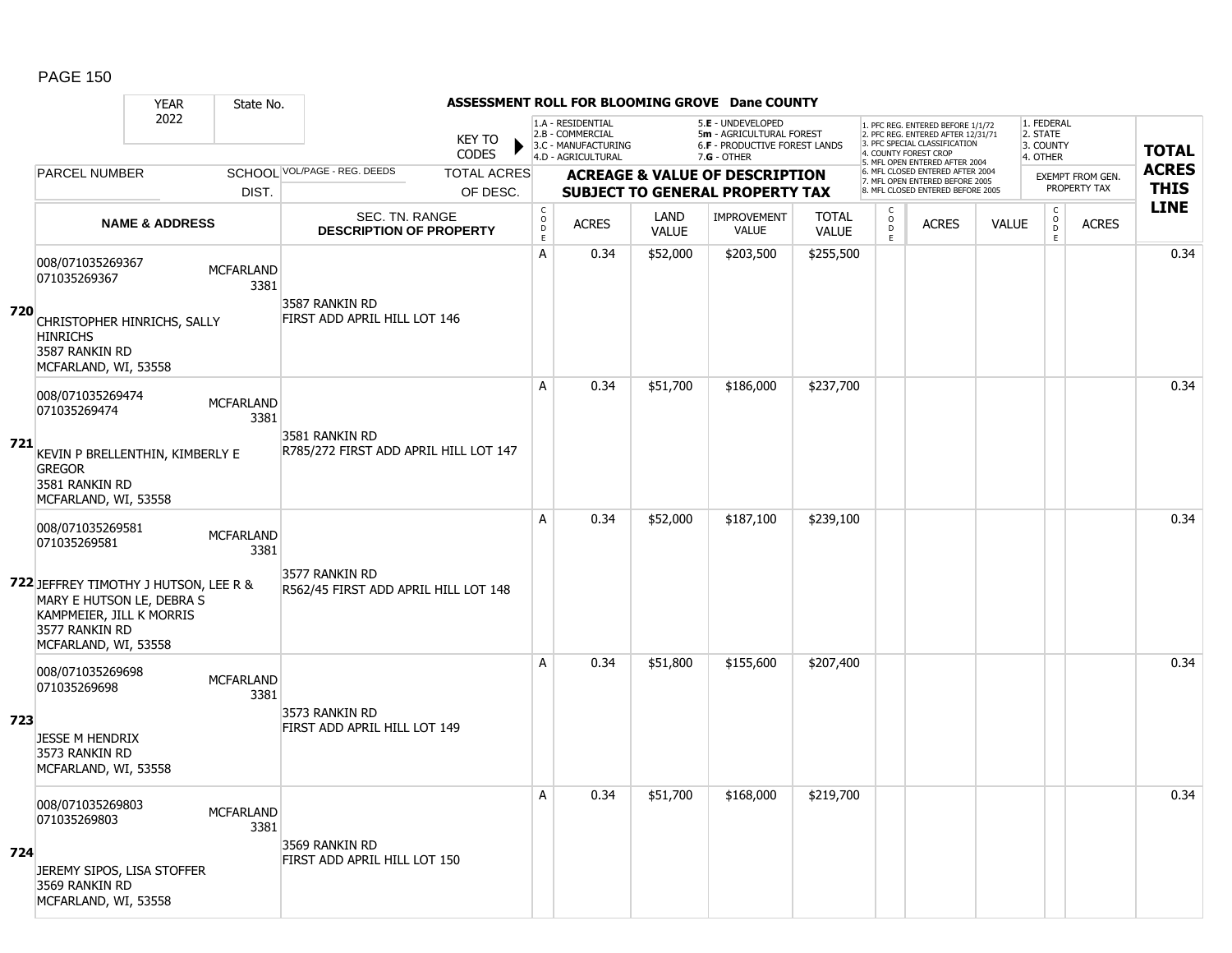|     |                                                                                                                         | <b>YEAR</b>               | State No. |                                                                                                                                                                                                                                                                                                                                                                                             | ASSESSMENT ROLL FOR BLOOMING GROVE Dane COUNTY |                                                |                                                                                    |              |                                                                                                        |              |                                                                                                      |                                                                                                                                                                      |              |                                                 |                                         |                             |
|-----|-------------------------------------------------------------------------------------------------------------------------|---------------------------|-----------|---------------------------------------------------------------------------------------------------------------------------------------------------------------------------------------------------------------------------------------------------------------------------------------------------------------------------------------------------------------------------------------------|------------------------------------------------|------------------------------------------------|------------------------------------------------------------------------------------|--------------|--------------------------------------------------------------------------------------------------------|--------------|------------------------------------------------------------------------------------------------------|----------------------------------------------------------------------------------------------------------------------------------------------------------------------|--------------|-------------------------------------------------|-----------------------------------------|-----------------------------|
|     |                                                                                                                         | 2022                      |           |                                                                                                                                                                                                                                                                                                                                                                                             | <b>KEY TO</b><br><b>CODES</b>                  |                                                | 1.A - RESIDENTIAL<br>2.B - COMMERCIAL<br>3.C - MANUFACTURING<br>4.D - AGRICULTURAL |              | 5.E - UNDEVELOPED<br>5m - AGRICULTURAL FOREST<br><b>6.F - PRODUCTIVE FOREST LANDS</b><br>$7.G - OTHER$ |              |                                                                                                      | 1. PFC REG. ENTERED BEFORE 1/1/72<br>2. PFC REG. ENTERED AFTER 12/31/71<br>3. PFC SPECIAL CLASSIFICATION<br><b>COUNTY FOREST CROP</b><br>MFL OPEN ENTERED AFTER 2004 |              | 1. FEDERAL<br>2. STATE<br>3. COUNTY<br>4. OTHER |                                         | <b>TOTAL</b>                |
|     | <b>PARCEL NUMBER</b>                                                                                                    |                           | DIST.     | SCHOOL VOL/PAGE - REG. DEEDS                                                                                                                                                                                                                                                                                                                                                                | <b>TOTAL ACRES</b><br>OF DESC.                 |                                                |                                                                                    |              | <b>ACREAGE &amp; VALUE OF DESCRIPTION</b><br><b>SUBJECT TO GENERAL PROPERTY TAX</b>                    |              | MFL CLOSED ENTERED AFTER 2004<br>7. MFL OPEN ENTERED BEFORE 2005<br>. MFL CLOSED ENTERED BEFORE 2005 |                                                                                                                                                                      |              |                                                 | <b>EXEMPT FROM GEN.</b><br>PROPERTY TAX | <b>ACRES</b><br><b>THIS</b> |
|     |                                                                                                                         |                           |           | SEC. TN. RANGE                                                                                                                                                                                                                                                                                                                                                                              |                                                |                                                |                                                                                    | LAND         | <b>IMPROVEMENT</b>                                                                                     | <b>TOTAL</b> | C                                                                                                    |                                                                                                                                                                      |              | $\mathsf{C}$                                    |                                         | <b>LINE</b>                 |
|     |                                                                                                                         | <b>NAME &amp; ADDRESS</b> |           | <b>DESCRIPTION OF PROPERTY</b>                                                                                                                                                                                                                                                                                                                                                              |                                                | $\begin{matrix} 0 \\ 0 \\ 0 \end{matrix}$<br>E | <b>ACRES</b>                                                                       | <b>VALUE</b> | <b>VALUE</b>                                                                                           | <b>VALUE</b> | $\circ$<br>D<br>E                                                                                    | <b>ACRES</b>                                                                                                                                                         | <b>VALUE</b> | $_{\rm D}^{\rm O}$<br>E                         | <b>ACRES</b>                            |                             |
|     | 008/071036296102<br>071036296102<br>725 RILEY F BROWN, ELIZABETH L DOUGLAS<br>3358 SIGGELKOW RD<br>MCFARLAND, WI, 53558 |                           |           | 3358 SIGGELKOW RD<br>MCFARLAND SEC 36-7-10 PRT NW1/4 DESCR AS BEG SW<br>3381 COR SE1/4NW1/4 TH E ALG S LN SD 1/41/4<br>202.5 FT TH N PARALLEL TO CENTER LINE<br>SD SEC 1330.3 FT TO N LN SE1/4NW1/4 TH<br>W ALG SD N LN 202.5 FT TO N-S CENTER<br>LINE SD NW1/4 TH N ALG SD CENTER LINE<br>119.95 FT TH W PARALLEL TO S LN SD 1/4<br>SEC 60.2 FT TH S PARALLEL TO CENTER<br>LINE SD 1/4 SEC |                                                | A                                              | 8.90                                                                               | \$111,100    | \$184,000                                                                                              | \$295,100    |                                                                                                      |                                                                                                                                                                      |              |                                                 |                                         | 8.90                        |
| 726 | 008/071036297709<br>071036297709<br>BRUCE A HAACK, DEBRA RAE HAACK<br>3352 SIGGELKOW RD<br>MCFARLAND, WI, 53558         |                           |           | MCFARLAND 3352 SIGGELKOW RD<br>3381 LOT 3 CSM 5980 CS28/230&2231<br>R13524/66-11/7/89 F/K/A PRT LOT S 2& 3<br>CSM 4445 DESCR AS SEC 36-7-10 PRT<br>SE1/4NW1/4 & SW1/4N E1/4 (304,306.31<br>SQ FT)                                                                                                                                                                                           |                                                | A                                              | 6.99                                                                               | \$101,100    | \$217,000                                                                                              | \$318,100    |                                                                                                      |                                                                                                                                                                      |              |                                                 |                                         | 6.99                        |
| 727 | 008/071036297807<br>071036297807<br>HIX LIVING TR, PERRY M & CONNIE J<br>3334 SIGGELKOW RD<br>MCFARLAND, WI, 53558      |                           |           | MCFARLAND 3334 SIGGELKOW RD<br>3381 LOT 2 CSM 5980 CS28/230&2231<br>R13524/66-11/7/89 F/K/A PRT LOT 2 CSM<br>4445 DESCR AS SEC 36-7-10 PRT<br>SE1/4NW1/4 & SW1/4NE1/4 (87,479.01 SQ<br>FT)                                                                                                                                                                                                  |                                                | A                                              | 2.01                                                                               | \$80,800     | \$260,200                                                                                              | \$341,000    |                                                                                                      |                                                                                                                                                                      |              |                                                 |                                         | 2.01                        |
| 728 | 008/071036298250<br>071036298250<br>SUTER REV TR, MARGARET M<br>3330 SIGGELKOW RD<br>MCFARLAND, WI, 53558               |                           |           | MCFARLAND 3330 SIGGELKOW RD<br>3381 LOT 1 CSM 14423 CS99/55&57-1/11/2017<br>F/K/A LOT 1 CSM 5980 CS28/230&231-<br>11/7/89 F/K/A LOTS 1, 2 & 3 CSM 4445<br>CS19/131&132-8/3/84 DESCR AS SEC 36-7-<br>10 PRT SE1/4NW1/4 & PRT SW1/4NE1/4<br>$(4.01$ ACRES)                                                                                                                                    |                                                | A                                              | 4.01                                                                               | \$115,900    | \$289,100                                                                                              | \$405,000    |                                                                                                      |                                                                                                                                                                      |              |                                                 |                                         | 4.01                        |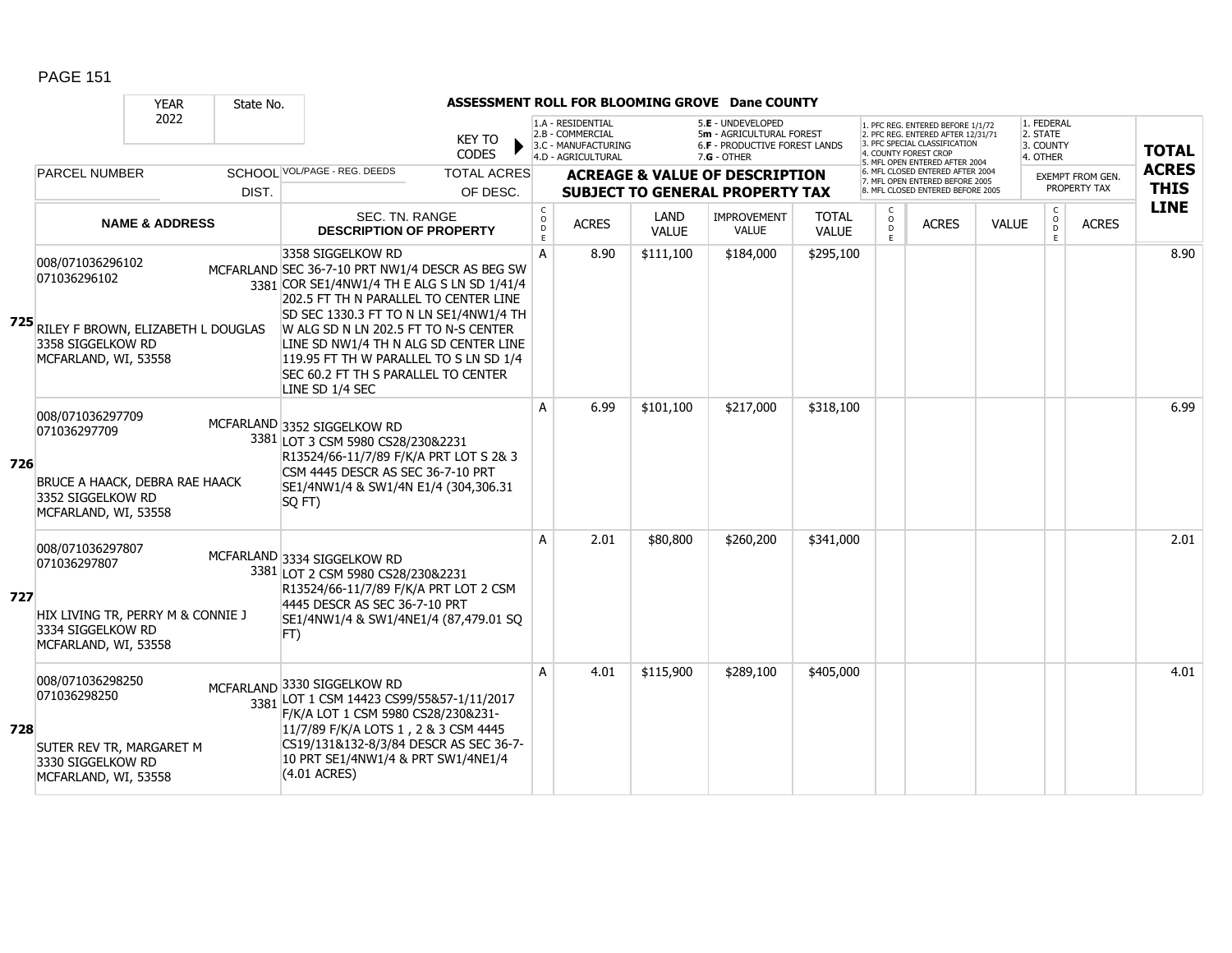|     |                                                                                                                                                | <b>YEAR</b>                                                                    | State No. |                                                                                                                                                                                                  |                                |   |                                                                                                                                                                                       |                      | ASSESSMENT ROLL FOR BLOOMING GROVE Dane COUNTY                                      |                                                                                                                                                                     |                                                                                                          |              |                                                 |                                         |              |                             |
|-----|------------------------------------------------------------------------------------------------------------------------------------------------|--------------------------------------------------------------------------------|-----------|--------------------------------------------------------------------------------------------------------------------------------------------------------------------------------------------------|--------------------------------|---|---------------------------------------------------------------------------------------------------------------------------------------------------------------------------------------|----------------------|-------------------------------------------------------------------------------------|---------------------------------------------------------------------------------------------------------------------------------------------------------------------|----------------------------------------------------------------------------------------------------------|--------------|-------------------------------------------------|-----------------------------------------|--------------|-----------------------------|
|     |                                                                                                                                                | 2022                                                                           |           |                                                                                                                                                                                                  | KEY TO<br><b>CODES</b>         |   | 1.A - RESIDENTIAL<br>5.E - UNDEVELOPED<br>2.B - COMMERCIAL<br>5m - AGRICULTURAL FOREST<br>3.C - MANUFACTURING<br>6.F - PRODUCTIVE FOREST LANDS<br>4.D - AGRICULTURAL<br>$7.G - OTHER$ |                      |                                                                                     | 1. PFC REG. ENTERED BEFORE 1/1/72<br>2. PFC REG. ENTERED AFTER 12/31/71<br>3. PFC SPECIAL CLASSIFICATION<br>4. COUNTY FOREST CROP<br>5. MFL OPEN ENTERED AFTER 2004 |                                                                                                          |              | 1. FEDERAL<br>2. STATE<br>3. COUNTY<br>4. OTHER |                                         | <b>TOTAL</b> |                             |
|     | SCHOOL VOL/PAGE - REG. DEEDS<br><b>PARCEL NUMBER</b><br>DIST.<br>SEC. TN. RANGE<br><b>NAME &amp; ADDRESS</b><br><b>DESCRIPTION OF PROPERTY</b> |                                                                                |           |                                                                                                                                                                                                  | <b>TOTAL ACRES</b><br>OF DESC. |   |                                                                                                                                                                                       |                      | <b>ACREAGE &amp; VALUE OF DESCRIPTION</b><br><b>SUBJECT TO GENERAL PROPERTY TAX</b> |                                                                                                                                                                     | 6. MFL CLOSED ENTERED AFTER 2004<br>7. MFL OPEN ENTERED BEFORE 2005<br>8. MFL CLOSED ENTERED BEFORE 2005 |              |                                                 | <b>EXEMPT FROM GEN.</b><br>PROPERTY TAX |              | <b>ACRES</b><br><b>THIS</b> |
|     |                                                                                                                                                |                                                                                |           |                                                                                                                                                                                                  |                                |   | <b>ACRES</b>                                                                                                                                                                          | LAND<br><b>VALUE</b> | <b>IMPROVEMENT</b><br><b>VALUE</b>                                                  | <b>TOTAL</b><br><b>VALUE</b>                                                                                                                                        | $\frac{c}{0}$<br>D                                                                                       | <b>ACRES</b> | <b>VALUE</b>                                    | $\circ$                                 | <b>ACRES</b> | <b>LINE</b>                 |
| 729 | 008/071036298450<br>071036298450                                                                                                               |                                                                                |           | MCFARLAND 3316 SIGGELKOW RD<br>3381 LOT 2 CSM 14423 CS99/55&57-1/11/2017<br>F/K/A LOT 1 CSM 5980 CS28/230&231-<br>11/7/89 F/K/A LOTS 1, 2 & 3 CSM 4445<br>CS19/131&132-8/3/84 DESCR AS SEC 36-7- |                                | А | 4.00                                                                                                                                                                                  | \$115,800            | \$294,200                                                                           | \$410,000                                                                                                                                                           |                                                                                                          |              |                                                 |                                         |              | 4.00                        |
|     |                                                                                                                                                | CRYSTAL M USELMAN, JOSH T USELMAN<br>3316 SIGGELKOW RD<br>MCFARLAND, WI, 53558 |           | 10 PRT SE1/4NW1/4 & PRT SW1/4NE1/4<br>$(4.00 \text{ ACRES})$                                                                                                                                     |                                |   |                                                                                                                                                                                       |                      |                                                                                     |                                                                                                                                                                     |                                                                                                          |              |                                                 |                                         |              |                             |
|     | NO. OF PARCELS                                                                                                                                 | 729                                                                            |           |                                                                                                                                                                                                  | <b>TOTALS</b>                  |   |                                                                                                                                                                                       |                      | 602.19 \$39,015,300 \$128,443,100 \$167,458,400                                     |                                                                                                                                                                     |                                                                                                          | 0.00         |                                                 | \$0                                     | 403.39       | 1,005.58                    |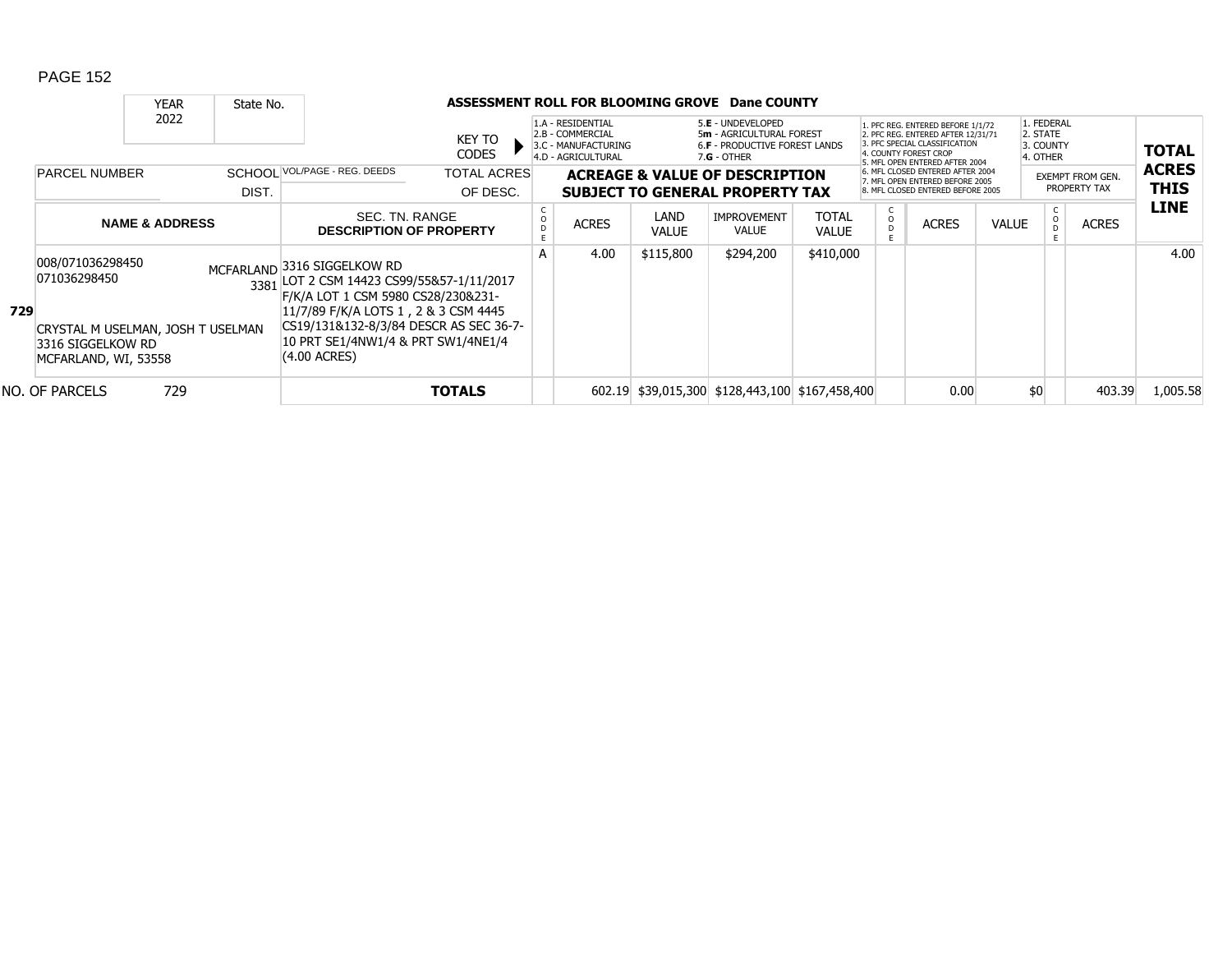## **Municipality Totals by Class**

| <b>Class</b>   | Total Land Records   Total Imp Records |             | <b>Total Land</b> | <b>Total Improvement</b> | <b>Total Value</b>          |
|----------------|----------------------------------------|-------------|-------------------|--------------------------|-----------------------------|
| <b>5M</b>      | 4                                      | 0           | \$72,400          | \$0                      | \$72,400                    |
| Α              | 650                                    | 622         | \$28,287,900      |                          | \$104,215,500 \$132,503,400 |
| B              | 41                                     | 34          | \$10,506,800      | \$23,947,900             | \$34,454,700                |
| D              | 9                                      | 0           | \$25,300          | \$0                      | \$25,300                    |
| Е              | 4                                      | 0           | \$19,900          | \$0                      | \$19,900                    |
| G              | 1                                      |             | \$103,000         | \$279,700                | \$382,700                   |
| W8             | 1                                      | $\mathbf 0$ | \$0               | \$0                      | \$0                         |
| X <sub>1</sub> | 1                                      | $\mathbf 0$ | \$0               |                          | \$0                         |
| <b>X2</b>      | 9                                      | 0           | \$0               |                          | \$0                         |
| X3             | 9                                      | 0           | \$0               | \$0                      | \$0                         |
| <b>X4</b>      | 15                                     | 0           | \$0               | \$0                      | \$0                         |
| X <sub>5</sub> | $\overline{2}$                         | $\mathbf 0$ | \$0               |                          | \$0                         |

## **Municipality Totals - By County and Class**

| County | <b>Class</b> | <b>Sub Class</b>                        | <b>Total Land Records</b> | Total Imp Records Acreage |         | <b>Total Land</b> | <b>Total Improvement</b> | <b>Total Value</b> |
|--------|--------------|-----------------------------------------|---------------------------|---------------------------|---------|-------------------|--------------------------|--------------------|
| Dane   | <b>5M</b>    | 5M2-<br><b>Agricultural</b><br>Forest   | 4                         | $\overline{0}$            | 24.100  | \$72,400          | \$0                      | \$72,400           |
|        | A            | <b>Residential</b>                      | 650                       | 622                       | 294.812 | \$28,287,900      | \$104,215,500            | \$132,503,400      |
|        | в            | <b>Commercial</b>                       | 41                        | 34                        | 82.390  | \$10,506,800      | \$23,947,900             | \$34,454,700       |
|        | D            | D11 1ST Grade<br>Tillable               | 6                         | $\overline{0}$            | 69.213  | \$18,600          | \$0                      | \$18,600           |
|        |              | <b>D12 2ND</b><br><b>Grade Tillable</b> | 3                         | $\overline{0}$            | 29.629  | \$6,700           | \$0                      | \$6,700            |
|        | Е            | E12<br>Undeveloped<br>Roads             | 2                         | $\overline{0}$            | 3.830   | \$400             |                          | \$400              |
|        |              | E13<br>Undeveloped<br>Low               | $\overline{2}$            | $\overline{0}$            | 39.000  | \$19,500          | \$0                      | \$19,500           |
|        | G            | Other                                   |                           |                           | 2.000   | \$103,000         | \$279,700                | \$382,700          |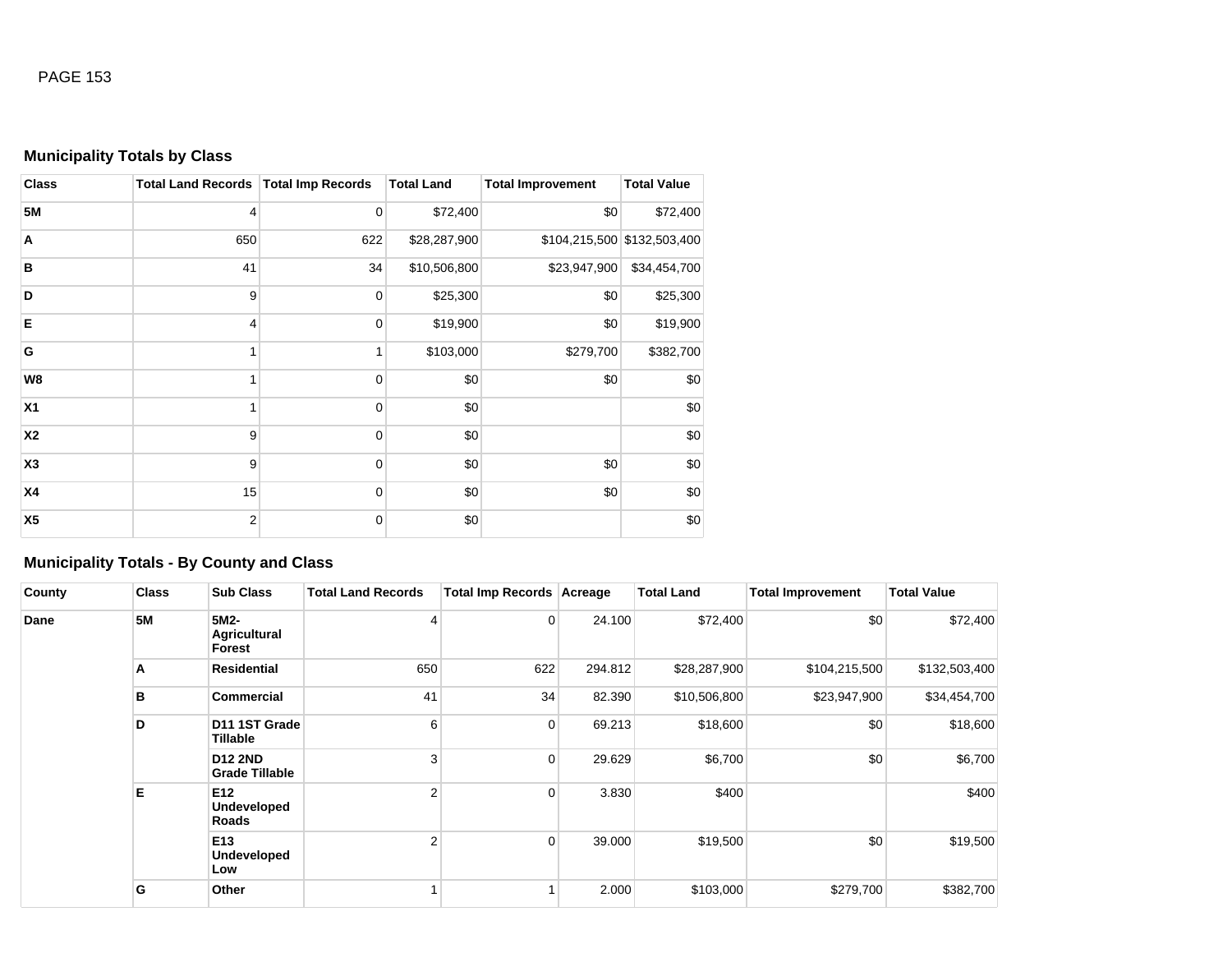| County         | <b>Class</b>   | <b>Sub Class</b>                           | <b>Total Land Records</b> | Total Imp Records Acreage |           | <b>Total Land</b> | <b>Total Improvement</b> | <b>Total Value</b> |
|----------------|----------------|--------------------------------------------|---------------------------|---------------------------|-----------|-------------------|--------------------------|--------------------|
| Dane           | W8             | <b>W82 MFL</b><br>Closed-<br><b>Medium</b> |                           | $\overline{0}$            | 0.000     | \$0               | \$0                      | \$0                |
|                | X <sub>1</sub> | X1 Exempt-<br>Federal                      | 1                         | 0                         | 0.000     | \$0               |                          | \$0                |
|                | <b>X2</b>      | X2 Exempt-<br><b>State</b>                 | 9                         | 0                         | 212.700   | \$0               |                          | \$0                |
|                | X3             |                                            | $\overline{2}$            | 0                         |           |                   | \$0                      | \$0                |
|                |                | X3 Exempt-<br>County                       | 7                         | $\overline{0}$            | 45.087    | \$0               |                          | \$0                |
|                | <b>X4</b>      |                                            | $\overline{2}$            | 0                         |           |                   | \$0                      | \$0                |
|                |                | X4 Exempt-<br>Local                        | 13                        | $\overline{0}$            | 145.600   | \$0               |                          | \$0                |
|                | X5             |                                            | 1                         | 0                         |           |                   |                          | \$0                |
|                |                | X5 Exempt-<br>Other                        |                           | 0                         | 0.000     | \$0               |                          | \$0                |
|                | Totals:        |                                            | 747                       | 657                       | 1,005.581 | \$39,015,300      | \$128,443,100            | \$167,458,400      |
| <b>Totals:</b> |                |                                            | 747                       | 657                       | 1,005.581 | \$39,015,300      | \$128,443,100            | \$167,458,400      |

# **Municipality Totals - By County, TIF, Class**

| County | <b>TIF District</b>                          | <b>Class</b>   | Total Land Records   Total Imp Records   Acreage |                |         | <b>Total Land</b> | <b>Total Improvement</b> | <b>Total Value</b> |
|--------|----------------------------------------------|----------------|--------------------------------------------------|----------------|---------|-------------------|--------------------------|--------------------|
| Dane   | not in a tif district 5M<br>- Blooming Grove |                | 4                                                | 0              | 24.100  | \$72,400          | \$0                      | \$72,400           |
|        |                                              | Α              | 650                                              | 622            | 294.812 | \$28,287,900      | \$104,215,500            | \$132,503,400      |
|        |                                              | в              | 41                                               | 34             | 82.390  | \$10,506,800      | \$23,947,900             | \$34,454,700       |
|        |                                              | D              | 9                                                | 0              | 98.842  | \$25,300          | \$0                      | \$25,300           |
|        |                                              | Е              | 4                                                | 0              | 42.830  | \$19,900          | \$0                      | \$19,900           |
|        |                                              | G              |                                                  |                | 2.000   | \$103,000         | \$279,700                | \$382,700          |
|        |                                              | W8             |                                                  | 0              | 0.000   | \$0               | \$0                      | \$0                |
|        |                                              | X <sub>1</sub> |                                                  | 0              | 0.000   | \$0               |                          | \$0                |
|        |                                              | X <sub>2</sub> | 9                                                | $\overline{0}$ | 212.700 | \$0               |                          | \$0                |
|        |                                              | X3             | 9                                                | $\mathbf 0$    | 45.087  | \$0               | \$0                      | \$0                |
|        |                                              | <b>X4</b>      | 15                                               | 0              | 145.600 | \$0               | \$0                      | \$0                |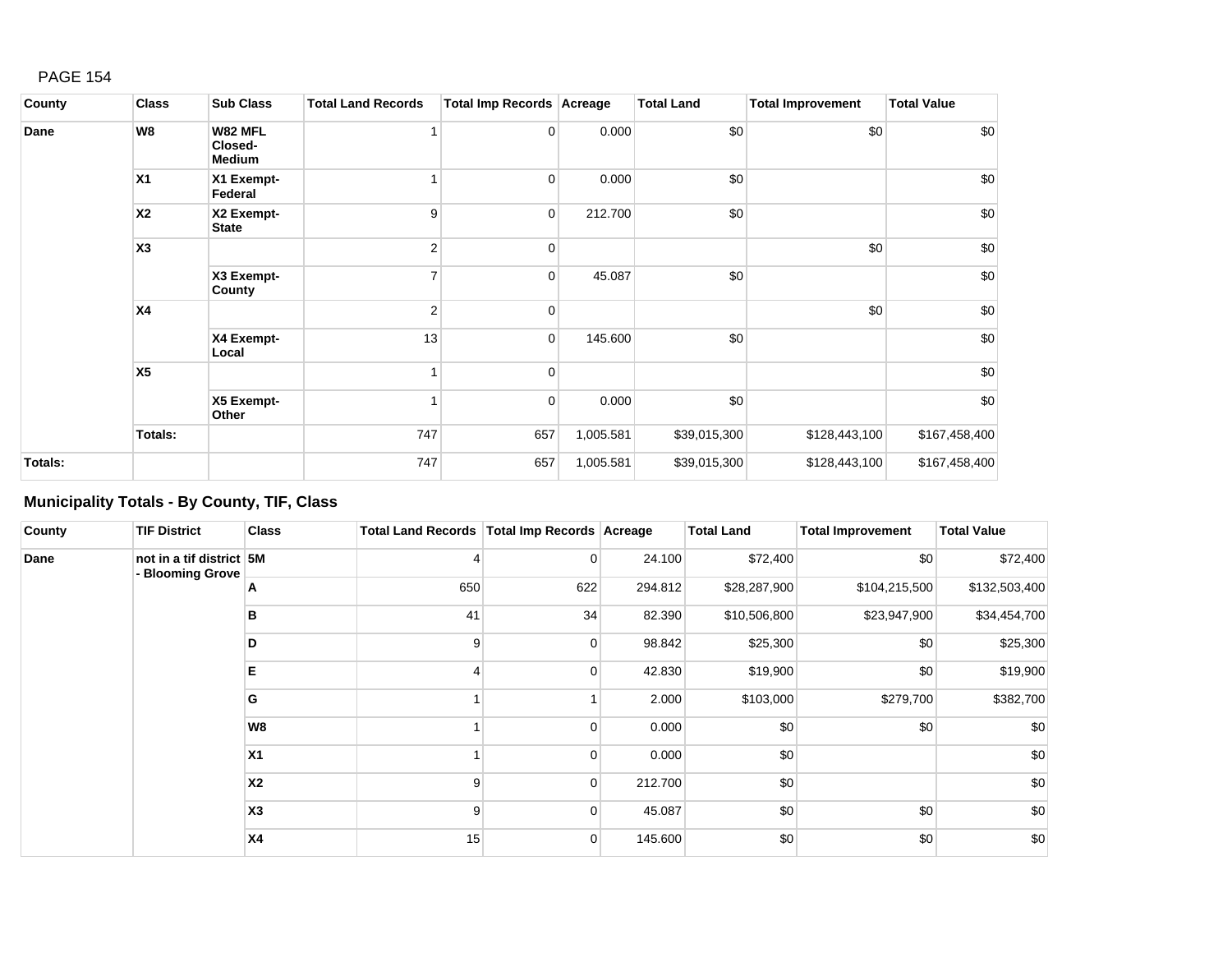| Dane    | not in a tif district $ X5 $<br>- Blooming Grove |         |     |     | 0.000     | \$0          |               | \$0           |
|---------|--------------------------------------------------|---------|-----|-----|-----------|--------------|---------------|---------------|
|         |                                                  | Totals: | 747 | 657 | 1.005.581 | \$39,015,300 | \$128,443,100 | \$167,458,400 |
|         | <b>Totals:</b>                                   |         | 747 | 657 | 1.005.581 | \$39,015,300 | \$128,443,100 | \$167,458,400 |
| Totals: |                                                  |         | 747 | 657 | .005.581  | \$39,015,300 | \$128,443,100 | \$167,458,400 |

## **Municipality Totals - By County, School District, Class**

| County | <b>School District</b>  | <b>Class</b>   | Total Land Records Total Imp Records |                | Acreage | <b>Total Land</b> | <b>Total Improvement</b> | <b>Total Value</b> |
|--------|-------------------------|----------------|--------------------------------------|----------------|---------|-------------------|--------------------------|--------------------|
| Dane   | <b>MADISON</b>          | A              | 473                                  | 459            | 157.616 | \$17,976,100      | \$70,458,400             | \$88,434,500       |
|        |                         | В              | 26                                   | 23             | 22.452  | \$4,237,600       | \$9,191,600              | \$13,429,200       |
|        |                         | D              | $\overline{2}$                       | $\pmb{0}$      | 22.000  | \$5,700           | \$0                      | \$5,700            |
|        |                         | E              | $\overline{2}$                       | $\mathbf 0$    | 39.000  | \$19,500          | \$0                      | \$19,500           |
|        |                         | X1             | $\mathbf{1}$                         | $\mathbf 0$    | 0.000   | \$0               |                          | \$0                |
|        |                         | X <sub>3</sub> | $\mathbf{1}$                         | $\pmb{0}$      | 0.087   | \$0               |                          | \$0                |
|        |                         | X4             | 9                                    | $\mathbf 0$    | 145.600 | \$0               | \$0                      | \$0                |
|        |                         | X <sub>5</sub> | $\mathbf{1}$                         | $\mathbf 0$    |         |                   |                          | \$0                |
|        |                         | <b>Totals:</b> | 515                                  | 482            | 386.755 | \$22,238,900      | \$79,650,000             | \$101,888,900      |
|        | <b>MCFARLAND</b>        | Α              | 164                                  | 151            | 96.386  | \$8,857,300       | \$30,186,700             | \$39,044,000       |
|        |                         | В              | $\overline{7}$                       | $\sqrt{5}$     | 23.118  | \$3,676,200       | \$11,247,200             | \$14,923,400       |
|        |                         | D              | $\mathbf{1}$                         | $\overline{0}$ | 0.010   | \$100             | \$0                      | \$100              |
|        |                         | <b>X2</b>      | 5                                    | $\mathbf 0$    | 172.600 | \$0               |                          | \$0                |
|        |                         | X <sub>4</sub> | 3                                    | $\mathbf 0$    | 0.000   | \$0               |                          | \$0                |
|        |                         | Totals:        | 181                                  | 156            | 349.334 | \$12,533,600      | \$41,433,900             | \$53,967,500       |
|        | <b>MONONA GROVE B</b>   |                | $\overline{7}$                       | $\mathbf 5$    | 31.280  | \$1,595,900       | \$2,524,900              | \$4,120,800        |
|        |                         | <b>X2</b>      | $\mathbf{1}$                         | $\mathbf 0$    | 0.000   | \$0               |                          | \$0                |
|        |                         | X4             | 1                                    | $\mathbf 0$    | 0.000   | \$0               |                          | \$0                |
|        |                         | X <sub>5</sub> | 1                                    | $\pmb{0}$      | 0.000   | \$0               |                          | \$0                |
|        |                         | <b>Totals:</b> | 10                                   | $\sqrt{5}$     | 31.280  | \$1,595,900       | \$2,524,900              | \$4,120,800        |
|        | Oregon - Dane<br>County | <b>5M</b>      | $\overline{4}$                       | $\mathbf 0$    | 24.100  | \$72,400          | \$0                      | \$72,400           |
|        |                         | Α              | 13                                   | 12             | 40.810  | \$1,454,500       | \$3,570,400              | \$5,024,900        |
|        |                         | В              | $\mathbf{1}$                         | $\mathbf{1}$   | 5.540   | \$997,100         | \$984,200                | \$1,981,300        |